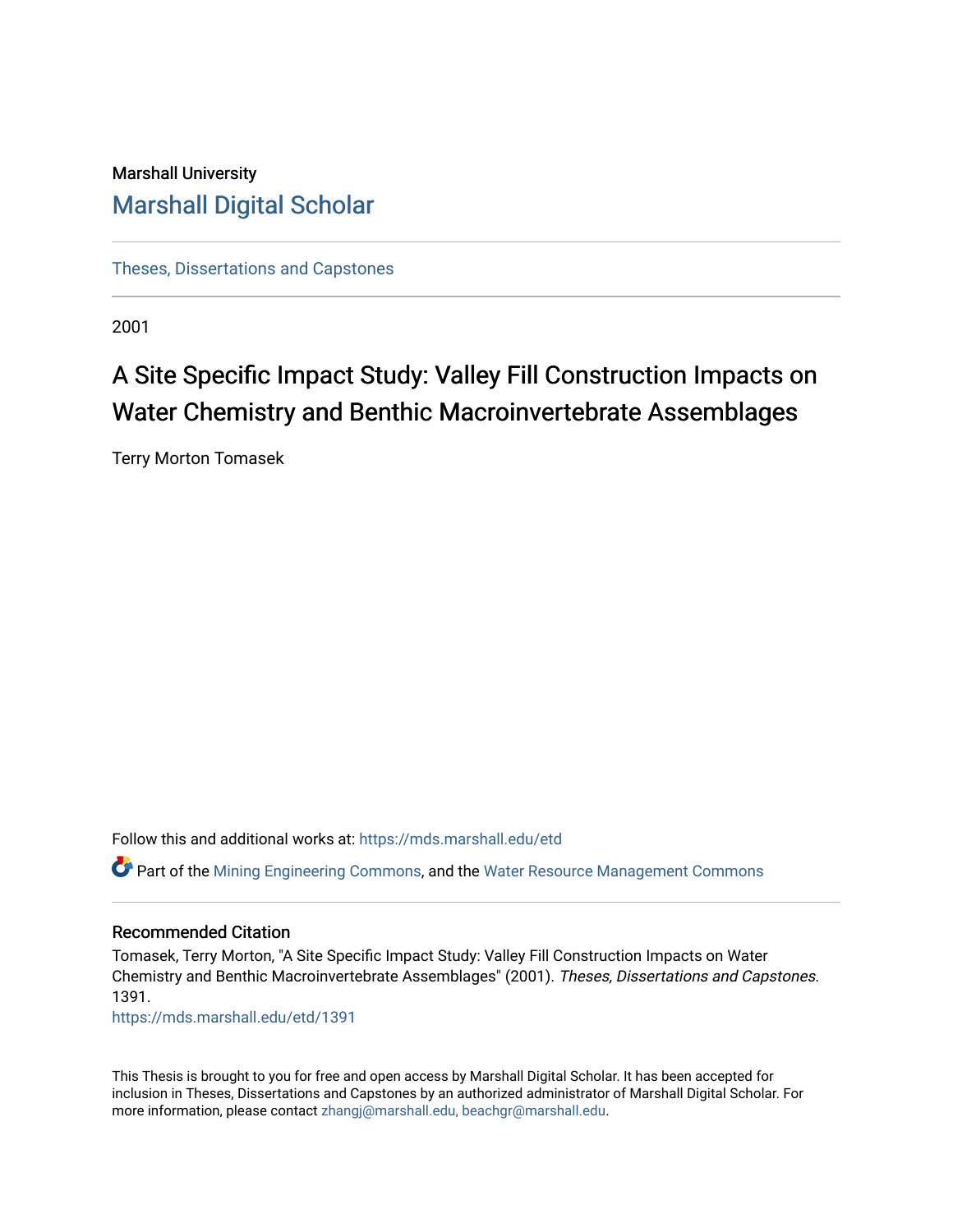A Site Specific Impact Study: Valley Fill Construction Impacts on Water Chemistry and Benthic Macroinvertebrate Assemblages

Thesis submitted to

the faculty of the Graduate College of

Marshall University

In partial fulfillment of the requirements for the degree of Master of Science in Biology

by

Terry Morton Tomasek

Marshall University

Huntington, West Virginia

May 2001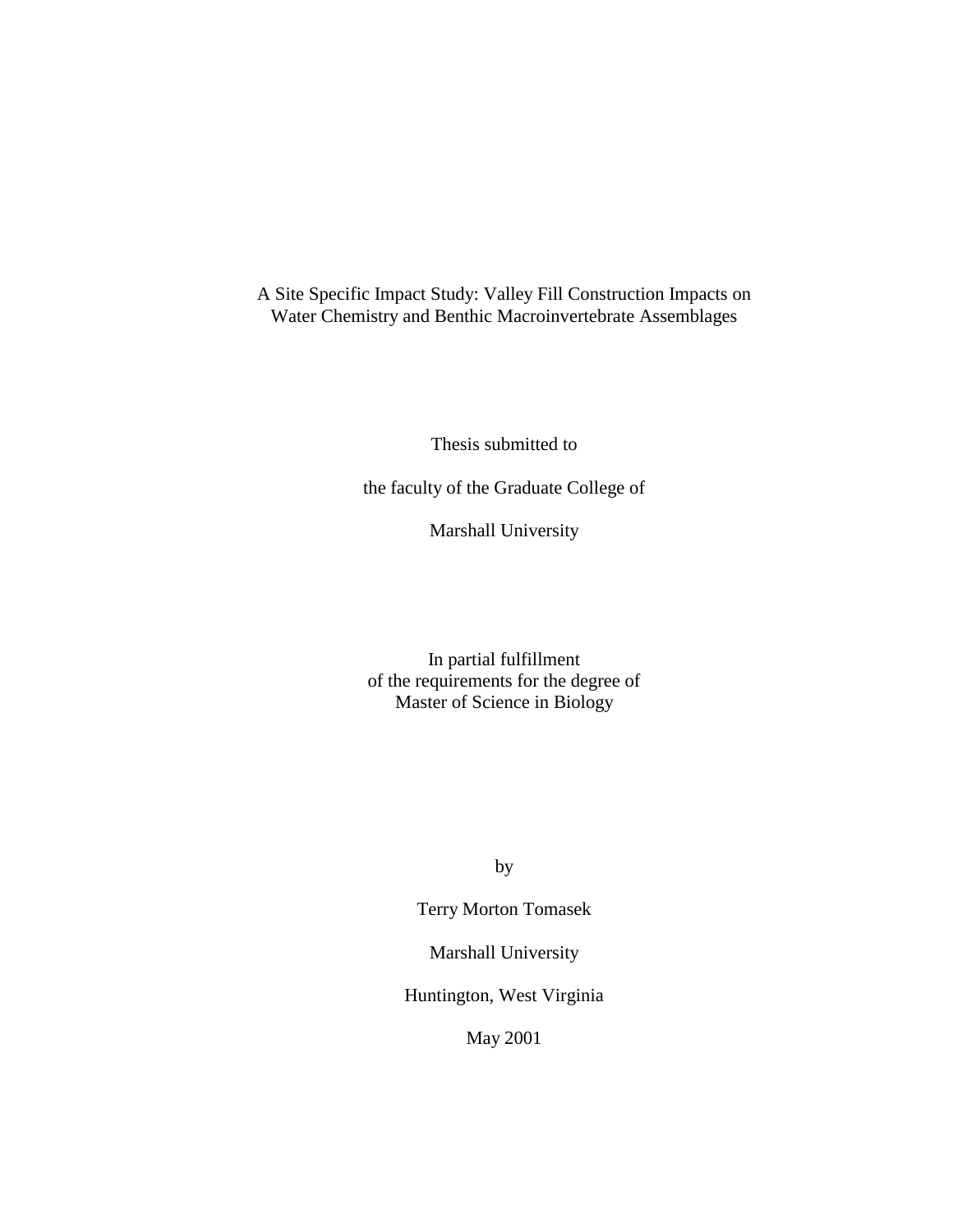This thesis was accepted on \_\_\_\_\_\_\_\_\_\_\_\_\_\_\_\_\_\_\_\_\_\_\_\_\_\_\_\_\_\_\_\_\_\_\_\_\_\_\_\_\_\_\_\_\_\_\_\_\_ Month Day Year

 $\_$ 

 $\_$ 

as meeting the research requirement for the Master's Degree.

Advisor, Department of Biological Sciences

\_\_\_\_\_\_\_\_\_\_\_\_\_\_\_\_\_\_\_\_\_\_\_\_\_\_\_\_\_\_\_\_\_\_\_\_

\_\_\_\_\_\_\_\_\_\_\_\_\_\_\_\_\_\_\_\_\_\_\_\_\_\_\_\_\_\_\_\_\_\_\_\_

Dean of the Graduate College

Thesis Committee Member

Thesis Committee Member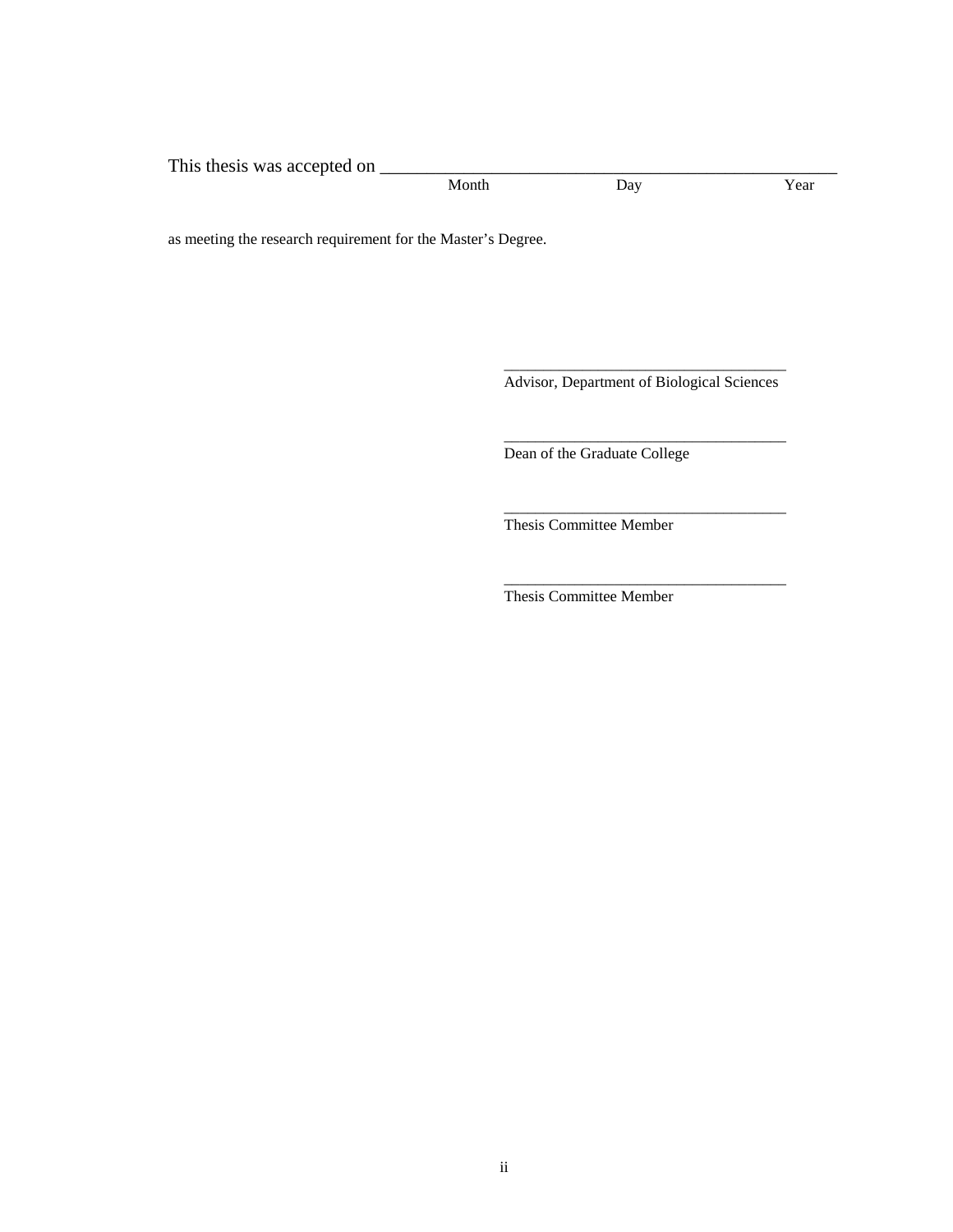### **ACKNOWLEDGMENTS**

 I would like to thank my advisor Dr. Donald Tarter for his help and guidance these past several years. It has been a privilege and honor to be counted among his many students. My thanks are also extended to Dr. Thomas Pauley and Dr. Dean Adkins for being members of my thesis committee and for their thought provoking comments and suggestions. Special appreciation is extended to Randy Maggard and Pen Coal Company for funding of this project as well as assistance with water chemistry and geology core sample analysis. Mr. Maggard was also of invaluable help in the field. Gratitude is further extended to Dr. Michael Masztal and Dr. Jacki Jarrett-Masztal for funding through the Marshall University Graduate College.

 Fond appreciation is also extended to my fellow students in the aquatics lab at Marshall University. Jamie Blake, Robin Dolin, Kirk Barnett, Ben Lowman and Jason Morgan all had a hand in helping me and teaching me, not only about limnology, but also about being a student again.

Last, but definitely not least, I must acknowledge the influence of my family and friends. Their support and encouragement provided the fuel to keep me going on more than one occasion. I truly appreciate the love, patience and understanding so generously provided by my husband, Dave and my son, Joshua.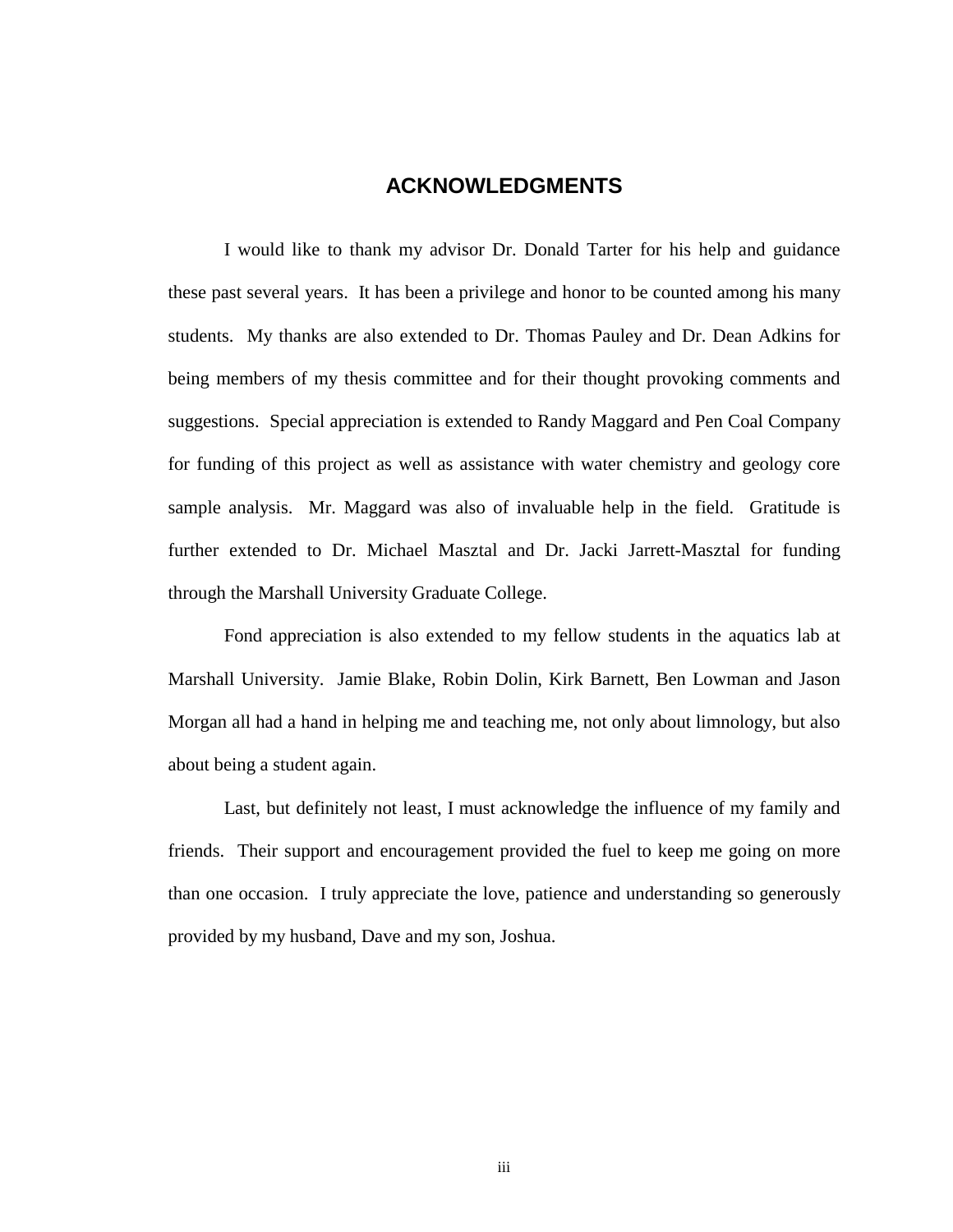### **ABSTRACT**

Downstream impacts of contour surface mining and valley fill construction were evaluated utilizing both water chemistry and EPA approved Rapid Bioassessment Protocol III. Wiley Branch was sampled in February of 1999 before mining perturbation. Five downstream stations were established with benthic macroinvertebrates and water samples collected seasonally for a period of sixteen months. Water chemistry parameters, pH, total aluminum, iron, and manganese, total suspended solids, total dissolved solids, sulfates, alkalinity, acidity and specific conductivity fluctuated but generally remained within acceptable governmental limits. Initially, benthic macroinvertebrate communities were well balanced within the stream. There was a high abundance of EPT individuals compared to Chironomidae. No population showed high levels of dominance and the Hilsenhoff Biotic Index (HBI) was 3.3. Shredders were more abundant at the upstream stations while filterer/collectors and grazer/scrapers were more abundant at downstream stations. During mining, taxa richness and the EPT index generally increased; however, the percent EPT decreased while the percent Chironomidae increased. Family dominance and the HBI also increased. The percentage of shredders decreased at the upstream stations but increased slightly at the downstream stations. Percent filterer/collectors increased at the upstream stations but decreased at the downstream stations, while grazer/scrapers populations decreased at all mainstream stations. Utilizing the West Virginia Stream Condition Index, Wiley Branch was considered highly comparable to reference conditions before mining. After mining began, the stream became increasing different from reference conditions.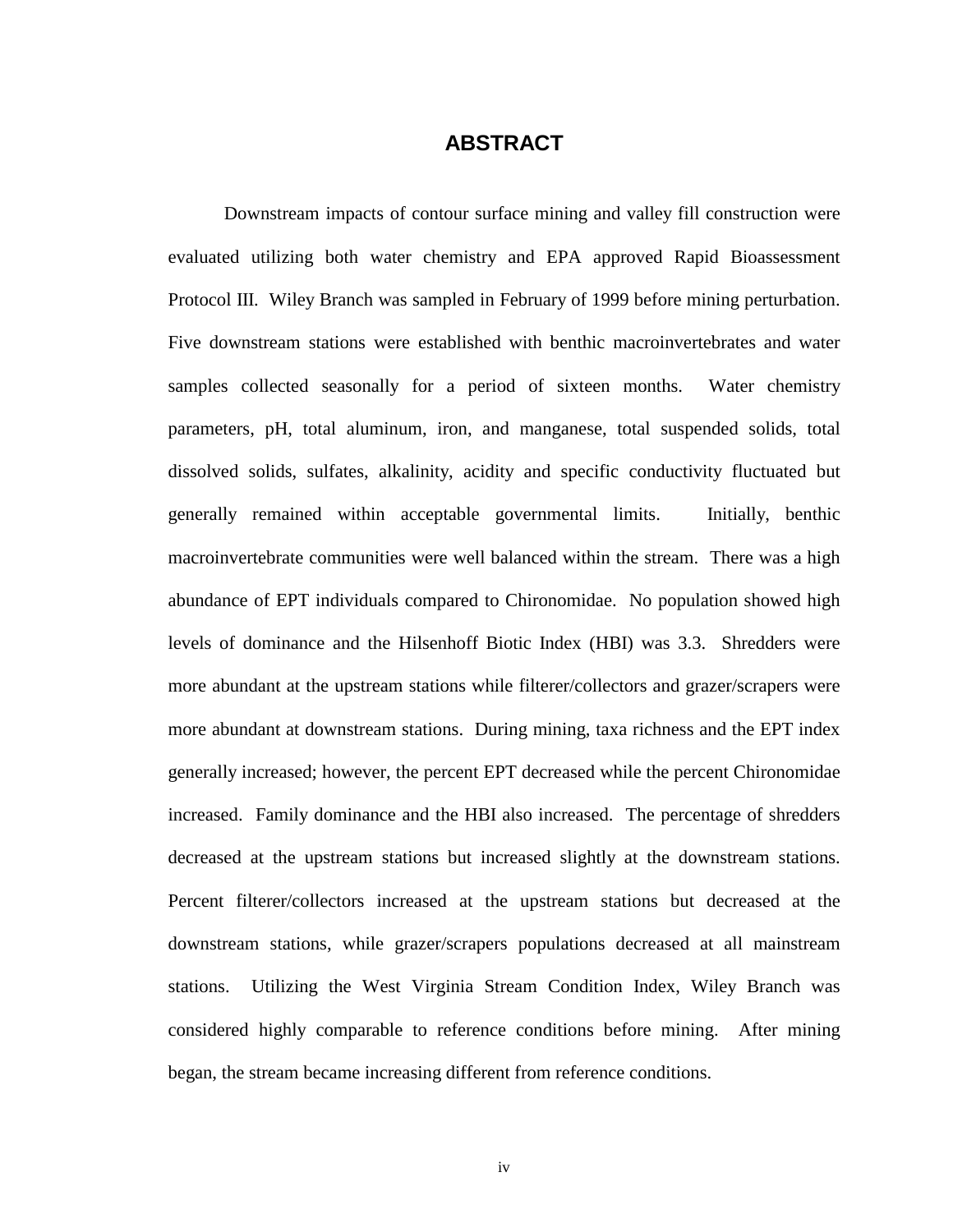### **TABLE OF CONTENTS**

# **CHAPTER Page**  I. [Introduction……](#page-11-0)…………………………………………………………. 1 II. [Study site description](#page-15-0)  [Watershed…](#page-15-0)……………………………………………………… 5 [Sampling Stations…](#page-16-0)……………………………………………… 6 [Geology…](#page-23-0)………………………………………………………… 13 IV. [Methods and materials](#page-25-0)  [Flow…](#page-25-0)…………………………………………………………… 15 [Water Chemistry…](#page-25-0)……………………………………………… 15 [Benthic Macroinvertebrates…](#page-26-0)…………………………………... 16 [Habitat Assessment…](#page-31-0)…………………………………………… 21 V. [Results](#page-33-0)  [Water Chemistry…](#page-33-0)……………………………………………… 23 [Benthic Macroinvertebrate Assemblages…](#page-42-0)…………………….. 32

|  | 33 |
|--|----|
|  | 37 |
|  | 37 |
|  | 40 |
|  |    |
|  | 46 |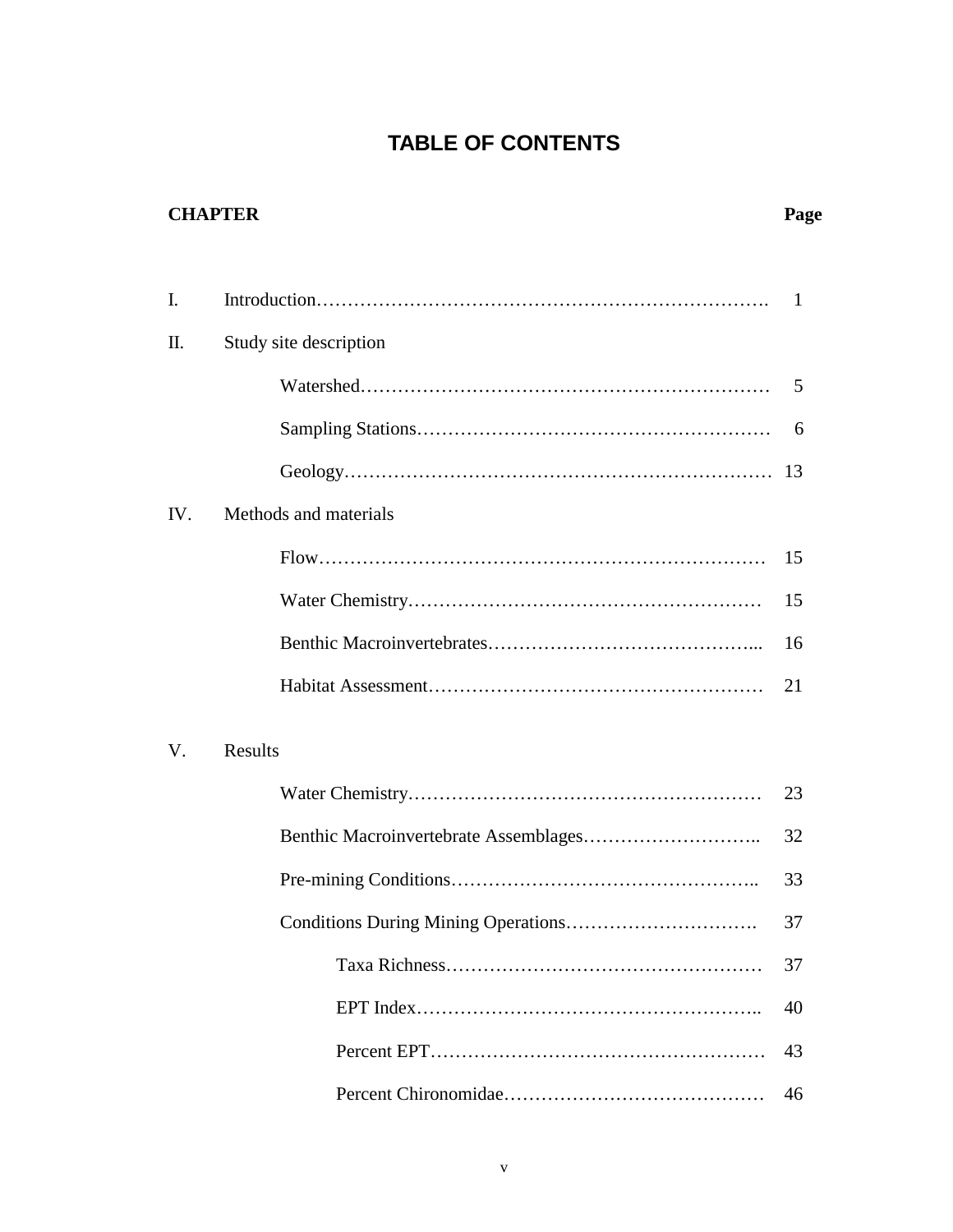|  | 62 |
|--|----|

### VI. [Discussion](#page-75-0)

|          |                 | How does water quality change during the initial stages of mining?<br>65                                                            |  |
|----------|-----------------|-------------------------------------------------------------------------------------------------------------------------------------|--|
|          |                 | How does the stream macroinvertebrate assemblage change as a                                                                        |  |
|          |                 | How do increased sedimentation, stream impoundment and<br>disturbance of riparian corridors impact functional feeding groups?<br>79 |  |
|          |                 | How far downstream of impact is the benthic macroinvertebrate                                                                       |  |
| VII.     |                 | 88                                                                                                                                  |  |
|          |                 |                                                                                                                                     |  |
| Appendix |                 |                                                                                                                                     |  |
|          | A.              |                                                                                                                                     |  |
|          | <b>B.</b>       |                                                                                                                                     |  |
|          | $\mathcal{C}$ . |                                                                                                                                     |  |
|          | D.              |                                                                                                                                     |  |
|          | E.              |                                                                                                                                     |  |
|          | F.              |                                                                                                                                     |  |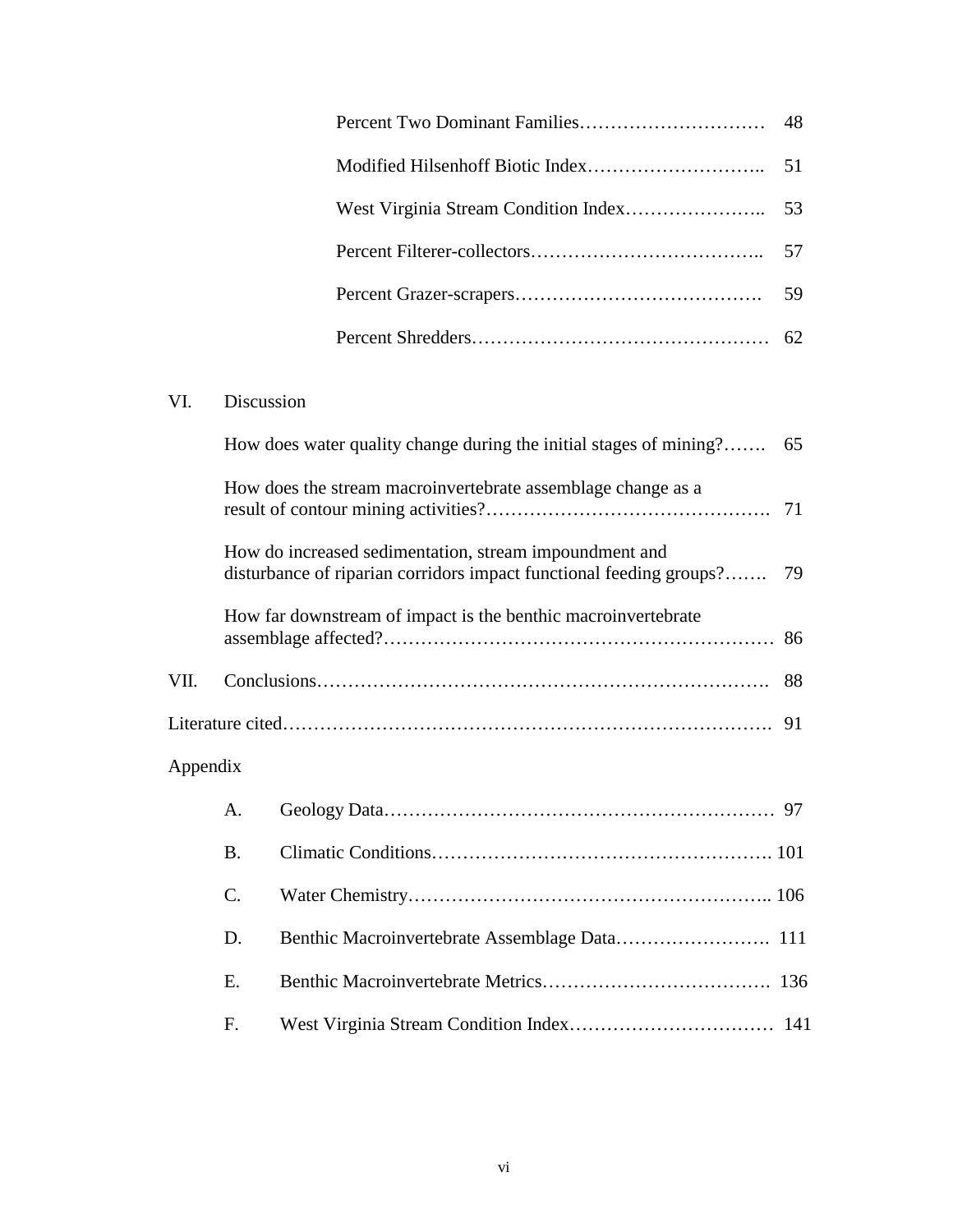# **LIST OF TABLES**

| <b>Tables</b> |                                                                        | Page |
|---------------|------------------------------------------------------------------------|------|
|               |                                                                        |      |
| 1.            | Substrate Component Percentage Composition at Each Sampling Station 14 |      |
| 2.            | Percentage of the Top Two Dominant Families on Wiley Branch and        | 49   |
| 3.            | Modified Hilsenhoff Biotic Index Values for Wiley Branch and           | 51   |
| 4.            | Summary of West Virginia Stream Index Values for Wiley Branch          | 55   |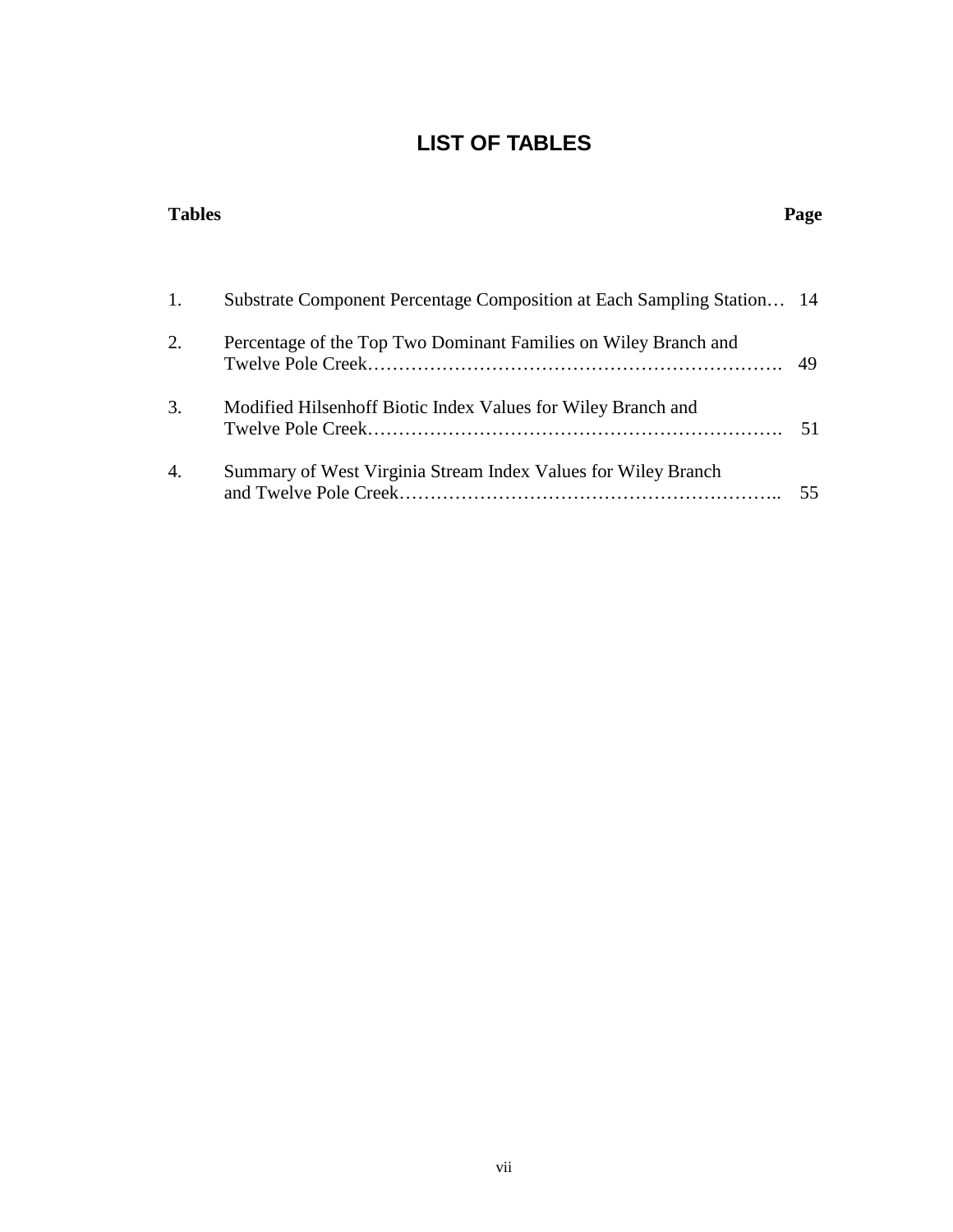# **LIST OF FIGURES**

| <b>Figures</b> |                                                                                                                            | Page |
|----------------|----------------------------------------------------------------------------------------------------------------------------|------|
| 1.             | Wilsondale Quadrangle. Harts Creek and Stonewall District of<br>Lincoln and Wayne Counties. Receiving Stream: Wiley Branch | 6    |
| 2.             | Sampling Stations on Wiley Branch and the left Fork of Twelve                                                              | 7    |
| 3.             |                                                                                                                            | 9    |
| 4.             |                                                                                                                            | 10   |
| 5.             | Station 2 on the Left Fork of Wiley Branch (WB2)                                                                           | 11   |
| 6.             |                                                                                                                            | 12   |
| 7.             |                                                                                                                            | 13   |
| 8.             |                                                                                                                            | 17   |
| 9.             |                                                                                                                            | 24   |
| 10.            |                                                                                                                            | 25   |
| 11.            |                                                                                                                            | 26   |
| 12.            |                                                                                                                            | 27   |
| 13.            | Total Aluminum for all Stations                                                                                            | 28   |
| 14.            |                                                                                                                            | 28   |
| 15.            |                                                                                                                            | 29   |
| 16.            |                                                                                                                            | 30   |
| 17.            |                                                                                                                            | 31   |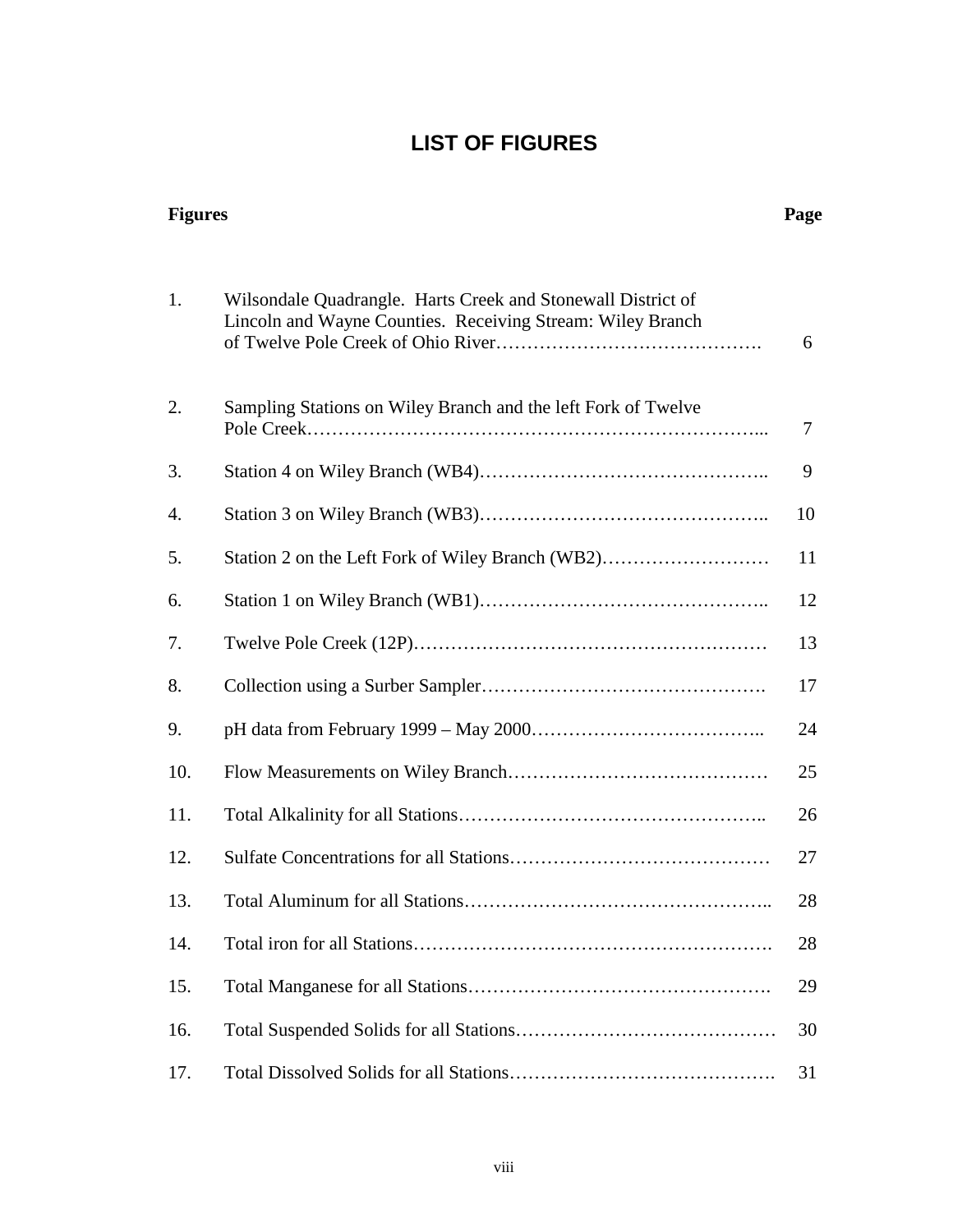| 18. |                                                                  | 32 |
|-----|------------------------------------------------------------------|----|
| 19. | Pre-mining Taxa Richness and EPT Index for Wiley Branch          | 33 |
| 20. | Pre-mining Percentages of EPT and Chironomidae for Wiley Branch  | 34 |
| 21. | Pre-mining percent Contribution of top Two Dominant Families for | 35 |
| 22. | Pre-mining Hilsenhoff Biotic index for Wiley Branch and          | 35 |
| 23. | Pre-mining Functional Feeding Groups for Wiley Branch and        | 36 |
| 24. | Taxa Richness for Wiley Branch and Twelve Pole Creek             | 38 |
| 25. | Annual Comparisons of Taxa Richness for all stations             | 40 |
| 26. | EPT Index for Wiley Branch and Twelve Pole Creek                 | 41 |
| 27. | Annual Comparisons of EPT Index Values for Wiley Branch          | 43 |
| 28. | Percent EPT for Wiley Branch and Twelve Pole Creek               | 44 |
| 29. | Annual Comparisons of percent EPT for Wiley Branch               | 45 |
| 30. | Percent Chironomidae for Wiley Branch and Twelve Pole Creek      | 47 |
| 31. | Annual Comparisons of percent Chironomidae for Wiley Branch      | 48 |
| 32. | Annual Comparisons of percent Two Dominant Families for          | 50 |
| 33. | Modified Hilsenhoff Biotic Index for Wiley Branch and            | 52 |
| 34. | Annual Comparisons of the Modified Hilsenhoff Biotic Index for   | 53 |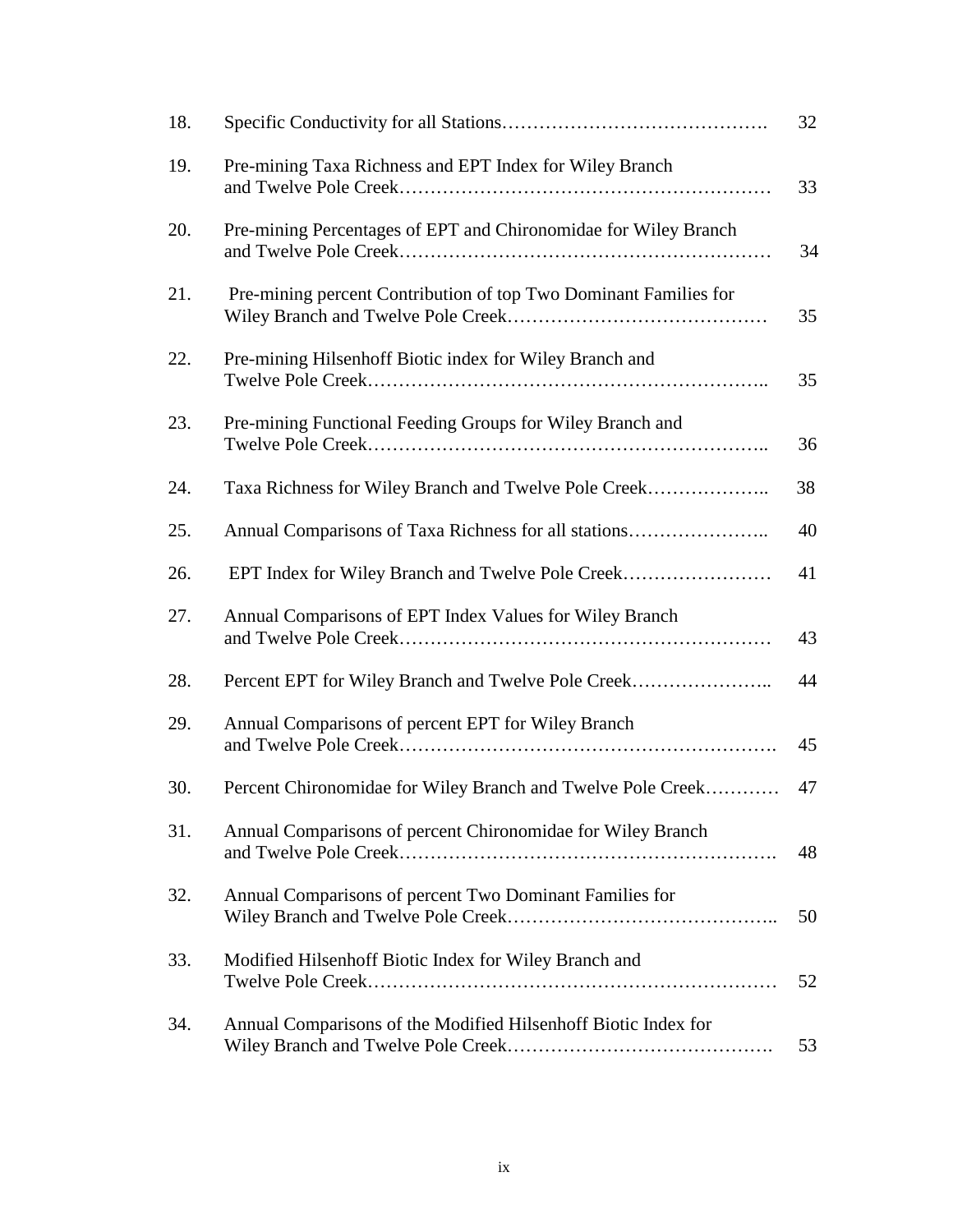| 35. | Annual Comparisons of West Virginia Stream Condition Index                                                                   | 56 |
|-----|------------------------------------------------------------------------------------------------------------------------------|----|
| 36. | Percent Filterer0Collectors to Total Organisms for Wiley Branch                                                              | 58 |
| 37. | Annual Comparisons of percent Filterer-Collectors to Total Organisms                                                         | 59 |
| 38. | Percent Grazer-Scrapers to Total organisms for Wiley Branch and                                                              | 60 |
| 39. | Annual Comparisons of Percent Grazer-Scrapers to Total Organisms                                                             | 62 |
| 40. | Percent Shredders to Total Organisms for Wiley Branch and Twelve                                                             | 63 |
| 41. | Annual Comparisons of Percent Shredders to Total Organisms for                                                               | 64 |
| 42. | Flow Comparisons between Wiley Branch and Twelve Pole Creek                                                                  | 67 |
| 43. | Pictorial representation of functional feeding groups on Wiley Branch<br>during winter 1999 and winter 2000 sampling periods | 84 |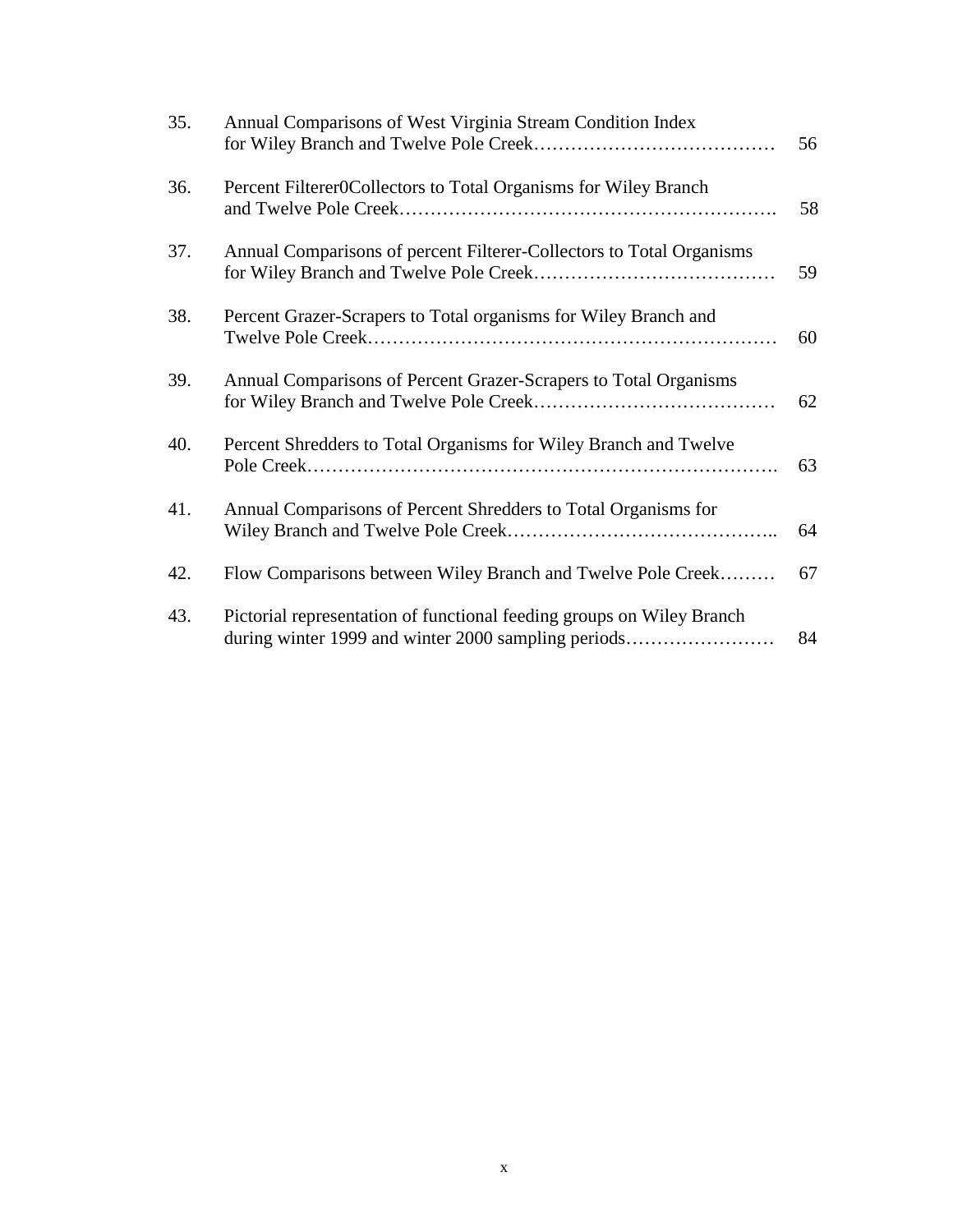# **CHAPTER I**

#### **INTRODUCTION**

<span id="page-11-0"></span>Biological assessment is an evaluation of the condition of a body of water using biological surveys and other direct measurements of the resident biota in surface waters (Barbour et al. 1999). Biological monitoring is the systematic use of the response of living organisms to determine the changing quality of the aquatic environment (Merritt and Cummins 1996). This study begins with a community level biological assessment of Wiley Branch, a first-order stream in southern West Virginia, and continues with the biological monitoring of Wiley Branch during the initial stages of contour surface mining. An attempt will be made to summarize the magnitude, ecological consequences, and overall impact of contour surface mining on a specific size watershed.

Benthic macroinvertebrate assemblages will be used to assess and monitor water quality. They have long been used as biological indicators of localized environmental conditions and biological integrity. Macroinvertebrates are the group most frequently used in the assessment of water quality for a variety of reasons. Benthic macroinvertebrates are ubiquitous and easy to collect (Cummins 1975). The large numbers of species exhibit a wide spectrum of responses to environmental stress (Rosenberg and Resh 1993). According to Resh and Jackson (1993), macroinvertebrates are suitable organisms for studying site-specific impact because of their generally sedentary nature. According to Southerland and Stribling (1995), benthic macroinvertebrates are used in 90% of the state water quality assessment programs in the United States. There are, however, several difficulties to consider when using benthic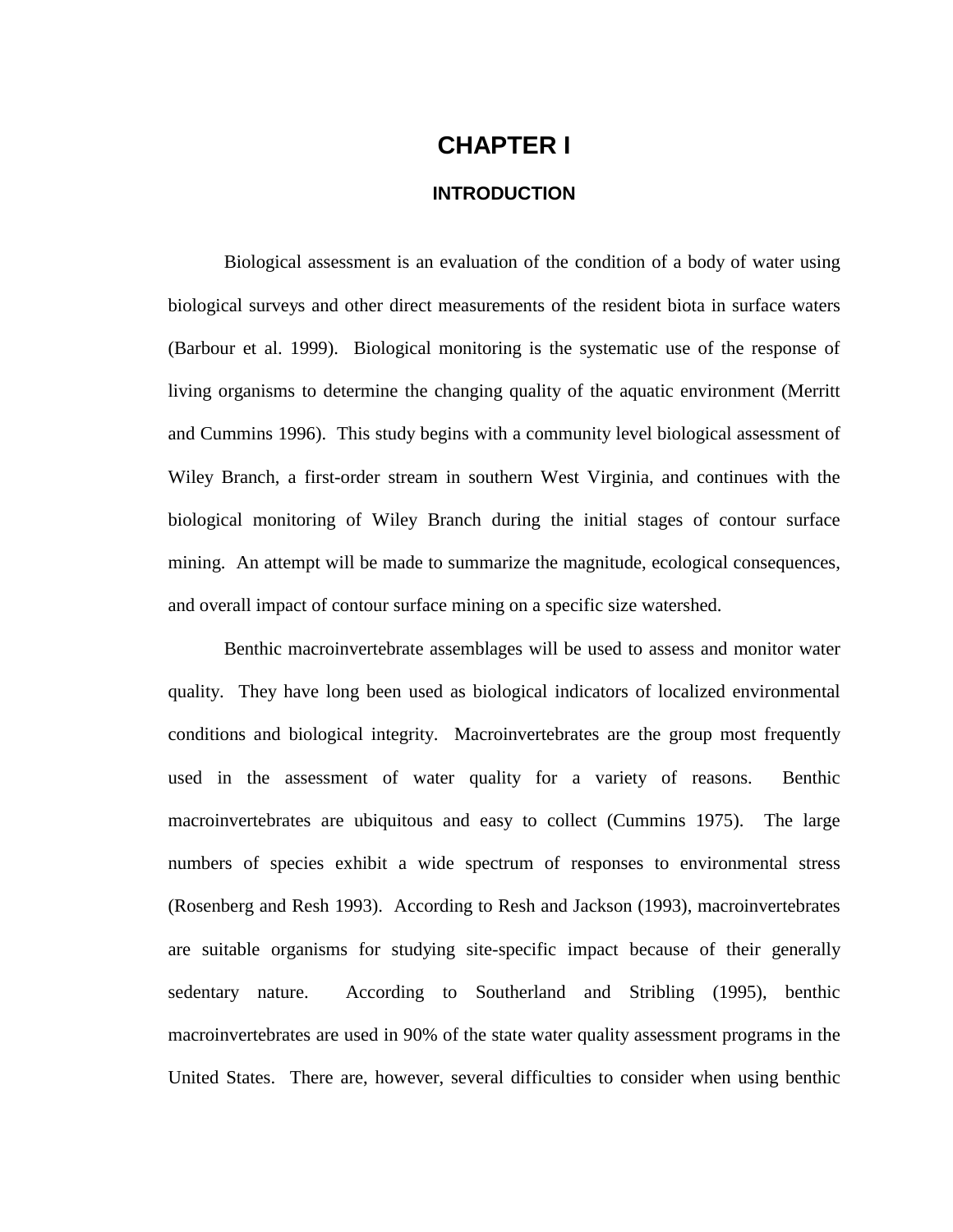macroinvertebrates in water quality assessment. Seasonal variation in distribution and abundance may complicate interpretations of comparisons between samples taken during different seasons (Seuss 1982). "Natural" variability can be a confounding factor in any biological assessment program (Resh and McElravy 1993). In certain situations, macroinvertebrates have the propensity to drift into areas where they do not normally occur (Rosenberg and Resh 1993). Moreover, accurate lower-level taxonomic identification of early instars can be difficult.

The biological integrity of all aquatic systems is not solely dependent on the quality of the water. Karr et al. (1986) identified five major classes of environmental factors that affect aquatic biota: 1) energy source, 2) water quality, 3) habitat quality, 4) flow regime, and 5) biotic interaction. Along with an examination of biotic interactions, this study will employ physical and chemical measurements of quality as well. The amount of allochthonous energy sources can be altered by land use changes or riparian zone perturbation. This will be interpreted with an analysis of changes to functional feeding groups. Erosion and nutrient run-off can affect water quality and will be measured by standardized water chemistry analysis. Potential changes in habitat quality will be defined with a habitat assessment. Stream impoundment and alteration in watershed drainage patterns may alter flow. These factors collectively describe the impact of activities throughout the entire watershed. Physical and chemical measurements are instantaneous and describe conditions that exist when the sample is collected or measurement taken. In contrast, the benthic macroinvertebrate community has been exposed to past conditions as well as current conditions adding a temporal depth to the analysis. By using biological sampling, cumulative effects of successive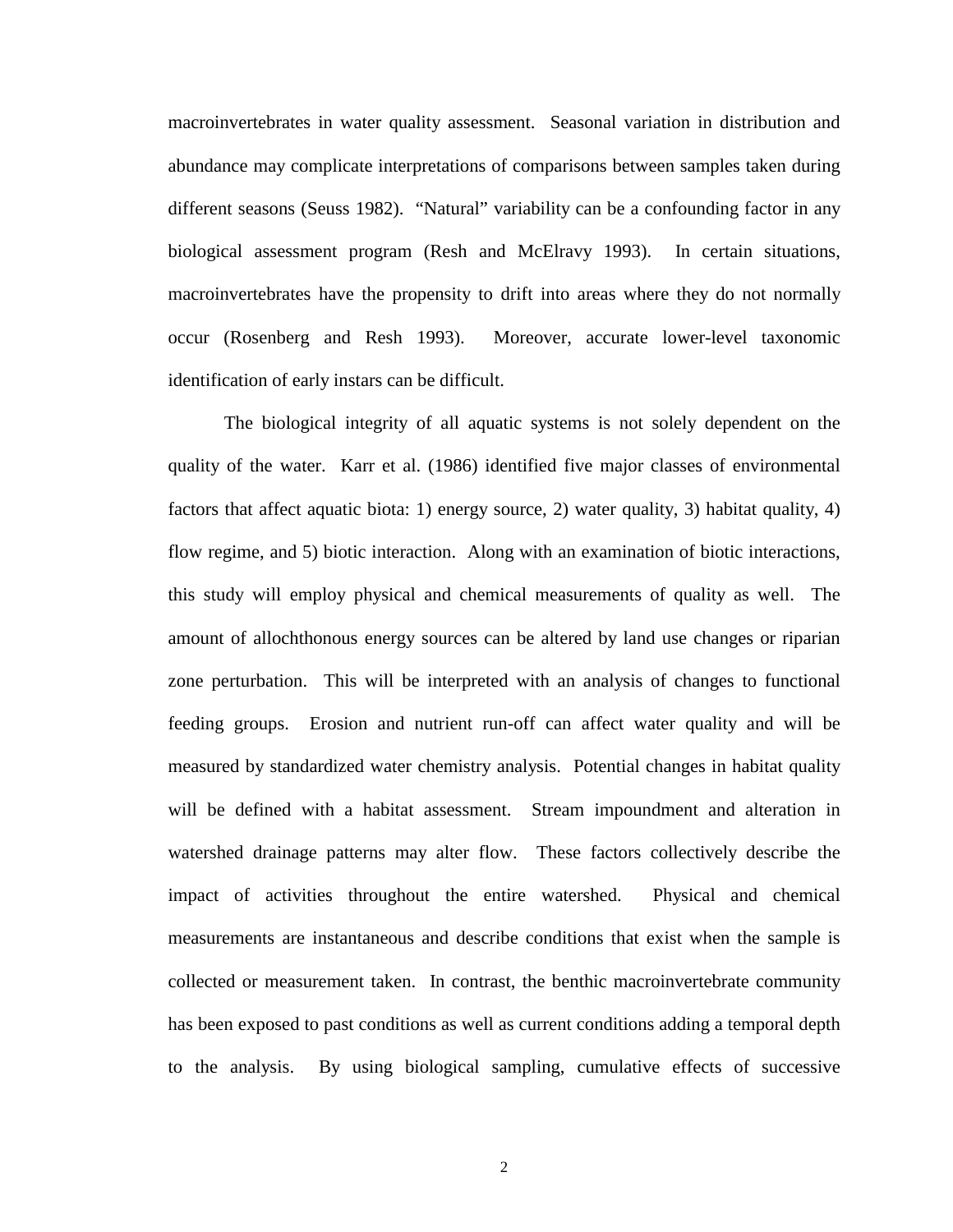disturbances in a body of water can be revealed (Gibson et al. 1996). However, the distribution of aquatic benthic macroinvertebrate populations is ultimately set by the physical and chemical tolerances of the individuals within the population to a variety of environmental factors (Merritt and Cummins 1996).

 The potential impact to Wiley Branch resulted from a multiple seam contour mining operation in the Wiley Branch watershed. Contour mining involves making a cut along the edge of a hillside to expose a coal seam. Multiple seam contour mining is the removal of more than one coal seam. The overburden or spoil is eventually returned to the bench and the hillside is returned to approximate original contour (AOC). AOC slopes are constructed with terraces which function to provide stability and erosion control. The excavation process creates excess spoil volume or "swell" and this is placed in engineered valley fills in the head of a hollow. Sedimentation control structures are constructed below valley fills to reduce sedimentation downstream (McComas 1992). Surface mining produces a type of point source pollution that has the potential to threaten the quality of surface waters. The effect of these methods on biological communities downstream from the valley fill is uncertain.

 The purpose of this study is to document the biological, physical and chemical conditions of Wiley Branch before mining begins and to monitor the changes in these conditions during the initial stages of mining. It is predicted that benthic macroinvertebrate assemblages will show a reduction of non-tolerant species resulting in the reduction of species diversity. It is expected that this will be accompanied by an increase in productivity of tolerant species. Physical alterations of habitat and chemical degradation of water quality will presumably result in changes in dominance of taxa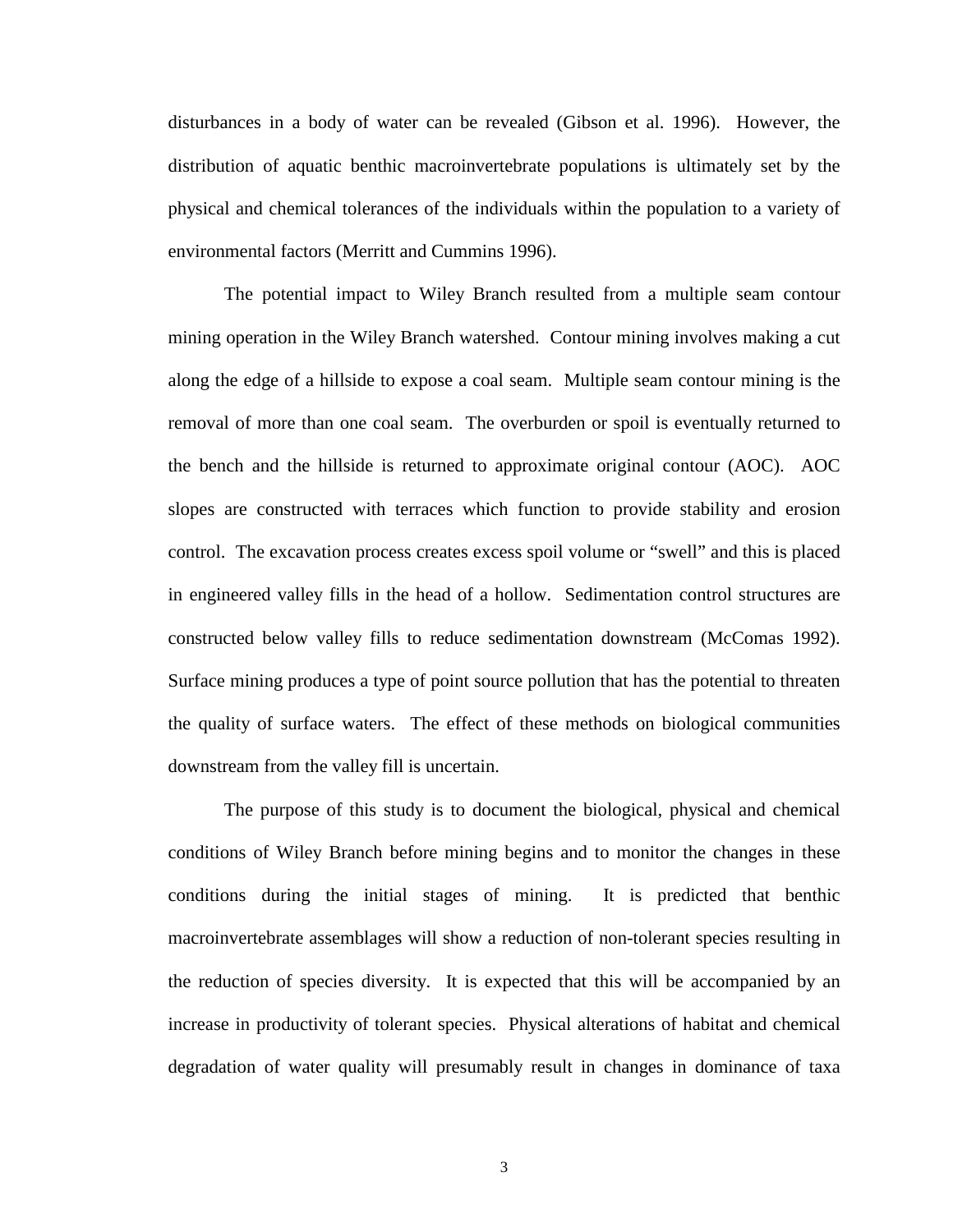present. Potential impacts from mining are numerous, including, but not limited to, increased sedimentation, nutrient enrichment, acid mine drainage, increased metal loads and disturbance of riparian zones. Impact on the Wiley Branch watershed will be based on estimates of change from reference or least impacted conditions using a regional stream condition index. This study utilizes a multimetric characterization of the aquatic community, habitat evaluation and water chemistry.

This paper will address the following specific questions:

- [1. How does water quality change during the initial stages of mining?](#page-75-0)
- [2. How does the stream macroinvertebrate assemblage change as a result of contour](#page-81-0)  mining activities?
- [3. How do increased sedimentation, stream impoundment and disturbance of](#page-89-0)  riparian corridors impact functional feeding groups?
- [4. How far downstream of impact is the benthic macroinvertebrate assemblage](#page-96-0)  affected?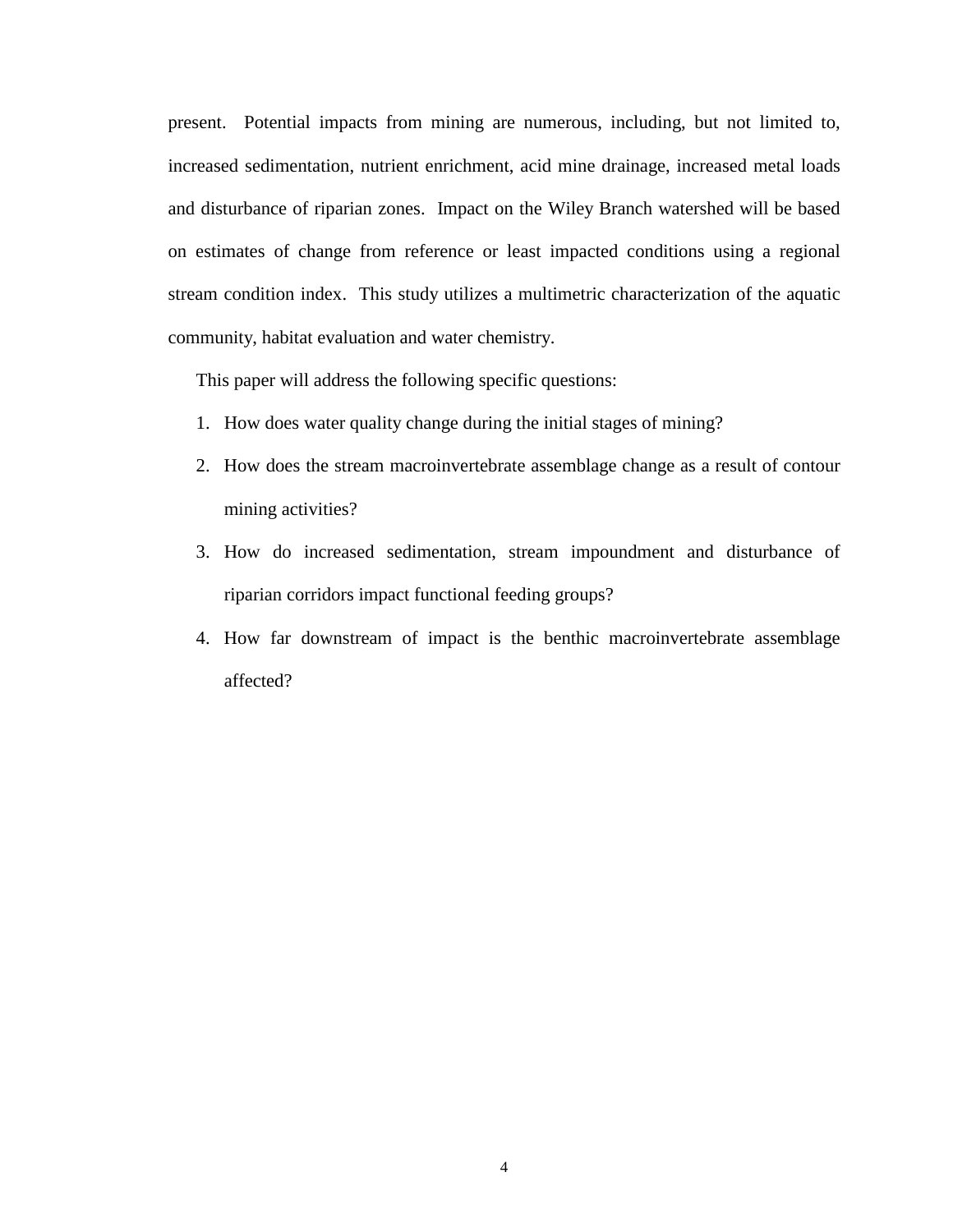# **CHAPTER II**

#### **STUDY SITE**

#### <span id="page-15-0"></span>Watershed

Wiley Branch is a first-order stream draining approximately 1112 acres (450 hectares) of deciduous forest. This perennial stream flows into the East Fork of Twelve Pole Creek, which empties into the Ohio River near Huntington, West Virginia (Fig. 1). Pen Coal's current permitted mining activities will impact approximately 82 acres (33 hectares), or 7% of the Wiley Branch watershed. Wiley Branch is a 2.4-kilometer perennial warm water stream located near Dunlow, West Virginia, in southern Wayne County (Latitude, 38°58'30" / Longitude, 82°16'46" / Twelve Pole Creek Basin). Wayne County is located in the unglaciated Allegheny Plateau Section of the Appalachian Plateau Physiographic Province (Fenneman 1950). The Appalachian Plateau Province is predominantly underlain by shales, sandstones and lesser amounts of limestone of the Upper Devonian, Mississippian and Silurian systems (Mills and Delcourt 1991). Wiley Branch does not receive water from any other flowing water source but is solely spring fed. Because of the difference in elevation of the alluvial floor and that of the proposed mining operation, no interruption of groundwater supply was measured. The area has previously been used for timber, oil and gas exploration and development as well as wildlife habitat. The area is isolated and undeveloped due to existing topographic features that prohibit agriculture or commercial development.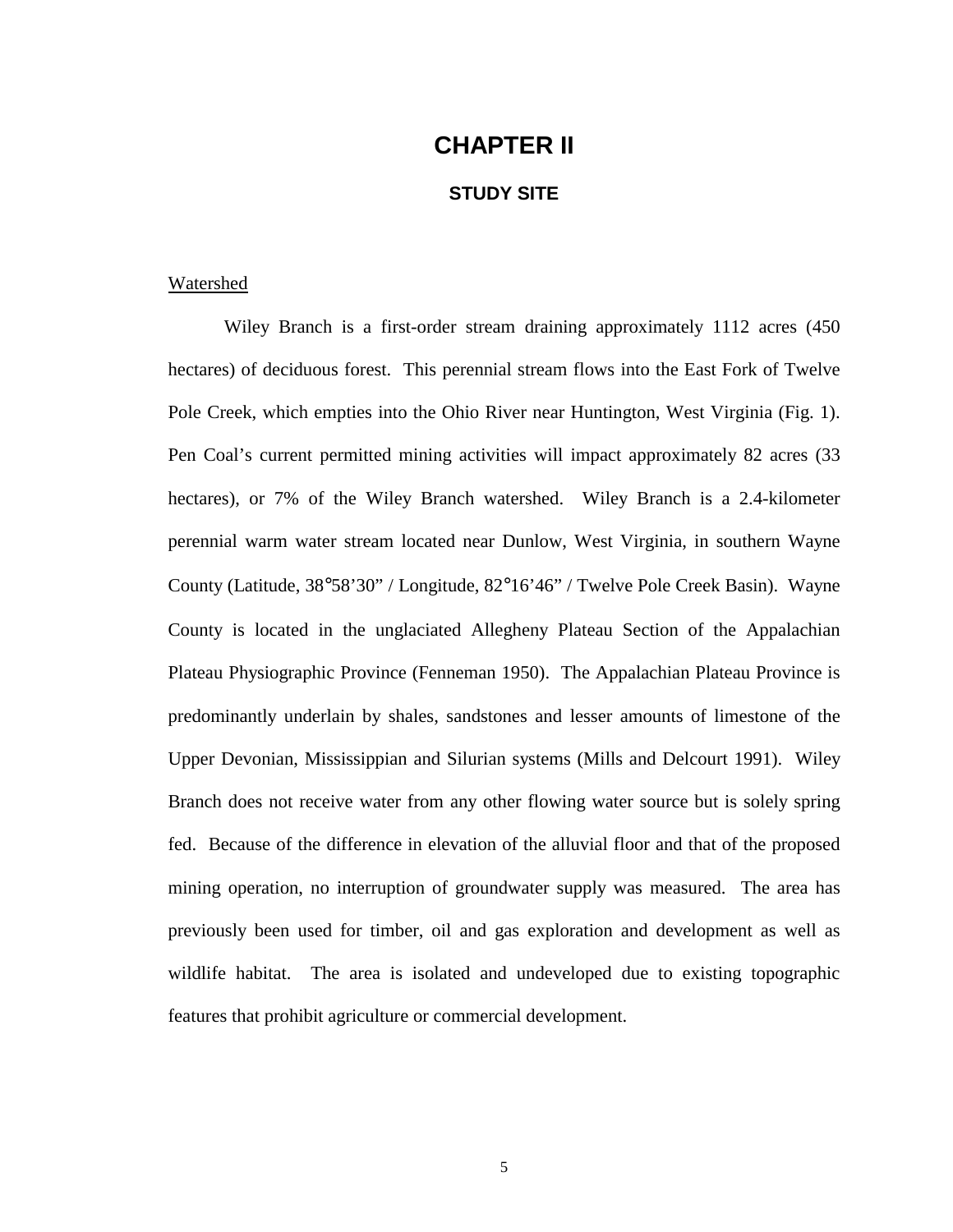#### <span id="page-16-0"></span>Sampling Stations

Four sampling stations were established on Wiley Branch and one on the East Fork of Twelve Pole Creek (Fig. 1). Since the goal of this study was to determine the health of the entire stream, three sampling stations (WB4, WB3, and WB1) were established in the main channel of Wiley Branch and one station (WB2) in the Left Fork of Wiley Branch. A fifth sampling station was established in the East Fork of Twelve Pole Creek just below the confluence with Wiley Branch (12P). Twelve Pole Creek is a third-order stream located near Dunlow, West Virginia, traveling through the counties of Lincoln, Mingo and Wayne (Fig. 2). The predominant surrounding land use was deciduous forest; however, in the area of WB2 some logging operations had taken place within the last ten years.

Station 4 (WB4) was located upstream below one durable rock valley fill (124,012 cubic yards) and two sedimentation ponds approximately 0.11 km below the lowest pond (262 meters elevation). Within the past seventy-five years this area was used as pasture/farm land and a small log shack still stands in the area; however, no one has lived in the area or farmed the land in a number of years. No local watershed erosion was observed. The riparian vegetation was dominated by trees (*Cornus florida*, *Acer saccharum*, *Quercus spp.*, *Oxydendrum arboreum*, *Platanus occidentalis*, *Carpinus caroliniana*, *Tsuga canadensis*, *Hamamelis virginiana*, *Ulmus rubra*), shrubs (*Eupatorium purpureum*, *Polygonum sp.*, *Justicia americana*, *Rosa multiflora*, *Impatiens capensis*) and grasses (*Panicum clandestinum*, *Leersia oryzoides*). The dominant species were *Quercus spp.* and *Carpinus caroliniana.* The canopy cover was shaded. The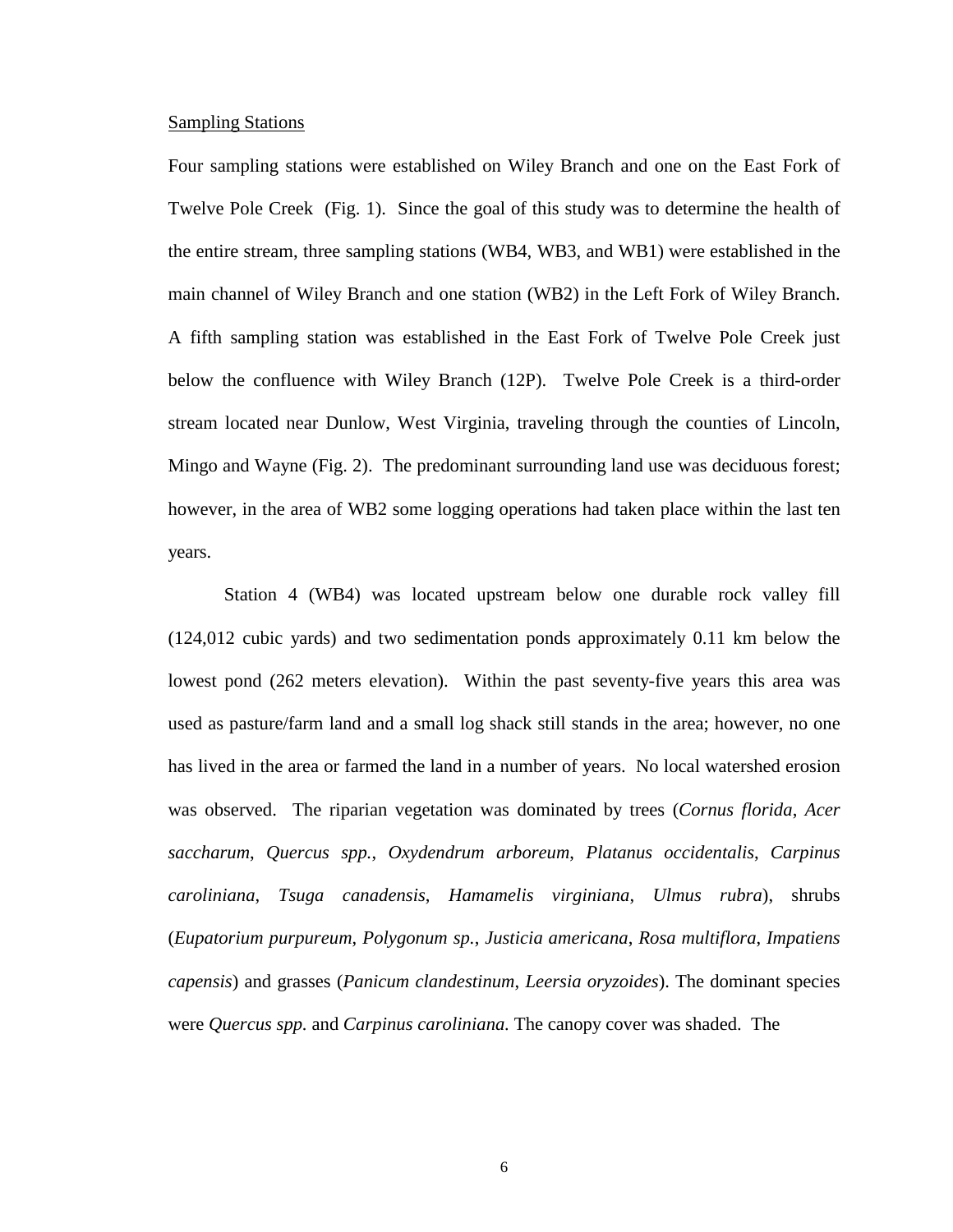

Figure 1. Sampling Stations on Wiley Branch and Twelve Pole Creek.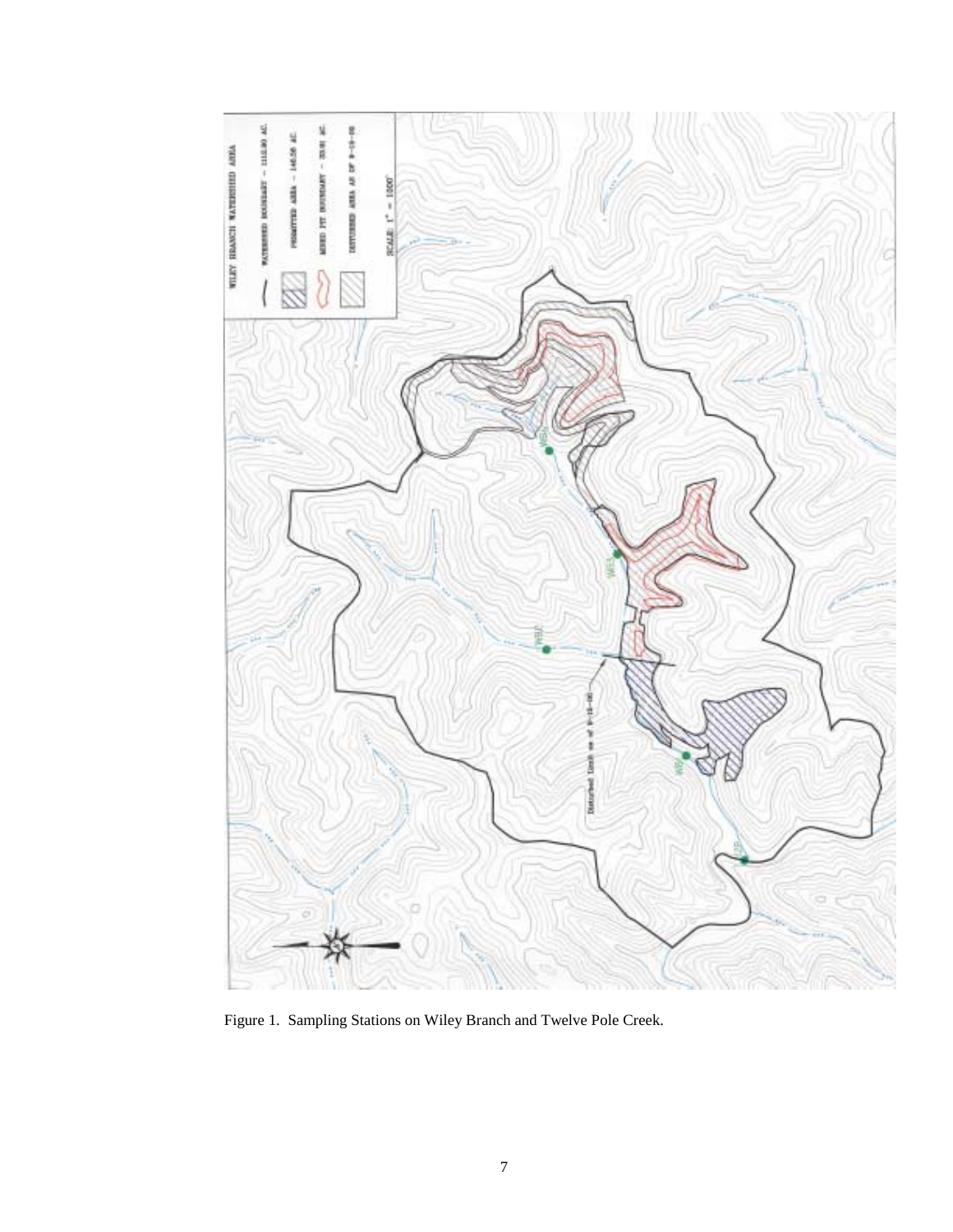

Figure 2. Wilsondale Quadrangle. Harts Creek and Stonewall District of Lincoln and Wayne Counties. Receiving stream: Wiley Branch of Twelve Pole Creek of Ohio River

estimated reach length for the sampling area was 7.6 m, the estimated reach width was 0.6 m for a sampling reach area of 4.56 m<sup>2</sup>. The estimated stream depth was less than 3 cm. The morphology of the sampling area indicated that this part of the stream had once been an old road-bed. The stream flowed in two sections resembling the spacing of tire tracks. Both floating and attached algae were present and covered approximately 50% of the sampling reach. Detritus (sticks, wood, and coarse plant material) was the most abundant organic substrate component representing approximately 10% of the sampling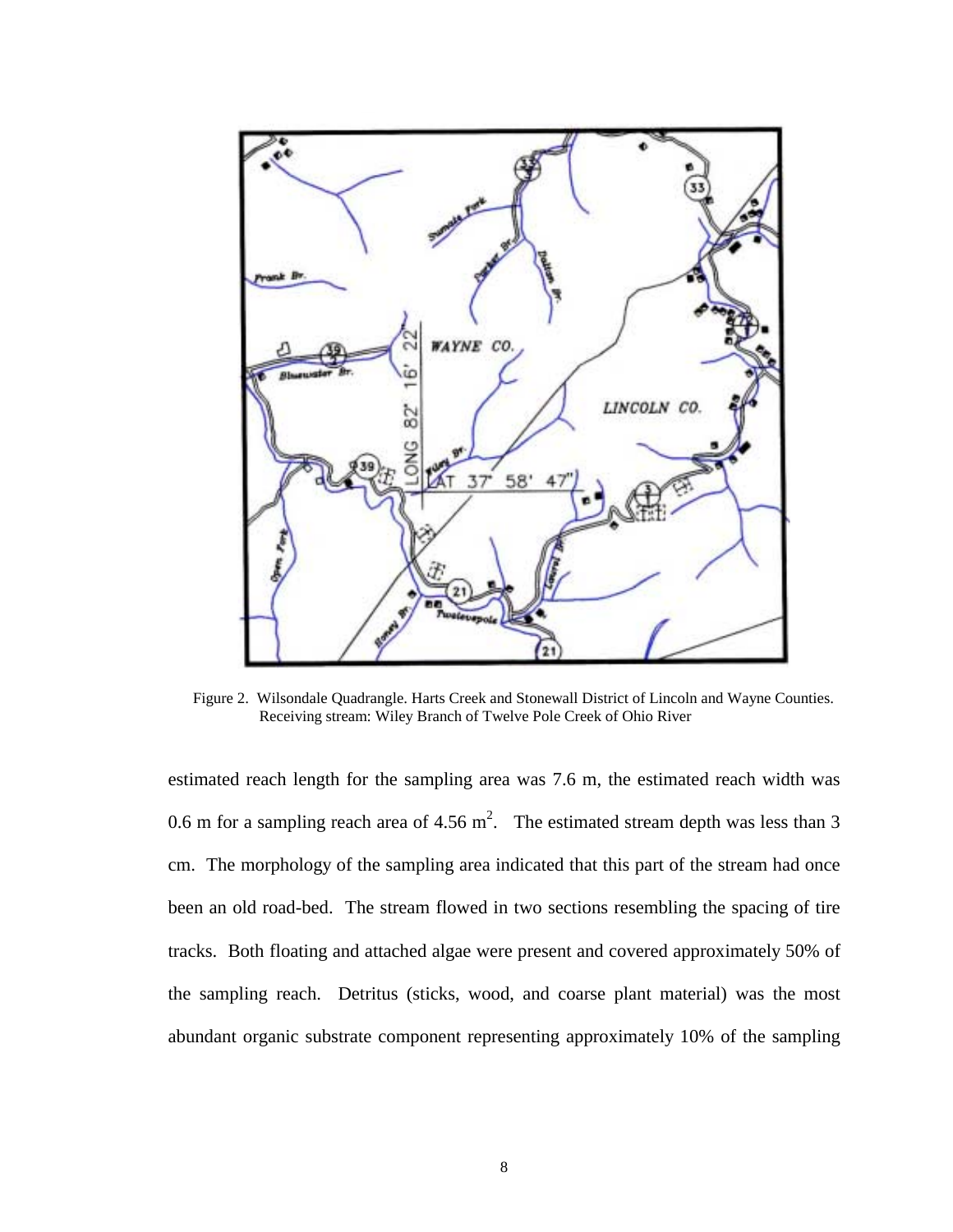area. The description of this sampling site did not change during the fifteen months of monitoring (Fig. 3).



Figure 3. Station 4 on Wiley Branch (WB4)

The valley fills in the Wiley Branch watershed were constructed using mine spoil comprised of eighty percent or greater durable rock. Ground surfaces were cleared of trees, brush, shrubs and other organic materials before excess spoil was deposited. Rock underdrains were installed in each durable rock fill. Downstream slopes of each fill were 2:1 (horizontal:vertical) with 6 meter side benches constructed at 15 meter vertical increments.

Station 3 (WB3) was located 0.80 km downstream from Station 4. Station 3 was below a second valley fill (447,289 cubic years) and two additional sedimentation ponds. Initially, local watershed erosion was not noted; however, one year into the mining process stream bank erosion at this station had increased. The riparian vegetation was dominated by trees (*Platanus occidentalis*, *Carpinus caroliniana*, *Hamamelis virginiana*,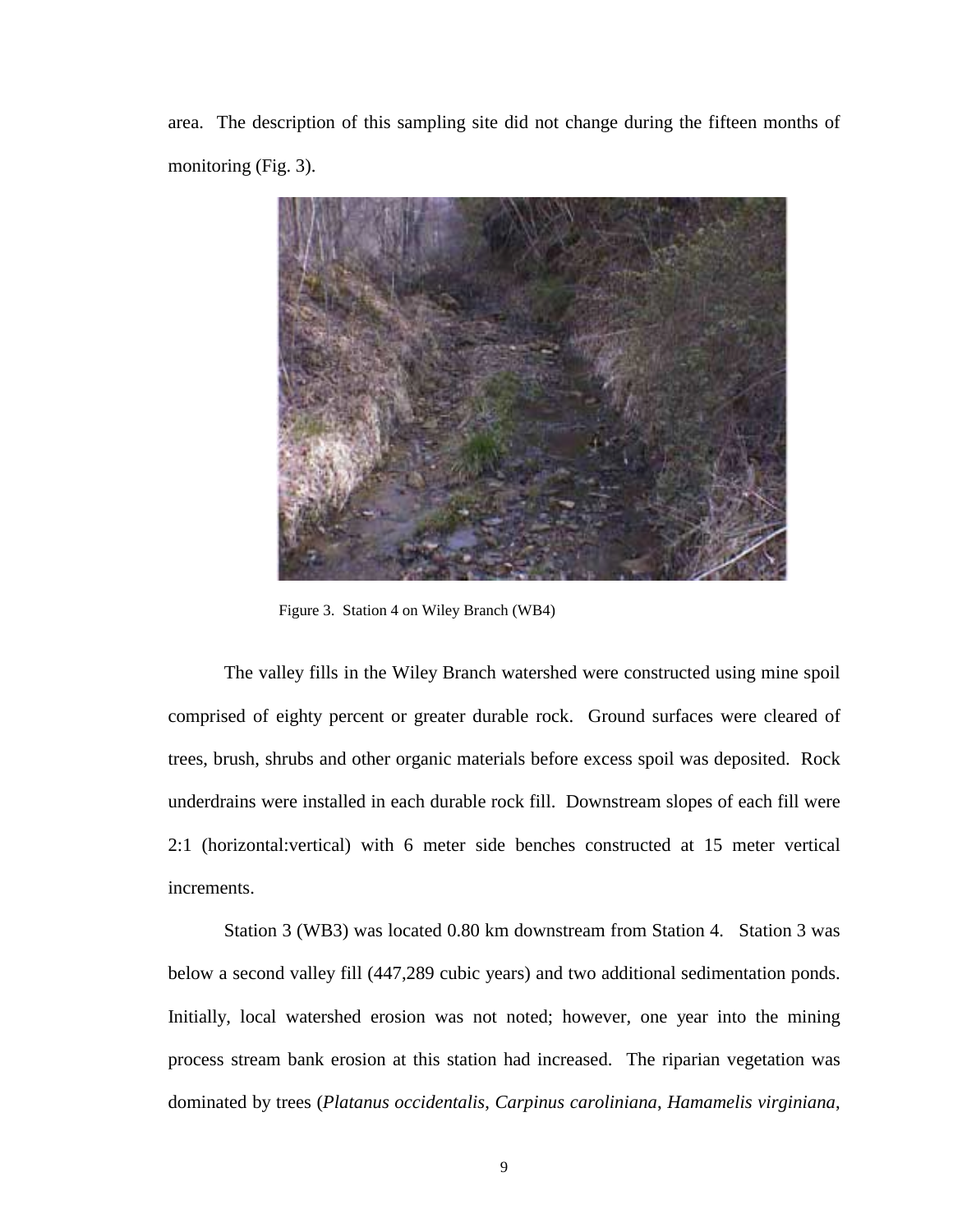*Juglans nigra*, *Liriodendron tulipifera*), the dominant species being *Carpinus caroliniana.* The canopy cover was partly shaded within the sampling reach but sunny upstream and downstream. The estimated reach length for the sampling area was 22.9 m, the reach width was 1m for a sampling reach area of 22.9 m<sup>2</sup>. The estimated stream depth was less than 5.5 cm. The riparian zone on the east bank was severely impacted by road and sedimentation pond construction. The average width of the riparian zone was reduced to approximately 3 meters. In some areas there was no riparian vegetation on the east bank. Detritus (sticks, wood, coarse plant materials) was the most abundant organic substrate component representing approximately 45% of the sampling area (Fig. 4).



Figure 4. Station 3 on Wiley Branch (WB3)

Station 2 (WB2) was established in the Left Fork of Wiley Branch (253 meters elevation). This station was not directly affected by mining operations but some minor logging did take place in the upper reaches of the hollow during the sampling period. Local watershed erosion was moderate, possibly due to soil and substrate being pushed over the riparian zone during logging. Cut logs up to 30 cm were apparent in the stream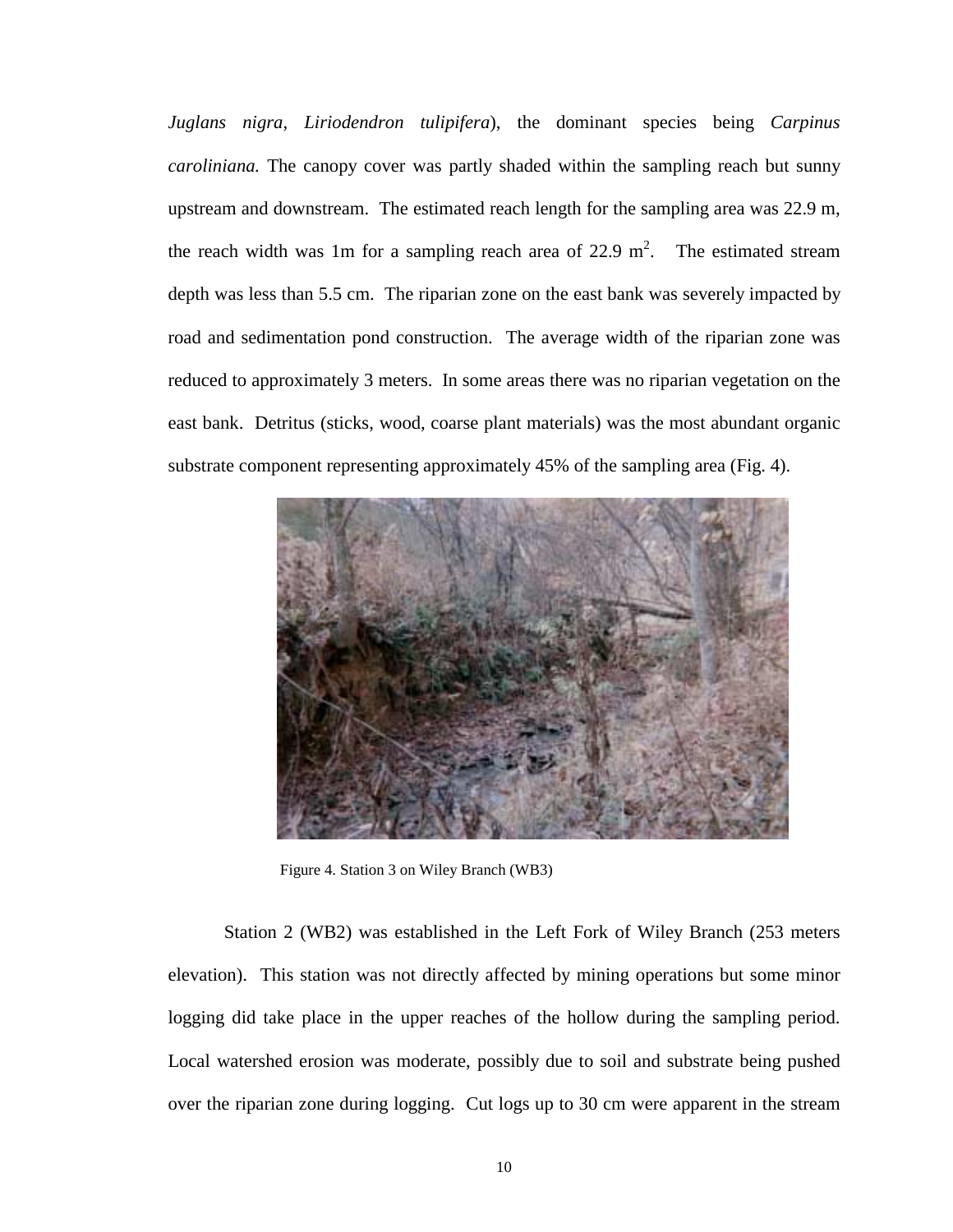channel. The riparian vegetation was dominated by trees (*Cornus florida*, *Acer saccharum*, *Quercus rubra*, *Asimina triloba*, *Platanus occidentalis*, *Liriodendron tulipifera*, *Tsuga canadensis*, *Juglans cinerea*). The canopy cover was shaded. The estimated reach length for the sampling area was 305 m, the estimated reach width was 1 m for a sampling reach area of 305 m<sup>2</sup>. The estimated stream depth was less than 3 cm. The sampling reach in this portion of the stream was greater because of low flow during unseasonably dry periods. Detritus (sticks, wood, coarse plant materials) was the most abundant organic substrate component representing approximately 75% of the sampling area. The description of this sampling site did not change during the fifteen months of monitoring (Fig. 5).



Figure 5. Station 2 on the Left Fork of Wiley Branch (WB2)

Station 1 (WB1) was located just above the confluence point with Twelve Pole Creek approximately 1.01 km below station 3 (229 meters elevation). Slight local watershed erosion was observed. The riparian vegetation was dominated by trees (*Acer saccharum*, *Platanus occidentalis*, *Carpinus caroliniana*, *Asimina triloba*, *Betula nigra*, *Carya spp.*, *Robinia pseudo-acacia*, *Liriodendron tulipifera*). The dominant species was *Carpinus caroliniana.* The canopy cover was partly shaded. The estimated reach length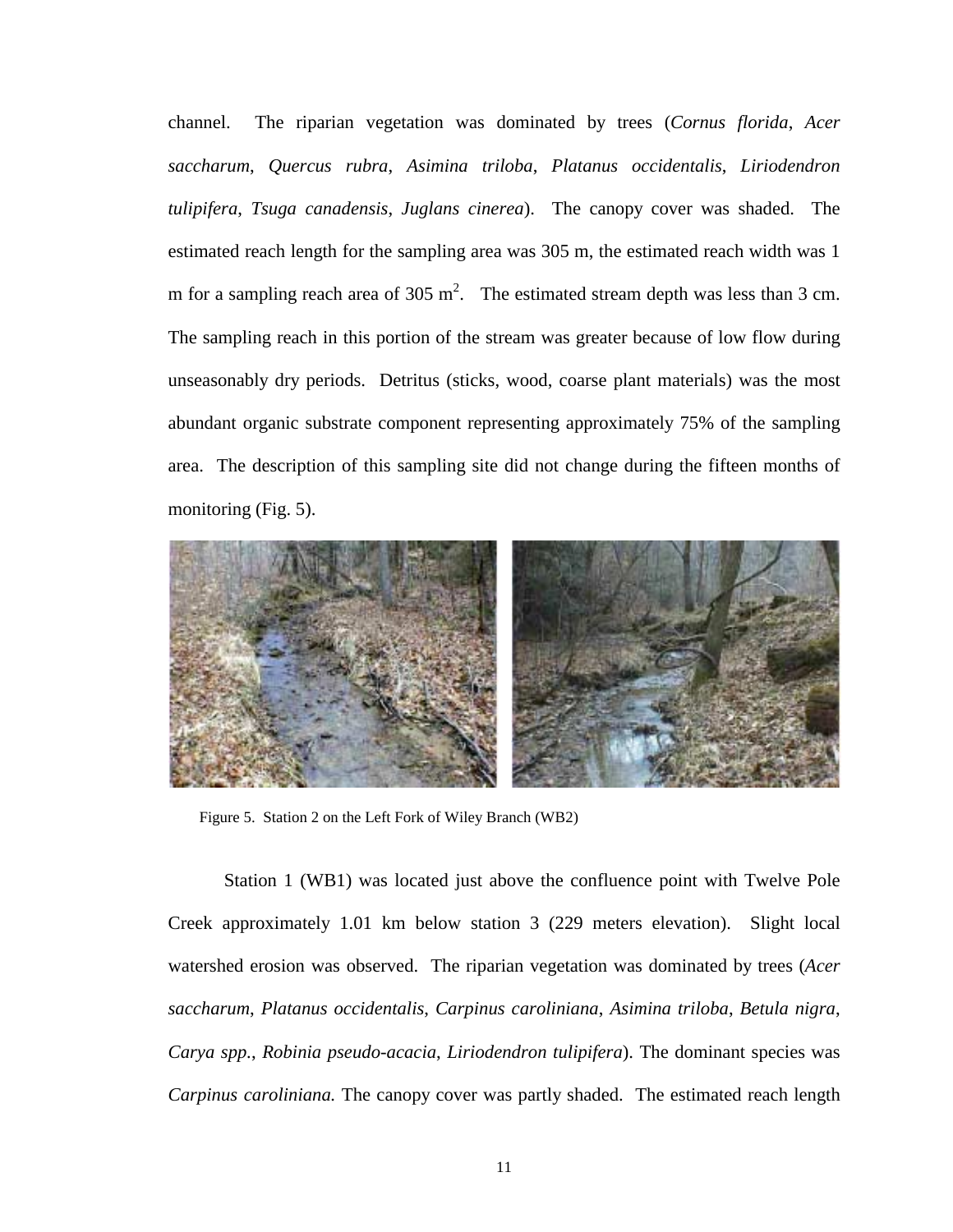for the sampling area was 11 m, the estimated reach width was 1.5 m for a sampling reach area of  $16.5 \text{ m}^2$ . . The estimated stream depth was less than 4.5 cm. Detritus (sticks, wood, coarse plant materials) was the most abundant organic substrate component representing approximately 20% of the sampling area. The description of this sampling site did not change during the fifteen months of monitoring.

It should be noted that parts of Wiley Branch were used as an access road to the head of hollow areas. Although none of the sampling stations were directly impacted by vehicular traffic, reaches both above and below were subjected to automobile tire perturbation (Fig. 6).



Figure 6. Station 1 on Wiley Branch (WB1)

A fifth sampling station was established in the East Fork of Twelve Pole Creek just below the confluence of Wiley Branch (750 foot elevation). No local watershed erosion was observed. The riparian vegetation was dominated by trees (*Acer saccharum*, *Platanus occidentalis*, *Tsuga canadensis*, *Asimina triloba*, *Betula nigra, Fagus grandifolia*). The dominant tree species was *Platanus occidentalis* and the dominant shrub was *Impatiens capensis.* The canopy cover was partly open. The estimated reach length for the sampling area was 3.1 m, the estimated reach width was 9.1 m for a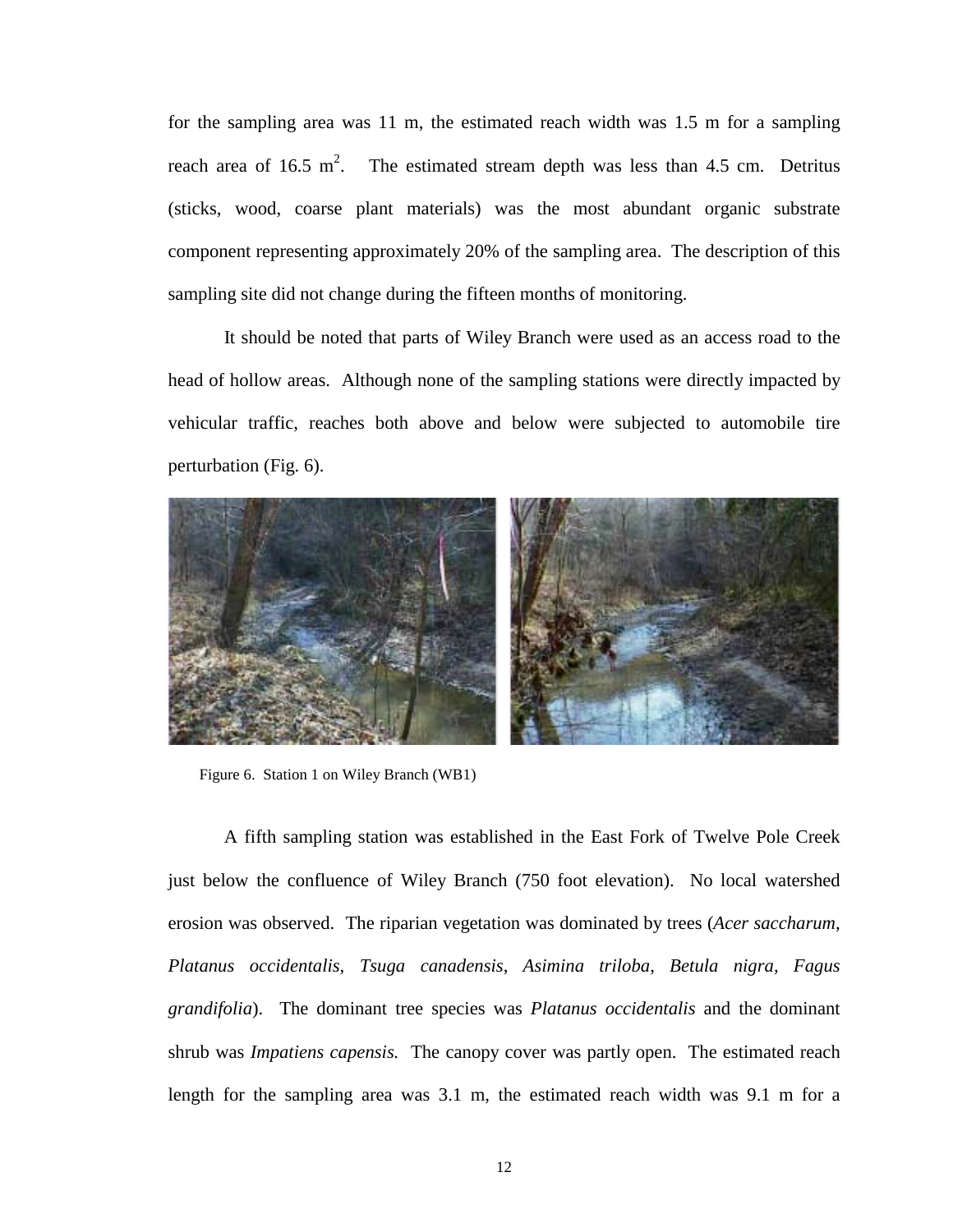<span id="page-23-0"></span>sampling reach area of  $28.21 \text{ m}^2$ . The estimated stream depth was 5 cm. Manganese deposits were noted on rocks collected from this sampling site. Detritus (sticks, wood, coarse plant materials) was the most abundant organic substrate component representing approximately 55% of the sampling area. The East Fork of Twelve Pole Creek is a perennial warm water stream that has a mixture of origins. The description of this sampling site did not change during the fifteen months of monitoring (Fig. 7).



Figure 7. Twelve Pole Creek (12P)

#### Geology

 Two coal seams were targeted for the Wiley Branch surface-contour mining operation: Coalburg and Five Block coal seams. Total sulfur content of the Coalburg coal seam ranged from 0.448% to 0.664%. The total sulfur content of the Five Block coal seam ranged from 0.02% to 5.04% across the mining area. Pyritic sulfur content for the two seams showed an overall weighted average ranging from 0.06% to 1.52% in core holes analyzed from the permit area. In general, coal seams with pyritic sulfur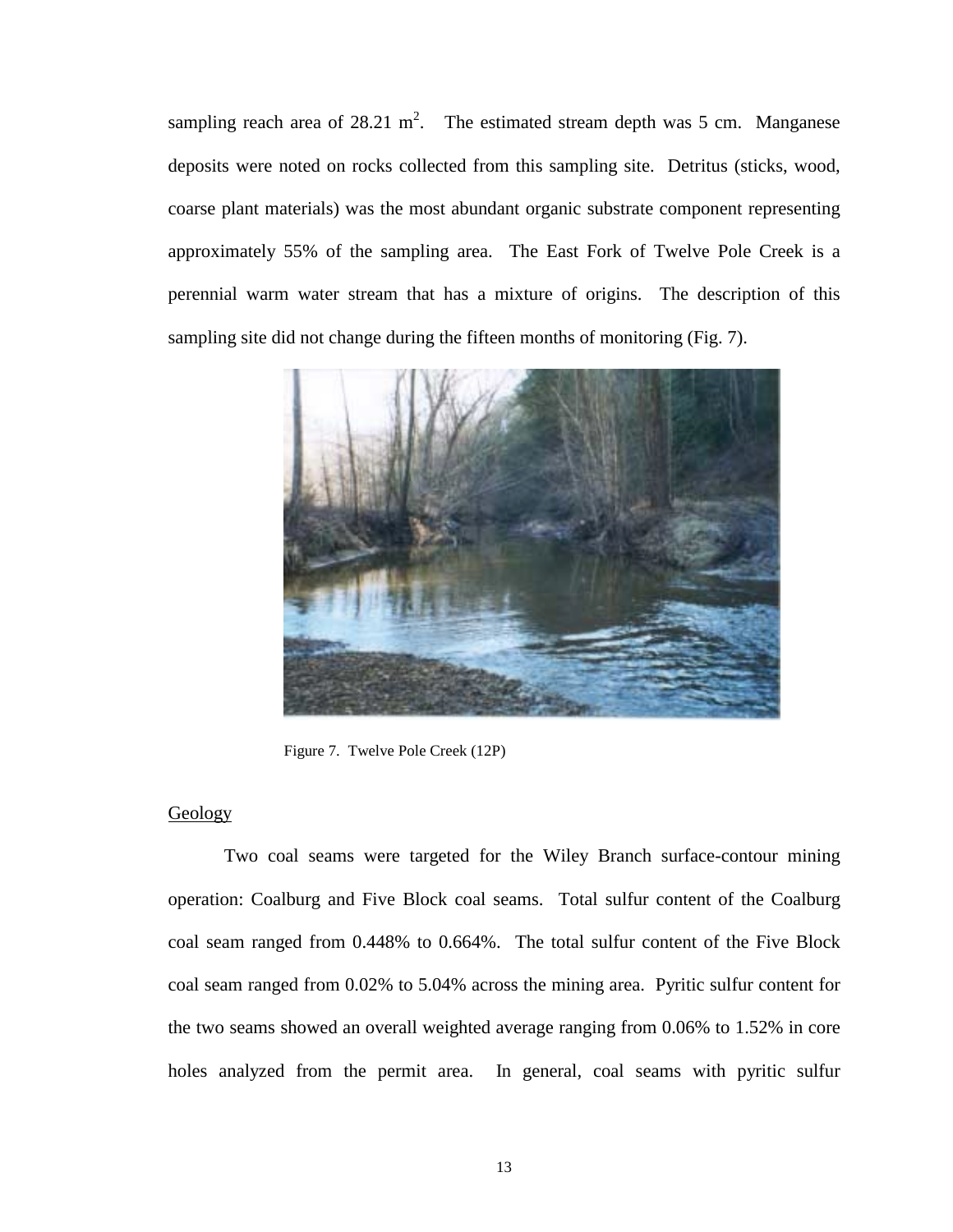concentrations less than 1.0% are not associated with production of acid mine drainage. [Appendix A](#page-107-0) contains geology raw data.

The major rock units in this region consisted largely of sandstones and shales. The alluvial aquifers present were predominately comprised of sand and silt with minor amounts of clay and gravel. Given the potential for hydraulic transport of sediment from the disturbed area, the mining plan provided for the construction of a series of sediment control structures to lessen this impact. The depth of bedrock was approximately fifteen to twenty-eight centimeters from the bottom of the stream channels. A fine layer of silt covered the bedrock in these areas. Table 1 shows a comparison of substrate components for each sampling station.

| <b>Substrate</b> | WB4 | WB3 | WB <sub>2</sub> | WB1 | 12P |
|------------------|-----|-----|-----------------|-----|-----|
| <b>Type</b>      |     |     |                 |     |     |
| <b>Bedrock</b>   |     | 10  |                 |     |     |
| Boulder          |     | 10  |                 |     |     |
| Cobble           | 10  | 10  | 45              | 45  |     |
| Gravel           | 45  | 30  | 45              | 50  | 80  |
| Sand             | 45  | 30  | 10              |     | 15  |
| Silt             |     | 10  |                 |     |     |
| Clay             |     |     |                 |     |     |

Table 1. Substrate Component Percentage Composition at Each Sampling Station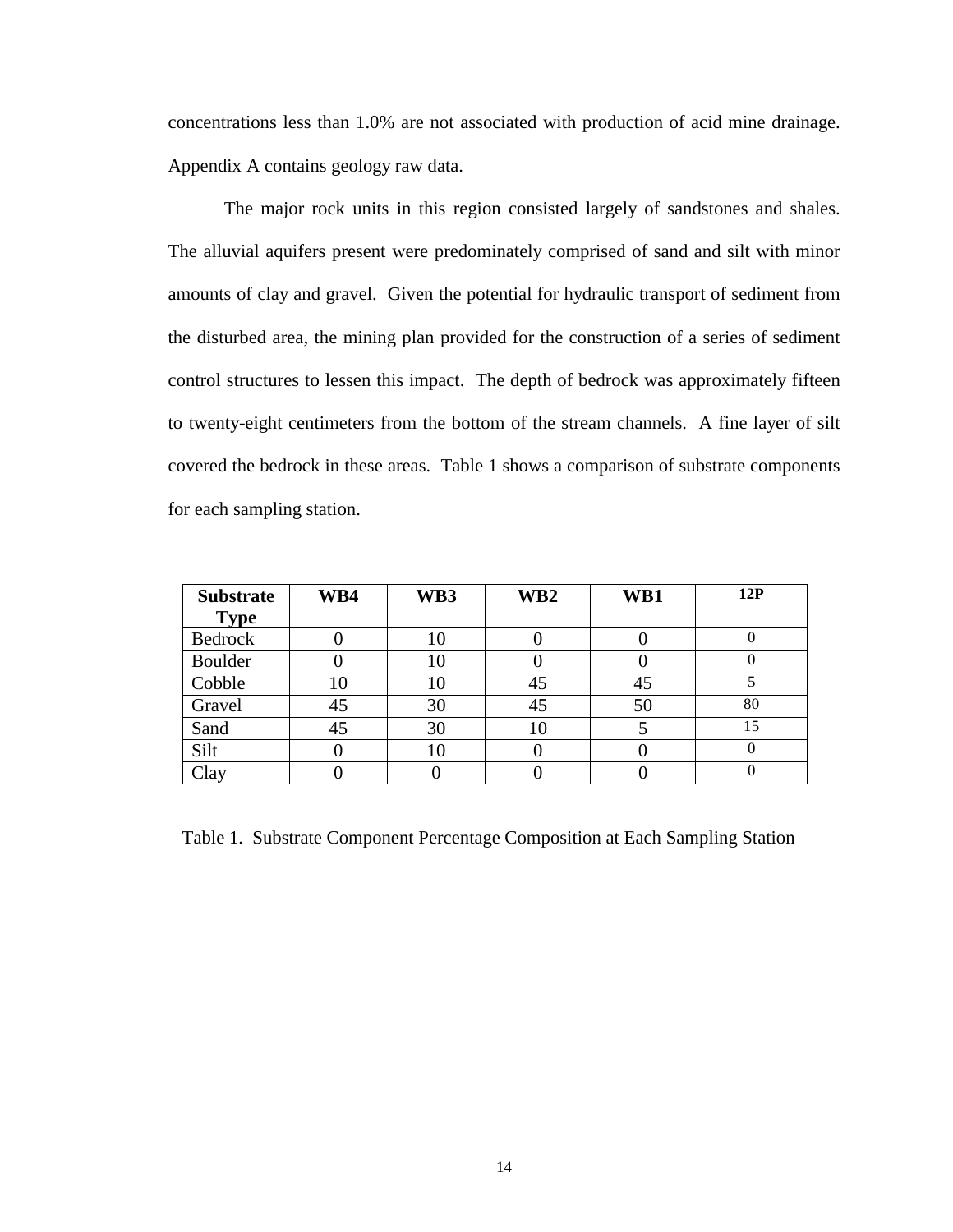## **CHAPTER III**

#### **METHODS AND MATERIALS**

<span id="page-25-0"></span>For each station water flow was measured, water samples were collected for chemical analysis, benthic macroinvertebrate samples were collected and a habitat assessment was conducted. Pre-mining data was collected on February 20, 1999. Initial mining operations began in April of the same year. Seasonal sampling was initiated on May 27, 1999 and continued until May 10, 2000. The individual methodologies are described separately.

#### Flow

 This measurement is an indicator of the surface and groundwater discharge in the watershed.

#### Water Chemistry

 Water samples were collected from each station at the time of benthic sampling. Each water grab sample was preserved, and transported to Standard Laboratories, Inc for analysis. Each parameter measured utilized the current EPA-approved analytical methodology. Parameters determined at each station were pH, total alkalinity (mg/L CaCO<sub>3</sub>), acidity (mg/L CaCO<sub>3</sub>), sulfate (mg/L), total aluminum (mg/L), total iron (mg/L), total manganese (mg/L) total suspended solids (mg/L), total dissolved solids (mg/L), and specific conductivity (umhos/cm). Raw data are presented in [Appendix B.](#page-111-0)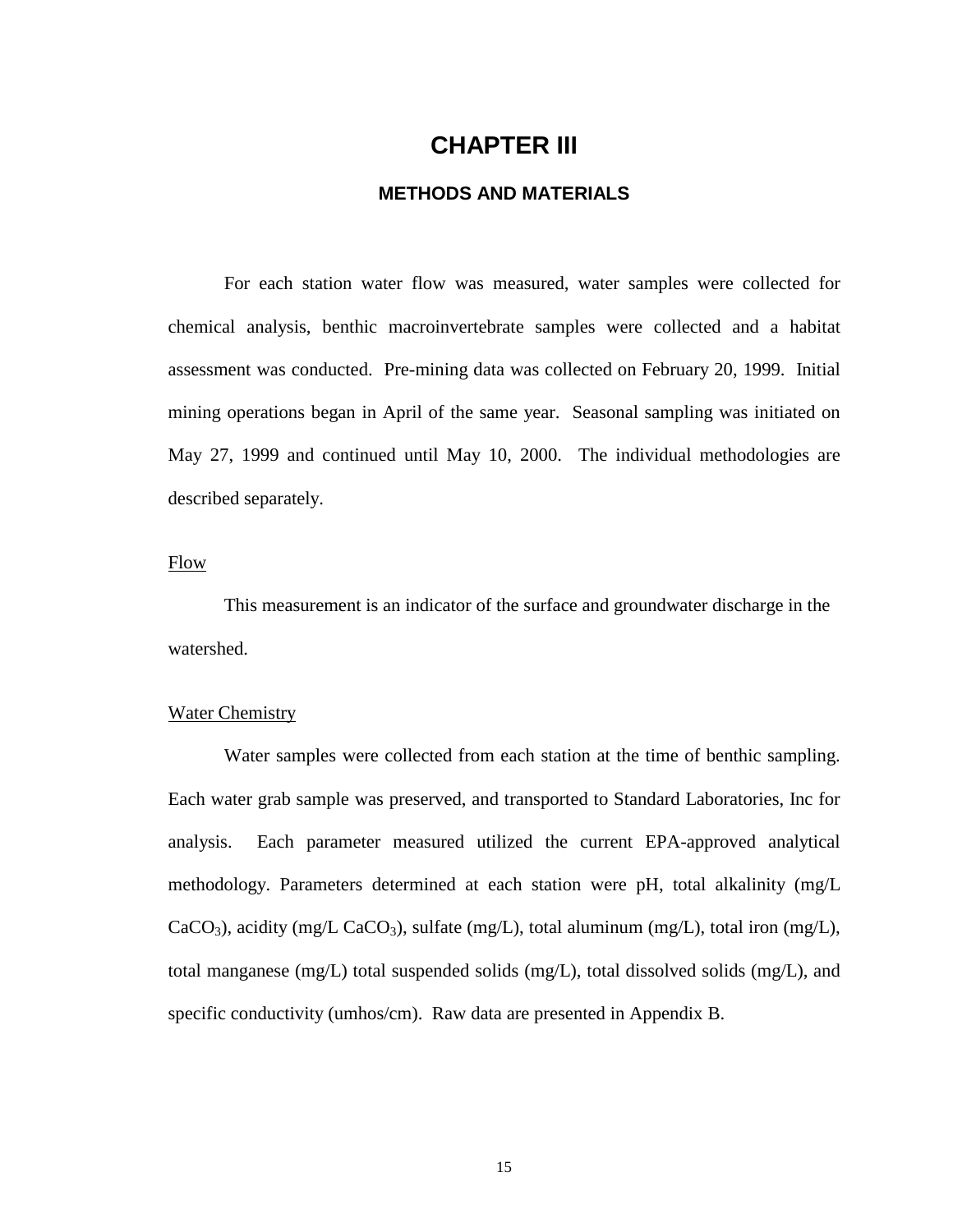#### <span id="page-26-0"></span>Benthic Macroinvertebrate Assemblage

 EPA's Rapid Bioassessment Protocol methods were utilized in the collection of the benthic macroinvertebrate specimens. At each station, benthic organisms were collected with a Surber Stream Bottom Sampler fitted with a mesh net. This type of sampler is best used in water less than 457 mm (18") deep. The sampler was placed firmly on the stream bottom and substrate was stirred and scrubbed within the frame boundaries. The open base encloses an area of 305mm X 305mm (12" X 12"). One collection was taken from a fast flowing riffle area and a second replicate was taken from a slower run area at each station. Stratified random sampling was used to facilitate comparisons, decrease variability, and increase sensitivity of the study to detect environmental change (Resh and McElravy 1993). Samples at each station were combined and preserved in 70% ethanol and returned to the laboratory for processing (Fig. 8). Composites of sample units from sites can be used when the objective is to determine changes in a stream site before and after a disturbance (Merritt and Cummins 1996).



Figure 8. Collection using a Surber Sampler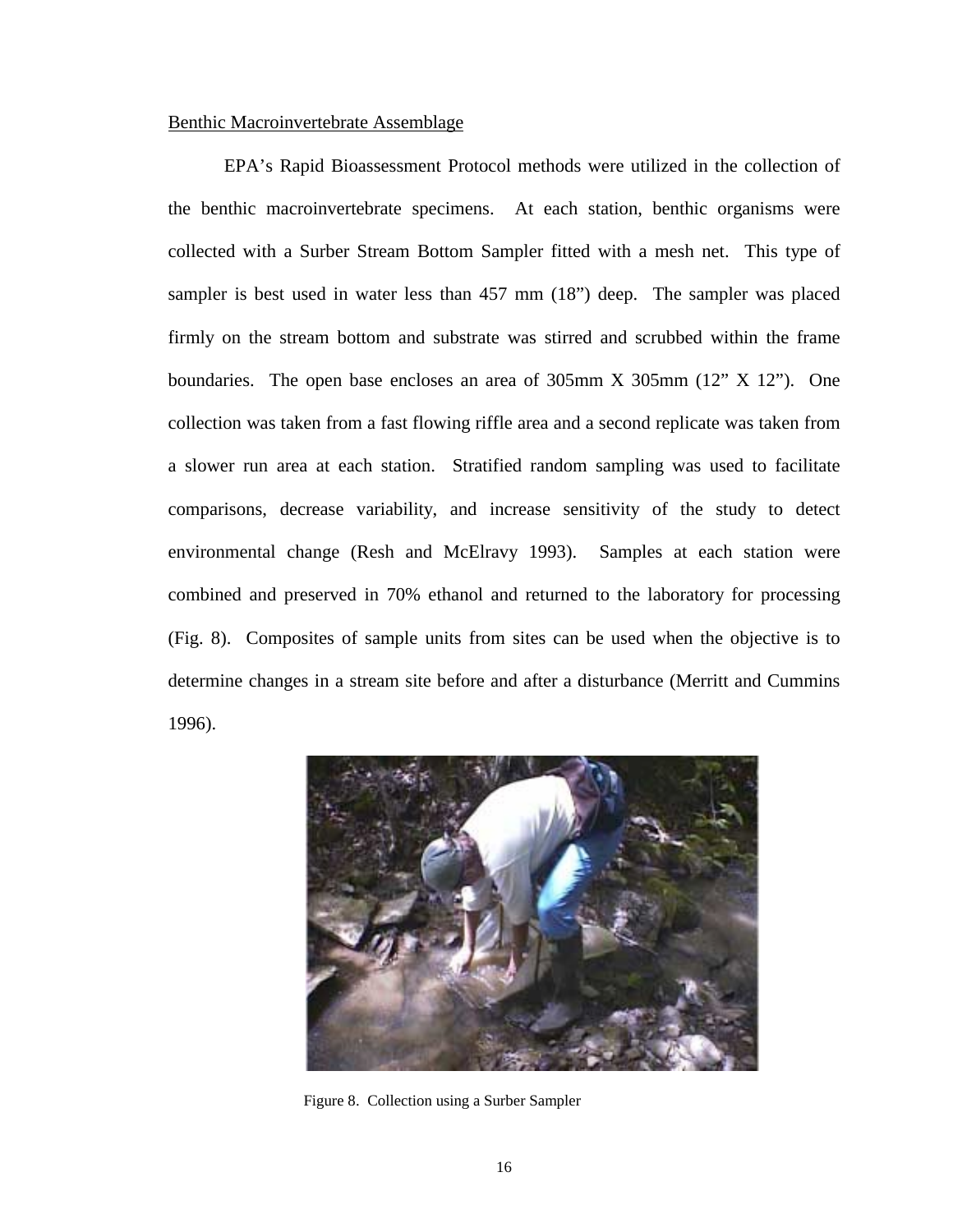In the laboratory, samples were rinsed and strained using a size 35 U.S. standard sieve with a 500-micron screen. Entire samples were picked under a Bausch and Lomb magnifying lens. Detrital material was discarded only after a second check to insure that no macroinvertebrates had been missed. All macroinvertebrates were identified to lowest practical taxonomic level and enumerated using Peckarsky et al. (1990) and Merritt and Cummings (1996). Raw data are presented in [Appendix D.](#page-121-0) Metrics for each station [\(Appendix E\)](#page-146-0) were calculated using the methods outlined by Plafkin et al. (1989) and Kerans and Karr (1994). Each metric measures a different component of community structure and has a different range of sensitivity to pollution stress. The following is a brief explanation of each of the metrics used in this study:

#### **Community Structure**

- Metric 1. Taxa or Species Richness This metric reflects the health of the community by measuring the diversity of the aquatic assemblage (Resh et al., 1995). The total number of taxa in each sample was counted and recorded. An ecologically healthy system is generally expected to support a more diverse community of fauna; therefore, this value decreases in response to increased perturbation and decreased habitat diversity.
- Metric 2. EPT Index This index is the total number of distinct taxa within the orders Ephemeroptera, Plecoptera, and Trichoptera. These insect orders are generally considered to be pollution sensitive. The EPT Index generally decreases in response to increased perturbation.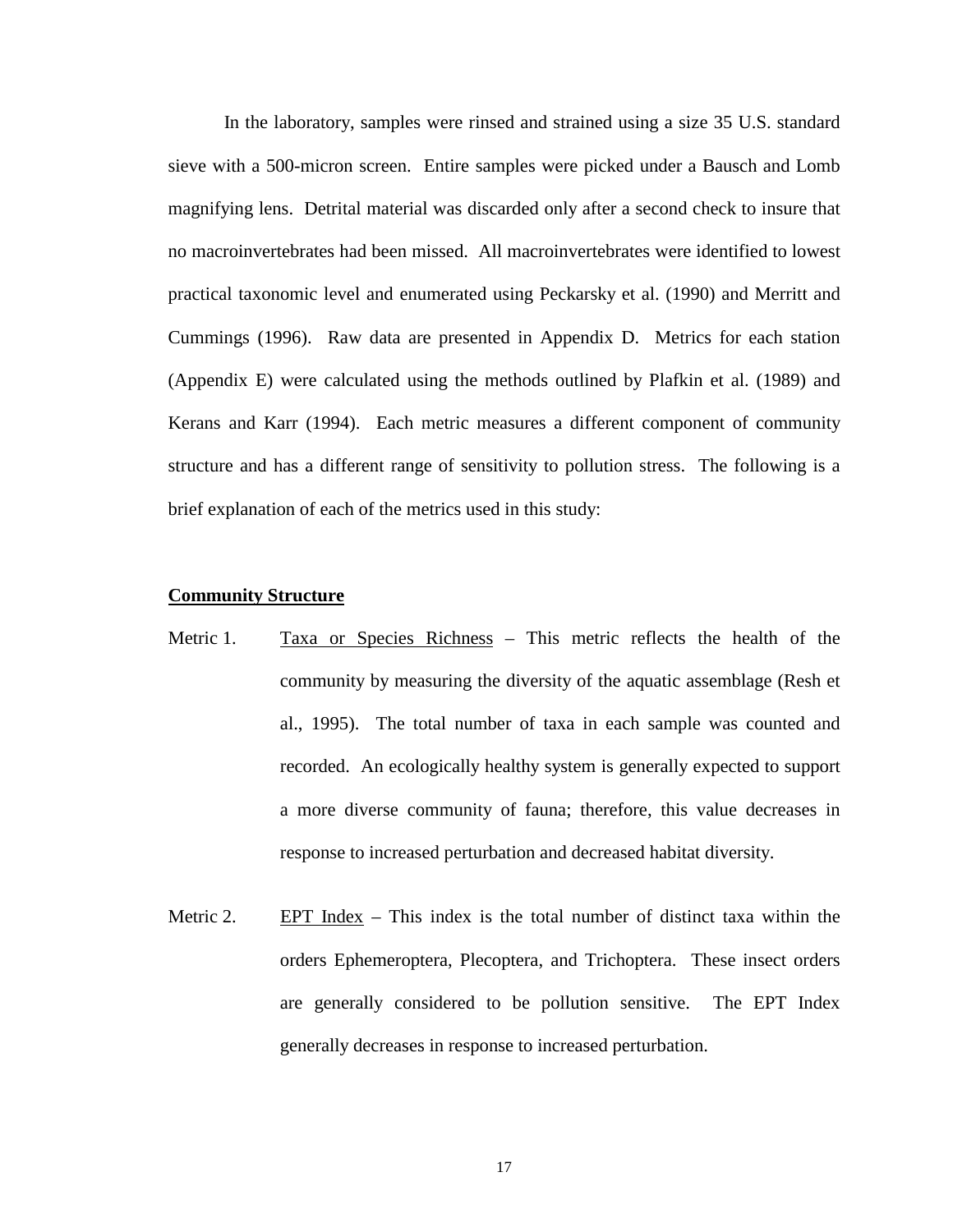#### **Community Balance**

- Metric 3. Percent EPT This index is the percent of the composite of Ephemeroptera, Plecoptera and Trichoptera to total organisms. These three orders are considered to be the most sensitive to environmental stressors. The value was obtained by dividing the total number of EPT by the total number of individuals in the sample. This metric should decrease in response to increased perturbation.
- Metric 4. Percent Chironomidae This index is the percent of the composite of Chironomidae to total organisms. This family of Diptera is considered to be more pollution tolerant in the aquatic environment. The value was obtained by dividing the total number of Chironomidae by the total number of individuals in the sample. This metric should increase in response to increased perturbation (Barbour et al., 1994).
- Metric 5. Percent Contribution of the Two Dominant Families Measuring the dominance of the two most abundant families, this metric measures community balance or lack thereof. A community dominated by relatively few families could indicate environmental stress. The metric was determined by dividing the total number of the two most dominant families by the total number of organisms in the sample. Generally, the predicted response to increased perturbation is an increase in the percent dominance.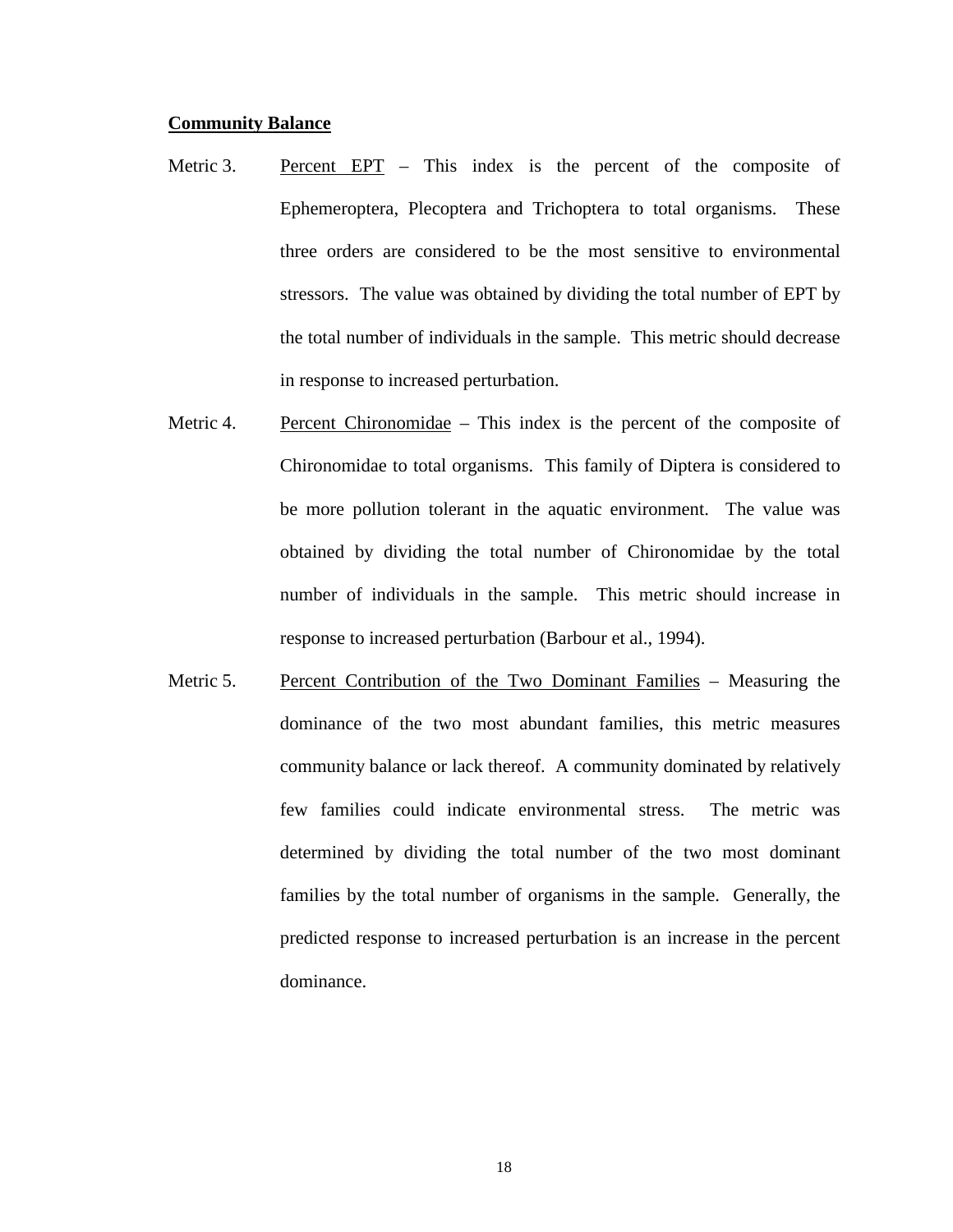#### **Taxonomic Composition**

Metric 6. Modified Hilsenhoff Biotic Index (MHBI) – Developed by Hilsenhoff (1987), this index summarizes overall pollution tolerance of the benthic community inhabiting rock or gravel riffles. A single value integrates tolerance classification and abundance. It is oriented toward detection of organic and nutrient pollution. The formula for calculating the biotic index is:

$$
HBI = \sum \frac{x\mathbf{i} \cdot \mathbf{ti}}{n}
$$

where

 $xi =$  number of individuals within a family

 $ti =$  tolerance value of a family

 $n =$  total number of organisms in the sample

Generally, an increase in the MHBI value reflects an increase in perturbation. Where available, tolerance values for genera were used.

#### **Biological Processes**

Metric 7. Percent Filterer-Collectors – The relative abundance of filterer/collectors indicates the availability of both suspended fine particulate organic material (FPOM) and attachment sites for filtering. Generalists, such as filterers and collectors, have a broad range of acceptable food materials and are thus more tolerant to pollution that might alter availability of certain foods (Cummins and Klug 1979). This metric value was obtained by dividing the number of filterer/collectors by the total number of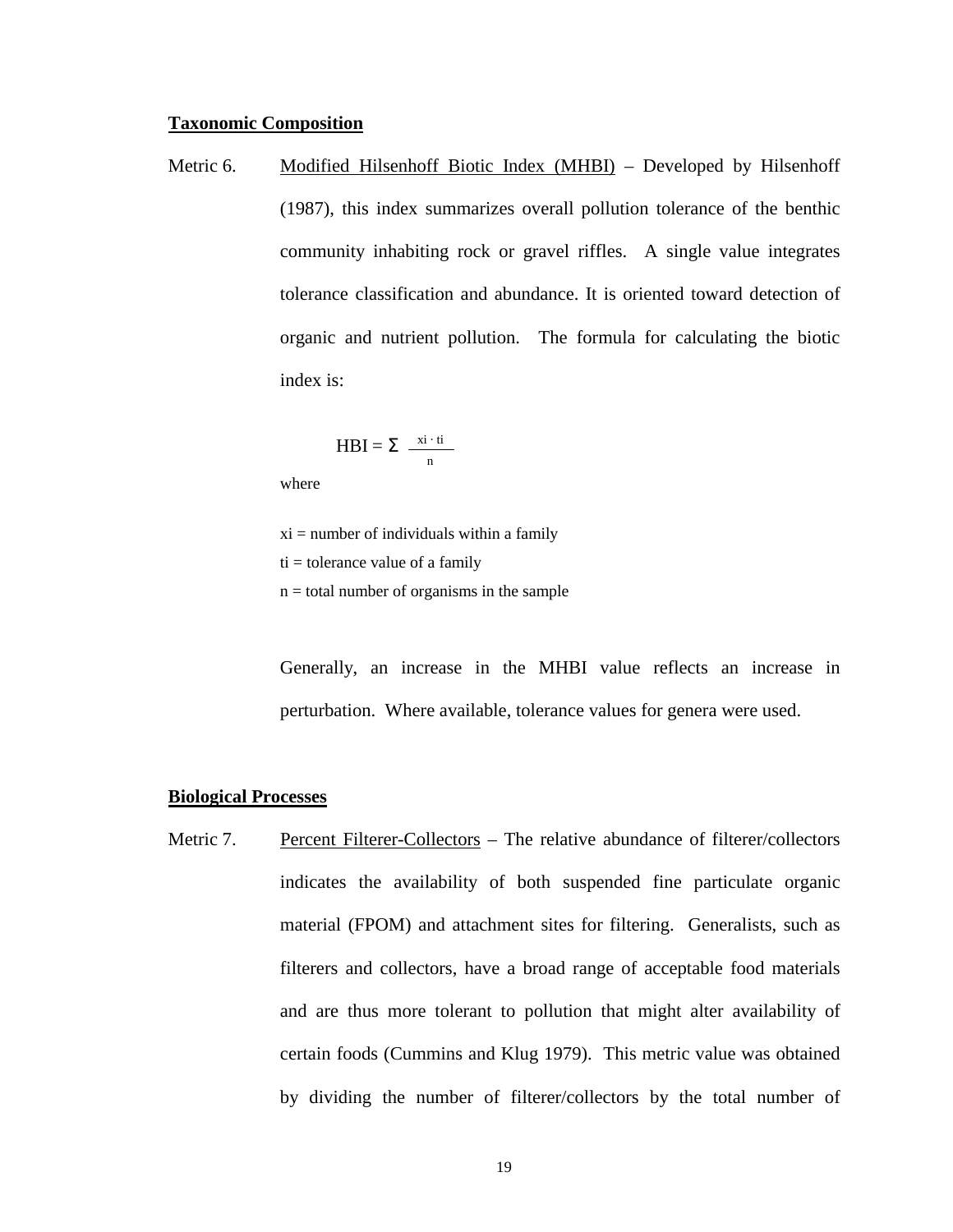organisms in the sample. As perturbation increases, this metric value is expected to increase.

- Metric 8. Percent Grazers-Scrapers The relative abundance of grazers-scrapers indicates the periphyton community composition. Specialized feeders, such as grazers-scrapers, are the more sensitive organisms and are thought to be well represented in healthy stream environments (Cummins and Klug 1979). This metric value was obtained by dividing the number of grazers-scrapers by the total number of organisms in the sample. As perturbation increases this metric value is expected to decrease.
- Metric 9. Percent Shredders The relative abundance of shredders indicates the availability of coarse particulate organic material (CPOM) and reflects riparian zone impacts. Shredders are also considered to be specialized feeders and are thus the more sensitive organisms in the aquatic environment (Cummins and Klug 1979). This metric value was obtained by dividing the number of shredders by the total number of organisms in the sample and is expected to decrease in response to increased perturbation (Barbour et al. 1992).

The proportions of these three functional feeding groups were important because a predominance of a particular feeding type may indicate an unbalanced community responding to an overabundance of a particular food source. These groups also respond to toxicants and are useful to evaluate chemical contamination from nonpoint-source impacts (Plafkin et al. 1989). Functional Feeding Group classifications were assigned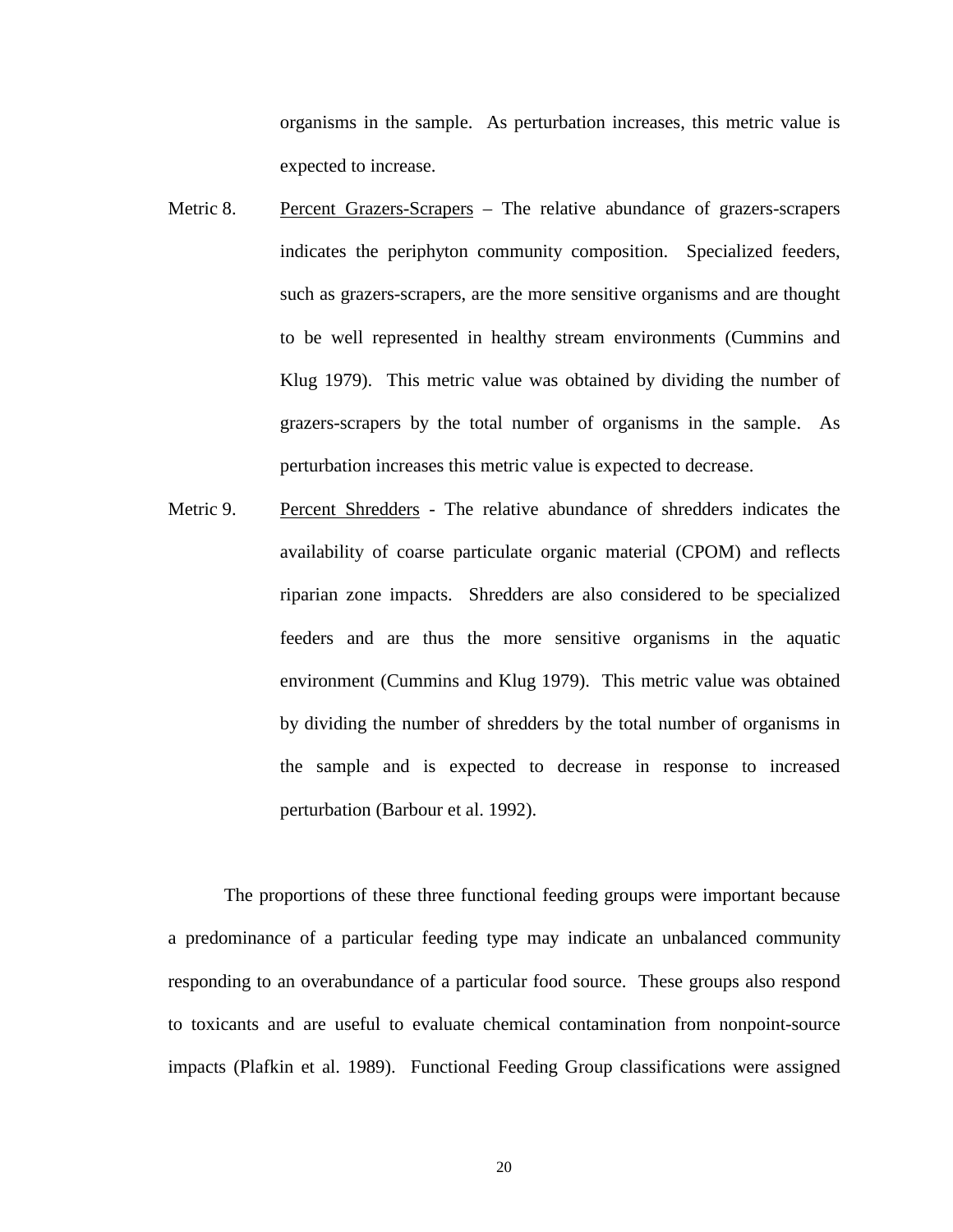<span id="page-31-0"></span>using Merritt and Cummins (1996) and are described according to adaptations for food acquisition rather than food eaten.

A Stream Condition Index for West Virginia Wadeable Streams (WV-SCI) (Gerritsen et al. 2000) was utilized for the development of a multimetric index for Wiley Branch. The WV-SCI was calibrated for a long-term biological index period extending from April through October. The index was used as an indicator of ecosystem health and therefore could identify impairment of Wiley Branch with respect to reference conditions in West Virginia. The six metrics utilized in the WV-SCI were total taxa, EPT taxa, percent EPT, percent Chironomidae, percent top two dominant taxa and HBI (Gerritsen et al. 2000). The WV-SCI was developed from a data set of 1268 benthic samples collected in riffle habitats from 1996 to 1998. This data includes 107 reference samples.

#### Habitat Assessment

Habitat assessment is defined as the evaluation of the structure of the surrounding physical habitat that influences the quality of the water resource and the condition of the resident aquatic community (Barbour et al. 1996). A team of two biologists was used to evaluate habitat assessment for the purpose of consensus on determination of quality. Weather conditions were noted the day of sampling as well as for seven days immediately preceding the sampling date. This information was important to interpret the effects of storm events on the sampled data. Watershed features such as predominant surrounding land use and stream origin were determined from topographic and land use maps and confirmed with a site survey. Dominant type and species of riparian vegetation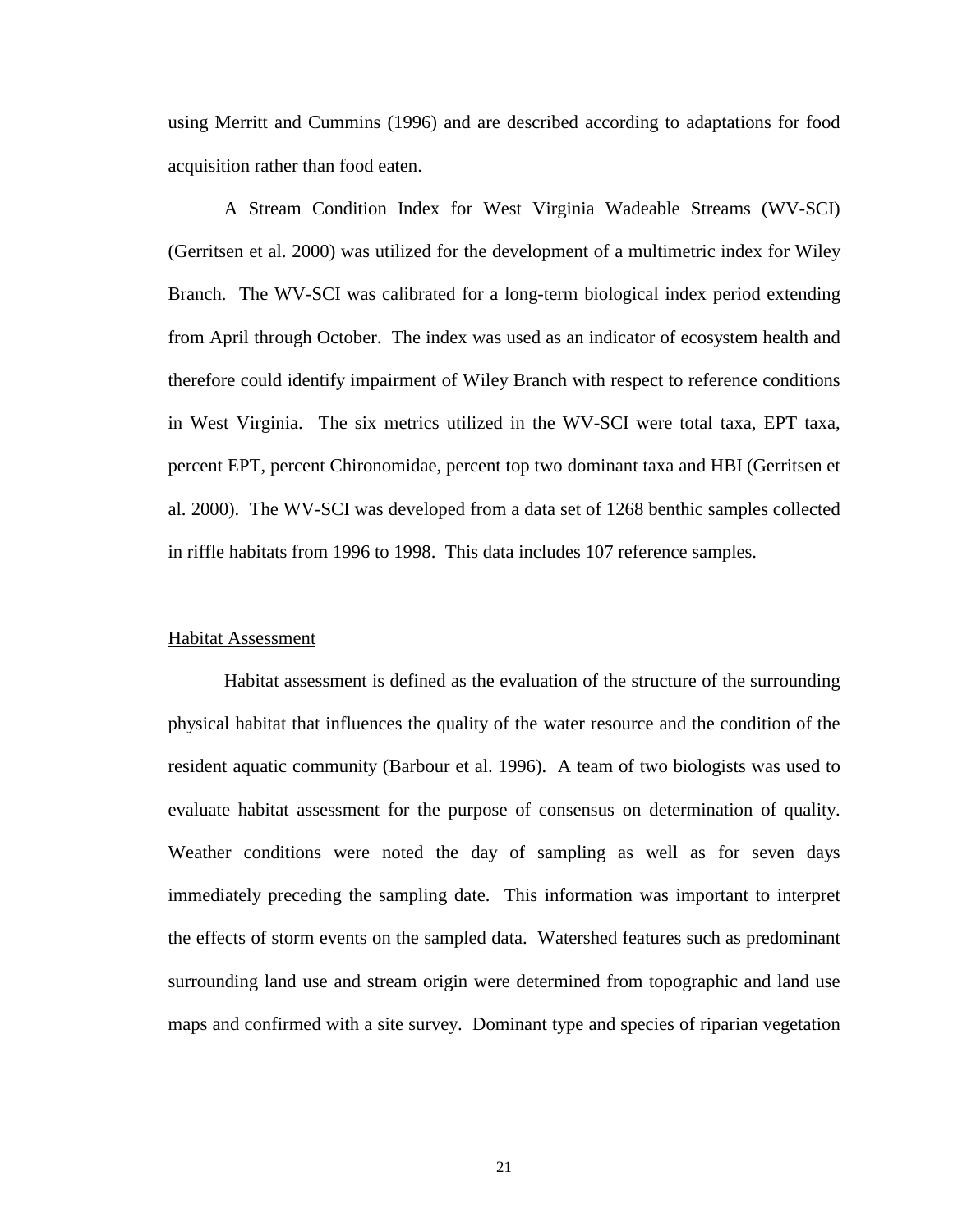were recorded. Measurements were taken to monitor the size of the riparian zone buffer strip.

Instream features such as width, depth, canopy cover, and proportion of stream morphology types were also a part of the habitat assessment. Stream width was measured from bank to bank at three points for each station and an average taken to determine the width that was representative for the given area. Stream depth was measured as a vertical distance from water surface to stream bottom at three points for each station and an average taken to determine the depth that was representative for the given area. Canopy cover was the general proportion of open to shaded area which best described the amount of cover at each station. The proportion represented by riffles, runs and pools was noted to describe the morphological heterogeneity of each station. The relative proportion of each of the seven substrate/particle types, bedrock, boulder, cobble, gravel, sand, silt, and clay, was determined for each station. Sediment deposits were noted when present.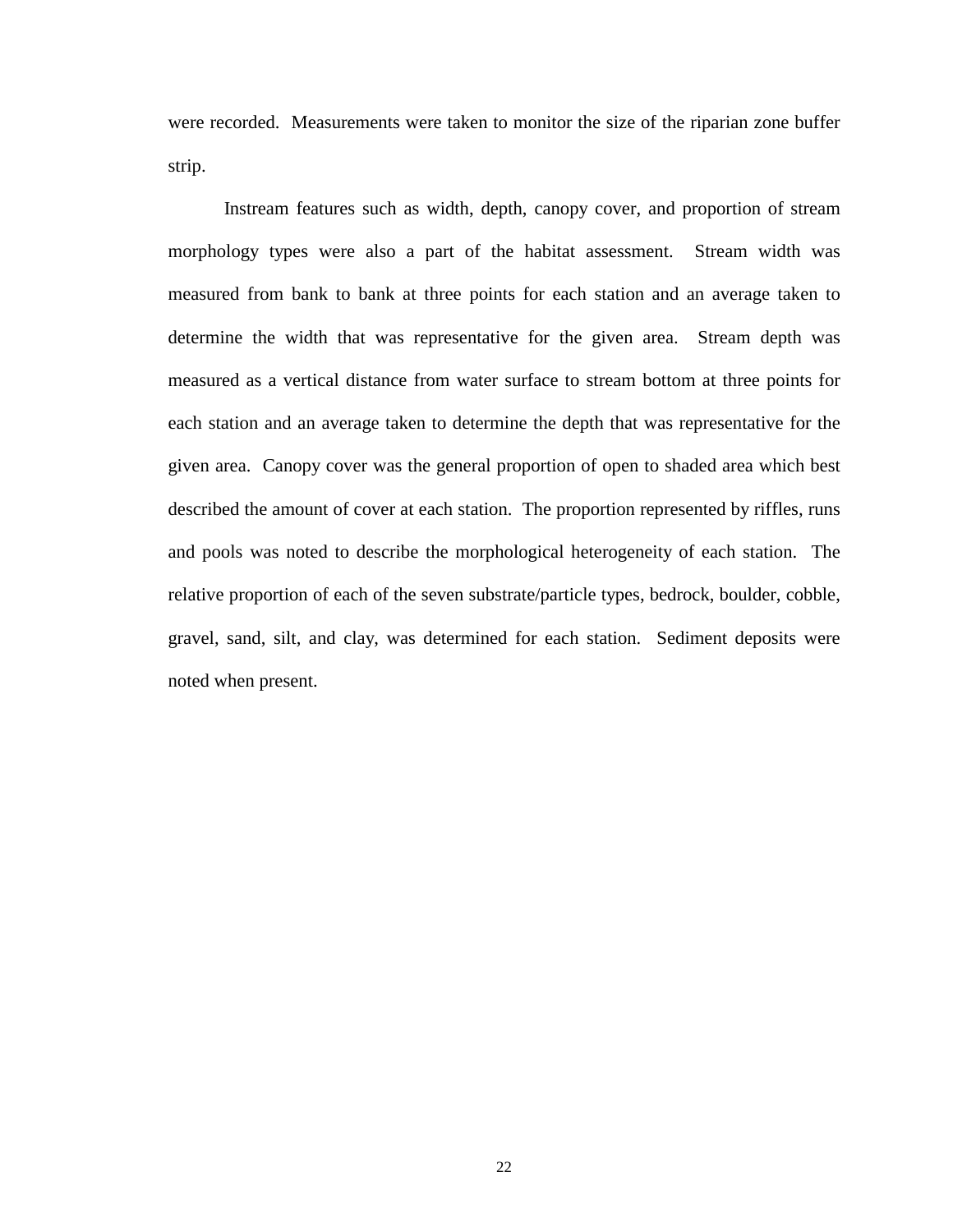### **CHAPTER IV**

#### **RESULTS**

#### <span id="page-33-0"></span>Water Chemistry

Pre-mining data was collected on February 20, 1999. Initial mining operations began in April of the same year. Seasonal sampling was initiated on May 27, 1999 and continued until May 10, 2000. Daily high temperature and precipitation for each of the seven days prior to each sampling session were recorded [\(Appendix B\).](#page-111-0) Mean temperature for the sixteen-month study period was 13.1 °C. Monthly extremes were –4.4 and 29.2°C, February 1999 and July 1999, respectively. Annual precipitation data from the National Weather Service in Charleston, West Virginia, is also recorded in [Appendix B.](#page-111-0)

There were no dramatic changes in pH during the entire sampling period among all of the sampling stations (Fig. 9). The range was from 6.88 to 8.79 while the mean was 7.74 with a 0.4 standard deviation. According to the West Virginia Division of Environmental Protection (1998), sites are considered stressed if the pH drops below 6.0 or rises above 9.0. Acid mine drainage is not a serious problem because sulfur content of the coal and overburden was low. The acidity of  $0.00 \text{ mg/L } CaCO<sub>3</sub>$  was unchanged during the entire sampling period.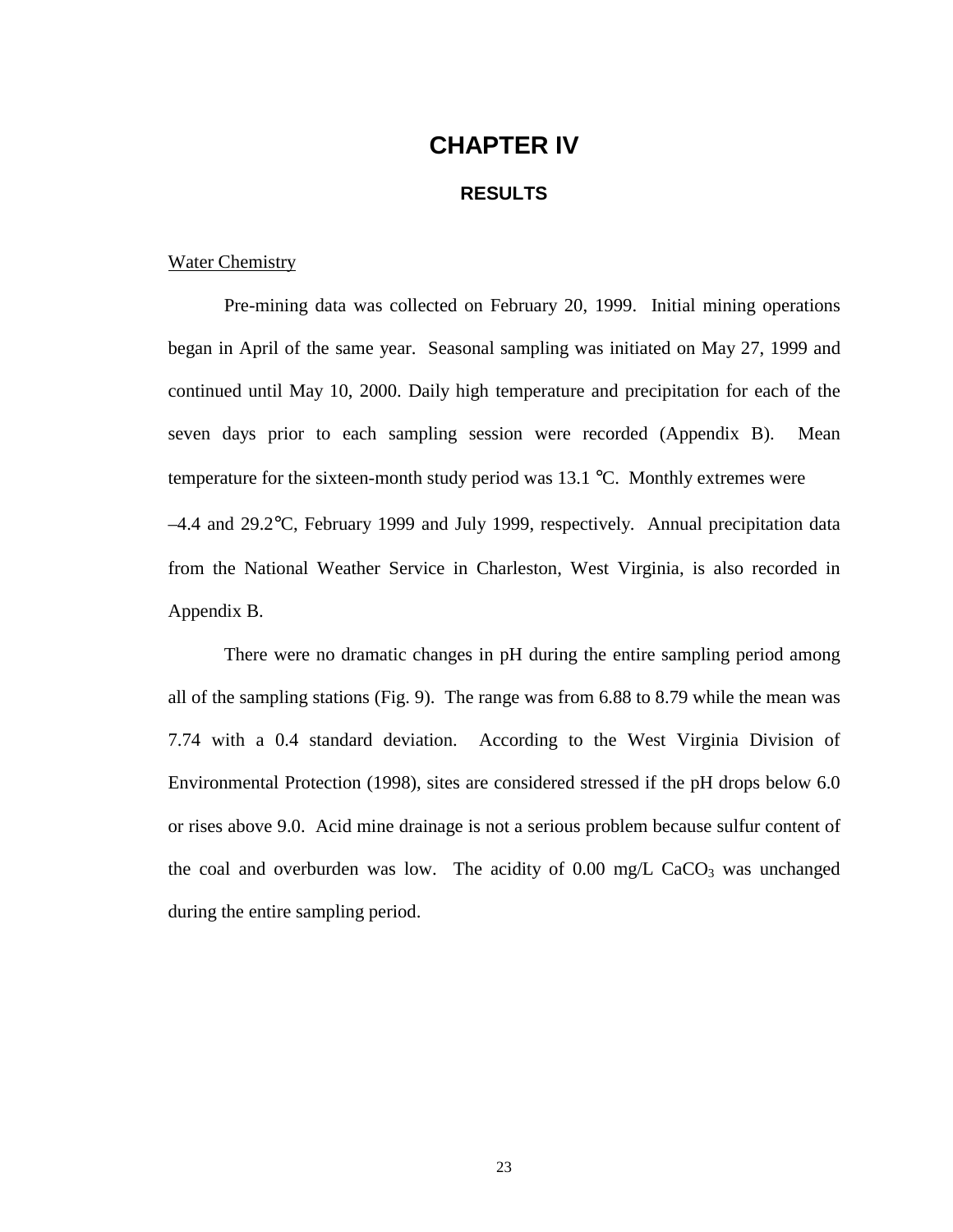

Figure 9. pH data from Feb. 1999 - May 2000.

In Wiley Branch, flow rates generally dropped 67 to 83% after the onset of mining (Fig. 10). In the main channel of Wiley Branch, flow was greatest at the mouth of the stream (WB1) and least at the headwaters (WB4). On the Left Fork of Wiley Branch, (Station WB2), a 70% decrease in flow was recorded after onset of mining operations. Further decreases in flow were recorded at all stations during the summer sampling period with subsequent slight increases in November 1999 and March 2000. Decreases at all stations were again recorded in May 2000.



Figure 10. Flow Measurements on Wiley Branch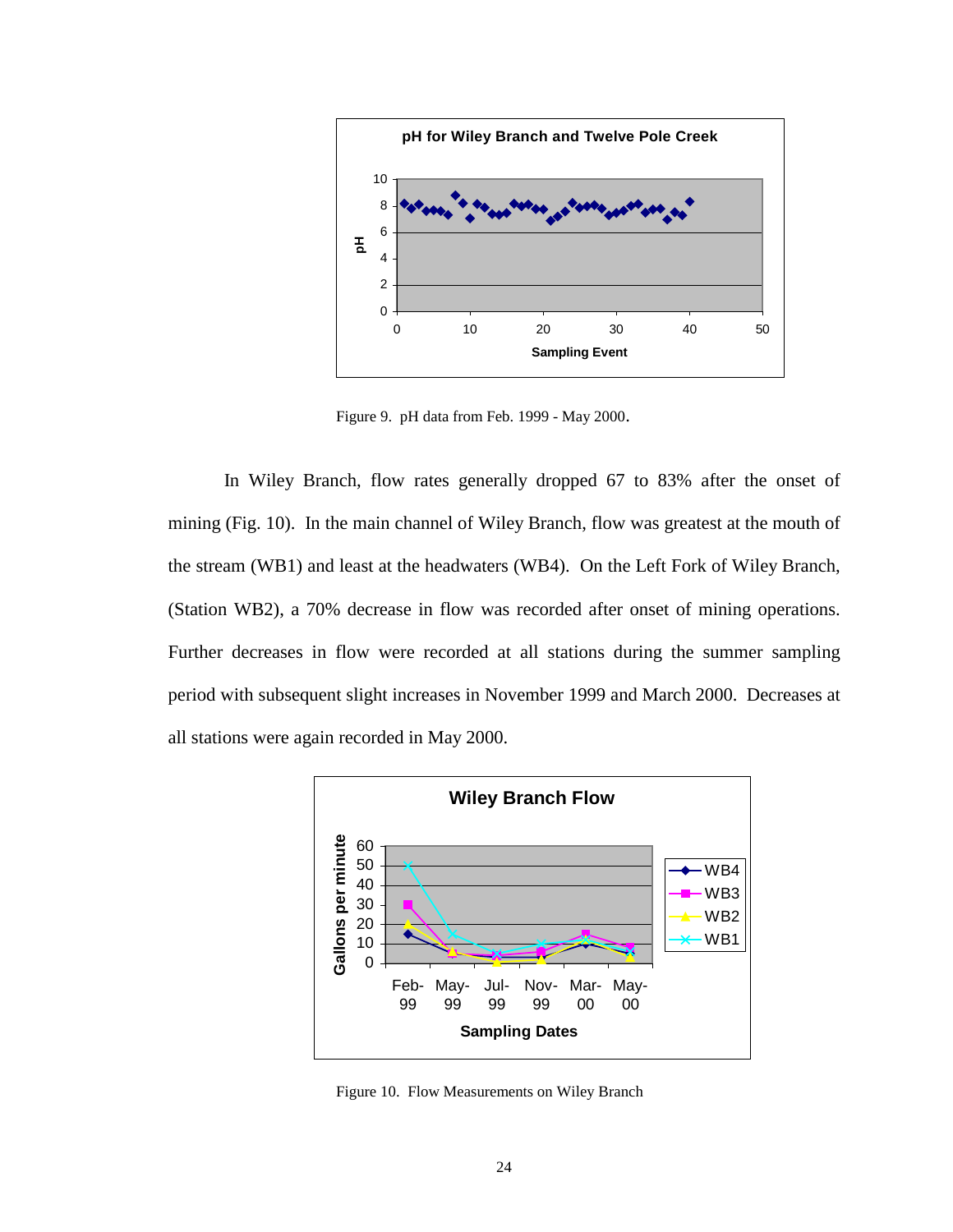In Twelve Pole Creek, flow ranged from 3000 gallons per minute (GPM) in February 1999 to 38 GPM in May 2000. Other flow measurements recorded were 200 GPM and 600 GPM, July 1999 and November 1999, respectively.

At all stations, total alkalinity increased during the initial stages of mining and leveled off beginning in July 1999 (Fig. 11). The range of total alkalinity on Wiley Branch was 19 to 98 mg/L CaCO<sub>3</sub>, February 1999 (WB1) and July 1999 (WB4), respectively. The range on Twelve Pole Creek was 16 to 86 mg/L CaCO<sub>3</sub>, March 2000 and September 1999, respectively. The mean for Wiley Branch was  $65 \text{ mg/L } CaCO<sub>3</sub>$ while the mean for Twelve Pole Creek was  $79 \text{ mg/L } CaCO<sub>3</sub>$ . The total alkalinity at the Twelve Pole Creek Station (12P) mirrored that of the Wiley Branch Stations with an increase during the initial months of mining, a leveling off period between July 1999 and November 1999, and a decrease during the first three months of 2000. As with the other stations on Wiley Branch, Twelve Pole Creek showed an increase in total alkalinity during the May 2000 sampling period with the sharpest increase at Station WB1.



Figure 11. Total Alkalinity for all Stations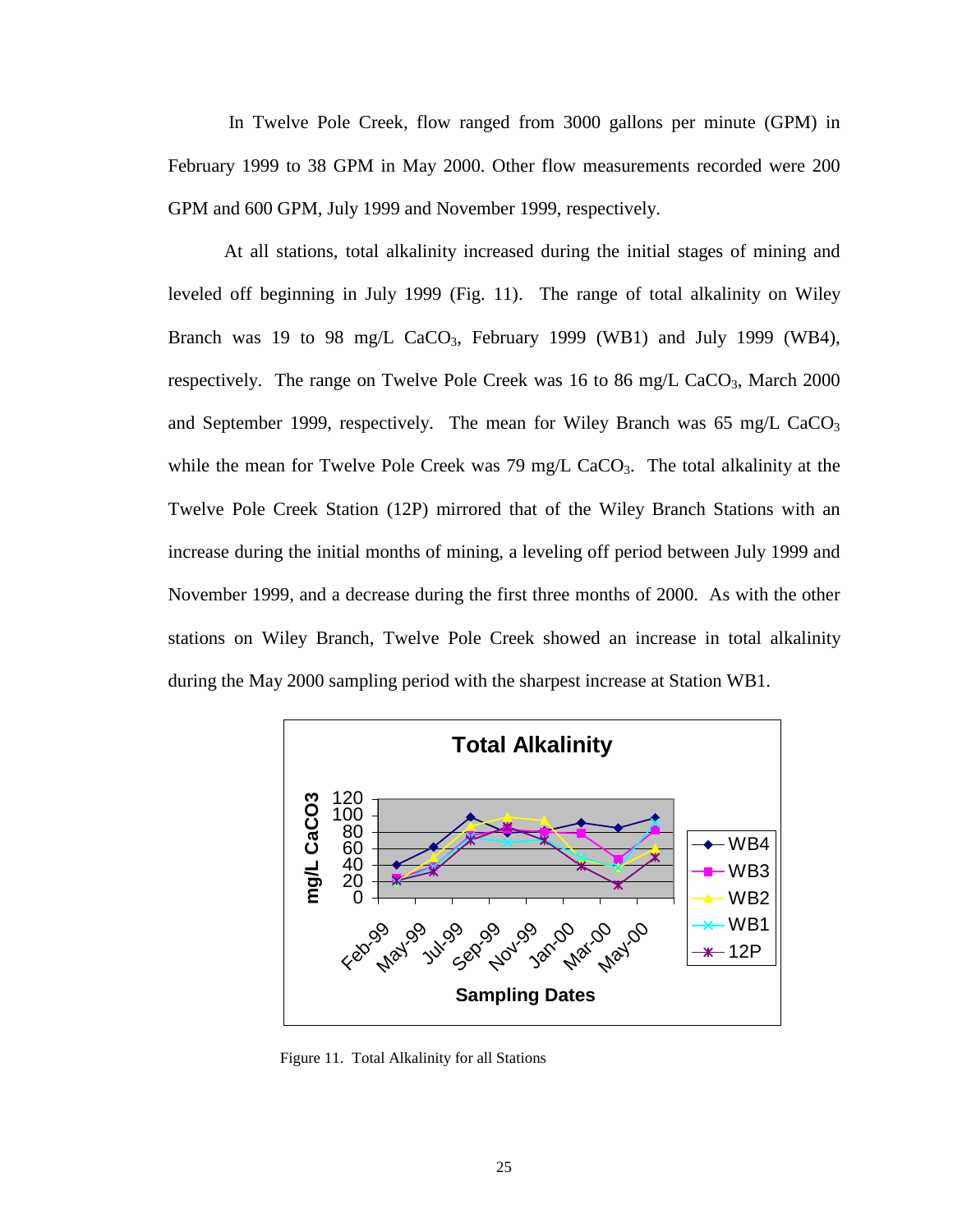Concentrations of sulfate were consistently higher at Station WB4 than any other station (Fig. 12). For all stations, sulfate concentrations decreased from pre-mining sampling data (2/99) to the first seasonal sampling date (5/99). After May 1999, sulfate concentrations on Wiley Branch gradually increased. At the upstream station, WB4, the sulfate concentration increased from 18 mg/L in May of 1999 to a high of 108 mg/L over an eight-month period. The concentration fell to 55.4 mg/L in March 2000 but returned to the higher levels in May 2000 (102 mg/L). Station WB3 also showed increases in sulfate during the initial stages of mining rising from 6 mg/L (5/99) to 82 mg/L (1/00). The first five months of 2000 showed a slight decrease of sulfate at this station. Station WB2 had higher sulfate concentrations during July 1999 but this station had the lowest concentrations on every other sampling date. Station WB1 showed only slight changes in sulfate concentrations during initial stages of mining  $(17.1 \text{ to } 34.2 \text{ mg/L})$ ; however, in May 2000 the concentration increased by 191% from 34 to 99 mg/L. The range for Wiley Branch was from 1 (9/99, WB2) to 108 mg/L sulfate (1/00, WB4);  $X = 38.5$  mg/L. Changes in sulfate concentrations on Twelve Pole Creek did not mirror those of Wiley Branch. The sulfate concentrations in February 1999 were 24.0 mg/L decreasing to 8.1 mg/L in May 1999. A sharp increase was seen in July 1999 (56.2 mg/L) with a gradual decrease over the remainder of the sampling period.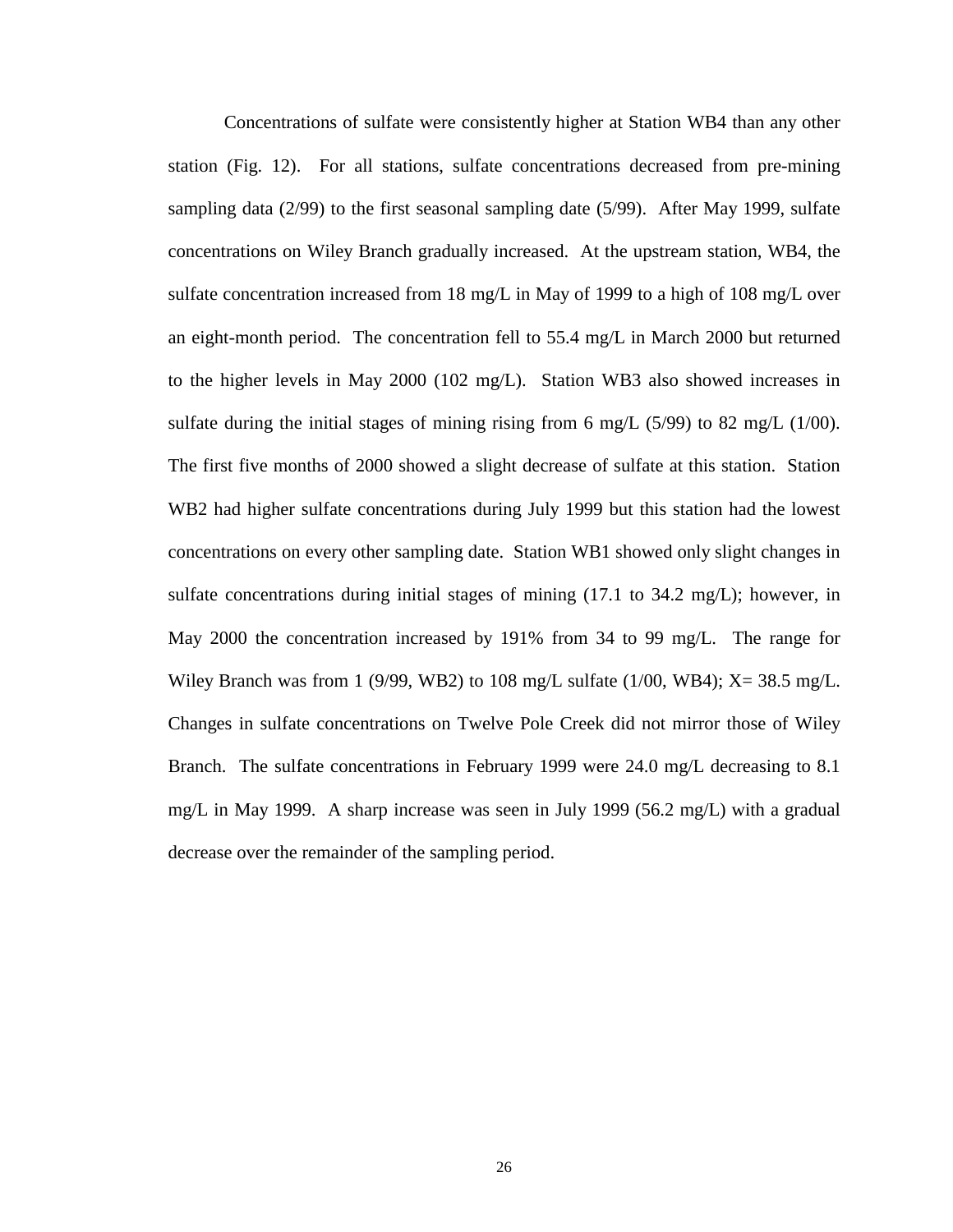

Figure 12. Sulfate Concentrations for all Stations.

Total aluminum (Al) concentrations increased at all stations from February 1999 to May 1999 (Fig. 13) with the highest increase at Station WB3. The range of total aluminum for both streams was less than 0.07 (multiple sampling dates and sites) to 7.7 mg/L aluminum (May 1999, WB3). The Wiley Branch mean for the sampling period was 0.66 mg/L aluminum while the Twelve Pole Creek average was 0.86 mg/L aluminum.



Figure 13. Total Aluminum for all Stations.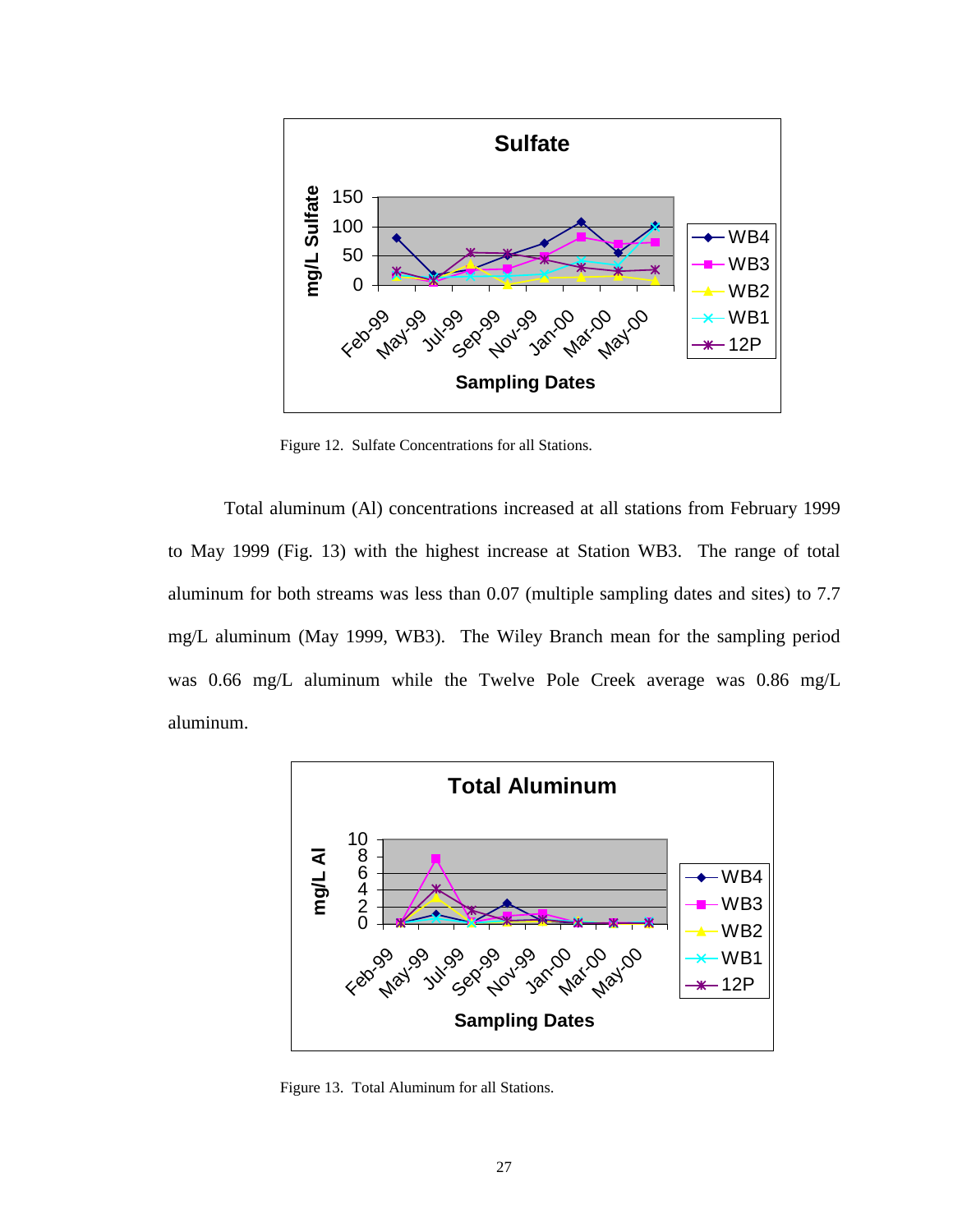Total iron (Fe) concentrations increased at all stations from February 1999 to May 1999 with the highest increase at station WB3 (Fig. 14). The average iron concentration on Wiley Branch during the sampling period was 0.61 mg/L while the range was from less than 0.025 to 9.16 mg/L iron (5/99, WB3). On Twelve Pole Creek the average was 0.96 mg/L iron. The range was from 0.19 to 3.88 mg/L iron, May 2000 and May 1999, respectively.



Figure 14. Total Iron for all Stations.

Manganese (Mn) fluctuated during the sampling period more than any other metal (Fig. 15). At Station WB4, manganese concentrations were greatest in September 1999 (0.57 mg/L Mn) and January 2000 (0.43 mg/L Mn). At Station WB3, concentrations were greatest in May 1999 (0.66 mg/L Mn), dropping dramatically in July (0.02 mg/L Mn) and increasing again in September (0.29 mg/L Mn) with a subsequent decrease for the remainder of the sampling period. Stations WB2 and WB1 showed only trace amounts of manganese the entire sampling period. The range was from less than 0.02 to 0.66 mg/L manganese;  $X = 0.10$ . Twelve Pole Creek also showed low levels of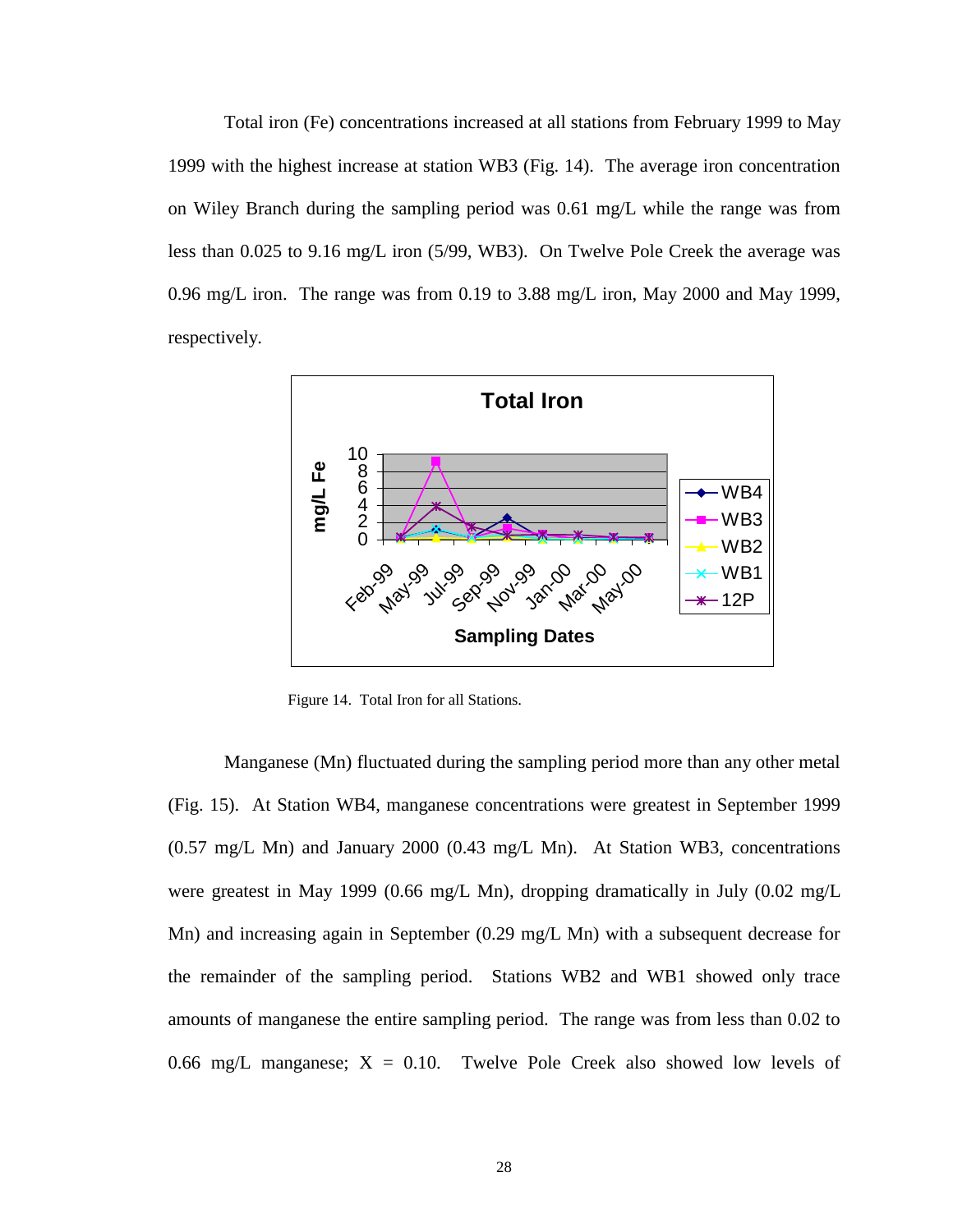manganese the entire sampling period. The range was from less than 0.05 to 0.09 mg/L with an average of 0.07 mg/L manganese.



Figure 15. Total Manganese for all Stations.

Total suspended solids (TSS) showed a dramatic increase at Station WB3 in May 1999 with a subsequent drop in July 1999 (Fig. 16). Station WB4 showed a slight increase in TSS on the September 1999 sampling date. All other stations and sampling periods had low levels of TSS. The range on Wiley Branch was less than 5.0 to 263 mg/L suspended solids;  $X = 15$  mg/L TSS. Twelve Pole Creek also showed low levels of TSS. There was a slight increase during the May 1999 sampling period (60 mg/L TSS). The range on Twelve Pole Creek was less than 5.0 to 60 mg/L TSS.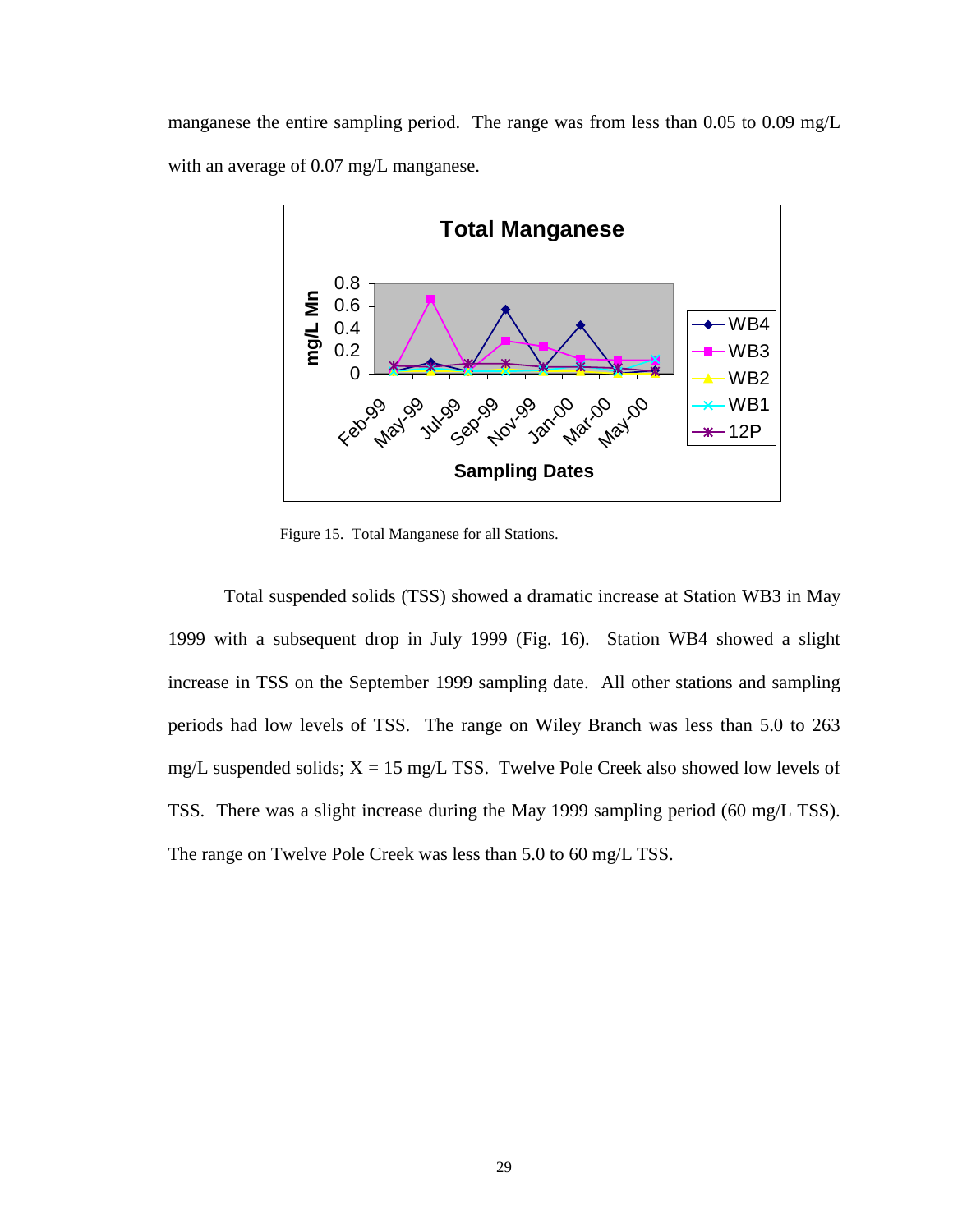

Figure 16. Total Suspended Solids for all Stations.

Total dissolved solids (TDS) fluctuated between 74 and 310 mg/L TDS (Fig. 17). The highest concentration was at Station WB4 and WB1 in May 2000. The average concentration of total dissolved solids over the entire sampling period was 137 mg/L TDS. Increases of TDS were seen in all stations during the May 2000 sampling period, the greatest increase being at Station WB1. Changes on Twelve Pole Creek generally mirrored those on Wiley Branch but were not as extreme. Total dissolved solids fluctuated between 68 and 180 mg/L TDS. The highest concentrations were in the summer of 1999.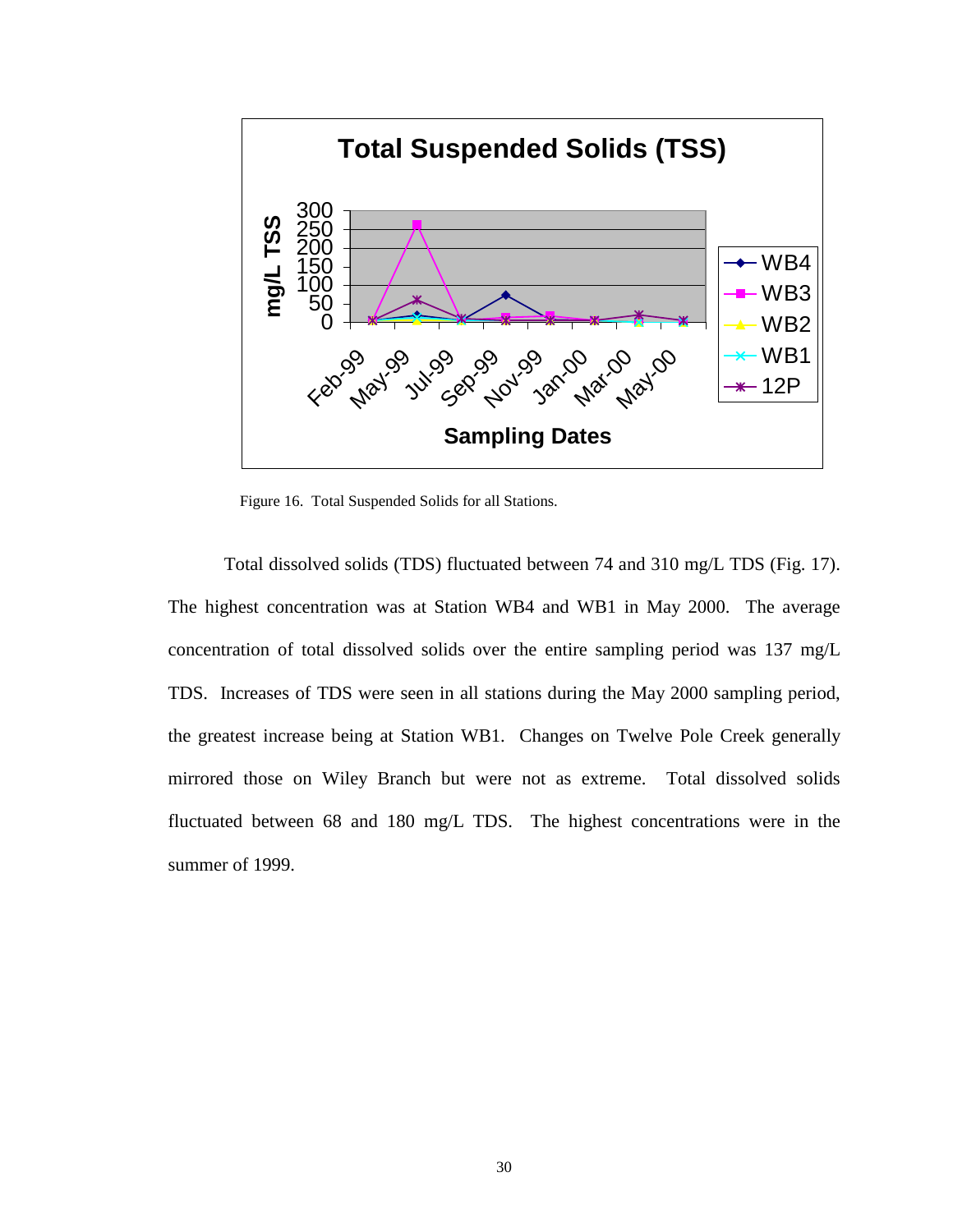

Figure 17. Total Dissolved Solids for all Stations.

Specific conductivity (Fig. 18) steadily increased at Stations WB4 (100 to 353 umhos/cm) and WB3 (80 to 286 umhos/cm). At Station WB2, the specific conductivity ranged between 153 and 260 umhos/cm. Recordings at Station WB1 showed a general increase from 90 to 200 umhos/cm in November 1999 and then a slight drop to 193 umhos/cm in January 2000 with a larger increase in May 2000 to 343 umhos/cm. Main channel Wiley Branch stream averages for each sampling date were 90 (2/99), 147 (5/99), 184 (7/99), 213 (9/99), 243 (11/99), 295 (1/00), 225 (3/00) and 327 umhos/cm (5/00). This represents a 263% increase over the sampling period. By contrast, Station WB2 initially had a recording of 200 umhos/cm dropping to 154 umhos/cm in May 2000. Twelve Pole Creek originally had a recording of 100 umhos/cm, reaching a high of 300 umhos/cm in September 1999, and dropping to 162 umhos/cm in May 2000.

Raw data for all water chemistry parameters is presented in [Appendix C.](#page-116-0)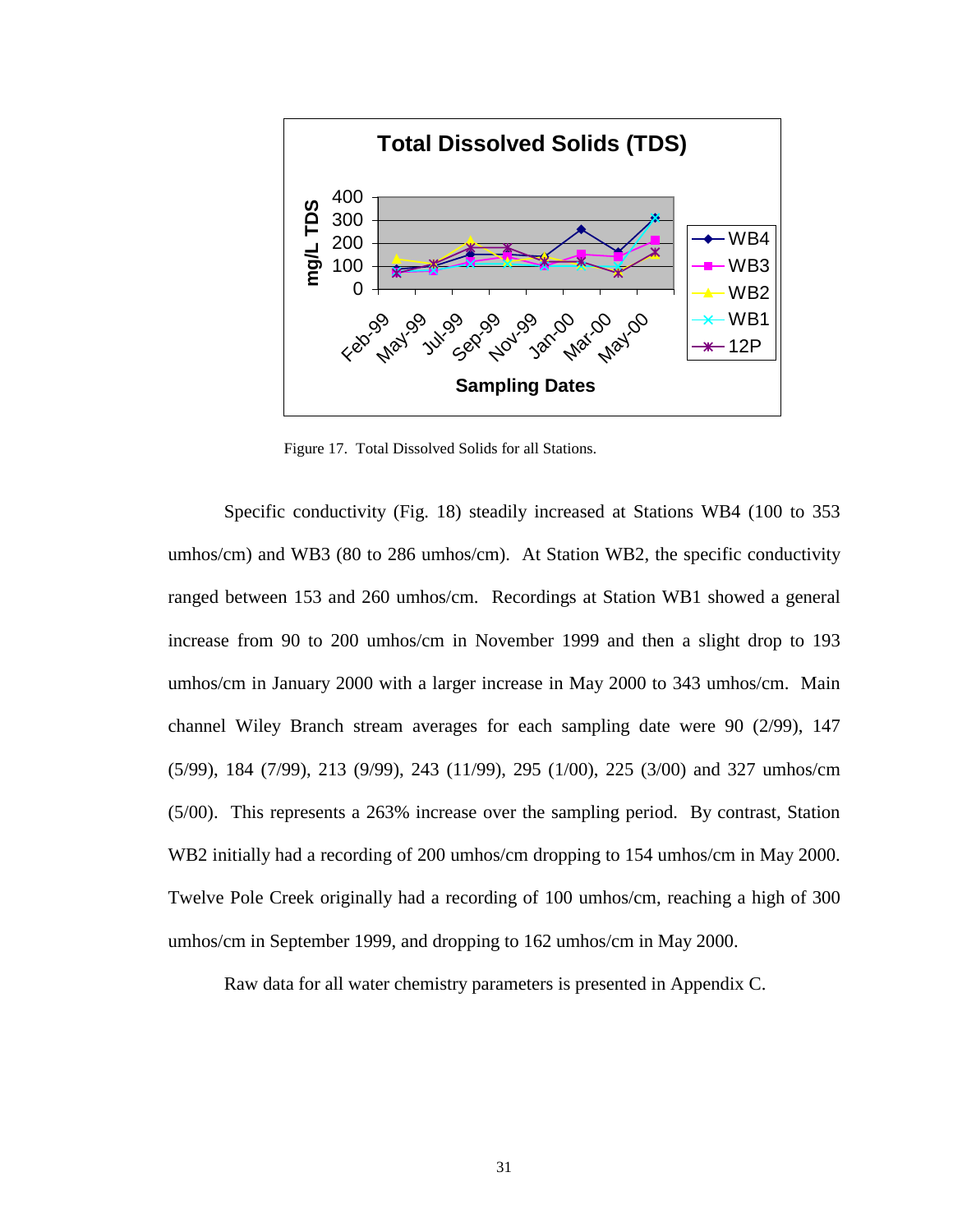

Figure 18. Specific Conductivity for all Stations.

#### **Benthic Macroinvertebrate Assemblages**

 [Appendix D](#page-121-0) contains raw data for all benthic macroinvertebrate assemblages. Nine metrics were utilized to describe changes to the benthic macroinvertebrate assemblages during this study [\(Appendix E\).](#page-146-0) Six metrics were employed to determine the West Virginia Stream Condition Index (WV-SCI): Taxa Richness, EPT Taxa, percent EPT, percent Chironomidae, percent two dominant families, and HBI. The remaining three metrics refer to the functional feeding groups percent filterer-collectors, percent grazer-scrapers, and percent shredders. These were used to analyze potential impact upon riparian zones. Using all nine metrics and the WV-SCI, I will first describe the conditions of Wiley Branch and Twelve Pole Creek before mining operations began. I will then describe the changes in both streams that occurred over the twelve-month time period during the beginning stages of mining (May 1999 – May 2000).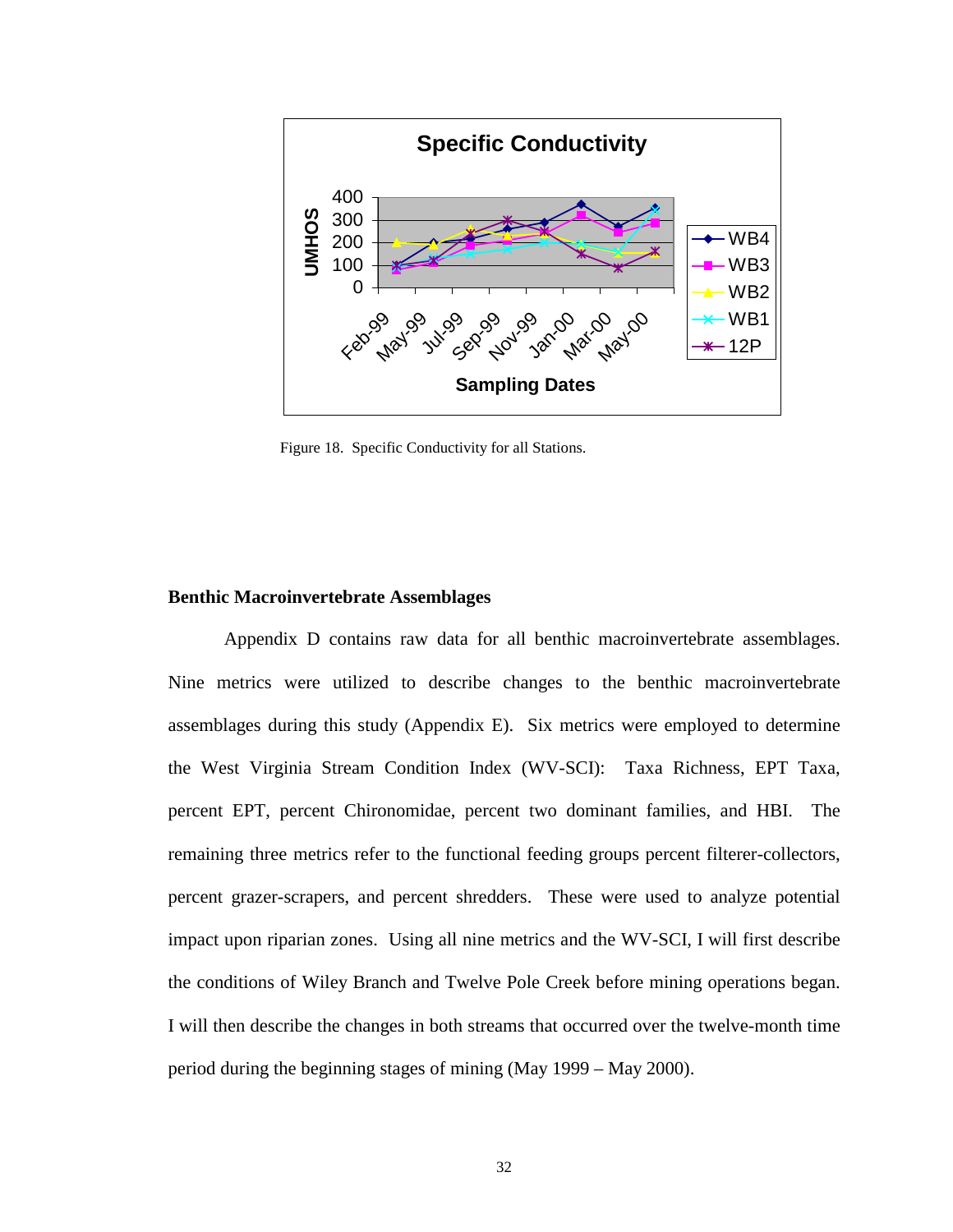# Pre-mining Conditions

The February 10, 1999 benthic sample provides a representation of benthic communities before mining operations. The main channel of Wiley Branch was sampled at three locations, upstream (WB4), mid-stream (WB3) and downstream (WB1). Taxa richness ranged from 16 upstream to 14 downstream (Fig. 19). Station WB2 (Left Fork of Wiley Branch) had a taxa richness of 29 while Twelve Pole Creek had 15 different taxa.

Combined number of taxa from the pollution sensitive Ephemeroptera, Plecoptera and Trichoptera groups (EPT) was 15, 14 and 8 at Stations WB4, WB3 and WB1, respectively (Fig. 19). Station WB2 had 18 different EPT taxa while Twelve Pole Creek had 12.



Figure 19. Pre-mining Taxa Richness and EPT Index for Wiley Branch and Twelve Pole Creek.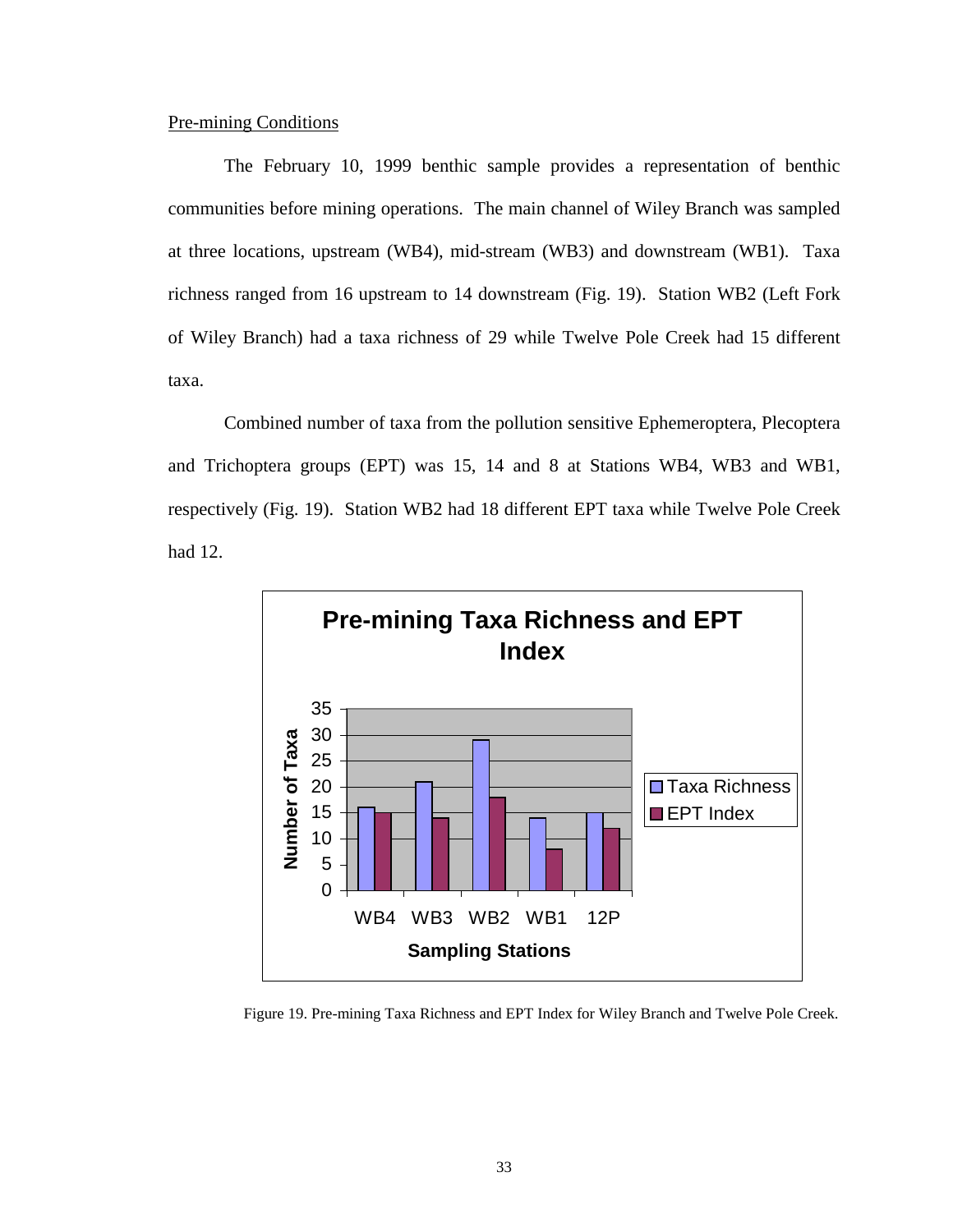Figure 20 shows pre-mining percentages of EPT and the pollution tolerant family Chironomidae. Beginning with the upstream station (WB4), the main channel had EPT percentages of 0.69, 0.84 and 0.62. Station WB2 had an EPT percentage of 0.8 with a Chironomidae percentage of 0.06. Twelve Pole Creek EPT percentage was 0.84 while the Chironomidae percentage was 0.12. On the main channel of Wiley Branch, Chironomidae percentages were 0.31 (WB4), 0.08 (WB3), and 0.04 (WB1), respectively.



Figure 20. Pre-mining Percentages of EPT and Chironomidae for Wiley Branch and Twelve Pole Creek.

The two most dominant families varied among all five stations. Station WB4 had 53% Chironomidae and Nemouridae, Station WB3 showed 58% Nemouridae and Heptageniidae while Station WB1 had 57% Elmidae and Philopotamidae (Fig. 21). The mayfly family Heptageniidae and stonefly family Nemouridae were the largest groups at Station WB2 with 47% of the sample population. The most abundant families in the Twelve Pole Creek sample were Nemouridae and Ameletidae at 55%.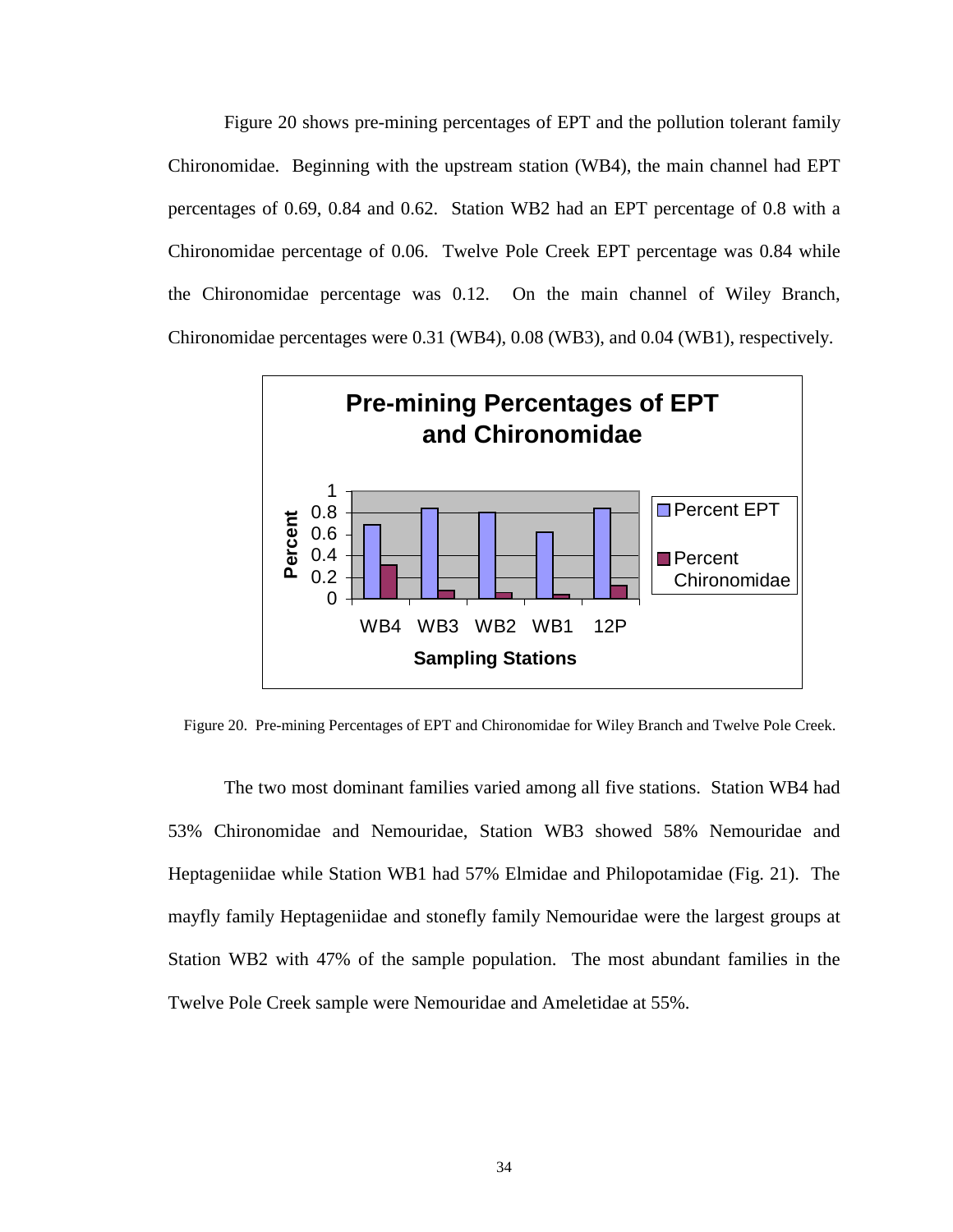

Figure 21. Pre-mining Percent Contribution of Top Two Dominant Families for Wiley Branch and Twelve Pole Creek.

The modified Hilsenhoff Biotic Index (mHBI) for all stations ranged between 3.00 and 4.00 (Fig. 22). The average for the main channel of Wiley Branch was 3.33. Station WB2 was 3.23 and Twelve Pole Creek was 3.21.



Figure 22. Pre-mining modified Hilsenhoff Biotic Index for Wiley Branch and Twelve Pole Creek.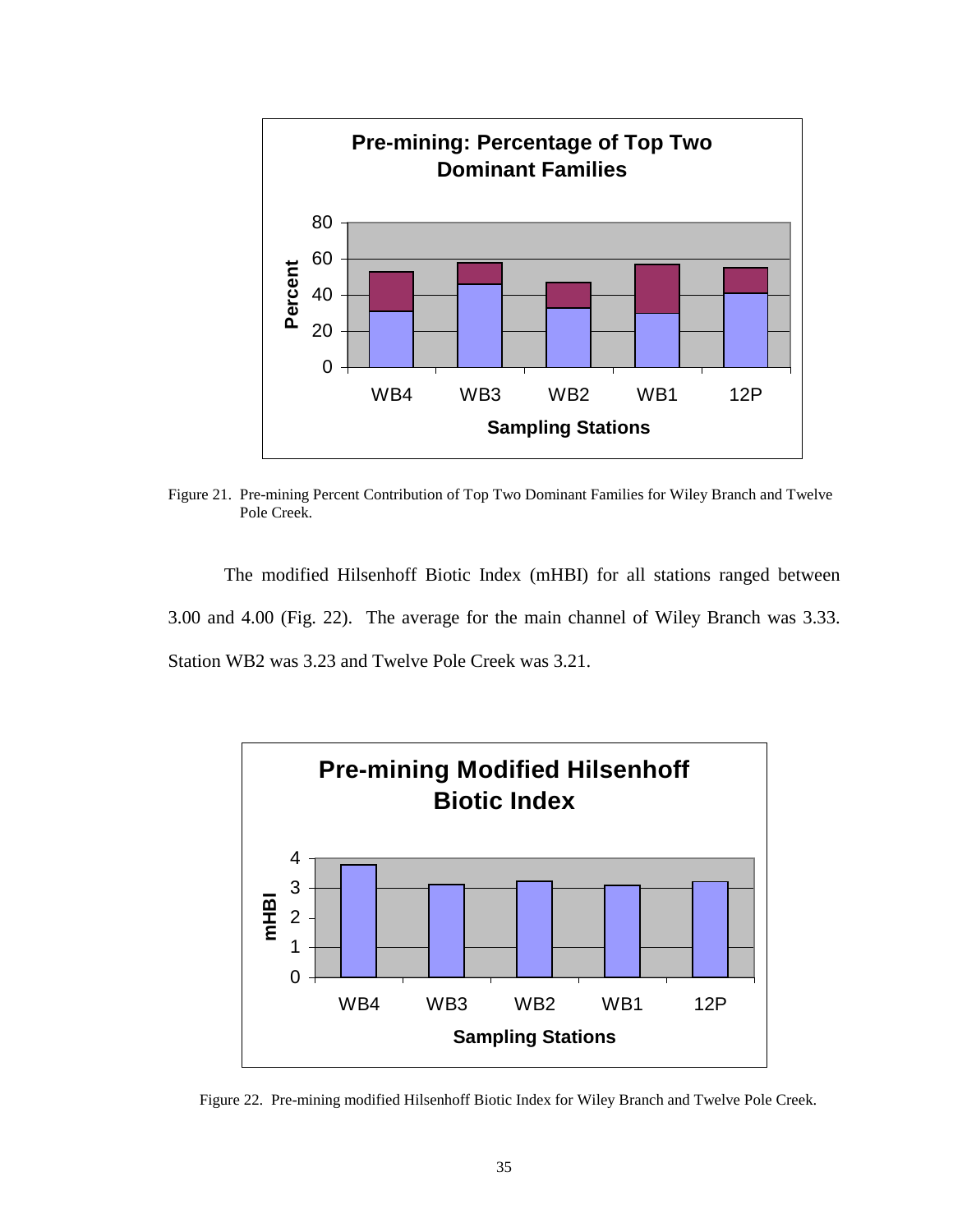Figure 23 depicts the relationships among the three most common functional feeding groups: filterer-collectors, grazer-scrapers and shredders. At the upstream stations, WB4 and WB3, shredders were the most abundant feeding group (30% and 60%, respectively) followed by grazer-scrapers (6% and 16%, respectively) and then filterer-collectors (3% and 4%, respectively). At the mouth of Wiley Branch, Station WB1, grazer-scrapers were the most abundant feeding group (46%) followed closely by filterer-collectors (41%). Shredders were the least abundant group at this site (4%). The Left Fork of Wiley Branch (WB2) showed a higher percentage of grazer-scrapers (35%) followed closely by shredders (30%) and a minimal number of filterer-collectors (5%). The Twelve Pole Creek sample had 50% shredders, 8% grazer-scrapers and 6% filterercollectors.



Figure 23. Pre-mining Functional Feeding Groups for Wiley Branch and Twelve Pole Creek.

The West Virginia Stream Condition Index (WV-SCI) was used to rate the biological condition of Wiley Branch and Twelve Pole Creek against metric values that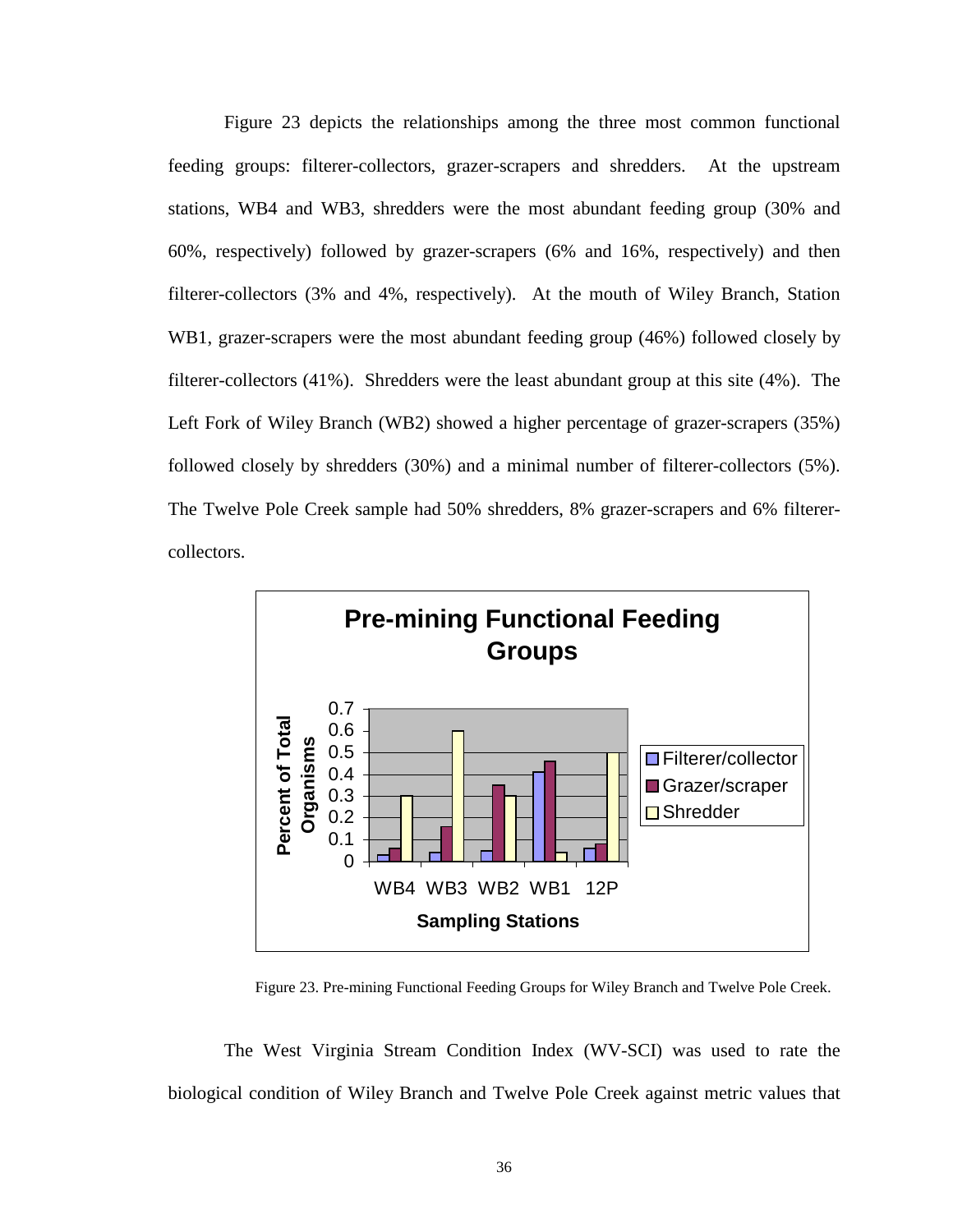had been calibrated with local reference conditions in the state (Appendix F). With the exception of Station WB1, all other stations were highly comparable to reference sites. According to *A Stream Condition Index for West Virginia Wadeable Streams* (Gerritsen et al. 2000), the range of scores 78 to 100 indicate highly comparable conditions (above the 25<sup>th</sup> percentile) to least impacted reference sites. The Left Fork of Wiley Branch, Station WB2, had the highest value of 93. In the main channel of Wiley Branch the upstream station, WB4, had a value of 80, the mid-stream station, WB3, had a value of 91 and the downstream station, WB1, had the lowest value of 76. Twelve Pole Creek had a value of 85.

#### Conditions During Mining Operations

 Seven seasonal sampling events occurred after the initiation of mining in April 1999. These samples were taken in May, July, September, and November of 1999 and January, March and May of 2000. The following is a description of how each metric changed over the course of the study period.

#### Taxa Richness

 Taxa richness trends for all five stations during the entire sampling period are displayed in Figure 24. On the Left Fork of Wiley Branch (Station WB2), initial taxa richness was 29 distinct taxa. The highest taxa richness for this station was recorded in May 1999 (34 taxa) and the lowest was in September 1999 (16 taxa). Twelve Pole Creek had a maximum taxa richness of 21 distinct taxa in both July 1999 and January 2000. The lowest measurement for this station was 13 distinct taxa in May 1999.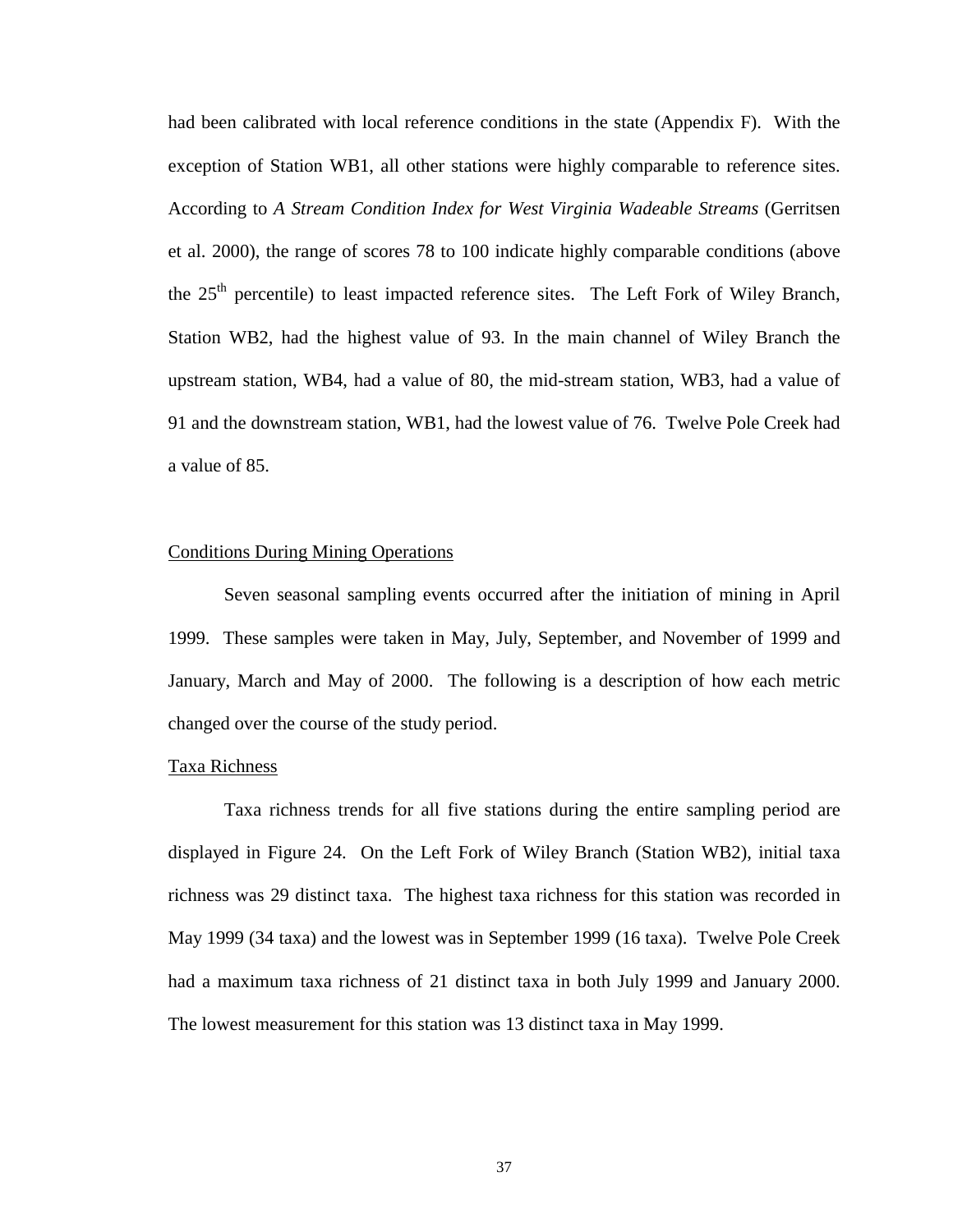

Figure 24. Taxa Richness for Wiley Branch and Twelve Pole Creek.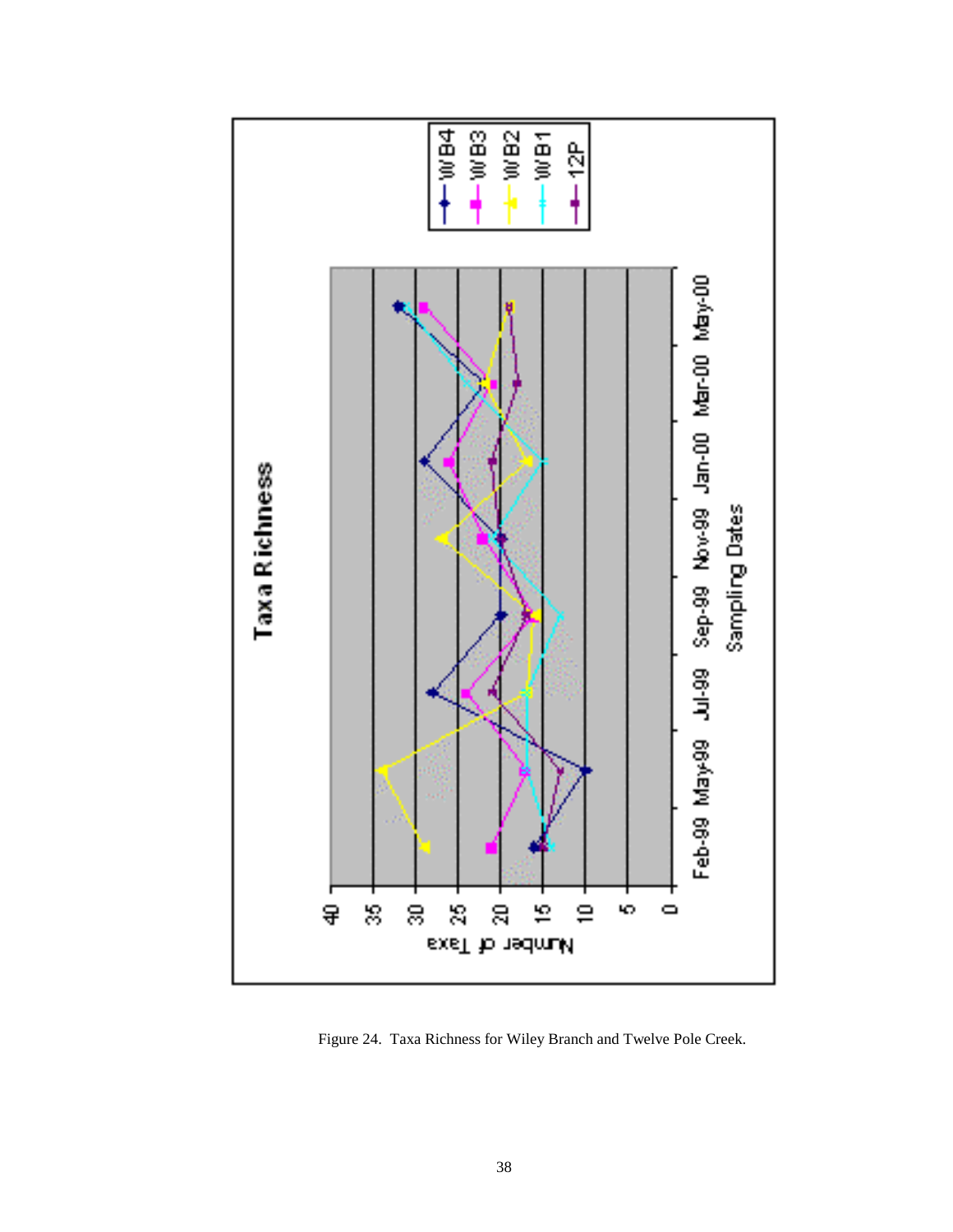In the main channel of Wiley Branch, all stations generally showed increases in taxa richness between February 1999 and May 2000. The upstream station, WB4, initially had a taxa richness of 16 (2/99) which dropped to 10 taxa after mining operations began in April, rose to 28 taxa in July, and leveled at 20 taxa during September and November 1999. Taxa richness values continued in 2000 at 29, 22 and 32, January, March and May, respectively. The midstream station, WB3, began with 21 distinct taxa and dropped to 17 after initial mining operations. The trends at this station followed Station WB4, with an increase to 24 taxa in July, and a decrease to 16 and then 22 taxa in September and November 1999. The year 2000 began with 26 distinct taxa with a drop to 21 in March and rise to 29 taxa in May. With the exception of May 1999 and January 2000, the downstream station, WB1, followed the same patterns as the other two mainstream stations (WB4 and WB3). Initial values in February 1999 were 14 taxa with an increase to 17 taxa in May 1999. The number of taxa remained the same through the summer with a drop to 13 taxa in September 1999. An increase to 21 taxa was seen in November with a drop to 15 taxa in January 2000. During March, taxa richness at Station WB1 increased to 24 taxa with a further increase to 31 taxa in May 2000.

One of the greatest challenges when assessing perturbation in the field is separating natural variation in community structure from variation due to anthropogenic disturbance. A comparison is therefore offered between the annual winter and spring collection periods (Fig. 25). For the upstream station, WB4, a 38% increase in taxa richness was recorded from winter 1999 to winter 2000 while a 120% increase was recorded from spring 1999 to spring 2000. The midstream station, WB3, showed no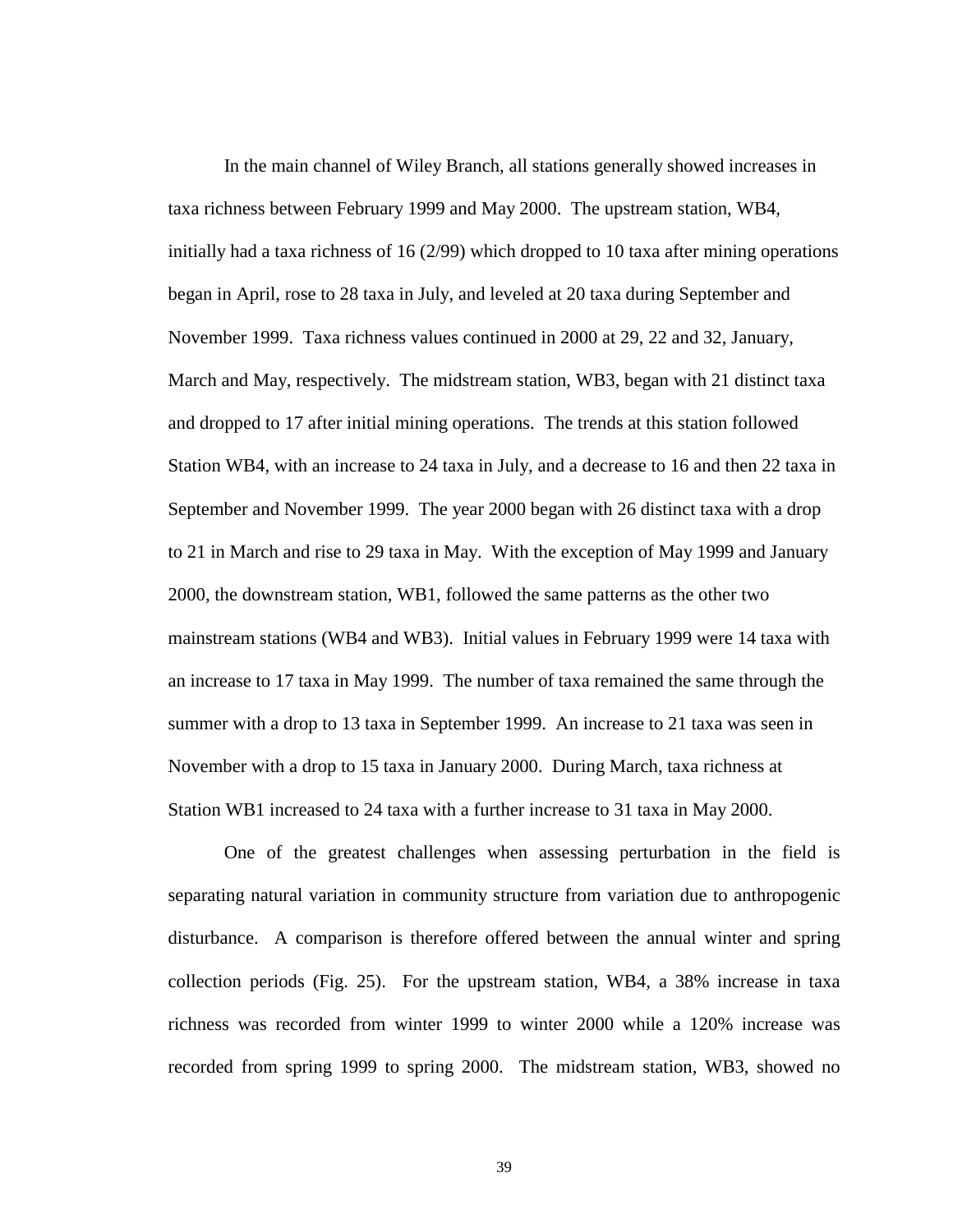increase during the winter periods but did show an increase of 71% from spring 1999 to spring 2000. The last main stream station, WB1, showed increases of 71% and 82%, winter and spring, respectively. The Left Fork of Wiley Branch, Station WB2, was the only station to show decreases in taxa richness. From winter 1999 to winter 2000 there was a decrease in taxa richness of 24% and from spring 1999 to spring 2000 there was a decrease of 44%. In Twelve Pole Creek there was a 20% increase in taxa richness for winter and a 46% increase for spring.



Figure 25. Annual Comparisons of Taxa Richness for all stations.

#### EPT Index

 The number of taxa from the pollution sensitive orders Ephemeroptera, Plecoptera and Trichoptera (EPT) varied for all five stations over the entire fifteen-month sampling period (Fig. 26). The greatest change was recorded at Station WB2. Pre-mining data showed 18 EPT taxa, rising to 20 in May 1999 dropping to 5 during July and September, and then rising to 13 in November 1999. During 2000, the EPT taxa count began at 11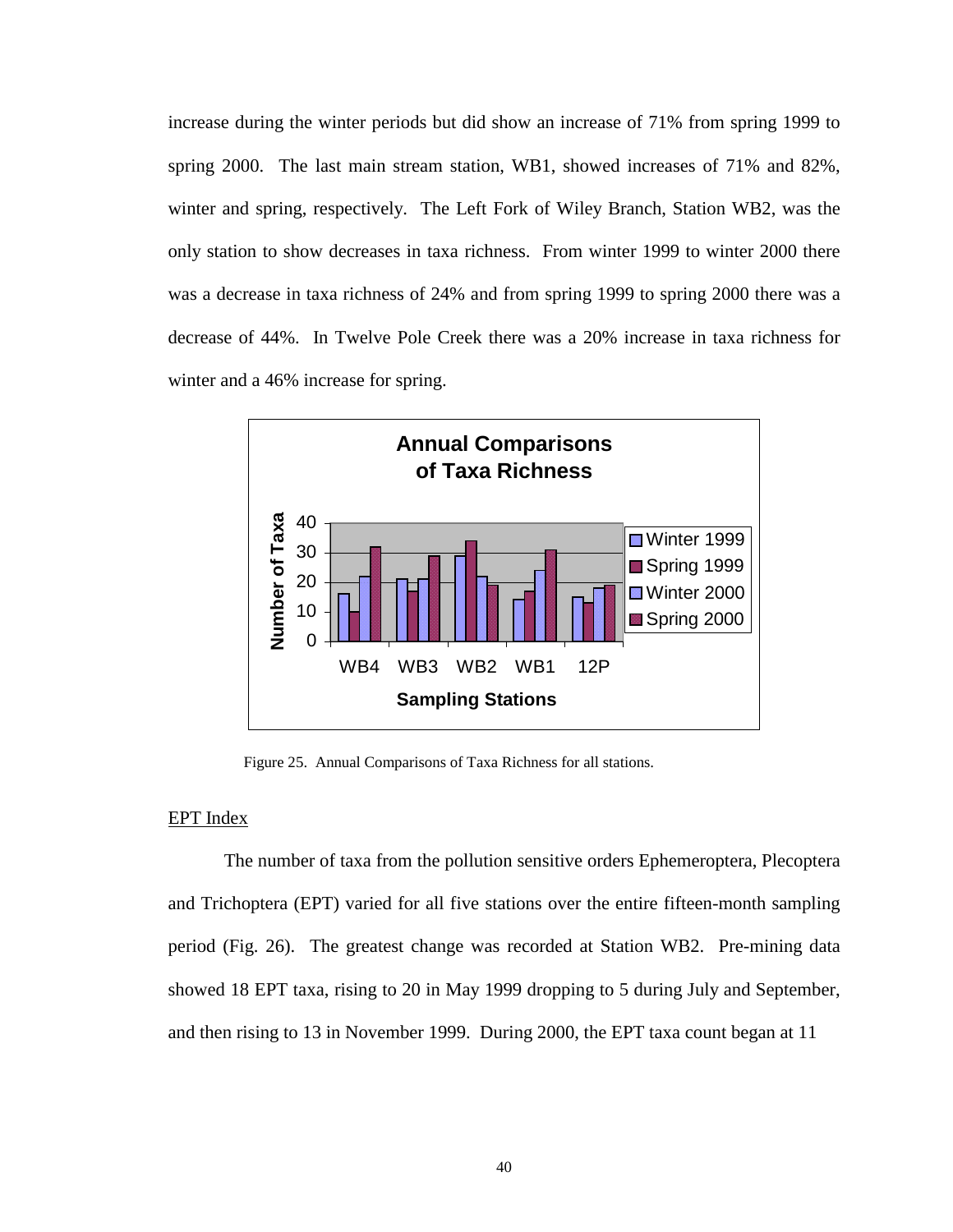

Figure 26. EPT Index for Wiley Branch and Twelve Pole Creek.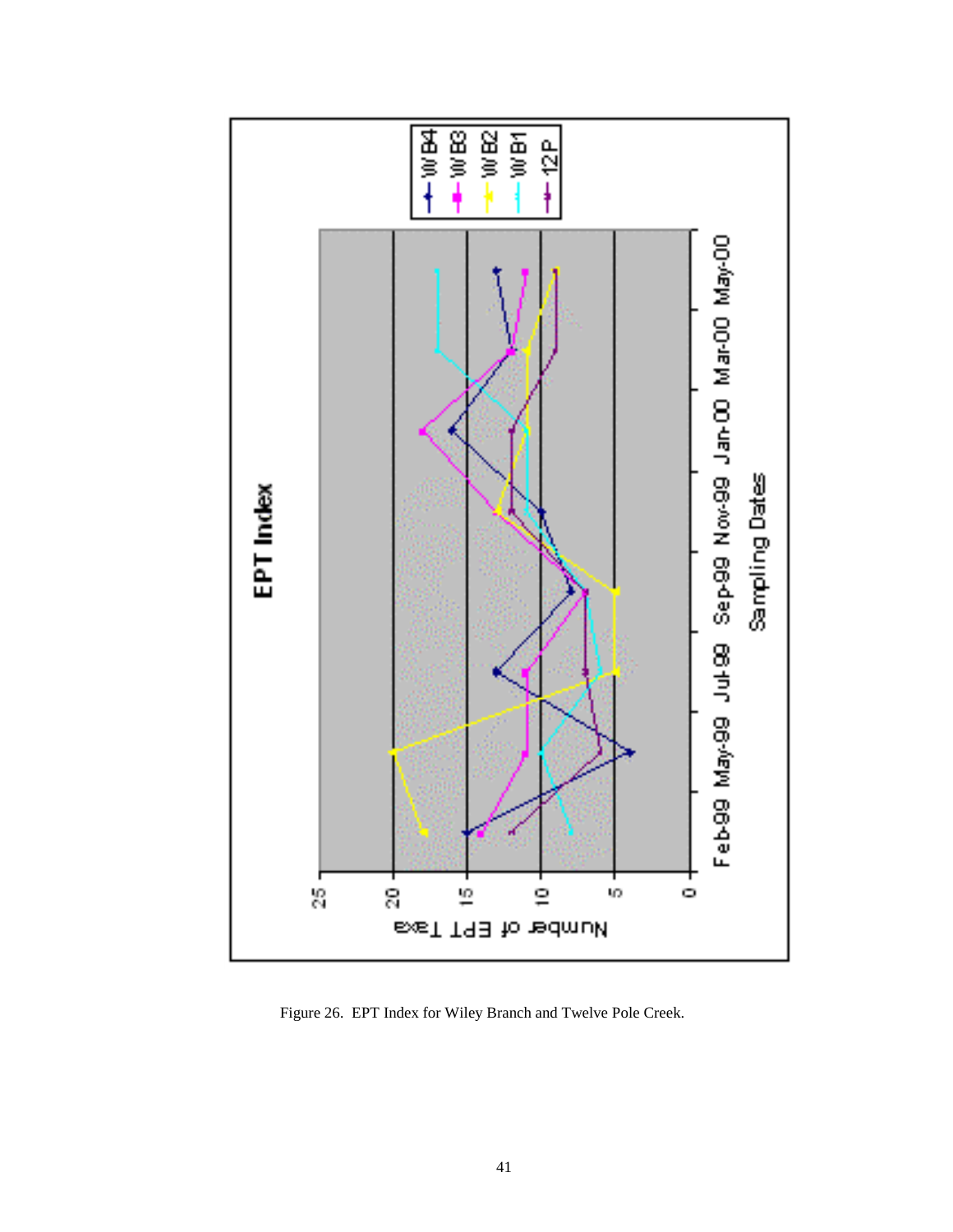(Jan.), remained at 11 in March and dropped to 9 EPT taxa in May. In Twelve Pole Creek the EPT taxa numbers began at 12 (2/99), dropped to 6 (5/99), 7 (7/99 and 9/99), and increased to 12 (11/99 and Jan 00). In March and May 2000 there were 9 EPT taxa for each sampling date.

 In the main channel of Wiley Branch Stations WB4 (upstream) and WB3 (midstream) were generally very similar, 15 and 14 EPT taxa, respectively (2/99). Station WB4 showed a decrease to 4 EPT taxa after initial mining operations, increasing to 13 in July, dropping to 8 in September, increasing to 10 and then 16 in November and January 2000. Initially, Station WB3 registered 14 EPT taxa dropping to 11 (5/99 and 7/99) and 7 taxa in September 1999. An increase to 13 EPT was seen in November 1999 with another increase to 18 taxa in January 2000. A decrease to 12 EPT taxa was recorded in March 2000 with a further decrease to 11 taxa in May 2000. Station WB1 began the study with the lowest number of EPT taxa, 8. With the exception of the two summer sampling periods, the EPT taxa numbers progressively increased, 10 (5/99), 11 (11/99 and 1/00) and 17 (3/00 and 5/00).

Annual comparisons show that during the 2000 winter sampling dates the number of EPT taxa decreased at every station except station WB1 (20% Station WB4, 14% Station WB3, 39% Station WB2, 25% Station 12P). Station WB1 showed a 113% increase of EPT taxa from winter 1999 to winter 2000 (Fig. 27). More increases in EPT taxa were recorded in the annual spring sampling comparisons than in the winter. Station WB4 had increased EPT taxa numbers of 225%, Station WB3 stayed the same, and Station WB1 increased 70% while the Twelve Pole Creek EPT taxa numbers increased 50%. Station WB2 was the only spring station to show a decrease in EPT taxa of 55%.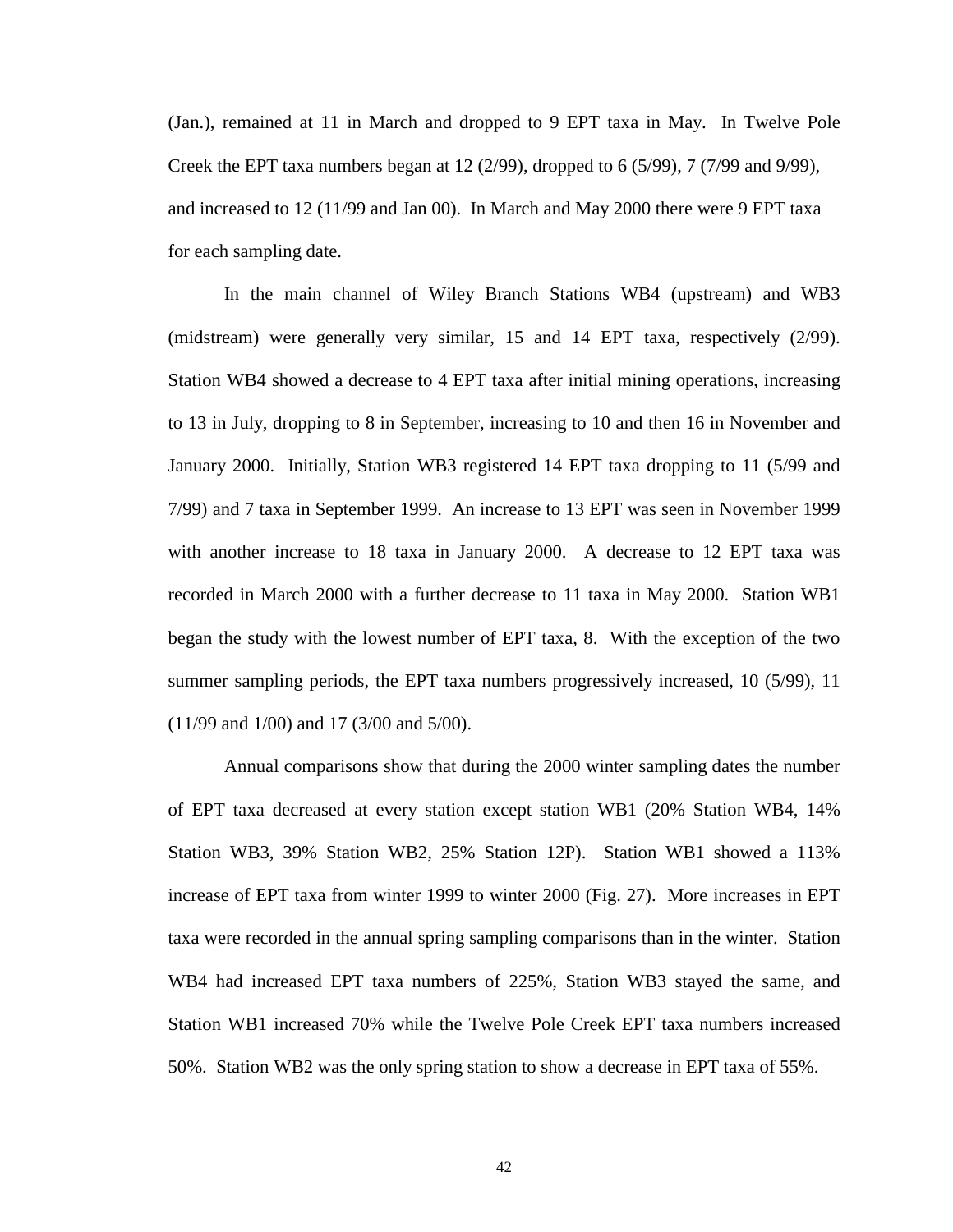

Figure 27. Annual Comparisons of EPT Index Values for Wiley Branch and Twelve Pole Creek.

#### Percent EPT

 Percent EPT was calculated by dividing the total number of organisms in the pollution sensitive orders Ephemeroptera, Plecoptera, and Trichoptera by the total number of organisms in the sample (Fig. 28). From February 1999 to September 1999 the percent EPT values for Station WB2 decreased: 0.8, 0.38, 0.23 and 0.12. There was a sharp increase to 0.9 in November 1999, dropping to 0.57 in January 2000, increasing to 0.78 in March 2000 and dropping to 0.59 in May 2000. The percent EPT in Twelve Pole Creek ranged from 0.84 (2/99) to 0.22 (5/00). In between these extremes the values fluctuated as follows: 0.27 (5/99), 0.78 (7/99), 0.57 (9/99), 0.61 (11/99), 0.63 (1/00), and 0.44 (3/00).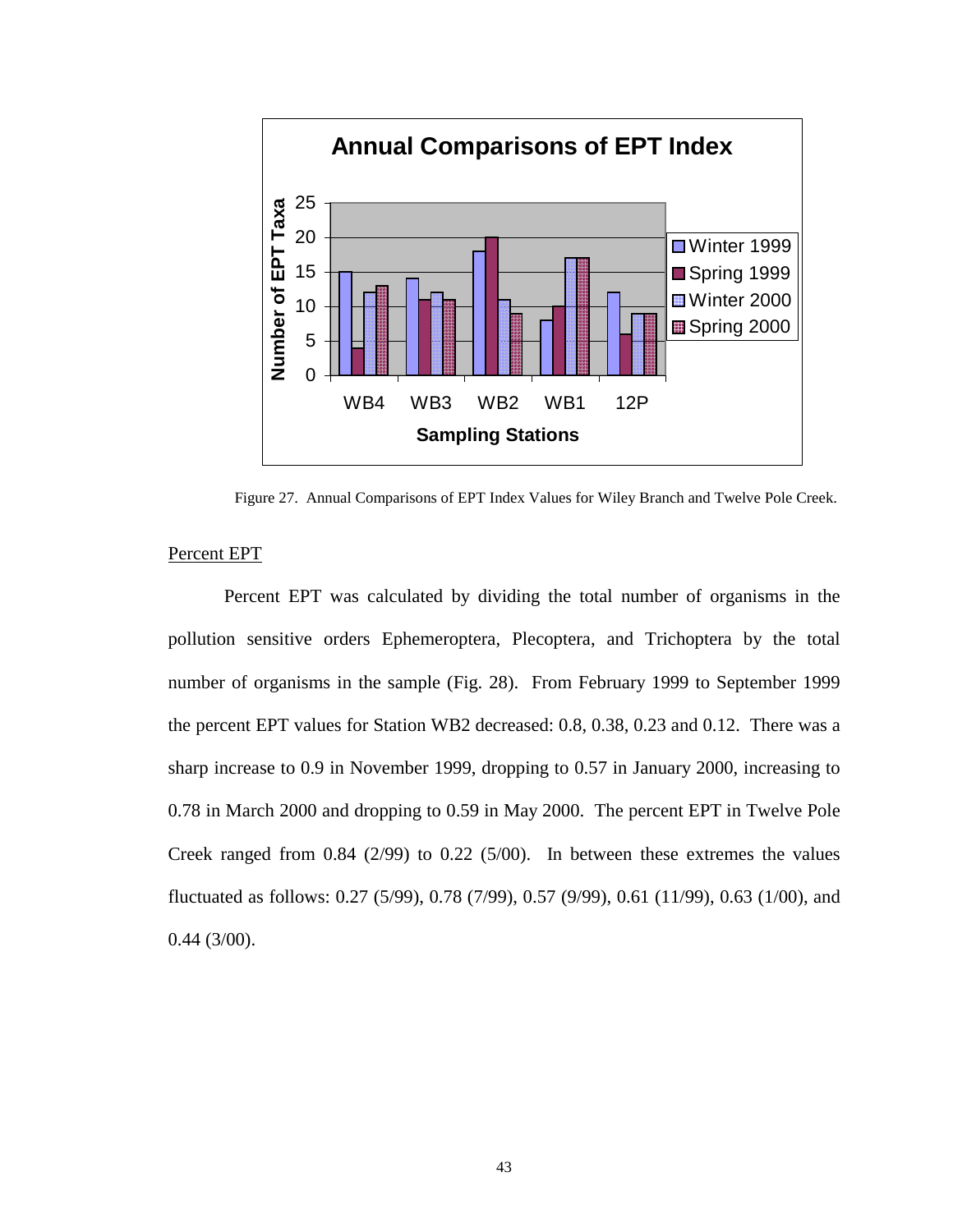

Figure 28. Percent EPT for Wiley Branch and Twelve Pole Creek.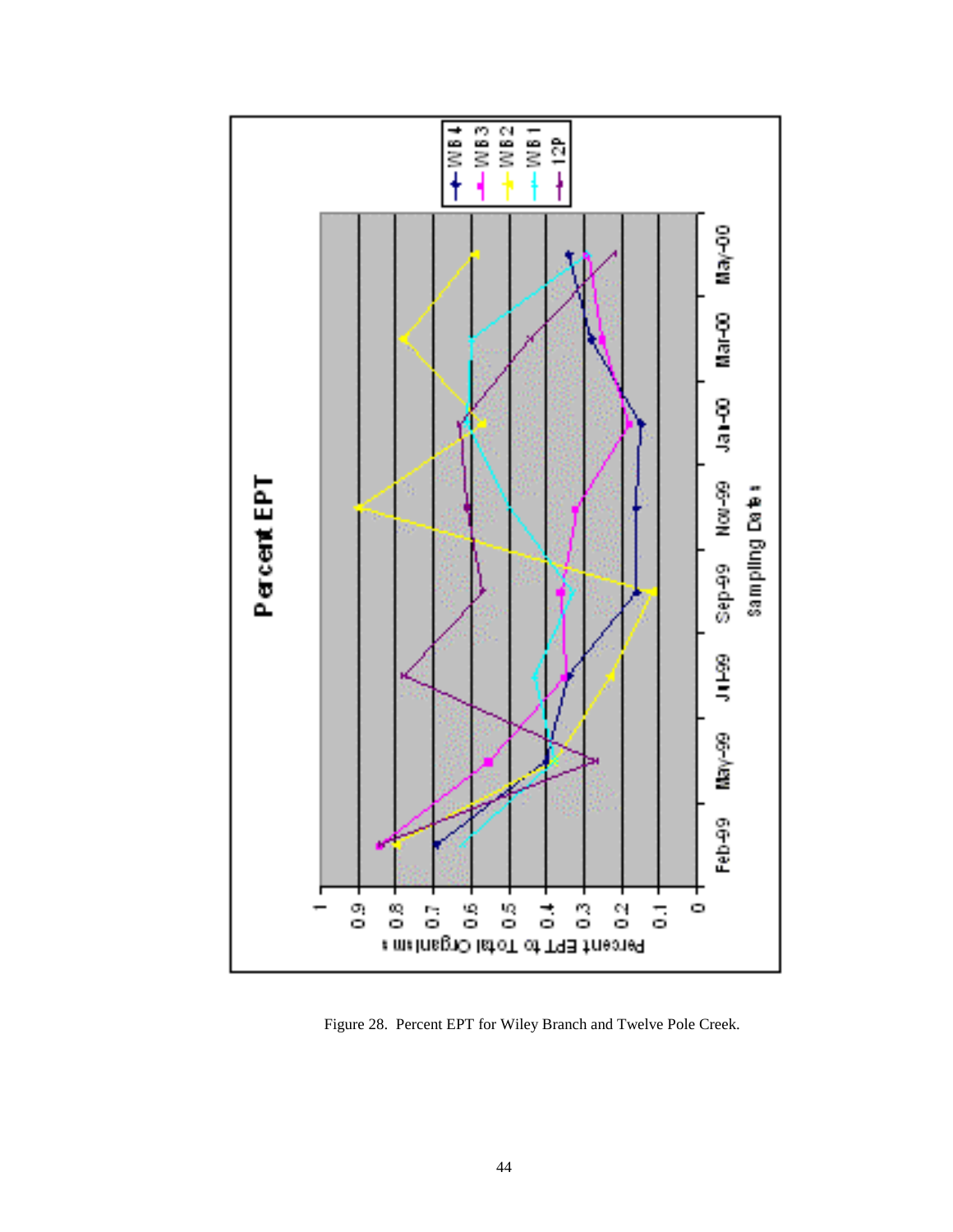In the main channel of Wiley Branch a decreasing trend was recorded at all three stations until September 1999 when the percentage EPT at the downstream station started to rise. Station WB4 began at 0.69 (2/99) decreasing over the next five sampling periods: 0.4 (5/99), 0.34 (7/99), 0.16 (9/99), 0.16 (9/99) and 0.15 (1/00). In March 2000 there was a slight increase to 0.28 and in May 2000 another increase to 0.34 percent EPT. Station WB3 mirrored this pattern beginning in February 1999 with a value of 0.84 percent EPT dropping over the next five sampling periods: 0.55 (5/99), 0.35 (7/99), 0.36 (9/99), 0.32 (11/99), and 0.18 (1/00). Small increases were seen in March and May 2000, 0.25 and 0.29 percent EPT, respectively. Station WB1 (downstream) showed the lowest percentage of EPT in February 1999 at 0.62. A very close percentage of 0.60 was reached one year later in March 2000. Between these periods the following recordings were made: 0.38 (5/99), 0.43 (7/99), 0.33 (9/99), 0.5 (11/99), and 0.61 (1/00). In May of 2000 the percent EPT at Station WB1 was 0.29.

Comparing annual data, percent EPT decreased at all stations and dates except one. From spring 1999 to spring 2000 there was an increase of percent EPT at station WB2 (Fig. 29).



Figure 29. Annual Comparisons of Percent EPT for Wiley Branch and Twelve Pole Creek.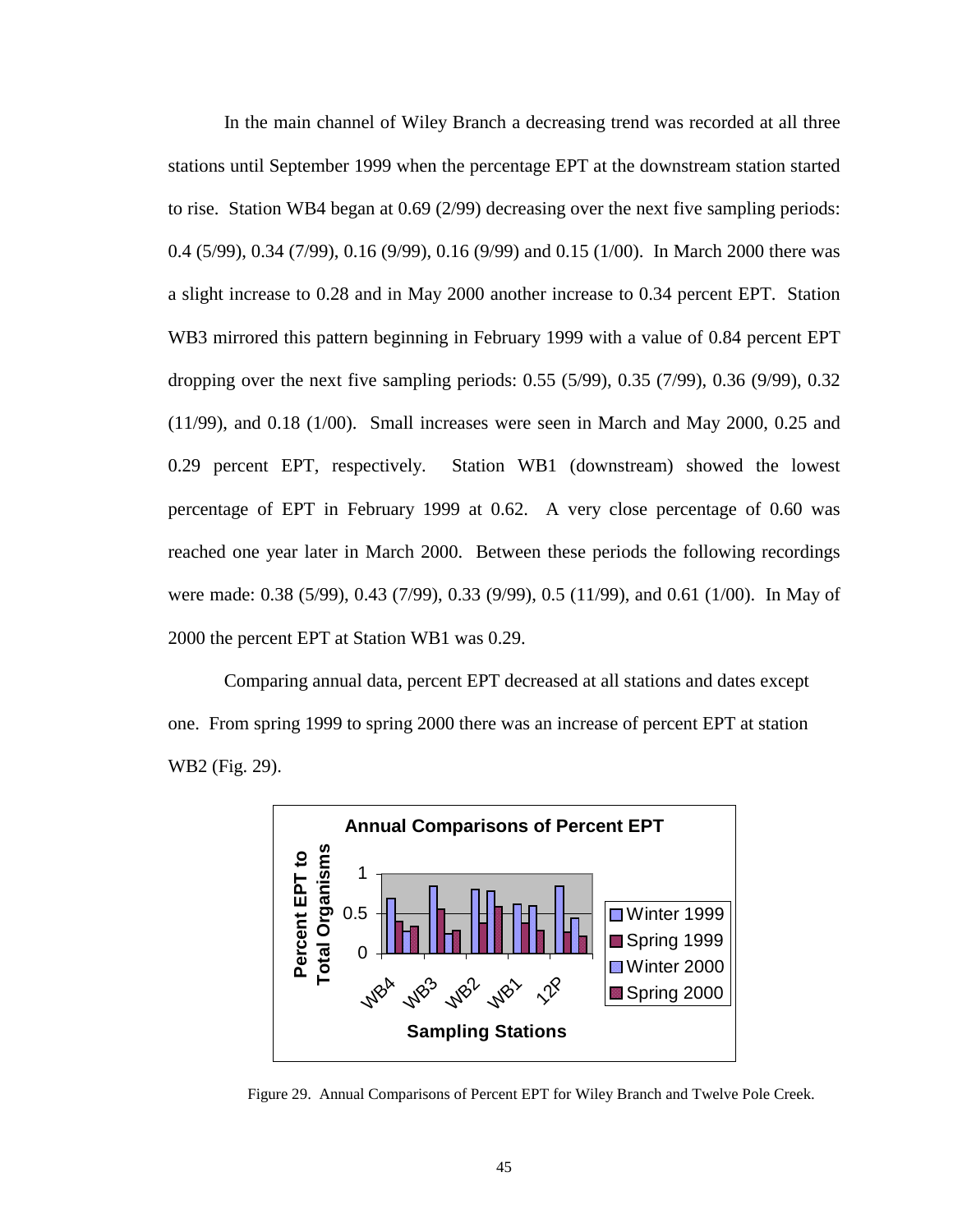#### Percent Chironomidae

As mining progressed, the percentage of organisms from the family Chironomidae increased dramatically in the main channel of Wiley Branch (Fig. 30). Generally, the upstream station, WB4, exhibited the greatest increases. The February 1999 data indicated a 31% Chironomidae ratio dropping to 13% in May and then increasing over the remainder of the year: 42% (7/99), 74% (9/99), 74% (11/99) and 81% (1/00). In March of 2000, the numbers of Chironomidae dropped to 67% and then to 60% in May. The midstream station, WB3, reflected this same trend. Initially, there were only 8% Chironomidae in the February 1999 sample, rising to 22% (5/99), 19% (7/99), 48% (9/99), 53% (11/99) and 79% (1/00). The last two sampling periods, March and May 2000, again showed decreases to 67% and 53%, respectively. The final main channel station, WB1, initially had the lowest percent Chironomidae. This station showed increases in percent Chironomidae like the others but decreases were noticed earlier than at the other two sites. In February 1999, the ratio of Chironomidae to total organisms was only 4%, rising to 54% (5/99), 41% (7/99) and 61% (9/99). In November 1999, the ratio decreased to 36% further decreasing to 32% in January 2000. A slight increase was seen in March 2000 to 35% with a larger increase in May 2000 to 63%. The Left Fork of Wiley Branch, Station WB2, showed the smallest changes in percent Chironomidae ranging between 6% and 29% (2/99 and 9/99). The fluctuating pattern began in February 1999 with 6% Chironomidae and continued with 2% (5/99), 11% (7/99), 29% (9/99), 6% (11/99), 28% (1/00), 6% (3/00) and 23% (5/00). February 1999 data reflected 12% Chironomidae in Twelve Pole Creek increasing to 42% (5/99) and then decreasing to 6%. Beginning in September 1999 the ratio of Chironomidae to total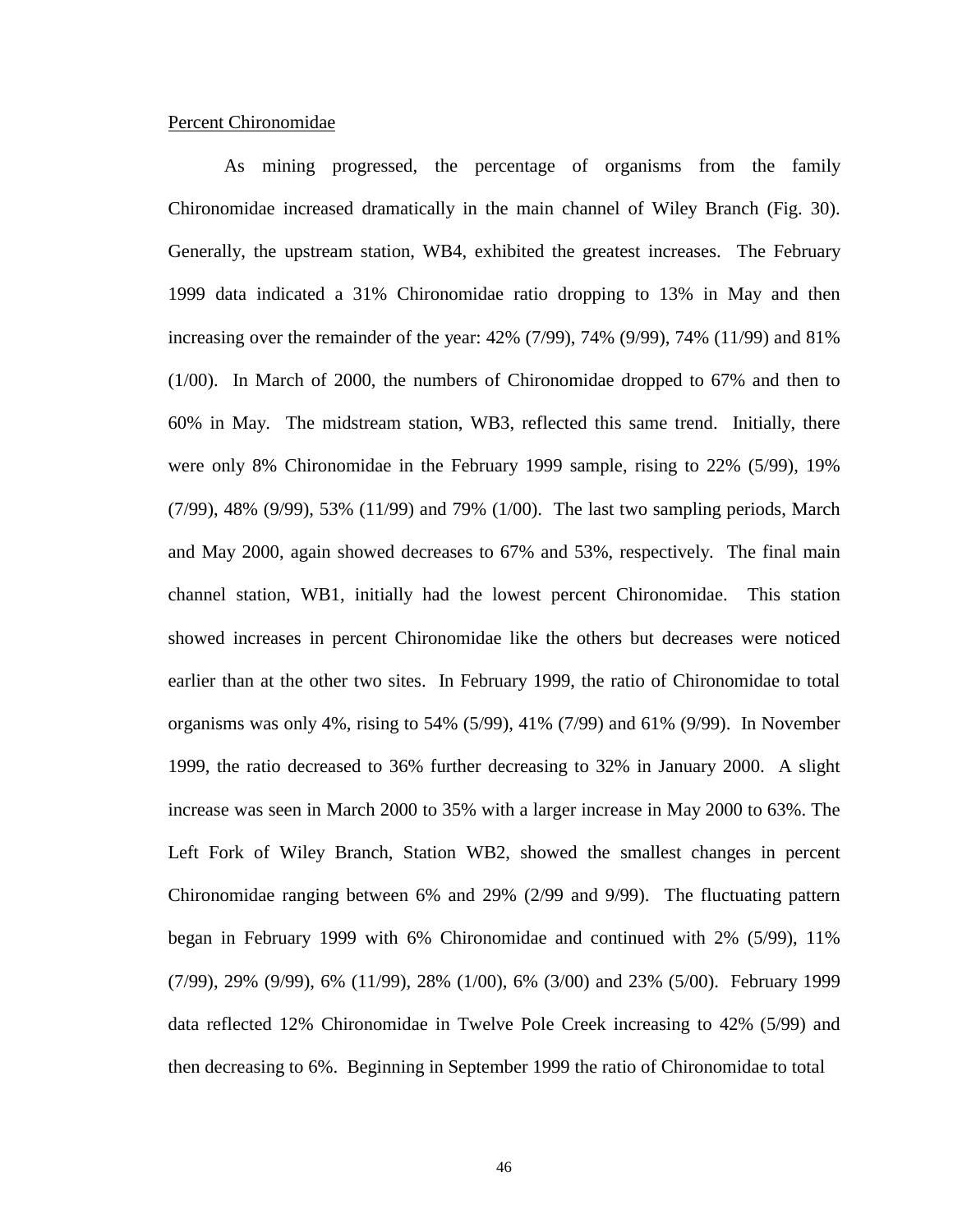

Figure 30. Percent Chironomidae for Wiley Branch and Twelve Pole Creek.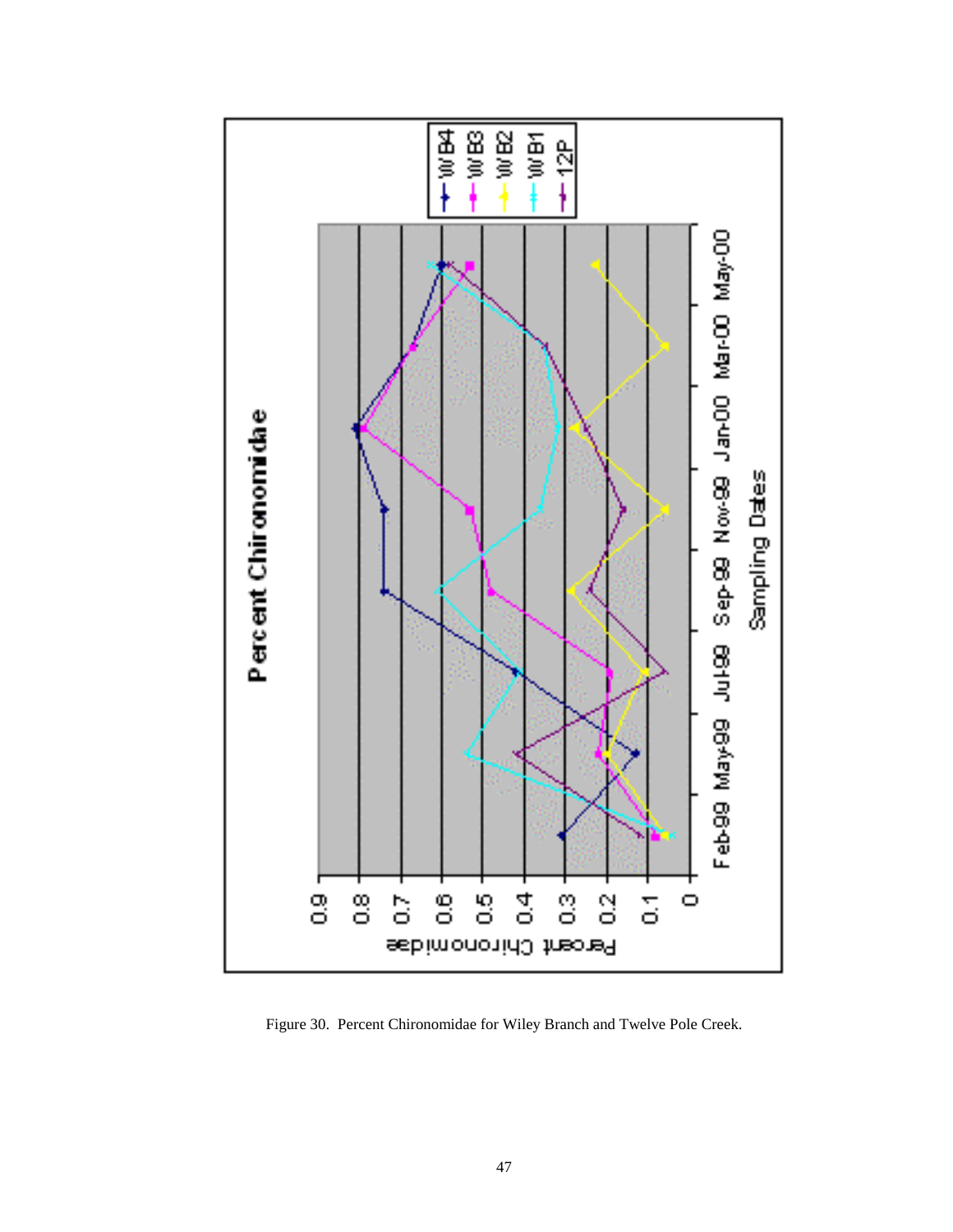organisms gradually increased: 24% (9/99), 16% (11/99), 25% (1/00), 35% (3/00), and 58% (5/00).

Comparing annual percent Chironomidae data, reveals an increase at all stations between each season with the exception of Station WB2. At Station WB2 there was no increase in the winter data and only a slight increase in the spring data (Fig. 31).



Figure 31. Annual Comparisons of Percent Chironomidae for Wiley Branch and Twelve Pole Creek.

## Percent Two Dominant Families

 The top two dominant families for each sampling station and sampling date are listed in Table 2. At Station WB4 values ranged from 53% (2/99) to 90% (5/00) with Chironomidae and Hydropsychidae being the most dominant families for six of the eight sampling periods. The values at Station WB3 ranged from 32% (7/99) to 84% (1/00) with the family Chironomidae being the most dominant family for all sampling periods except February 1999. The last station in the main channel of Wiley Branch, Station WB1, had dominance values ranging from 55% (1/00 and 3/00) to 86% (9/99). Again,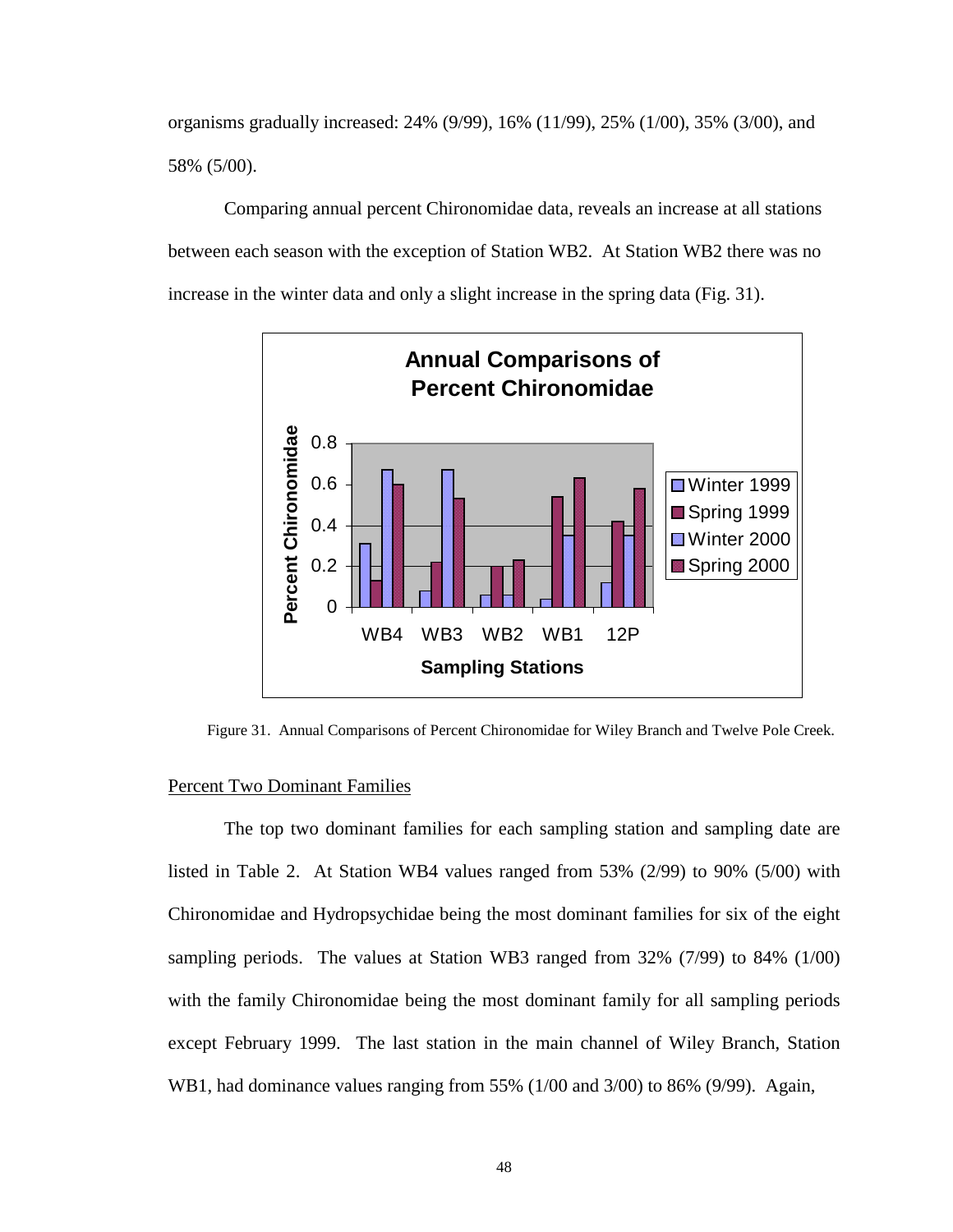|     | Feb-99          | Š                    |                       |                       |                      |              |                      |                       |
|-----|-----------------|----------------------|-----------------------|-----------------------|----------------------|--------------|----------------------|-----------------------|
|     |                 | $\frac{8}{2}$        | Jul 99                | $Sep-99$              | Nov $99$             |              | Jam <sub>00</sub>    | Mar-00                |
| WB4 | Chironomidae    | Amelida              | Chironomidae          | Chironomidae          | Chironomidae         |              | Chiromomidae         | Chironomidae          |
|     | Nemouridae<br>ž | Heptagernidae<br>58% | Hydropsychidae<br>\$% | Hydropsychidae<br>20% | Hydropsychidae<br>å0 |              | Hydropsychidae<br>88 | Hydropsychidae<br>888 |
| WB3 | Nemouridae      | Chironomidae         | Chironomidae          | Chironomidae          | Chironomidae         |              | Chironomdae          | Chironomudae          |
|     | Heptagenidae    | Ephemerellidae       | Gerridae              | Hydropsychidae        | Hydropsychidae       |              | Nemouridae           | Uenoidae              |
|     | 58%             | 35%                  | 32%                   | 77%                   | T3%                  | sas<br>S     |                      | 78%                   |
| WB2 | Heptagernidae   | Tipulidae            | Leutndae              | Chironomidae          | Capmidae             | Chironomidae |                      | Uenoidae              |
|     | Nemouridae      | Leutridae            | Psephendae            | Cambaridae            | Leutridae            | Uenoidae     |                      | Nemoundae             |
|     | 47%             | 58%                  | 30%                   | 41%<br>स              | 77%                  | \$           |                      | \$<br>Q               |
| WB1 | Elmidae         | Chironomidae         | Chironomidae          | Chironomidae          | Chironomidae         | Chironomdae  |                      | Chironomidae          |
|     | Philopotamidae  | Hydropsychidae       | Hydropsychidae        | Hydropsychidae        | Capmidae             | Uenoidae     |                      | Nemouridae            |
|     | 57%             | 62%                  | ŽO%                   | 86%                   | 57%                  | 55%          |                      | Š%                    |
| 12P | Nemouridae      | Chironomidae         | Hydropsychidae        | Hydropsychidae        | Hydropsychidae       | Nemouridae   |                      | Chironomidae          |
|     | Ameletidae      | Elmidae              | Isonychidae           | Chironomidae          | Chironomidae         | Chironomidae |                      | Nemouridae            |
|     | 586             | 64%                  | ž                     | 56%                   | s<br>S               | 36%          |                      | Š.                    |

Table 2. Percentage of the Top Two Dominant Families on Wiley Branch and Twelve Pole Creek.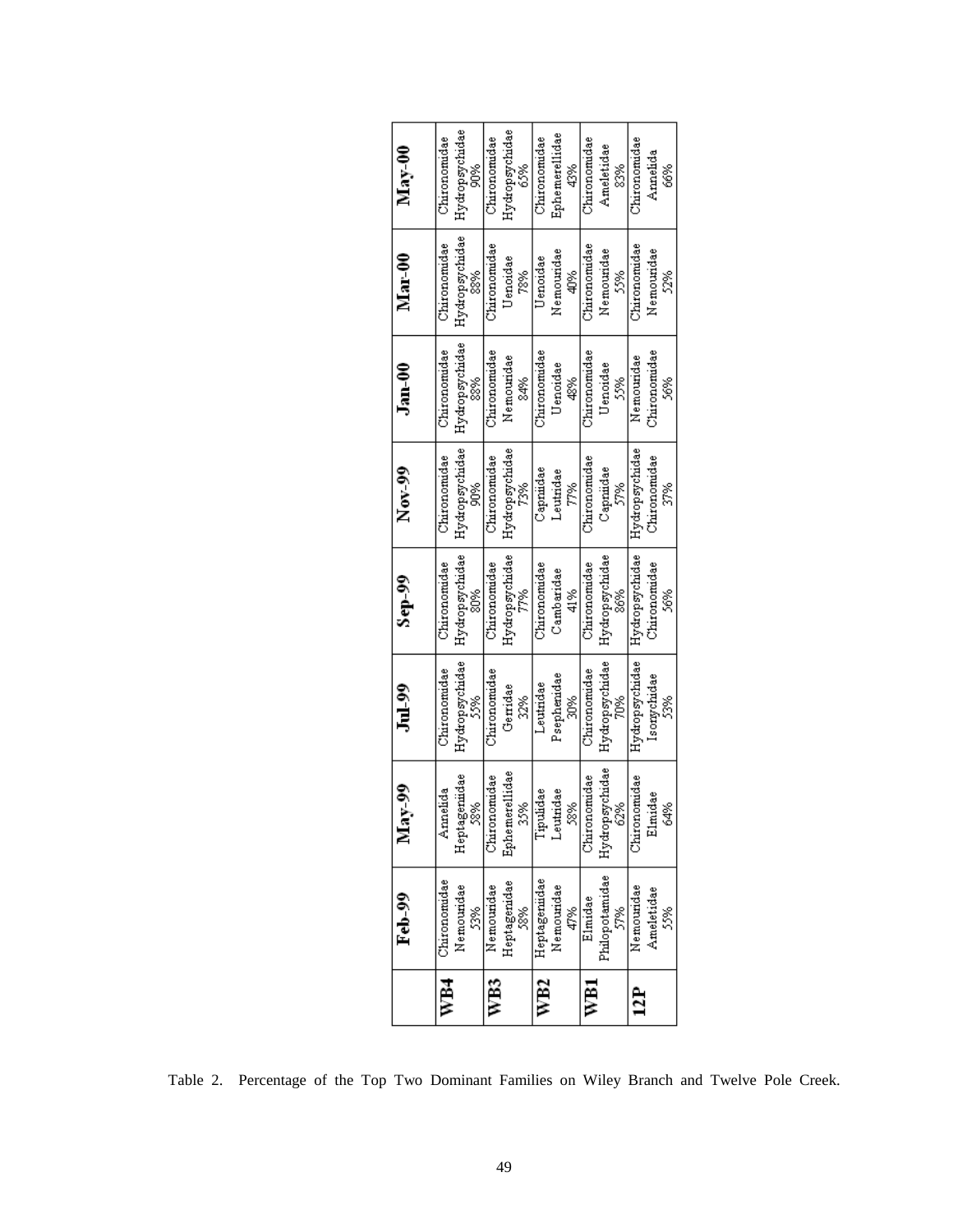Chironomidae was the most dominant family for all sampling periods except February 1999. Data from the Left Fork of Wiley Branch, Station WB2, reflected a range of dominance values from 30% (7/99) to 77% (11/99). No single family blatantly dominated these samples. In Twelve Pole Creek (Station 12P), the percentage of the top two dominant families ranged from 37% (11/99) to 66% (5/00).

 Annual comparisons of the percent top two dominant families reflect increases across both seasons at Stations WB4 and WB3 (Fig. 32). For Station WB2, decreases were recorded across both seasons. The downstream station, WB1, displayed a slight decrease from winter 1999 to winter 2000 but an increase from spring 1999 to spring 2000. Twelve Pole Creek showed a slight decrease across the winter season and a slight increase across the spring season.



Figure 32. Annual Comparisons of Percent Two Dominant Families for Wiley Branch and Twelve Pole Creek.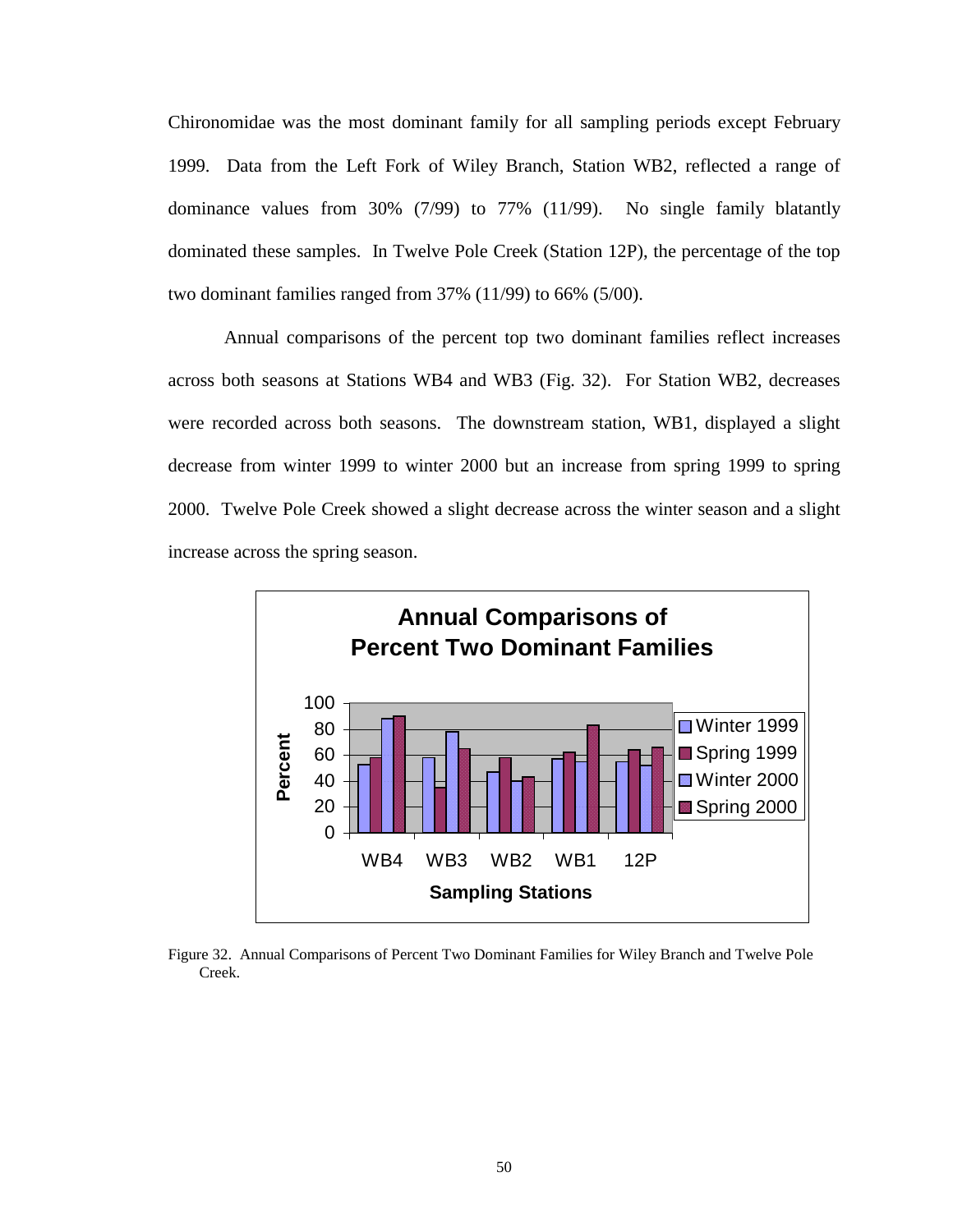## Modified Hilsenhoff Biotic Index

The modified Hilsenhoff Biotic Index (mHBI) generally increased across all stations over the course of the sampling period (Fig. 33). On Twelve Pole Creek, the mHBI values ranged from 3.2 (7/99) to 5.39 (5/00). The trend is generally increasing (Table 3). Station WB2, Left Fork of Wiley Branch, fluctuated between 1.25 (11/99) and 4.44 (9/99). The trend was also generally increasing except for the drastic drop in September 1999. After the onset of mining (April 1999), all stations in the main channel of Wiley Branch showed increases in mHBI values. During the next sampling period (7/99), Station WB1 continued to increase to 4.7 while Stations WB4 and WB3 showed decreases, 3.8 and 3.7, respectively. Over the remainder of the sampling period Stations WB4 and WB3 had gradually increasing mHBI values until January 2000 when the values began to drop. Station WB1 continued to increase during the September 1999 sampling period, decreasing in November 1999 and increasing over the remainder of the sampling period.

|                 | <b>Feb-99</b> | <b>May-99</b> | <b>Jul-99</b> | <b>Sep-99</b> | <b>Nov-99</b> | Jan-00 | Mar-00 | $May-00$ |
|-----------------|---------------|---------------|---------------|---------------|---------------|--------|--------|----------|
| WB4             | 3.78          | 5.89          | 3.8           | 5.10          | 5.24          | 5.54   | 5.00   | 4.89     |
| WB3             | 3.12          | 4.04          | 3.7           | 4.57          | 4.43          | 5.34   | 5.01   | 4.71     |
| WB <sub>2</sub> | 3.23          | 2.92          | 3.13          | 4.44          | 1.25          | 4.15   | 3.98   | 4.26     |
| WB1             | 3.09          | 4.36          | 4.7           | 4.90          | 3.64          | 4.05   | 3.93   | 5.63     |
| 12P             | 3.21          | 4.85          | 3.20          | 4.01          | 4.10          | 3.71   | 4.46   | 5.39     |

Table 3. Modified Hilsenhoff Biotic Index Values for Wiley Branch and Twelve Pole

Creek.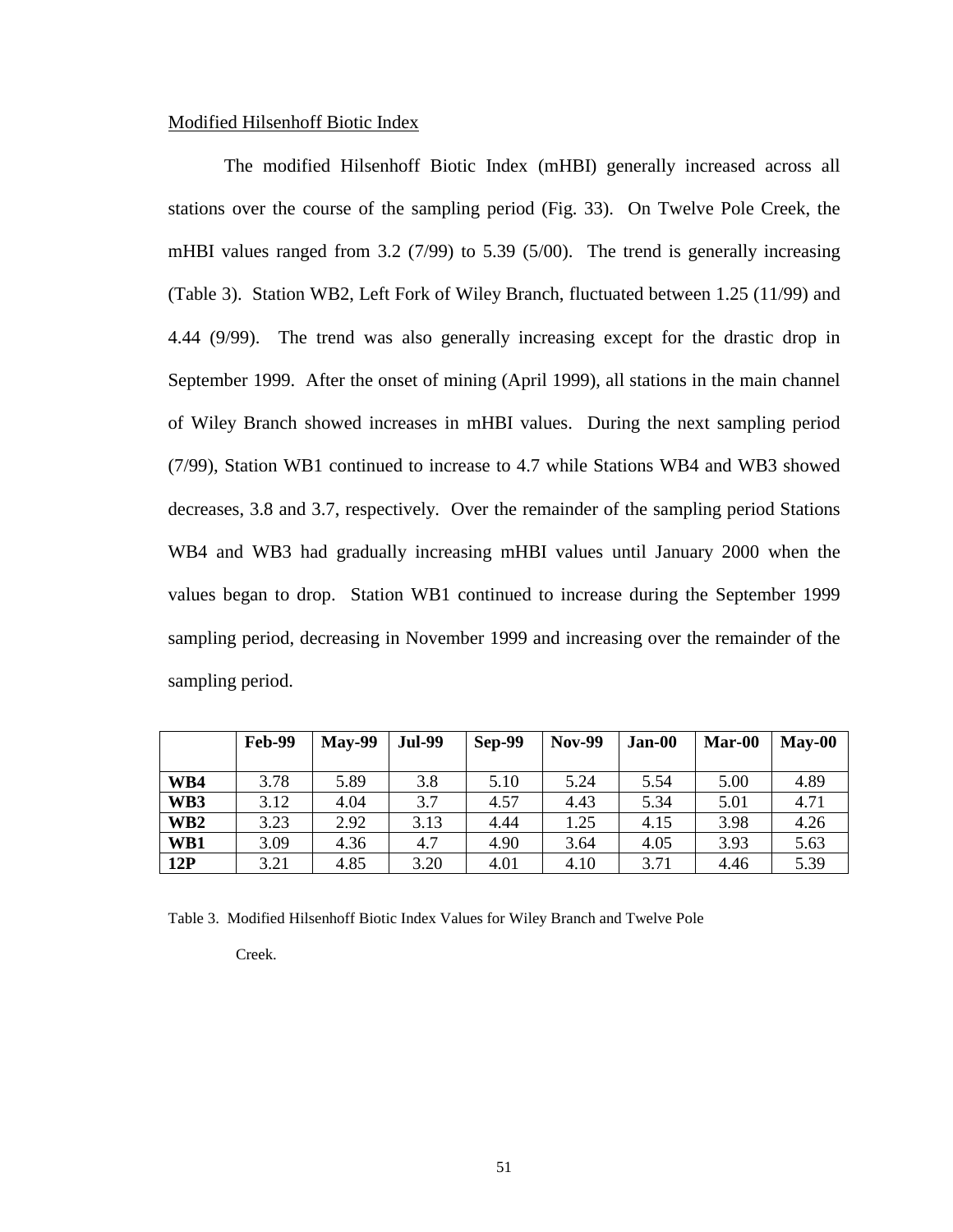

Figure 33. Modified Hilsenhoff Biotic Index for Wiley Branch and Twelve Pole Creek.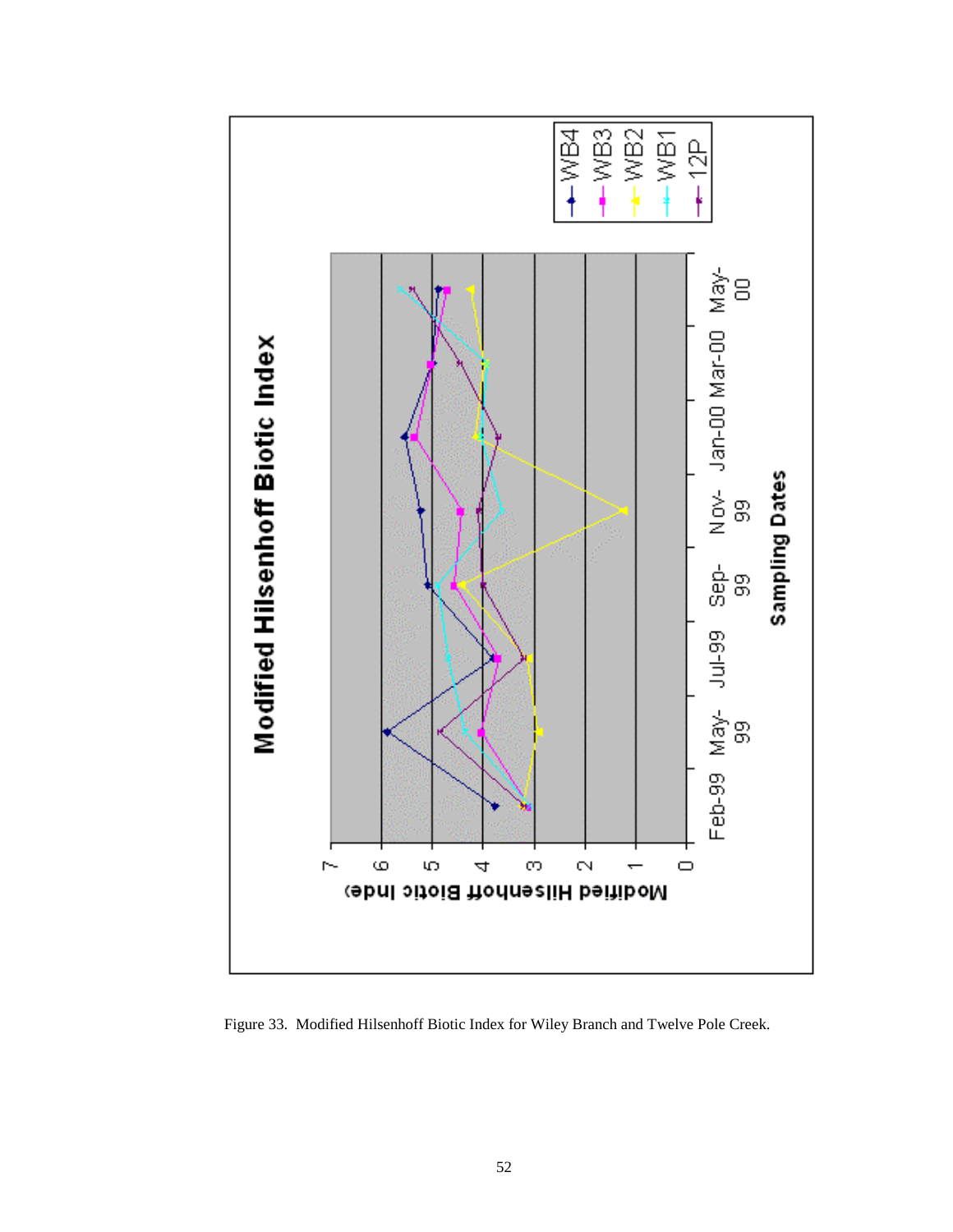The winter comparisons of mHBI values show increases at all stations with the greatest increase at Station WB3 (61%) and the smallest at Station WB2 (23%) (Fig. 34). The spring comparisons show increases at all stations except Station WB4. The greatest increase was at Station WB2 (46%) and the smallest at Station 12P (11%). Station WB4 showed a 17% decrease in mHBI during the spring of 2000 compared to the spring of 1999.



Figure 34. Annual Comparisons of the Modified Hilsenhoff Biotic Index for Wiley Branch and Twelve Pole Creek.

## West Virginia Stream Condition Index

The West Virginia Stream Condition Index (WV-SCI) was calculated for each station during each sampling period (Table 4). Before mining, Station WB4 was highly comparable to least impacted reference sites (above the  $25<sup>th</sup>$  percentile). After mining operations began, this same station was rated as being increasingly different from reference conditions except in July when it was comparable to below-average reference sites (between  $5<sup>th</sup>$  and  $25<sup>th</sup>$  percentiles). Station WB3 remained highly comparable to least impacted reference sites until the September 1999 sampling period at which time it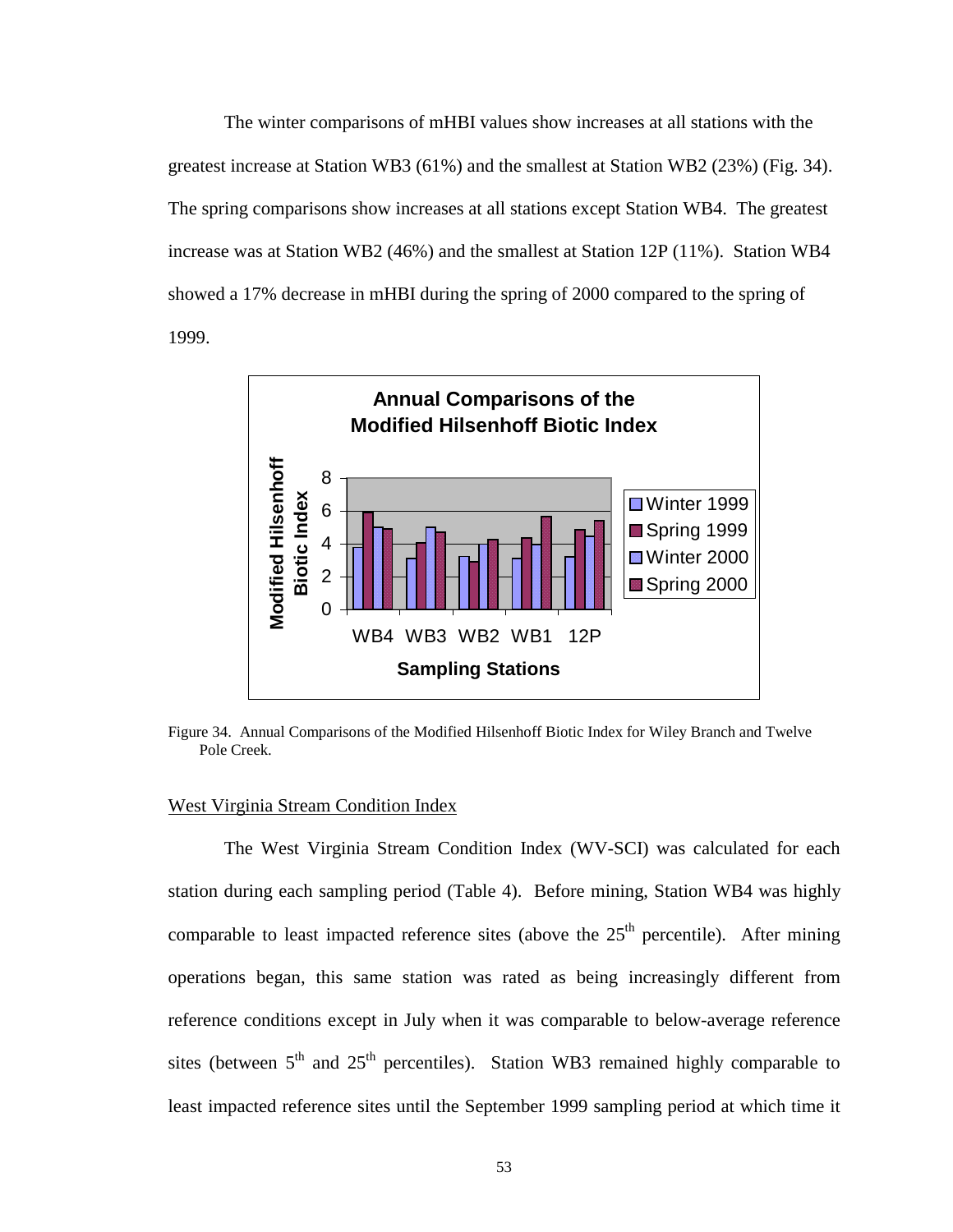fell to increasingly different from reference conditions for the remainder of the sampling period. Station WB1 (main channel downstream) was comparable to below-average reference sites at the beginning of the study (2/99). After mining operations began, the ratings at Station WB1 dropped to increasingly different from reference conditions. In November of 1999 and January 2000 the ratings returned to comparable to below-average reference sites while in March 2000 the rating had risen to distinguish this section of the stream as highly comparable to least impacted reference sites. In May 2000, the ratings again dropped to characterize Station WB1 as increasingly different from reference conditions.

The Left Fork of Wiley Branch, Station WB2, began the study with the highest index rating. This station was highly comparable to least impacted reference sites during the entire study period except during July (below-average) and September 1999 (increasingly different). Twelve Pole Creek (12P) showed the greatest fluctuations in index ratings. Before mining, the station was rated as highly comparable to least impacted reference sites. In May 1999, the site was increasingly different, returning to highly comparable in July 1999. In September 1999, the station was comparable to below-average reference sites rising to highly comparable again in November 1999 and January 2000. In March 2000, the rating fell to below-average and in May 2000 the rating fell further to increasingly different from reference conditions.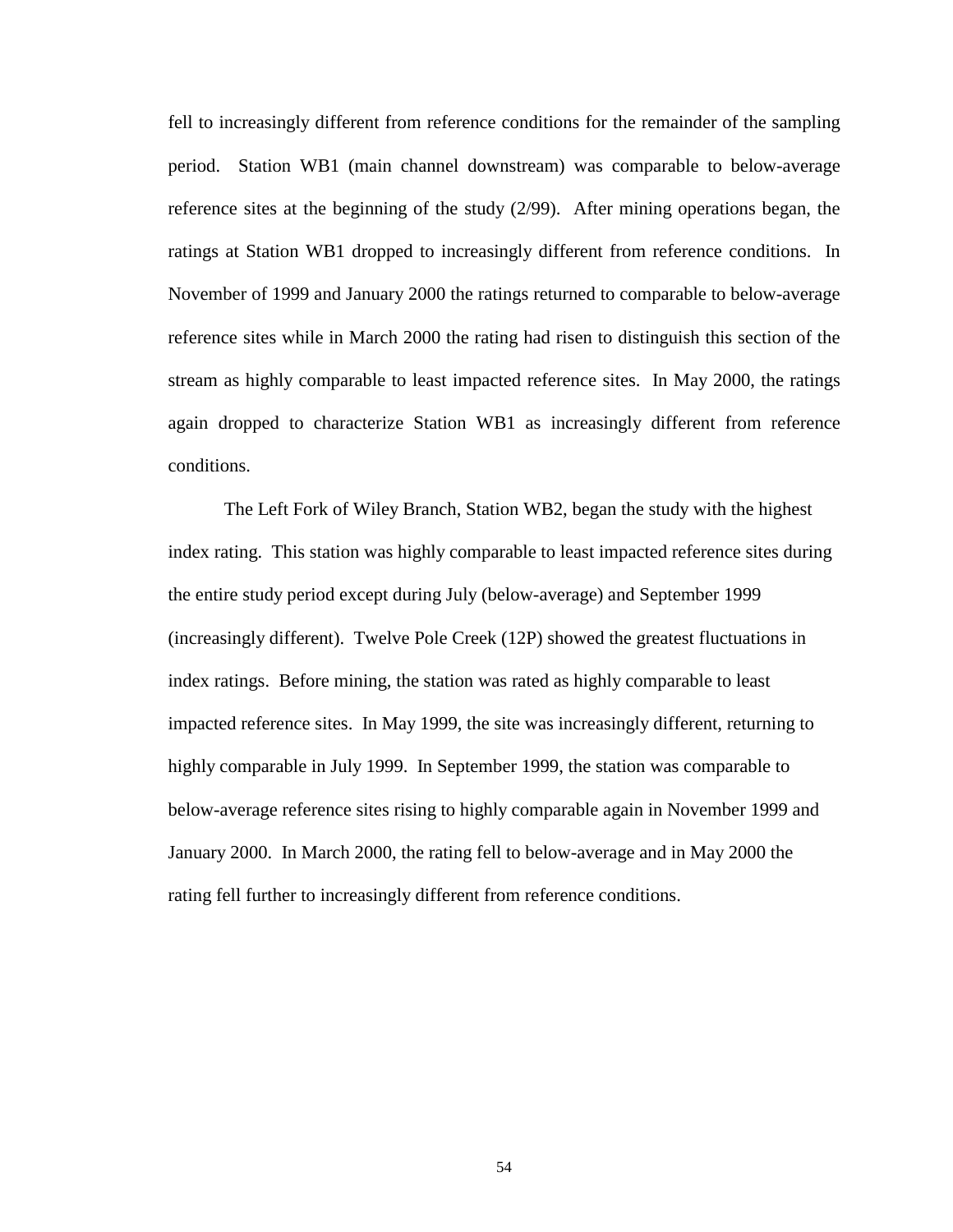|                 | <b>Feb-99</b> | <b>May-99</b> | <b>Jul-99</b> | <b>Sep-99</b> | <b>Nov-99</b> | $Jan-00$ | Mar-00 | $May-00$ |
|-----------------|---------------|---------------|---------------|---------------|---------------|----------|--------|----------|
| WB4             | 80            | 56            | 76            | 50            | 50            | 53       | 58     | 60       |
| WB3             | 91            | 82            | 82            | 56            | 67            | 55       | 59     | 66       |
| WB <sub>2</sub> | 93            | 82            | 72            | 62            | 88            | 78       | 91     | 79       |
| WB1             | 76            | 64            | 59            | 48            | 77            | 74       | 81     | 60       |
| 12P             | 85            | 54            | 84            | 71            | 87            | 83       | 70     | 57       |

Table 4. Summary of West Virginia Stream Index Values for Wiley Branch and Twelve

Pole Creek. Blue numbers represent those stations that were highly comparable to reference conditions, green numbers represent those stations that were below-average when compared to reference conditions, and red numbers represent those stations that were increasingly different from reference conditions.

Comparisons were made between two different annual sampling events, winter and spring (Fig. 35). If the station was ranked "highly comparable to least impacted reference sites," a value of 3 was assigned. If the station was ranked "comparable to below-average reference sites," a value of 2 was assigned. If the station was ranked "increasingly different from reference condition," a value of 1 was assigned.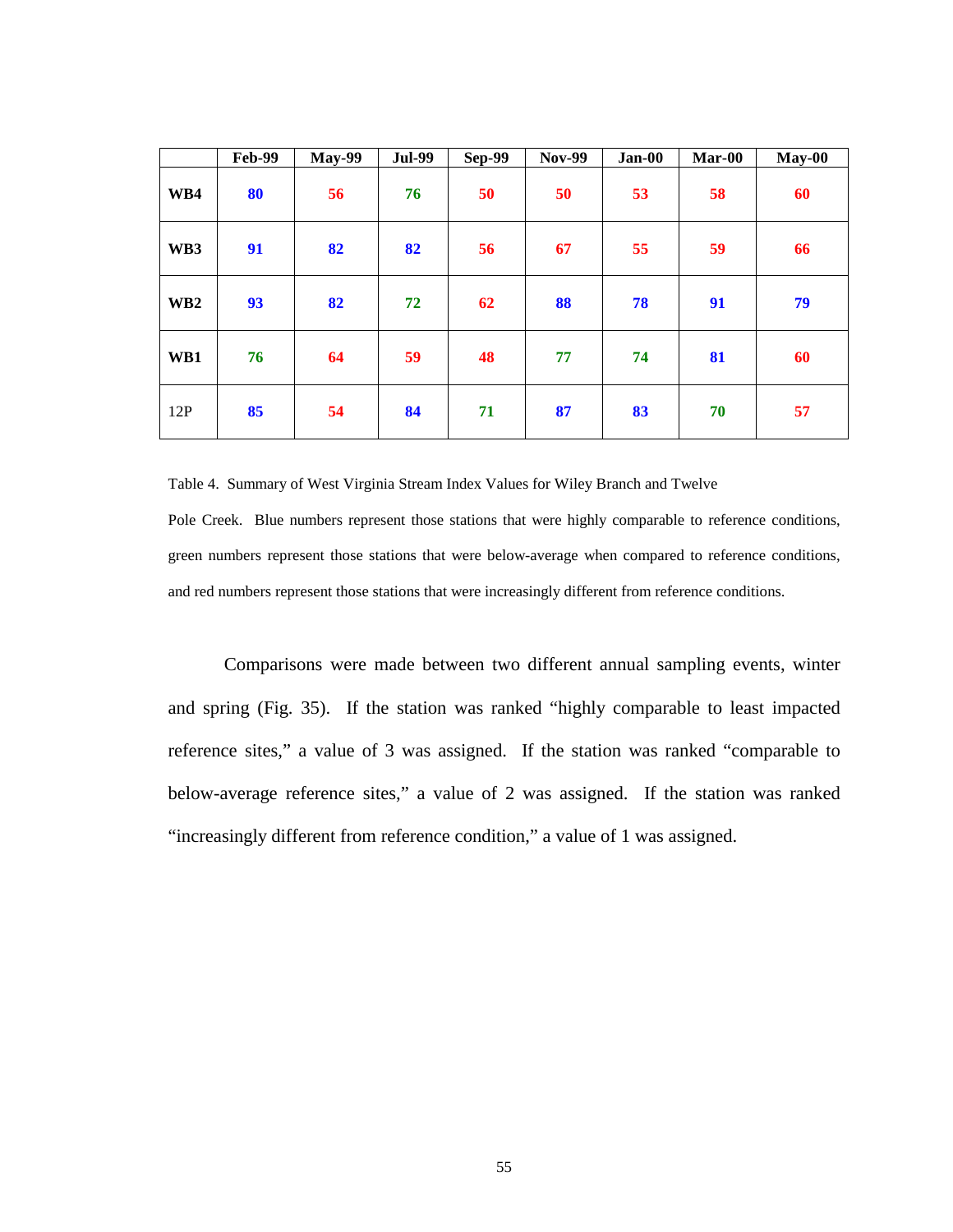

Figure 35. Annual Comparisons of West Virginia Stream Condition Index for Wiley Branch and Twelve Pole Creek.

Station WB 4 was highly comparable to least impacted reference sites before mining operations began. One year later the station was increasingly different from reference conditions. Both spring ratings for this station were also increasingly different from reference conditions. Station WB3 was highly comparable to least impacted reference sites both before mining began and also during the first sampling period after mining operations were initiated. One year later, during both seasons, the station was rated as increasingly different from reference conditions. Comparing winter data, Station WB1 improved from being compared to below-average reference sites to being highly comparable to least impacted reference sites; however, during both spring sampling events this station was rated as increasingly different from reference conditions.

 Station WB2, located in the Left Fork of Wiley Branch, was rated as highly comparable to least impacted reference sites during both sampling seasons in both years. In the winter of 1999, Twelve Pole Creek (12P) was rated as highly comparable to least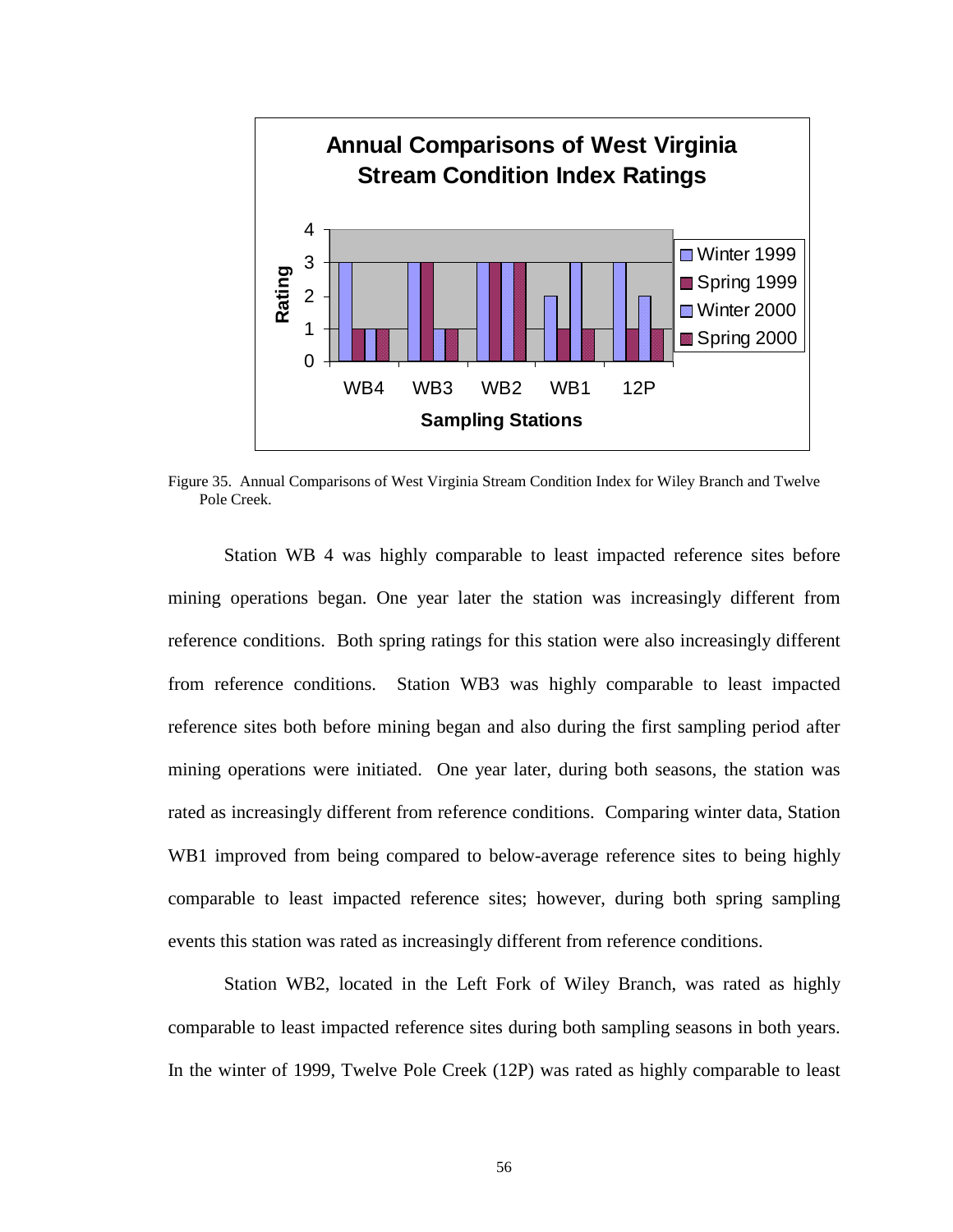impacted reference sites. During the same season the following year, this station was rated as comparable to below-average reference sites. During both spring sampling events, Twelve Pole Creek was classified as increasingly different from reference conditions.

#### Percent Filterer-collectors

 Percent filterer-collectors to total organisms in the Left Fork of Wiley Branch, Station WB2, was less than 10% except in September of 1999 when the value increased to 25% (Fig. 36). Maximum percentage of filterer-collectors at Station WB1, 41%, was in February 1999. This dropped dramatically in May of 1999 to 12%, increasing to 35% in July 1999 and generally dropping the remainder of the sampling period [12% (9/99), 10% (11/99), 7% (1/00), 8% (3/00) and 2% (5/00)]. Station WB3 showed increases from February (4%) to September 1999 (30%) and then decreased to 3% in March 2000. May 2000 data showed a subsequent increase to 13%. Station WB4 had recordings of 3% filterer-collectors in February 1999 dropping to 0 in May 1999. An increase was noted in July 1999 (16%), decreasing to 12% in September and November 1999. One further drop was recorded in January 2000 (7%) with two subsequent increases in March and May 2000, 23% and 29%, respectively. Twelve Pole Creek percentage of filterer-collectors started at 6% increasing to 58% in July 1999 and 57% in September 1999. Sharp decreases to 27% in November and 8% in January 2000 were subsequently recorded. The last measurements in March and May 2000 were 7% and 11%, respectively.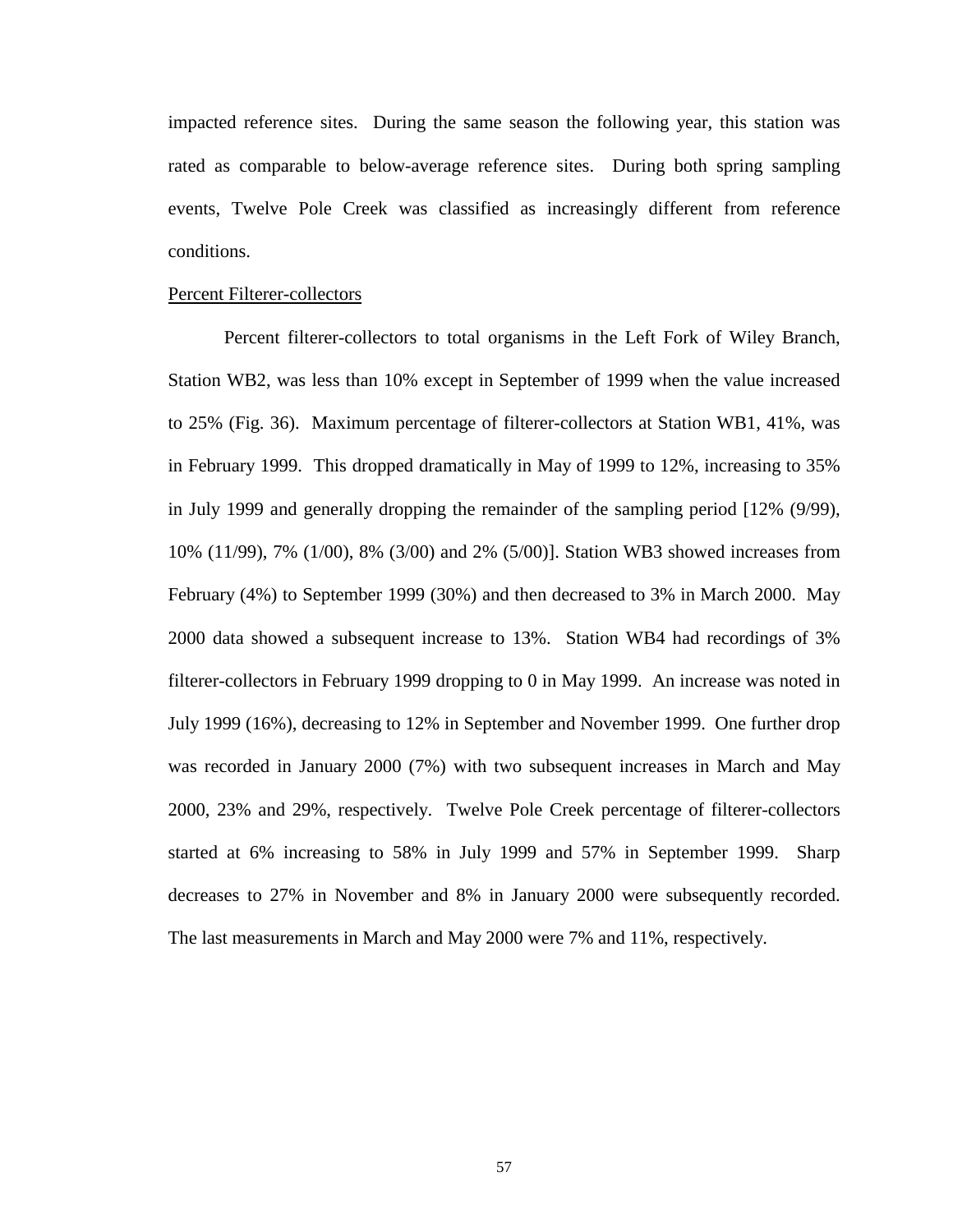

Figure 36. Percent Filterer-Collectors to Total Organisms for Wiley Branch and Twelve Pole Creek.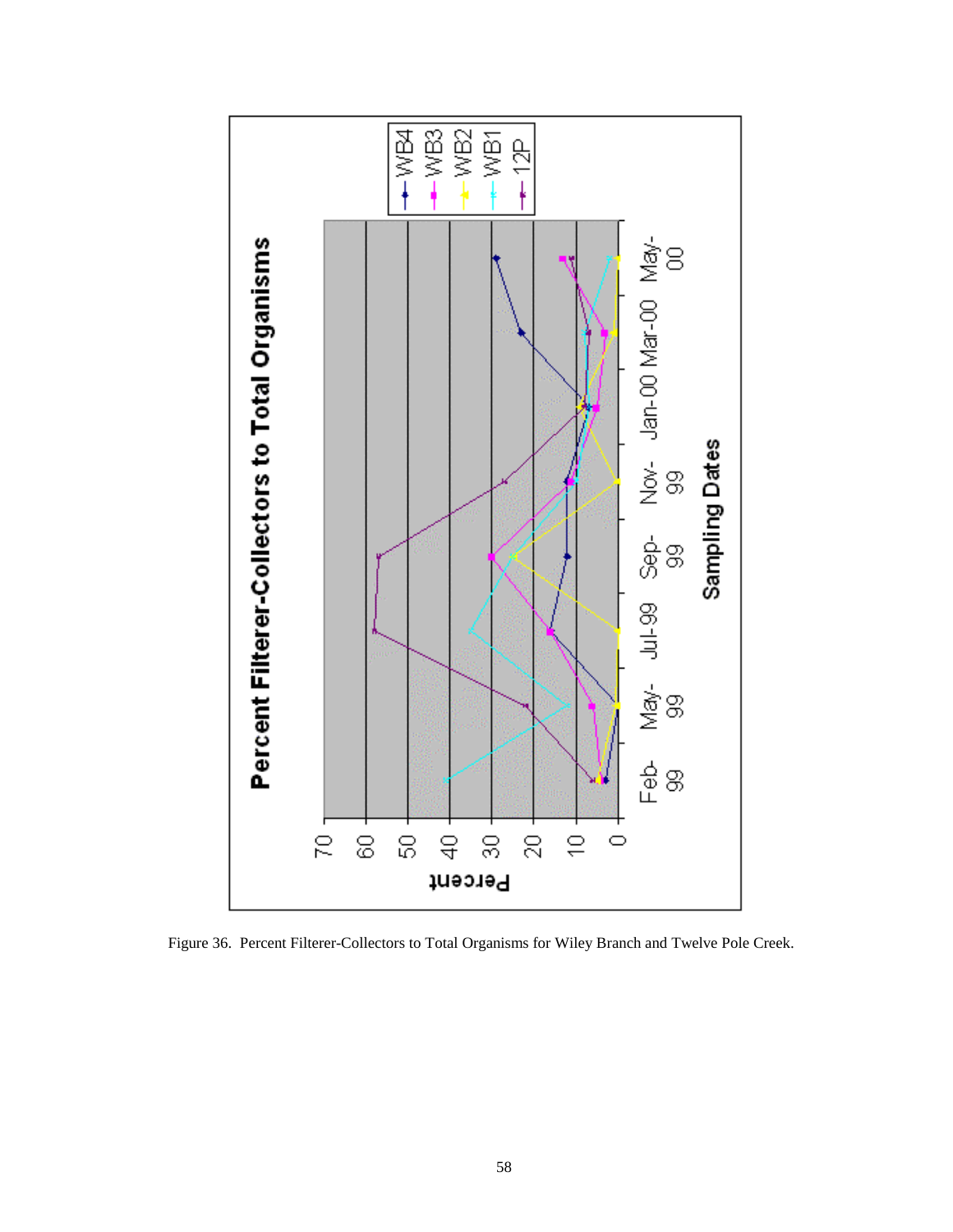Changes over annual sampling periods emphasize the previously mentioned trends (Fig. 37). At Station WB4, increases were seen across both winter and spring sampling periods. Station WB1 showed the opposite trend, decreases across both winter and spring sampling period. A slight decrease was seen in the winter comparison for Station WB3 while an increase was seen in the spring comparison. Station WB2 showed only small decreases. Twelve Pole Creek percentages of filterer-collectors remained relatively stable between winter data and decreased between spring data.



Figure 37. Annual Comparisons of Percent Filterer-Collectors to Total Organisms for Wiley Branch and Twelve Pole Creek.

#### Percent Grazer-scrapers

 The percent grazer-scrapers fluctuated dramatically during the fifteen-month sampling period (Fig. 38). Station WB4 had 6% grazer-scrapers in February 1999 increasing to 22% in May 1999. A general decrease was recorded the remainder of the study period (8% (7/00), 5% (9/99), 2% (11/99), 6% (1/00), 1% (3/00) and 2% (5/00). Station WB3 had 16% grazer-scrapers in both February 1999 and May 1999, increasing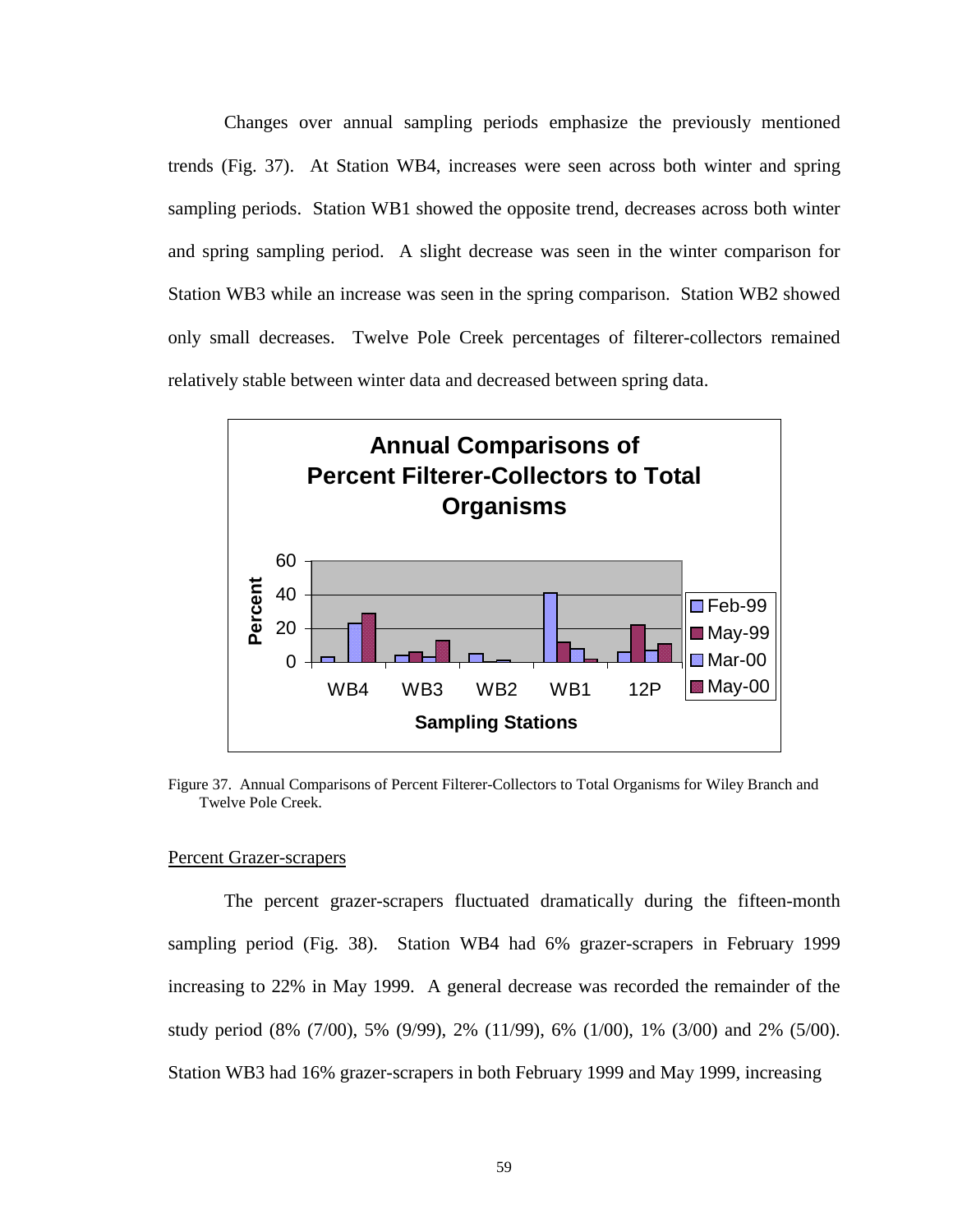

Figure 38. Percent Grazer-Scrapers to Total Organisms for Wiley Branch and Twelve Pole Creek.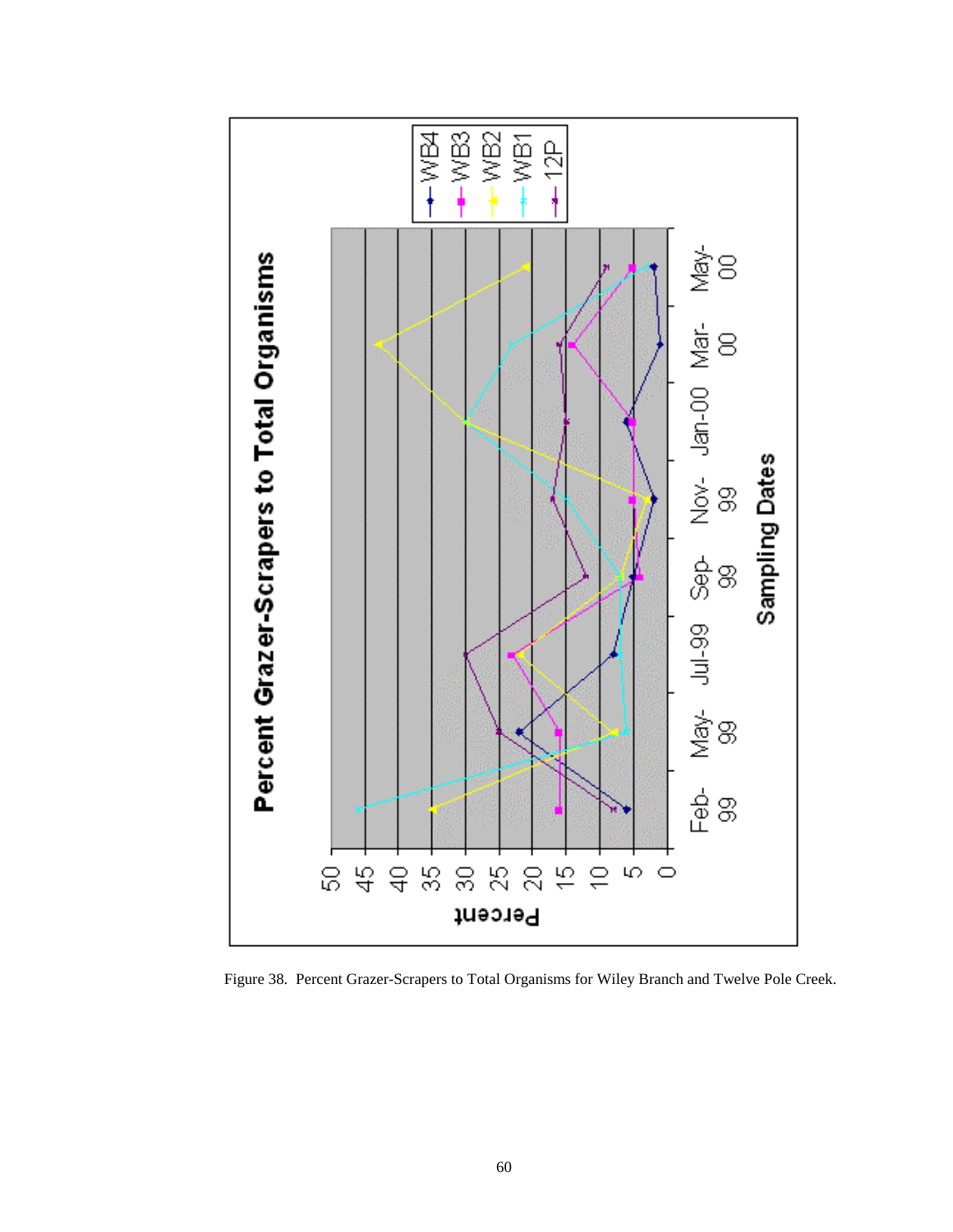to 23% in July 1999 and decreasing to 4% in September 1999. A slight increase to 5% was seen in November 1999 and January 2000 with a larger increase to 14% in March 2000. For May 2000, the percentage grazer-scrapers dropped to 5%. Station WB2 showed dramatic increases. Beginning in February 1999, the metric value was 35%, dropping to 8% in May, increasing to 22% in July, dropping to 7% and 3% in September and November, respectively. A large increase was recorded in January 2000 (30%) and May 2000 (43%) with another dramatic drop in May to 21%. Station WB1 had the highest percent of grazer-scrapers of any station with 46% in February 1999. This value dropped to 6% in May 1999. Subsequent increases were seen over the next four sampling periods: 7% (7/99 and 9/99), 15% (11/99), and 30% (1/00). Another dramatic decrease was recorded through May 2000: 23% (3/00) and 3% (5/00). Twelve Pole Creek had a minimum percent grazer-scrapers of 8% in February 1999 and a maximum of 30% in July 1999. A decrease to 12% was recorded in September 1999 with an increase in November 1999 to 17%. The last three recordings were 15% (1/00), 16% (3/00) and 9% (5/00).

 Annual comparisons of percent grazer-scrapers to total organisms reveals a decreasing trend in the main channel Wiley Branch Stations (WB4, WB3 and WB1) between both winter and spring sampling events (Fig. 39). Conversely, Station WB2 showed increases between both winter and spring sampling events. Twelve Pole Creek samples show an increase in percent grazer-scrapers between winter sampling events and a decrease between spring sampling events.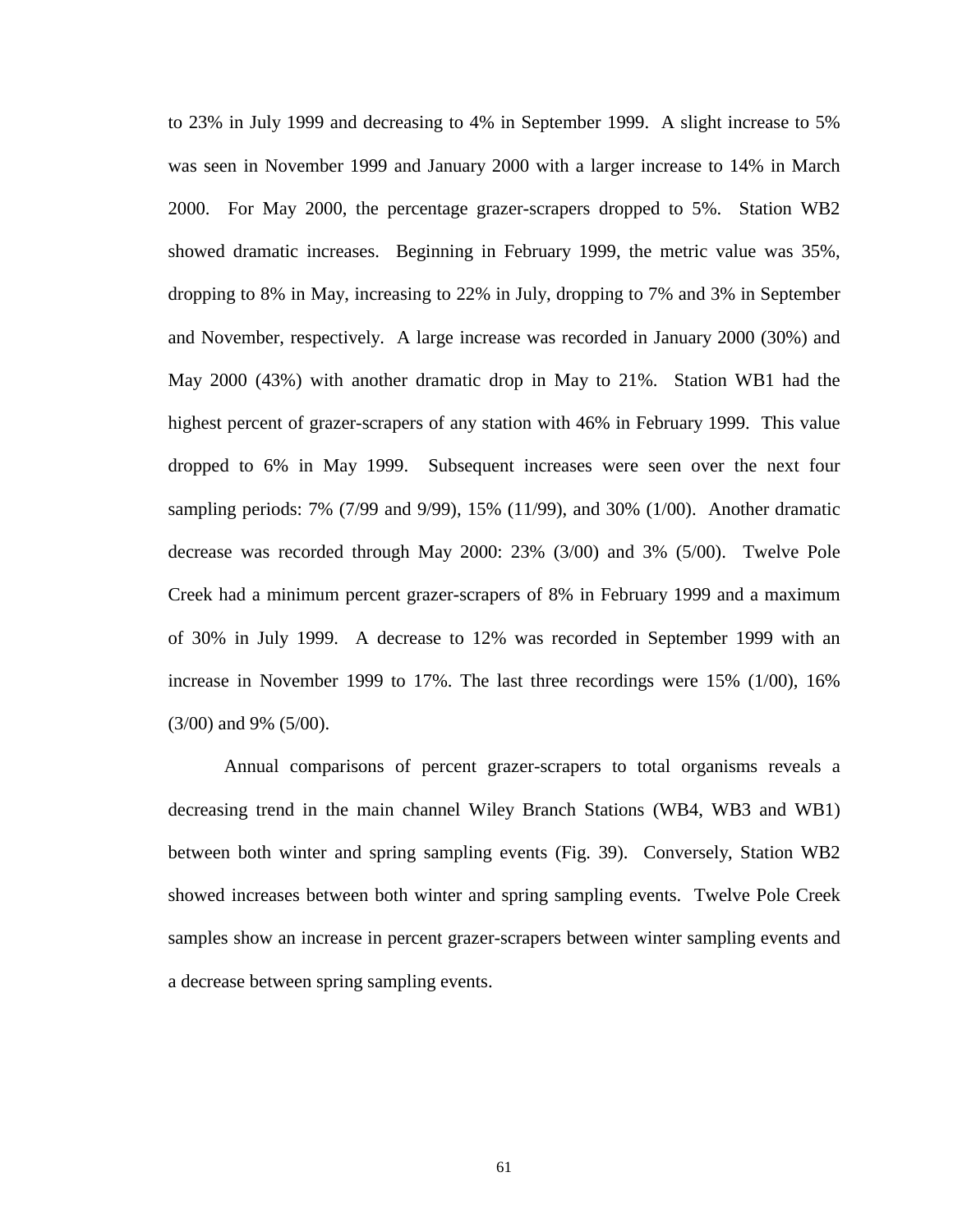

Figure 39. Annual Comparisons of Percent Grazer-Scrapers to Total Organisms for Wiley Branch and Twelve Pole Creek.

#### Percent Shredders

 The greatest fluctuation in percent shredders to total organisms was at Station WB2 (Fig. 40). Initially, there were 30% shredders, increasing to 55% in May 1999 and dropping to a low of 2% in September 1999. During November 1999, the highest percentage was recorded (86%). Another dramatic decrease to 14% in January 2000 was followed by a slight increase to 17% in March and then 15% in May. Station WB4 had a recording of 30% shredders at the beginning of the study. Over the next fifteen months this value decreased [9% (5/99 and 7/99), 2% (9/99), 5% (11/99), 1% (1/00), 2% (3/00) and 1% (5/00)]. In February 1999, the percentage of shredders at Station WB3 was 60%, the highest for this sampling date. In May of 1999, the value dropped to 12%, then 9% (7/99) and 1% (9/99). In November 1999, the percentage rebounded to 17 then subsequently dropped to 9% (1/00), 6% (3/00) and 8% (5/00). Station WB1 had the smallest percentage of shredders during the pre-mining sampling period (4%, 2/99). An increase in May to 14% was recorded before the numbers dropped in July and September,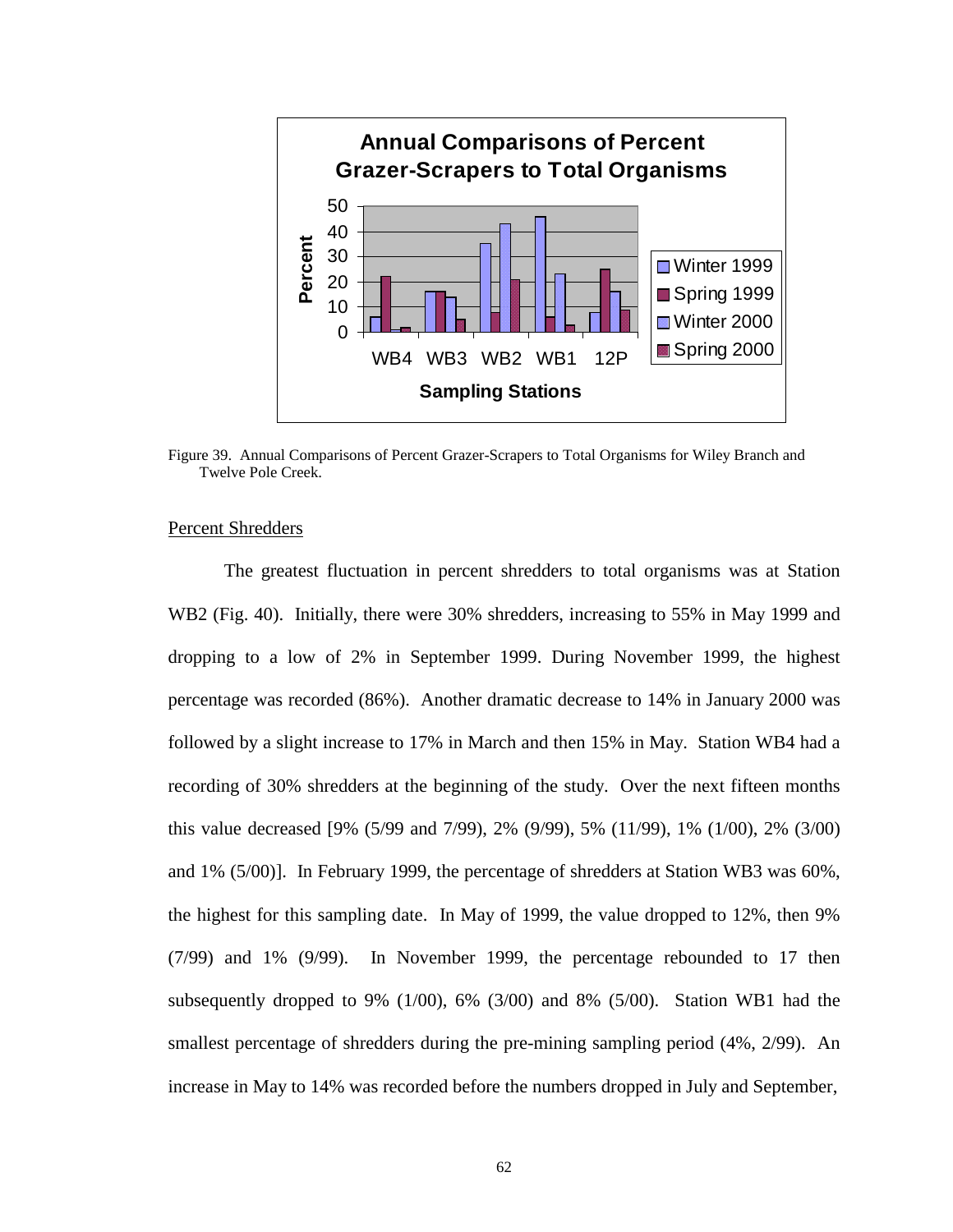

Figure 40. Percent Shredders to Total Organisms for Wiley Branch and Twelve Pole Creek.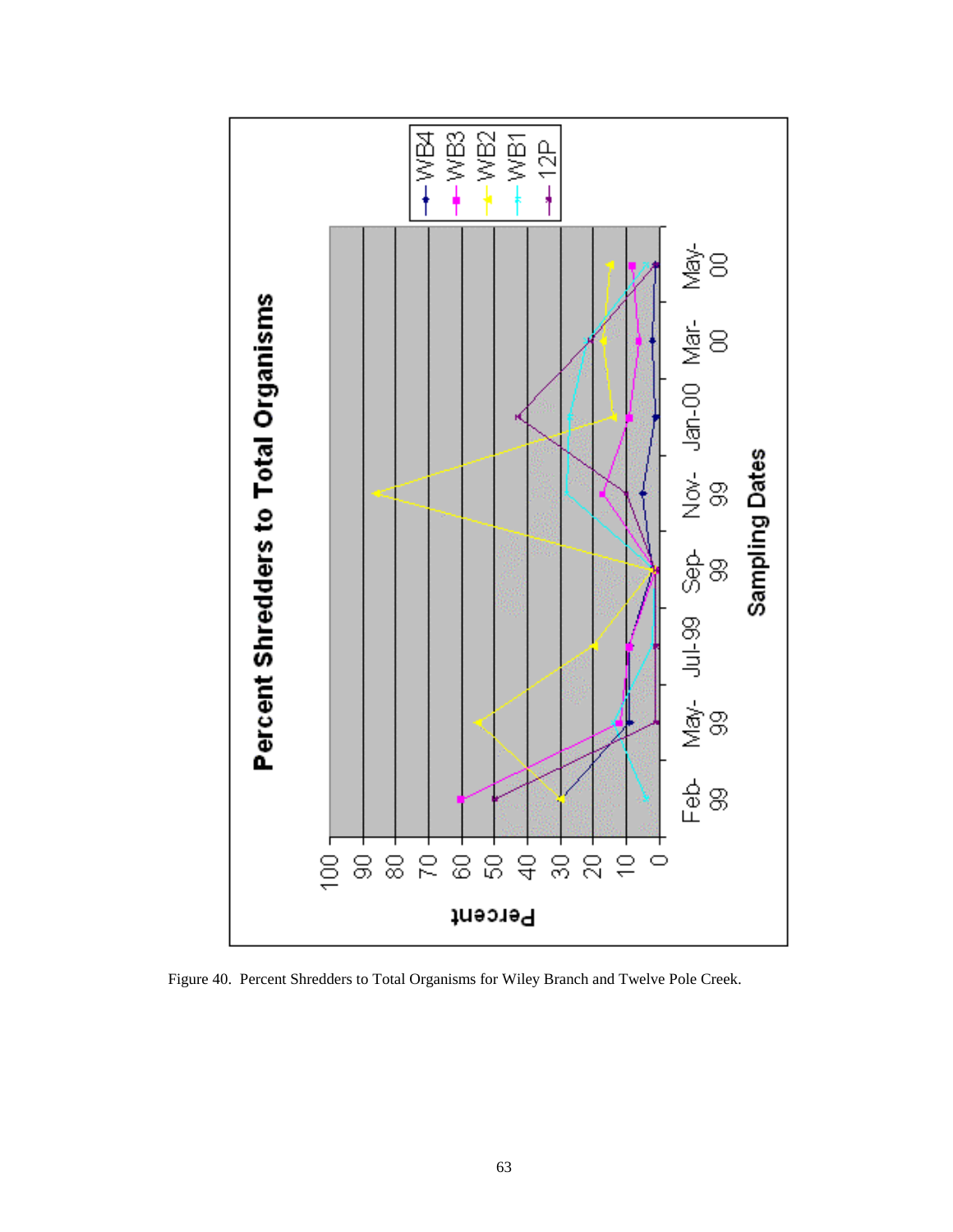2% and 1%, respectively. An increase to 28% was seen in November 1999 with subsequent decreases the remainder of the sampling period [27% (1/00), 22% (3/00), 4% (5/00)]. In Twelve Pole Creek, percentage of shredders fell from 50% in February 1999 to 1% in May, July, and September 1999. The percentage increased to 43 in January 2000 before dropping again to 21% in March and 1% in May.

Annual comparisons of percent shredders to total organisms reveals decreases at all stations between winter sampling periods except at Station WB1 where an increase was observed (Fig. 41). Between spring sampling periods, decreases were also seen at all stations except Twelve Pole Creek which remained the same.



Figure 41. Annual Comparisons of Percent Shredders to Total Organisms for Wiley Branch and Twelve Pole Creek.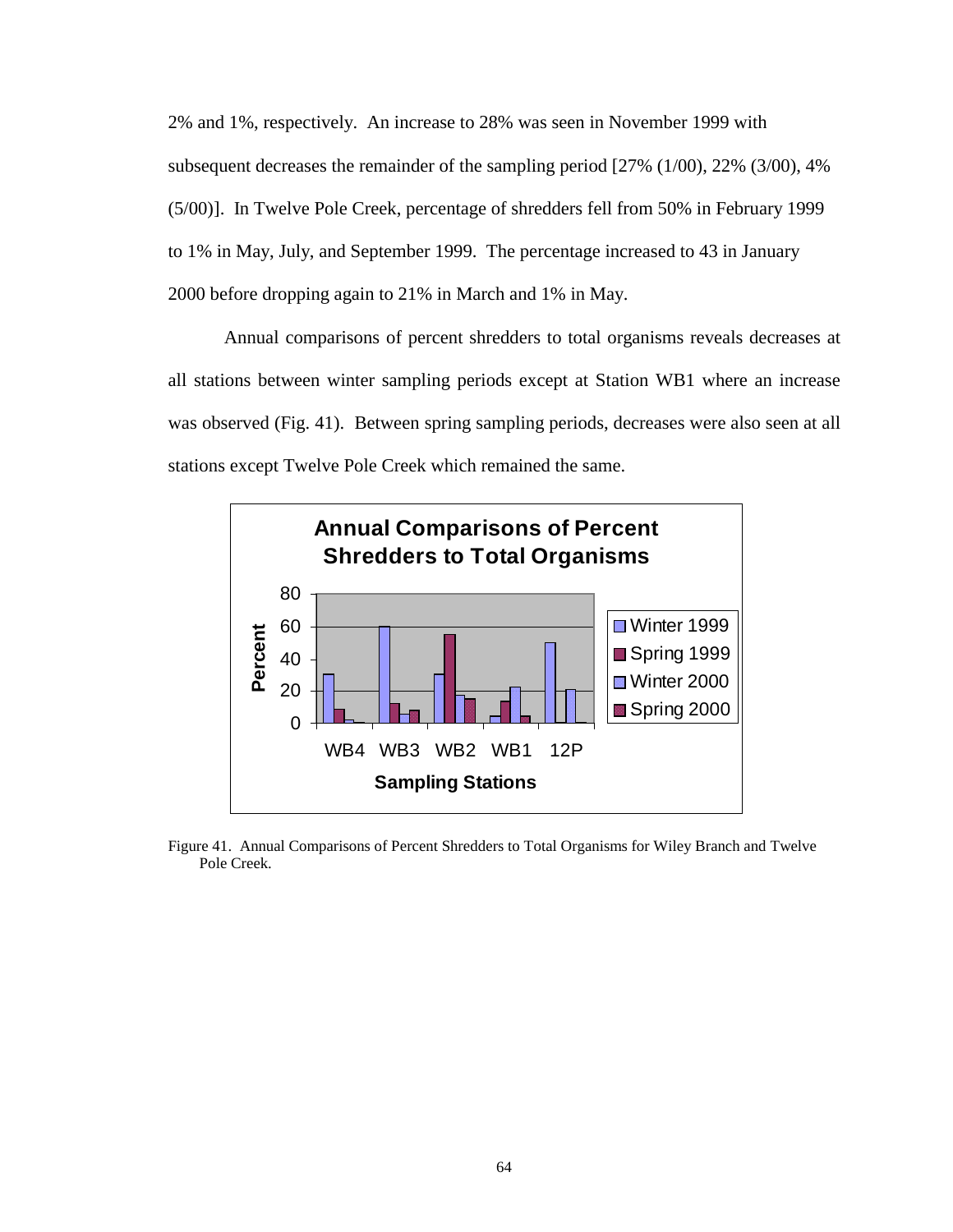## **CHAPTER V**

#### **DISCUSSION**

Several forms of point source pollution are associated with surface mining. Sedimentation, changes in pH level, alteration of the aquatic biota and introduction of metals are but a few. Initial stages of mining involve clear-cutting the area where sedimentation control structures are to be placed. The area where spoil is to be placed is also scraped of trees and brush. The topsoil is removed and stock piled for later use. Organic debris is burned or hauled off leaving the ground exposed. A drainage channel is cut in the area of the valley fill and then filled with rocks. As overburden is placed over this, a rock-lined trench serves as a drainage channel for the fill area. These types of surface mining activities accelerate the natural processes of erosion and sedimentation (Sengupta 1993).

#### How does water quality change during the initial stages of mining?

The exposure of rock surfaces to weathering accelerates the dilution of minerals into the stream altering water chemistry. The mining process uncovers coal and adjacent rock strata composed of sulfur- and iron- containing compounds (Cole 1975). Sulfate is released during weathering of rocks and soils. Iron disulfides are oxidized in the presence air and water to sulfuric acid (Zobell 1973). This reaction tends to lower pH levels which in turn affects the oxidative weathering reactions of numerous other minerals. In the case of Wiley Branch, sulfur content of the two exposed coal seams was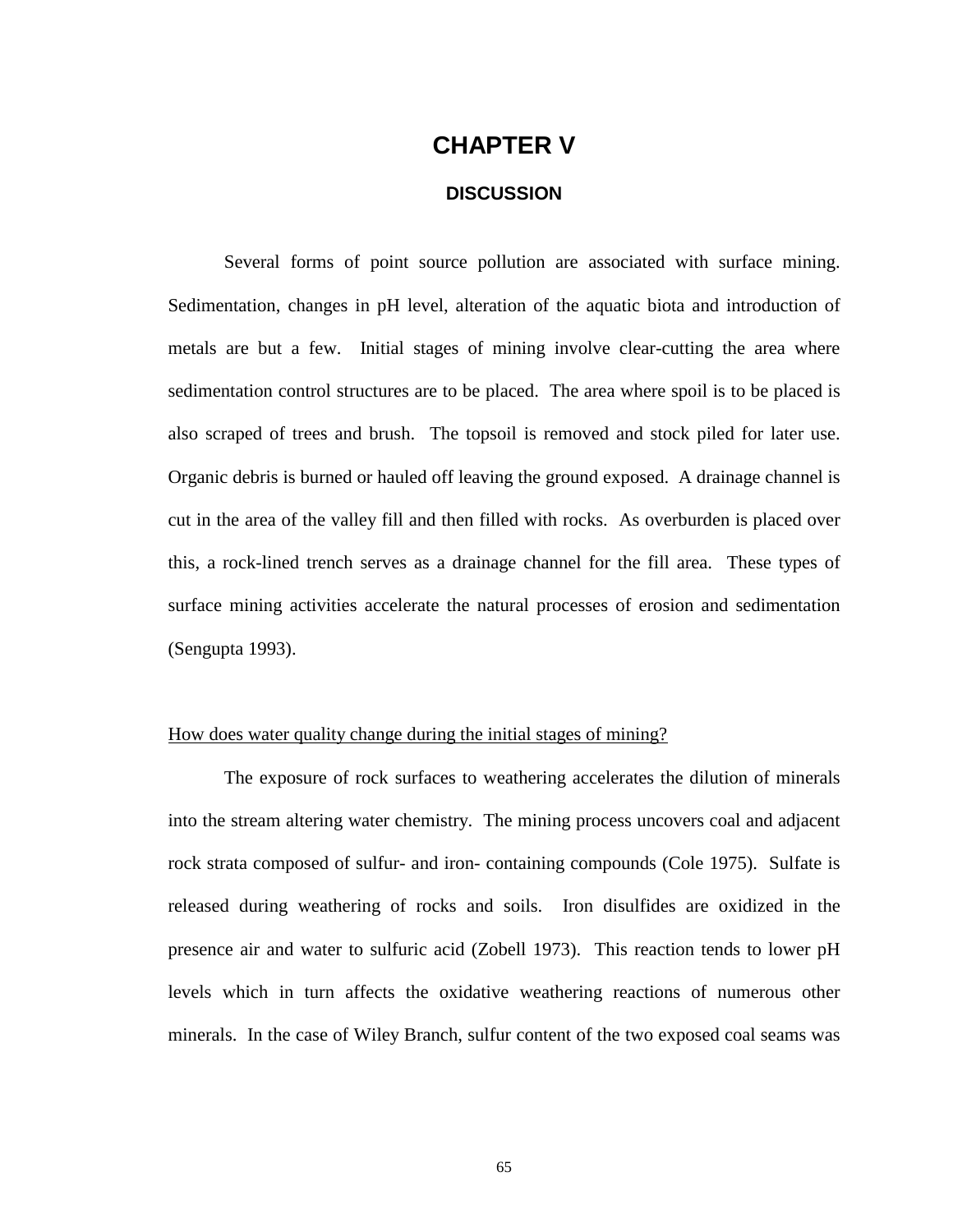low  $(0.448 - 1.2\%)$ . Given the overall low concentrations of pyritic sulfur in this watershed, acid mine drainage was not a problem. In fact, pH never dropped below 6.88.

Even though low pH values were not recorded on Wiley Branch, there were still slight increases in sulfate concentrations. The major source of sulfate is the oxidation of sulfides, mainly pyrite contained in coal, shale, and sandstone throughout the watershed. Generally, the greatest sulfate concentrations were found at the main channel stations WB4, WB3, and WB1. The sampling station on Twelve Pole Creek also showed slight increases initially. During the entire sampling period, the concentration of sulfate did not rise above 110 mg/L sulfate. The recommended limit in drinking water is 250 mg/L (U.S. E.P.A. 1979).

Sulfate and other dissolved minerals such as dissolved calcium and magnesium enhances the ability of stream water to conduct electric current (James and McCulloch 1990). The water quality parameter, specific conductance, is a measure of the ability of the stream water to conduct electrical flow. With increasing ion content in the water (decreasing water quality), specific conductance will increase. Generally, specific conductance increased at all stations during the first year of mining; however, no station ever reached above 400 umhos. According to the West Virginia Division of Environmental Protection (1998), sites are considered stressed if conductivity exceeds 500 umhos/cm. In a study conducted by USEPA Region 3 (Green et al. 2000), streams with valley fills had substantially higher median conductivity than unmined sites. These same authors found the strongest and most significant associations to be between biological conditions and conductivity.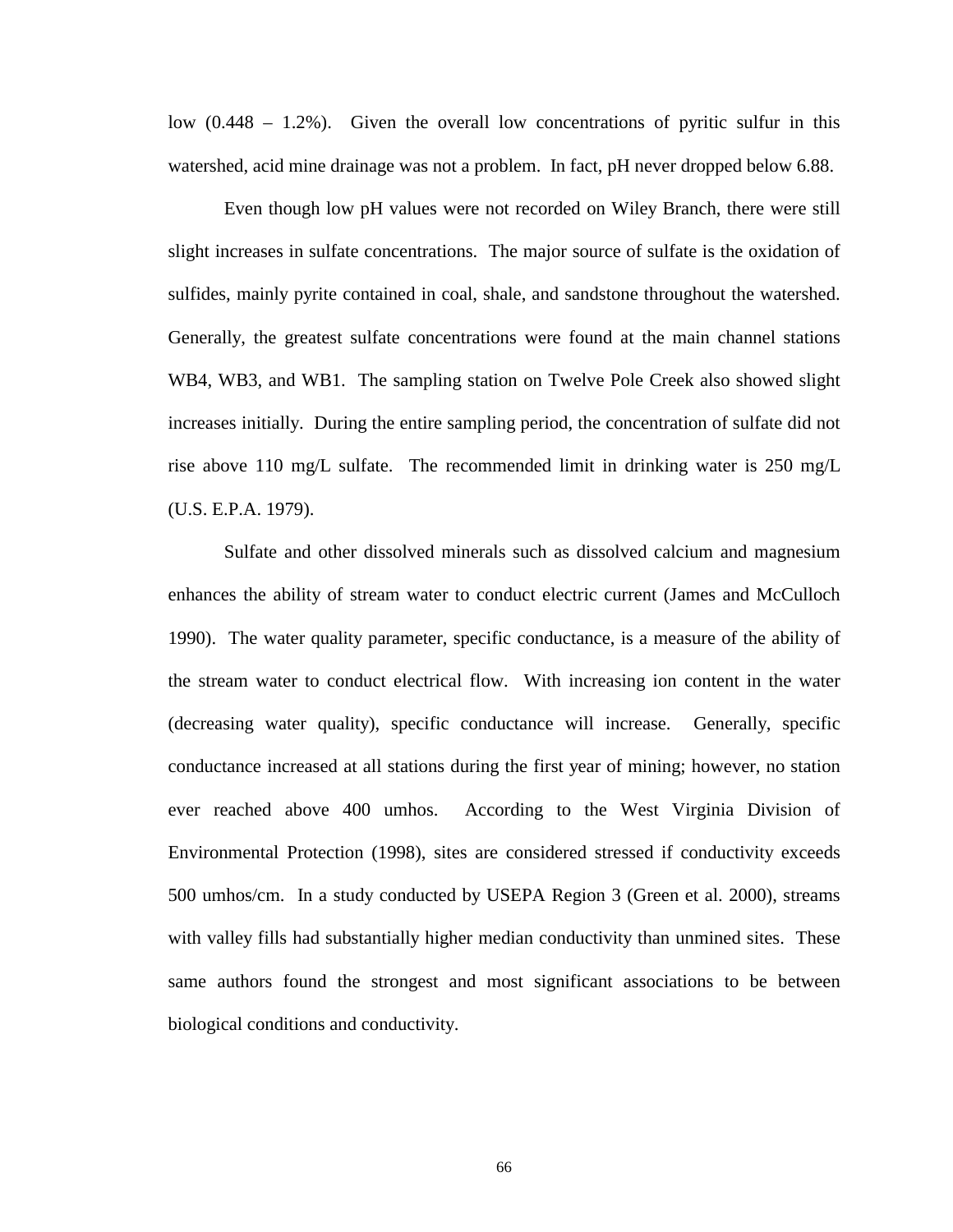Total dissolved solids (TDS) is a measure of the amount of dissolved materials in the water and is directly related to conductivity. The trend of TDS mirrored that of specific conductance showing only slight increases during the first year of mining.

TDS concentrations are affected by variations in stream flow (Borchers et al. 1991). An inverse relationship between stream flow and dissolved solid concentrations existed on Wiley Branch. Initially, when flow decreased, TDS increased and conversely when flow slightly increased in March 2000 TDS decreased slightly. During the entire sampling period, TDS never approached or exceeded 5000 mg/L, the maximum recommended concentration in drinking water (U.S.E.P.A. 1979). Borchers et al. (1991) suggested that stream flow is decreased because runoff is reduced as a result of fracture systems in the bedrock in the mined area. Water that would normally run-off into the stream infiltrates down through cracks and fractures into ground water. Stream water is also reduced because of sedimentation pond construction, a form of stream impoundment.

The U.S. Geological Survey water-stage recorder in the East Fork of Twelve Pole Creek (#03206600) recorded the same general patterns of decreased flow as Wiley Branch [\(Appendix C\).](#page-120-0) Figure 42 shows a comparison of the flow trends in each stream.



Figure 42. Flow comparisons between Wiley Branch and Twelve Pole Creek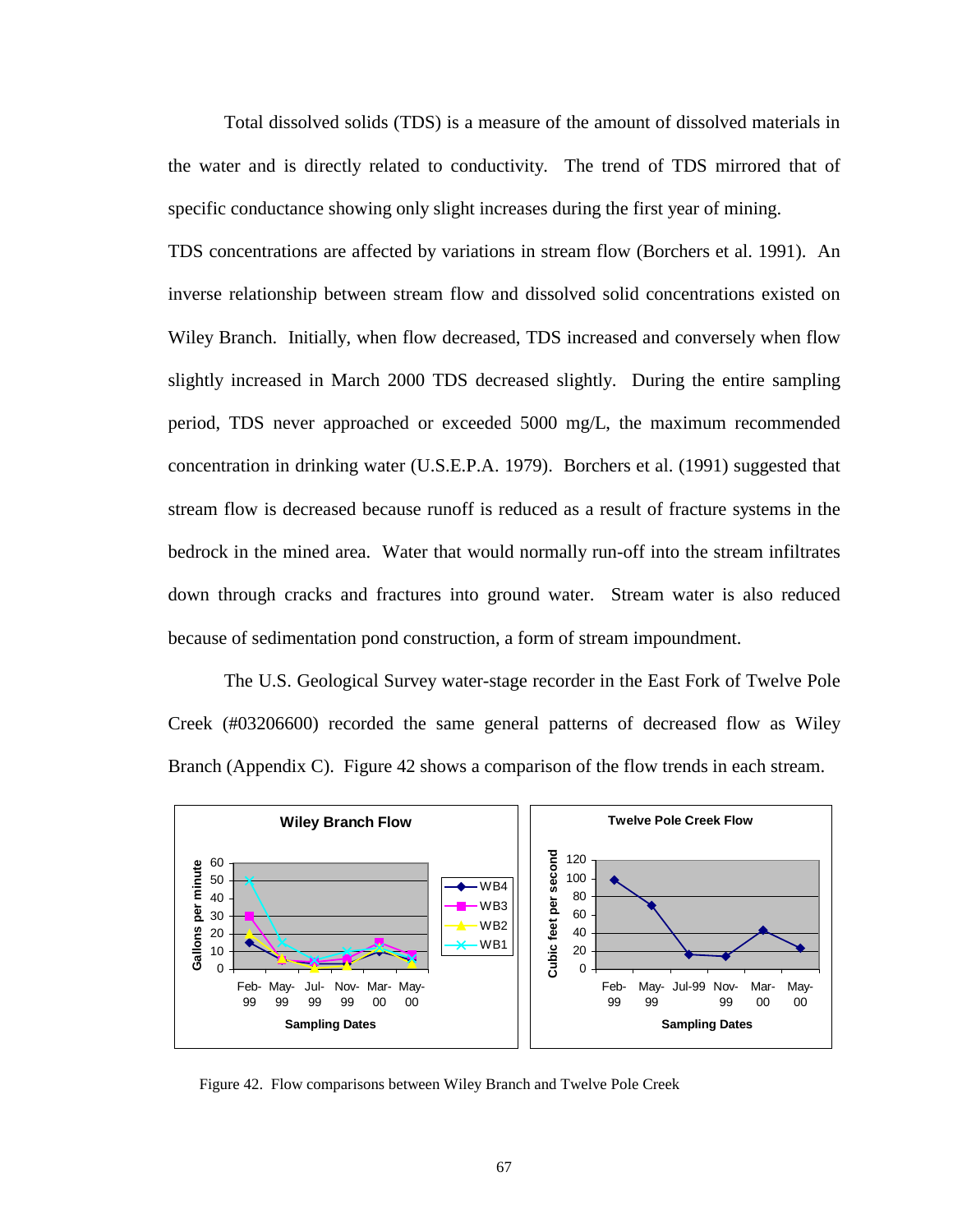[Appendix B2](#page-115-0) documents the monthly precipitation amount from the National Weather Service in Charleston, West Virginia. During 1999 and 2000, there were record low annual precipitation levels as compared with the standard 30-year period, 1961 – 1990. This would indicate that low flows recorded in Wiley Branch were probably attributed to decreased precipitation.

Sedimentation is frequently considered to be the most common form of point source pollution in surface water resources (Sengupta 1993). Silt may stay in suspension blocking sunlight to photosynthetic organisms or may drop out of the water column blanketing the stream bottom. This may cause smothering of benthic biota by inhibiting the proper function of delicate gills. The silt may also cover substrate making it unavailable for habitation by aquatic flora and fauna (Sizemore 1973, Minshall 1984).

With the exception of Station WB3 in May of 1999, Total Suspended Solids (TSS) at all stations measured less than 100 mg/L. The same general changes in TSS were seen in total aluminum (Al) and total iron (Fe) concentrations. The first sampling period after mining began (May 1999) showed increases in Al and Fe with the largest increase being at Station WB3. After this initial increase, the only concentrations of Fe to exceed 1 mg/L were in September 1999 at Station WB4 (2.54 mg/L) and WB3 (1.30 mg/L). The concentration of Al only exceeded 1 mg/L once, at Station WB4 (2.46 mg/L) in September 1999. The low concentrations of Al and Fe are attributed to the general low levels of these metals in the mined area. As stated earlier, since pH levels were not low there was not a problem of metal precipitates. West Virginia water quality standards allow a maximum of 1.5 mg/L total iron (WV Water Resources Board 1993).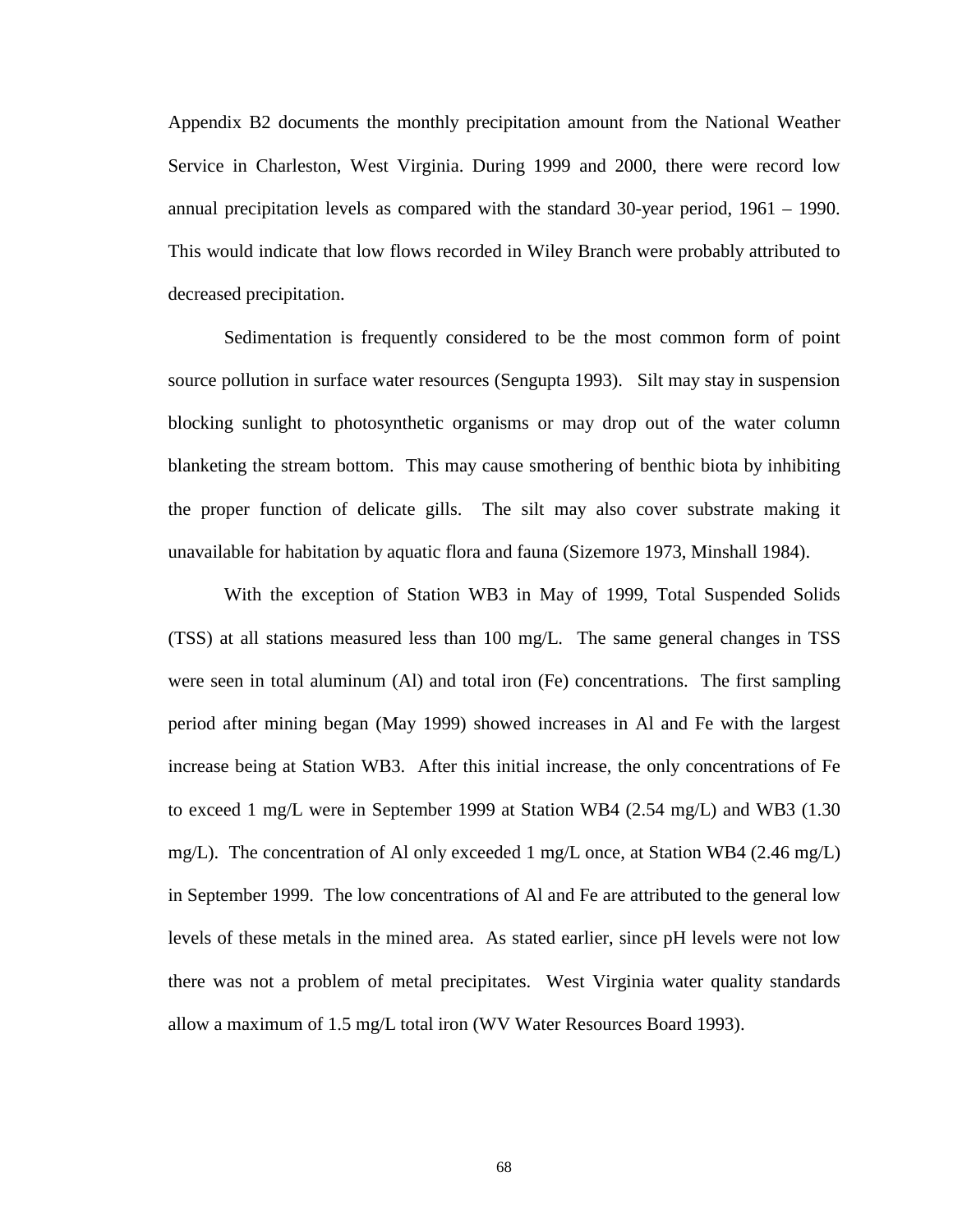Alkalinity of waters refers to the quantity and types of compounds present that collectively shift the pH to the alkaline side of neutrality (Wetzel 1983). Alkalinity usually indicates the presence of bicarbonates, carbonates or hydroxides and represents the major buffering capacity of water. Total alkalinity at all stations increased proportionally during the initial stages of mining. These values stabilized through the summer months (1999). With the exception of Station WB4, the total alkalinity began to drop in the winter of 2000 rising slightly during the last sampling period (May 2000). The maximum alkalinity at any station during the sampling period never exceeded 100  $mg/L$  CaCO<sub>3</sub>. During the surface mining process, soil is exposed and rocks are broken into smaller pieces increasing the exposed surface area. As carbon dioxide and water interact with these exposed surfaces of sedimentary carbonate rocks some of the carbonate is dissolved out to form bicarbonate solutions that could lead to the recorded slight increases in alkalinity.

The presence of manganese results from leaching of rocks and soil in the mining area. Manganese (Mn) exists in the divalent and trivalent state as manganous and manganic ions, respectively. Manganese hydroxides and carbonates are only sparingly soluble in water so the smothering of eggs and benthic organisms, as well as the degradation of bottom substrates for benthos colonization, results from the precipitation of such hydroxides (Sizemore 1973). Upper main channel stations WB4 and WB3 were the only sites to display dramatic changes in manganese; however, changes at these two stations only ranged between 0 and 0.8 mg/L manganese. Manganese concentrations at Stations WB2, WB1 and 12P never exceeded 0.2 mg/L manganese. The West Virginia water quality limit of manganese is 1.0 mg/L (West Virginia Water Resources Board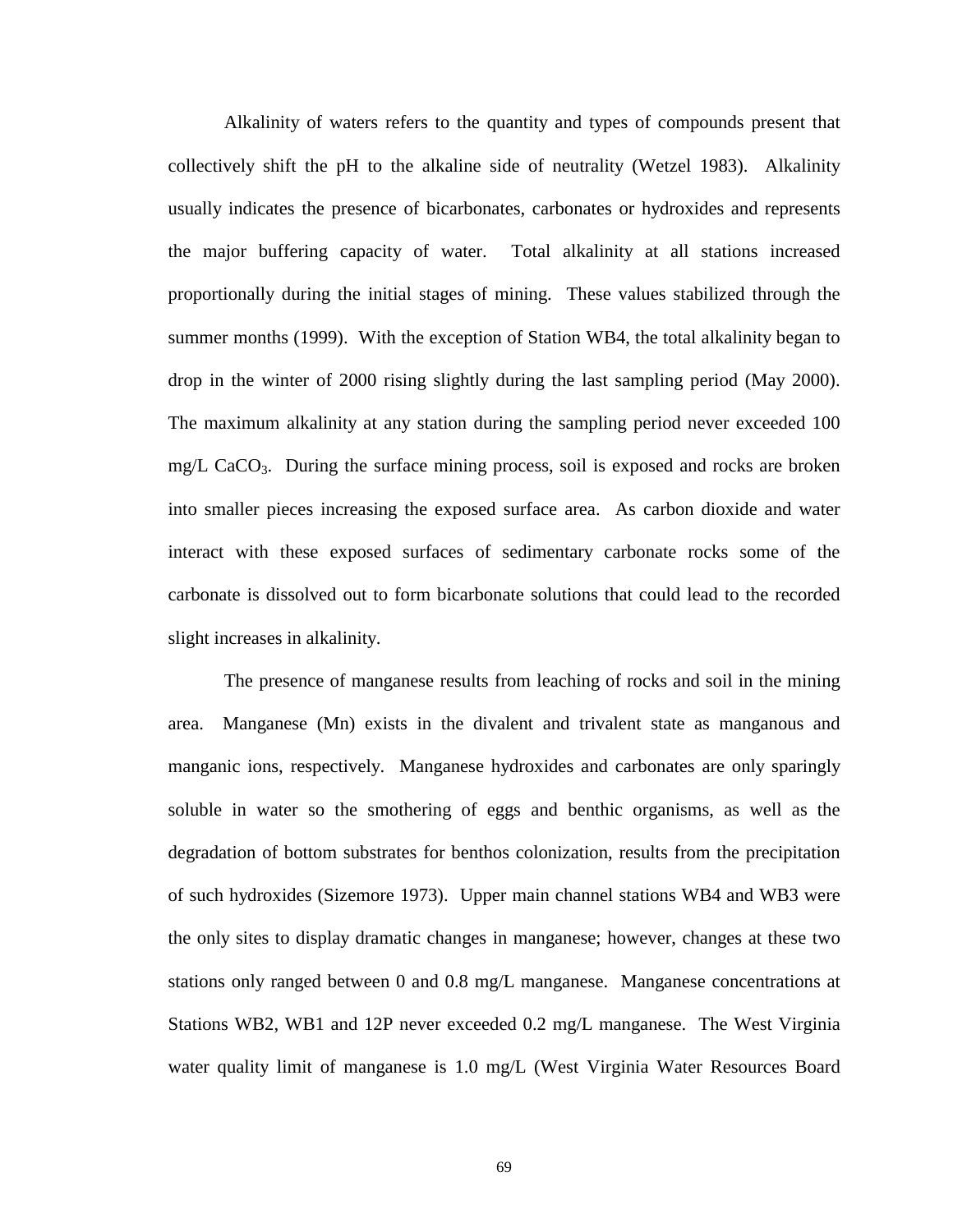1993). Low concentrations of manganese in the stream are attributed to low levels of manganese deposits in the mined area and to preventative mining practices that involve reducing the exposure of manganese materials by covering them as soon as possible and isolating them from the stream area.

Generally, water quality measurements were within the boundaries of aquatic life criteria; however, in many cases, criteria for biological life were not available. Because of this, there is difficulty in determining if water quality is the limiting factor in the stream. The grab samples also may not be representative of long-term water quality conditions.

Water quality parameters often do not indicate all human effects to streams; however, the resident biota is thought to respond to an integration of all human impacts (Karr 1991). Unlike chemical water quality measures, benthic assemblages are directly exposed to varying water quality conditions over extended periods of time, providing a continuous monitor of water quality (Voshell et al. 1989). In Ohio, Yoder (1991) found that almost fifty percent of the time, assessments using biota, correctly identified the presence of human influence when it was not identified by water quality variables. Nine core metrics were selected to represent the diverse aspects of community structure, community balance, taxonomic composition and biological processes of the aquatic biota. These metrics change in predictable ways with increased human influence (Barbour et al. 1996). Since natural environmental variables cannot be controlled, trends and extremes will be utilized to define impact to the benthic community.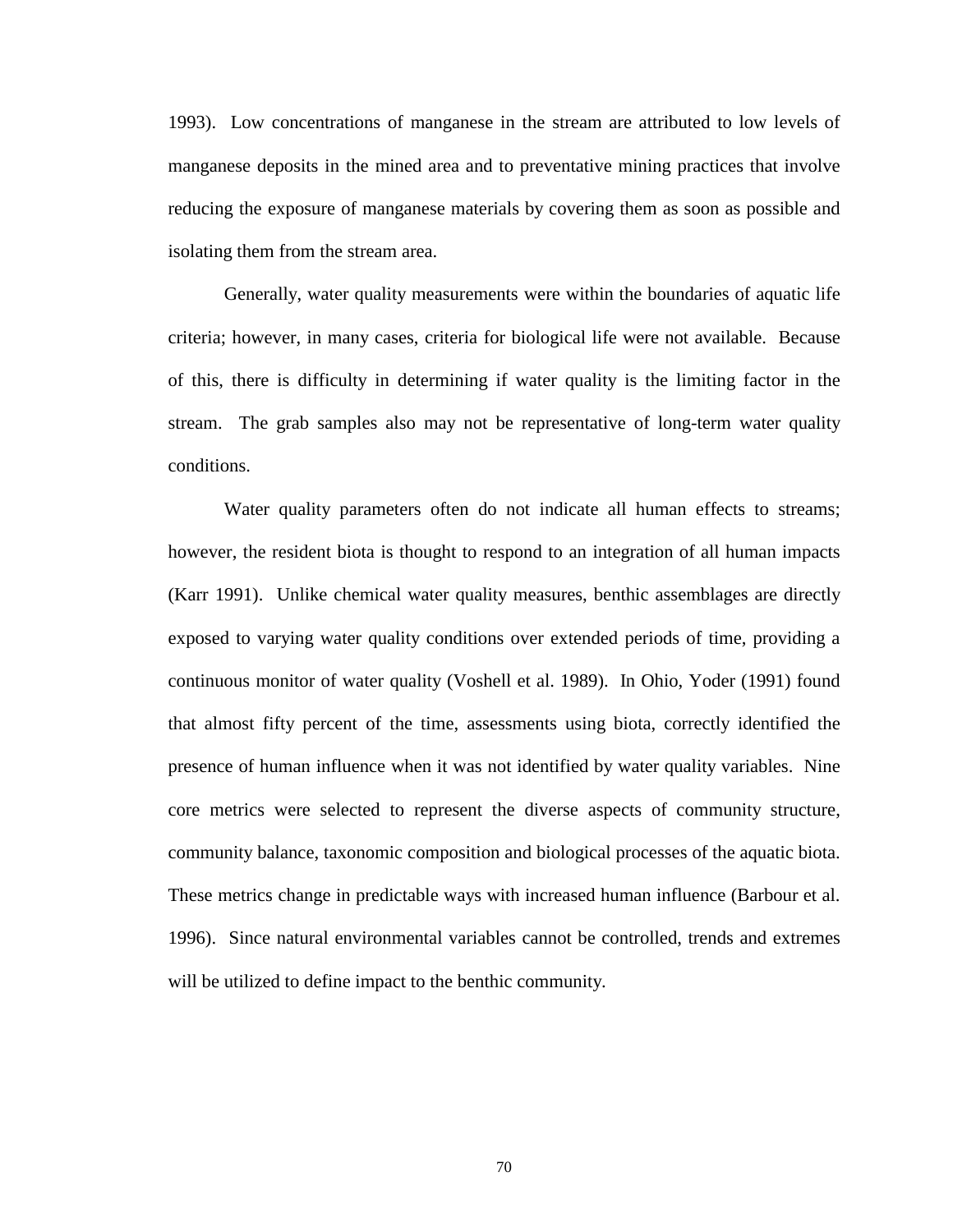How does the stream macroinvertebrate assemblage change as a result of contour mining activities?

Variation in environmental systems has long been recognized as a confounding factor in interpreting field surveys reliably and making assessments of the condition of water resources (LaPoint et al. 1996). Seasonal changes, or temporal variation, in the structure and function of the aquatic community is one aspect of natural variation. During the remainder of this discussion, emphasis will be placed on comparisons during successive seasons. Spatial variance will depend on the type of habitat, type of sampling method used and daily range of organismal movement (LaPoint et al. 1996). Sampling was always conducted in riffle habitats with a Surber sampler and during the morning hours to limit these spatial variances. Given these attempts to limit variability, species abundance and distributions are attributed to other spatial factors such as changes in substrate composition, flow and energy input. In other words, changes to benthic macroinvertebrate assemblages are a function of perturbation.

Utilizing the West Virginia Stream Condition Index (WV-SCI), the main channel of Wiley Branch, before mining, was generally highly comparable to least impacted reference sites. The benthic community had a high proportion of taxa from the pollutionsensitive orders Ephemeroptera, Plecoptera and Trichoptera (EPT) with a low proportion of the pollution-tolerant family Chironomidae. Five of the six dominant families within the main channel were from pollution-sensitive families.

During the initial twelve months of multiple seam contour surface mining, definite changes to the benthic macroinvertebrate community were observed.Biological impairment of the benthic community may be indicted by the loss of generally pollution-

71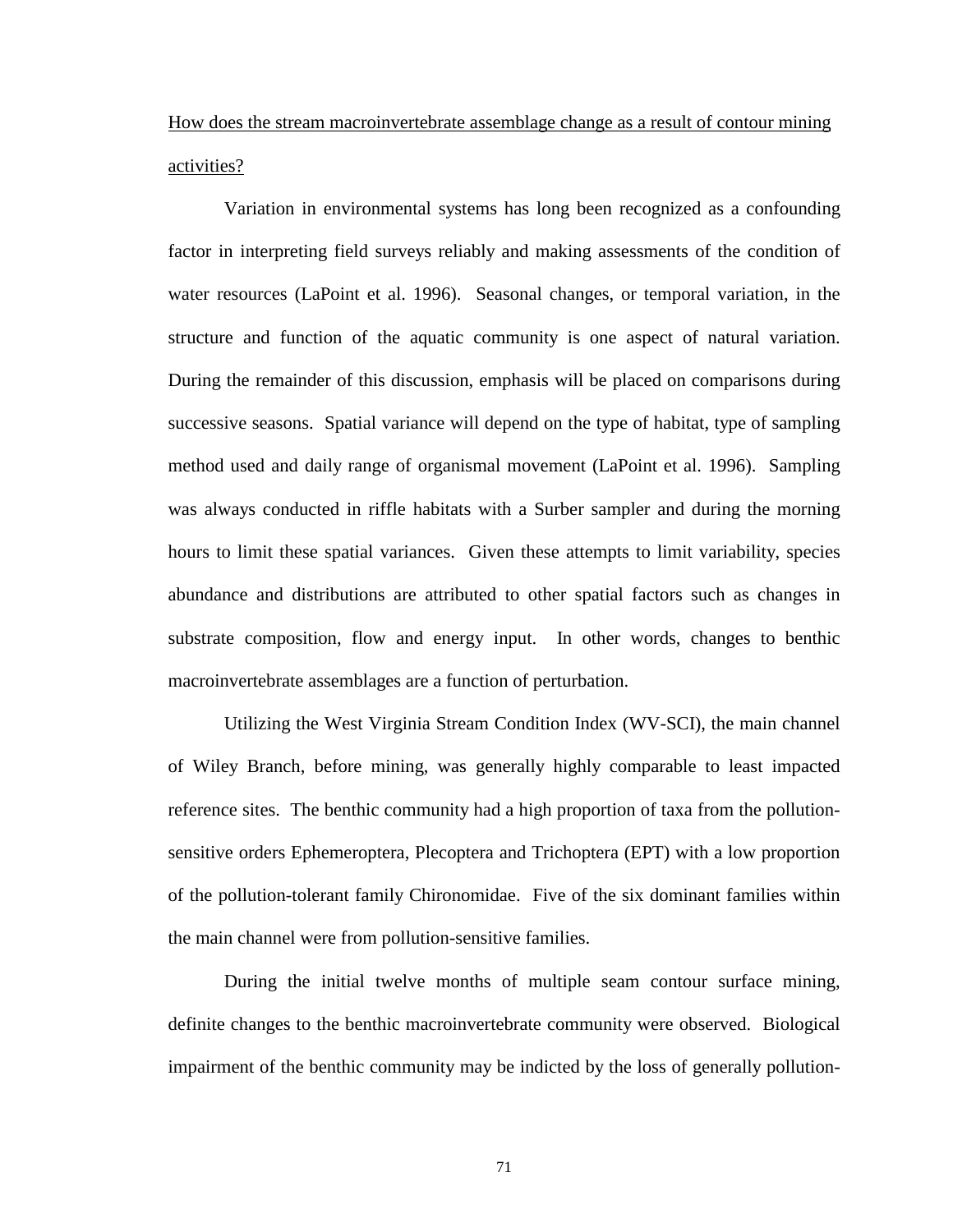sensitive macroinvertebrate taxa (EPT), dominance by any particular taxon combined with lowered taxa richness, or appreciable shifts in community composition relative to the reference condition (Plafkin et al. 1989). The expected impacts from mining were decreases in the number of total taxa, number of EPT taxa, and percent EPT. Increases were expected in percent Chironomidae, percent top two dominant families and modified Hilsenhoff Biotic Index (mHBI). The results of this study do not completely substantiate these expected outcomes.

Taxa richness is the most commonly used measure to describe macroinvertebrate communities. This measure is based on the premise that the number of taxa will decrease as water quality also decreases (Merritt and Cummins 1996). There was a general trend of increasing taxa richness over the initial one-year mining period in the main channel of Wiley Branch. This trend was reflected also in Twelve Pole Creek. The only site where taxa richness decreased was in the non-impacted Left Fork of Wiley Branch (Station WB2).

These finding directly contradict the predicted patterns. If water quality decreased during the initial stages of mining, then taxa richness should have also decreased; but in actuality, taxa richness increased. According to Clements and Kiffney (1994), richness is relatively ineffective as a metric in some systems due to replacement of sensitive taxa by more tolerant taxa. This analysis is brought into sharper focus when combined with the second metric analyzed, number of EPT taxa. Most taxa in these three orders are pollution sensitive. Past research has shown that the EPT Index was reduced in streams impacted by sedimentation and nutrient enrichment (Lenat 1988). Reviewing winter comparisons shows that the number of EPT decreased at all stations with the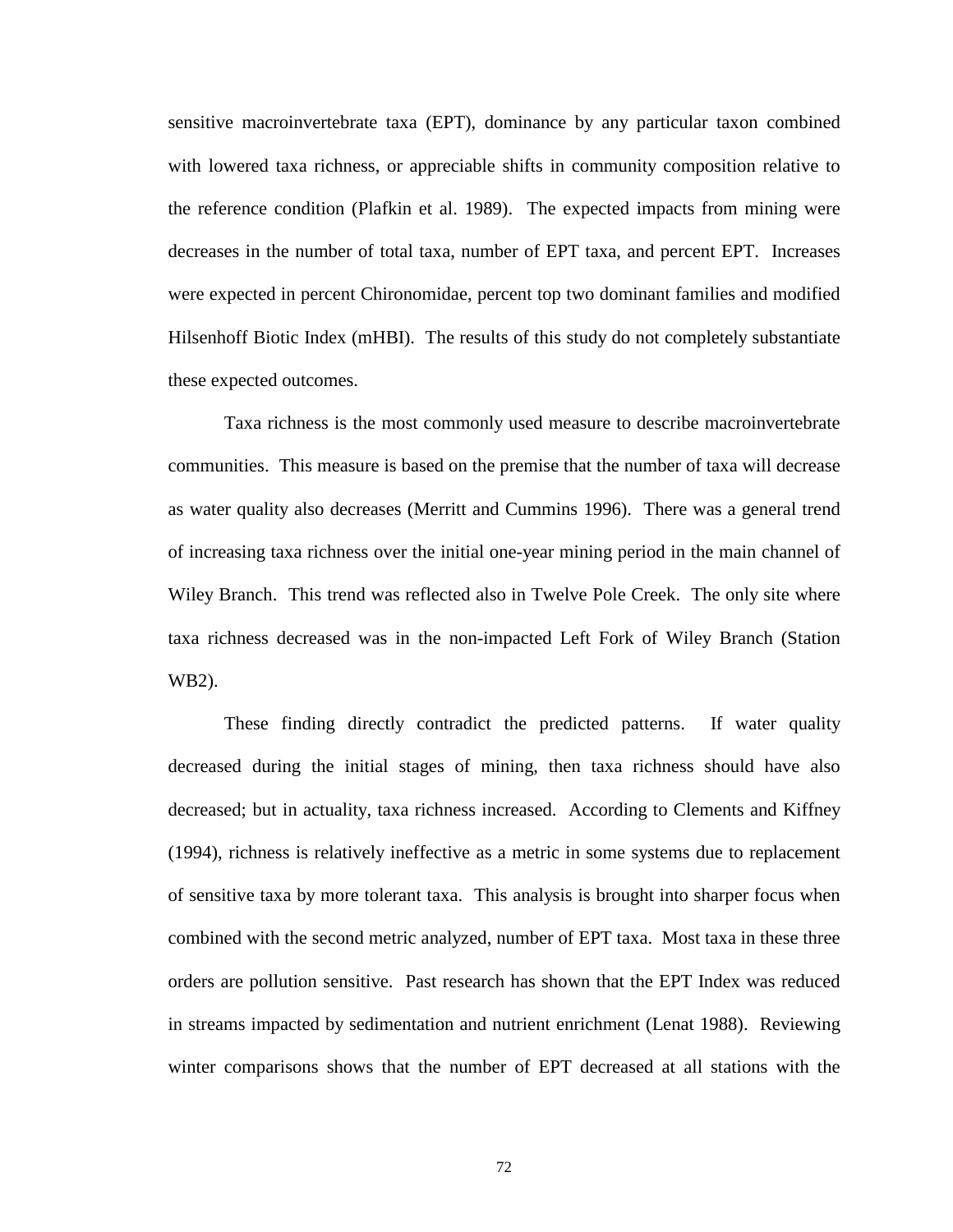exception of the downstream main channel site, WB1 (Fig. 27). In other words, while the number of total taxa was increasing, the number of EPT taxa was decreasing. An increased number of taxa is usually associated with increased diversity (Kerans and Karr 1994). In this case, the increased diversity was not of pollution-sensitive organisms but of pollution-tolerant organisms. As stated earlier, an increase in the number of pollutiontolerant organisms is an indication of disturbances to the stream environment (Plafkin et al. 1989).

Gray (1989) describes "best-documented" responses to environmental stressors as reduction in species richness and change in species composition to dominance by opportunistic species. In this study, taxa richness increased thereby alluding to the conclusion of no environmental stress; however, change in taxonomic composition of dominance suggests otherwise. Percent contribution of the top two dominant families measures community balance or lack there of. A community dominated by relatively few families could indicate environmental stress. Generally, the predicted response to increased perturbation is an increase in the percent dominant family value (Plafkin et al. 1989, Barbour et al. 1999). With the exception of Station WB1/Winter 2000, increases in percent top two dominant families were recorded at all main channel Wiley Branch stations. The upstream stations showed a shift from dominance by sensitive organisms to dominance by more opportunistic taxa from the order Trichoptera and family Chironomidae. In contrast, over both seasons (winter and spring), decreases in percent top two dominant families were recorded on the left Fork of Wiley Branch (Station WB2). This data supports the predicted outcome of increased dominance as a result of increased perturbation.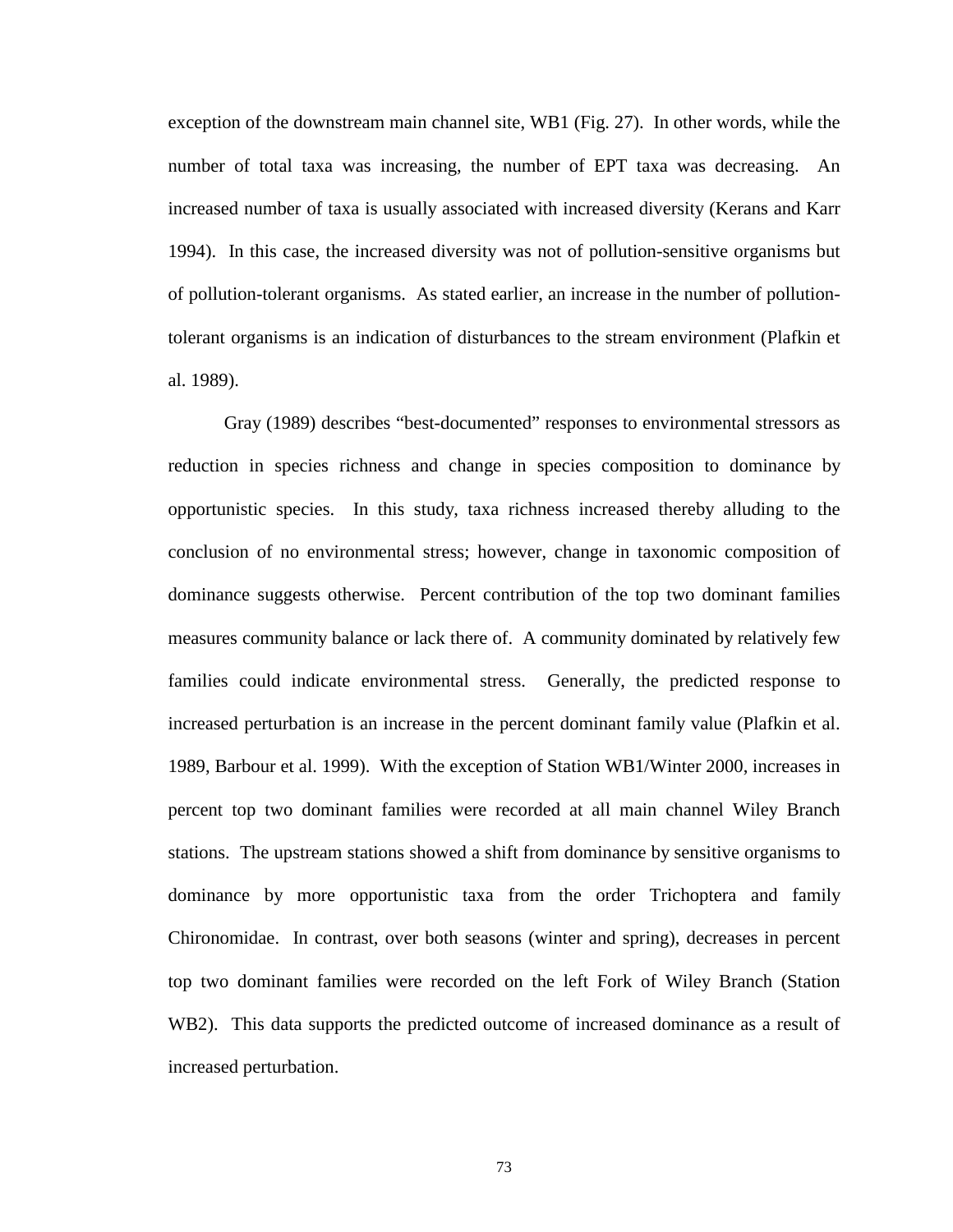This evidence is echoed with the percent EPT metric. Winter comparisons showed decreases in percent EPT across all stations (Fig. 29). The final evidence for this trend is found with the metric, percent Chironomidae. At all main channel sites the percent Chironomidae increased (Fig. 31). Kerans and Karr (1994) suggest that high yearly variation in relative abundance of chironomids may be the result of a variable environment. However, Barbour et al. (1992) found high variability in abundance of chironomids in a study of reference sites. Winter comparisons on the Left Fork of Wiley Branch (Station WB2) showed no changes in percent Chironomidae. With a range of changes from 31 to 59 percentage points in the main channel, there does appear to be a dramatic difference between the impacted portion of the stream and non-impacted portion of the stream.

Biotic indices are popular because they provide an easily understood numerical expression of biological responses (Merritt and Cummins 1996). The pre-mining average modified Hilsenhoff Biotic Index (mHBI) for the main channel of Wiley Branch was 3, excellent water quality/no apparent organic pollution (Hilsenhoff 1987). One year later the average was 5, good water quality/some organic pollution (Hilsenhoff 1987). This increase indicates a slight decrease in water quality. An increase in the mHBI value from 3 to 4 was calculated at Station WB2 showing a smaller decrease in water quality.

Three problems exist in using the modified HBI: 1) difficulties with lower level taxonomic classification, 2) limitations of geographic tolerance families, and 3) generalizations in type of pollution indicated. The family Chironomidae is diverse including species with different pollution sensitivities (Berg and Hellenthal 1990). It is suggested that chironomids must be identified to taxonomic units whose pollution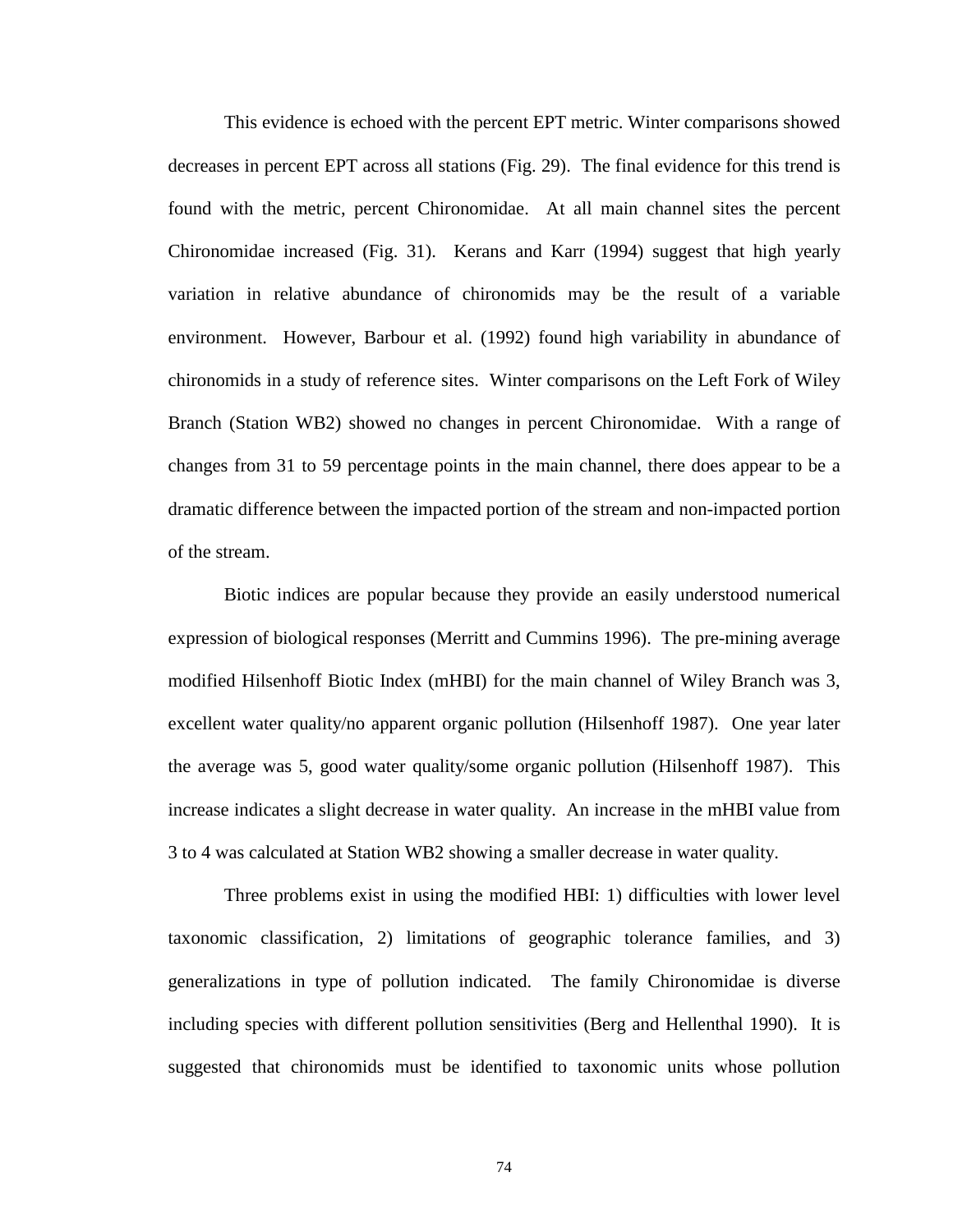tolerances are known (i.e. genus or species level). Because chironomid taxonomy is difficult, Kerans and Karr (1994) suggest that chironomids may not be the most effective for use in an Index of Biotic Integrity. For this study, chironomids were identified only to the family level; therefore, using family level HBI tolerance values may cause a loss of biotic index accuracy. The family level HBI usually indicates greater pollution than the HBI in unpolluted or slightly polluted streams and less pollution in unpolluted streams (Hilsenhoff 1988). A second major problem with biotic indices is their geographic limitations for developed lists of organisms and their tolerance factors (Krueger et al. 1988). Where possible, generic tolerance values were utilized in this study as well as values from the southeast portion of the United States. Lastly, biotic indices are usually specific to a type of pollution (Merritt and Cummins 1996). The Hilsenhoff Biotic Index is specific to organic pollution (Hilsenhoff 1987). Mining in the Wiley Branch watershed resulted in increased sedimentation, inorganic pollution, and nutrient enrichment.

Secondary production is defined as the living organic matter, or biomass, that is created or produced by an animal population during an interval of time (Benke 1984). Production of aquatic macroinvertebrates represents a large part of the food available for fish species. It has been suggested that a side effect of some types of mining are increases in secondary production. Secondary production is normally measured in biomass, which was not a component of this study. However, from winter 1999 (before mining) to winter 2000 there was a 186% increase in productivity in the main channel of Wiley Branch based on total organisms counts. Total organisms decreased at Station WB2 by 44%. Given the previous analysis of taxa richness, percent EPT, percent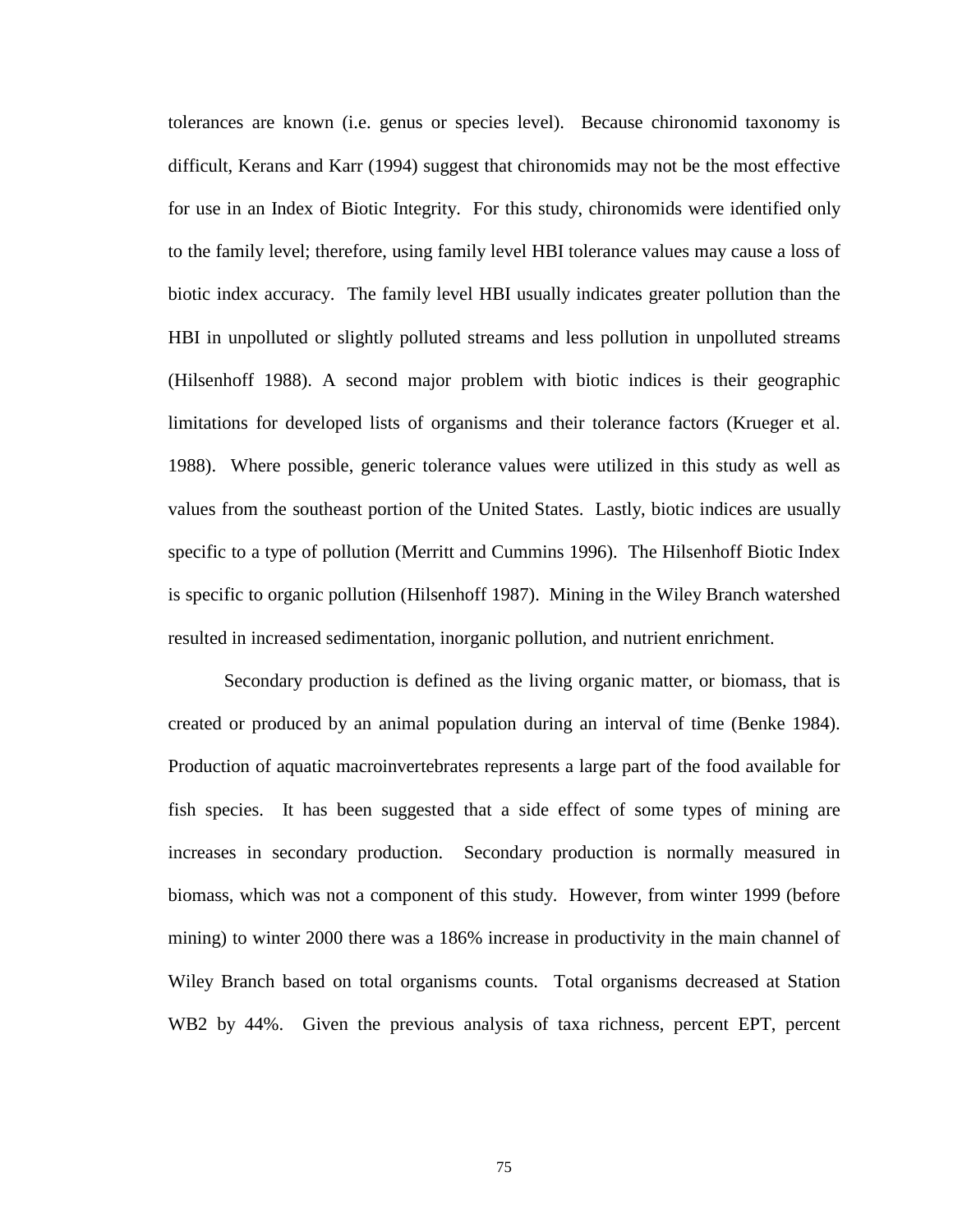dominance and percent Chironomidae, this increased productivity was due to the increased number of individuals in the pollution-tolerant family Chironomidae.

The influences of human society on the environment are as diverse as biological systems are complex. Each of the biological metrics used in this study measures the effect of a certain type of perturbation on a particular group of organisms. This "indicator species concept" has dominated biological evaluations (Kremen 1992). However, this method lacks environmental realism (LaPoint et al. 1996). When an attempt is made to interpret these metrics separately, system-level responses can be lost (Buikema and Voshell 1993). Individual metrics may not truly represent the complex cumulative impacts found in the aquatic system (Karr 1991). Since the purpose of this paper is to examine the overall ecological health of a single watershed, Wiley Branch, a better method would be to establish biological condition before and after mining with a broadly based multimetric approach (Karr 1991). The comprehensive multimetric approach is also more appropriate in reflecting the broad range of human impacts (Barbour et al. 1995). The value of the multimetric approach is that various metrics will differ in their sensitivity to impairment (Resh et al. 1995). Currently, some type of multimetric approach is being used for water resource monitoring in more than 85% of the state water quality programs in the United States (Southerland and Stribling 1995).

The multimetric approach first involves defining an array of metrics that will clearly and accurately document relationships between human disturbances and biological conditions (Kerans and Karr 1994). When integrated, these metrics will provide for a single index value describing the environmental condition. The difference between observed values and those expected from reference conditions are a measure of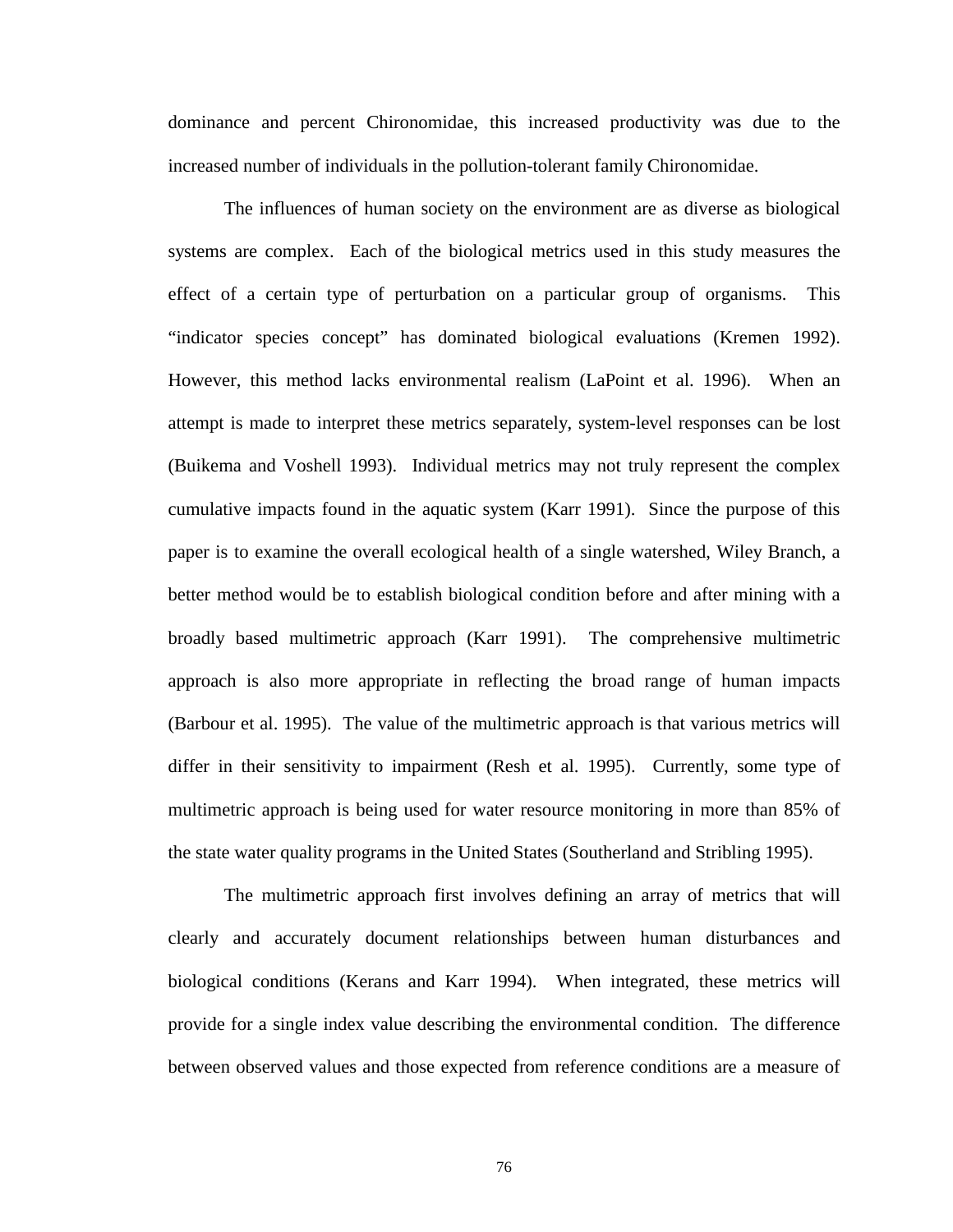the degree of environmental impact (Resh and Jackson 1993). The strength of the multimetric approach is its ability to integrate information from the population, community and ecosystem levels (Karr et al. 1986; Plafkin et al. 1989; Karr 1991). It is also able to respond to the effects of human society in detectable ways (Kerans and Karr 1994).

To accurately evaluate the extent to which study sites are influenced by human actions, comparisons to reference conditions are essential (Omernik 1995). The newly released Stream Condition Index for West Virginia Wadeable Streams (Gerritsen et al. 2000) (WV-SCI) provides a multimetric index to be used as an indicator of ecosystem health with respect to the regional reference condition. All metric values were weighted equally in the composite bioassessment score. Metrics with redundancies and high correlations were not used. The WV-SCI was calibrated against local reference conditions and is used only to compare relative standings among sites. Since samples were collected only in Wiley Branch and Twelve Pole Creek, there is the potential for "pseudoreplication" as described by Hurlbert (1984). The paired site comparison methodology makes it difficult to determine if differences at downstream sites are caused by some factor other than the one being tested. As a solution, Wiley Branch trends were compared with the local reference conditions described in the WV-SCI. Thirteen physical and chemical parameters were used as reference criteria for the WV-SCI [\(Appendix F\).](#page-151-0) According to Gibson et al. (1996) reference conditions are best established through systematic monitoring of actual sites that represent the natural range of variation in minimally disturbed water chemistry, habitat, and biological conditions. This approach accounts for natural variation expected for the region (LaPoint et al. 1996).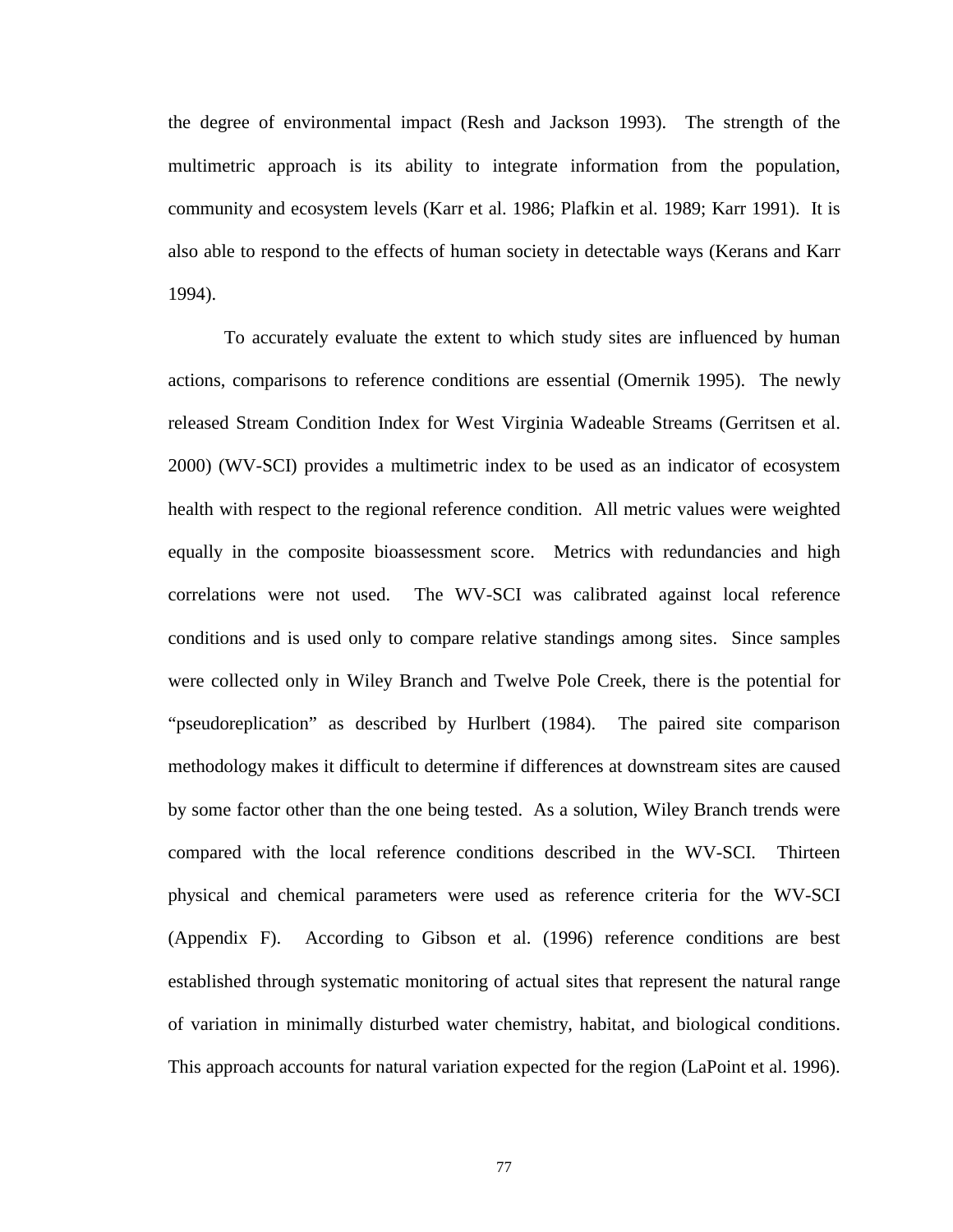It is not possible to account for natural variation with a single reference site or with a single off-stream site; therefore, use of the regional reference conditions index allows for a more discriminating and accurate assessment of biological impairment (Barbour et al. 1996).

A statewide region was determined to be sufficient for assessment because the partitioning of streams and watersheds into Level 3 Ecoregions did not appear to improve biological assessment (Gerritsen et al. 2000). The regional reference sites were considered to be relatively unimpaired within a fairly homogeneous ecological region and habitat type. According to LaPoint et al. (1996), in states where regional reference conditions have been established, the assessment of biological impact will be more accurate with respect to regional expectations.

Generally, the two upstream stations (WB4 and WB3) were reduced from highly comparable to reference conditions to increasingly different from reference conditions. This reflects the same patterns described earlier with individual biotic metrics. With the exception of summer sampling times, the Left Fork of Wiley Branch, Station WB2, remained highly comparable to least impacted reference sites. This supports the argument for making comparisons between this station (non-impacted) and the main channel stations (impacted). Green et al. (2000) reported that biological conditions in streams with valley fills were substantially different from conditions in unmined streams and therefore were impaired.

The WV-SCI designations are based on percentiles as follows: highly comparable to least impacted reference sites (above  $25<sup>th</sup>$  percentile), comparable to below-average reference sites (between  $5<sup>th</sup>$  and  $25<sup>th</sup>$  percentiles) and increasingly different from reference

78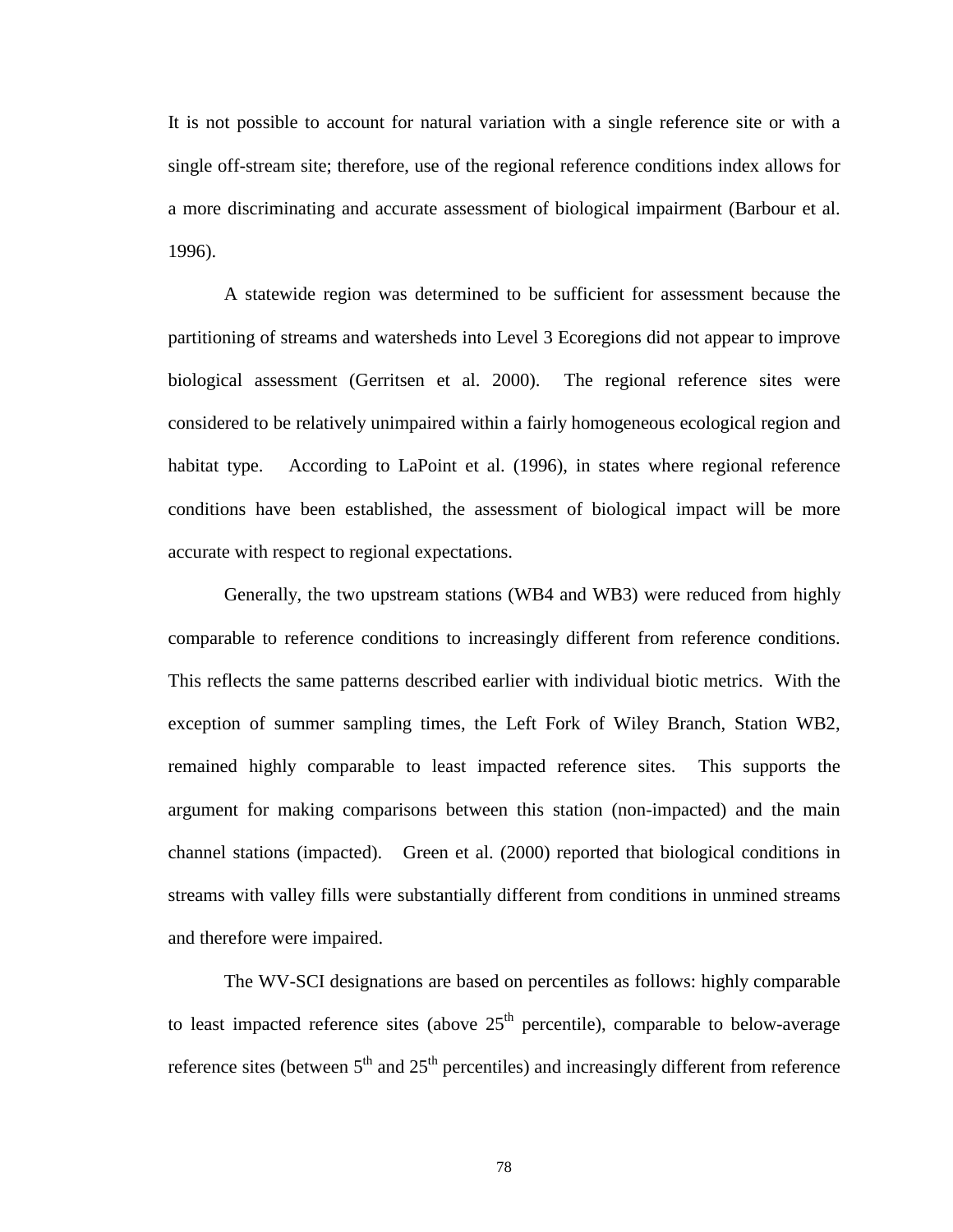conditions (below the  $5<sup>th</sup>$  percentile). In a field survey such as this one, there is always the difficulty of distinguishing between natural variability and perturbation-induced changes. Shackleford (1988) suggests that changes in a measure caused by perturbation may be considered important when they are as low as  $20 - 30\%$ . It is possible then that the percentage quartiles used in the WV-SCI may incorrectly indicate that some impairment has occurred. However, in a review of rapid assessment programs around the country, Resh et al. (1995) concluded that regional reference site approaches had the highest rankings for environmental accuracy and discriminatory power.

# How do increased sedimentation, stream impoundment and disturbance of riparian corridors impact functional feeding groups?

The functional feeding group analysis was advantageous because it enables a numerical assessment of the degree to which the invertebrate biota was dependent upon a particular food source (Merritt and Cummins 1996). The aquatic invertebrate community is highly dependent on detritus (Coffman et al. 1971). Organisms are placed into three functional feeding groups based on their morphological-behavioral food-gathering mechanisms (Merritt and Cummins 1996): filterer-collectors, grazer-scrapers and shredders. Each group is expected to occur in proportionally higher abundances associated with particular habitat types or in accumulations of particular food sources (Merritt and Cummins 1996).

Recent evidence suggests that changes in trophic functional feeding levels may be due to sedimentation (Kerans and Karr 1994), stream impoundment (Gore 1996), or disturbance of riparian corridors (Cummins et al. 1989, Kerans and Karr 1994). All of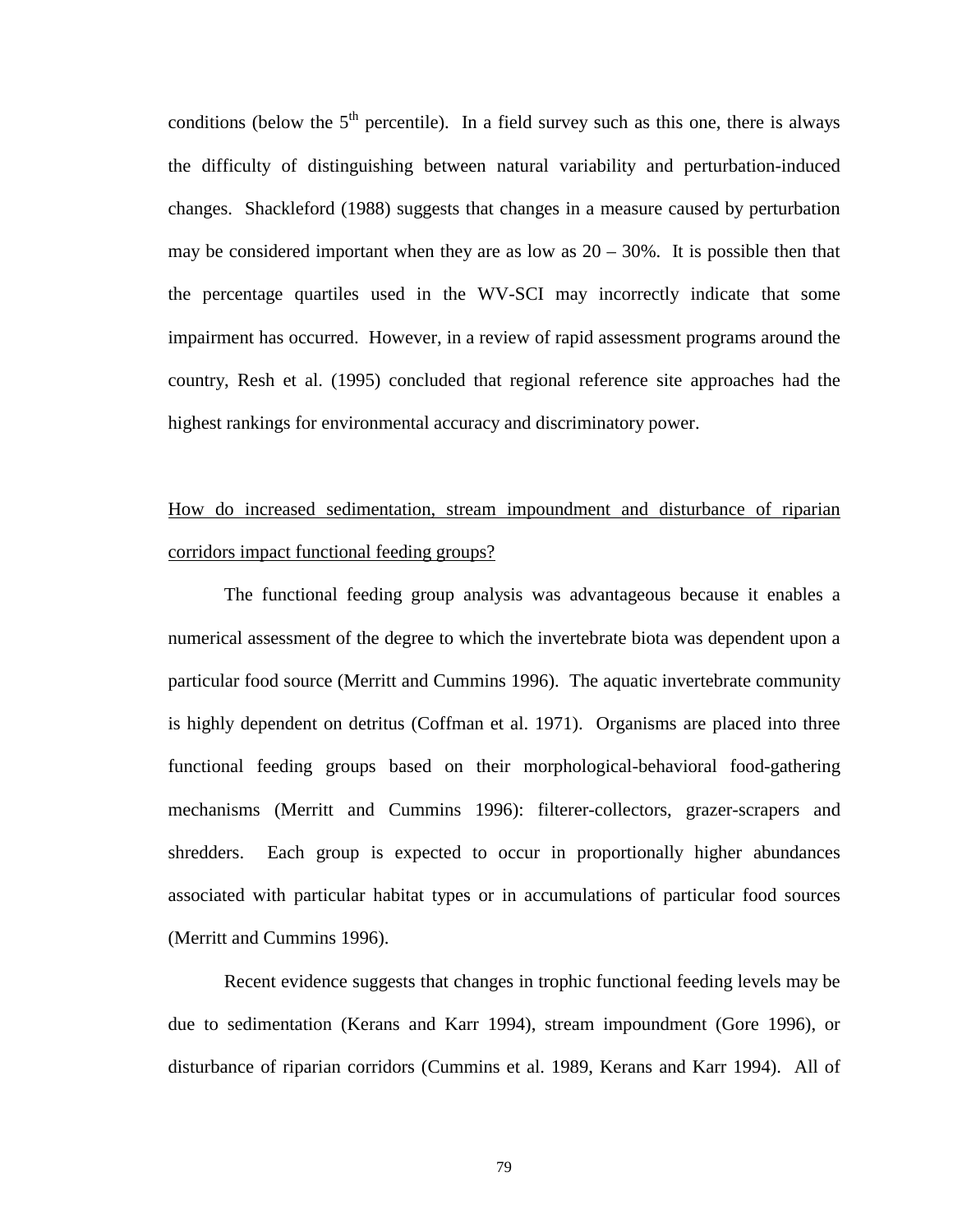these disturbances were demonstrated in the Wiley Branch watershed. Sedimentation generally leads to decreases in the periphyton community subsequently leading to changes in the grazer-scraper population (Kerans and Karr 1994). Stream impoundments alter flow thus impacting populations downstream (Gore 1996). Merritt and Cummins (1996) suggest there is a linkage between riparian-dominated headwater streams and the amount of coarse particulate organic matter (CPOM) available for the shredder population.

The percent grazer-scrapers during pre-mining conditions was highest at Station WB1 (46%) followed by Station WB2 (35%), Station WB3 (16%), and Station WB4 (6%). The higher percentages of grazer-scrapers at Stations WB1 and WB2 reflect a higher level of periphyton or substrate on which periphyton can attach. Periphyton is usually dominated by algae but may also include bacteria, microinvertebrates, and associated organic materials (Rosen 1995). Grazer-scrapers are those macroinvertebrates that have morphological features that allow them to "scrape" the periphyton from the substrate as a food source. Several studies have illustrated the response of periphyton to a variety of disturbances: nutrient disturbance (Stevenson et al. 1991), turbidity (Chessman 1986), and reduction in riparian cover (DeNicola et al. 1992).

Assuming only natural variation at Station WB2, the percentage of grazerscrapers changed from 35% (winter 1999) to 43% (winter 2000) of the total population. In the main channel of Wiley Branch, the population of grazer-scrapers decreased at all three stations, WB4 (6% - 1%), WB3 (16% - 14%), and WB1 (46% - 23%) during the same time period (Fig. 42). Grazers may track decreases in periphyton abundance as a result of sedimentation (Kerans and Karr 1994). Sedimentation covers stream bottoms,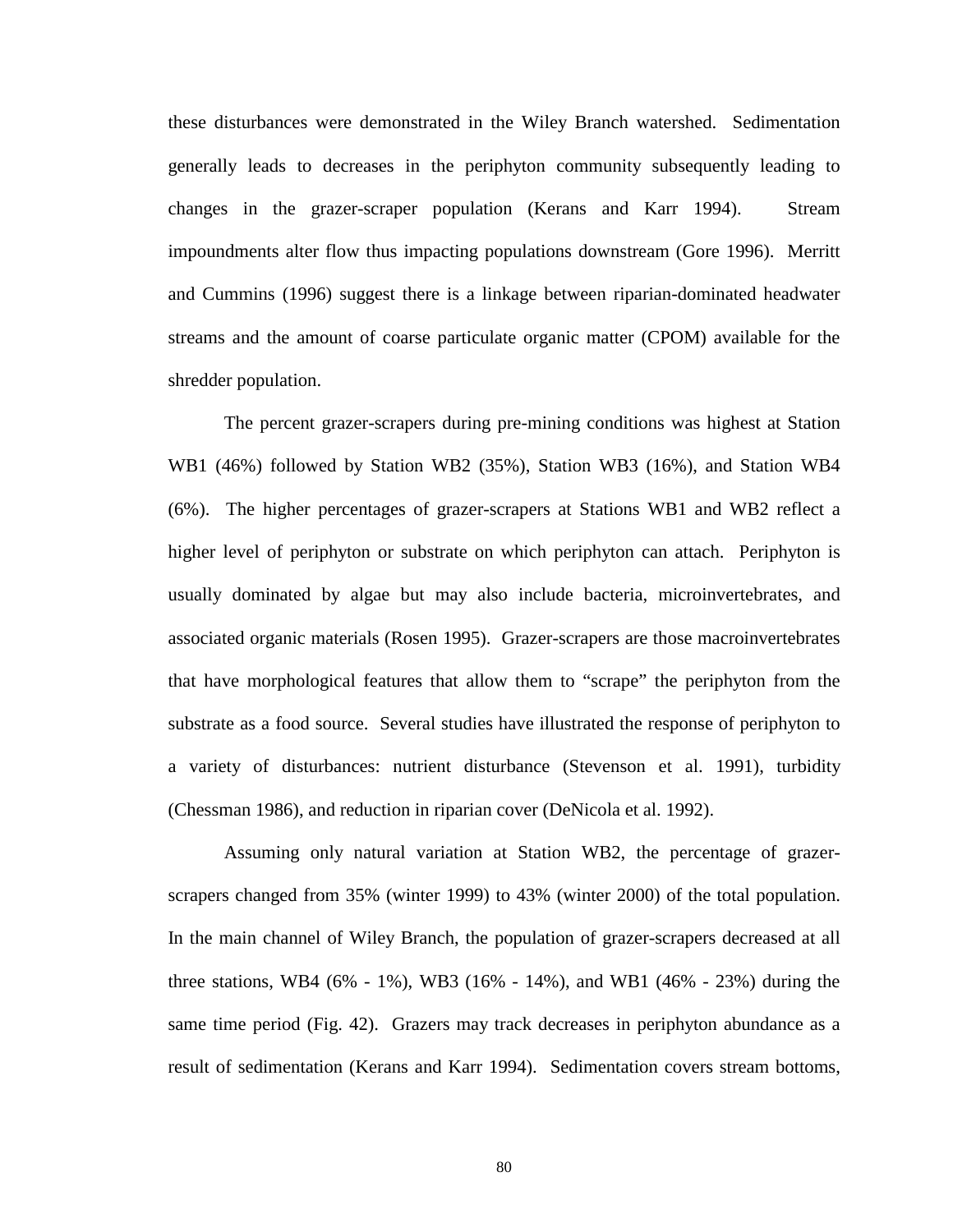smothering the aquatic biota or clogging interstitial spaces used by a variety of benthic macroinvertebrate organisms (Sengupta 1993). Stream flow is effective in carrying sediment when the stream water is at the bankfull elevation, where flow is at its highest velocity (Verry 2000). Reduction in stream flow either from stream impoundment, diverted run-off, alteration of subsurface flow, or decreased precipitation leads to increased sedimentation. However, data analyzed by Green et al. (2000), indicates that valley fills and associated mining activity did not cause excessive sediment deposition in the upper reaches of watersheds studied.

Hydrological changes in rivers or streams particularly coincide with stream impoundments. The construction of sedimentation ponds to control sediment movement downstream also impacts condition of riparian zones and influences discharge or flow regimes. The physical-chemical nature of release water influences the structure and function of downstream communities. Alterations in flow pattern influence distributions of substrate particles (Gore 1996). These bring about changes in the microhabitat downstream thus causing changes in benthic macroinvertebrate communities. According to Ward and Stanford (1983), these discontinuities can have the effect of 'resetting' community structure to mimic those of areas farther upstream. Prior to mining operations, shredders were more abundant than filterer-collectors at the upstream stations while filterer-collectors were more abundant than shredders downstream. After the initiation of mining, the downstream station WB1 had a shredder/filterer-collector ratio more like an upstream station.

Filterer-collectors are generalists that feed on suspended fine particulate organic material (FPOM). These organisms have a broad range of acceptable food materials and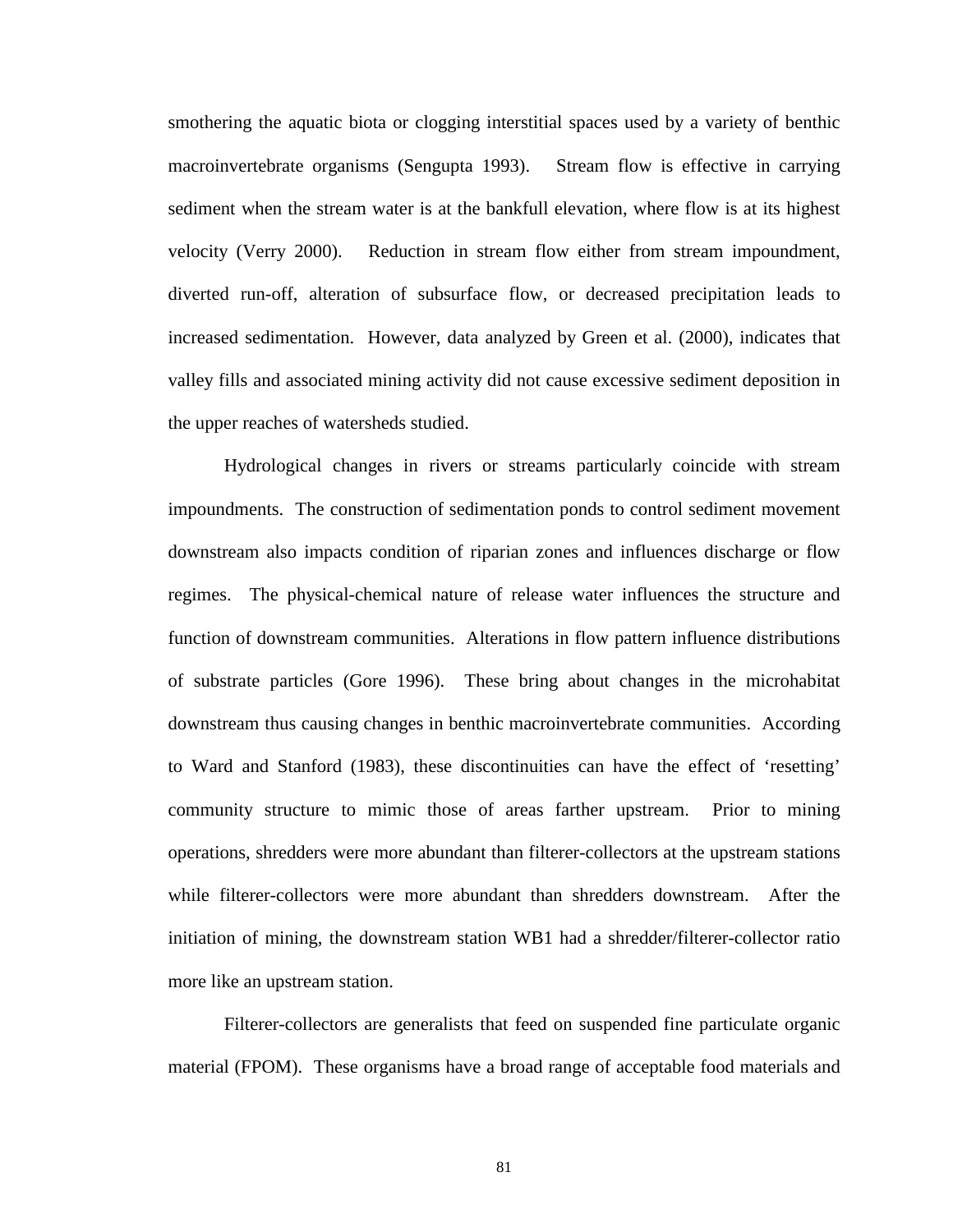are thus more tolerant to changes in the environment that might alter availability of certain foods (Cummins and Klug 1979). Because of this method of feeding, filterercollectors are dependent on the shredder population to convert CPOM to FPOM. Shredders are those organisms that process detrital leaf litter in the aquatic system. About 30% of the conversion of CPOM leaf to FPOM has been attributed to shredder feeding (Cuffney et al. 1990). The FPOM that shredders generate consist of plant fragments and feces (Cummins and Klug 1979).

Figure 43 pictorially describes the functional feeding group relationships on Wiley Branch during the winter of 1999 (pre-mining) and during the winter of 2000. Almost a third of the populations at the headwater stations WB4 and WB2 were shredders indicating the high availability of CPOM. The population at Station WB3 was almost two-thirds shredders. These three sections of the stream were the narrowest part of the stream and had partly shaded to heavily shaded canopy cover. Given the appropriate substrate, the shredder community will be in balance with the riparian plant community (Cummins et al. 1989). One year later, after eight months of mining, the shredder populations at these three stations changed dramatically. Only 2% of the remaining populations of macroinvertebrates at Station WB4 were shredders. This represents a drop of 28 percentage points. The shredder population at Station WB3 dropped 54 percentage points to 6%. However, at Station WB2, the population of shredders dropped only 13 percentage points to 17%. Assuming only natural variation at Station WB2, the greater decreases in the shredder population at the other two stations were probably due to mining impacts. Kerans and Karr (1994) found that sharp decreases in percent shredders might reflect impacts to the riparian zone.Sedimentation structures above the most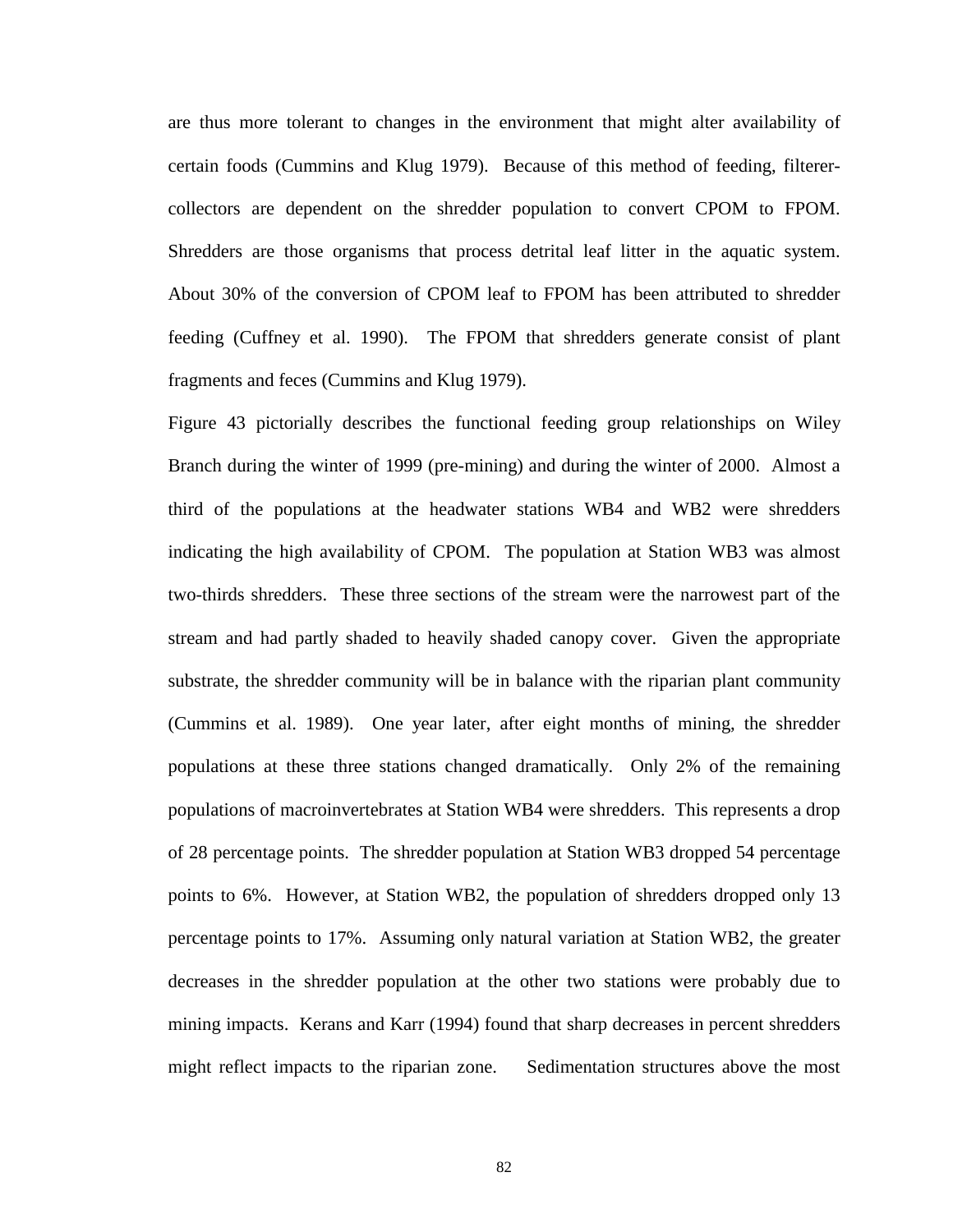impacted sites (WB4 and WB3) had to be located within the headwaters of the stream. To do so, the riparian zone at the headwater area was removed allowing for the construction of two ponds that covered one acre. The riparian zone on the east side of Wiley Branch, Station WB3, was greatly reduced, and at some points completely eliminated. Removal of riparian vegetation could have also altered the thermal regime of the stream further affecting insect composition (Merritt and Cummins 1996). It is proposed that reduced amounts of CPOM at stations WB4 and WB3 were unable to support the shredder community in these areas. As a result, a lower rate of leaf litter processing resulted in reductions in FPOM export and subsequently reductions in filterercollector populations farther downstream.

There were dramatically more shredders at the upstream stations than at the downstream station (WB4, 30%; WB3, 60%; WB1, 4%). Station WB1 was near the mouth of Wiley Branch where the stream was widest. Functional feeding group proportions were quite different at this site. According to the river continuum concept (Vannote et al. 1980), shredders process upstream leaf litter subsequently exporting FPOM to downstream areas for the filterer-collector feeding populations; therefore, the dominance of shredders will decrease as stream size increases. In a least impacted site, it would be expected that shredders would be more dominant upstream and filterercollector more dominant downstream.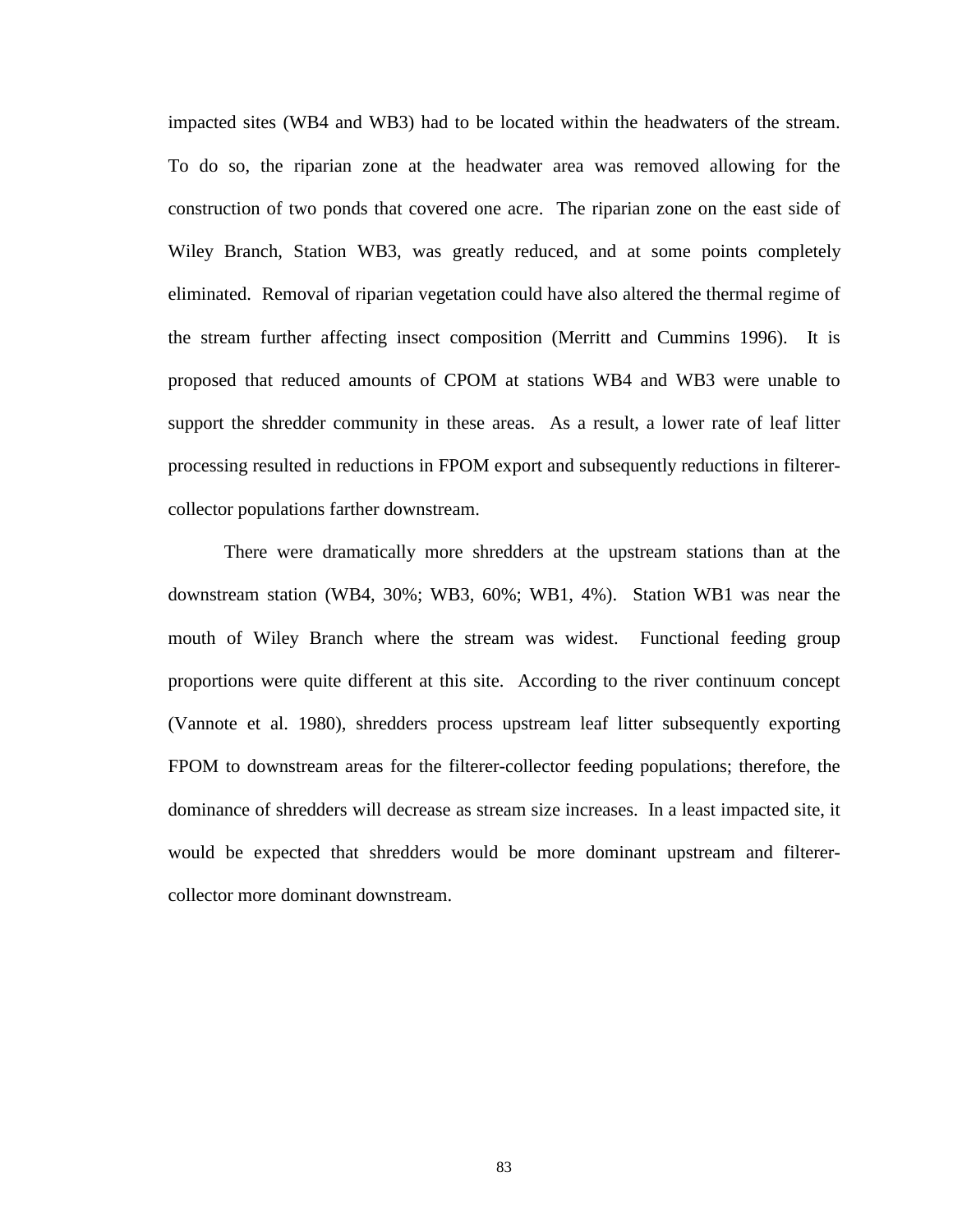

Figure 43. Pictorial representation of functional feeding groups on Wiley Branch during winter 1999 and winter 2000 sampling periods.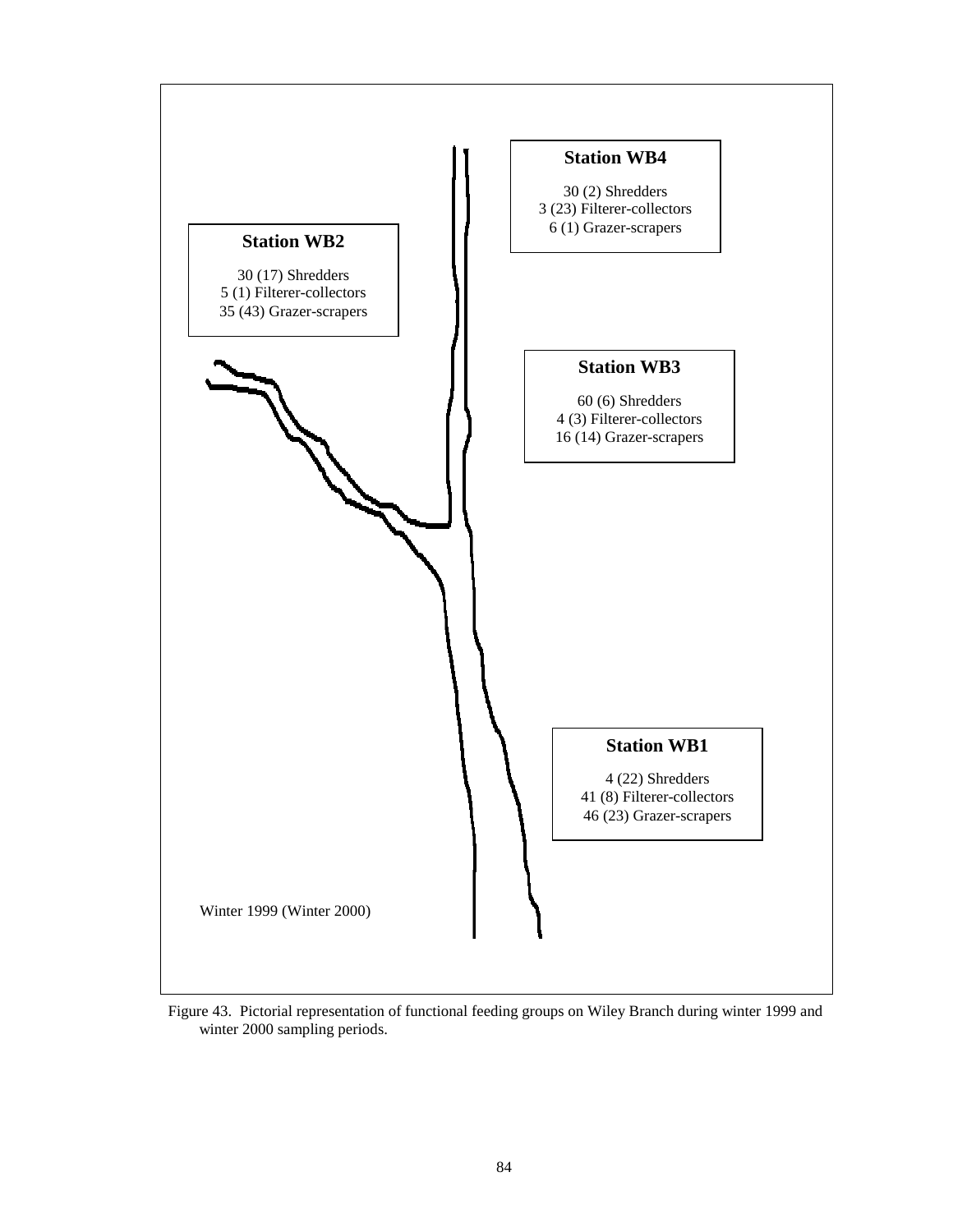Initial populations of filterer-collectors at the upstream stations, WB4, WB3 and WB2, were less than six percent reflecting low levels of FPOM. The initial population of filterer-collectors at the downstream station (WB1) was 41%. During the winter of 2000, the filterer-collector population at the upstream station WB4 increased dramatically from 3% to 23% of the total population. Plafkin et al. (1989) suggests an increase in filterercollectors results from organic enrichment. During watershed disturbance the input of FPOM is altered from seasonal to continuous, leading to the nutritional resource base for filterer-collectors to be abundant and continuous causing increases in populations (Cummins 1996). With sedimentation pond construction, increased sunlight on the pond could lead to increased plankton production thus changing the energy source of the stream. This would assume that water quality was not a limiting factor to plankton growth. The percentage of filterer-collectors was almost unchanged at Station WB3 while the population of filterer-collectors at Station WB1 dropped from 41% to 8%. The decreased number of shredders at the upstream stations would result in a decrease in the amount of FPOM flowing downstream for use by the filterer-collector communities.

Filter-feeding collectors are strongly influenced by local flow conditions because they exploit the current for gathering food with minimal energy expenditure (Merritt and Cummins 1996). Flow conditions then have important consequences for allochontonous energy or nutrient dispersal. The flow rate at Station WB1 dropped from 50 GPM during the pre-mining sampling period to below 15 GPM the remainder of the study period. A decreased flow in the stream could be a result of decreased runoff resulting from increased infiltration rates by more permeable rock strata that were exposed by the mining operation (Sengupta 1993), from sedimentation pond construction upstream or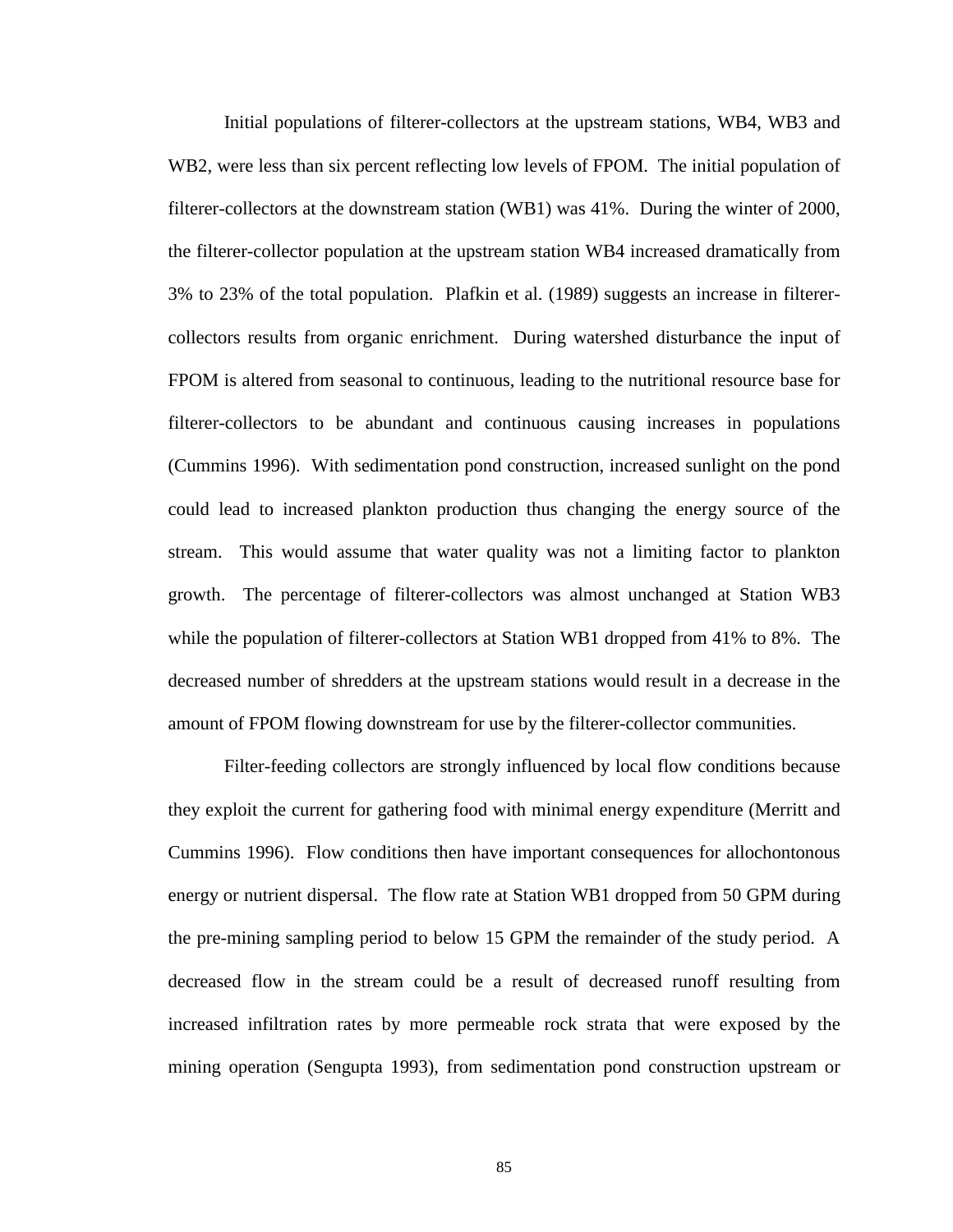from decreased rainfall. The annual precipitation amount for 1998 was above average while the amounts for 1999 and 2000 were dramatically below average (Appendix B). In this study, decreased flow could be a result of natural variation from decreased precipitation. However, Cuffney et al. (1990) found that shredder densities in two reference streams did not differ significantly between two years despite a drought during the second year.

#### How far downstream of impact is the benthic macroinvertebrate assemblage affected?

Impacts to benthic macroinvertebrate assemblages have been shown from sedimentation, stream impoundment and disturbance to riparian corridors. Cumulative impacts are often predicted downstream, but how far downstream? What constitutes a significant spatial extent is not well defined (LaPoint et al. 1996). Wiley Branch is approximately a 2.4 km stream. Station WB1 was located near the mouth of Wiley Branch approximately 2 km below the uppermost sedimentation pond. Five metrics were selected to analyze trends between Wiley Branch main channel stations, WB4, WB3, and WB1, and Twelve Pole Creek, 12P. Between winter 1999 and winter 2000, the downstream station, WB1, had the highest increase in total taxa (71%) as well as the highest increase in number of EPT taxa (113%). Percent EPT decreased at all stations but the lowest percent change was at Station WB1 (2%). Percent Chronomidae increased at all stations; the smallest increase was at Station 12P (23%) and the next smallest increase was at Station WB1 (31%). The mHBI value increased at all sites but, again, the smallest increase was at Station WB1 (3.09-3.93). Further studies in this area would be needed before a general statement could be made about stream length and the distance of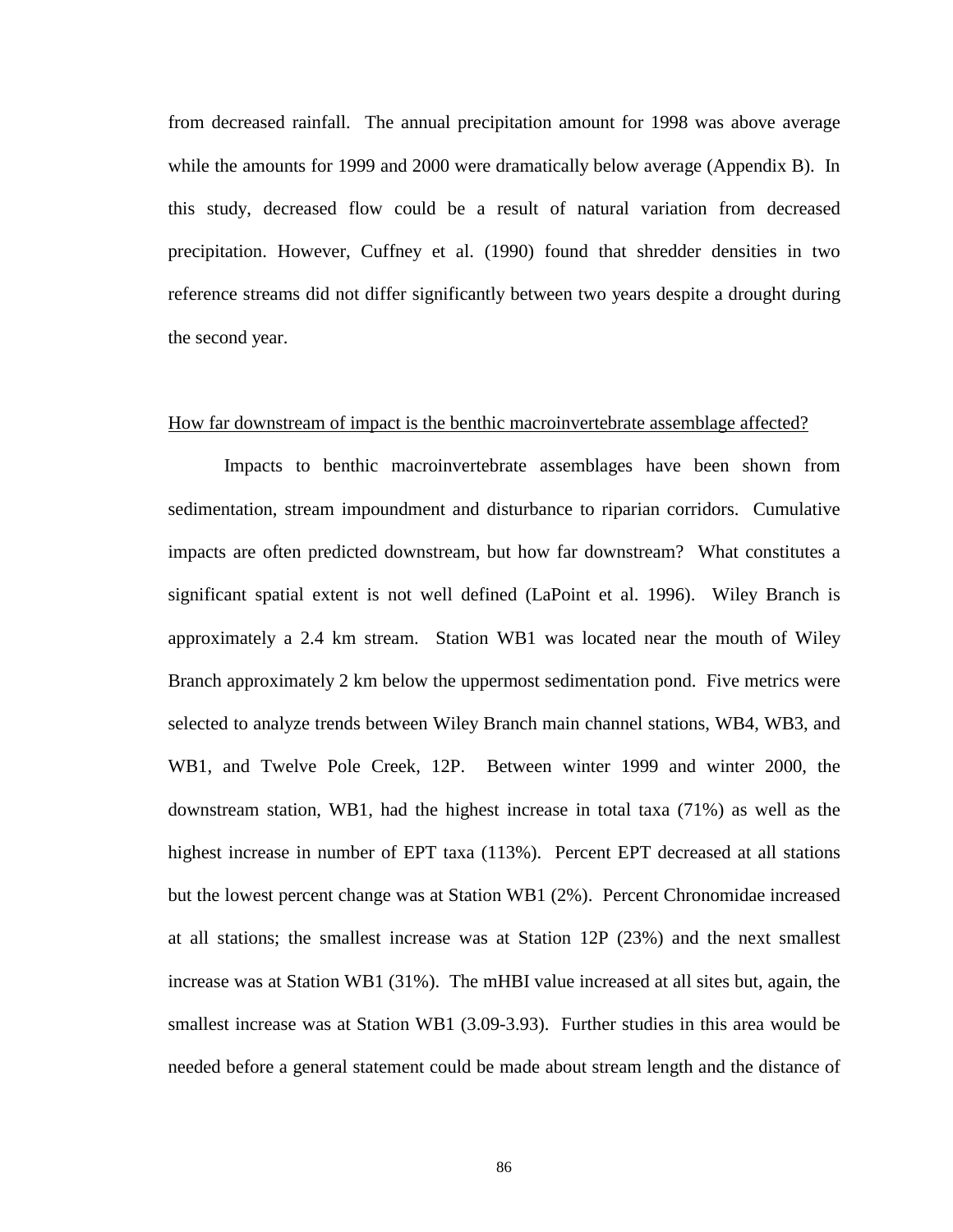cumulative impacts. However, I propose that perturbation, in a watershed less than 486 hectares where mining impacts are less than 10% of the watershed with no AMD, impacts the benthic macroinvertebrate assemblage downstream to a lesser degree than those upstream. Utilization of the WV-SCI adds confirmation this concept. The overall WV-SCI value for Station WB1 increased 5 points between the winter sampling periods. All of the other stations had index values that decreased between 2 and 32 points.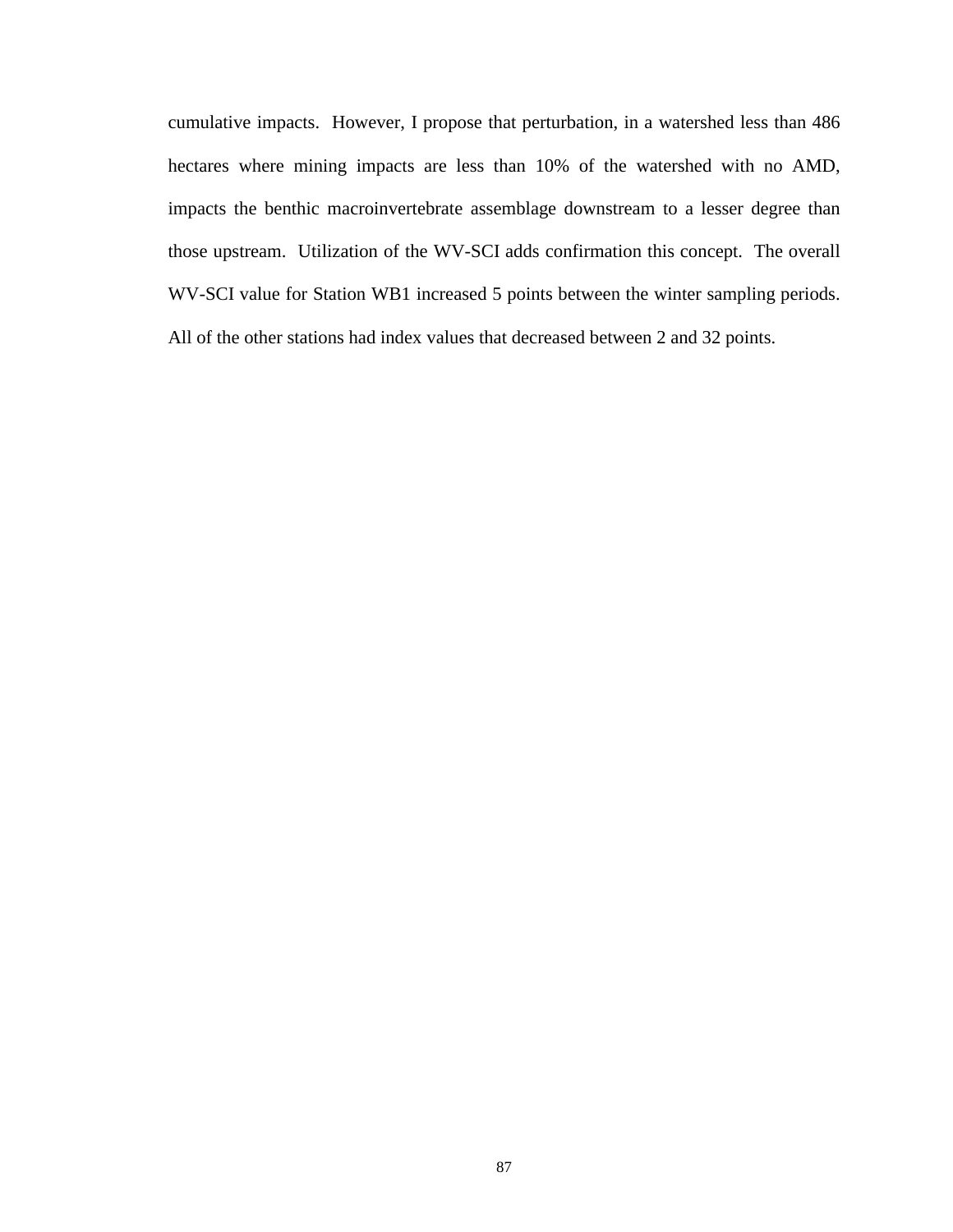# **CHAPTER VI**

#### **CONCLUSIONS**

As is the case with most fieldwork, there is difficulty in determining ecological significance with particular results. Natural variation is the foremost confounding factor. LaPoint et al. (1996) suggest that endpoint changes having a high magnitude, relative to natural variation, long duration and/or large spatial extent affected, represent significant ecological change. Before this definition can be used, however, the natural variability accepted in biological assessment needs to be defined and agreed upon by governmental agencies, citizen groups, environmental groups and those causing environmental changes. The West Virginia Stream Condition Index (Gerritsen et al. 2000) may be the starting point for this concurrence. If the multiple reference sites indeed are representative of all streams in West Virginia, then, the Index should serve its function: to characterize the existence and severity of point and nonpoint source impairment.

Magnitude is another aspect of the definition for significant ecological change. With a multimetric approach, the effect on multiple taxonomic groups is considered more ecologically significant than the effect on a single taxon; therefore, a large change in a multimetric score will generally reflect ecological significance. According to LaPoint et al. (1996), a decrease in the bioassessment score from an ecoregional reference value represents an adverse ecological response in terms of magnitude.

The third part of this definition for ecological change involves duration. Systems must be sampled for many years to establish patterns of annual variability to act as an adequate baseline for comparisons of conditions before and after an impact (Cooper and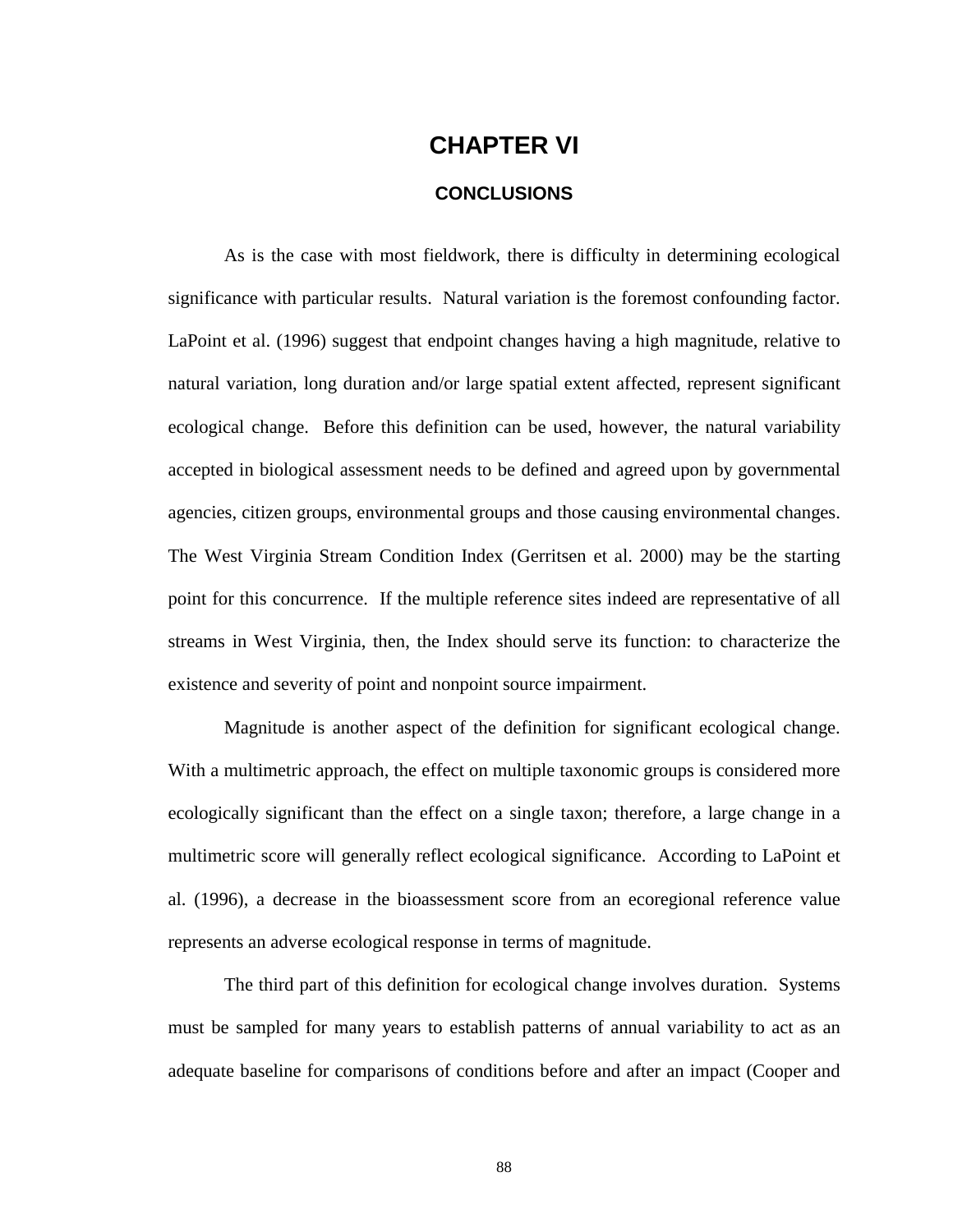Barmuta 1993). After mining is completed, as well as during the reclamation process and bond release time period, this initial data can be used as baseline information in measuring the long-term effects of surface mining at this particular location. According to Gore and Milner (1990), continued low flows do not provide habitat criteria favorable to recolonization; therefore, efforts should be made to remove sedimentation ponds so that full flow can be restored to the stream.

A narrower sampling window of late spring to early summer would also improve the assessments by reducing variability. Biological index periods are useful for controlling seasonal fluctuation in community structure (LaPoint et al. 1996). This index period should be the period of time when emergence and mortality of young are not confounding factors in sampling (LaPoint et al. 1996). Continued monitoring of Wiley Branch, then, should occur during the spring months April and May and during the fall months September and October. Sampling should not be conducted in the summer months because of reduced sensitivity of the HBI.

Kerans and Karr (1994) suggest that impacts on streams from sedimentation may be more clearly demonstrated in pools rather than riffles. Possible influences of drought conditions may also be reflected better in pool communities. In this study the confinement of sampling to riffles was in an effort to reduce variability. Sampling benthic populations from pools, however, should be considered for future testing.

Low pH, high concentrations of heavy metals and ferric hydroxide precipitation are often associated with surface coal mining. These environmental conditions traditionally eliminate aquatic insects from affected areas for many years following cessation of mining. Several current mining practices are addressing these adverse

89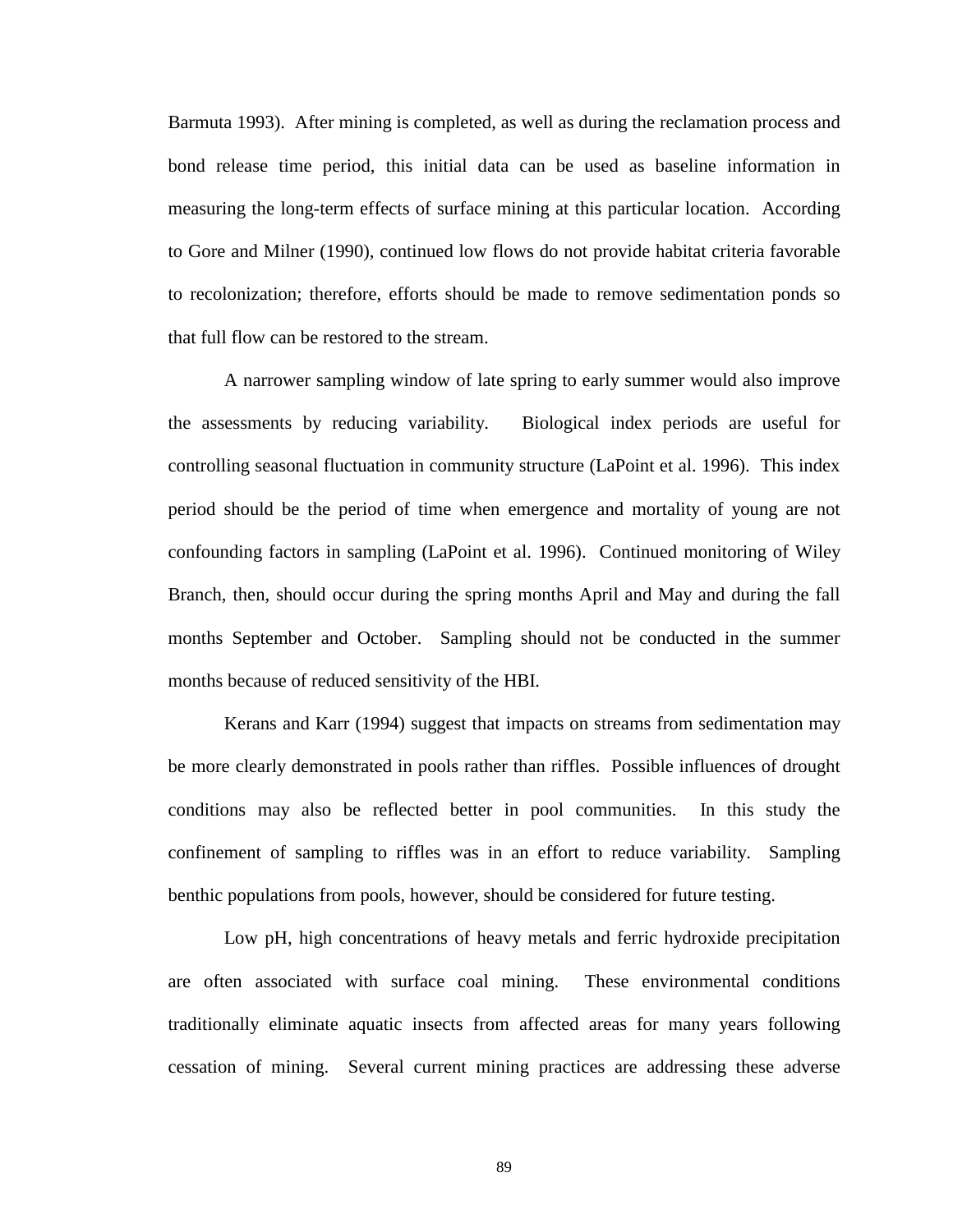environmental conditions. Construction of sedimentation ponds below mining areas prior to the commencement of mining operations is reducing the amount of sediment and silt moving downstream. The negative side of these sedimentation ponds is the amount of riparian vegetation that must be eliminated in the construction of the ponds.

If high sulfur content coal seams and overburden are avoided, severe acid mine drainage can be avoided. Coal companies are also taking steps to reduce the oxidation of pyritic materials in waste piles by burying iron-sulfide overburden in the deepest part of the valley fill as well as utilizing back stack and special encapsulation cells. They are also employing timely revegetation practices and landscaping sculpturing techniques to limit erosion in the watershed. Ward (1984) describes a coal mining operation that caused no detrimental effects on the extant aquatic community. Community composition was generally similar above, adjacent to, and below mine spoils. Abundance and biomass even increased in the downstream direction. Ward (1984) attributes the lack of discernible detrimental effects to the following: (1) the absence of acid-mine drainage; (2) the low solubility of most heavy metals; (3) the buffer zone between the mine spoils and the stream; and (4) the large, relatively undisturbed watershed above the mine spoils.

Given the brief period of time during which this study was conducted and the fact that it is a site specific approach, care should be taken with making generalizations about impact of contour surface mining to watersheds of different sizes and geological composition.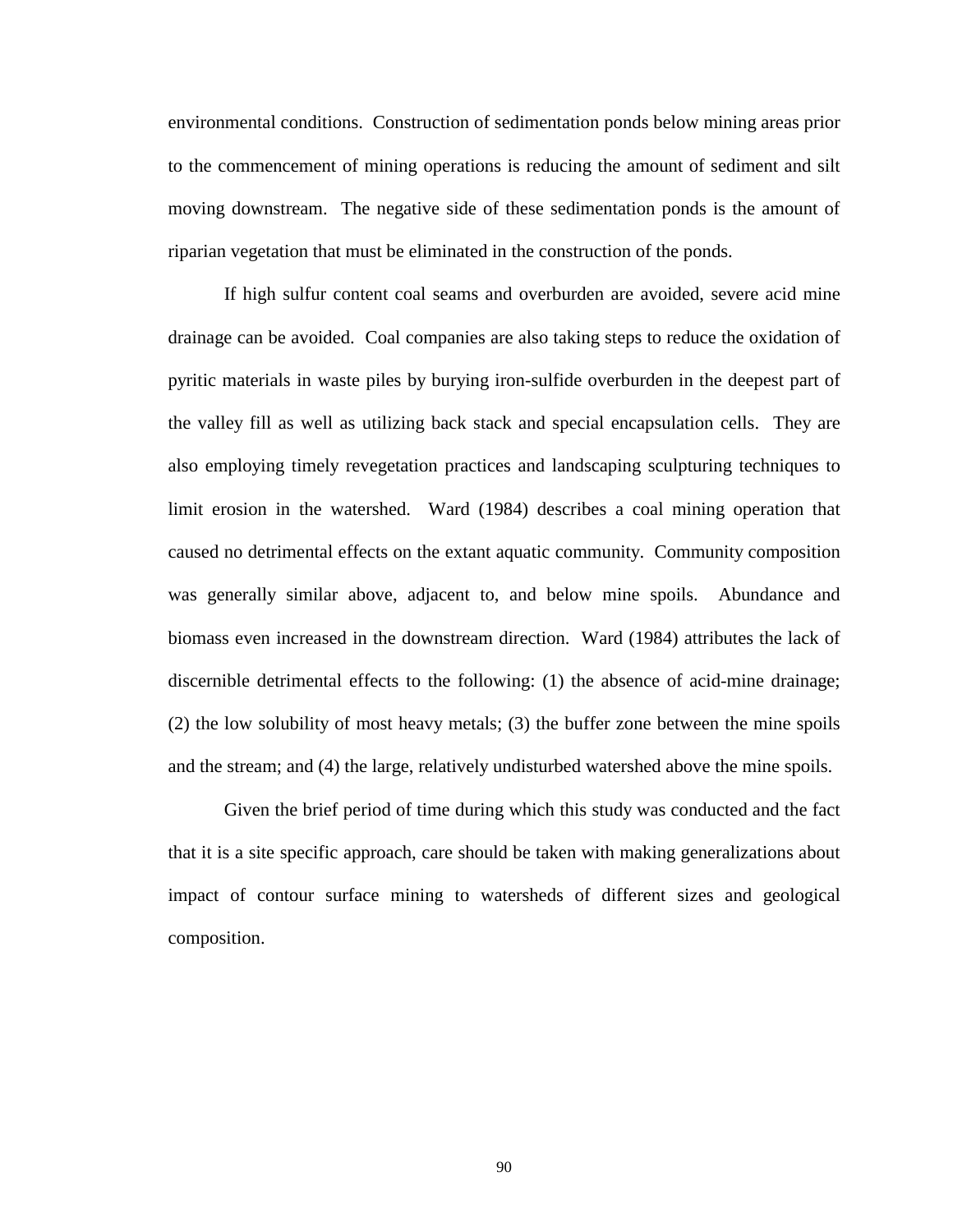### **LITERATURE CITED**

- Barbour, M.T., J.L. Plafkin, B.P. Bradley, C.G. Graves, and R.W. Wisseman. 1992. Evaluation of EPA's rapid bioassessment benthic metrics: Metric redundancy and variability among reference stream sites. *Environ. Toxico. Chem.* 11(4): 437-449.
- Barbour, M.T., J.L. Bowman, and J.S. White. 1994.*Evaluation of the biological condition of streams in the Middle Rockies – Central ecoregion*. Prepared for Wyoming Department of Environmental Quality.
- Barbour, M.R., J.B. Stribling, and J.R. Karr. 1995. Multimetric approach for establishing biocriteria and measuring biological condition. Pages 63 – 77 in W.S. Davis and T.P. Simon (editors).*Biological assessment and criteria: Tools for water resource planning and decision making*. Lewis Publishers, Boca Raton, Florida.
- Barbour, M.T., J.M. Diamond, C.O. Yoder. 1996. Biological assessment strategies: Applications and Limitations. Pages 245-270 in D.R Grothe, K.L. Dickson, and D.K. Reed-Judkins (editors).*Whole effluent toxicity testing: An evaluation of methods and prediction of receiving system impacts*, SETAC Press, Pensacola, Florida.
- Barbour, M.T., J. Gerritsen, B.D. Snyder, and J.B. Stribling. 1999.*Rapid Bioassessment protocols for use in streams and Wadeable rivers: Periphyton, benthic macroinvertebrates and fish*, second edition. EPA 841-B-99-002. U.S. Environmental Protection Agency, Office of Water, Washington, D.C.
- Benke, A.C. 1984. Secondary production of aquatic insects. Pages 289 322 in V.H. Resh and D.M. Rosenburg (editors).*The Ecology of Aquatic Insects*. Praeger Publishers, New York, New York.
- Berg, M.B. and R.A. Hellenthal. 1990. Data variability and the use of chironomids in environmental studies: the standard error of the midge. Pages 1-8 in W.S**.** Davis (editor).*Proceedings of the 1990 Midwest Pollution Control Biologists Meeting*. EPA-905-9-90-005. U.S. Environmental Protection Agency, Region 5, Environmental Science Division, Chicago, Illinois.
- Borchers, J.W., T.A. Ehlke, M.V. Mathes, Jr., and S.C. Downs. 1991.*The effects of coal mining on the hydrologic environment of selected stream basins in southern West Virginia*. U.S. Geological Survey water-resources investigations report. 84-4300.
- Buikema, A.L., Jr., and J.R. Voshell, Jr. 1993. Toxicity studies using freshwater benthic macroinvertebrates. Pages 344 – 398 in D. M. Rosenberg and V.H. Resh (editors).*Freshwater biomonitoring and benthic macroinvertebrates***.** Chapman and Hall, New York, New York.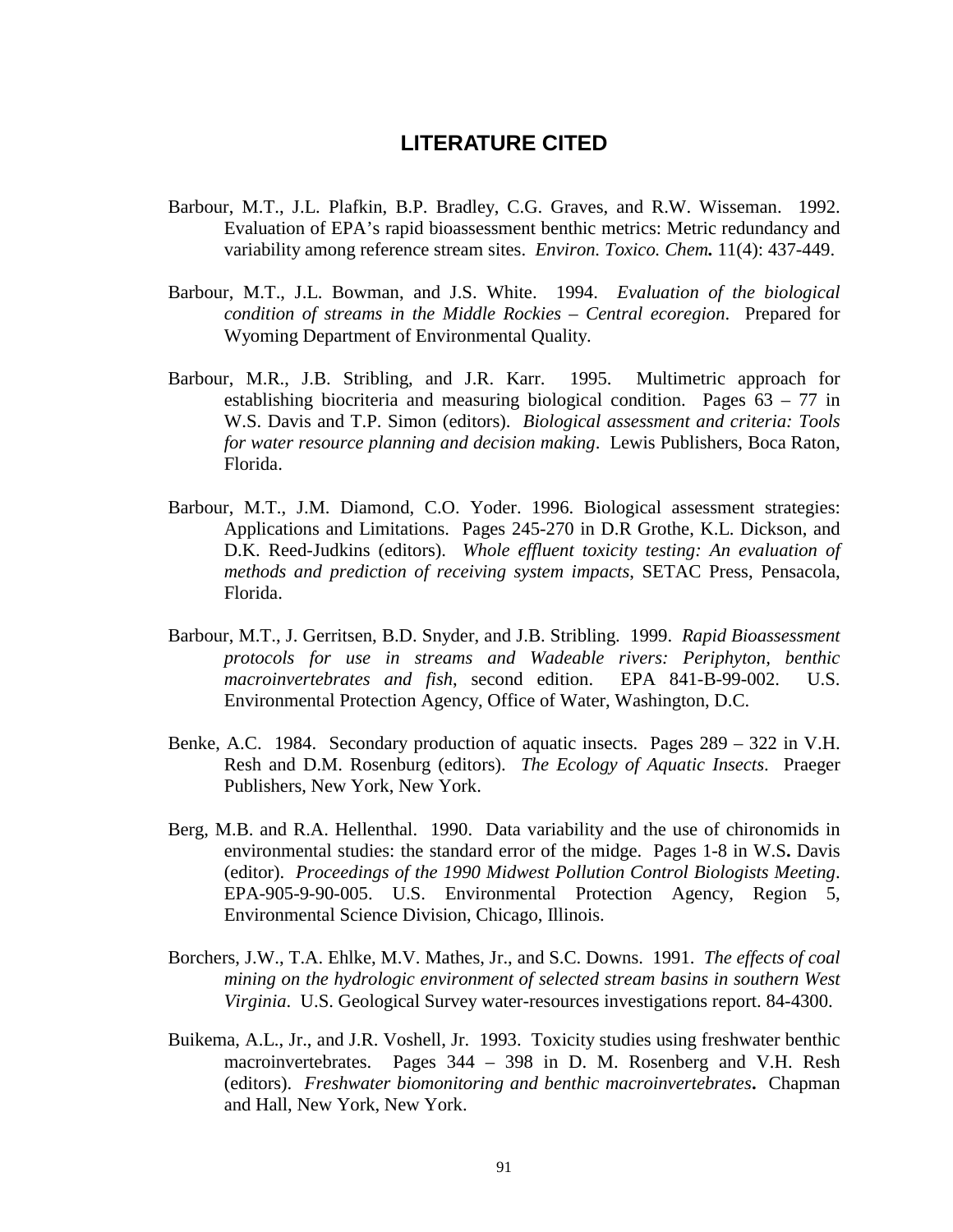- Chessman, B.C. 1986. Diatom flora of an Australian river system: spatial patterns and environmental relationships.*Fresh. Biol.* 16: 805 - 819.
- Clements, W.H. and P.M. Kiffney. 1994. Integrated laboratory and filed approach for assessing impacts of heavy metals at the Arkansas River, Colorado.*Environ. Toxicol. Chem*. 13(3): 397 – 404.
- Coffman, W.P., K.W. Cummins, and J.C. Wuycheck. 1971. Energy flow in a woodland stream ecosystem. I. Tissue support trophic structure of the autumnal community. *Arch. Hydrobiol*. 68: 232 – 276.
- Cole, G.A. 1975.*Textbook of Limnology*. Mosby Publishers. Saint Louis, Missouri.
- Cooper, S.D. and L. Barmuta. 1993. Field experiments in biomonitoring. Pages 399 441 in D.M. Rosenberg and V.H. Resh (editors).*Freshwater Biomonitoring and Benthic Macroinvertebrates*. Chapman and Hall, New York, New York.
- Cuffney, T.F., J.B. Wallace, and B.J. Lugthart. 1990. Experimental evidence quantifying the role of benthic invertebrates in organic matter dynamics of headwater streams. *Fresh. Biol.* 23: 281-299.
- Cummins, K.W. 1975. Macroinvertebrates. Pages 170 198 in B. A. Whitton (editor). *River ecology*. Blackwell Science Ltd, London, England.
- Cummins, K.W. and M.J. Klug. 1979. Feeding ecology of stream invertebrates. *Ann. Rev. Ecol. Syst.* 10: 147-172.
- Cummins, K.W., M.A. Wilzbach, D.M. Gates, J.B. Perry, and W.B. Taliaferro. 1989. Shredders and riparian vegetation. *Bioscience* 39(1): 24 – 30.
- Cummins, K.W. 1996. Invertebrates. Pages 75 91 in G.E. Petts and P. Calow (editors). *River biota: Diversity and dynamics*. Blackwell Science, London, England.
- DeNicola, D.M., K.D. Hoagland, and S.C. Roemer. 1992. Influences of canopy cover on spectral irradiance and periphyton assemblages in a prairie stream. *J. N. Amer. Benthol. Soc.* 11: 391 – 404.
- Fenneman 1950. *Deciduous Forests of Eastern North America*. Ed. E.L Braun, The Blakiston Co., Philadelphia, PA.
- Gerritsen, J., J. Burton, and M.T. Barbour. 2000. *A stream condition index for West Virginia wadeable streams*. U.S. Environmental Protection Agency, Office of Science and Technology, Washington, D.C.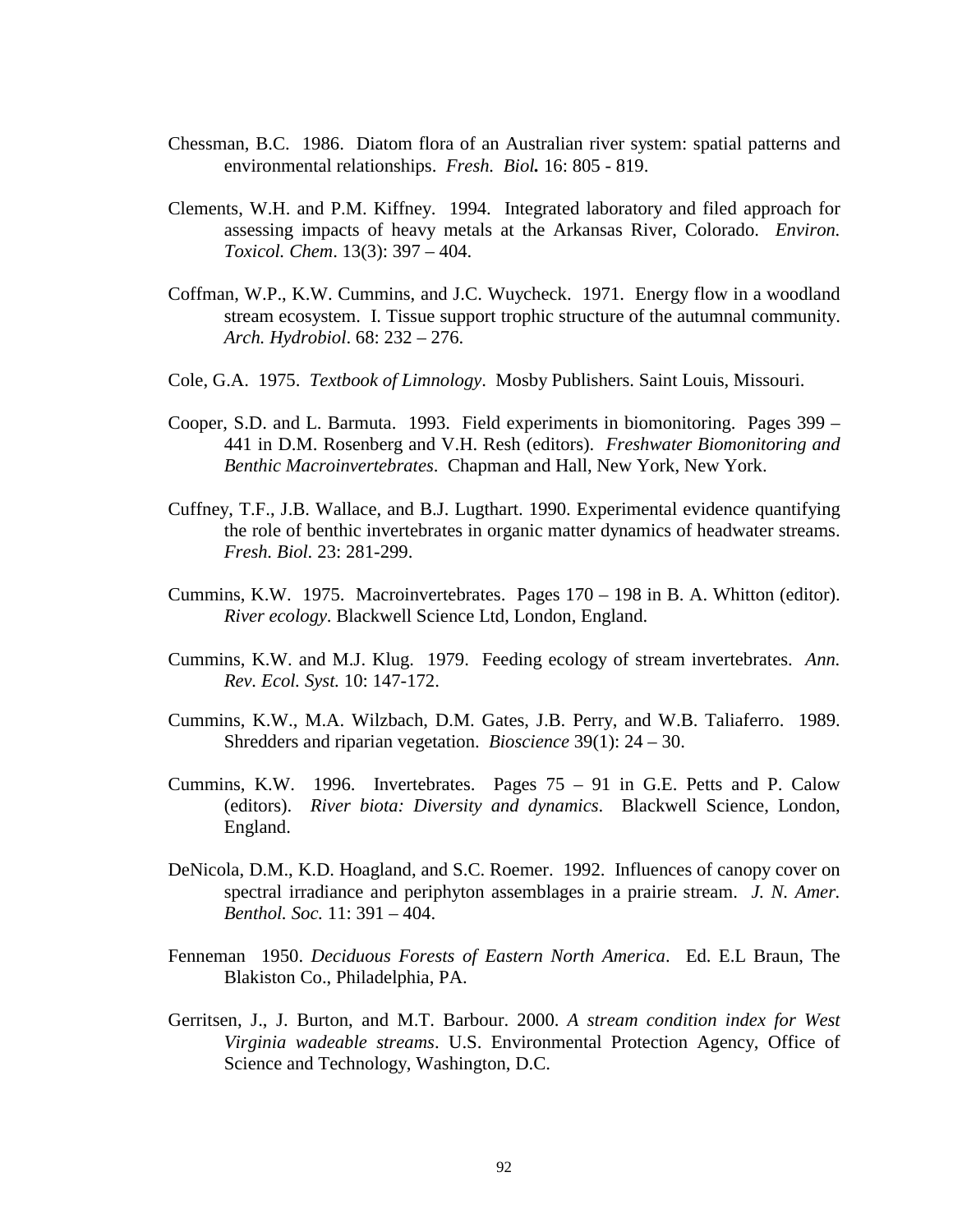- Gibson, G.A., M.T. Barbour, J.B. Stribling, J. Gerritsen, and J.R. Karr. 1996*. Biological criteria: Technical guidance for streams and rivers*. EPA/822-B-94-001. U.S. Environmental Protection Agency, Office of Science and Technology, Washington, D.C.
- Gore, J.A. 1996. Responses of aquatic biota to hydrological change. Pages 209 230 in G.E. Petts and P. Calow (editors). *River biota: Diversity and dynamics*. Blackwell Science, London, England.
- Gore, J.A. and A.M. Milner. 1990. Island biogeographic theory: can it be used to predict lotic recovery rates*? Environ. Manag.* 14: 737 – 753.
- Gray, J.S. 1989. Effects of environmental stress on species rich assemblages. *Biol. J. Linn. Soc.* 37: 19 – 32.
- Green, J., M. Passmore, and H. Childers. 2000. *A survey of the condition of streams in the primary region of mountaintop mining/valley fill coal mining.* U.S. Environmental Protection Agency Region III, Wheeling, WV.
- Hilsenhoff, W.L. 1987. An improved biotic index of organic stream pollution. *Great Lakes Entomol.* 20: 31-39.
- Hilsenhoff, W.L. 1988. Rapid field assessment of organic pollution with a family-level biotic index. *J. N. Amer. Benthol. Soc.* 7: 65-68.
- Hurlbert S.H. 1984. Pseudoreplication and the design of ecological field experiments. *Ecol. Monogr.* 54: 187 – 211.
- James, F.C., and C.E. McCullough. 1990. Multivariate analysis in ecology and systematics: Panacea or Pandora's box? *Annu. Rev. Ecol. Syst*. 21: 129 – 166.
- Karr, J.R., K.D. Fausch, P.L. Angermeier, P.R. Yant, and I.J. Schlasser. 1986. Assessing biological integrity in running waters: a method and its rationale. Illinois Natural History Survey, Special Publication 5. Champaign, Illinois.
- Karr, J.R. 1991. Biological integrity: a long-neglected aspect of water resource management. *Ecol. Appl.* 1: 66 – 84.
- Kerans, B.L. and J.R. Karr. 1994. A benthic index of biotic integrity (B-IBI) for rivers of the Tennessee Valley. *Ecol. Appl.* 4:768-785.
- Kremen, C. 1992. Assessing the indicator properties of species assemblages for natural areas monitoring. *Ecol. Appl.* 2: 203 – 217.
- Krueger, H.O., J.P. Ward, and S.H. Anderson. 1988. *A Resource manager's guide for using aquatic organisms to assess water quality for evaluation of contaminants*. Wyoming Fish and Wildlife Service Cooperative Research Unit, Laramie, WY.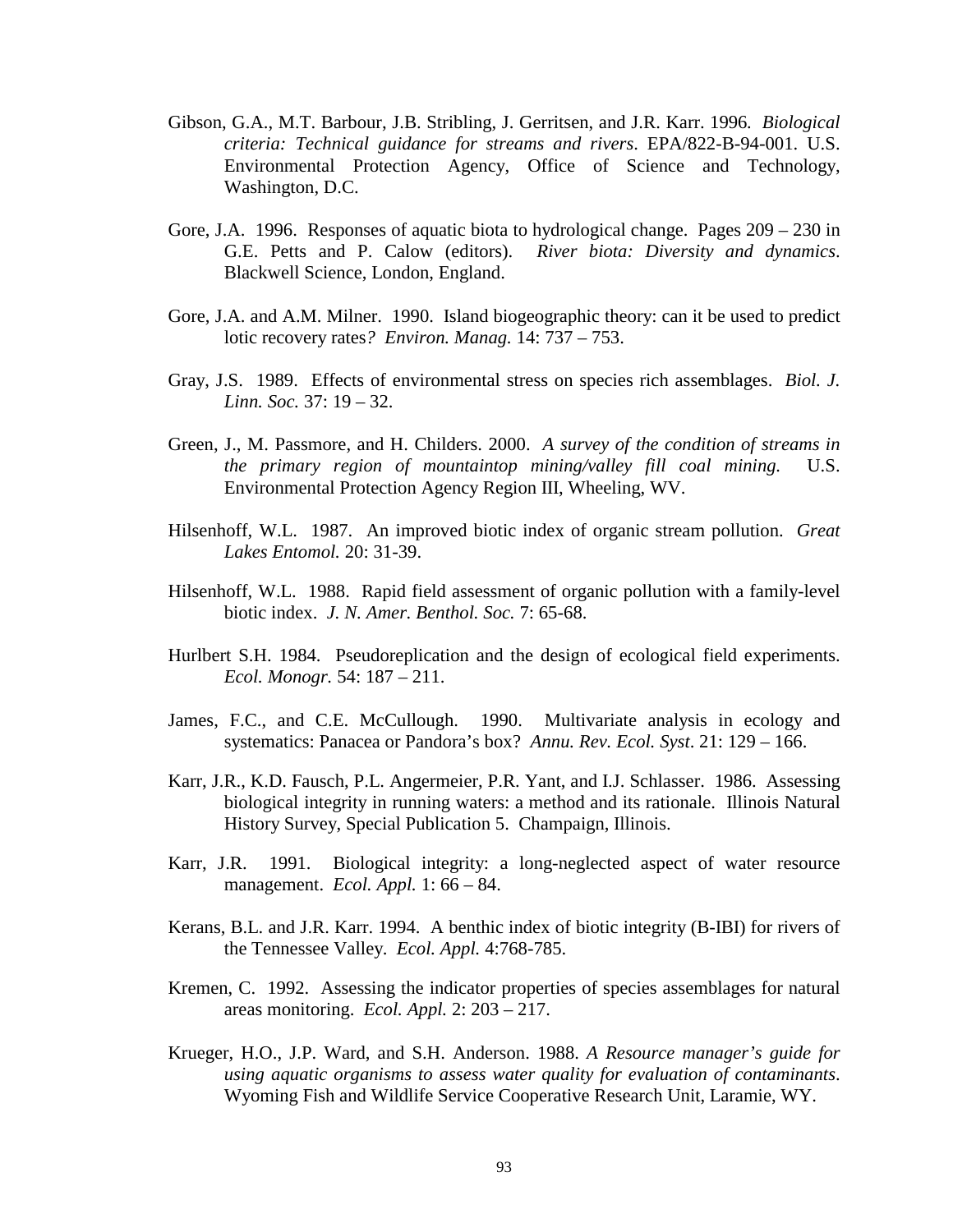- LaPoint, T.W., M.T. Barbour, D.L. Borton, D.S. Cherry, W.H. Clements, J.M. Diamond, D.R. Grothe, M.A. Lewis, D.K. Reed-Judkins and G.W. Saalfield. 1996. Field assessments. Pages 191 – 227 in D.R. Grothe, K.L. Dickson, and D. K. Reed-Judkins (editors). *Whole effluent toxicity testing: An evaluation of methods and prediction of receiving system impacts*. SETAC Press, Pensacola, Florida.
- Lenat, D.R. 1988. Water quality assessment of streams using a qualitative collection method for benthic macroinvertebrates. *J. N. Amer. Benthol. Soc*. 7: 222 – 233.
- McComas, M.R. 1992. Geology and land reclamation. *The Ohio J. Sci.* 72(2): 65-74.
- Merritt, R.W. and K.W. Cummins. 1996. *An introduction to the aquatic insects of North America*. 3rd edition. Kendall/Hunt Publishing, Dubuque, Iowa.
- Mills, H. H. and P.A. Delcourt. 1991. The Quaternary Geology of the Appalachian Highlands and Interior Low Plateaus. In *Quaternary Nonglacial Geology*: *Conterminous U.S*., ed. R.B. Morrison. Geological Society of America, Boulder, Colorado.
- Minshall, G.W. 1984. Aquatic insect-substratum relationships. Pages 358 400 in V.H. Resh and D.M. Rosenberg (editors). *The Ecology of Aquatic Insects*. Praeger Publishers, New York, New York.
- Omernik, J.M. 1995. Ecoregions: A spatial framework for environmental management. Pages 49 – 62 in W.S. Davis and T.P. Simon (editors). *Biological assessment and criteria: Tools for water resource planning and decision making*. Lewis Publishers, Boca Raton, Florida.
- Peckarsky, B.L., P.R. Fraissinet, M.A. Penton, and D.J. Conklin, Jr. 1990. *Freshwater Macroinvertebrates of Northeastern North America*. Cornell University Press, Ithaca, New York.
- Plafkin, J.L., M.T. Barbour, K.D. Porter, S.K. Gross, and R.M. Hughes. 1989. *Rapid Bioassessment protocols for use in streams and rivers: Benthic macroinvertebrates and fish*. U.S. Environmental Protection Agency, Office of Water Regulations and Standards, Washington, D.C. EPA 440-4-89-001.
- Resh, V.H. and J.K. Jackson. 1993. Rapid assessment approaches to biomonitoring using benthic macroinvertebrates. Pages 195 – 233 in D.M. Rosenberg and V.H. Resh (editors). *Freshwater biomonitoring and benthic macroinvertebrates*. Chapman and Hall, New York, New York.
- Resh, V.H. and E.P. McElravy. 1993. Contemporary quantitative approaches to biomonitoring using benthic macroinvertebrates. Pages 159 – 194 in D.M. Rosenberg, and V.H. Resh (editors). *Freshwater biomonitoring and benthic macroinvertebrates*. Chapman and Hall, New York, New York.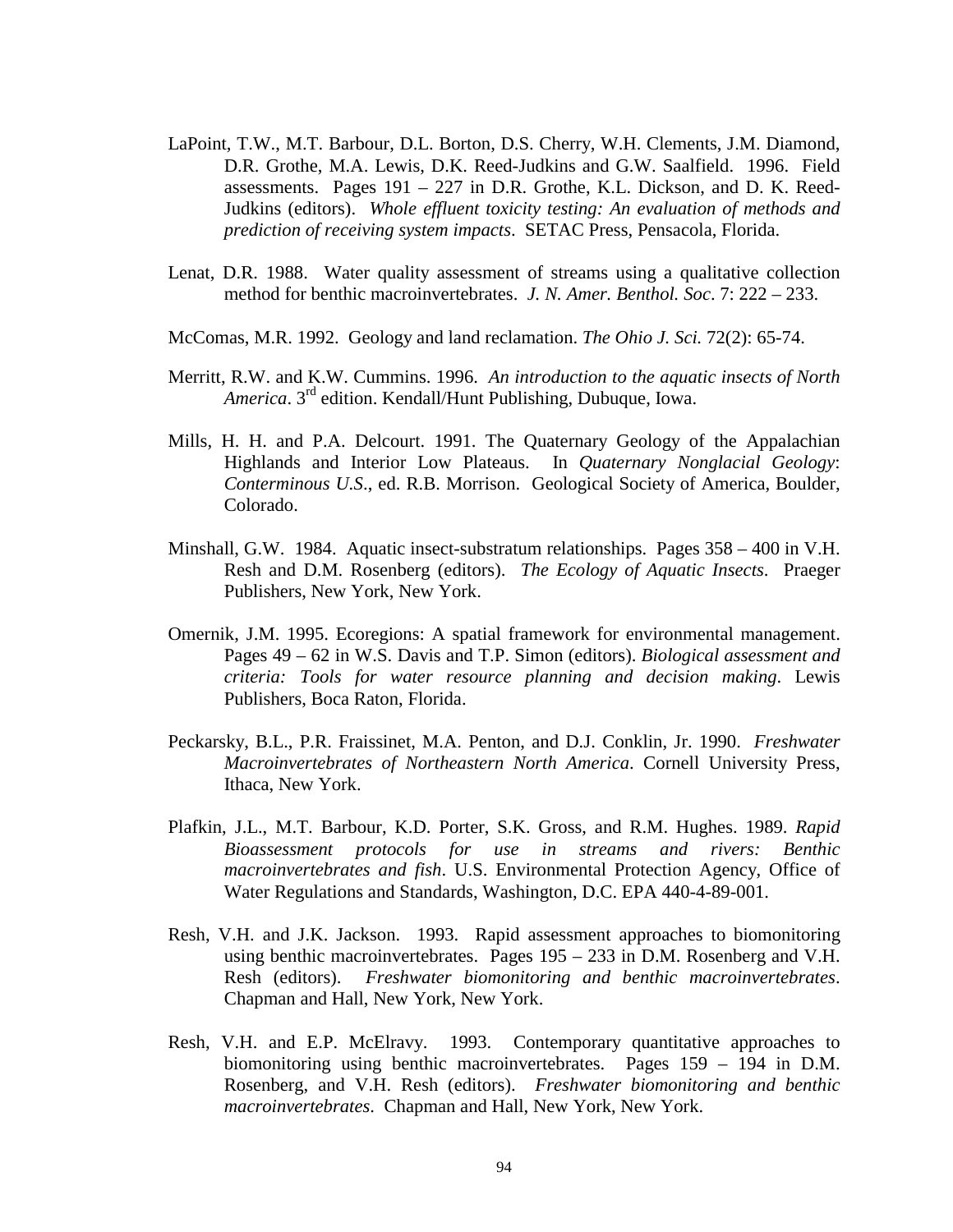- Resh, V.H., R.H. Norris, and M.T. Barbour. 1995. Design and implementation of rapid assessment approaches for water resource monitoring using benthic macroinvertebrates. *Australian J. of Ecol.* 20:108-121.
- Rosen, B.H. 1995. Use of periphyton in the development of biocriteria. Pages 209 215 in W.S. Davis and T.P. Simon (editors). *Biological assessment and criteria: Tools for water resource planning and decision making*. Lewis Publishers, Boca Raton, Florida.
- Rosenberg, D.M. and V.H. Resh. 1993. Introduction to freshwater biomonitoring and benthic macroinvertebrates. Pages  $1 - 9$  in D.M. Rosenberg and V.H. Resh (editors). *Freshwater biomonitoring and benthic macroinvertebrates*. Chapman and Hall, New York, New York.
- Sengupta, M. 1993. *Environmental impacts of mining: Monitoring, restoration, and control*. Lewis Publishers, Boca Raton, Florida.
- Seuss, M.J. 1982. *Examination of water for pollution control. A reference handbook. Volume 3. Biological, bacteriological and virological examination*. Pergamon Press, Oxford, England.
- Shackleford, B. 1988. Rapid bioassessments of lotic macroinvertebrate communities. Biocriteria Development, Biomonitoring Section, Arkansas Department of Pollution Control and Ecology, Little Rock, AR.
- Sizemore, D.R. 1973. The effects of acid mine drainage on Chestnut Creek in Virginia. Thesis submitted to Virginia Polytechnic Institute, Blacksburg, Virginia.
- Southerland, M.T. and J.B. Stribling. 1995. Status of biological criteria development and implementation. In: *Biological Assessment and Criteria: Tools for Water Resource Planning and Decision Making* (eds. W.S. Davis and T.P. Simon) Lewis Publishers, Boca Raton, FL.
- Stevenson, R.J., C.G. Peterson, D.B. Kirschtel, C.C. King, and N.C. Tuchman. 1991. Density-dependent growth, ecological strategies, and effects of nutrients and shading on benthic diatom succession in streams*. J. Phycol.* 27: 59 – 69.
- U.S. Environmental Protection Agency. 1979. *National secondary drinking water regulations: Federal register* 44(140): 42195 – 42202.
- Vannote, R.L., G.W. Minshall, K.W. Cummins, J.R. Sedell, and C.E. Cushing. 1980. The river continuum concept. *Canad. J. Fish. and Aqua. Sci.* 37: 130 – 137.
- Verry, E.S. 2000. Water flow in soils and streams: sustaining hydrologic function. Pages 99 – 124 in E.S. Verry, J.W. Hornbeck and C.A. Dolloff (editors.).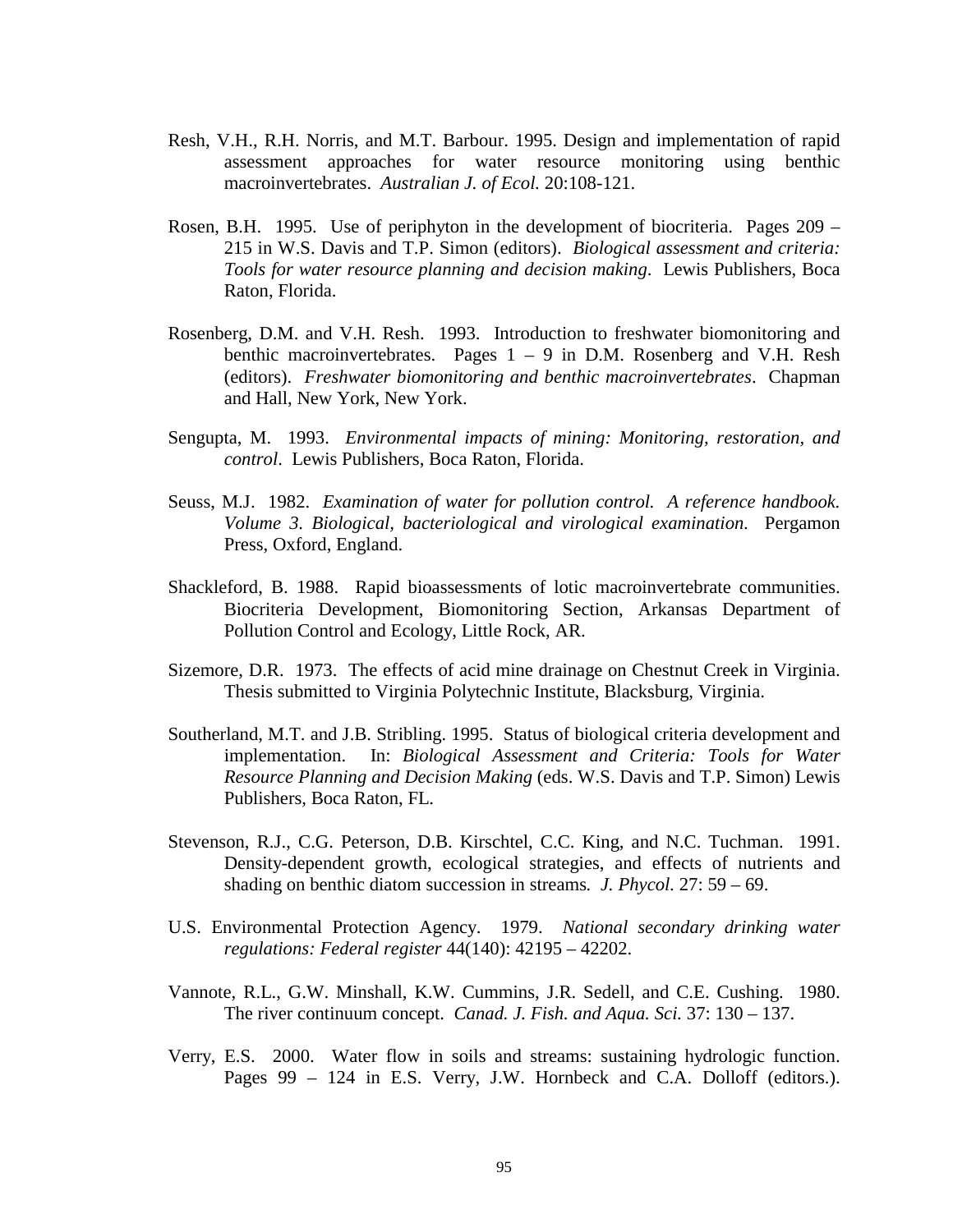*Riparian management in forests of the continental eastern United States*. Lewis Publishers, Boca Raton, Florida.

- Voshell Jr., J.R., R.J. Layton, and S.W. Hiner. 1989. Field techniques for determining the effects of toxic substances on benthic macroinvertebrates in rocky-bottomed streams. Pages 134 – 155 in U.M. Cowgill and L.R. Williams (editors). *Aquatic toxicology and hazard assessment*. American Society of Testing and Materials, STP 1027. Philadelphia, PA.
- Ward, J.V., and J.A. Stanford. 1983. The serial discontinuity concept of lotic ecosystems. Pages 29 – 42 in T.D. Fontaine and S.M. Bartell (editors). *Dynamics of lotic ecosystems*. Ann Arbor press, Ann Arbor, Michigan.
- Ward, J.V. 1984. Ecological perspectives in the management of aquatic insect habitat. Pages 558 – 577 in V.H. Resh and D.M. Rosenberg. *The Ecology of Aquatic Insects*. Praeger Publisher, New York, New York.
- West Virginia Division of Environmental Protection. 1998. *WVDEP assessment program reference site selection guidance for riffle/run streams*.
- West Virginia Resources Board. 1993. Legislative rules, State water resources board, Requirements governing water quality standards, series 1, Appendix  $E -$  Specific water quality criteria.
- Wetzel, R.G. 1983. *Limnology* (2<sup>nd</sup> ed.). W.B. Saunders, Philadelphia, PA.
- Yoder, C.O. 1991. Answering some concerns about biological criteria based on experiences in Ohio. In G.H. Flock (editor). *Water quality standards for the 21st century, proceedings of a national conference.* U.S. Environmental Protection Agency, Office of Water, Washington, D.C.
- Zobell, C.E. 1973. Microbial biogeochemistry of oxygen. In R.G. Wetzel (editor). Limnology  $(2^{nd}$  ed.). Saunders College Publishing, New York, New York.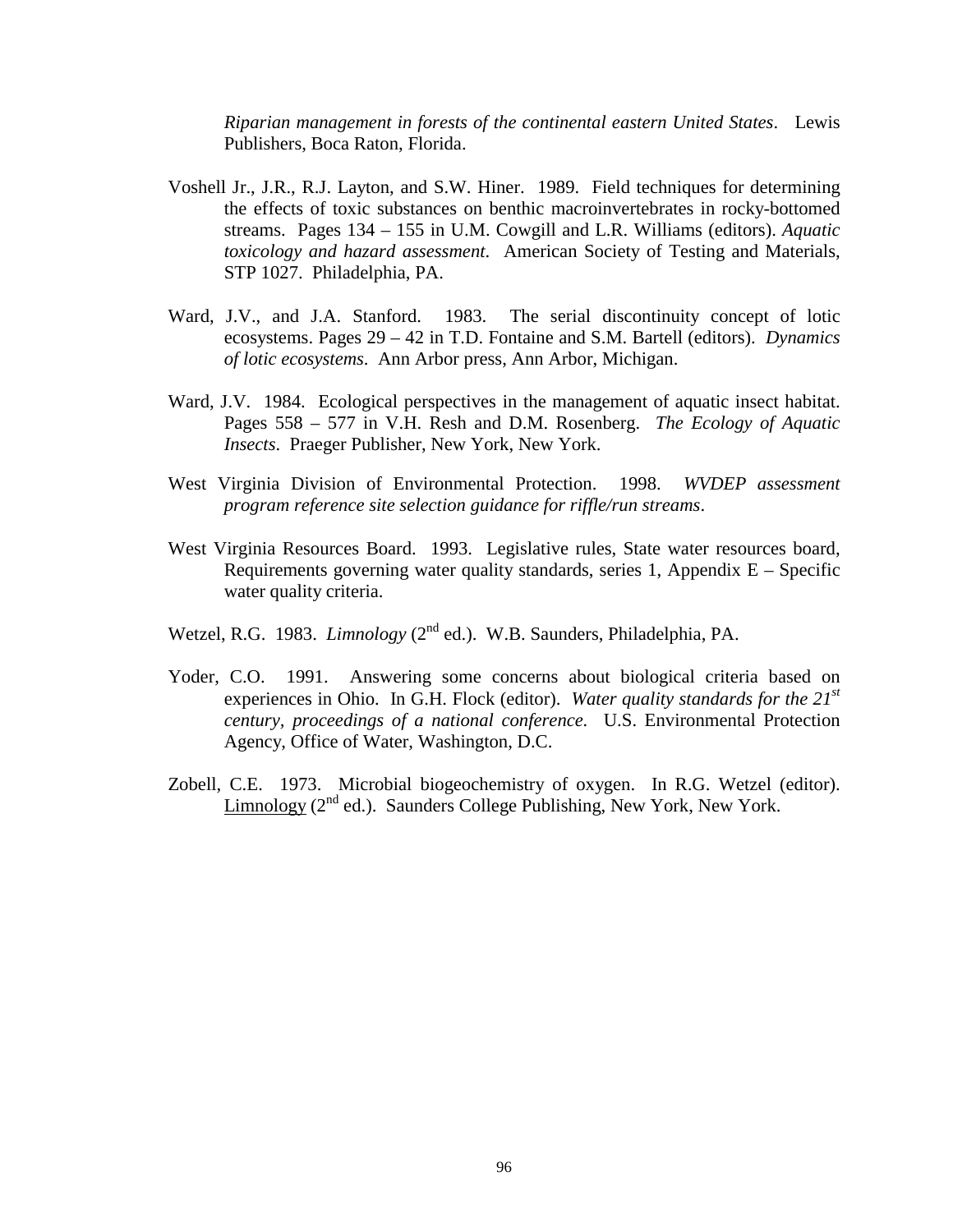## **APPENDIX A**

**Geology Data**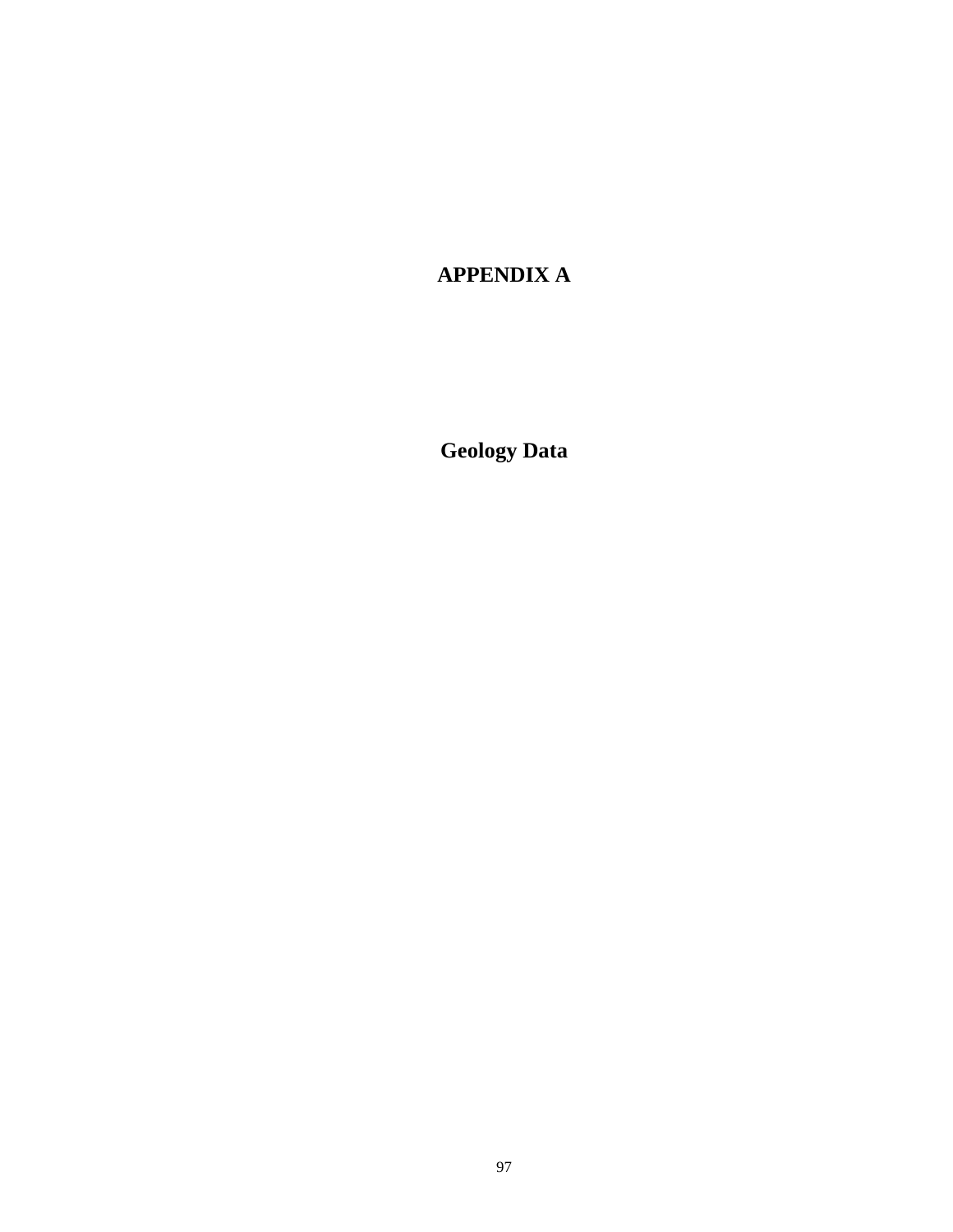## **APPENDIX A**

Appendix A is geology data derived from core samples taken from the Coalburg and Five Block Coal Seams during the summer of 1996. Central Testing Inc., Summersville, West Virginia, analyzed each core sample as part of the West Virginia Division of Environmental Protection's mining permit requirements.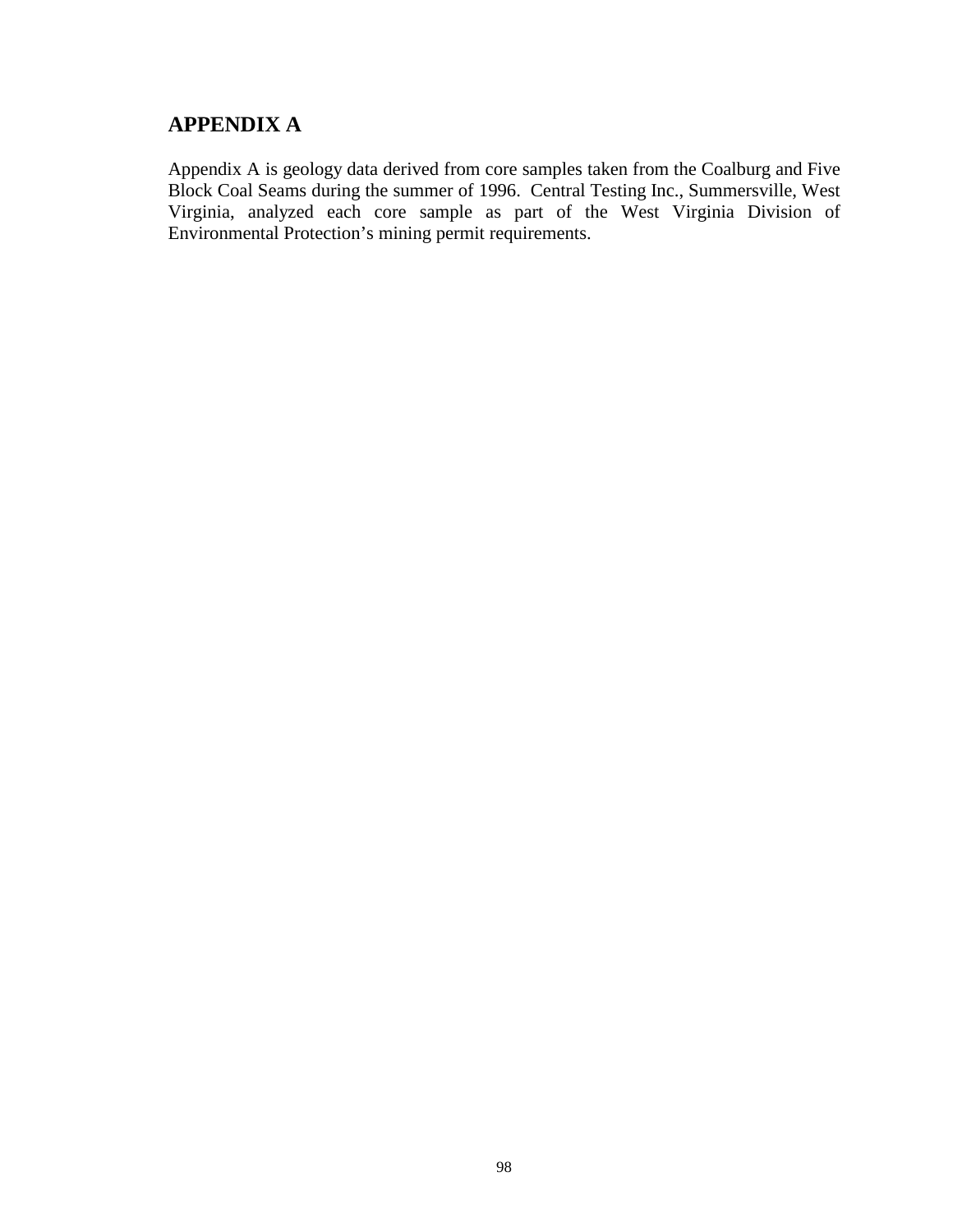| <b>Coalburg Seam</b>    | pH                | <b>Thickness</b><br>(feet) | Sulfur forms $(\% )$ |         |                |              |  |  |  |  |
|-------------------------|-------------------|----------------------------|----------------------|---------|----------------|--------------|--|--|--|--|
|                         |                   |                            | Organic              | Pyritic | <b>Sulfate</b> | <b>Total</b> |  |  |  |  |
| Drill Hole 96-1         |                   |                            |                      |         |                |              |  |  |  |  |
| J                       | 8.29              | 4.20                       | 0.68                 | 0.20    | 0.02           | 0.90         |  |  |  |  |
| $\overline{\mathbf{K}}$ | 9.26              | 6.48                       |                      |         |                | 0.00         |  |  |  |  |
| $\mathbf{L}$            | 6.95              | 25.80                      | 0.60                 | 0.10    | 0.00           | 0.70         |  |  |  |  |
| <b>Weighted Average</b> |                   | 36.48                      | 0.503                | 0.094   | 0.002          | 0.599        |  |  |  |  |
|                         |                   |                            |                      |         |                |              |  |  |  |  |
| Drill Hole 96-3         |                   |                            |                      |         |                |              |  |  |  |  |
| I & J                   | 7.71              | 4.32                       | 0.17                 | 0.05    | 0.00           | 0.22         |  |  |  |  |
| $\overline{\rm K}$      | $\overline{5.63}$ | 16.32                      | 0.44                 | 0.12    | 0.01           | 0.57         |  |  |  |  |
| <b>Weighted Average</b> |                   | 20.64                      | 0.383                | 0.105   | 0.008          | 0.497        |  |  |  |  |
|                         |                   |                            |                      |         |                |              |  |  |  |  |
| Drill Hole 96-4         |                   |                            |                      |         |                |              |  |  |  |  |
| B                       | 7.04              | 12.60                      | 0.40                 | 0.10    | 0.01           | 0.51         |  |  |  |  |
| $\overline{C}$          | 7.55              | 6.24                       |                      |         |                | 0.10         |  |  |  |  |
| D                       | 6.77              | 12.24                      | 0.49                 | 0.08    | 0.00           | 0.57         |  |  |  |  |
| $\overline{E}$          | 7.47              | 14.40                      | $\overline{0.2}$     | 0.06    | 0.00           | 0.26         |  |  |  |  |
| $F,G \& H$              | $\overline{7}.31$ | 21.12                      | 0.48                 | 0.08    | 0.01           | 0.57         |  |  |  |  |
| <b>Weighted Average</b> |                   | 66.60                      | 0.361                | 0.072   | 0.005          | 0.448        |  |  |  |  |
|                         |                   |                            |                      |         |                |              |  |  |  |  |
| Drill Hole 96-6         |                   |                            |                      |         |                |              |  |  |  |  |
| N                       | 5.48              | 3.12                       | 0.29                 | 0.72    | 0.00           | 1.01         |  |  |  |  |
| $\mathbf O$             | 8.07              | 4.20                       | 0.13                 | 0.06    | 0.00           | 0.10         |  |  |  |  |
| $\overline{P}$          | 6.65              | 19.56                      | 0.58                 | 0.15    | 0.00           | 0.73         |  |  |  |  |
| <b>Weighted Average</b> |                   | 26.88                      | 0.476                | 0.202   | 0.000          | 0.664        |  |  |  |  |
|                         |                   |                            |                      |         |                |              |  |  |  |  |
| Drill Hole 96-7         |                   |                            |                      |         |                |              |  |  |  |  |
| K & L                   | 7.35              | 5.76                       | 0.44                 | 0.06    | 0.00           | 0.50         |  |  |  |  |
| $\overline{\mathbf{M}}$ | 7.28              | 17.64                      | 0.49                 | 0.06    | 0.00           | 0.55         |  |  |  |  |
| <b>Weighted Average</b> |                   | 23.40                      | 0.478                | 0.060   | 0.000          | 0.538        |  |  |  |  |

# **Sulfur Content and pH for Mined Areas from the Coalburg Seam**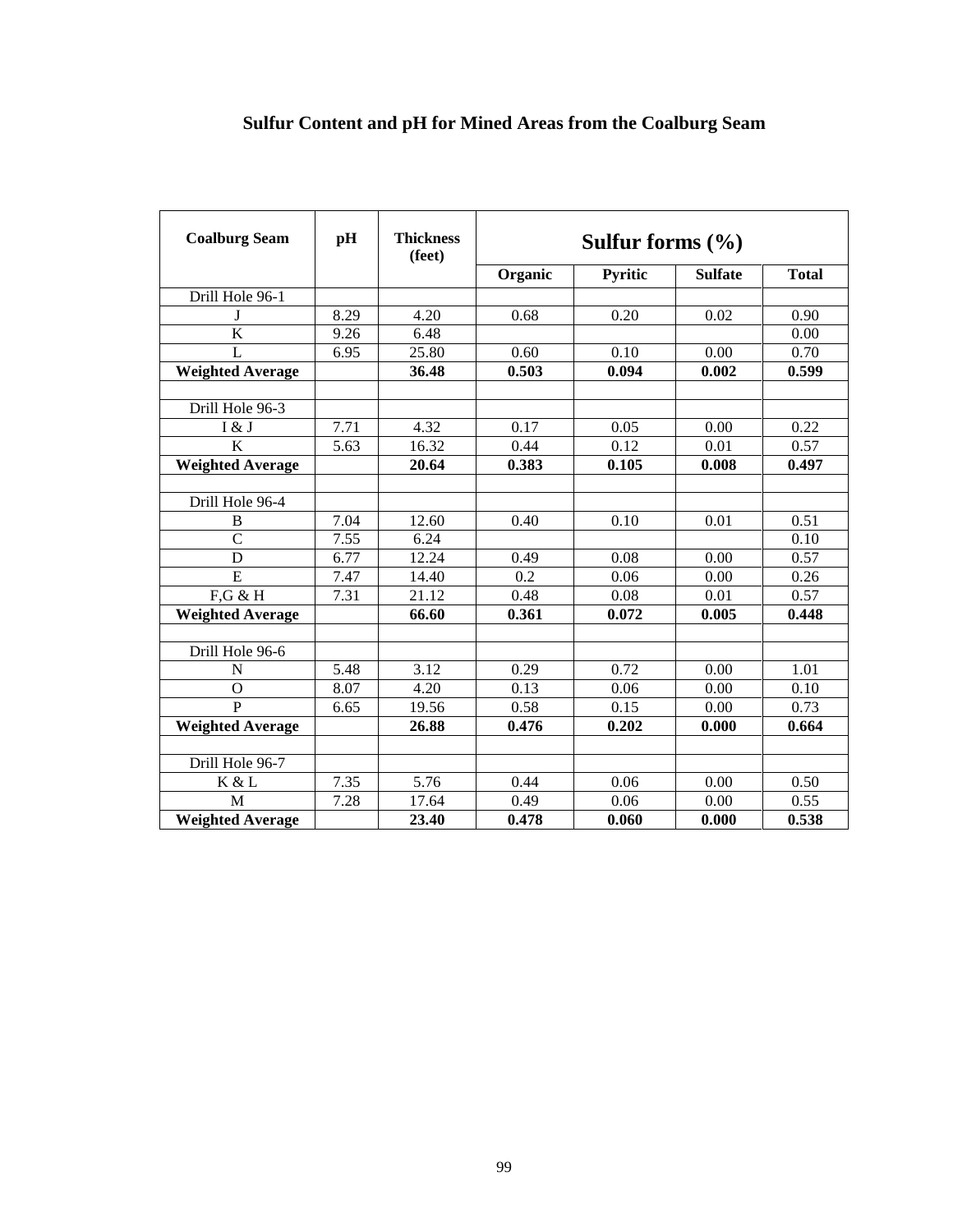# **Sulfur Content and pH for Mined Areas from the Five Block Seam**

| <b>Five Block Seam</b> | pH               | <b>Thickness</b><br>(feet) | Sulfur forms $(\% )$ |                   |                |                   |  |  |
|------------------------|------------------|----------------------------|----------------------|-------------------|----------------|-------------------|--|--|
|                        |                  |                            | Organic              | Pyritic           | <b>Sulfate</b> | <b>Total</b>      |  |  |
| Drill Hole 96-36       |                  |                            |                      |                   |                |                   |  |  |
| $1 - 10$               | 8.4              | 40.0                       |                      |                   |                |                   |  |  |
| 11                     | 7.8              | 1.35                       | 0.16                 | 0.04              | 0.06           | 0.26              |  |  |
| 12                     | 4.5              | 0.45                       | 1.47                 | 1.04              | 1.16           | 3.67              |  |  |
| $\overline{13}$        | $\overline{5.0}$ | 0.70                       | 0.44                 | 0.43              | 0.24           | 1.11              |  |  |
| 14                     | 3.1              | 0.95                       | 2.27                 | 1.52              | 1.25           | $\overline{5.04}$ |  |  |
| 15                     | 4.2              | 0.35                       | 0.49                 | 0.20              | 0.50           | 1.19              |  |  |
| 16                     | 5.8              | 3.10                       | 0.13                 | 0.10              | 0.06           | 0.29              |  |  |
| 17-33                  | 8.6              | 37.65                      |                      |                   |                |                   |  |  |
| 34                     | 7.0              | 0.55                       | 0.40                 | 0.30              | 0.20           | 0.90              |  |  |
| $35 - 51$              | 8.7              | 38.3                       |                      |                   |                |                   |  |  |
| 52                     | 8.7              | 4.45                       | 0.09                 | < 0.01            | 0.03           | 0.12              |  |  |
| 53                     | 8.5              | 1.95                       | 0.13                 | 0.06              | 0.03           | 0.22              |  |  |
| 54                     | $\overline{8.5}$ | 1.10                       |                      |                   |                |                   |  |  |
| $\overline{55}$        | 8.2              | 5.10                       | 0.02                 | 0.01              | < 0.01         | 0.03              |  |  |
| $\overline{56}$        | 8.2              | 5.00                       | 0.03                 | < 0.01            | < 0.01         | 0.02              |  |  |
| $\overline{57}$        | 8.4              | 5.00                       | 0.02                 | $\sqrt{0.01}$     | $\sqrt{0.01}$  | $\overline{0.02}$ |  |  |
| $\overline{58}$        | 8.4              | 5.90                       | 0.02                 | < 0.01            | < 0.01         | 0.02              |  |  |
| 59-66                  | 8.3              | 21.30                      |                      |                   |                |                   |  |  |
| 67                     | 8.3              | 1.50                       | 0.28                 | 0.01              | 0.31           | 0.60              |  |  |
| 68                     | 8.3              | 2.60                       | 0.07                 | 0.02              | 0.05           | 0.14              |  |  |
| 69-76                  | 8.3              | 25.2                       |                      |                   |                |                   |  |  |
| $\overline{77}$        | 8.0              | 0.24                       | 0.08                 | 0.05              | 0.03           | 0.16              |  |  |
| 78                     | 8.2              | 0.99                       | 0.02                 | 0.01              | < 0.01         | 0.03              |  |  |
| $\overline{79}$        | 8.0              | 1.20                       | 0.02                 | 0.01              | < 0.01         | 0.03              |  |  |
| 80                     | 8.1              | 2.75                       | 0.02                 | 0.02              | < 0.01         | 0.04              |  |  |
| $81 - 83$              | 8.3              | 4.11                       |                      |                   |                |                   |  |  |
| 84                     | 8.3              | 2.00                       | 0.02                 | < 0.01            | < 0.01         | 0.02              |  |  |
| 85                     | 6.7              | 4.00                       | 0.02                 | $\overline{0.01}$ | < 0.01         | 0.03              |  |  |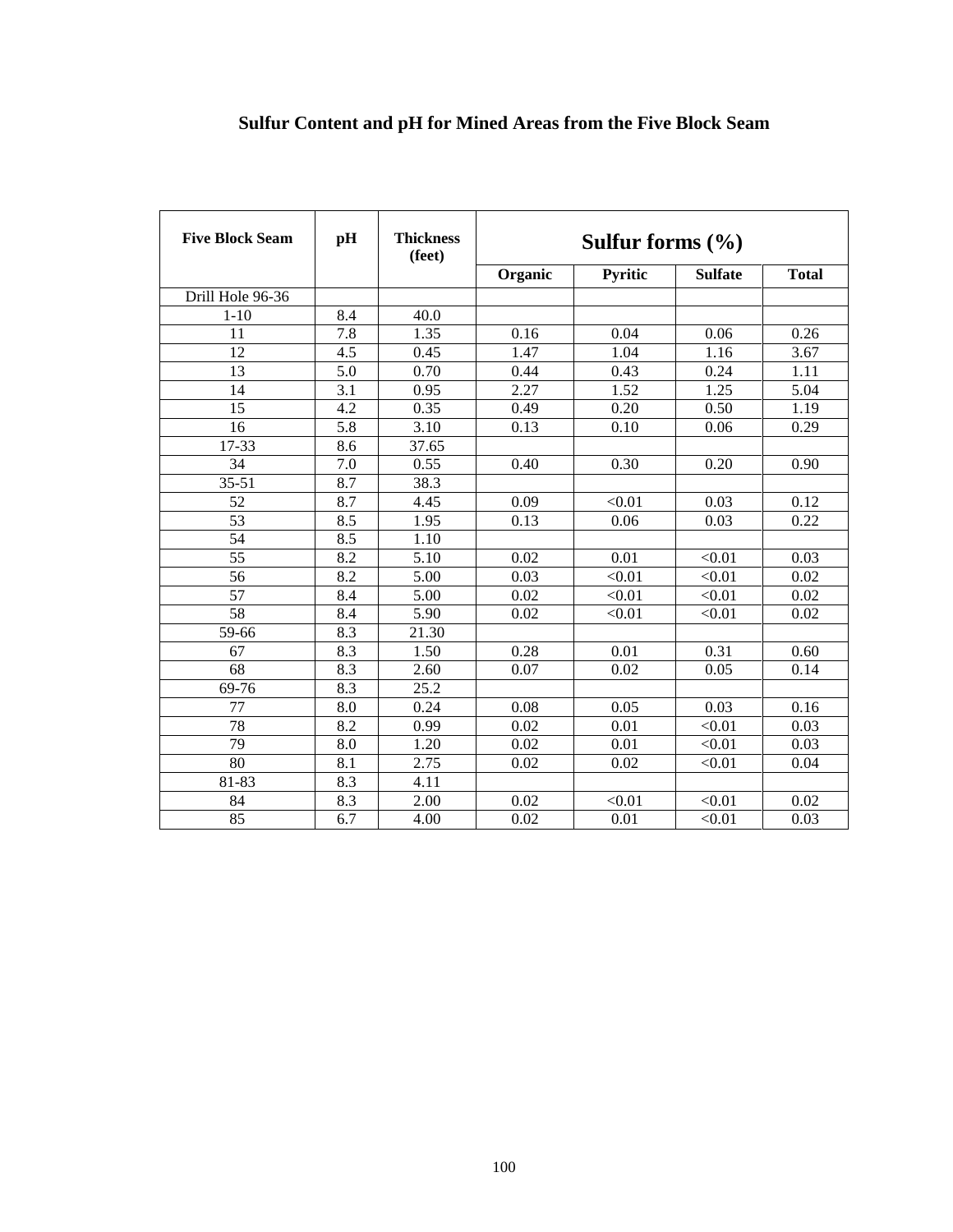# **APPENDIX B**

**Climatic Conditions**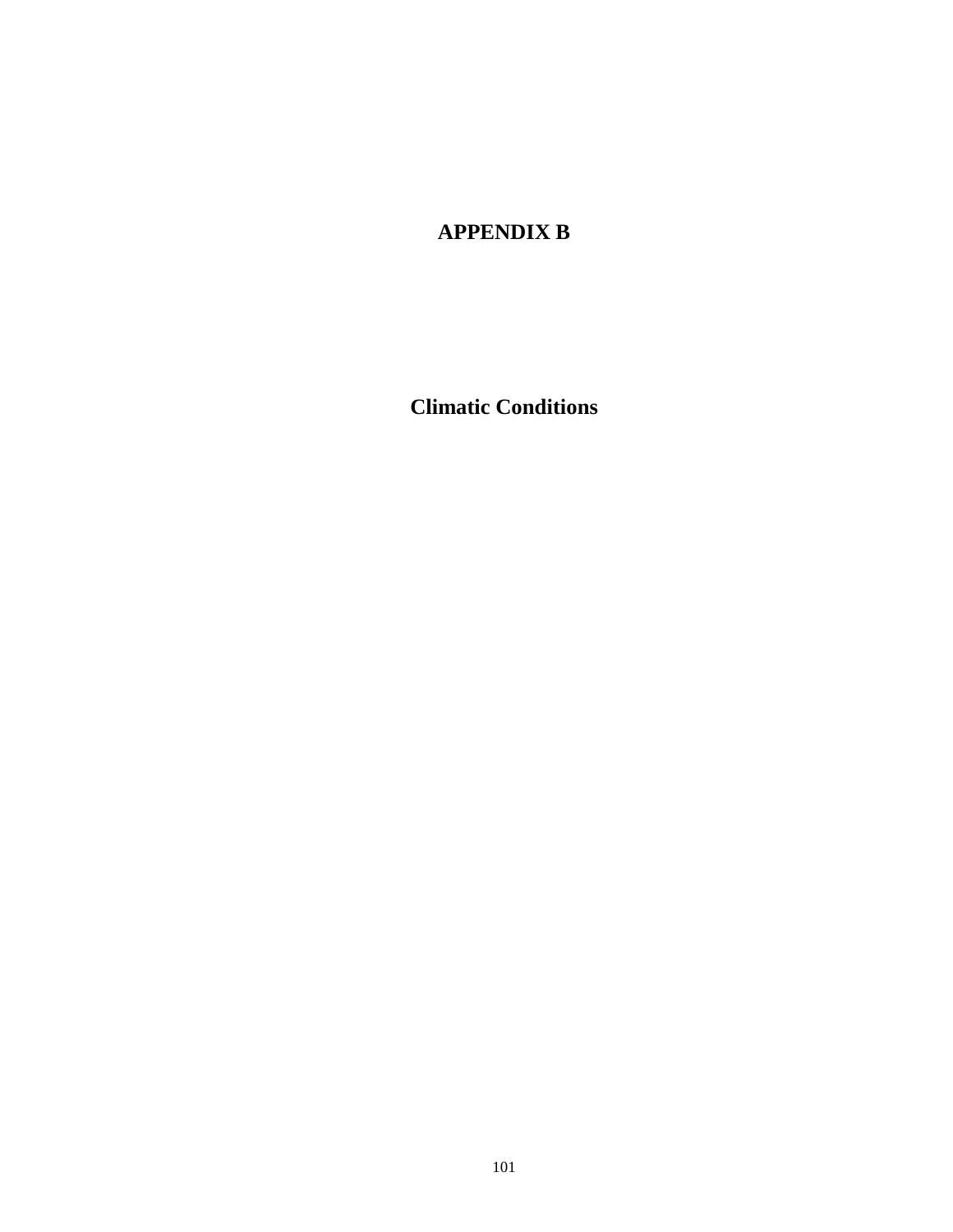## **APPENDIX B**

Appendix B1 is a record of the climatic conditions three to seven days prior to each sampling period. Measurements were obtained from the Charleston, West Virginia Yeager Airport. Data with bold font represent sampling dates.

Appendix B2 is a record of monthly and annual precipitation amounts provided by the National Weather Service in Charleston, West Virginia. An average based on the 30-year period, 1961 – 1990 is compared to precipitation amounts for 1991 – 2000.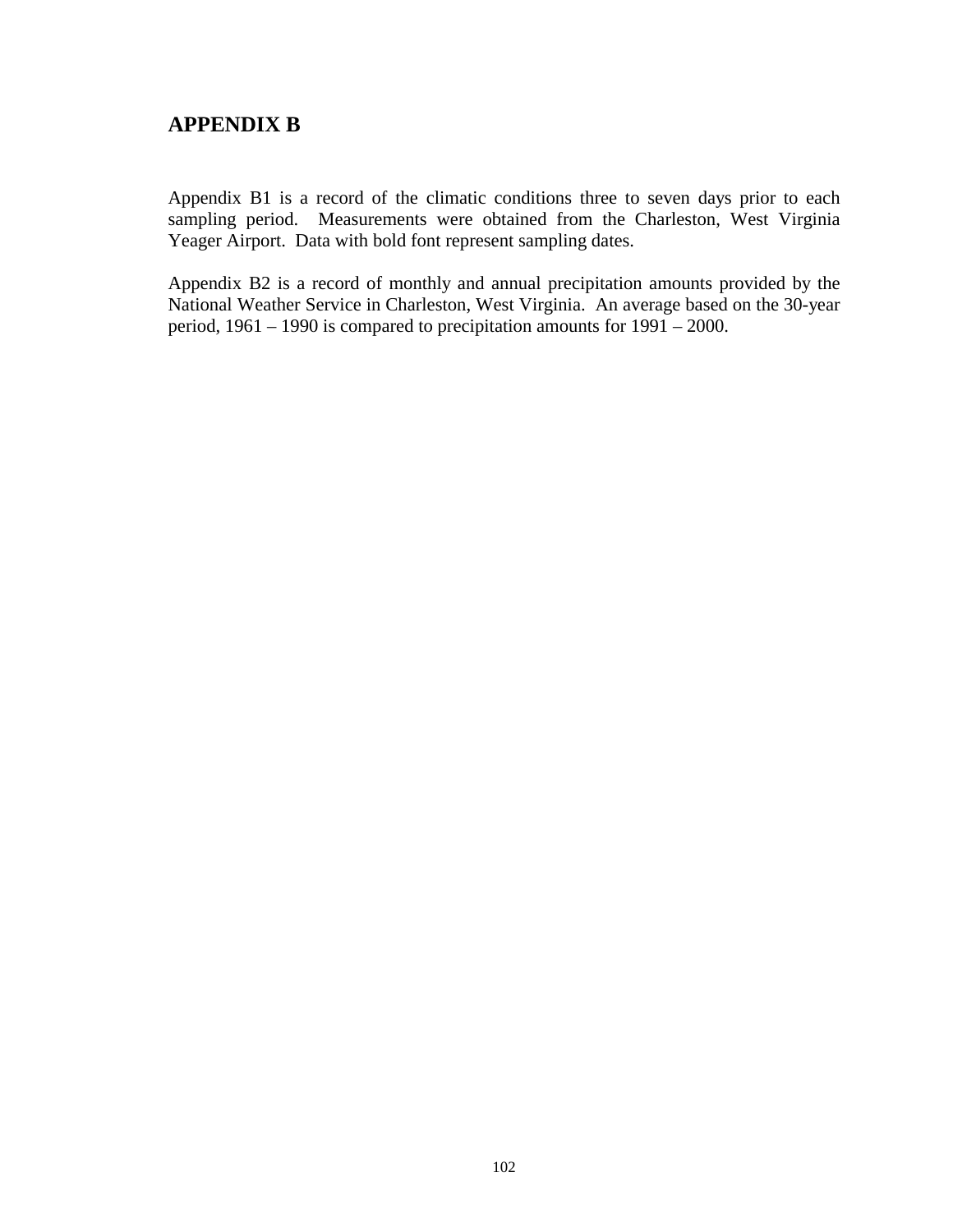|             | Average            |                  |               |                   |
|-------------|--------------------|------------------|---------------|-------------------|
| <b>Date</b> | <b>Temperature</b> | Precipitation    | <b>Events</b> | <b>Snow Depth</b> |
|             | (C)                | (cm)             |               | $(cm)$            |
| 2/13/99     | $-4.4$             | $\boldsymbol{0}$ | Snow          | 2.5               |
| 2/14/99     | $-2.7$             | $\boldsymbol{0}$ | Snow          |                   |
| 2/15/99     | 3.1                | $\boldsymbol{0}$ |               |                   |
| 2/16/99     | 7.9                | $\boldsymbol{0}$ |               |                   |
| 2/17/99     | 7.2                | 0.05             | Rain          |                   |
| 2/18/99     | 2.1                | $\boldsymbol{0}$ |               |                   |
| 2/19/99     | 0.3                | $\boldsymbol{0}$ |               |                   |
| 2/20/99     | $-1.6$             | $\bf{0}$         |               |                   |
| 5/21/99     | 20.3               | $\boldsymbol{0}$ |               |                   |
| 5/22/99     | 17.9               | 2.8              | Rain          |                   |
| 5/23/99     | 18.4               | 0.5              | Rain          |                   |
| 5/24/99     | 15.0               | 0.9              | Rain          |                   |
| 5/25/99     | 14.6               | 0.1              | Rain          |                   |
| 5/26/99     | 16.5               | $\boldsymbol{0}$ |               |                   |
| 5/27/99     | 15.8               | $\bf{0}$         |               |                   |
| 7/6/99      | 29.2               | $\boldsymbol{0}$ |               |                   |
| 7/7/99      | 26.9               | $\boldsymbol{0}$ |               |                   |
| 7/8/99      | 23.6               | $\boldsymbol{0}$ |               |                   |
| 7/9/99      | 26.3               | 0.2              | Rain          |                   |
| 7/10/99     | 23.8               | 0.8              | Rain          |                   |
| 7/11/99     | 21.3               | $\boldsymbol{0}$ |               |                   |
| 7/12/99     | 18.6               | $\boldsymbol{0}$ |               |                   |
| 7/13/99     | 20.9               | $\bf{0}$         |               |                   |
| 9/9/99      | 22.3               | $\boldsymbol{0}$ |               |                   |
| 9/10/99     | 15.7               | $\boldsymbol{0}$ |               |                   |
| 9/11/99     | 16.4               | $\boldsymbol{0}$ |               |                   |
| 9/12/99     | 20.8               | $\boldsymbol{0}$ |               |                   |
| 9/13/99     | 19.7               | $\bf{0}$         |               |                   |
| 10/25/99    | 3.5                | $\boldsymbol{0}$ |               |                   |
| 10/26/99    | 8.5                | $\boldsymbol{0}$ |               |                   |
| 10/27/99    | 7.6                | $\boldsymbol{0}$ |               |                   |
| 10/28/99    | 9.1                | $\boldsymbol{0}$ |               |                   |
| 10/29/99    | 13.7               | $\boldsymbol{0}$ |               |                   |
| 10/30/99    | 14.1               | $\boldsymbol{0}$ |               |                   |
| 10/31/99    | 17.6               | $\boldsymbol{0}$ |               |                   |
| 11/1/99     | 17.2               | $\boldsymbol{0}$ |               |                   |
| 12/29/99    | $-1.9$             | $\boldsymbol{0}$ |               |                   |
| 12/30/99    | 8.8                | $\boldsymbol{0}$ |               |                   |
| 12/31/99    | 5.0                | $\boldsymbol{0}$ |               |                   |
| 1/1/00      | 11.3               | $\boldsymbol{0}$ |               |                   |
| 1/2/00      | 12.9               | $\boldsymbol{0}$ |               |                   |
| 1/3/00      | 16.8               | NA               | Rain          |                   |
| 1/4/00      | 8.8                | 2.86             | Rain, Snow    |                   |
| 1/5/00      | $-1.0$             | <b>NA</b>        | <b>Snow</b>   |                   |
| 3/3/00      | 2.3                | $\boldsymbol{0}$ |               |                   |
| 3/4/00      | 7.9                | $\boldsymbol{0}$ |               |                   |
| 3/5/00      | 11.1               | $\boldsymbol{0}$ |               |                   |
| 3/6/00      | 14.4               | $\boldsymbol{0}$ |               |                   |

**Appendix B1. Climatic Conditions Seven Days Prior to Each Sampling Event**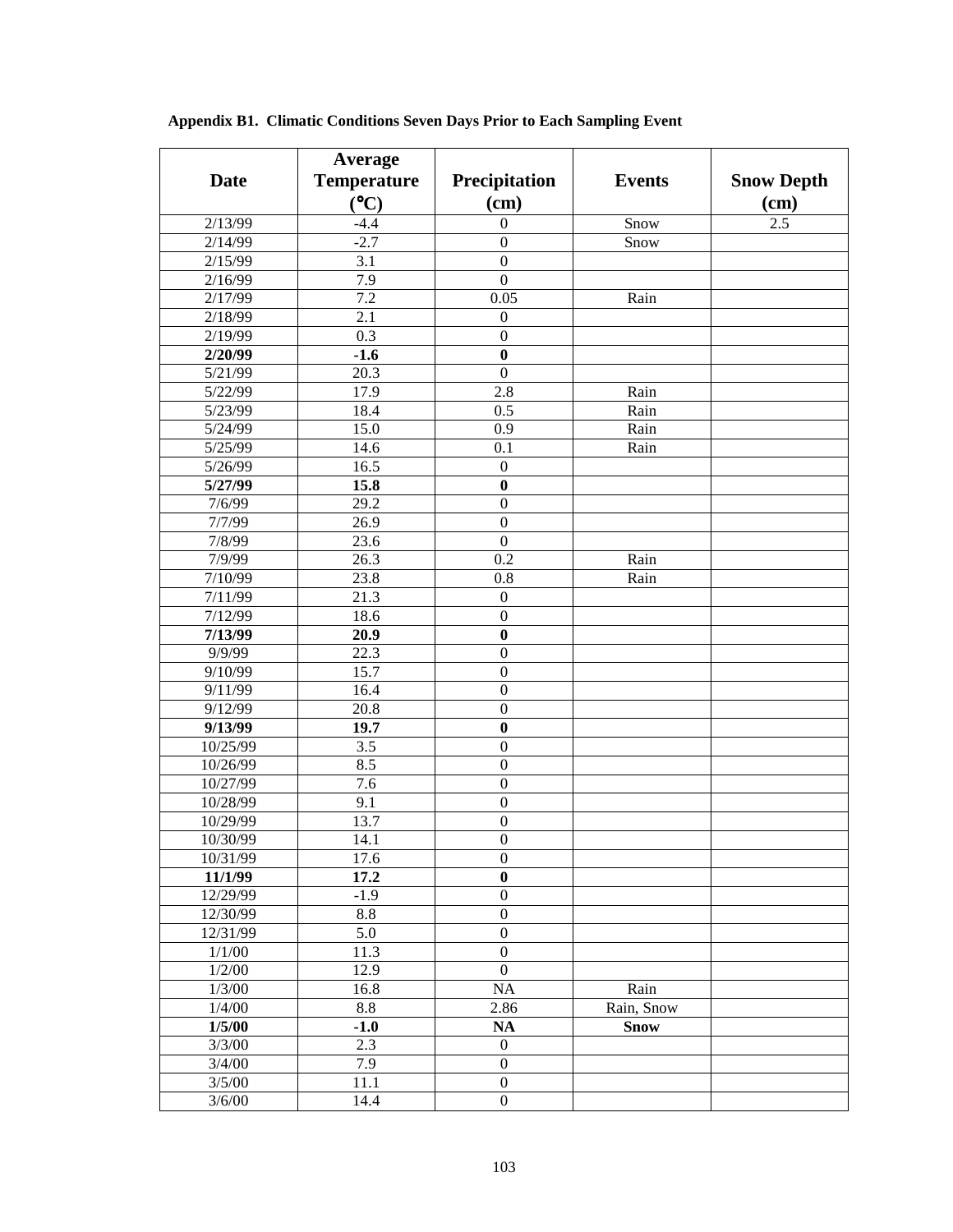| 3/7/00  | 19.1 |  |  |
|---------|------|--|--|
| 3/8/00  | 17.6 |  |  |
| 3/9/00  | 21.5 |  |  |
| 3/10/00 | 14.2 |  |  |
| 5/3/00  | 16.7 |  |  |
| 5/4/00  | 19.0 |  |  |
| 5/10/00 | 20.6 |  |  |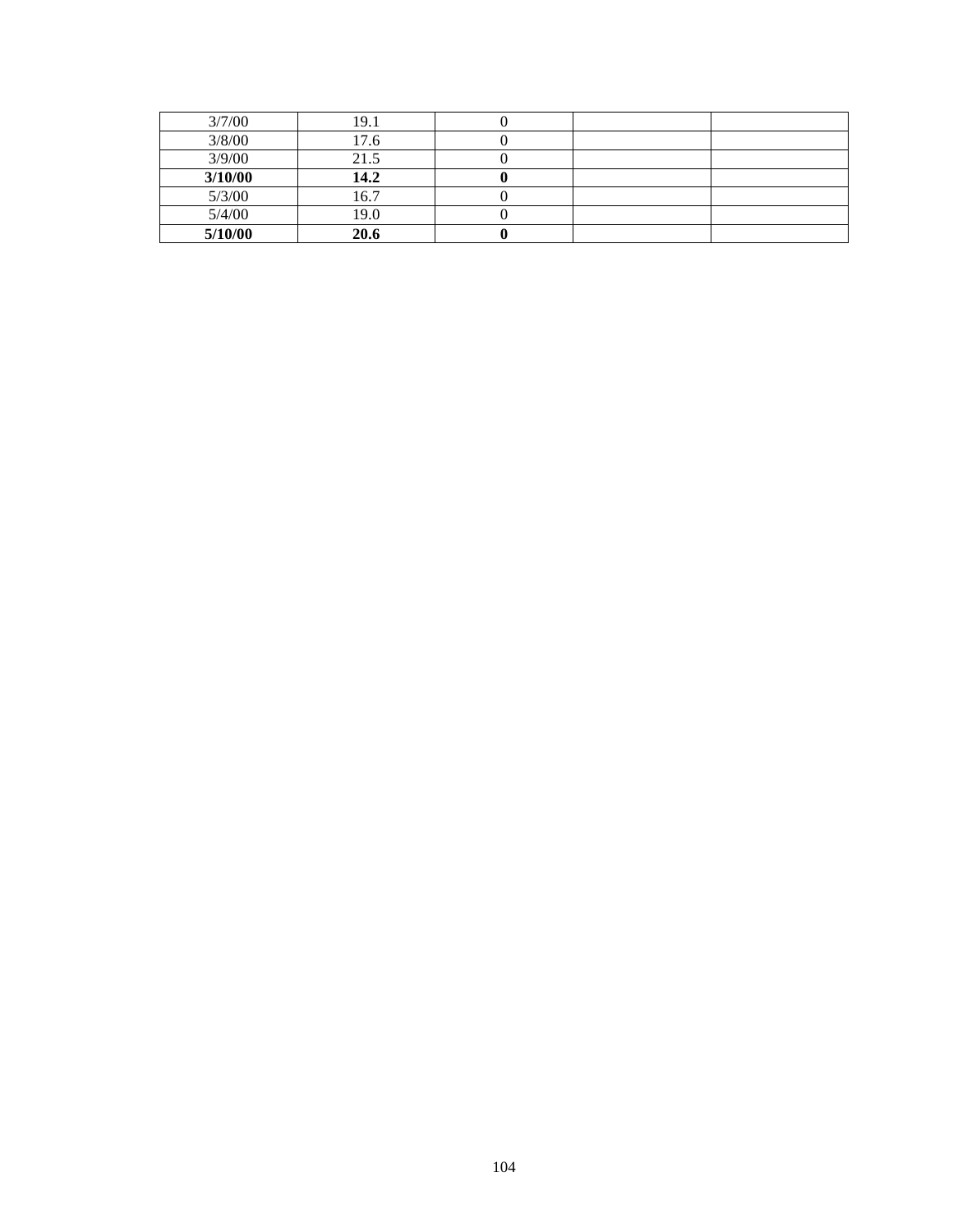|                                                |            |            |            |            | <b>Monthly Precipitation (inches)</b> |            |      |            |            |            |            |            | Annual<br>Precipitation<br>(inches) |
|------------------------------------------------|------------|------------|------------|------------|---------------------------------------|------------|------|------------|------------|------------|------------|------------|-------------------------------------|
|                                                | <b>JAN</b> | <b>FEB</b> | <b>MAR</b> | <b>APR</b> | <b>MAY</b>                            | <b>JUN</b> | JUL  | <b>AUG</b> | <b>SEP</b> | <b>OCT</b> | <b>NOV</b> | <b>DEC</b> |                                     |
| Standard<br>30-year<br>period<br>1961-<br>1990 | 2.91       | 3.04       | 3.63       | 3.31       | 3.91                                  | 3.59       | 4.99 | 4.01       | 3.24       | 2.39       | 3.59       | 3.39       | 42.53                               |
| 1991                                           | 2.68       | 2.98       | 6.07       | 3.49       | 1.47                                  | 2.49       | 2.84 | 2.95       | 5.51       | 1.10       | 5.00       | 5.89       | 42.47                               |
| 1992                                           | 1.94       | 2.72       | 4.79       | 2.93       | 4.66                                  | 3.21       | 6.41 | 4.41       | 1.38       | 0.94       | 3.15       | 3.50       | 40.04                               |
| 1993                                           | 1.87       | 2.98       | 6.68       | 1.78       | 1.98                                  | 5.01       | 1.98 | 2.71       | 5.99       | 3.50       | 3.95       | 3.23       | 41.66                               |
| 1994                                           | 6.42       | 5.56       | 7.73       | 3.78       | 3.98                                  | 4.43       | 3.71 | 6.20       | 1.95       | 1.13       | 1.95       | 2.52       | 49.36                               |
| 1995                                           | 6.02       | 2.98       | 2.73       | 2.59       | 6.15                                  | 4.93       | 2.91 | 5.81       | 2.70       | 2.61       | 3.31       | 2.79       | 45.53                               |
| 1996                                           | 5.18       | 2.82       | 4.32       | 3.77       | 7.40                                  | 3.59       | 9.60 | 2.82       | 7.37       | 2.49       | 4.36       | 2.04       | 54.66                               |
| 1997                                           | 1.76       | 1.76       | 8.35       | 2.77       | 3.60                                  | 5.24       | 5.83 | 4.14       | 1.94       | 0.84       | 2.96       | 1.57       | 40.76                               |
| 1998                                           | 3.43       | 4.23       | 3.41       | 4.77       | 5.27                                  | 10.56      | 3.65 | 3.70       | 2.50       | 1.67       | 1.89       | 3.18       | 48.26                               |
| 1999                                           | 4.81       | 2.67       | 3.70       | 2.20       | 1.90                                  | 1.30       | 5.37 | 2.97       | 1.81       | 3.43       | 4.53       | 2.55       | 37.24                               |
| 2000                                           | 1.41       | 4.25       | 2.26       | 4.67       | 4.75                                  | 3.38       | 6.06 | 4.35       | 2.87       | 0.87       | 1.27       | 2.10       | 38.24                               |

### **Appendix B2. Monthly and Annual Precipitation for Charleston, West Virginia.**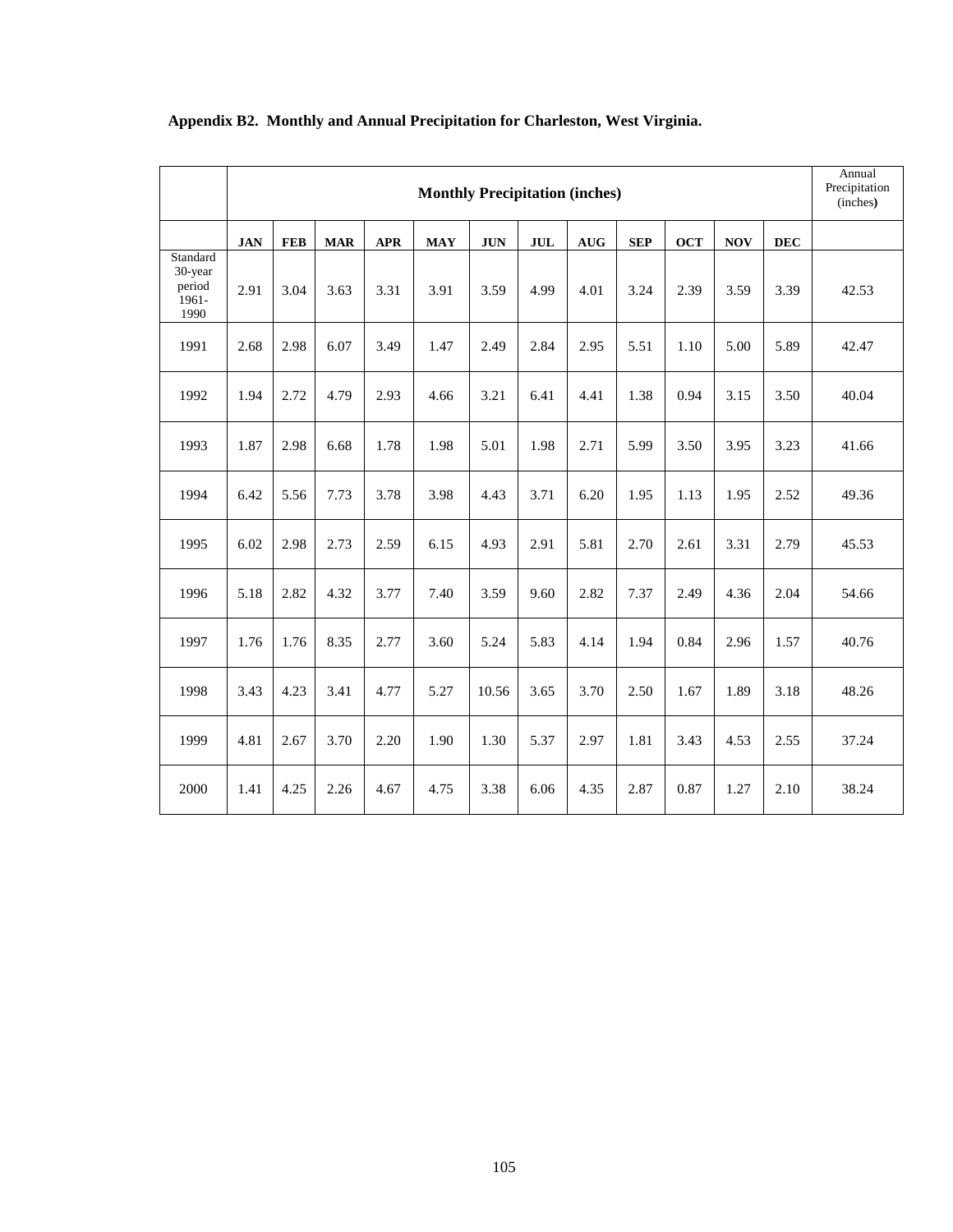# **APPENDIX C**

**Water Chemistry**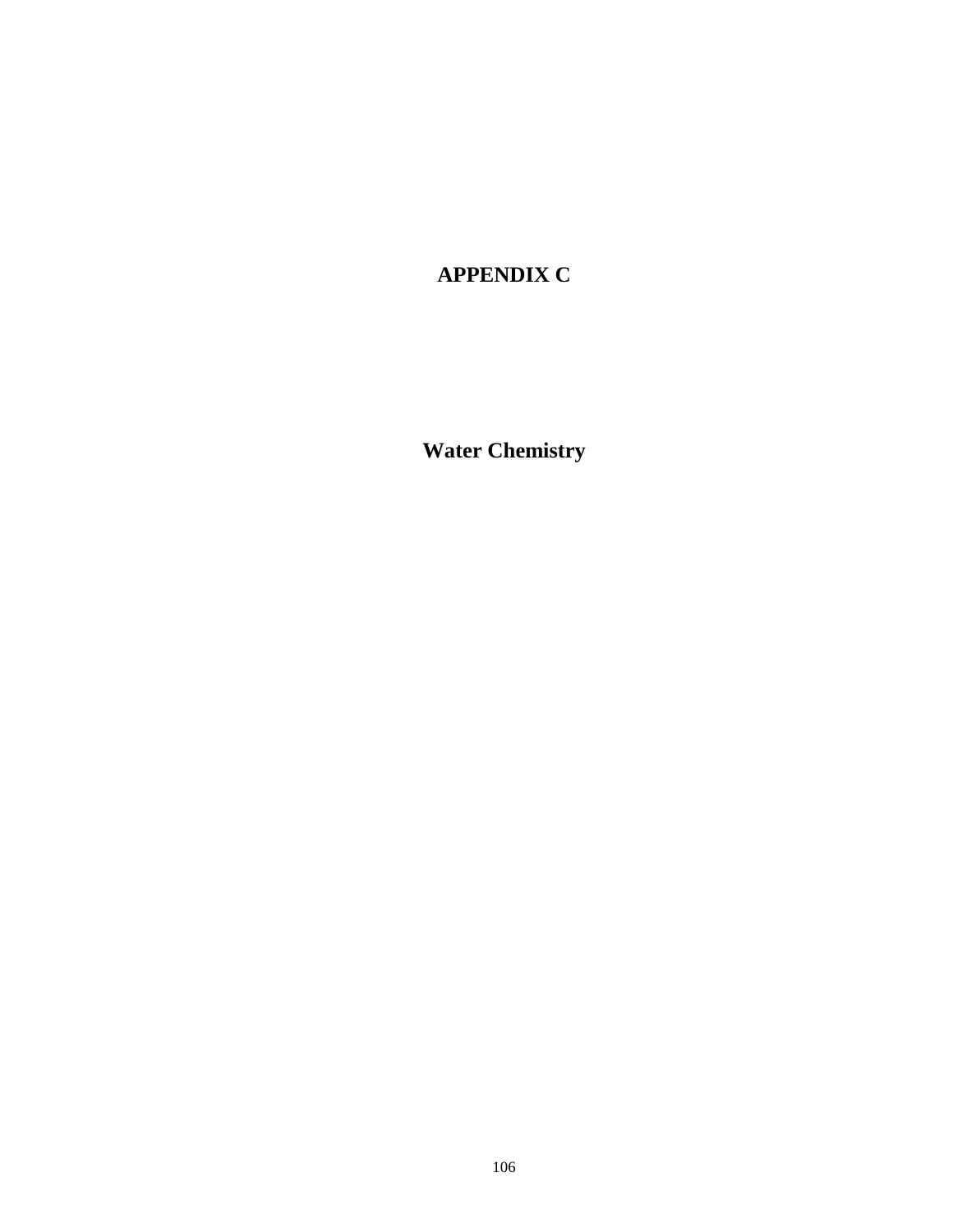# **APPENDIX C**

Appendix C is water chemistry data derived from water samples collected at each station on each sampling visit. Pen Coal Company personnel measured flow and pH in the field. All other chemistry parameters were determined according to United States Environmental Protection Agency standards by Standard Laboratories, Inc., South Charleston, West Virginia.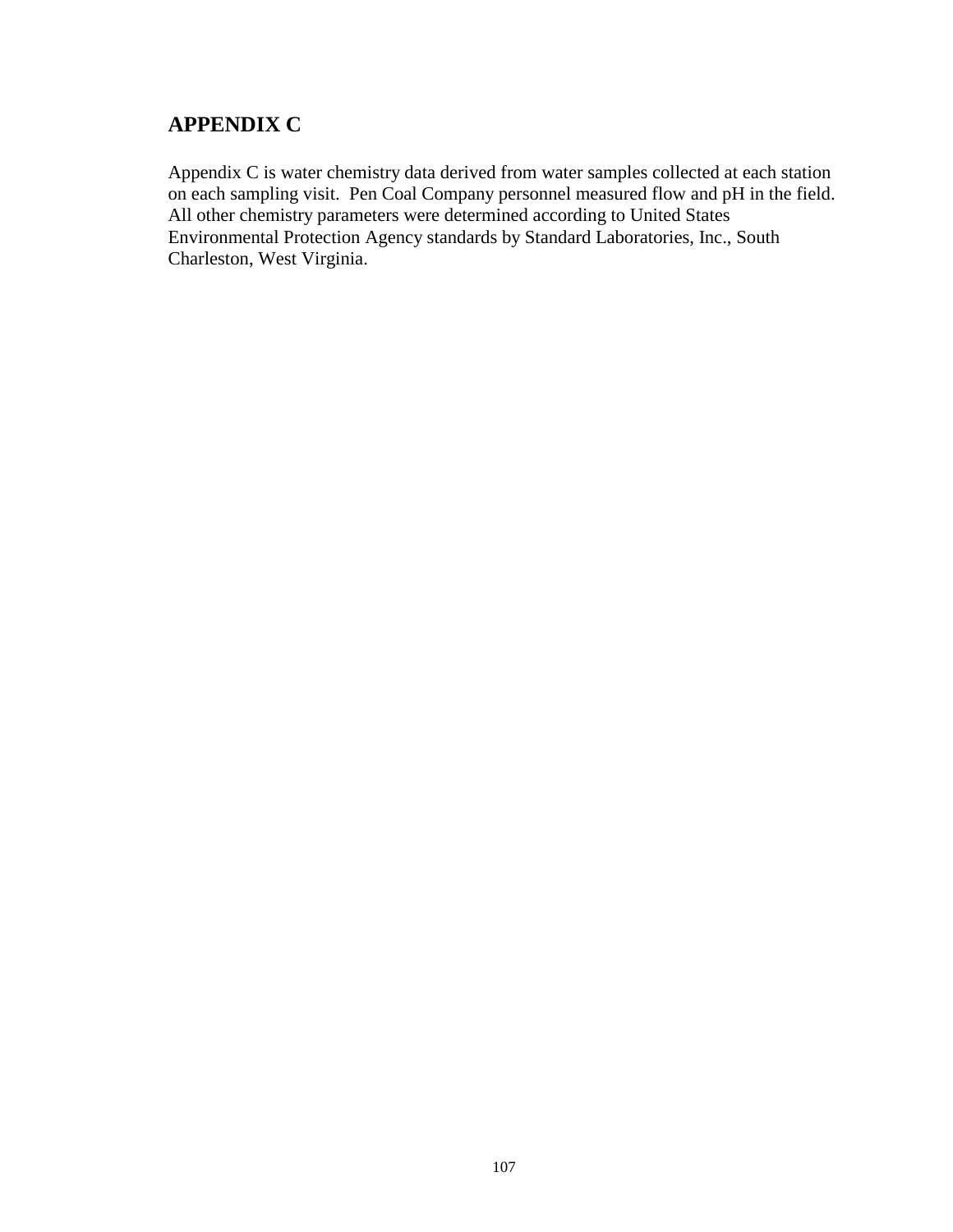|                              | 2/11/99 | 5/27/99 | 7/13/99 | 9/13/99 | 11/1/99 | 1/6/00                   | 3/10/00    | 5/10/00    |
|------------------------------|---------|---------|---------|---------|---------|--------------------------|------------|------------|
|                              |         |         |         |         |         |                          |            |            |
| pH                           | 8.17    | 7.79    | 8.10    | 7.62    | 7.68    | 7.61                     | 7.32       | 8.79       |
| Flow                         |         |         |         |         |         |                          |            |            |
| (GPM)                        | 15      | 5       | 3       | $\sim$  | 3       | $\overline{\phantom{a}}$ | 10         | 5          |
| <b>Total Alkalinity</b>      |         |         |         |         |         |                          |            |            |
| $(mg/l)$ CaCO <sub>3</sub> ) | 40      | 62.0    | 98.0    | 79      | 81      | 91                       | 85         | 97         |
| Acidity                      |         |         |         |         |         |                          |            |            |
| $(mg/l)$ CaCO <sub>3</sub> ) | 0.00    | 0.00    | 0.00    | 0.00    | 0.00    | 0.00                     | 0.00       | 0.00       |
| Sulfate                      |         |         |         |         |         |                          |            |            |
| (mg/1 SO <sub>4</sub> )      | 80.6    | 18.0    | 26.9    | 50.8    | 72.0    | 108                      | 55.4       | 102        |
| <b>Total Aluminum</b>        |         |         |         |         |         |                          |            |            |
| $(mg/l \text{ Al})$          | < 0.07  | 1.12    | 0.15    | 2.46    | 0.30    | < 0.07                   | 0.09       | <b>BDL</b> |
| Total Iron                   |         |         |         |         |         |                          |            |            |
| $(mg/l \nFe)$                | 0.22    | 1.14    | 0.22    | 2.54    | 0.10    | 0.12                     | 0.13       | <b>BDL</b> |
| <b>Total Manganese</b>       |         |         |         |         |         |                          |            |            |
| $(mg/l \ Mn)$                | 0.02    | 0.10    | 0.02    | 0.57    | 0.05    | 0.43                     | <b>BDL</b> | 0.03       |
| <b>Total Suspended</b>       |         |         |         |         |         |                          |            |            |
| Solids (mg/l TSS)            | < 5.0   | 19      | < 5.0   | 73      | 7.0     | < 5.0                    | <b>BDL</b> | <b>BDL</b> |
| <b>Total Dissolved</b>       |         |         |         |         |         |                          |            |            |
| Solids (mg/l TDS)            | 86      | 100     | 150     | 150     | 140     | 260                      | 160        | 310        |
| Specific                     |         |         |         |         |         |                          |            |            |
| Conductivity                 | 100     | 200     | 217     | 260     | 290     | 371                      | 271        | 353        |
| (umbos/cm)                   |         |         |         |         |         |                          |            |            |

# **Wiley Branch – Station #4**

# **Wiley Branch – Station #3**

|                              | 2/11/99 | 5/27/99 | 7/13/99        | 9/13/99        | 11/1/99 | 1/6/00                   | 3/10/00    | 5/10/00    |
|------------------------------|---------|---------|----------------|----------------|---------|--------------------------|------------|------------|
|                              |         |         |                |                |         |                          |            |            |
| pH                           | 8.21    | 7.04    | 8.13           | 7.89           | 7.36    | 7.32                     | 7.47       | 8.18       |
| Flow                         |         |         |                |                |         |                          |            |            |
| (GPM)                        | 30      | 5       | $\overline{4}$ | $\blacksquare$ | 6       | $\overline{\phantom{a}}$ | 15         | 8          |
| <b>Total Alkalinity</b>      |         |         |                |                |         |                          |            |            |
| $(mg/l)$ CaCO <sub>3</sub> ) | 24      | 38.0    | 76.0           | 83             | 80      | 78                       | 47         | 82         |
| Acidity                      |         |         |                |                |         |                          |            |            |
| (mg/1 CaCO <sub>3</sub> )    | 0.00    | 0.00    | 0.00           | 0.00           | 0.00    | 0.00                     | 0.00       | 0.00       |
| Sulfate                      |         |         |                |                |         |                          |            |            |
| (mg/1 SO <sub>4</sub> )      | 17.0    | 6.0     | 26.1           | 28.0           | 49.6    | 82.0                     | 70.6       | 72.8       |
| <b>Total Aluminum</b>        |         |         |                |                |         |                          |            |            |
| $(mg/l \text{ Al})$          | < 0.07  | 7.70    | 0.18           | 0.94           | 1.21    | 0.13                     | 0.11       | 0.20       |
| Total Iron                   |         |         |                |                |         |                          |            |            |
| $(mg/l \text{Fe})$           | 0.15    | 9.16    | 0.24           | 1.30           | 0.57    | 0.07                     | 0.24       | 0.27       |
| <b>Total Manganese</b>       |         |         |                |                |         |                          |            |            |
| $(mg/l \ Mn)$                | 0.02    | 0.66    | < 0.02         | 0.29           | 0.24    | 0.13                     | 0.12       | 0.12       |
| <b>Total Suspended</b>       |         |         |                |                |         |                          |            |            |
| Solids (mg/l TSS)            | < 5.0   | 263     | $\leq$ 5       | 13             | 17      | < 5.0                    | <b>BDL</b> | <b>BDL</b> |
| <b>Total Dissolved</b>       |         |         |                |                |         |                          |            |            |
| Solids (mg/l TDS)            | 74      | 78      | 120            | 140            | 100     | 150                      | 140        | 210        |
| Specific                     |         |         |                |                |         |                          |            |            |
| Conductivity                 | 80      | 110     | 186            | 210            | 240     | 321                      | 244        | 286        |
| (umbos/cm)                   |         |         |                |                |         |                          |            |            |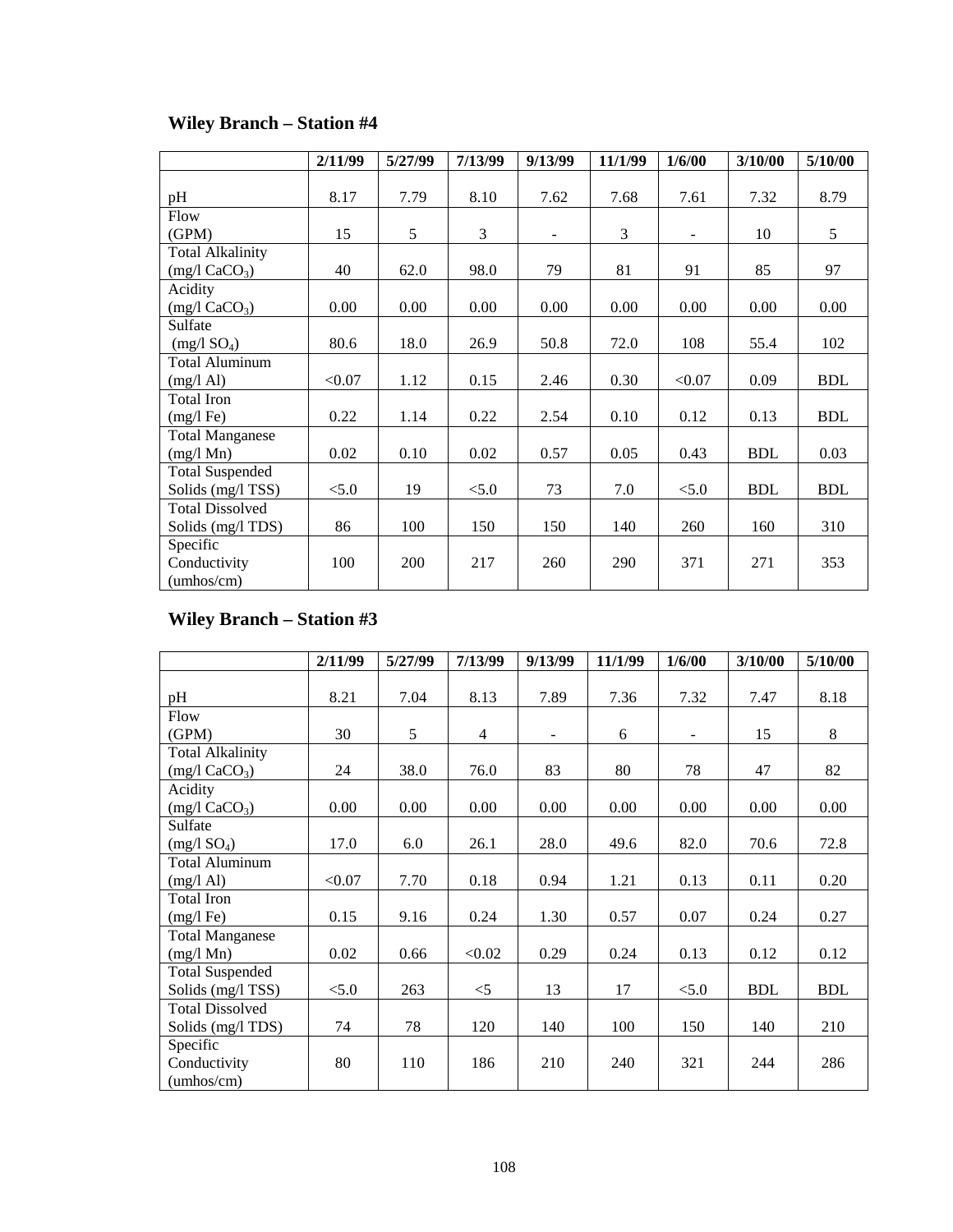|                              | 2/11/99 | 5/27/99 | 7/13/99 | 9/13/99        | 11/1/99 | 1/6/00         | 3/10/00    | 5/10/00    |
|------------------------------|---------|---------|---------|----------------|---------|----------------|------------|------------|
| pH                           | 7.96    | 8.11    | 7.75    | 7.73           | 6.88    | 7.20           | 7.57       | 8.23       |
| Flow                         |         |         |         |                |         |                |            |            |
| (GPM)                        | 20      | 6       | < 0.5   | $\overline{a}$ | 2       | $\overline{a}$ | 12         | 3          |
| <b>Total Alkalinity</b>      |         |         |         |                |         |                |            |            |
| $(mg/l)$ CaCO <sub>3</sub> ) | 20      | 49.0    | 87.0    | 98             | 94      | 47             | 37         | 60         |
| Acidity                      |         |         |         |                |         |                |            |            |
| $(mg/l)$ CaCO <sub>3</sub> ) | 0.00    | 0.00    | 0.00    | 0.00           | 0.00    | 0.00           | 0.00       | 0.00       |
| Sulfate                      |         |         |         |                |         |                |            |            |
| (mg/1 SO <sub>4</sub> )      | 15.1    | 8.6     | 36.0    | 1.0            | 13.0    | 14.0           | 16         | 7.6        |
| <b>Total Aluminum</b>        |         |         |         |                |         |                |            |            |
| (mg/l Al)                    | 0.10    | 3.12    | 0.08    | 0.23           | 0.28    | 0.31           | <b>BDL</b> | <b>BDL</b> |
| Total Iron                   |         |         |         |                |         |                |            |            |
| $(mg/l \text{Fe})$           | 0.07    | 0.16    | 0.07    | 0.27           | < 0.025 | < 0.025        | 0.07       | 0.13       |
| <b>Total Manganese</b>       |         |         |         |                |         |                |            |            |
| $(mg/l \ Mn)$                | 0.02    | < 0.02  | < 0.02  | 0.04           | 0.02    | < 0.02         | <b>BDL</b> | <b>BDL</b> |
| <b>Total Suspended</b>       |         |         |         |                |         |                |            |            |
| Solids (mg/l TSS)            | < 5.0   | < 5.0   | < 5.0   | < 5.0          | < 5.0   | < 5.0          | <b>BDL</b> | <b>BDL</b> |
| <b>Total Dissolved</b>       |         |         |         |                |         |                |            |            |
| Solids (mg/l TDS)            | 130     | 110     | 210     | 120            | 140     | 105            | 78         | 150        |
| Specific                     |         |         |         |                |         |                |            |            |
| Conductivity                 | 200     | 190     | 260     | 230            | 240     | 190            | 153        | 154        |
| (umbos/cm)                   |         |         |         |                |         |                |            |            |

# **Wiley Branch – Station #2**

# **Wiley Branch – Station #1**

|                              | 2/11/99 | 5/27/99 | 7/13/99 | 9/13/99        | 11/1/99 | 1/6/00 | 3/10/00    | 5/10/00    |
|------------------------------|---------|---------|---------|----------------|---------|--------|------------|------------|
|                              |         |         |         |                |         |        |            |            |
| pH                           | 7.85    | 7.96    | 8.06    | 7.80           | 7.28    | 7.45   | 7.63       | 8.00       |
| Flow                         |         |         |         |                |         |        |            |            |
| (GPM)                        | 50      | 15      | 5       | $\overline{a}$ | 10      |        | 120        | 6          |
| <b>Total Alkalinity</b>      |         |         |         |                |         |        |            |            |
| $(mg/l)$ CaCO <sub>3</sub> ) | 19      | 38.0    | 74.0    | 67             | 71      | 49     | 37         | 91         |
| Acidity                      |         |         |         |                |         |        |            |            |
| $(mg/l)$ CaCO <sub>3</sub> ) | 0.00    | 0.00    | 0.00    | 0.00           | 0.00    | 0.00   | 0.00       | 0.00       |
| Sulfate                      |         |         |         |                |         |        |            |            |
| (mg/1 SO <sub>4</sub> )      | 17.1    | 13.2    | 15.0    | 16.0           | 19.0    | 42.1   | 34.2       | 99.2       |
| <b>Total Aluminum</b>        |         |         |         |                |         |        |            |            |
| $(mg/l \text{ Al})$          | < 0.07  | 0.61    | 0.07    | 0.34           | 0.47    | 0.25   | <b>BDL</b> | 0.26       |
| Total Iron                   |         |         |         |                |         |        |            |            |
| $(mg/l \text{Fe})$           | 0.11    | 1.25    | 0.20    | 0.54           | 0.03    | 0.14   | 0.08       | 0.09       |
| <b>Total Manganese</b>       |         |         |         |                |         |        |            |            |
| $(mg/l \ Mn)$                | < 0.02  | 0.05    | < 0.02  | 0.02           | 0.03    | 0.07   | 0.02       | 0.13       |
| <b>Total Suspended</b>       |         |         |         |                |         |        |            |            |
| Solids (mg/l TSS)            | < 5.0   | 13      | $<$ 5   | < 5.0          | < 5.0   | 5.0    | <b>BDL</b> | <b>BDL</b> |
| <b>Total Dissolved</b>       |         |         |         |                |         |        |            |            |
| Solids (mg/l TDS)            | 76      | 82      | 110     | 110            | 100     | 100    | 98         | 310        |
| Specific                     |         |         |         |                |         |        |            |            |
| Conductivity                 | 90      | 130     | 150     | 170            | 200     | 193    | 159        | 343        |
| (umbos/cm)                   |         |         |         |                |         |        |            |            |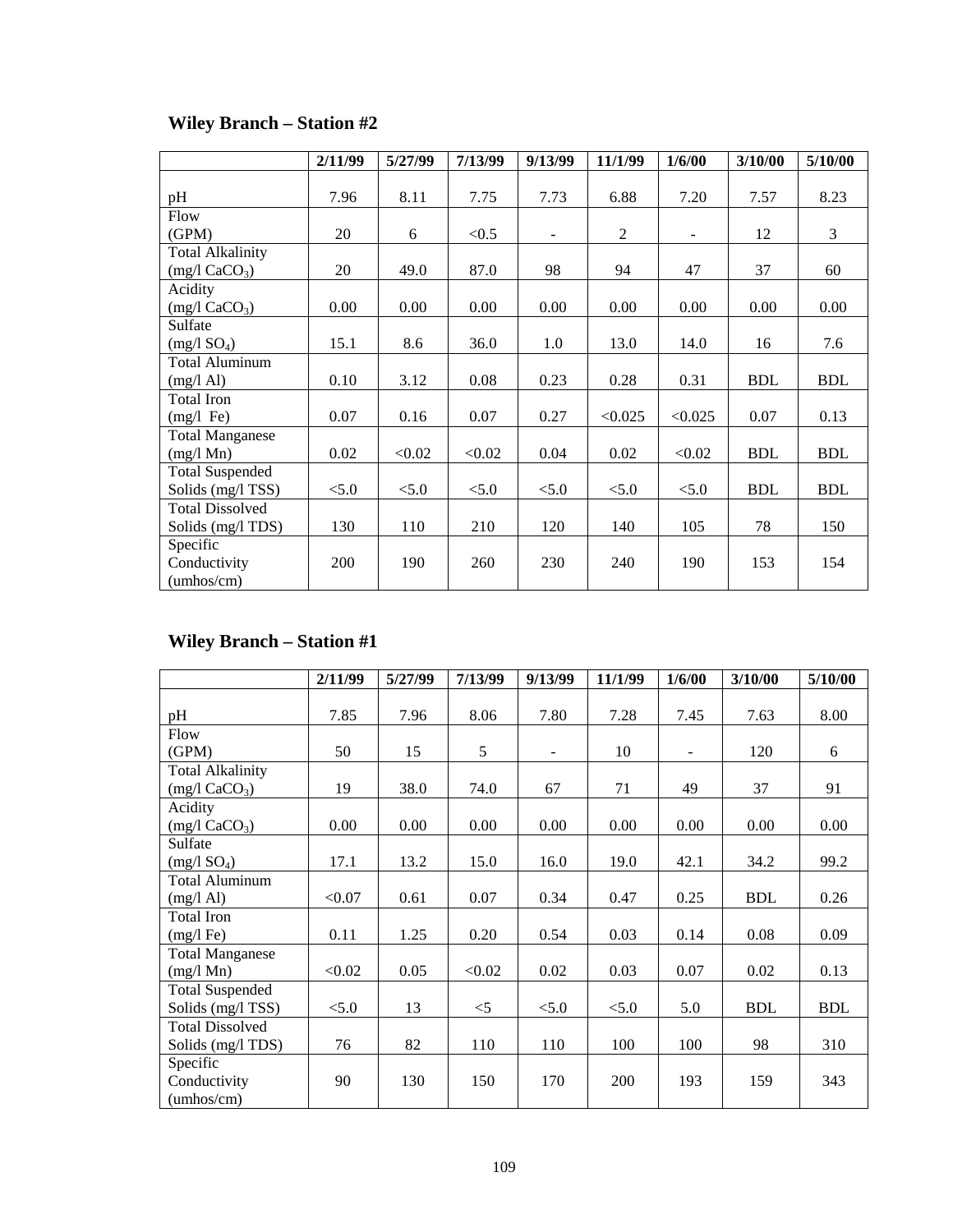|                              | 2/11/99 | 5/19/99                  | 7/13/99 | 9/13/99 | 11/1/99 | 1/6/00 | 3/23/00 | 5/10/00    |
|------------------------------|---------|--------------------------|---------|---------|---------|--------|---------|------------|
|                              |         |                          |         |         |         |        |         |            |
| pH                           | 8.15    | 7.50                     | 7.73    | 7.79    | 6.96    | 7.51   | 7.3     | 8.31       |
| Flow                         |         |                          |         |         |         |        |         |            |
| (GPM)                        | 3000    | $\overline{\phantom{a}}$ | 200     | ÷,      | 600     |        | ٠       | 38         |
| <b>Total Alkalinity</b>      |         |                          |         |         |         |        |         |            |
| $(mg/l)$ CaCO <sub>3</sub> ) | 21      | 32                       | 70      | 86      | 70      | 39     | 16      | 49         |
| Acidity                      |         |                          |         |         |         |        |         |            |
| $(mg/l)$ CaCO <sub>3</sub> ) | 0.00    | 0.00                     | 0.00    | 0.00    | 0.00    | 0.00   | 0.00    | 0.00       |
| Sulfate                      |         |                          |         |         |         |        |         |            |
| (mg/1 SO <sub>4</sub> )      | 24.0    | 8.1                      | 56.2    | 54.6    | 43.9    | 30.3   | 24.4    | 26.9       |
| <b>Total Aluminum</b>        |         |                          |         |         |         |        |         |            |
| $(mg/l \text{ Al})$          | < 0.07  | 4.15                     | 1.59    | 0.36    | 0.47    | 0.09   | 0.09    | <b>BDL</b> |
| <b>Total Iron</b>            |         |                          |         |         |         |        |         |            |
| $(mg/l \text{Fe})$           | 0.26    | 3.88                     | 1.48    | 0.49    | 0.58    | 0.51   | 0.26    | 0.19       |
| <b>Total Manganese</b>       |         |                          |         |         |         |        |         |            |
| $(mg/l \text{ Mn})$          | 0.07    | 0.06                     | 0.09    | 0.09    | 0.06    | 0.06   | 0.05    | <b>BDL</b> |
| <b>Total Suspended</b>       |         |                          |         |         |         |        |         |            |
| Solids (mg/l TSS)            | < 5.0   | 60                       | 10      | 5.0     | < 5.0   | < 5.0  | 20      | <b>BDL</b> |
| <b>Total Dissolved</b>       |         |                          |         |         |         |        |         |            |
| Solids (mg/l TDS)            | 68      | 110                      | 180     | 180     | 120     | 120    | 68      | 160        |
| Specific                     |         |                          |         |         |         |        |         |            |
| Conductivity                 | 100     | 120                      | 240     | 300     | 250     | 150    | 87.6    | 162        |
| (umbos/cm)                   |         |                          |         |         |         |        |         |            |

### **Twelve Pole – Station #12P**

U. S. Geological Survey monitoring station #03206600 on the East Fork of Twelve Pole Creek near Dunlow, West Virginia (Lat. 38° 01' 02", Long. 82° 17' 46")

|                                                                      | <b>Feb-99</b> | $May-99$ | <b>Jul-99</b> | <b>Sep-99</b> | <b>Nov-99</b> | <b>Jan-00</b> | Mar-00 | May-<br>00 | 1965-<br>2000<br>average |
|----------------------------------------------------------------------|---------------|----------|---------------|---------------|---------------|---------------|--------|------------|--------------------------|
| Average<br><b>Monthly</b><br><b>Flow</b><br>$({\rm ft}^3/{\rm sec})$ | 98.2          | 69.7     | 15.8          | 9.11          | 13.9          | 8.75          | 43.4   | 22.6       | 52                       |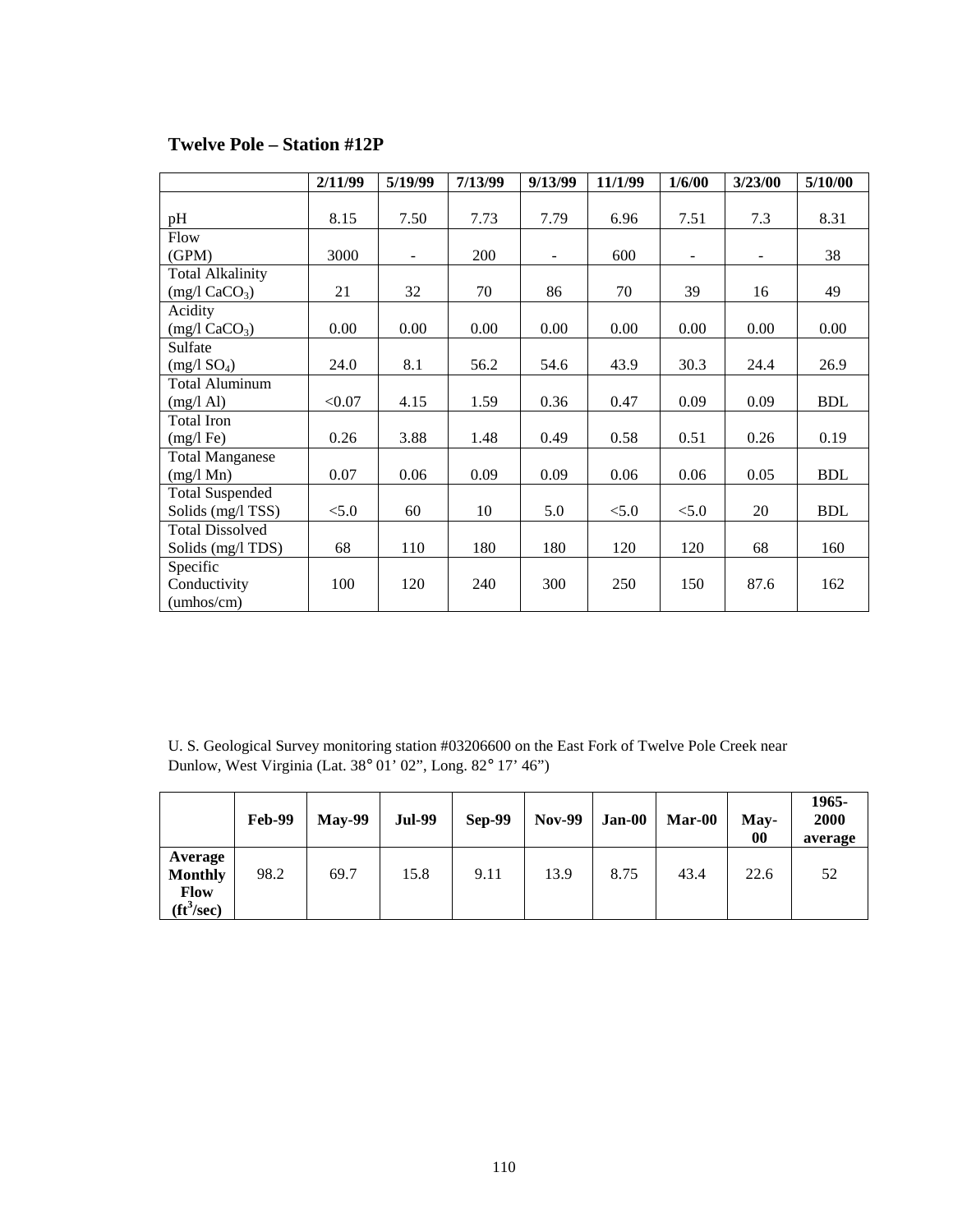# **APPENDIX D**

**Benthic Macroinvertebrate** 

**Assemblage Data**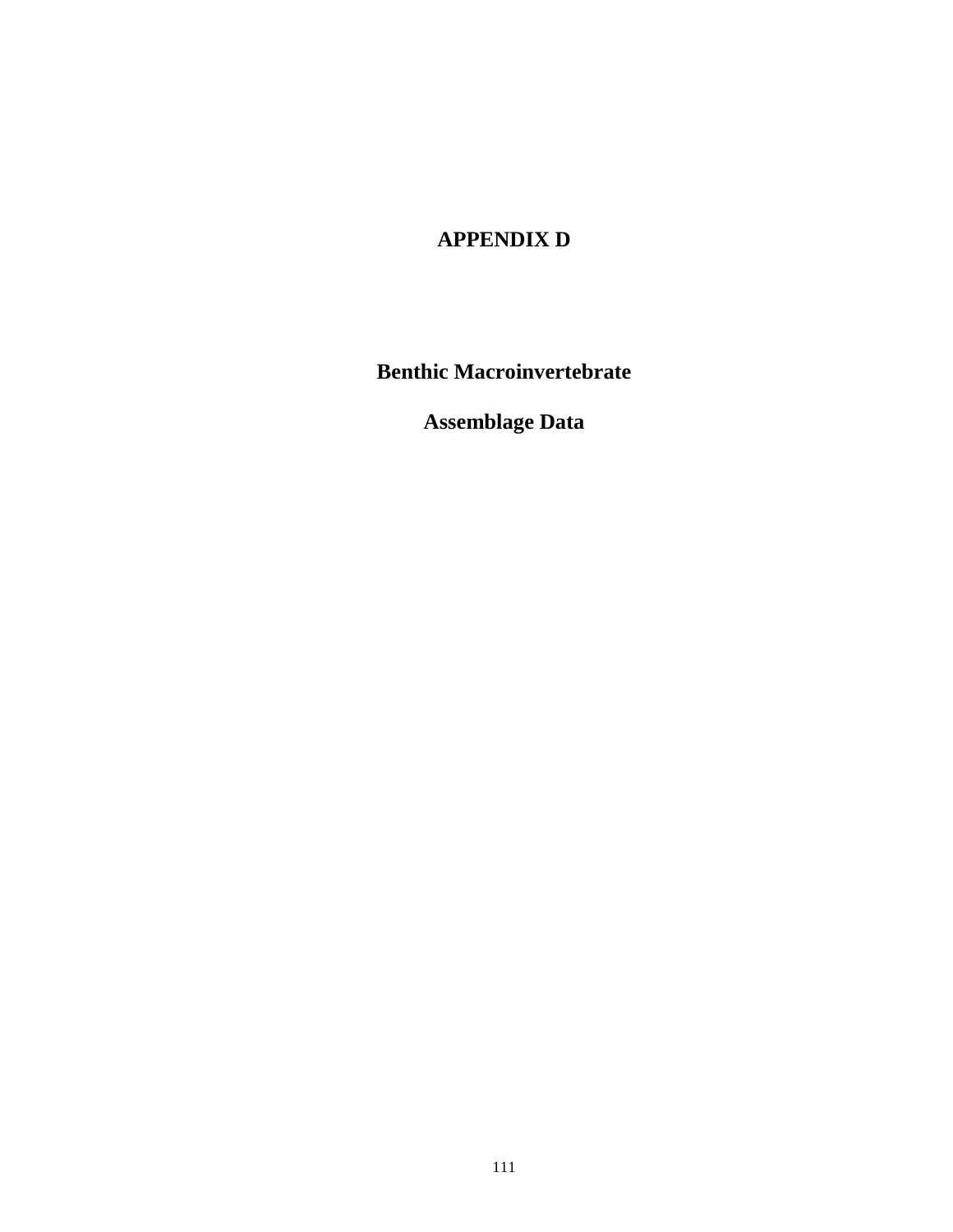### **APPENDIX D**

Appendix D is the benthic macroinvertebrate assemblage data for each collection date. Included are family or regional genera level tolerance values described by Hilsenhoff (1987) or Barbour et al. (1999) as well as primary functional feeding group classifications and habit or behavior designations described by Merritt and Cummings (1996). Tolerance values are on a 0 to 10 scale, with 0 representing the tolerance value of an extremely sensitive organism and 10 the tolerance value of an extremely tolerant organism. Functional feeding group classifications and habit/behavior designations generally pertain to insect larval forms and are mostly at the genus level. The following is a list of the abbreviations used in this appendix.

#### **Functional Feeding Designations**

 $PR = \text{predator}$  $OM =$ omnivore  $GC =$  gatherer/collector FC – filter/collector  $SC = \text{scraper}$  $SH =$ shredder

#### **Habit/Behavior Designations**

 $cn =$ clinger  $cb =$ climber  $sp = sprawler$  $bu = burrower$  $sw = swimmer$  $dv =$ diver  $sk = skater$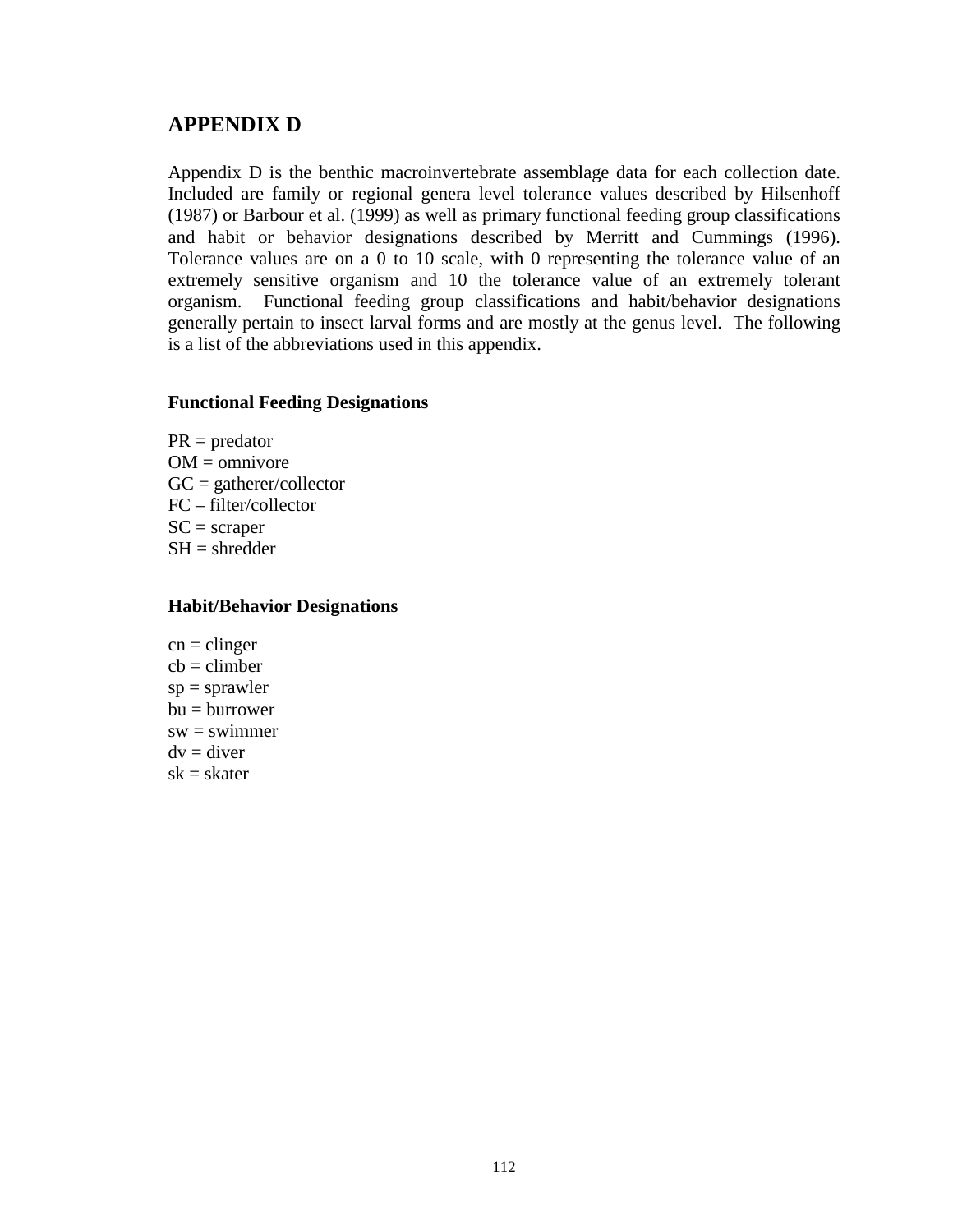### **Benthic Macroinvertebrate Assemblage Data February 10, 1999**

|                  | <b>Tolerance</b><br><b>Value</b> | <b>Functional</b><br>Feeding<br>Group | Habit/<br><b>Behavior</b> | <b>WB4</b>     | WB <sub>3</sub> | WB <sub>2</sub> | WB <sub>1</sub> | 12 Pole        |
|------------------|----------------------------------|---------------------------------------|---------------------------|----------------|-----------------|-----------------|-----------------|----------------|
| Ephemeroptera    |                                  |                                       |                           |                |                 |                 |                 |                |
| Ameletidae       |                                  |                                       |                           |                |                 |                 |                 |                |
| Ameletus         | 7                                | GC                                    | sw,cb                     | 12             | 6               | $\overline{2}$  |                 | $\tau$         |
| Heptageniidae    |                                  |                                       |                           |                |                 |                 |                 |                |
| Epeorus          | 4                                | GC                                    | cn                        | $\overline{4}$ | 13              | 61              |                 |                |
| Stenonema        | $\overline{4}$                   | $\overline{SC}$                       | cn                        |                |                 |                 | 3               |                |
| Ephemerellidae   |                                  |                                       |                           |                |                 |                 |                 |                |
| Ephemerella      | 2.9                              | GC                                    | cn,sw                     |                | 6               | 9               |                 | 1              |
| Eurylophella     | 2.1                              | $\overline{SC}$                       | cn,sp                     | 1              |                 | $\mathbf{1}$    |                 | $\overline{3}$ |
| Serratella       | 0.6                              | $\overline{GC}$                       | cn                        | 6              |                 | $\overline{2}$  |                 |                |
| Leptophlebiidae  |                                  |                                       |                           |                |                 |                 |                 |                |
| Habrophleboides  | 2                                | ${\rm GC}$                            | sw,cn                     |                |                 | 1               |                 |                |
| Paraleptophlebia | 2.8                              | GC                                    | sw,cn                     |                | 1               | 3               |                 |                |
| Ephemeridae      |                                  |                                       |                           |                |                 |                 |                 |                |
| Ephemera         | 3.1                              | GC                                    | bu                        |                | 1               |                 |                 | 1              |
| Caenidae         |                                  |                                       |                           |                |                 |                 |                 |                |
| Caenis           | 3.1                              | GC                                    | sp,cb                     |                |                 |                 | 1               |                |
| Isonychiidae     |                                  |                                       |                           |                |                 |                 |                 |                |
| Isonychia        | 1.9                              | FC                                    | sw,cn                     |                |                 |                 | 1               |                |
| Baetiscidae      |                                  |                                       |                           |                |                 |                 |                 |                |
| <b>Baetisca</b>  | 3                                | GC                                    | sp                        |                |                 |                 |                 | 1              |
|                  |                                  |                                       |                           |                |                 |                 |                 |                |
| Plecoptera       |                                  |                                       |                           |                |                 |                 |                 |                |
| Perlidae         |                                  |                                       |                           |                |                 |                 |                 |                |
| Acroneuria       | 1                                | PR                                    | cn                        | 1              | 1               | 1               |                 |                |
| Eccoptura        | $\mathbf{1}$                     | PR                                    | cn                        |                |                 | $\overline{2}$  |                 |                |
| Perlodidae       |                                  |                                       |                           |                |                 |                 |                 |                |
| Clioperla        | 2                                | PR                                    | cn                        | 3              |                 |                 |                 |                |
| Malirekus        | $\overline{2}$                   | PR                                    | cn                        | $\overline{4}$ |                 | 1               |                 |                |
| Cultus           | $\overline{2}$                   | PR                                    | cn                        | $\mathbf{1}$   |                 |                 |                 |                |
| Isoperla         | $\overline{2}$                   | PR                                    | cn, sp                    |                | 1               | 3               |                 | $\overline{2}$ |
| Capniidae        |                                  |                                       |                           |                |                 |                 |                 |                |
| Allocapnia       | 1                                | <b>SH</b>                             | sp,cn                     | 3              |                 | 1               |                 | 1              |
| Nemouridae       |                                  |                                       |                           |                |                 |                 |                 |                |
| Nemoura          | $\overline{2}$                   | <b>SH</b>                             | sp,cn                     | 21             | 50              | 27              | 5               | 21             |
| Chloroperlidae   |                                  |                                       |                           |                |                 |                 |                 |                |
| Haploperla       | 1                                | PR                                    | cn                        | 5              |                 | 13              |                 |                |
| Leuctridae       |                                  |                                       |                           |                |                 |                 |                 |                |
| Leuctra          | $\boldsymbol{0}$                 | <b>SH</b>                             | sp,cn                     | 3              | $\overline{2}$  | $\,8\,$         |                 | $\overline{2}$ |
| Taeniopterygidae |                                  |                                       |                           |                |                 |                 |                 |                |
| Oemopteryx       | $\overline{2}$                   | <b>SC</b>                             | sp,cn                     |                |                 |                 | 17              |                |
| Strophopteryx    | $\overline{2}$                   | ${\rm SC}$                            | sp, cn                    |                | 1               |                 |                 |                |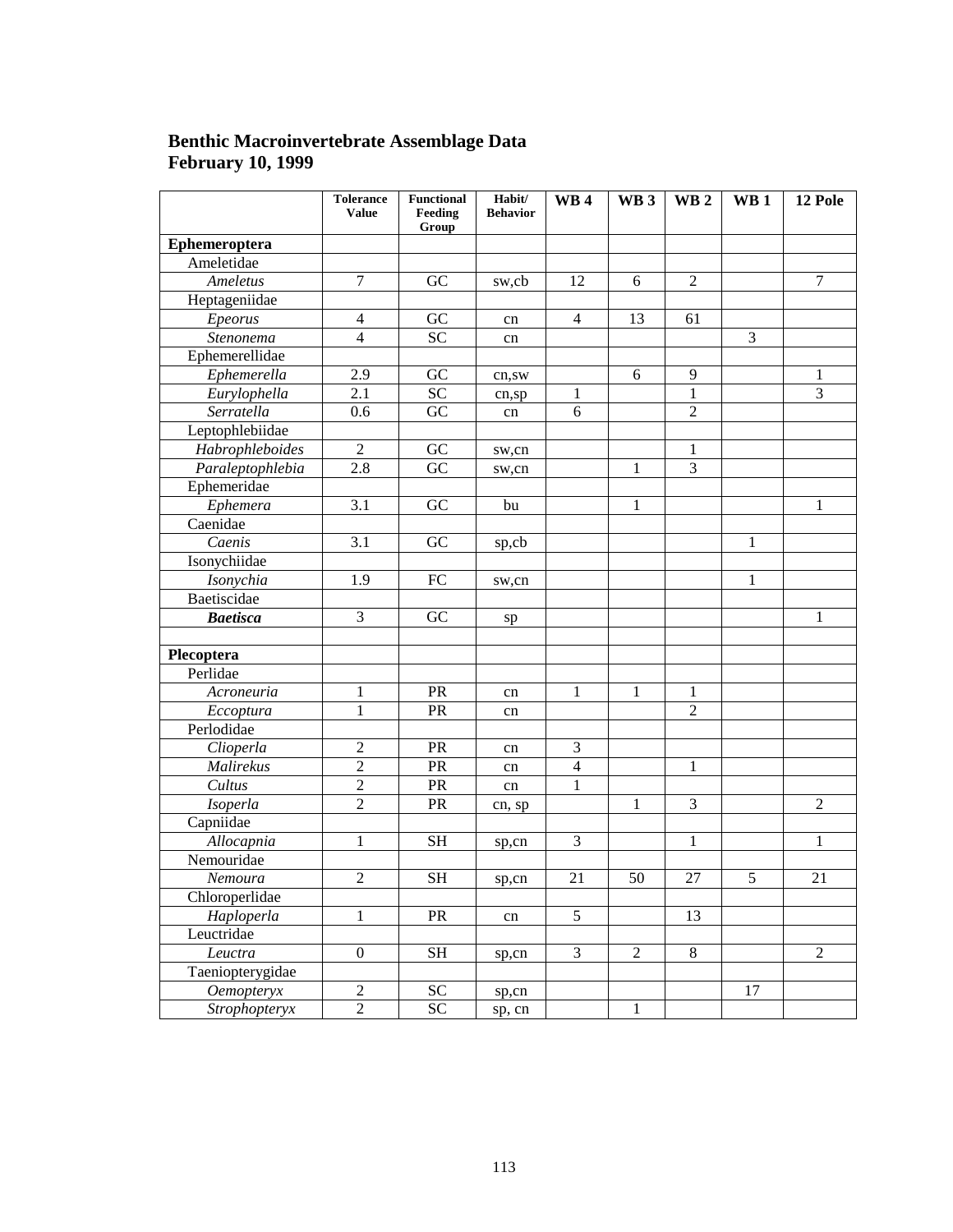|                         | <b>Tolerance</b><br><b>Value</b> | <b>Functional</b><br>Feeding | Habit/<br><b>Behavior</b> | <b>WB4</b>     | WB <sub>3</sub> | WB <sub>2</sub> | WB <sub>1</sub> | 12 Pole        |
|-------------------------|----------------------------------|------------------------------|---------------------------|----------------|-----------------|-----------------|-----------------|----------------|
|                         |                                  | Group                        |                           |                |                 |                 |                 |                |
| Trichoptera             |                                  |                              |                           |                |                 |                 |                 |                |
| Hydropsychidae          |                                  |                              |                           |                |                 |                 |                 |                |
| Hydropsyche             | $\overline{4}$                   | <b>FC</b>                    | cn                        | $\mathbf{1}$   |                 | 8               |                 |                |
| Diplectrona             | $\overline{4}$                   | <b>FC</b>                    | cn                        | $\overline{2}$ | $\overline{2}$  |                 |                 |                |
| Cheumatopsyche          | 2.9                              | FC                           | cn                        |                |                 |                 | 17              | $\overline{2}$ |
| Uenoidae                |                                  |                              |                           |                |                 |                 |                 |                |
| Neophylax               | $\overline{4}$                   | <b>SC</b>                    | cn                        | $\mathbf{1}$   |                 |                 |                 |                |
| Limnephilidae           |                                  |                              |                           |                |                 |                 |                 | 1              |
| Pycnopsyche             | 3.3                              | <b>SH</b>                    | sp, cb, cn                |                | $\overline{7}$  |                 |                 |                |
| Philopotamidae          |                                  |                              |                           |                |                 |                 |                 |                |
| Chimarra                | 3                                | FC                           | cn                        |                | $\mathbf{1}$    | 1               | 34              |                |
| <b>Dolophilodes</b>     | $\overline{3}$                   | $\overline{GC}$              | cn                        |                |                 | $\overline{5}$  |                 |                |
| Psychomyiidae           |                                  |                              |                           |                |                 |                 |                 |                |
| Neureclipsis            | $\overline{2.7}$                 | FC                           | cn                        |                | 1               |                 |                 |                |
| Nyctiophylax            | 2.5                              | <b>FC</b>                    | cn                        |                |                 |                 |                 | 1              |
| Hydroptilidae           |                                  |                              |                           |                |                 |                 |                 |                |
| Hydroptila              | 3.2                              | SC,PR                        | cn                        |                |                 |                 | $\mathbf{1}$    |                |
|                         |                                  |                              |                           |                |                 |                 |                 |                |
| <b>Diptera</b>          |                                  |                              |                           |                |                 |                 |                 |                |
| Chironomidae            | 6                                | GC                           | bu                        | 31             | 9               | 11              | 5               | 6              |
| Tipulidae               | $\overline{3}$                   | <b>SH</b>                    | bu                        |                |                 | 8               |                 |                |
| Tipula                  | 7.2                              | <b>SH</b>                    | bu                        |                | $\mathbf{1}$    | $\overline{2}$  |                 |                |
| Hexatoma                | 2.3                              | PR                           | bu,sp                     |                |                 | $\overline{2}$  |                 |                |
| Pseudolimnophila        | 3                                | PR                           | bu                        |                |                 | $\mathbf{1}$    |                 |                |
| $\overline{Dic}$ ranota | $\overline{3}$                   | PR                           | sp, bu                    |                | $\overline{2}$  |                 |                 |                |
| Ceratopogonidae         |                                  |                              |                           |                |                 |                 |                 |                |
| Bezzia                  | 6                                | PR, GC                       | bu                        |                |                 | 5               |                 |                |
|                         |                                  |                              |                           |                |                 |                 |                 |                |
| Megaloptera             |                                  |                              |                           |                |                 |                 |                 |                |
| Corydalidae             |                                  |                              |                           |                |                 |                 |                 |                |
| Nigronia                | $\boldsymbol{0}$                 | PR                           | cn,cb,bu                  |                | 1               | 1               | $\sqrt{2}$      |                |
| Corydalus               | $\overline{0}$                   | PR                           | cn,cb,sw                  |                |                 |                 | $\mathbf{1}$    |                |
|                         |                                  |                              |                           |                |                 |                 |                 |                |
| Coleoptera              |                                  |                              |                           |                |                 |                 |                 |                |
| Elmidae                 |                                  |                              |                           |                |                 |                 |                 |                |
| <b>Stenelmis</b>        | 3                                | <b>SC</b>                    | cn                        |                | $\mathbf 1$     | $\,1\,$         | $\overline{2}$  | $\mathbf{1}$   |
| <b>Optioservus</b>      | 3.6                              | $\overline{SC}$              | cn                        |                | $\overline{2}$  | $\overline{2}$  | $\overline{36}$ |                |
| Psephenidae             |                                  |                              |                           |                |                 |                 |                 |                |
| Ectopria                | $\overline{4}$                   | <b>SC</b>                    | cn                        |                |                 | $\overline{2}$  |                 |                |
| Hydrophilidae           |                                  |                              |                           |                |                 |                 |                 |                |
| Hydrochus               | 5                                | <b>SH</b>                    | sw,dv                     |                |                 | $\mathbf{1}$    |                 |                |
|                         |                                  |                              |                           |                |                 |                 |                 |                |
| Odonata - Anisoptera    |                                  |                              |                           |                |                 |                 |                 |                |
| Gomphidae               |                                  |                              |                           |                |                 |                 |                 |                |
| Gomphus                 | 1                                | PR                           | bu                        |                | $\mathbf{1}$    |                 |                 | $\mathbf{1}$   |
|                         |                                  |                              |                           |                |                 |                 |                 |                |
| Lepidoptera             |                                  |                              |                           |                |                 |                 |                 |                |
| Cossidae                |                                  |                              |                           |                |                 |                 |                 |                |
| Prionoxystus            | 5                                | $\operatorname{SH}$          | bu                        |                |                 | $\mathbf{1}$    |                 |                |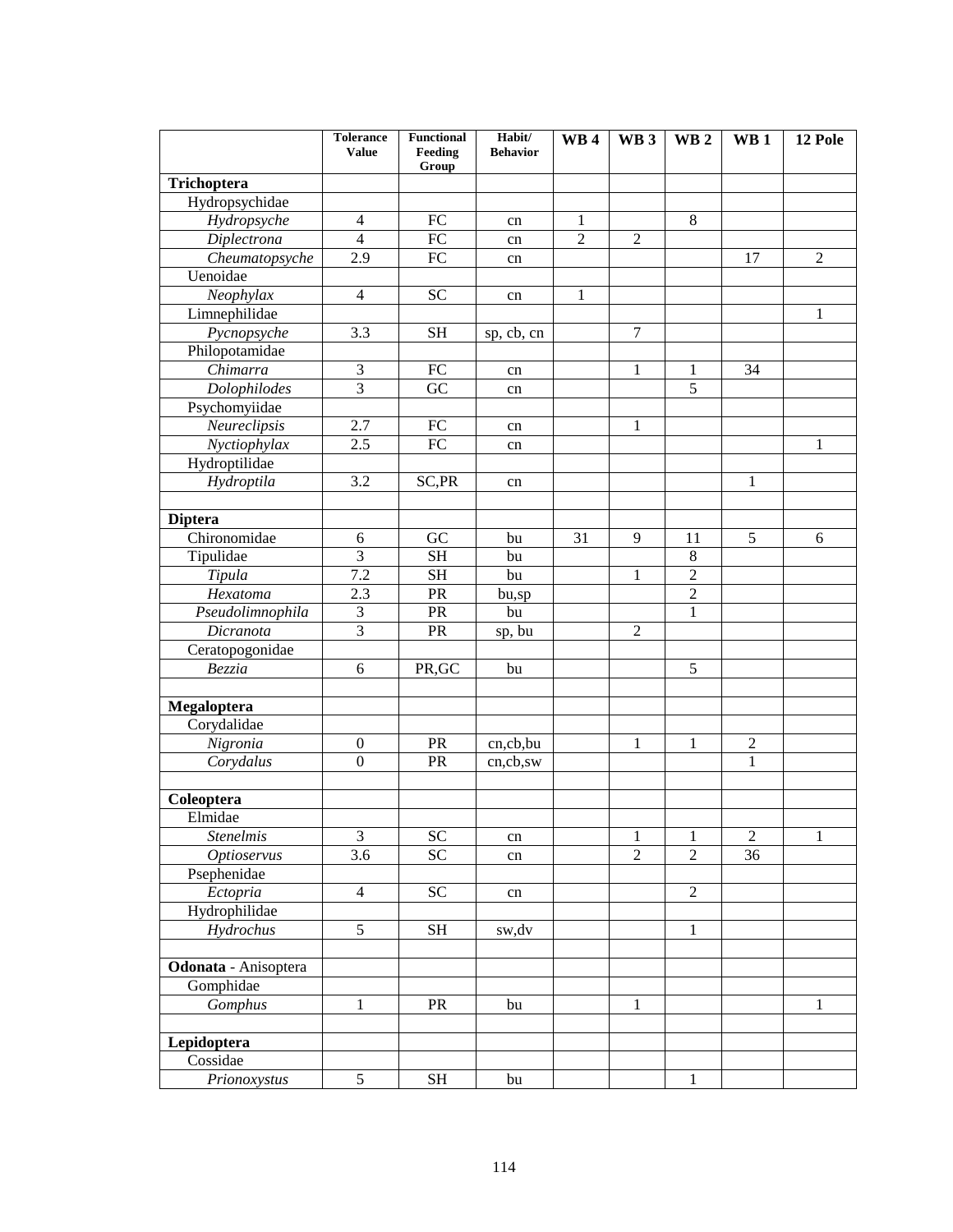|                        | <b>Tolerance</b><br><b>Value</b> | <b>Functional</b><br>Feeding<br>Group | Habit/<br><b>Behavior</b> | <b>WB4</b> | WB <sub>3</sub> | WB 2 | <b>WB</b> 1 | 12 Pole |
|------------------------|----------------------------------|---------------------------------------|---------------------------|------------|-----------------|------|-------------|---------|
| Annelida               |                                  | <b>GC</b>                             | bu                        |            |                 |      |             |         |
|                        |                                  |                                       |                           |            |                 |      |             |         |
| <b>Total Organisms</b> |                                  |                                       |                           | 99         | 109             | 186  | 127         | 51      |
| <b>Total EPT</b>       |                                  |                                       |                           | 68         | 92              | 149  | 79          | 43      |
| <b>Total Taxa</b>      |                                  |                                       |                           | 16         | 21              | 29   | 14          | 15      |
| <b>Total EPT Taxa</b>  |                                  |                                       |                           | 15         |                 | 18   | 8           | 12      |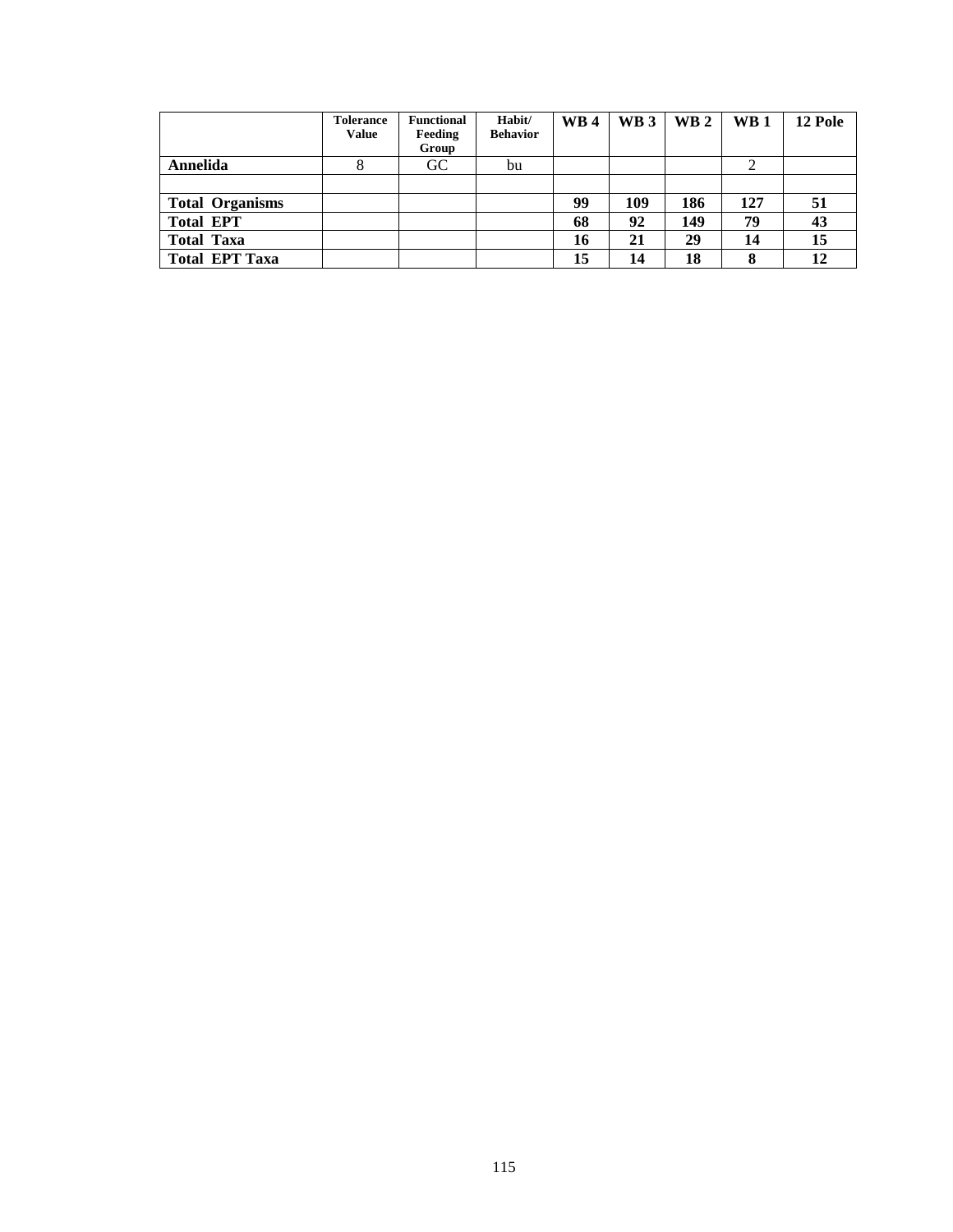### **Benthic Macroinvertebrate Assemblage Data May 27, 1999**

|                    | <b>Tolerance</b><br><b>Value</b>                             | <b>Functional</b><br>Feeding<br>Group | Habit/<br><b>Behavior</b> | <b>WB4</b>     | WB <sub>3</sub> | WB <sub>2</sub> | WB <sub>1</sub> | 12 Pole        |
|--------------------|--------------------------------------------------------------|---------------------------------------|---------------------------|----------------|-----------------|-----------------|-----------------|----------------|
| Ephemeroptera      |                                                              |                                       |                           |                |                 |                 |                 |                |
| Ameletidae         |                                                              |                                       |                           |                |                 |                 |                 |                |
| Ameletus           | 7                                                            | GC                                    | sw, cb                    | 6              | 6               | $\overline{2}$  | $\mathbf{2}$    | $\overline{3}$ |
| Heptageniidae      |                                                              |                                       |                           |                |                 |                 |                 |                |
| Heptagenia         | $\overline{\mathcal{A}}$                                     | <b>SC</b>                             | cn                        | 9              | 1               | $\overline{4}$  |                 |                |
| Stenonema          | $\overline{4}$                                               | <b>SC</b>                             | cn                        |                |                 |                 | 1               | 1              |
| Stenacron          | 3.1                                                          | <b>SC</b>                             | cn                        |                | 1               |                 |                 |                |
| Nixe               | $\overline{\mathcal{A}}$                                     | SC/GC                                 | cn                        |                | $\mathbf{1}$    |                 |                 |                |
| Epeorus            | $\overline{4}$                                               | <b>SC</b>                             | cn                        |                |                 | $\mathbf{1}$    |                 |                |
| Cinygmula          | $\overline{4}$                                               | <b>SC</b>                             | cn                        |                |                 | $\mathbf{1}$    |                 |                |
| Leucrocuta         | 2.4                                                          | SC/GC                                 | cn                        |                |                 | 3               |                 |                |
| Ephemerellidae     |                                                              |                                       |                           |                |                 |                 |                 |                |
| Drunella           | $\mathbf{1}$                                                 | PR                                    | cn,sp                     |                | $\tau$          | 5               |                 | 1              |
| Ephemerella        | 2.9                                                          | GC                                    | cn,sw                     |                |                 | $\overline{4}$  |                 |                |
| Eurylophella       | 2.1                                                          | <b>SC</b>                             | cn,sp                     |                |                 |                 |                 | 1              |
| Leptophlebiidae    |                                                              |                                       |                           |                |                 |                 |                 |                |
| Habrophlebiodes    | $\overline{2}$                                               | GC                                    | sw,cn                     |                |                 | $\,8\,$         |                 |                |
| Paraleptophlebia   | 2.8                                                          | GC                                    | sw,cn                     |                | 1               |                 |                 |                |
| Isonychiidae       |                                                              |                                       |                           |                |                 |                 |                 |                |
| Isonychia          | 1.9                                                          | FC                                    | sw,cn                     |                |                 |                 | 3               |                |
| Baetidae           |                                                              |                                       |                           |                |                 |                 |                 |                |
| <b>Baetis</b>      | 3.1                                                          | GC                                    | sw,cb                     |                | 1               | 18              | 6               |                |
|                    |                                                              |                                       |                           |                |                 |                 |                 |                |
| Plecoptera         |                                                              |                                       |                           |                |                 |                 |                 |                |
| Perlidae           |                                                              |                                       |                           |                |                 |                 |                 |                |
| Acroneuria         | 1                                                            | PR                                    | cn                        | $\overline{2}$ |                 |                 | 1               |                |
| Eccoptura          | 1                                                            | PR                                    | cn                        |                | 1               | $\overline{2}$  |                 |                |
| Perlesta           | 4.5                                                          | PR                                    | cn                        |                |                 |                 | 1               |                |
| Capniidae          |                                                              |                                       |                           |                |                 |                 |                 |                |
| Allocapnia         | $\mathbf{1}$                                                 | <b>SH</b>                             | sp,cn                     |                |                 |                 | 3               |                |
| Nemouridae         |                                                              |                                       |                           |                |                 |                 |                 |                |
| Amphinemura        | $\mathfrak{2}% =\mathfrak{2}\left( \mathfrak{2}\right) ^{2}$ | <b>SH</b>                             | sp, cn                    |                | 1               | $\overline{2}$  | 3               |                |
| Prostoia           | $\overline{2}$                                               | <b>SH</b>                             | sp,cn                     |                |                 | 9               |                 |                |
| Leuctridae         |                                                              |                                       |                           |                |                 |                 |                 |                |
| Leuctra            | $\boldsymbol{0}$                                             | <b>SH</b>                             | sp,cn                     | $\mathbf{1}$   |                 | 125             | 6               |                |
| Zealeuctra         | $\boldsymbol{0}$                                             | <b>SH</b>                             | sp, cn                    |                | 5               |                 |                 |                |
| Perlodidae         |                                                              |                                       |                           |                |                 |                 |                 |                |
| Remenus            | $\overline{2}$                                               | PR                                    | cn                        |                |                 | 3               |                 |                |
|                    |                                                              |                                       |                           |                |                 |                 |                 |                |
| Trichoptera        |                                                              |                                       |                           |                |                 | 3 pupa          |                 |                |
| Hydropsychidae     |                                                              |                                       |                           |                |                 |                 |                 |                |
| Cheumatopsyche     | 2.9                                                          | ${\rm FC}$                            | cn                        |                | $\overline{3}$  |                 | 7               | 21             |
| <b>Diplectrona</b> | $\overline{4}$                                               | FC                                    | cn                        |                |                 | $\overline{2}$  |                 | 1              |
| Uenoidae           |                                                              |                                       |                           |                |                 |                 |                 |                |
| Neophylax          | $\overline{4}$                                               | <b>SC</b>                             | cn                        |                |                 | $\overline{2}$  |                 |                |
| Glossosomatidae    |                                                              |                                       |                           |                |                 |                 |                 |                |
| Agapetus           | $\boldsymbol{0}$                                             | <b>SC</b>                             | cn                        |                |                 | $\overline{4}$  |                 |                |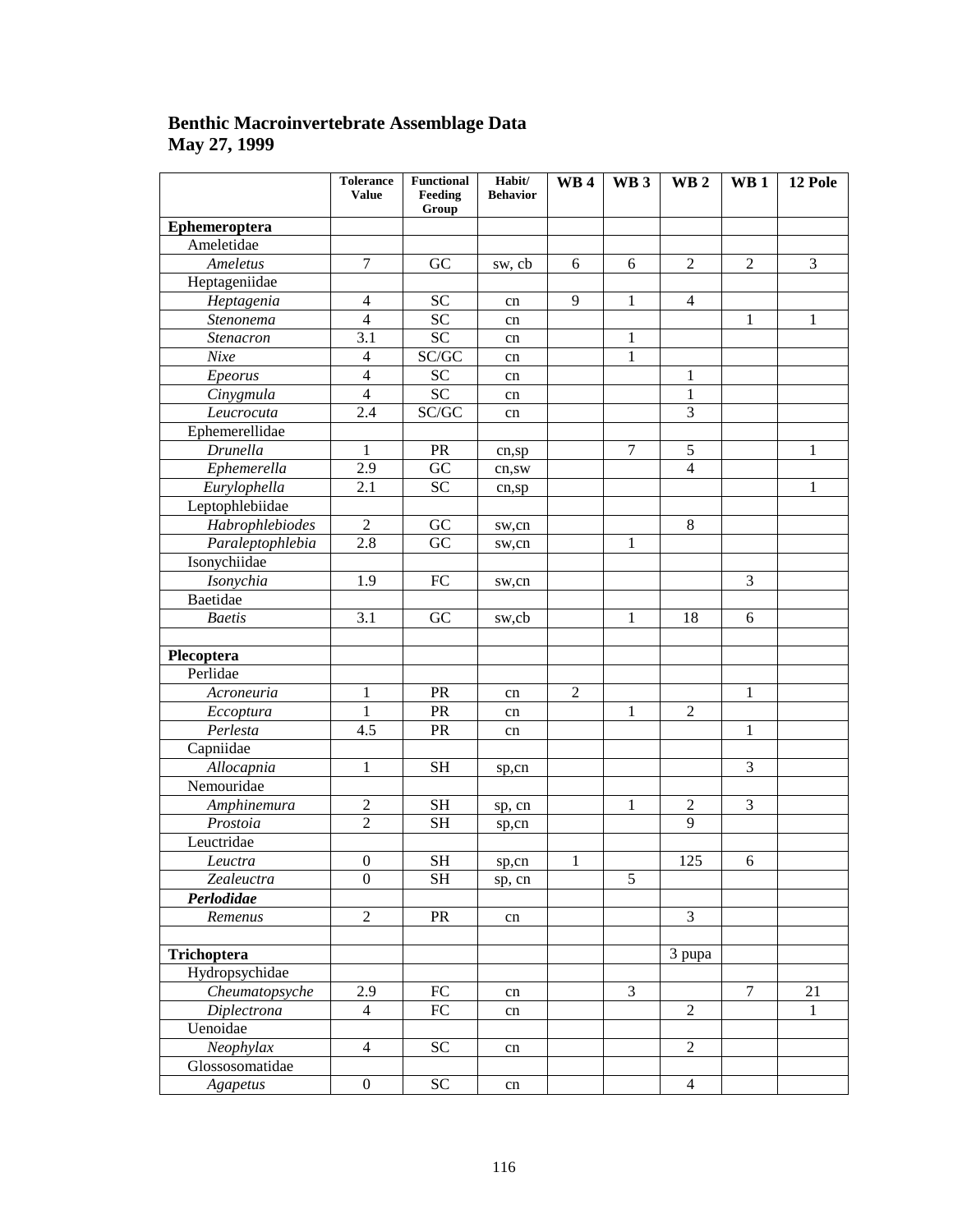|                                | <b>Tolerance</b><br><b>Value</b> | <b>Functional</b><br>Feeding | Habit/<br><b>Behavior</b> | WB <sub>4</sub>         | WB <sub>3</sub> | <b>WB2</b>     | WB <sub>1</sub> | 12 Pole |
|--------------------------------|----------------------------------|------------------------------|---------------------------|-------------------------|-----------------|----------------|-----------------|---------|
|                                |                                  | Group                        |                           |                         |                 |                |                 |         |
| Philopotamidae                 | 3                                |                              |                           |                         |                 |                |                 |         |
| Dolophilodes                   |                                  | GC                           | cn                        |                         |                 | 1              |                 |         |
| Polycentropodidae<br>Cernotina | 6                                | <b>PR</b>                    |                           |                         |                 | $\overline{4}$ |                 |         |
| Rhyacophilidae                 |                                  |                              | cn                        |                         |                 |                |                 |         |
| Rhyacophila                    | $\overline{0}$                   | PR                           |                           |                         |                 | 1              |                 |         |
|                                |                                  |                              | cn                        |                         |                 |                |                 |         |
| <b>Diptera</b>                 |                                  |                              |                           |                         |                 |                |                 |         |
| Chironomidae                   | 6                                | GC                           | bu                        | 6                       | 11              | 99             | 42              | 43      |
| Procladius                     | 6.5                              | PR, GC                       | sp                        |                         |                 |                | $\overline{c}$  | 1       |
| <b>Orthocladius</b>            | 3.9                              | GC                           | sp, bu                    |                         |                 | 9              | $\overline{2}$  |         |
| Unknown pupa                   | 6                                | GC                           |                           |                         |                 |                | 1               |         |
| Ceratopogonidae                | 6                                | PR                           | bu                        |                         |                 | $\overline{4}$ |                 |         |
| Tipulidae                      | 3                                | <b>SH</b>                    |                           | 3                       |                 | 158            |                 |         |
| Tipula                         | 7.2                              | <b>SH</b>                    | bu                        |                         |                 | 3              |                 |         |
| Hexatoma                       | 2.3                              | PR                           | bu,sp                     |                         |                 | 29             | $\overline{2}$  |         |
| Dicranota                      | 3                                | PR                           | sp, bu                    |                         |                 | 2              |                 |         |
| Empididae                      |                                  |                              |                           |                         |                 |                |                 |         |
| Hemerodromia                   | 6                                | PR                           | sp, bu                    |                         |                 | 1              |                 |         |
| Dixidae                        |                                  |                              |                           |                         |                 |                |                 |         |
| Dixa                           | 2.8                              | GC                           | sw, cb                    |                         |                 | $\overline{2}$ |                 |         |
| $\overline{\text{C}}$ ulicidae | 9                                | FC                           | SW                        |                         |                 |                |                 | 1       |
|                                |                                  |                              |                           |                         |                 |                |                 |         |
| Coleoptera                     |                                  |                              |                           |                         |                 |                |                 |         |
| Elmidae                        |                                  |                              |                           |                         |                 |                |                 |         |
| <b>Stenelmis</b>               | 3                                | <b>SC</b>                    | cn                        |                         | $\overline{4}$  | 3              | 1               |         |
| <i><b>Optioservus</b></i>      | 3.6                              | <b>SC</b>                    | cn                        | 1                       |                 | 16             | 3               | 23      |
| Psephenidae                    |                                  |                              |                           |                         |                 |                |                 |         |
| Ectopria                       | $\overline{4}$                   | <b>SC</b>                    | cn                        |                         | 1               | 9              |                 | 1       |
| Dryopidae                      |                                  |                              |                           |                         |                 |                |                 |         |
| Helichus                       | 3.2                              | <b>SH</b>                    | cn                        |                         |                 | 1              |                 | 1       |
|                                |                                  |                              |                           |                         |                 |                |                 |         |
| Hemiptera                      |                                  |                              |                           |                         |                 |                |                 |         |
| Gerridae                       |                                  | PR                           | sk                        | 1                       |                 |                |                 |         |
|                                |                                  |                              |                           |                         |                 |                |                 |         |
| Odonata - Anisoptera           |                                  |                              |                           |                         |                 |                |                 |         |
| Gomphidae                      |                                  |                              |                           |                         |                 |                |                 |         |
| Gomphus                        | 1                                | <b>PR</b>                    | bu                        | $\mathbf{1}$            | 1               | $\mathbf{1}$   |                 |         |
|                                |                                  |                              |                           |                         |                 |                |                 |         |
| <b>Annelida</b>                | 8                                | GC                           | bu                        | 17                      | 5               |                |                 | 6       |
|                                |                                  |                              |                           |                         |                 |                |                 |         |
| Decapoda                       |                                  |                              |                           |                         |                 |                |                 |         |
| Cambaridae                     |                                  |                              |                           |                         |                 |                |                 |         |
| <b>Cambarus</b>                | 8.1                              | <b>OM</b>                    | bu                        |                         | $\mathbf{1}$    | 3              | 1               |         |
| <b>Total Organisms</b>         |                                  |                              |                           | 45                      | 51              | 544            | 87              | 104     |
| <b>Total EPT</b>               |                                  |                              |                           | 18                      | 28              | 204            | 33              | 28      |
| <b>Total Taxa</b>              |                                  |                              |                           | 10                      | 17              | 34             | 17              | 13      |
| <b>Total EPT Taxa</b>          |                                  |                              |                           | $\overline{\mathbf{4}}$ | 11              | 20             | 10              | 6       |
|                                |                                  |                              |                           |                         |                 |                |                 |         |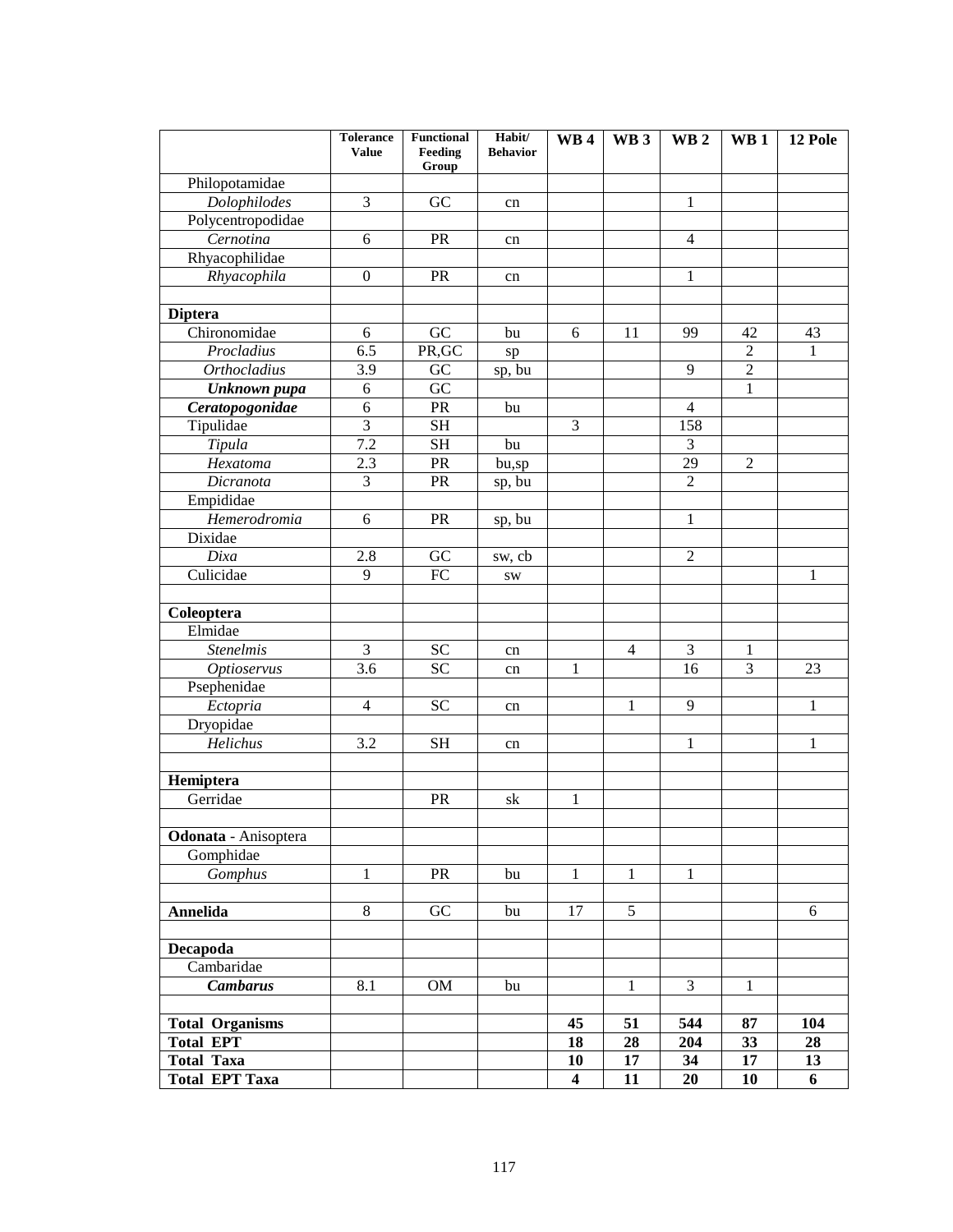### **Benthic Macroinvertebrate Assemblage Data July 13, 1999**

|                     | <b>Tolerance</b><br><b>Value</b> | <b>Functional</b><br>Feeding<br>Group | Habit/<br><b>Behavior</b> | <b>WB4</b>      | WB <sub>3</sub> | WB <sub>2</sub> | WB <sub>1</sub> | 12 Pole        |
|---------------------|----------------------------------|---------------------------------------|---------------------------|-----------------|-----------------|-----------------|-----------------|----------------|
| Ephemeroptera       | 3                                | GC                                    | cn                        |                 |                 |                 | $\mathbf{1}$    |                |
| Ameletidae          |                                  |                                       |                           |                 |                 |                 |                 |                |
| Ameletus            | $\overline{7}$                   | GC                                    | sw, cb                    |                 |                 |                 | $\overline{3}$  |                |
| Heptageniidae       |                                  |                                       |                           | 1               |                 |                 |                 |                |
| Stenonema           | $\overline{4}$                   | <b>SC</b>                             | cn                        |                 | $\overline{3}$  | $\mathbf{1}$    | $\overline{7}$  | 208            |
| Stenacron           | $\overline{3.1}$                 | $\overline{SC}$                       | cn                        |                 | $\overline{3}$  |                 |                 |                |
| Ephemerellidae      |                                  |                                       |                           |                 |                 |                 |                 |                |
| Ephemerella         | $\overline{3.1}$                 | GC                                    | bu                        | $\overline{5}$  | $\overline{2}$  |                 |                 |                |
| Caenidae            |                                  |                                       |                           |                 |                 |                 |                 |                |
| Caenis              | $\overline{3.1}$                 | GC                                    | sp,cb                     |                 |                 |                 | $\mathbf{1}$    | $\overline{2}$ |
| Baetidae            |                                  |                                       |                           |                 |                 |                 |                 |                |
| <b>Baetis</b>       | $\overline{3.1}$                 | GC                                    | sw,cb                     | $\overline{2}$  |                 |                 |                 |                |
| Isonychiidae        |                                  |                                       |                           |                 |                 |                 |                 |                |
| Isonychia           | 1.9                              | ${\rm FC}$                            | sw, cn                    |                 |                 |                 |                 | 271            |
|                     |                                  |                                       |                           |                 |                 |                 |                 |                |
| Plecoptera          |                                  |                                       |                           |                 |                 |                 |                 |                |
| Perlidae            |                                  |                                       |                           |                 |                 |                 |                 |                |
| Eccoptura           | $\mathbf{1}$                     | PR                                    | cn                        | $\overline{17}$ | $\overline{5}$  |                 | $\mathbf{1}$    |                |
| Perlodidae          |                                  |                                       |                           |                 |                 |                 |                 |                |
| Malirekus           | $\overline{2}$                   | PR                                    | cn                        | $\mathbf{1}$    |                 |                 |                 |                |
| Capniidae           |                                  |                                       |                           |                 |                 |                 |                 |                |
| Capnia              | $\mathbf{1}$                     | $\overline{\text{SH}}$                | cn                        |                 |                 | $\mathbf{1}$    |                 |                |
| Chloroperlidae      |                                  |                                       |                           |                 |                 |                 |                 |                |
| Haploperla          | $\mathbf{1}$                     | PR                                    | cn                        | 6               |                 |                 |                 | $\overline{5}$ |
| Alloperla           | $\mathbf{1}$                     | PR                                    | cn                        |                 | $\mathbf{1}$    |                 |                 |                |
| Leuctridae          |                                  |                                       |                           |                 |                 |                 |                 |                |
| Leuctra             | $\boldsymbol{0}$                 | <b>SH</b>                             | sp,cn                     | 21              | $\overline{2}$  | 13              |                 | $\overline{4}$ |
|                     |                                  |                                       |                           |                 |                 |                 |                 |                |
| Trichoptera         |                                  |                                       |                           |                 |                 |                 |                 |                |
| Hydropsychidae      |                                  |                                       |                           |                 |                 |                 |                 |                |
| Hydropsyche         | $\overline{\mathbf{4}}$          | FC                                    | cn                        | 10              |                 |                 |                 |                |
| Diplectrona         | $\overline{4}$                   | ${\rm FC}$                            | cn                        | 9               | $\overline{2}$  |                 |                 |                |
| Cheumatopsyche      | $\overline{2.9}$                 | ${\rm FC}$                            | cn                        | $\overline{20}$ | 5               |                 | 49              | 306            |
| Uenoidae            |                                  |                                       |                           |                 |                 |                 |                 |                |
| Neophylax           | $\overline{4}$                   | <b>SC</b>                             | cn                        | $\overline{2}$  | $\overline{2}$  |                 |                 |                |
| Limnephilidae       |                                  |                                       |                           |                 |                 |                 |                 |                |
| Pycnopsyche         | $\overline{3.3}$                 | $\overline{\text{SH}}$                | sp,cb,cn                  |                 |                 | $\mathbf{1}$    |                 |                |
| Philopotamidae      |                                  |                                       |                           |                 |                 |                 |                 |                |
| Chimarra            | $\overline{3}$                   | ${\rm FC}$                            | cn                        | $\overline{8}$  | $\overline{2}$  |                 | 11              | 51             |
| <b>Dolophilodes</b> | $\overline{3}$                   | $\overline{GC}$                       | cn                        | $\mathbf{1}$    |                 |                 |                 |                |
| Hydroptilidae       |                                  |                                       |                           |                 |                 |                 |                 |                |
| Hydroptila          | $\overline{3.2}$                 | SC, PR                                | cn                        |                 |                 | $\overline{2}$  |                 |                |
|                     |                                  |                                       |                           |                 |                 |                 |                 |                |
| <b>Diptera</b>      | 4.5                              | PR                                    | bu                        |                 |                 |                 |                 | 1              |
| Chironomidae        | 6                                | GC                                    | bu                        | 126             | 14              | 9               | 69              | 68             |
| Procladius          | 6.5                              | PR/GC                                 | ${\rm sp}$                |                 | $\mathbf{1}$    |                 | $\mathbf{1}$    |                |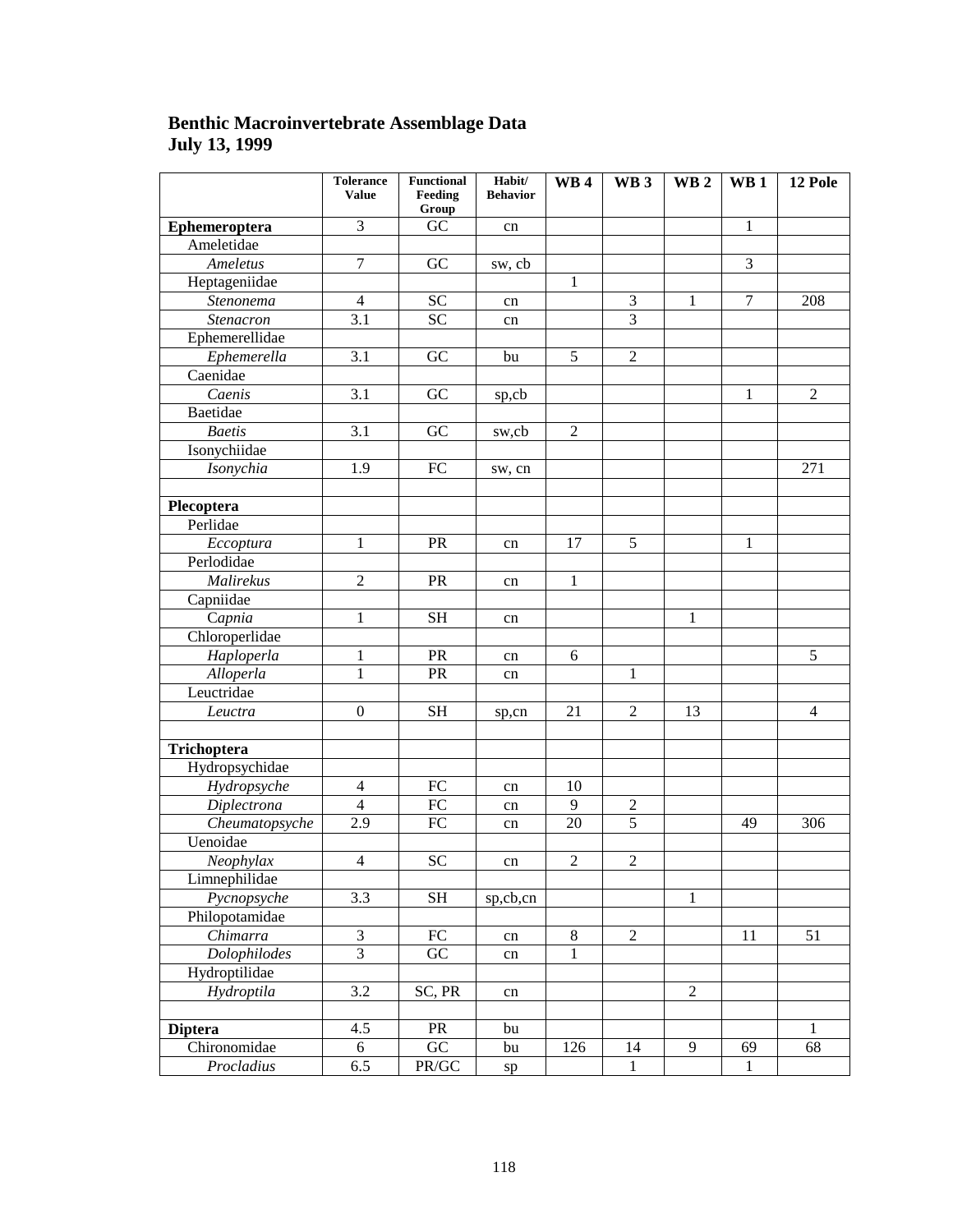| Tipulidae<br>3<br>3<br>$\overline{2}$<br><b>SH</b><br>$\overline{4}$<br>$\mathbf{1}$<br>bu<br>$\overline{7.2}$<br>$\mathbf{1}$<br><b>SH</b><br>Tipula<br>$\overline{4}$<br>bu<br>2.3<br>PR<br>$\overline{2}$<br>Hexatoma<br>$\overline{2}$<br>$\mathbf{1}$<br>bu,sp<br>6<br>$\overline{3}$<br>3<br>Pseudolimnophela<br>PR<br>$\overline{4}$<br>bu<br>$\overline{3}$<br>$\overline{2}$<br>Dicranota<br><b>PR</b><br>sp, bu<br>$\overline{2.2}$<br>GC<br>3<br>Antocha<br>cn<br>Ceratopogonidae<br>Bezzia<br>GC/PR<br>$\overline{2}$<br>6<br>3<br>$\mathbf{1}$<br>$\overline{4}$<br>bu<br>Empididae<br>Hemerodromia<br>6<br>PR<br>3<br>13<br>sp, bu<br>Megaloptera<br>Corydalidae<br>Corydalus<br>$\mathbf{0}$<br>PR<br>1<br>cn,cb,sw<br>$\boldsymbol{0}$<br>14<br>Nigronia<br>PR<br>17<br>$\mathbf{1}$<br>cn,cb,sw<br>Coleoptera<br>Elmidae<br><b>Stenelmis</b><br>3<br>${\rm SC}$<br>$\mathfrak{Z}$<br>$\mathfrak{2}$<br>3<br>1<br>$\overline{4}$<br>cn<br>$\overline{3.6}$<br>$\overline{SC}$<br>$\overline{5}$<br>$\mathbf{1}$<br>$\overline{2}$<br>113<br>13<br><b>Optioservus</b><br>cn<br>Psephenidae<br><b>SC</b><br>Ectopria<br>5<br>$\overline{4}$<br>11<br>$\overline{4}$<br>cn<br>$\overline{5}$<br>Hydrophilidae<br><b>SH</b><br>$\mathbf{1}$<br>SW<br>$\overline{5}$<br>Hydrochus<br>$\mathbf{1}$<br><b>SH</b><br><b>SW</b><br>Dryopidae<br>Helichus<br>3.2<br><b>SH</b><br>$\mathbf{1}$<br>1<br>cn<br>Hemiptera<br>Gerridae<br>9<br>8<br>$\mathbf{1}$<br><b>Trepobates</b><br><b>PR</b><br>sk<br>Veliidae<br>Microvelia<br>$\mathbf{1}$<br>PR<br>sk<br>12<br>$\mathbf{1}$<br>Rhagovelia<br>$\overline{2}$<br>PR<br>${\rm sk}$<br>$\overline{2}$<br>1<br>Odonata - Anisoptera<br>Gomphidae<br>Gomphus<br>$\overline{3}$<br>PR<br>$\mathbf{1}$<br>bu<br>$\mathbf{1}$<br>10<br>Lanthus<br>1<br>PR<br>$\mathbf{1}$<br>bu<br>Aeshnidae<br>Boyeria<br>$\overline{2}$<br>PR<br>$\mathbf{1}$<br>bu<br>Lepidoptera<br>Cossidae<br>5<br><b>SH</b><br>Prionoxystus<br>bu<br>$\mathbf{1}$<br>Decapoda<br>Cambaridae<br>$\overline{3}$<br>Cambarus<br>8.1<br>OM<br>$\mathbf{1}$<br>bu<br>1 |            | <b>Tolerance</b><br><b>Value</b> | Functional<br>Feeding<br>Group | Habit/<br><b>Behavior</b> | <b>WB4</b> | WB <sub>3</sub> | WB <sub>2</sub> | $\mathbf{W}\mathbf{B}$ 1 | 12<br>Pole     |
|-------------------------------------------------------------------------------------------------------------------------------------------------------------------------------------------------------------------------------------------------------------------------------------------------------------------------------------------------------------------------------------------------------------------------------------------------------------------------------------------------------------------------------------------------------------------------------------------------------------------------------------------------------------------------------------------------------------------------------------------------------------------------------------------------------------------------------------------------------------------------------------------------------------------------------------------------------------------------------------------------------------------------------------------------------------------------------------------------------------------------------------------------------------------------------------------------------------------------------------------------------------------------------------------------------------------------------------------------------------------------------------------------------------------------------------------------------------------------------------------------------------------------------------------------------------------------------------------------------------------------------------------------------------------------------------------------------------------------------------------------------------------------------------------------------------------------------------------------------------------------------------------------------------------------------------------------------------------------------------------------------------------------------------------------------------------------------------------|------------|----------------------------------|--------------------------------|---------------------------|------------|-----------------|-----------------|--------------------------|----------------|
|                                                                                                                                                                                                                                                                                                                                                                                                                                                                                                                                                                                                                                                                                                                                                                                                                                                                                                                                                                                                                                                                                                                                                                                                                                                                                                                                                                                                                                                                                                                                                                                                                                                                                                                                                                                                                                                                                                                                                                                                                                                                                           |            |                                  |                                |                           |            |                 |                 |                          |                |
|                                                                                                                                                                                                                                                                                                                                                                                                                                                                                                                                                                                                                                                                                                                                                                                                                                                                                                                                                                                                                                                                                                                                                                                                                                                                                                                                                                                                                                                                                                                                                                                                                                                                                                                                                                                                                                                                                                                                                                                                                                                                                           |            |                                  |                                |                           |            |                 |                 |                          |                |
|                                                                                                                                                                                                                                                                                                                                                                                                                                                                                                                                                                                                                                                                                                                                                                                                                                                                                                                                                                                                                                                                                                                                                                                                                                                                                                                                                                                                                                                                                                                                                                                                                                                                                                                                                                                                                                                                                                                                                                                                                                                                                           |            |                                  |                                |                           |            |                 |                 |                          |                |
|                                                                                                                                                                                                                                                                                                                                                                                                                                                                                                                                                                                                                                                                                                                                                                                                                                                                                                                                                                                                                                                                                                                                                                                                                                                                                                                                                                                                                                                                                                                                                                                                                                                                                                                                                                                                                                                                                                                                                                                                                                                                                           |            |                                  |                                |                           |            |                 |                 |                          |                |
|                                                                                                                                                                                                                                                                                                                                                                                                                                                                                                                                                                                                                                                                                                                                                                                                                                                                                                                                                                                                                                                                                                                                                                                                                                                                                                                                                                                                                                                                                                                                                                                                                                                                                                                                                                                                                                                                                                                                                                                                                                                                                           |            |                                  |                                |                           |            |                 |                 |                          |                |
|                                                                                                                                                                                                                                                                                                                                                                                                                                                                                                                                                                                                                                                                                                                                                                                                                                                                                                                                                                                                                                                                                                                                                                                                                                                                                                                                                                                                                                                                                                                                                                                                                                                                                                                                                                                                                                                                                                                                                                                                                                                                                           |            |                                  |                                |                           |            |                 |                 |                          |                |
|                                                                                                                                                                                                                                                                                                                                                                                                                                                                                                                                                                                                                                                                                                                                                                                                                                                                                                                                                                                                                                                                                                                                                                                                                                                                                                                                                                                                                                                                                                                                                                                                                                                                                                                                                                                                                                                                                                                                                                                                                                                                                           |            |                                  |                                |                           |            |                 |                 |                          |                |
|                                                                                                                                                                                                                                                                                                                                                                                                                                                                                                                                                                                                                                                                                                                                                                                                                                                                                                                                                                                                                                                                                                                                                                                                                                                                                                                                                                                                                                                                                                                                                                                                                                                                                                                                                                                                                                                                                                                                                                                                                                                                                           |            |                                  |                                |                           |            |                 |                 |                          |                |
|                                                                                                                                                                                                                                                                                                                                                                                                                                                                                                                                                                                                                                                                                                                                                                                                                                                                                                                                                                                                                                                                                                                                                                                                                                                                                                                                                                                                                                                                                                                                                                                                                                                                                                                                                                                                                                                                                                                                                                                                                                                                                           |            |                                  |                                |                           |            |                 |                 |                          |                |
|                                                                                                                                                                                                                                                                                                                                                                                                                                                                                                                                                                                                                                                                                                                                                                                                                                                                                                                                                                                                                                                                                                                                                                                                                                                                                                                                                                                                                                                                                                                                                                                                                                                                                                                                                                                                                                                                                                                                                                                                                                                                                           |            |                                  |                                |                           |            |                 |                 |                          |                |
|                                                                                                                                                                                                                                                                                                                                                                                                                                                                                                                                                                                                                                                                                                                                                                                                                                                                                                                                                                                                                                                                                                                                                                                                                                                                                                                                                                                                                                                                                                                                                                                                                                                                                                                                                                                                                                                                                                                                                                                                                                                                                           |            |                                  |                                |                           |            |                 |                 |                          |                |
|                                                                                                                                                                                                                                                                                                                                                                                                                                                                                                                                                                                                                                                                                                                                                                                                                                                                                                                                                                                                                                                                                                                                                                                                                                                                                                                                                                                                                                                                                                                                                                                                                                                                                                                                                                                                                                                                                                                                                                                                                                                                                           |            |                                  |                                |                           |            |                 |                 |                          |                |
|                                                                                                                                                                                                                                                                                                                                                                                                                                                                                                                                                                                                                                                                                                                                                                                                                                                                                                                                                                                                                                                                                                                                                                                                                                                                                                                                                                                                                                                                                                                                                                                                                                                                                                                                                                                                                                                                                                                                                                                                                                                                                           |            |                                  |                                |                           |            |                 |                 |                          |                |
|                                                                                                                                                                                                                                                                                                                                                                                                                                                                                                                                                                                                                                                                                                                                                                                                                                                                                                                                                                                                                                                                                                                                                                                                                                                                                                                                                                                                                                                                                                                                                                                                                                                                                                                                                                                                                                                                                                                                                                                                                                                                                           |            |                                  |                                |                           |            |                 |                 |                          |                |
|                                                                                                                                                                                                                                                                                                                                                                                                                                                                                                                                                                                                                                                                                                                                                                                                                                                                                                                                                                                                                                                                                                                                                                                                                                                                                                                                                                                                                                                                                                                                                                                                                                                                                                                                                                                                                                                                                                                                                                                                                                                                                           |            |                                  |                                |                           |            |                 |                 |                          |                |
|                                                                                                                                                                                                                                                                                                                                                                                                                                                                                                                                                                                                                                                                                                                                                                                                                                                                                                                                                                                                                                                                                                                                                                                                                                                                                                                                                                                                                                                                                                                                                                                                                                                                                                                                                                                                                                                                                                                                                                                                                                                                                           |            |                                  |                                |                           |            |                 |                 |                          |                |
|                                                                                                                                                                                                                                                                                                                                                                                                                                                                                                                                                                                                                                                                                                                                                                                                                                                                                                                                                                                                                                                                                                                                                                                                                                                                                                                                                                                                                                                                                                                                                                                                                                                                                                                                                                                                                                                                                                                                                                                                                                                                                           |            |                                  |                                |                           |            |                 |                 |                          |                |
|                                                                                                                                                                                                                                                                                                                                                                                                                                                                                                                                                                                                                                                                                                                                                                                                                                                                                                                                                                                                                                                                                                                                                                                                                                                                                                                                                                                                                                                                                                                                                                                                                                                                                                                                                                                                                                                                                                                                                                                                                                                                                           |            |                                  |                                |                           |            |                 |                 |                          |                |
|                                                                                                                                                                                                                                                                                                                                                                                                                                                                                                                                                                                                                                                                                                                                                                                                                                                                                                                                                                                                                                                                                                                                                                                                                                                                                                                                                                                                                                                                                                                                                                                                                                                                                                                                                                                                                                                                                                                                                                                                                                                                                           |            |                                  |                                |                           |            |                 |                 |                          |                |
|                                                                                                                                                                                                                                                                                                                                                                                                                                                                                                                                                                                                                                                                                                                                                                                                                                                                                                                                                                                                                                                                                                                                                                                                                                                                                                                                                                                                                                                                                                                                                                                                                                                                                                                                                                                                                                                                                                                                                                                                                                                                                           |            |                                  |                                |                           |            |                 |                 |                          |                |
|                                                                                                                                                                                                                                                                                                                                                                                                                                                                                                                                                                                                                                                                                                                                                                                                                                                                                                                                                                                                                                                                                                                                                                                                                                                                                                                                                                                                                                                                                                                                                                                                                                                                                                                                                                                                                                                                                                                                                                                                                                                                                           |            |                                  |                                |                           |            |                 |                 |                          |                |
|                                                                                                                                                                                                                                                                                                                                                                                                                                                                                                                                                                                                                                                                                                                                                                                                                                                                                                                                                                                                                                                                                                                                                                                                                                                                                                                                                                                                                                                                                                                                                                                                                                                                                                                                                                                                                                                                                                                                                                                                                                                                                           |            |                                  |                                |                           |            |                 |                 |                          |                |
|                                                                                                                                                                                                                                                                                                                                                                                                                                                                                                                                                                                                                                                                                                                                                                                                                                                                                                                                                                                                                                                                                                                                                                                                                                                                                                                                                                                                                                                                                                                                                                                                                                                                                                                                                                                                                                                                                                                                                                                                                                                                                           |            |                                  |                                |                           |            |                 |                 |                          |                |
|                                                                                                                                                                                                                                                                                                                                                                                                                                                                                                                                                                                                                                                                                                                                                                                                                                                                                                                                                                                                                                                                                                                                                                                                                                                                                                                                                                                                                                                                                                                                                                                                                                                                                                                                                                                                                                                                                                                                                                                                                                                                                           |            |                                  |                                |                           |            |                 |                 |                          |                |
|                                                                                                                                                                                                                                                                                                                                                                                                                                                                                                                                                                                                                                                                                                                                                                                                                                                                                                                                                                                                                                                                                                                                                                                                                                                                                                                                                                                                                                                                                                                                                                                                                                                                                                                                                                                                                                                                                                                                                                                                                                                                                           |            |                                  |                                |                           |            |                 |                 |                          |                |
|                                                                                                                                                                                                                                                                                                                                                                                                                                                                                                                                                                                                                                                                                                                                                                                                                                                                                                                                                                                                                                                                                                                                                                                                                                                                                                                                                                                                                                                                                                                                                                                                                                                                                                                                                                                                                                                                                                                                                                                                                                                                                           |            |                                  |                                |                           |            |                 |                 |                          |                |
|                                                                                                                                                                                                                                                                                                                                                                                                                                                                                                                                                                                                                                                                                                                                                                                                                                                                                                                                                                                                                                                                                                                                                                                                                                                                                                                                                                                                                                                                                                                                                                                                                                                                                                                                                                                                                                                                                                                                                                                                                                                                                           |            |                                  |                                |                           |            |                 |                 |                          |                |
|                                                                                                                                                                                                                                                                                                                                                                                                                                                                                                                                                                                                                                                                                                                                                                                                                                                                                                                                                                                                                                                                                                                                                                                                                                                                                                                                                                                                                                                                                                                                                                                                                                                                                                                                                                                                                                                                                                                                                                                                                                                                                           |            |                                  |                                |                           |            |                 |                 |                          |                |
|                                                                                                                                                                                                                                                                                                                                                                                                                                                                                                                                                                                                                                                                                                                                                                                                                                                                                                                                                                                                                                                                                                                                                                                                                                                                                                                                                                                                                                                                                                                                                                                                                                                                                                                                                                                                                                                                                                                                                                                                                                                                                           |            |                                  |                                |                           |            |                 |                 |                          |                |
|                                                                                                                                                                                                                                                                                                                                                                                                                                                                                                                                                                                                                                                                                                                                                                                                                                                                                                                                                                                                                                                                                                                                                                                                                                                                                                                                                                                                                                                                                                                                                                                                                                                                                                                                                                                                                                                                                                                                                                                                                                                                                           |            |                                  |                                |                           |            |                 |                 |                          |                |
|                                                                                                                                                                                                                                                                                                                                                                                                                                                                                                                                                                                                                                                                                                                                                                                                                                                                                                                                                                                                                                                                                                                                                                                                                                                                                                                                                                                                                                                                                                                                                                                                                                                                                                                                                                                                                                                                                                                                                                                                                                                                                           |            |                                  |                                |                           |            |                 |                 |                          |                |
|                                                                                                                                                                                                                                                                                                                                                                                                                                                                                                                                                                                                                                                                                                                                                                                                                                                                                                                                                                                                                                                                                                                                                                                                                                                                                                                                                                                                                                                                                                                                                                                                                                                                                                                                                                                                                                                                                                                                                                                                                                                                                           |            |                                  |                                |                           |            |                 |                 |                          |                |
|                                                                                                                                                                                                                                                                                                                                                                                                                                                                                                                                                                                                                                                                                                                                                                                                                                                                                                                                                                                                                                                                                                                                                                                                                                                                                                                                                                                                                                                                                                                                                                                                                                                                                                                                                                                                                                                                                                                                                                                                                                                                                           |            |                                  |                                |                           |            |                 |                 |                          |                |
|                                                                                                                                                                                                                                                                                                                                                                                                                                                                                                                                                                                                                                                                                                                                                                                                                                                                                                                                                                                                                                                                                                                                                                                                                                                                                                                                                                                                                                                                                                                                                                                                                                                                                                                                                                                                                                                                                                                                                                                                                                                                                           |            |                                  |                                |                           |            |                 |                 |                          |                |
|                                                                                                                                                                                                                                                                                                                                                                                                                                                                                                                                                                                                                                                                                                                                                                                                                                                                                                                                                                                                                                                                                                                                                                                                                                                                                                                                                                                                                                                                                                                                                                                                                                                                                                                                                                                                                                                                                                                                                                                                                                                                                           |            |                                  |                                |                           |            |                 |                 |                          |                |
|                                                                                                                                                                                                                                                                                                                                                                                                                                                                                                                                                                                                                                                                                                                                                                                                                                                                                                                                                                                                                                                                                                                                                                                                                                                                                                                                                                                                                                                                                                                                                                                                                                                                                                                                                                                                                                                                                                                                                                                                                                                                                           |            |                                  |                                |                           |            |                 |                 |                          |                |
|                                                                                                                                                                                                                                                                                                                                                                                                                                                                                                                                                                                                                                                                                                                                                                                                                                                                                                                                                                                                                                                                                                                                                                                                                                                                                                                                                                                                                                                                                                                                                                                                                                                                                                                                                                                                                                                                                                                                                                                                                                                                                           |            |                                  |                                |                           |            |                 |                 |                          |                |
|                                                                                                                                                                                                                                                                                                                                                                                                                                                                                                                                                                                                                                                                                                                                                                                                                                                                                                                                                                                                                                                                                                                                                                                                                                                                                                                                                                                                                                                                                                                                                                                                                                                                                                                                                                                                                                                                                                                                                                                                                                                                                           |            |                                  |                                |                           |            |                 |                 |                          |                |
|                                                                                                                                                                                                                                                                                                                                                                                                                                                                                                                                                                                                                                                                                                                                                                                                                                                                                                                                                                                                                                                                                                                                                                                                                                                                                                                                                                                                                                                                                                                                                                                                                                                                                                                                                                                                                                                                                                                                                                                                                                                                                           |            |                                  |                                |                           |            |                 |                 |                          |                |
|                                                                                                                                                                                                                                                                                                                                                                                                                                                                                                                                                                                                                                                                                                                                                                                                                                                                                                                                                                                                                                                                                                                                                                                                                                                                                                                                                                                                                                                                                                                                                                                                                                                                                                                                                                                                                                                                                                                                                                                                                                                                                           |            |                                  |                                |                           |            |                 |                 |                          |                |
|                                                                                                                                                                                                                                                                                                                                                                                                                                                                                                                                                                                                                                                                                                                                                                                                                                                                                                                                                                                                                                                                                                                                                                                                                                                                                                                                                                                                                                                                                                                                                                                                                                                                                                                                                                                                                                                                                                                                                                                                                                                                                           |            |                                  |                                |                           |            |                 |                 |                          |                |
|                                                                                                                                                                                                                                                                                                                                                                                                                                                                                                                                                                                                                                                                                                                                                                                                                                                                                                                                                                                                                                                                                                                                                                                                                                                                                                                                                                                                                                                                                                                                                                                                                                                                                                                                                                                                                                                                                                                                                                                                                                                                                           |            |                                  |                                |                           |            |                 |                 |                          |                |
|                                                                                                                                                                                                                                                                                                                                                                                                                                                                                                                                                                                                                                                                                                                                                                                                                                                                                                                                                                                                                                                                                                                                                                                                                                                                                                                                                                                                                                                                                                                                                                                                                                                                                                                                                                                                                                                                                                                                                                                                                                                                                           |            |                                  |                                |                           |            |                 |                 |                          |                |
|                                                                                                                                                                                                                                                                                                                                                                                                                                                                                                                                                                                                                                                                                                                                                                                                                                                                                                                                                                                                                                                                                                                                                                                                                                                                                                                                                                                                                                                                                                                                                                                                                                                                                                                                                                                                                                                                                                                                                                                                                                                                                           |            |                                  |                                |                           |            |                 |                 |                          |                |
|                                                                                                                                                                                                                                                                                                                                                                                                                                                                                                                                                                                                                                                                                                                                                                                                                                                                                                                                                                                                                                                                                                                                                                                                                                                                                                                                                                                                                                                                                                                                                                                                                                                                                                                                                                                                                                                                                                                                                                                                                                                                                           |            |                                  |                                |                           |            |                 |                 |                          |                |
|                                                                                                                                                                                                                                                                                                                                                                                                                                                                                                                                                                                                                                                                                                                                                                                                                                                                                                                                                                                                                                                                                                                                                                                                                                                                                                                                                                                                                                                                                                                                                                                                                                                                                                                                                                                                                                                                                                                                                                                                                                                                                           |            |                                  |                                |                           |            |                 |                 |                          |                |
|                                                                                                                                                                                                                                                                                                                                                                                                                                                                                                                                                                                                                                                                                                                                                                                                                                                                                                                                                                                                                                                                                                                                                                                                                                                                                                                                                                                                                                                                                                                                                                                                                                                                                                                                                                                                                                                                                                                                                                                                                                                                                           | Orconectes | 6                                | OM                             | bu                        |            |                 |                 |                          | $\overline{2}$ |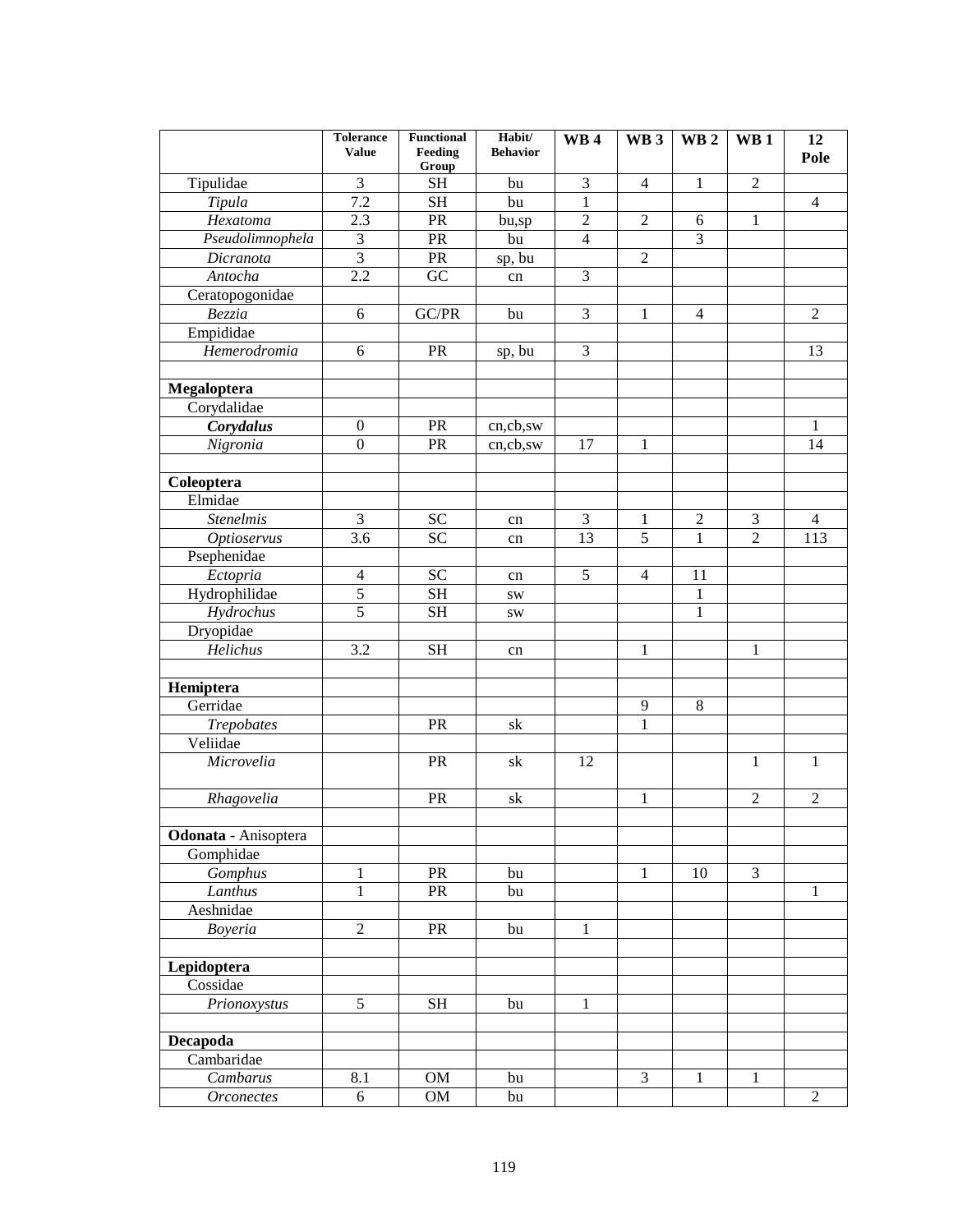|                        | <b>Tolerance</b><br><b>Value</b> | <b>Functional</b><br>Feeding<br>Group | Habit/<br><b>Behavior</b> | <b>WB4</b> | WB <sub>3</sub> | <b>WB2</b> | $\mathbf{W}\mathbf{B}$ 1 | 12<br>Pole |
|------------------------|----------------------------------|---------------------------------------|---------------------------|------------|-----------------|------------|--------------------------|------------|
| Annelida               | 8                                | GC                                    | bu                        |            |                 | 3          | 12                       | 9          |
|                        |                                  |                                       |                           |            |                 |            |                          |            |
| Gastropoda             |                                  |                                       |                           |            |                 |            |                          |            |
| Physidae               |                                  |                                       |                           |            |                 |            |                          |            |
| <b>Physa</b>           | 8                                | <b>SC</b>                             | bu                        |            |                 |            |                          | 4          |
|                        |                                  |                                       |                           |            |                 |            |                          |            |
| <b>Total Organisms</b> |                                  |                                       |                           | 300        | 78              | 79         | 171                      | 1086       |
| <b>Total EPT</b>       |                                  |                                       |                           | 103        | 27              | 18         | 73                       | 847        |
| <b>Total Taxa</b>      |                                  |                                       |                           | 28         | 24              | 17         | 17                       | 21         |
| <b>Total EPT Taxa</b>  |                                  |                                       |                           | 13         | 11              | 5          | 6                        | 7          |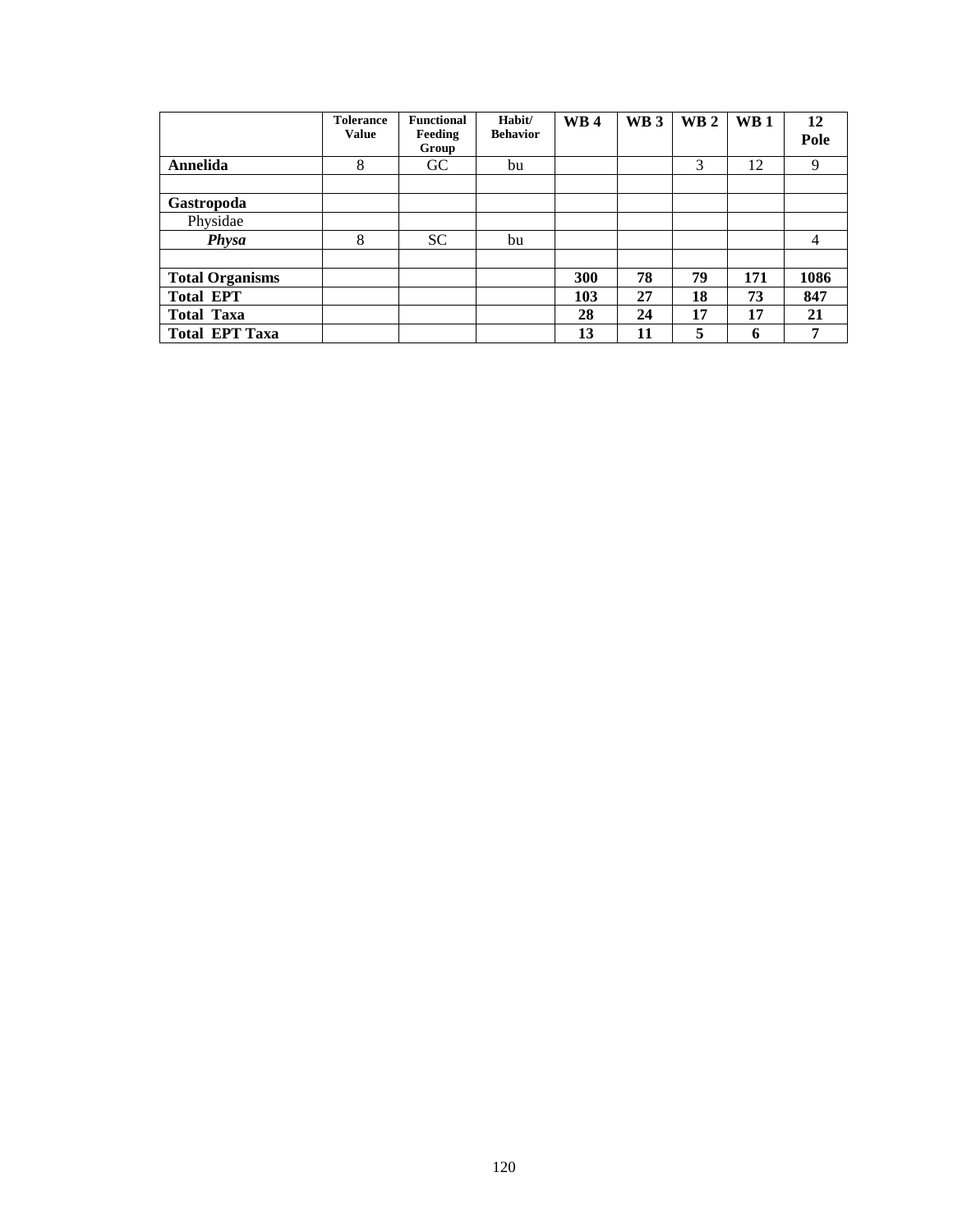### **Benthic Macroinvertebrate Assemblage Data September 13, 1999**

|                     | <b>Tolerance</b><br><b>Value</b> | <b>Functional</b><br>Feeding<br>Group | Habit/<br><b>Behavior</b> | <b>WB4</b>      | WB <sub>3</sub> | WB <sub>2</sub> | WB <sub>1</sub> | 12<br>Pole      |
|---------------------|----------------------------------|---------------------------------------|---------------------------|-----------------|-----------------|-----------------|-----------------|-----------------|
| Ephemeroptera       | $\overline{3}$                   | $\overline{GC}$                       | cn                        |                 |                 |                 |                 | $\mathbf{1}$    |
| Ameletidae          |                                  |                                       |                           |                 |                 |                 |                 |                 |
| Ameletus            | $\overline{7}$                   | GC                                    | sw,cb                     |                 |                 |                 | 1               |                 |
| Heptageniidae       | $\overline{4}$                   | $\overline{SC}$                       | cn                        | $\mathbf{1}$    | $\mathbf{1}$    | $\mathbf{1}$    |                 |                 |
| Epeorus             | $\overline{4}$                   | SC                                    | cn                        |                 |                 |                 | $\mathbf{1}$    |                 |
| Stenonema           | $\overline{4}$                   | $\overline{SC}$                       | cn                        |                 |                 |                 | 1               | $\overline{32}$ |
| Heptagenia          | $\overline{4}$                   | $\overline{SC}$                       | cn                        |                 |                 |                 |                 | $\overline{7}$  |
| Ephemerellidae      | 2.1                              | $\overline{SC}$                       | cn, sp                    | $\mathbf{1}$    |                 |                 |                 |                 |
| Eurylophella        | 2.1                              | SC                                    | cn,sp                     |                 |                 | $\mathbf{1}$    | $\mathbf{1}$    |                 |
| Leptophlebiidae     | $\overline{c}$                   | $\overline{GC}$                       | sw, cn                    |                 |                 | $\overline{c}$  |                 |                 |
| Ephemeridae         |                                  |                                       |                           |                 |                 |                 |                 |                 |
| Ephemera            | $\overline{3.1}$                 | $\overline{GC}$                       | bu                        |                 | $\overline{2}$  | $\mathbf{1}$    |                 |                 |
| Baetidae            |                                  |                                       |                           |                 |                 |                 |                 |                 |
| <b>Baetis</b>       | $\overline{3.1}$                 | $\overline{GC}$                       | sw,cb                     |                 |                 |                 | $\mathbf{1}$    |                 |
| Isonychiidae        |                                  |                                       |                           |                 |                 |                 |                 |                 |
| Isonychia           | 1.9                              | $\overline{FC}$                       | sw, cn                    |                 |                 |                 |                 | 116             |
| Caenidae            |                                  |                                       |                           |                 |                 |                 |                 |                 |
| Caenis              | $\overline{3.1}$                 | $\overline{GC}$                       | sp, cb                    |                 |                 |                 |                 | $\mathbf{1}$    |
|                     |                                  |                                       |                           |                 |                 |                 |                 |                 |
| Plecoptera          |                                  |                                       |                           |                 |                 |                 |                 |                 |
| Perlidae            |                                  |                                       |                           |                 |                 |                 |                 |                 |
| Eccoptura           | $\mathbbm{1}$                    | PR                                    | cn                        | $\mathbf{1}$    | $\overline{2}$  |                 |                 |                 |
| Capniidae           |                                  |                                       |                           |                 |                 |                 |                 |                 |
| $\overline{Capnia}$ | $\mathbf{1}$                     | $\overline{\text{SH}}$                | cn                        | $\mathbf{1}$    |                 |                 |                 |                 |
| Leuctridae          |                                  |                                       |                           |                 |                 |                 |                 |                 |
| Leuctra             | $\boldsymbol{0}$                 | $\overline{\text{SH}}$                | sp,cn                     | $\mathbf{1}$    |                 |                 |                 | $\mathbf{1}$    |
|                     |                                  |                                       |                           |                 |                 |                 |                 |                 |
| Trichoptera         | $\overline{4}$                   | $\overline{FC}$                       | cn                        |                 | $\overline{2}$  |                 |                 |                 |
| Hydropsychidae      |                                  |                                       |                           |                 |                 |                 |                 |                 |
| Hydropsyche         | $\overline{4}$                   | $\overline{FC}$                       | cn                        |                 | $\overline{2}$  |                 |                 |                 |
| Diplectrona         | $\overline{4}$                   | $\overline{FC}$                       | cn                        | 6               |                 |                 |                 |                 |
| Cheumatopsyche      | $\overline{2.9}$                 | $\overline{FC}$                       | cn                        | $\overline{29}$ | 27              |                 | 19              | 225             |
| Uenoidae            |                                  |                                       |                           |                 |                 |                 |                 |                 |
| Neophylax           | $\overline{4}$                   | $\overline{SC}$                       | cn                        |                 |                 |                 | $\mathbf{1}$    |                 |
| Limnephilidae       |                                  |                                       |                           |                 |                 |                 |                 |                 |
| Platycentropus      | $\overline{4}$                   | <b>SH</b>                             | cb                        |                 | $\mathbf{1}$    |                 |                 |                 |
| Psychomyiidae       |                                  |                                       |                           |                 |                 |                 |                 |                 |
| Neureclipsis        | 2.7                              | $\overline{FC}$                       | cn                        |                 | $\overline{1}$  |                 |                 |                 |
| Phryganeidae        |                                  |                                       |                           |                 |                 |                 |                 |                 |
| Ptilostomis         | $\overline{5}$                   | $\overline{\text{SH}}$                | cb                        |                 |                 | $\mathbf{1}$    |                 |                 |
| Philopotamidae      |                                  |                                       |                           |                 |                 |                 |                 |                 |
| Chimarra            | $\overline{3}$                   | $\overline{FC}$                       | cn                        |                 |                 |                 |                 | 20              |
|                     |                                  |                                       |                           |                 |                 |                 |                 |                 |
| <b>Diptera</b>      | 4.5                              | PR                                    | bu                        | $\overline{2}$  |                 |                 |                 | $\overline{3}$  |
| Chironomidae        | 6                                | $\overline{GC}$                       | bu                        | 202             | 51              | 9               | 46              | 170             |
| Ablabesmyia         | $\overline{5.2}$                 | $\overline{GC}$                       | sp                        |                 |                 | 6               |                 |                 |
| <b>Orthocladius</b> | $\overline{3.9}$                 | $\overline{GC}$                       | sp, bu                    | $\overline{17}$ |                 |                 |                 |                 |
| Chironomus          | $\overline{8}.1$                 | $\overline{GC}$                       | bu                        |                 |                 |                 |                 | $\overline{2}$  |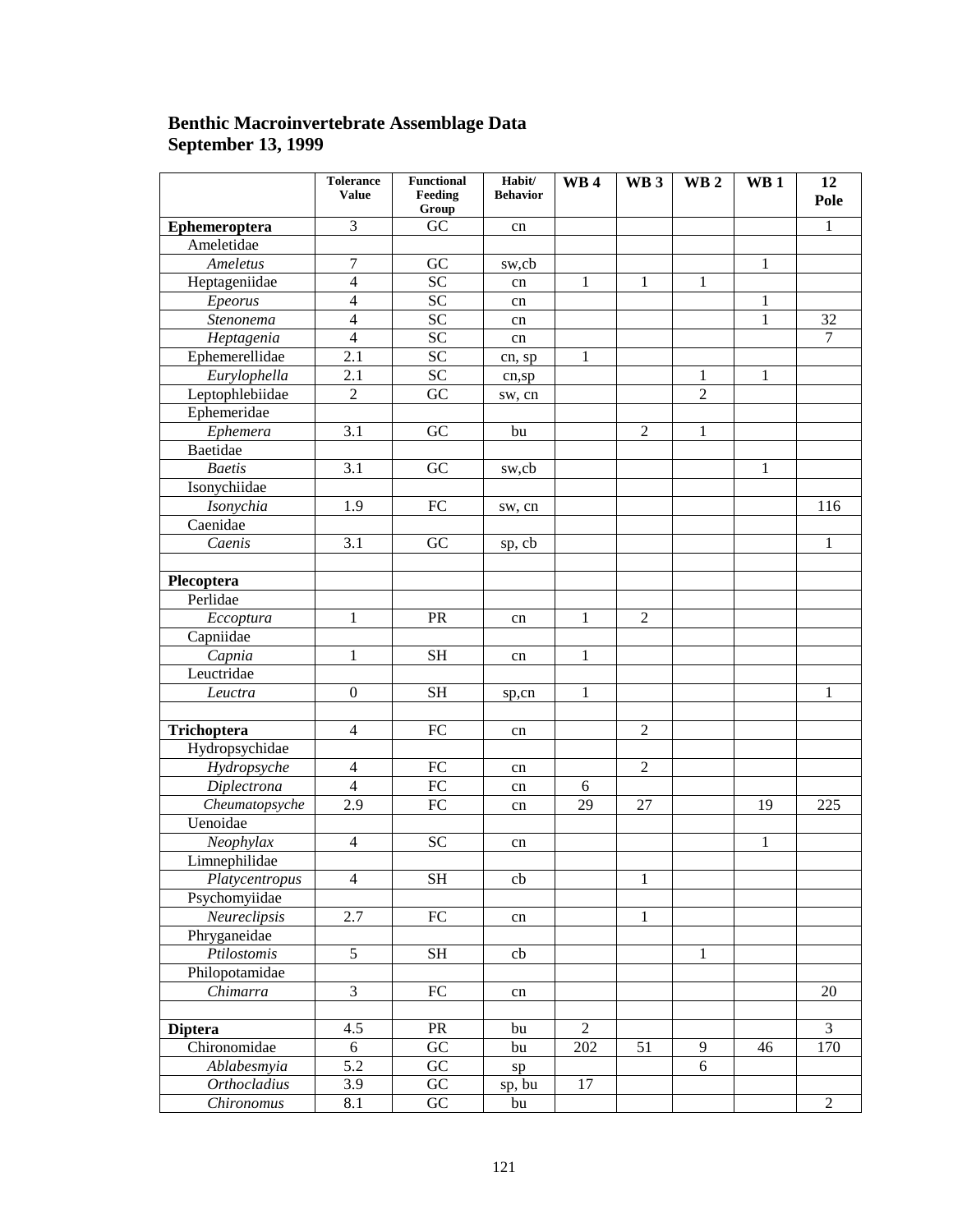|                      | <b>Tolerance</b><br><b>Value</b> | <b>Functional</b><br>Feeding<br>Group | Habit/<br><b>Behavior</b> | WB <sub>4</sub> | WB <sub>3</sub> | <b>WB2</b>     | <b>WB1</b>   | 12<br>Pole     |
|----------------------|----------------------------------|---------------------------------------|---------------------------|-----------------|-----------------|----------------|--------------|----------------|
| Tipulidae            | 3                                | <b>SH</b>                             | bu                        |                 | $\overline{4}$  |                |              |                |
| Tipula               | 7.2                              | <b>SH</b>                             | bu                        |                 |                 |                | 1            | $\overline{4}$ |
| Hexatoma             | 2.3                              | PR                                    | bu,sp                     | 1               | $\overline{4}$  | 4              |              |                |
| Pseudolimnophila     | 3                                | PR                                    | bu                        |                 |                 | 1              |              |                |
| Ceratopogonidae      |                                  |                                       |                           |                 |                 |                |              |                |
| Bezzia               | 6                                | PR, GC                                | bu                        |                 | $\mathbf{1}$    |                | 1            |                |
| Simuliidae           |                                  |                                       |                           |                 |                 |                |              |                |
| Simulium             | 6                                | FC                                    | cn                        |                 |                 |                |              | 39             |
| Empididae            |                                  |                                       |                           |                 |                 |                |              |                |
| Hemerodromia         | 6                                | PR                                    | sp, bu                    | $\mathbf{1}$    |                 |                |              |                |
|                      |                                  |                                       |                           |                 |                 |                |              |                |
| Megaloptera          |                                  |                                       |                           |                 |                 |                |              |                |
| Corydalidae          |                                  |                                       |                           |                 |                 |                |              |                |
| Corydalus            | $\boldsymbol{0}$                 | PR                                    | cn,cb,sw                  |                 |                 |                |              | 5              |
|                      |                                  |                                       |                           |                 |                 |                |              |                |
| Coleoptera           |                                  |                                       |                           |                 |                 |                |              |                |
| Elmidae              |                                  |                                       |                           |                 |                 |                |              |                |
| <b>Stenelmis</b>     | 3                                | <b>SC</b>                             | cn                        | $\,8\,$         | 1               | $\overline{4}$ |              |                |
| <b>Optioservus</b>   | 3.6                              | SC                                    | cn                        |                 | $\mathbf{1}$    |                | 1            | 45             |
| Psephenidae          |                                  |                                       |                           |                 |                 |                |              |                |
| Ectopria             | $\overline{4}$                   | ${\rm SC}$                            | cn                        | 5               | 1               | 3              |              |                |
| Hydrophilidae        | 5                                | GC                                    | dv, sw                    | $\mathbf{1}$    |                 |                |              |                |
| Helochares           | 5                                | GC                                    | dv, sw                    | $\mathbf{1}$    |                 | 1              |              |                |
| Dryopidae            |                                  |                                       |                           |                 |                 |                |              |                |
| Helichus             | 3.2                              | <b>SH</b>                             | cn                        |                 |                 |                |              | $\overline{2}$ |
|                      |                                  |                                       |                           |                 |                 |                |              |                |
| Hemiptera            |                                  |                                       |                           |                 |                 |                |              |                |
| Veliidae             |                                  | PR                                    | sk                        |                 |                 | $\overline{4}$ |              |                |
| Microvelia           |                                  | PR                                    | sk                        | $\overline{2}$  | 3               |                | 1            |                |
| Hydrometridae        |                                  |                                       |                           |                 |                 |                |              |                |
| Hydrometra           |                                  | PR                                    | sk                        |                 |                 |                |              | 1              |
|                      |                                  |                                       |                           |                 |                 |                |              |                |
| Odonata - Anisoptera |                                  |                                       |                           |                 |                 |                |              |                |
| Gomphidae            |                                  |                                       |                           |                 |                 |                |              |                |
| Gomphus              | 1                                | <b>PR</b>                             | bu                        |                 |                 | $\overline{4}$ |              |                |
| Lanthus              | $\mathbf{1}$                     | PR                                    | bu                        |                 |                 |                |              | 1              |
| Ophiogomphus         | 1                                | <b>PR</b>                             | bu                        |                 |                 |                | $\mathbf{1}$ |                |
| Odonata - Zygoptera  |                                  |                                       |                           |                 |                 |                |              |                |
| Calopterygidae       |                                  |                                       |                           |                 |                 |                |              |                |
| Calopteryx           | 3.7                              | PR                                    | cb                        | 1               |                 |                |              |                |
|                      |                                  |                                       |                           |                 |                 |                |              |                |
| Decapoda             |                                  |                                       |                           |                 |                 |                |              |                |
| Cambaridae           |                                  |                                       |                           |                 |                 |                |              |                |
| <b>Cambarus</b>      | 8.1                              | OM                                    | bu                        | 1               | 1               | 6              |              |                |
|                      |                                  |                                       |                           |                 |                 |                |              |                |
| <b>Annelida</b>      | $\,8\,$                          | GC                                    | bu                        |                 | 1               | 3              |              | 31             |
| Naididae             | $\overline{8}$                   | $\overline{GC}$                       | bu                        | $\overline{2}$  |                 |                |              |                |
| Tubificidae          | $\overline{8}$                   | GC                                    | bu                        | $\mathbf{1}$    |                 |                |              |                |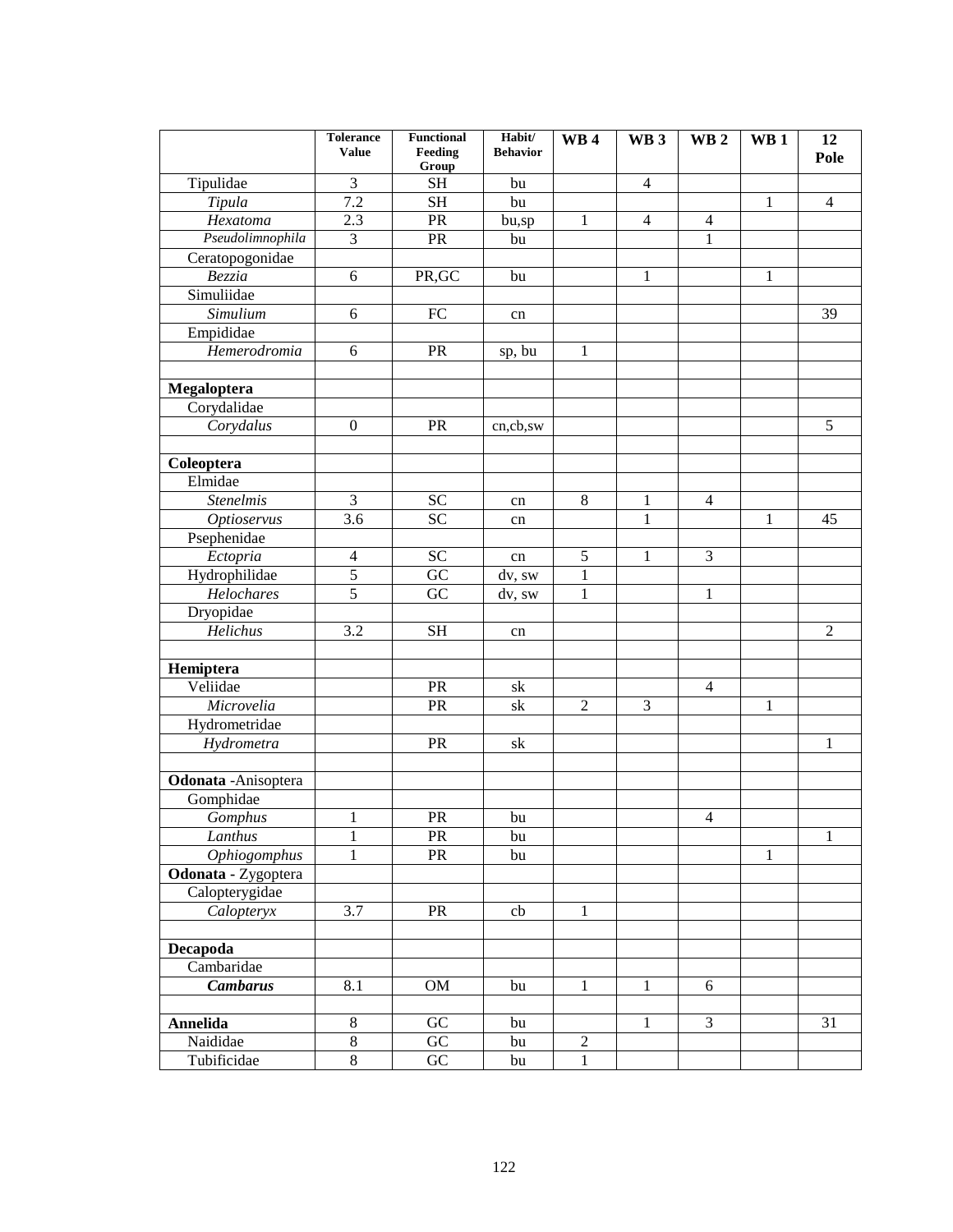|                        | <b>Tolerance</b><br><b>Value</b> | <b>Functional</b><br>Feeding<br>Group | Habit/<br><b>Behavior</b> | <b>WB4</b> | <b>WB3</b> | $\mathbf{W}\mathbf{B}$ 2 | $\mathbf{W}\mathbf{B}$ 1 | 12<br>Pole |
|------------------------|----------------------------------|---------------------------------------|---------------------------|------------|------------|--------------------------|--------------------------|------------|
| <b>Total Organisms</b> |                                  |                                       |                           | 296        | 106        | 51                       | 76                       | 706        |
| <b>Total EPT</b>       |                                  |                                       |                           | 48         | 38         |                          | 25                       | 403        |
| <b>Total Taxa</b>      |                                  |                                       |                           | 20         | 16         | 16                       | 13                       | 17         |
| <b>Total EPT Taxa</b>  |                                  |                                       |                           |            |            |                          |                          |            |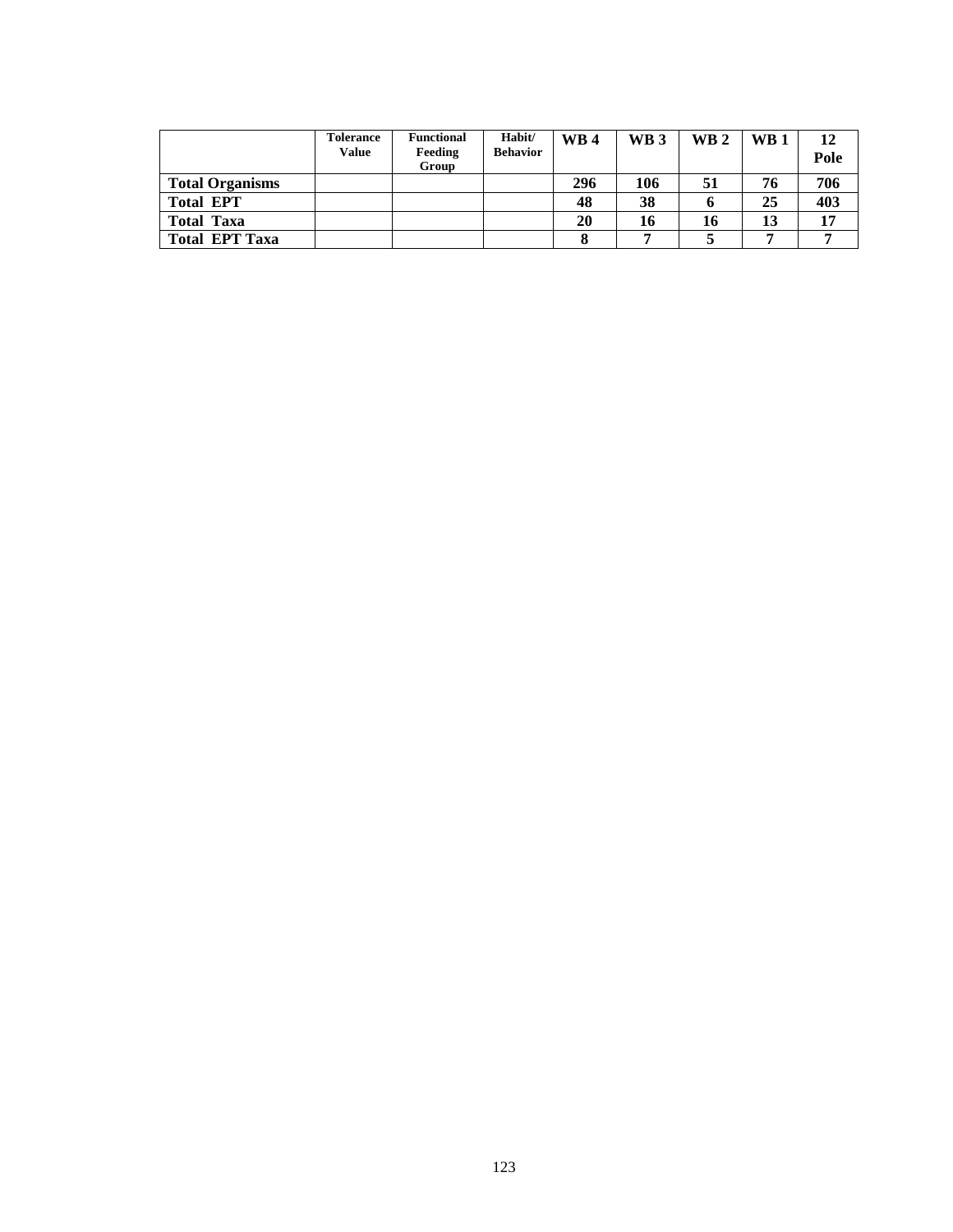### **Benthic Macroinvertebrate Assemblage Data November 1, 1999**

|                               | <b>Tolerance</b><br><b>Value</b> | Functional<br>Feeding<br>Group | Habit/<br><b>Behavior</b> | WB4             | WB <sub>3</sub> | WB <sub>2</sub> | WB <sub>1</sub> | 12<br>Pole     |
|-------------------------------|----------------------------------|--------------------------------|---------------------------|-----------------|-----------------|-----------------|-----------------|----------------|
| Ephemeroptera                 | 3                                | GC                             | cn                        |                 |                 |                 |                 | $\mathbf{1}$   |
| Ameletidae                    |                                  |                                |                           |                 |                 |                 |                 |                |
| Ameletus                      | $\tau$                           | GC                             | sw,cb                     | 3               | 3               | $\overline{4}$  |                 |                |
| Heptageniidae                 | $\overline{4}$                   | <b>SC</b>                      | cn                        |                 |                 | 1               |                 |                |
| Stenonema                     | $\overline{4}$                   | $\overline{SC}$                | cn                        | 8               | 3               |                 | 10              | 37             |
| Ephemerellidae                |                                  |                                |                           |                 |                 |                 |                 |                |
| Ephemerella                   | 2.9                              | GC                             | cn,sw                     | $\overline{4}$  |                 |                 |                 |                |
| Eurylophella                  | 2.1                              | $\overline{SC}$                | cn, sp                    |                 | 10              | 27              | 32              | $\overline{4}$ |
| Serratella                    | 0.6                              | GC                             | cn                        |                 |                 |                 |                 | 1              |
| Leptophlebiidae               |                                  |                                |                           |                 |                 |                 |                 |                |
| Leptophlebia                  | $\overline{2}$                   | GC                             | sw,cn,sp                  |                 |                 | 1               |                 |                |
| Ephemeridae                   |                                  |                                |                           |                 |                 |                 |                 |                |
| Ephemera                      | 3.1                              | GC                             | bu                        |                 | 6               | $\overline{2}$  | 3               |                |
| $\overline{\text{C}}$ aenidae |                                  |                                |                           |                 |                 |                 |                 |                |
| Caenis                        | 3.1                              | GC                             | sp, cb                    |                 | 1               |                 |                 | 1              |
| Isonychiidae                  |                                  |                                |                           |                 |                 |                 |                 |                |
| Isonychia                     | 1.9                              | FC                             | sw, cn                    |                 |                 |                 | 1               | 12             |
| Baetiscidae                   |                                  |                                |                           |                 |                 |                 |                 |                |
| <b>Baetisca</b>               | 3                                | GC                             | sp                        |                 |                 |                 |                 | 68             |
| Baetidae                      |                                  |                                |                           |                 |                 |                 |                 |                |
| <b>Baetis</b>                 | 3.1                              | GC                             | sw, cb                    |                 |                 |                 | 1               |                |
|                               |                                  |                                |                           |                 |                 |                 |                 |                |
| Plecoptera                    | 1                                | PR                             | cn                        |                 | 1               | $\overline{7}$  |                 |                |
| Perlidae                      |                                  |                                |                           |                 |                 |                 |                 |                |
| Eccoptura                     | 1                                | PR                             | cn                        | 1               |                 | 1               |                 |                |
| Perlodidae                    | $\overline{2}$                   | <b>PR</b>                      | cn                        |                 |                 | 1               |                 |                |
| Diploperla                    | $\overline{2}$                   | PR                             | cn                        |                 |                 |                 | 1               |                |
| Capniidae                     |                                  |                                |                           |                 |                 |                 |                 |                |
| Allocapnia                    | 1                                | <b>SH</b>                      | sp, cn                    |                 | 39              | 653             | 46              | 15             |
| Nemouridae                    |                                  |                                |                           |                 |                 |                 |                 |                |
| Nemoura                       | $\overline{2}$                   | <b>SH</b>                      | sp,cn                     | 5               | 5               | 138             | 27              |                |
| Prostoia                      | $\overline{2}$                   | <b>SH</b>                      | sp, cn                    |                 | $\overline{7}$  |                 |                 |                |
| Chloroperlidae                |                                  |                                |                           |                 |                 |                 |                 |                |
| Haploperla                    | 1                                | PR                             | cn                        | $\mathbf{2}$    |                 |                 |                 |                |
| Leuctridae                    |                                  |                                |                           |                 |                 |                 |                 |                |
| Leuctra                       | $\mathbf{0}$                     | <b>SH</b>                      | sp,cn                     | 19              | 19              | 440             | 23              | 12             |
| Taeniopterygidae              |                                  |                                |                           |                 |                 |                 |                 |                |
| Taeniopteryx                  | $\overline{2}$                   | <b>SH</b>                      | sp, cn                    |                 |                 |                 |                 | 6              |
|                               |                                  |                                |                           |                 |                 |                 |                 |                |
| Trichoptera                   |                                  |                                |                           |                 |                 |                 |                 |                |
| Hydropsychidae                |                                  |                                |                           |                 |                 |                 |                 |                |
| Hydropsyche                   | $\overline{4}$                   | FC                             | cn                        | 3               | 10              |                 | 2               |                |
| Diplectrona                   | $\overline{4}$                   | FC                             | cn                        | $\overline{13}$ |                 |                 |                 |                |
| Cheumatopsyche                | 2.9                              | FC                             | cn                        | 96              | 38              | 1               | 31              | 91             |
| Uenoidae                      |                                  |                                |                           |                 |                 |                 |                 |                |
| Neophylax                     | $\overline{4}$                   | $\overline{SC}$                | cn                        |                 |                 | 1               |                 |                |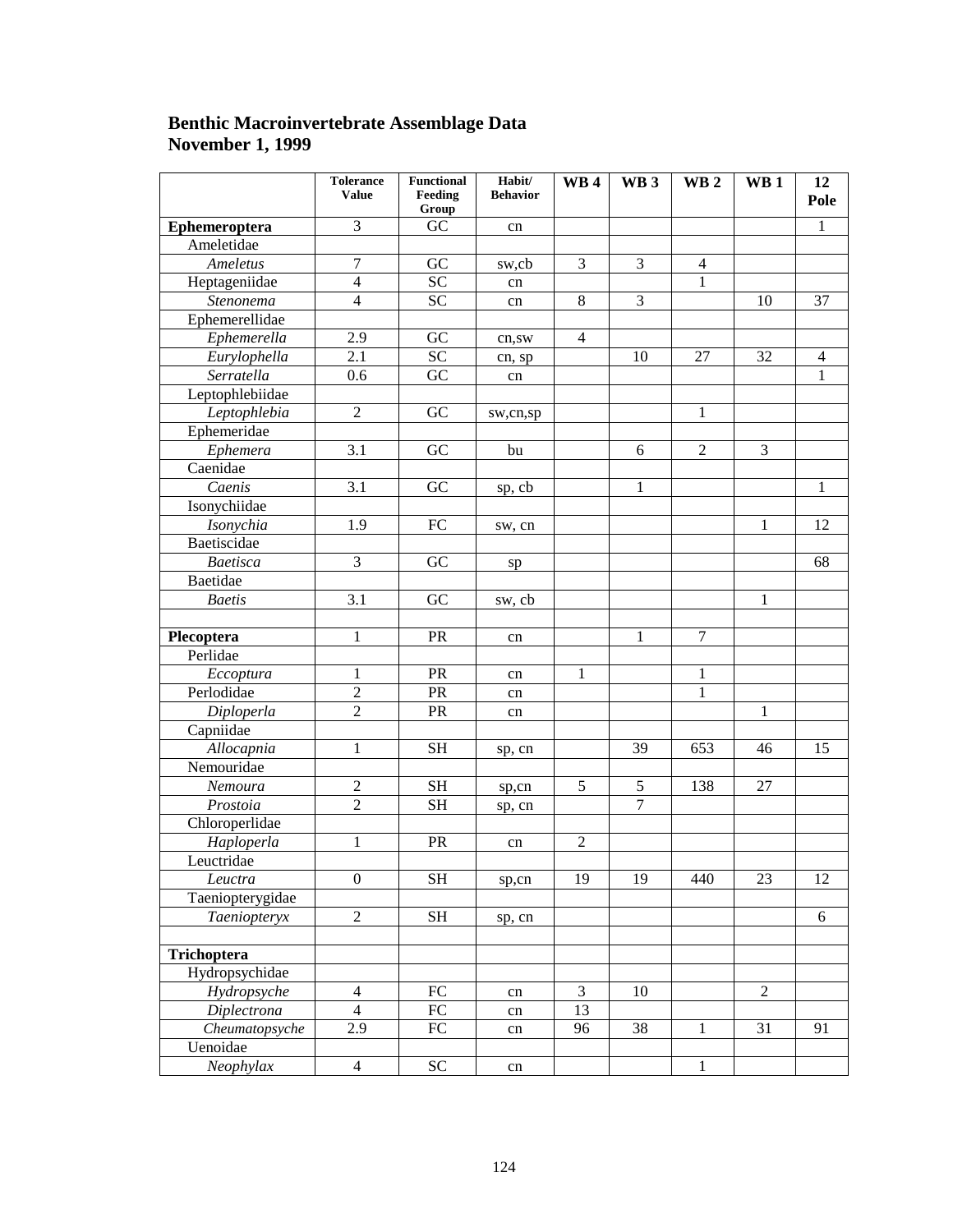|                      | <b>Tolerance</b><br><b>Value</b> | <b>Functional</b><br>Feeding | Habit/<br><b>Behavior</b> | <b>WB4</b>       | WB <sub>3</sub> | WB <sub>2</sub> | WB <sub>1</sub> | 12<br>Pole      |
|----------------------|----------------------------------|------------------------------|---------------------------|------------------|-----------------|-----------------|-----------------|-----------------|
|                      |                                  | Group                        |                           |                  |                 |                 |                 |                 |
| Limnephilidae        |                                  |                              |                           |                  |                 |                 |                 |                 |
| Pycnopsyche          | 3.3                              | <b>SH</b>                    | sp,cb,cn                  |                  |                 |                 |                 | $\overline{2}$  |
| Philopotamidae       |                                  |                              |                           |                  |                 |                 |                 |                 |
| Chimarra             | $\overline{3}$                   | FC                           | cn                        |                  | 1               |                 |                 | 11              |
| Psychomyiidae        |                                  |                              |                           |                  |                 |                 |                 |                 |
| Nyctiophylax         | 2.5                              | FC                           | cn                        |                  | $\mathbf{1}$    |                 |                 |                 |
| Rhyacophilidae       |                                  |                              |                           |                  |                 |                 |                 |                 |
| Rhyacophila          | $\boldsymbol{0}$                 | PR                           | cn                        |                  |                 | $\overline{4}$  |                 |                 |
|                      |                                  |                              |                           |                  |                 |                 |                 |                 |
| <b>Diptera</b>       | 4.5                              | PR                           | bu                        |                  |                 | 1               |                 |                 |
| Chironomidae         | 6                                | $\overline{GC}$              | bu                        | 718              | 241             | 80              | 127             | 67              |
| <b>Orthocladius</b>  | 3.9                              | $\overline{GC}$              | sp, bu                    | $\overline{37}$  | 43              |                 | 27              | $\sqrt{2}$      |
| Tipulidae            | $\overline{3}$                   | <b>SH</b>                    | bu                        | 28               | 6               | $\mathbf{1}$    | $\mathbf{1}$    | $\overline{5}$  |
| Tipula               | 7.2                              | <b>SH</b>                    | bu                        |                  |                 | $\overline{c}$  |                 | $\overline{2}$  |
| Hexatoma             | 2.3                              | PR                           | bu,sp                     | $\tau$           |                 | 9               | $\overline{2}$  |                 |
| Pseudolimnophila     | $\overline{3}$                   | PR                           | bu                        | $\overline{4}$   | $\overline{3}$  | $\overline{3}$  | $\mathbf{1}$    |                 |
| Antocha              | 2.2                              | $\overline{GC}$              | cn                        | $\overline{2}$   |                 |                 |                 |                 |
| Dicranota            | $\overline{3}$                   | PR                           | sp, bu                    |                  |                 | 3               |                 |                 |
| Ceratopogonidae      |                                  |                              |                           |                  |                 |                 |                 |                 |
| Bezzia               | 6                                | GC/PR                        | bu                        | 3                | 3               | 9               | 3               |                 |
| Empididae            |                                  |                              |                           |                  |                 |                 |                 |                 |
| Hemerodromia         | 6                                | PR                           | sp, bu                    | 6                |                 |                 |                 |                 |
| Athericidae          |                                  |                              |                           |                  |                 |                 |                 |                 |
| Atherix              | $\overline{2}$                   | PR                           | sp, bu                    | 1                |                 |                 |                 |                 |
| Simuliidae           |                                  |                              |                           |                  |                 |                 |                 |                 |
| Simulium             | 6                                | FC                           | cn                        |                  |                 |                 |                 | $\mathbf{1}$    |
|                      |                                  |                              |                           |                  |                 |                 |                 |                 |
| Megaloptera          |                                  |                              |                           |                  |                 |                 |                 |                 |
| Corydalidae          |                                  |                              |                           |                  |                 |                 |                 |                 |
| Nigronia             | $\overline{0}$                   | PR                           | cn,cb,sw                  |                  |                 | $\mathbf{1}$    |                 |                 |
|                      |                                  |                              |                           |                  |                 |                 |                 |                 |
| Coleoptera           |                                  |                              |                           |                  |                 |                 |                 |                 |
| Elmidae              |                                  |                              |                           |                  |                 |                 |                 |                 |
| <b>Stenelmis</b>     | 3                                | SC                           | cn                        | $\boldsymbol{2}$ |                 |                 |                 | 1               |
| <b>Optioservus</b>   | 3.6                              | $\overline{SC}$              | cn                        | $\overline{7}$   | 9               | 9               | $\overline{7}$  | $\overline{30}$ |
| Psephenidae          |                                  |                              |                           |                  |                 |                 |                 |                 |
| Ectopria             | $\overline{4}$                   | <b>SC</b>                    | cn                        |                  | $\mathbf{1}$    | 6               |                 |                 |
| Psephenus            | $\overline{4}$                   | <b>SC</b>                    | cn                        |                  |                 |                 | $\overline{2}$  |                 |
| Dryopidae            |                                  |                              |                           |                  |                 |                 |                 |                 |
| Helichus             | $\overline{5}$                   | <b>SC</b>                    | cn                        |                  |                 | $\overline{2}$  |                 |                 |
| Hydrophilidae        |                                  |                              |                           |                  |                 |                 |                 |                 |
| Helochares           | $\overline{5}$                   | GC                           | dv, sw                    |                  |                 |                 | 1               |                 |
|                      |                                  |                              |                           |                  |                 |                 |                 |                 |
| Hemiptera            |                                  |                              |                           |                  | $\mathbf{1}$    |                 |                 |                 |
| Veliidae             |                                  |                              |                           |                  |                 |                 |                 |                 |
| Microvelia           |                                  | PR                           | sk                        |                  | $\mathbf{1}$    |                 |                 |                 |
|                      |                                  |                              |                           |                  |                 |                 |                 |                 |
| Odonata - Anisoptera |                                  |                              |                           |                  |                 |                 |                 |                 |
| Gomphidae            |                                  |                              |                           |                  |                 |                 |                 |                 |
| Gomphus              | $\mathbf{1}$                     | PR                           | bu                        |                  | 1               |                 |                 |                 |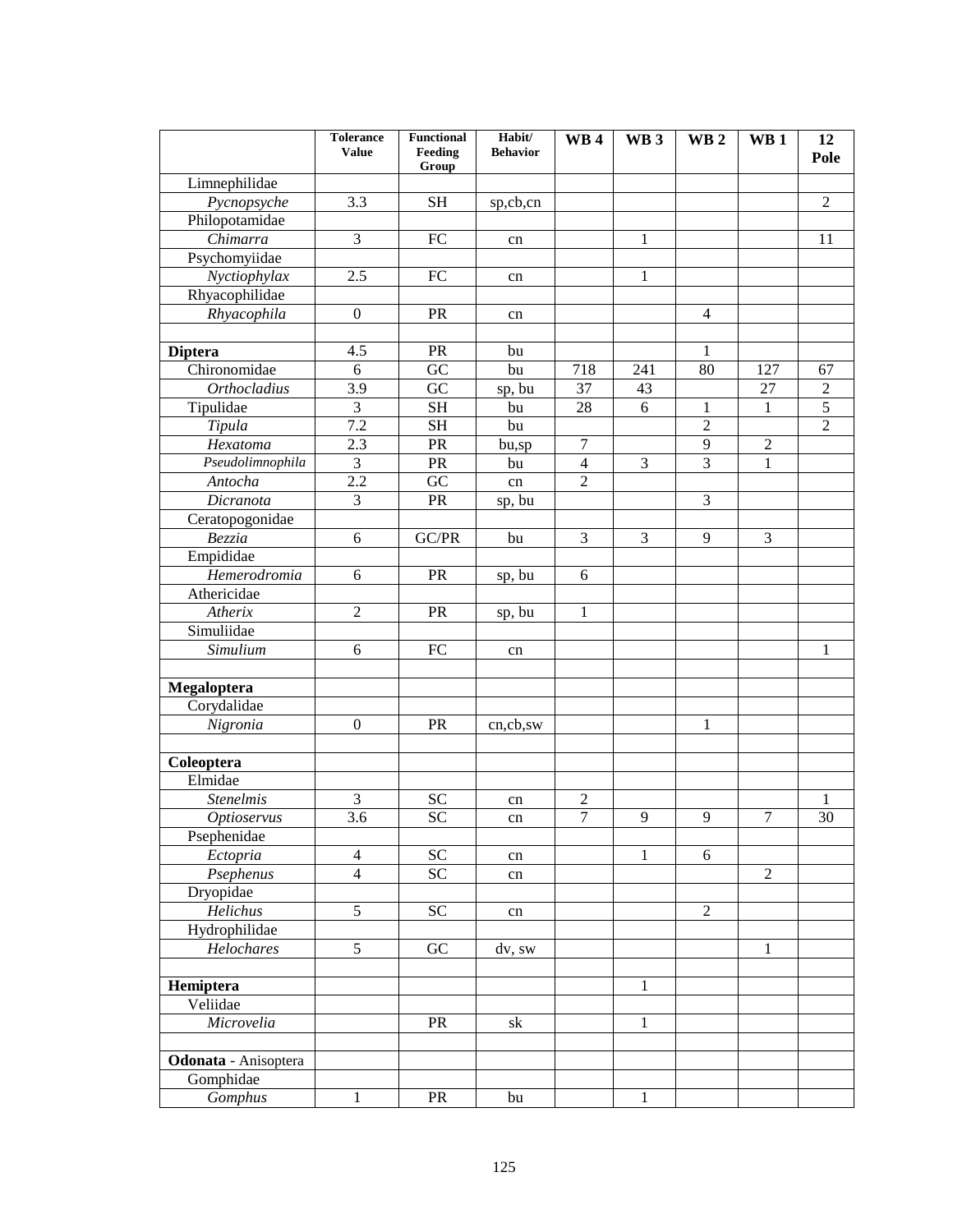|                        | <b>Tolerance</b><br><b>Value</b> | <b>Functional</b><br>Feeding<br>Group | Habit/<br><b>Behavior</b> | <b>WB4</b> | WB <sub>3</sub> | WB <sub>2</sub> | WB <sub>1</sub> | 12<br>Pole |
|------------------------|----------------------------------|---------------------------------------|---------------------------|------------|-----------------|-----------------|-----------------|------------|
| Lanthus                |                                  | <b>PR</b>                             | bu                        |            |                 | 9               |                 |            |
| Aeshnidae              |                                  |                                       |                           |            |                 |                 |                 |            |
| <b>Boyeria</b>         | 3                                | <b>PR</b>                             | cb, sp                    |            |                 | 1               |                 |            |
| Cordulegastridae       |                                  |                                       |                           |            |                 |                 |                 |            |
| Cordulegaster          | 3                                | <b>PR</b>                             | bu                        |            |                 |                 |                 |            |
| Odonata - Zygoptera    |                                  |                                       |                           |            |                 |                 |                 |            |
| Calopterygidae         |                                  |                                       |                           |            |                 |                 |                 |            |
| Calopteryx             | 5                                | <b>PR</b>                             | cb                        |            |                 |                 | 1               |            |
|                        |                                  |                                       |                           |            |                 |                 |                 |            |
| Annelida               | 8                                | GC                                    | bu                        |            | 2               | 8               | $\overline{2}$  | 61         |
|                        |                                  |                                       |                           |            |                 |                 |                 |            |
| <b>Total Organisms</b> |                                  |                                       |                           | 969        | 455             | 1428            | 351             | 431        |
| <b>Total EPT</b>       |                                  |                                       |                           | 154        | 144             | 1283            | 177             | 261        |
| <b>Total Taxa</b>      |                                  |                                       |                           | 20         | 22              | 27              | 21              | 20         |
| <b>Total EPT Taxa</b>  |                                  |                                       |                           | 10         | 13              | 13              | 11              | 12         |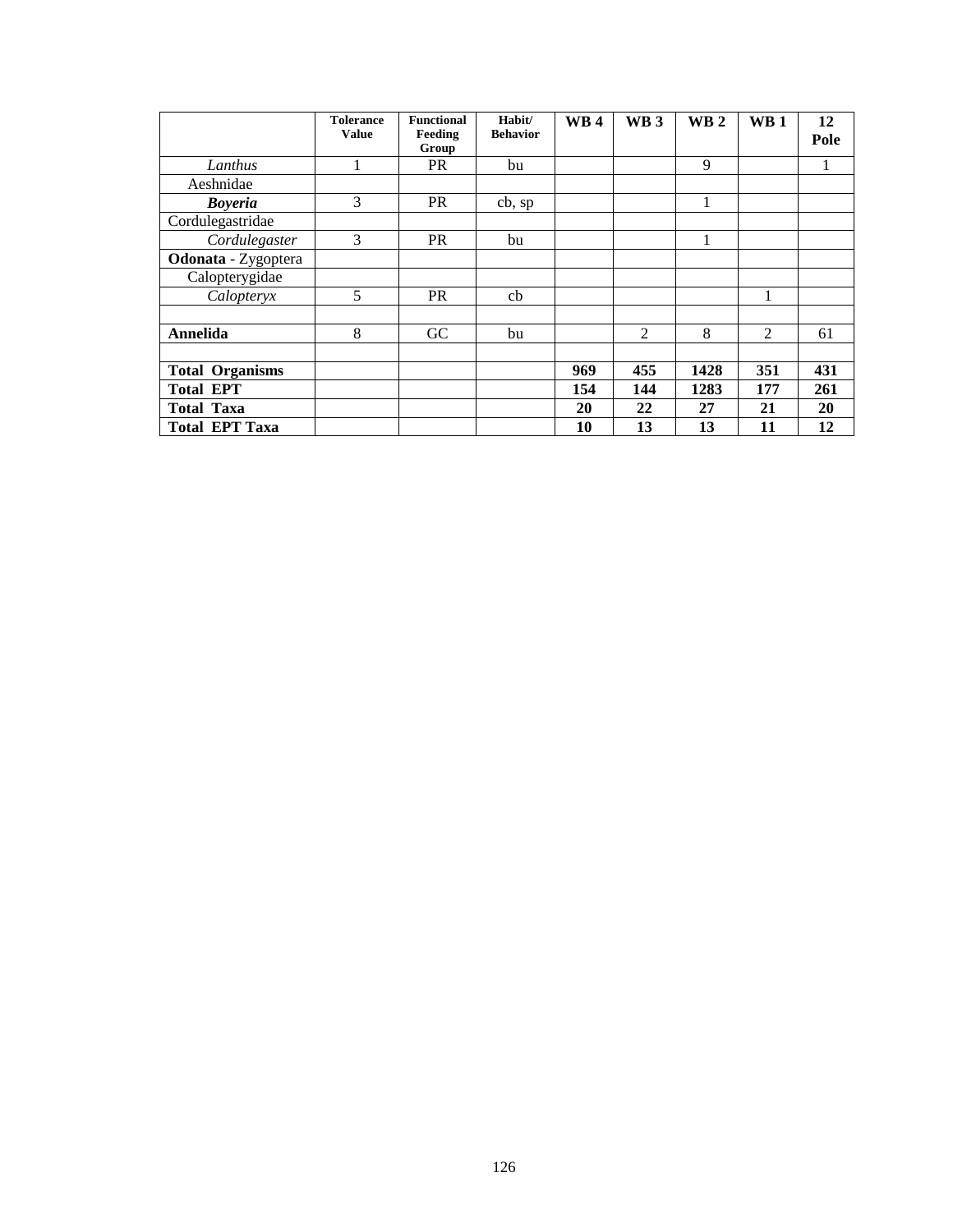### **Benthic Macroinvertebrate Assemblage Data January 5, 2000**

|                             | <b>Tolerance</b><br><b>Value</b> | <b>Functional</b><br>Feeding | Habit/<br><b>Behavior</b> | WB4             | WB <sub>3</sub> | WB <sub>2</sub> | WB 1           | 12 Pole        |
|-----------------------------|----------------------------------|------------------------------|---------------------------|-----------------|-----------------|-----------------|----------------|----------------|
|                             |                                  | Group                        |                           |                 |                 |                 |                |                |
| Ephemeroptera               | $\overline{3}$                   | GC                           | cn                        |                 |                 | 1               |                | $\overline{2}$ |
| Ameletidae                  |                                  |                              |                           |                 |                 |                 |                |                |
| Ameletus                    | $\overline{7}$                   | GC                           | sw,cb                     | 13              | $\overline{3}$  | $\overline{7}$  | $\mathbf{1}$   | $\overline{3}$ |
| Heptageniidae               |                                  |                              |                           |                 |                 |                 |                |                |
| Epeorus                     | $\overline{4}$                   | SC                           | cn                        |                 | $\overline{2}$  |                 | 1              |                |
| Stenonema                   | $\overline{4}$                   | $\overline{SC}$              | cn                        | $\mathbf{1}$    |                 |                 | $\overline{2}$ | 15             |
| Stenacron                   | $\overline{3.1}$                 | $\overline{SC}$              | cn                        |                 | $\mathbf{1}$    |                 |                |                |
| Ephemerellidae              |                                  |                              |                           |                 |                 |                 |                |                |
| Ephemerella                 | 2.9                              | GC                           | cn,sw                     | $\overline{2}$  |                 |                 |                |                |
| Eurylophella                | 2.1                              | $\overline{SC}$              | cn,sp                     |                 | $\mathbf{1}$    |                 | $\mathbf{1}$   | $\overline{2}$ |
| Serratella                  | 0.6                              | GC                           | cn                        |                 | $\overline{2}$  |                 |                |                |
| Ephemeridae                 |                                  |                              |                           |                 |                 |                 |                |                |
| Ephemera                    | $\overline{3.1}$                 | GC                           | bu                        | $\mathbf{1}$    |                 |                 |                |                |
| Isonychiidae                |                                  |                              |                           |                 |                 |                 |                |                |
| Isonychia                   | 1.9                              | FC                           | sw, cn                    |                 |                 |                 |                | $\overline{5}$ |
| Caenidae                    |                                  |                              |                           |                 |                 |                 |                |                |
| $\overline{C}$ <i>aenis</i> | $\overline{3.1}$                 | GC                           | sp, cb                    |                 |                 |                 |                | 1              |
|                             |                                  |                              |                           |                 |                 |                 |                |                |
| Plecoptera                  |                                  |                              |                           |                 |                 |                 |                |                |
| Perlidae                    |                                  |                              |                           |                 |                 |                 |                |                |
| Eccoptura                   | $\mathbf{1}$                     | PR                           | cn                        | $\mathbf{1}$    |                 |                 |                |                |
| Perlodidae                  |                                  |                              |                           |                 |                 |                 |                |                |
| Clioperla                   | $\overline{2}$                   | PR                           | cn                        | 1               |                 |                 | $\mathbf{1}$   |                |
| Malirekus                   | $\overline{2}$                   | PR                           | cn                        | 1               |                 | $\mathbf{1}$    |                | 1              |
| Cultus                      | $\overline{2}$                   | PR                           | cn                        | 1               |                 |                 |                |                |
| Isoperla                    | $\overline{2}$                   | PR                           | cn, sp                    | $\overline{c}$  | 1               |                 |                |                |
| Diploperla                  | $\overline{2}$                   | PR                           | cn                        |                 | $\mathbf{1}$    |                 | $\overline{2}$ | $\mathbf{1}$   |
| Capniidae                   |                                  |                              |                           |                 |                 |                 |                |                |
| $\overline{Capnia}$         | $\mathbf{1}$                     | $\overline{\text{SH}}$       | cn                        |                 | $\mathbf{1}$    | $\overline{4}$  |                |                |
| Nemouridae                  |                                  |                              |                           |                 |                 |                 |                |                |
| Nemoura                     | $\overline{2}$                   | $\operatorname{SH}$          | sp,cn                     | $\mathbf{1}$    | 26              | $\overline{2}$  | 20             | $\mathfrak{Z}$ |
| Prostoia                    | $\overline{2}$                   | <b>SH</b>                    | sp, cn                    |                 |                 |                 |                | 54             |
| Chloroperlidae              |                                  |                              |                           |                 |                 |                 |                |                |
| Haploperla                  | $\mathbf{1}$                     | PR                           | cn                        |                 | $\mathbf{1}$    |                 |                |                |
| Leuctridae                  |                                  |                              |                           |                 |                 |                 |                |                |
| Leuctra                     | $\boldsymbol{0}$                 | $\operatorname{SH}$          | sp,cn                     |                 | $\mathfrak{Z}$  | $\mathbf{2}$    |                |                |
| Paraleuctra                 | $\overline{0}$                   | $\overline{\text{SH}}$       | sp,cn                     | 1               |                 |                 |                |                |
| Taeniopterygidae            |                                  |                              |                           |                 |                 |                 |                |                |
| Taeniopteryx                | $\overline{2}$                   | $\overline{\text{SH}}$       | sp, cn                    |                 | $\overline{7}$  |                 | 6              | 16             |
|                             |                                  |                              |                           |                 |                 |                 |                |                |
| Trichoptera                 |                                  |                              |                           |                 |                 |                 |                |                |
| Hydropsychidae              |                                  |                              |                           |                 |                 |                 |                |                |
| Hydropsyche                 | $\overline{4}$                   | ${\rm FC}$                   | cn                        | $\overline{2}$  | $\mathbf{1}$    | 1               |                |                |
| <b>Diplectrona</b>          | $\overline{4}$                   | $\overline{FC}$              |                           | $\overline{12}$ | $\mathbf{1}$    | $\overline{2}$  |                |                |
| Cheumatopsyche              | $\overline{2.9}$                 | ${\rm FC}$                   | cn                        | 47              | 18              | $\overline{3}$  | $\overline{7}$ | $\overline{8}$ |
| Uenoidae                    |                                  |                              | cn                        |                 |                 |                 |                |                |
| Neophylax                   | $\overline{4}$                   | SC                           |                           | 47              | 12              | 14              | 24             |                |
|                             |                                  |                              | cn                        |                 |                 |                 |                |                |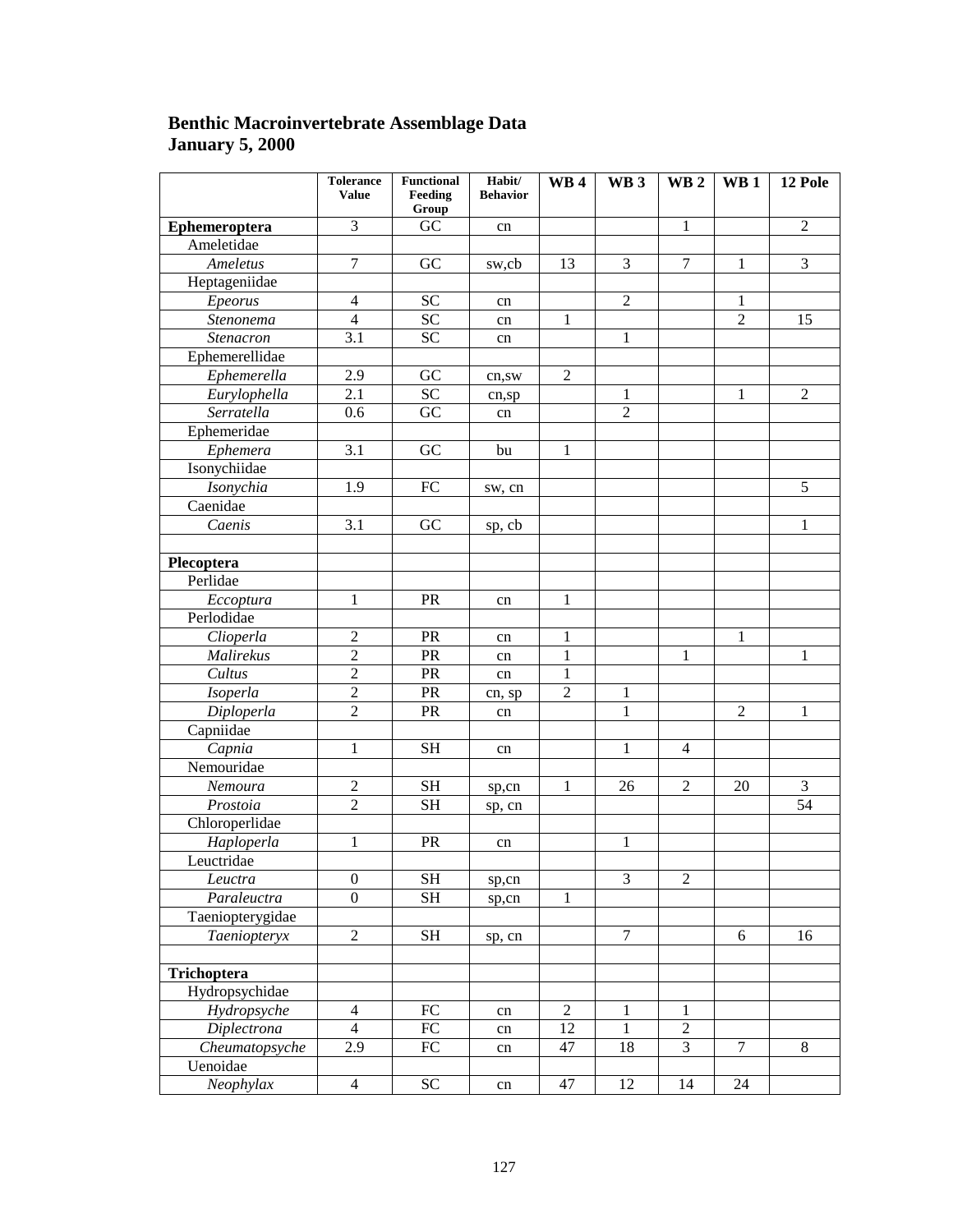|                        | <b>Tolerance</b><br><b>Value</b> | <b>Functional</b><br>Feeding<br>Group | Habit/<br><b>Behavior</b> | WB <sub>4</sub> | WB <sub>3</sub> | WB <sub>2</sub> | $\mathbf{W}\mathbf{B}$ 1 | 12 Pole           |
|------------------------|----------------------------------|---------------------------------------|---------------------------|-----------------|-----------------|-----------------|--------------------------|-------------------|
| Philopotamidae         |                                  |                                       |                           |                 |                 |                 |                          |                   |
| Chimarra               | 3                                | FC                                    | cn                        | $\overline{4}$  |                 |                 | 1                        |                   |
| Dolophilodes           | $\overline{3}$                   | GC                                    | cn                        |                 | $\mathbf{1}$    |                 |                          |                   |
| Psychomyiidae          |                                  |                                       |                           |                 |                 |                 |                          |                   |
| Neureclipsis           | 2.7                              | FC                                    | cn                        |                 | $\mathbf{1}$    |                 |                          |                   |
| Rhyacophilidae         |                                  |                                       |                           |                 |                 |                 |                          |                   |
| Rhyacophila            | $\overline{0}$                   | PR                                    | cn                        |                 |                 | $\mathfrak{2}$  |                          | $\overline{4}$    |
|                        |                                  |                                       |                           |                 |                 |                 |                          |                   |
| <b>Diptera</b>         |                                  |                                       |                           |                 |                 |                 |                          |                   |
| Chironomidae           | 6                                | ${\rm GC}$                            | bu                        | 724             | 365             | 17              | 34                       | 45                |
| Orthocladius/pupa      | 3.9                              | GC                                    | sp, bu                    | 5               |                 | $\overline{2}$  |                          |                   |
| Unknown pupa           | 6                                |                                       |                           |                 | 6               |                 | $\mathbf{1}$             |                   |
| Tipulidae              | $\overline{3}$                   | <b>SH</b>                             | bu                        | $\overline{2}$  | $\overline{4}$  | $\overline{2}$  |                          |                   |
| Tipula                 | 7.2                              | <b>SH</b>                             | bu                        | $\mathbf{1}$    | $\mathbf{1}$    |                 | 3                        | 6                 |
| Hexatoma               | 2.3                              | <b>PR</b>                             | bu,sp                     | 6               | $\mathbf{1}$    | $\mathfrak{2}$  |                          |                   |
| Pseudolimnophila       | 3                                | PR                                    | bu                        | 1               |                 |                 |                          |                   |
| Pedicia                | $\overline{3}$                   | PR                                    | bu                        |                 | $\overline{2}$  |                 |                          |                   |
| Ceratopogonidae        |                                  |                                       |                           |                 |                 |                 |                          |                   |
| Bezzia                 | 6                                | PR, GC                                | bu                        |                 | $\overline{2}$  |                 |                          | 1                 |
| Empididae              |                                  |                                       |                           |                 |                 |                 |                          |                   |
| Hemerodromia           | 6                                | PR                                    | sp, bu                    | 10              | $\mathbf{1}$    |                 |                          |                   |
| Chaoboridae            |                                  |                                       |                           |                 |                 |                 |                          |                   |
| Chaoborus              | 8                                | PR                                    | sp                        | 4               |                 |                 |                          |                   |
| Tabanidae              |                                  |                                       |                           |                 |                 |                 |                          |                   |
| Chrysops               | 4.6                              | GC, PR                                | sp, bu                    | $\mathbf{1}$    |                 |                 |                          |                   |
|                        |                                  |                                       |                           |                 |                 |                 |                          |                   |
| Megaloptera            |                                  |                                       |                           |                 |                 |                 |                          |                   |
| Corydalidae            |                                  |                                       |                           |                 |                 |                 |                          |                   |
| Nigronia               | $\mathbf{0}$                     | PR                                    | cn,cb,bu                  |                 |                 |                 | 1                        |                   |
|                        |                                  |                                       |                           |                 |                 |                 |                          |                   |
| Coleoptera             |                                  |                                       |                           |                 |                 |                 |                          |                   |
| Elmidae                |                                  |                                       |                           |                 |                 |                 |                          |                   |
| <b>Stenelmis</b>       | 3                                | <b>SC</b>                             | cn                        | 1               |                 |                 |                          | 1                 |
| <b>Optioservus</b>     | 3.6                              | <b>SC</b>                             | cn                        | $\mathbf{1}$    | 4               | 3               | 3                        | $\overline{7}$    |
| Psephenidae            |                                  |                                       |                           |                 |                 |                 |                          |                   |
| Ectopria               | $\overline{4}$                   | SC                                    | cn                        | 3               | $\overline{2}$  | $\overline{4}$  |                          |                   |
|                        |                                  |                                       |                           |                 |                 |                 |                          |                   |
| Annelida               | 8                                | GC                                    | bu                        | $\mathbf{1}$    |                 |                 |                          | $\overline{4}$    |
|                        |                                  |                                       |                           |                 |                 |                 |                          |                   |
| Nematoda               | 8                                | PA                                    | bu                        | 1               |                 |                 |                          |                   |
| <b>Mollusca</b>        |                                  |                                       |                           |                 |                 |                 |                          |                   |
|                        |                                  |                                       |                           |                 |                 |                 |                          |                   |
| Gastropoda<br>Physidae |                                  |                                       |                           |                 |                 |                 |                          |                   |
| Physella               |                                  | <b>SC</b>                             |                           |                 |                 |                 |                          |                   |
| Planorbidae            | 7.6<br>6.5                       | $\overline{SC}$                       | bu                        |                 |                 |                 |                          | 1<br>$\mathbf{1}$ |
| Bivalvia               |                                  |                                       | bu                        |                 |                 |                 |                          |                   |
| Sphaeriidae            |                                  |                                       |                           |                 |                 |                 |                          |                   |
| Pisidium               | 4.6                              | ${\rm FC}$                            | bu                        |                 |                 |                 |                          | $\mathbf{1}$      |
|                        |                                  |                                       |                           |                 |                 |                 |                          |                   |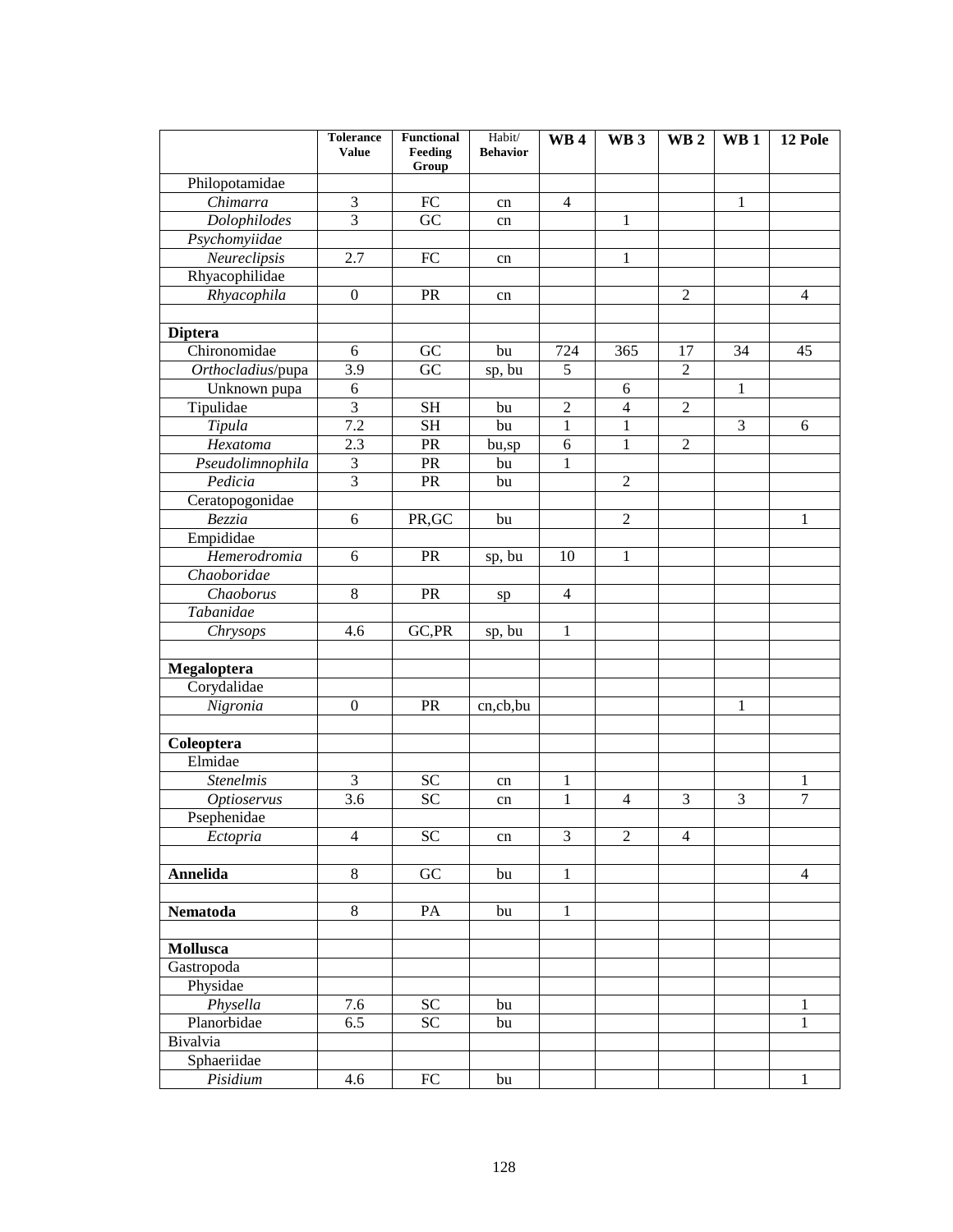|                        | <b>Tolerance</b><br>Value | <b>Functional</b><br>Feeding | Habit/<br><b>Behavior</b> | <b>WB4</b> | WB <sub>3</sub> | WB $2$   WB $1$ |     | 12 Pole |
|------------------------|---------------------------|------------------------------|---------------------------|------------|-----------------|-----------------|-----|---------|
|                        |                           | Group                        |                           |            |                 |                 |     |         |
| <b>Total Organisms</b> |                           |                              |                           | 898        | 471             | 69              | 108 | 182     |
| <b>Total EPT</b>       |                           |                              |                           | 137        | 83              | 39              | 66  | 115     |
| <b>Total Taxa</b>      |                           |                              |                           | 29         | 26              | 17              | 15  | 21      |
| <b>Total EPT Taxa</b>  |                           |                              |                           | 16         | 18              |                 | 11  |         |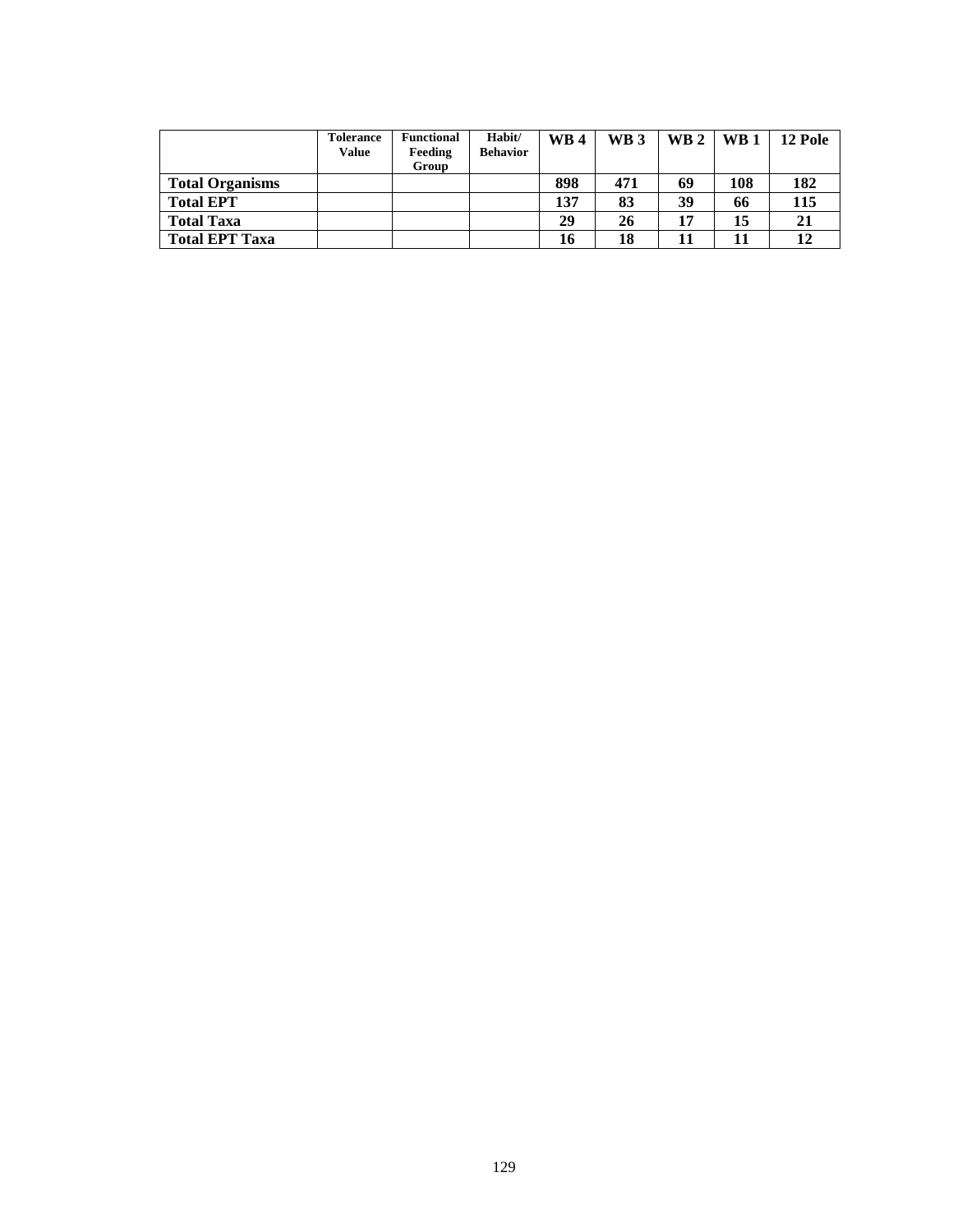### **Benthic Macroinvertebrate Assemblage Data March 10, 2000**

|                  | <b>Tolerance</b><br><b>Value</b> | <b>Functional</b><br>Feeding<br>Group | Habit/<br><b>Behavior</b> | WB <sub>4</sub> | WB <sub>3</sub> | WB <sub>2</sub> | WB <sub>1</sub> | 12<br>Pole     |
|------------------|----------------------------------|---------------------------------------|---------------------------|-----------------|-----------------|-----------------|-----------------|----------------|
| Ephemeroptera    | $\overline{3}$                   | $\overline{GC}$                       | cn                        | $\mathbf{1}$    |                 | $\mathbf{1}$    |                 |                |
| Ameletidae       |                                  |                                       |                           |                 |                 |                 |                 |                |
| Ameletus         | $\overline{7}$                   | GC                                    | sw, cb                    | 10              |                 | 11              | $\overline{3}$  | $\mathbf{1}$   |
| Heptageniidae    | $\overline{4}$                   | $\overline{SC}$                       | cn                        |                 | $\mathbf{1}$    |                 | 1               |                |
| Epeorus          | $\overline{4}$                   | $\overline{GC}$                       | cn                        |                 |                 | $\overline{3}$  |                 |                |
| Stenonema        | $\overline{4}$                   | SC                                    | cn                        |                 |                 | 10              | $\overline{3}$  | $\overline{4}$ |
| Stenacron        | $\overline{4}$                   | $\overline{GC}$                       | cn                        |                 |                 |                 | $\mathbf{1}$    |                |
| Leucrocuta       | $\overline{4}$                   | $\overline{SC}$                       | cn                        |                 | $\overline{4}$  |                 |                 |                |
| Ephemerellidae   |                                  |                                       |                           |                 |                 |                 |                 |                |
| Ephemerella      | 2.9                              | GC                                    | cn, sw                    |                 |                 | 6               |                 |                |
| Eurylophella     | $\overline{2.1}$                 | $\overline{SC}$                       | cn, sp                    |                 | 1               |                 | $\overline{8}$  |                |
| Serratella       | 0.6                              | $\overline{GC}$                       | cn                        | $\overline{7}$  | $\overline{5}$  |                 | 11              |                |
| Ephemeridae      |                                  |                                       |                           |                 |                 |                 |                 |                |
| Ephemera         | $\overline{3.1}$                 | $\overline{GC}$                       | bu                        | 1               | $\mathbf{1}$    |                 |                 |                |
| Caenidae         |                                  |                                       |                           |                 |                 |                 |                 |                |
| Caenis           | $\overline{3.1}$                 | $\overline{GC}$                       | sp, cb                    |                 |                 | 1               |                 | $\overline{3}$ |
| Baetiscidae      |                                  |                                       |                           |                 |                 |                 |                 |                |
| Baetisca         | $\overline{3}$                   | GC                                    | sp                        |                 |                 |                 |                 | $\overline{3}$ |
|                  |                                  |                                       |                           |                 |                 |                 |                 |                |
| Plecoptera       | $\overline{2}$                   | PR                                    | cn                        |                 | $\overline{2}$  |                 |                 |                |
| Perlodidae       |                                  |                                       |                           |                 |                 |                 |                 |                |
| Clioperla        | $\overline{2}$                   | PR                                    | cn                        |                 | $\overline{3}$  | $\mathbf{1}$    | $\mathbf{1}$    |                |
| Malirekus        | $\overline{2}$                   | PR                                    | cn                        | 1               |                 |                 |                 |                |
| Cultus           | $\overline{2}$                   | PR                                    | cn                        |                 |                 | $\overline{2}$  |                 | 1              |
| Diploperla       | $\overline{2}$                   | PR                                    | cn                        |                 | $\mathbf{1}$    |                 |                 |                |
| Capniidae        |                                  |                                       |                           |                 |                 |                 |                 |                |
| Capnia           | $\mathbf 1$                      | <b>SH</b>                             | cn                        |                 | $\mathbf{1}$    |                 |                 |                |
| Nemouridae       | $\overline{2}$                   | $\overline{\text{SH}}$                |                           |                 |                 |                 | 1               |                |
| Nemoura          | $\overline{2}$                   | <b>SH</b>                             | sp, cn                    |                 |                 |                 | 1               | 11             |
| Amphinemura      | $\overline{2}$                   | <b>SH</b>                             | sp, cn                    |                 |                 | 16              | 16              |                |
| Prostoia         | $\overline{2}$                   | <b>SH</b>                             | sp, cn                    |                 | 10              |                 | $\overline{12}$ |                |
| Chloroperlidae   |                                  |                                       |                           |                 |                 |                 |                 |                |
| Haploperla       | 1                                | PR                                    | cn                        | $\overline{2}$  |                 |                 | $\overline{2}$  |                |
| Alloperla        | $\mathbf{1}$                     | PR                                    | cn                        |                 |                 | $\overline{4}$  |                 |                |
| Leuctridae       |                                  |                                       |                           |                 |                 |                 |                 |                |
| Leuctra          | $\boldsymbol{0}$                 | <b>SH</b>                             | sp,cn                     | 3               |                 |                 | $\overline{2}$  |                |
| Taeniopterygidae |                                  |                                       |                           |                 |                 |                 |                 |                |
| Strophopteryx    | $\overline{2}$                   | $\overline{SC}$                       | sp, cn                    |                 |                 |                 | $\mathbf{1}$    |                |
|                  |                                  |                                       |                           |                 |                 |                 |                 |                |
| Trichoptera      |                                  |                                       |                           |                 |                 |                 |                 |                |
| Hydropsychidae   | $\overline{4}$                   | $\overline{FC}$                       | cn                        | $\overline{2}$  |                 |                 |                 |                |
| Hydropsyche      | $\overline{4}$                   | $\overline{FC}$                       | cn                        | $\overline{5}$  | $\mathbf{1}$    |                 | $\overline{4}$  |                |
| Diplectrona      | $\overline{4}$                   | $\overline{FC}$                       | cn                        | $\overline{2}$  |                 |                 | $\mathbf{1}$    |                |
| Cheumatopsyche   | $\overline{2.9}$                 | $\overline{FC}$                       | cn                        | 101             | $\overline{7}$  |                 | $\overline{3}$  | $\mathfrak{Z}$ |
| Uenoidae         |                                  |                                       |                           |                 |                 |                 |                 |                |
| Neophylax        | $\overline{4}$                   | $\overline{SC}$                       | cn                        | $\overline{5}$  | 29              | 26              | $\overline{21}$ | $\overline{2}$ |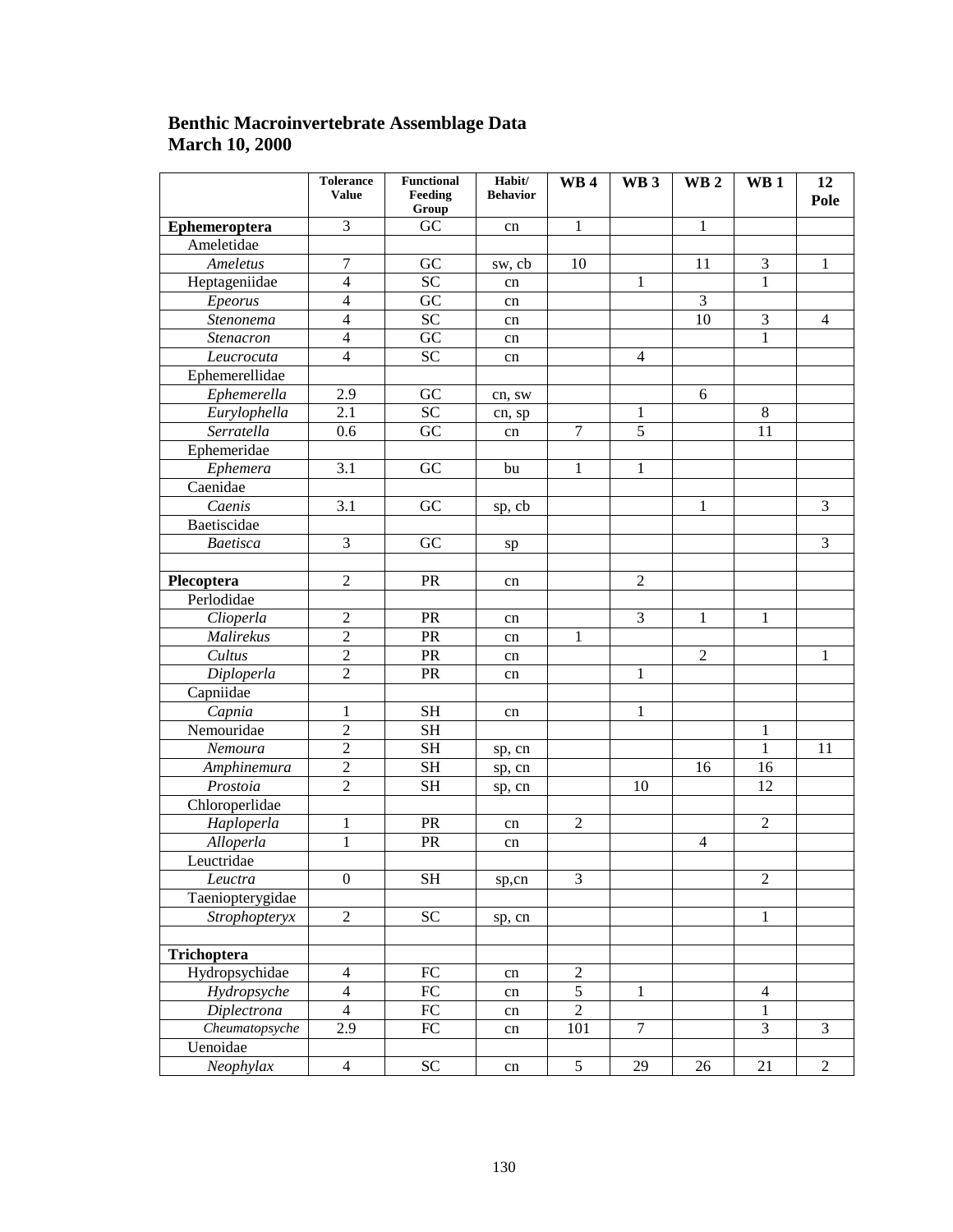|                               | <b>Tolerance</b><br><b>Value</b> | <b>Functional</b><br>Feeding<br>Group | Habit/<br><b>Behavior</b> | WB <sub>4</sub> | WB <sub>3</sub> | WB <sub>2</sub> | WB <sub>1</sub> | 12<br>Pole     |
|-------------------------------|----------------------------------|---------------------------------------|---------------------------|-----------------|-----------------|-----------------|-----------------|----------------|
| Limnephilidae                 |                                  |                                       |                           |                 |                 |                 |                 |                |
| Pycnopsyche                   | 3.3                              | <b>SH</b>                             | sp,cb,cn                  |                 |                 | 1               |                 |                |
| Philopotamidae                | 3                                | FC                                    | cn                        | 1               |                 |                 |                 |                |
| Chimarra                      | 3                                | ${\rm FC}$                            | cn                        | $\,8\,$         |                 |                 |                 | $\overline{2}$ |
| Dolophilodes                  | 3                                | FC                                    | cn                        | 1               | 1               |                 | 1               |                |
|                               |                                  |                                       |                           |                 |                 |                 |                 |                |
| <b>Diptera</b>                |                                  |                                       |                           |                 |                 |                 |                 |                |
| Chironomidae                  | 6                                | GC                                    | bu                        | 336             | 164             | 5               | 50              | 23             |
| <b>Orthocladius</b>           | 3.9                              | GC                                    | sp                        | 23              | 19              | $\mathbf{1}$    | $\overline{2}$  | 1              |
| Procladius                    | 6.5                              | PR, GC                                | sp                        |                 |                 |                 | $\overline{2}$  |                |
| Tipulidae                     | 3                                | <b>SH</b>                             | bu                        | $\overline{4}$  | 3               | 1               | $\mathbf{1}$    |                |
| Tipula                        | 7.2                              | <b>SH</b>                             | bu                        | 3               | 3               |                 | 1               | 3              |
| Hexatoma                      | 2.3                              | <b>PR</b>                             | bu,sp                     |                 | $\tau$          | 1               |                 |                |
| Pseudolimnophela              | 3                                | PR                                    | bu                        | 10              |                 |                 |                 |                |
| Ceratopogonidae               |                                  |                                       |                           |                 |                 |                 |                 |                |
| Bezzia                        | 6                                | GC/PR                                 | bu                        | 1               | $\overline{2}$  | 5               |                 |                |
| Empididae                     |                                  |                                       |                           |                 |                 |                 |                 |                |
| Hemerodromia                  | 6                                | PR                                    | sp, bu                    | 1               |                 |                 |                 | 1              |
| Tabanidae                     | 6                                | <b>PR</b>                             | sp, bu                    |                 |                 | $\overline{2}$  |                 |                |
| Simuliidae                    |                                  |                                       |                           |                 |                 |                 |                 |                |
| Simulium                      | 6                                | ${\rm FC}$                            | cn                        |                 |                 | 1               | 3               |                |
|                               |                                  |                                       |                           |                 |                 |                 |                 |                |
| Coleoptera                    |                                  |                                       |                           |                 |                 |                 |                 |                |
| Elmidae                       |                                  |                                       |                           |                 |                 |                 |                 |                |
| <b>Stenelmis</b>              | 3                                | <b>SC</b>                             |                           | 2               |                 | 1               |                 | $\overline{2}$ |
| <b>Optioservus</b>            | 3.6                              | <b>SC</b>                             | cn                        |                 | 1               |                 | 1               | 2              |
| Psephenidae                   |                                  |                                       | cn                        |                 |                 |                 |                 |                |
| Ectopria                      | $\overline{4}$                   | <b>SC</b>                             |                           |                 | $\overline{2}$  | 5               |                 |                |
| Dryopidae                     |                                  |                                       | cn                        |                 |                 |                 |                 |                |
| Helichus                      | 3.2                              | <b>SH</b>                             |                           |                 | 1               |                 |                 |                |
|                               |                                  |                                       | cn                        |                 |                 |                 |                 |                |
|                               |                                  |                                       |                           |                 |                 |                 |                 |                |
| Hemiptera<br>Viliidae         |                                  |                                       |                           |                 |                 |                 |                 |                |
| Microvelia                    |                                  | PR                                    |                           |                 |                 |                 |                 |                |
|                               |                                  |                                       | sk                        | 1               |                 |                 |                 |                |
| Odonata-Anisoptera            |                                  |                                       |                           |                 |                 |                 |                 |                |
| Gomphidae                     |                                  |                                       |                           |                 |                 |                 |                 |                |
|                               |                                  |                                       |                           |                 |                 |                 |                 | 2              |
| Gomphus                       | $\mathbf{1}$                     | <b>PR</b>                             | bu                        |                 |                 |                 |                 |                |
| Annelida                      | $\,8\,$                          | GC                                    |                           | 1               | 3               |                 |                 | 3              |
|                               |                                  |                                       | bu                        |                 |                 |                 |                 |                |
|                               |                                  |                                       |                           |                 |                 |                 |                 |                |
| <b>Decapoda</b><br>Cambaridae |                                  |                                       |                           |                 |                 |                 |                 |                |
|                               |                                  |                                       |                           |                 |                 |                 |                 |                |
| <b>Cambarus</b>               | 8.1                              | <b>OM</b>                             | bu                        | 1               |                 | $\mathbf{1}$    | 1               |                |
|                               |                                  |                                       |                           |                 |                 |                 |                 |                |
| <b>Mollusca</b>               |                                  |                                       |                           |                 |                 |                 |                 |                |
| Gastropoda                    |                                  |                                       |                           |                 |                 |                 |                 |                |
| Planorbidae                   | 6.5                              | SC <sub>1</sub>                       | bu                        |                 |                 |                 |                 | 1              |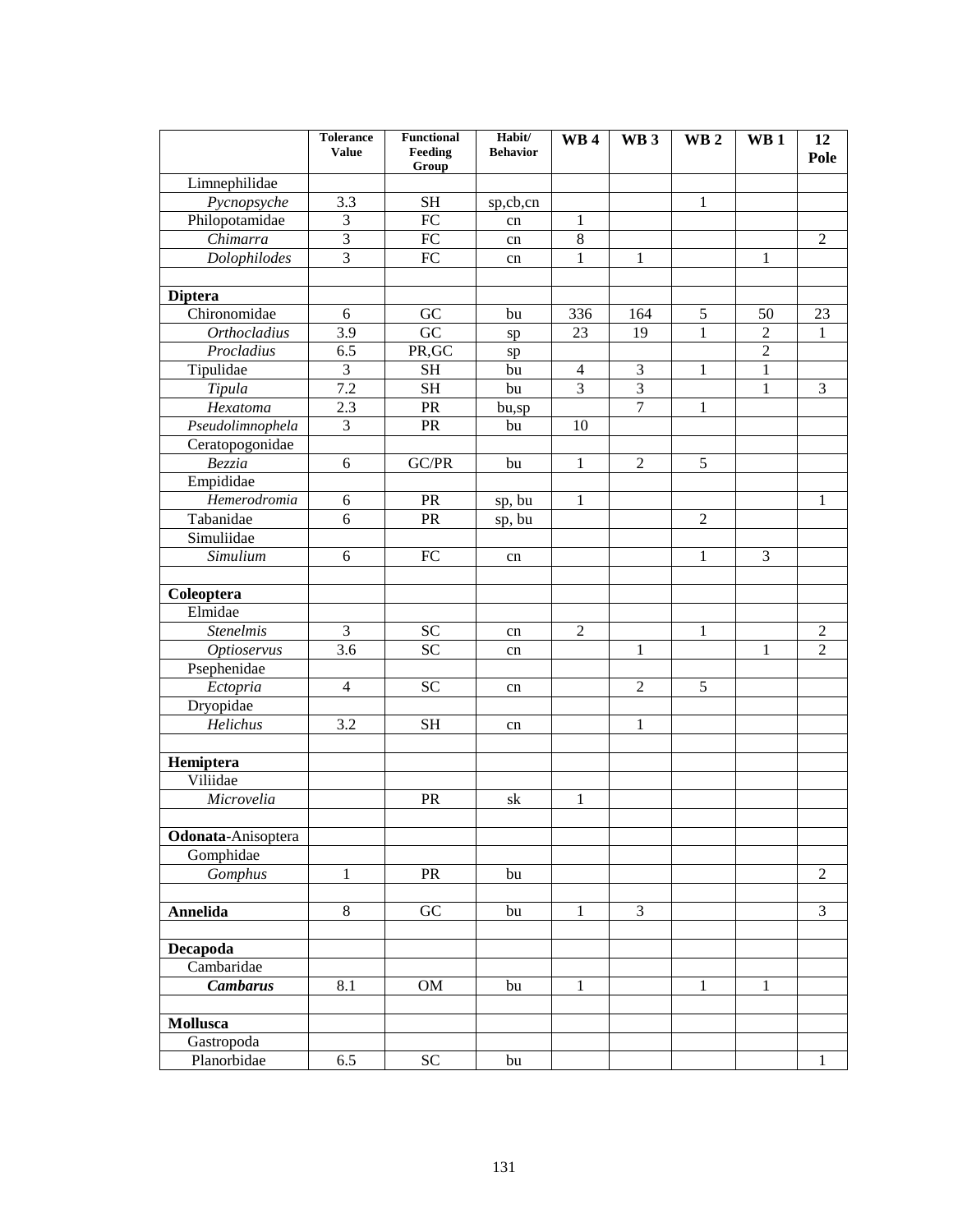|                        | Tolerance<br>Value | <b>Functional</b><br>Feeding<br>Group | Habit/<br><b>Behavior</b> | $\mathbf{W}\mathbf{B}$ 4 | WB <sub>3</sub> | $\mathbf{W}\mathbf{B}$ 2 | $\mathbf{W}\mathbf{B}$ 1 | 12<br>Pole |
|------------------------|--------------------|---------------------------------------|---------------------------|--------------------------|-----------------|--------------------------|--------------------------|------------|
| <b>Total Organisms</b> |                    |                                       |                           | 533                      | 272             | 105                      | 154                      | 68         |
| <b>Total EPT</b>       |                    |                                       |                           | 150                      | 67              | 82                       | 93                       | 30         |
| <b>Total Taxa</b>      |                    |                                       |                           | 22                       | 21              | 22                       | 24                       | 18         |
| <b>Total EPT Taxa</b>  |                    |                                       |                           | 12                       | 12              |                          | 17                       | 9          |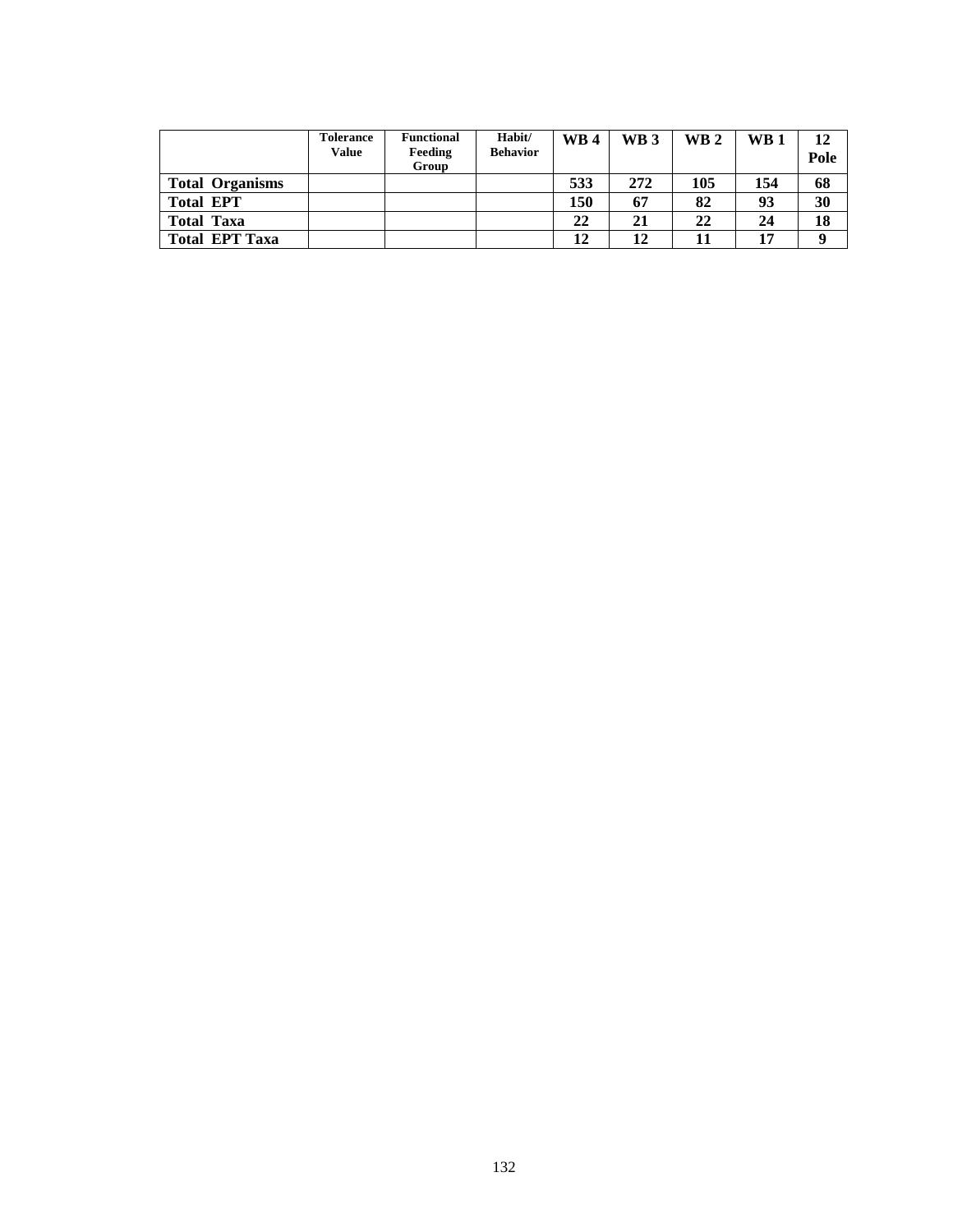### **Benthic Macroinvertebrate Assemblage Data May 10, 2000**

|                | <b>Tolerance</b><br><b>Value</b> | <b>Functional</b><br>Feeding<br>Group | Habit/<br><b>Behavior</b> | WB4            | WB <sub>3</sub> | WB <sub>2</sub> | WB <sub>1</sub> | 12<br>Pole     |
|----------------|----------------------------------|---------------------------------------|---------------------------|----------------|-----------------|-----------------|-----------------|----------------|
| Ephemeroptera  | $\overline{3}$                   | $\overline{GC}$                       | cn                        |                |                 | $\overline{3}$  |                 | $\overline{5}$ |
| Ameletidae     |                                  |                                       |                           |                |                 |                 |                 |                |
| Ameletus       | $\overline{7}$                   | GC                                    | sw,cb                     | 6              | 6               | 23              | 88              | $\overline{5}$ |
| Heptageniidae  |                                  |                                       |                           |                |                 |                 |                 |                |
| Heptagenia     | $\overline{4}$                   | <b>SC</b>                             | cn                        |                |                 | $\overline{5}$  |                 |                |
| Epeorus        | $\overline{4}$                   | $\overline{SC}$                       | cn                        |                | $\mathbf{1}$    |                 | $\mathbf{1}$    | $\overline{4}$ |
| Stenonema      | $\overline{5}$                   | $\overline{SC}$                       | cn                        | 9              |                 |                 | 1               | $8\,$          |
| Ephemerellidae |                                  |                                       |                           |                |                 |                 |                 |                |
| Ephemerella    | 2.9                              | GC                                    | cn,sw                     |                | $\overline{c}$  | 16              | 10              |                |
| Drunella       | 1                                | PR                                    | cn, sp                    |                | $\overline{2}$  | 10              | 12              |                |
| Eurylophella   | 2.1                              | <b>SC</b>                             | cn,sp                     |                |                 | $\overline{2}$  | 1               |                |
| Isonychiidae   |                                  |                                       |                           |                |                 |                 |                 |                |
| Isonychia      | 1.9                              | ${\rm FC}$                            | sw,cn                     |                |                 |                 | $\overline{2}$  | $\overline{8}$ |
| Baetidae       |                                  |                                       |                           |                |                 |                 |                 |                |
| <b>Baetis</b>  | $\overline{3.1}$                 | $\overline{GC}$                       | sw, cb                    | 17             | 20              |                 |                 | 12             |
| Baetiscidae    |                                  |                                       |                           |                |                 |                 |                 |                |
| Baetisca       | $\overline{3}$                   | GC                                    | sp                        |                |                 |                 |                 | $\overline{3}$ |
|                |                                  |                                       |                           |                |                 |                 |                 |                |
| Plecoptera     | $\overline{2}$                   | PR                                    | cn                        | 6              |                 |                 |                 | $\mathbf{1}$   |
| Perlidae       |                                  |                                       |                           |                |                 |                 |                 |                |
| Eccoptura      | $\mathbf{1}$                     | PR                                    | cn                        | $\overline{4}$ |                 |                 | $\overline{3}$  |                |
| Perlesta       | $\overline{4.5}$                 | PR                                    | cn                        | 14             | $\overline{4}$  |                 |                 |                |
| Perlodidae     |                                  |                                       |                           |                |                 |                 |                 |                |
| Clioperla      | $\sqrt{2}$                       | PR                                    | cn                        |                |                 |                 |                 | $\overline{3}$ |
| Malirekus      | $\overline{2}$                   | PR                                    | cn                        | $\mathbf{1}$   |                 |                 |                 |                |
| Cultus         | $\sqrt{2}$                       | PR                                    | cn                        | $\mathbf{1}$   | $\mathbf{1}$    |                 |                 |                |
| Remenus        | $\overline{2}$                   | PR                                    | cn                        |                | $\overline{2}$  |                 |                 |                |
| Nemouridae     |                                  |                                       |                           |                |                 |                 |                 |                |
| Nemoura        | $\sqrt{2}$                       | $\operatorname{SH}$                   | sp,cn                     |                |                 | 1               | $\mathfrak{Z}$  |                |
| Amphinemura    | $\overline{2}$                   | <b>SH</b>                             | sp, cn                    | $\overline{3}$ | 10              | $\overline{7}$  | $\overline{11}$ | $\overline{2}$ |
| Chloroperlidae |                                  |                                       |                           |                |                 |                 |                 |                |
| Alloperla      | $\mathbf{1}$                     | PR                                    | cn                        |                |                 |                 | $\mathbf{1}$    |                |
| Leuctridae     |                                  |                                       |                           |                |                 |                 |                 |                |
| Leuctra        | $\boldsymbol{0}$                 | <b>SH</b>                             | sp,cn                     | 9              | $\mathfrak{Z}$  | 10              | 5               |                |
|                |                                  |                                       |                           |                |                 |                 |                 |                |
| Trichoptera    | $\overline{4}$                   | ${\rm FC}$                            | cn                        |                | 1               |                 |                 |                |
| Hydropsychidae | $\overline{4}$                   | $\overline{FC}$                       | cn                        |                | $\overline{3}$  |                 |                 |                |
| Hydropsyche    | $\overline{4}$                   | $\overline{FC}$                       | cn                        |                |                 |                 | $\mathbf{1}$    |                |
| Diplectrona    | $\overline{4}$                   | $\overline{FC}$                       | cn                        | 16             |                 |                 | $\overline{4}$  |                |
| Cheumatopsyche | 2.9                              | $\overline{FC}$                       | cn                        | 477            | 33              |                 | $\overline{3}$  | $\tau$         |
| Uenoidae       |                                  |                                       |                           |                |                 |                 |                 |                |
| Neophylax      | $\overline{4}$                   | $\overline{SC}$                       | cn                        | $\overline{2}$ |                 | 11              | 10              |                |
| Philopotamidae |                                  |                                       |                           |                |                 |                 |                 |                |
| Chimarra       | $\overline{3}$                   | ${\rm FC}$                            | cn                        | $\overline{2}$ |                 |                 |                 |                |
| Dolophilodes   | $\overline{3}$                   | $\overline{GC}$                       | cn                        |                |                 |                 | 1               |                |
|                |                                  |                                       |                           |                |                 |                 |                 |                |
| <b>Diptera</b> | 4.5                              | PR                                    | bu                        | 14             |                 | 1               |                 |                |
| Chironomidae   | 6                                | $\overline{GC}$                       | bu                        | 1005           | 146             | $\overline{34}$ | 342             | 147            |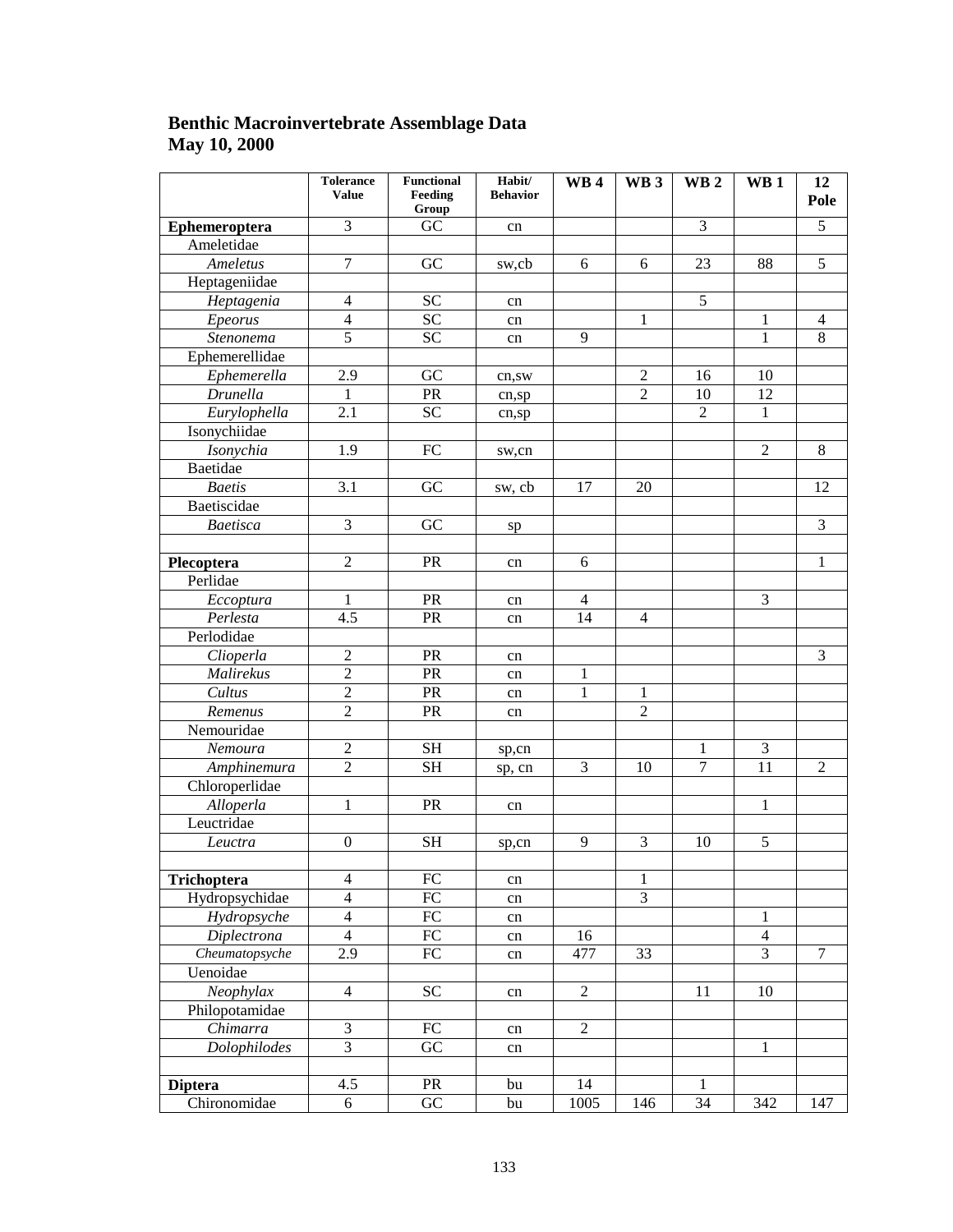|                                  | <b>Tolerance</b><br><b>Value</b> | <b>Functional</b><br>Feeding | Habit/<br><b>Behavior</b> | WB <sub>4</sub> | WB <sub>3</sub> | WB <sub>2</sub>  | WB <sub>1</sub>     | 12<br>Pole          |
|----------------------------------|----------------------------------|------------------------------|---------------------------|-----------------|-----------------|------------------|---------------------|---------------------|
| <b>Orthocladius</b>              | 3.9                              | Group<br>GC                  |                           |                 | $\overline{7}$  | $\overline{2}$   | 8                   | 6                   |
| Procladius                       | 6.5                              | PR, GC                       | sp, bu                    | 17              | $\overline{c}$  |                  | 16                  |                     |
| Ablabesmyia                      | $\,8\,$                          | PR                           | sp                        |                 | $\sqrt{2}$      |                  |                     |                     |
| Chironomus                       | 10                               | $\overline{GC}$              | ${\rm sp}$<br>bu          |                 | $\mathbf{1}$    |                  |                     |                     |
| Tipulidae                        | $\overline{3}$                   | <b>SH</b>                    | bu                        |                 | 10              |                  |                     |                     |
| Tipula                           | 7.2                              | <b>SH</b>                    | bu                        | $\overline{2}$  | $\mathbf{1}$    | 5                | $\overline{4}$      |                     |
| Hexatoma                         | 2.3                              | PR                           | bu,sp                     | 6               | 3               | $\overline{2}$   | $\mathbf{1}$        |                     |
| $\overline{D}$ icranota          | $\overline{3}$                   | PR                           | sp, bu                    | $\overline{5}$  | 8               | $\mathbf{1}$     |                     |                     |
| Ceratopogonidae                  |                                  |                              |                           |                 |                 |                  |                     |                     |
| Bezzia                           | 6                                | GC/PR                        | bu                        | 17              | 6               | 1                | 5                   | 6                   |
| $\overline{\textit{Culicoides}}$ | 6                                | PR/GC                        | bu                        |                 |                 |                  | $\overline{3}$      |                     |
| Athericidae                      |                                  |                              |                           |                 |                 |                  |                     |                     |
| Atherix                          | $\overline{2}$                   | PR                           | sp, bu                    | $\mathbf{1}$    |                 |                  | $\overline{2}$      |                     |
| Simulidae                        |                                  |                              |                           |                 |                 |                  |                     |                     |
| Simulium                         | 6                                | ${\rm FC}$                   |                           | $\overline{2}$  | $\mathfrak{2}$  |                  |                     | 3                   |
| Empididae                        |                                  |                              | cn                        |                 |                 |                  |                     |                     |
| Hemerodromia                     | 6                                | PR                           |                           | 8               | $\overline{2}$  |                  |                     |                     |
| Clinocera                        | 6                                | PR                           | sp, bu                    | $\overline{2}$  |                 |                  |                     |                     |
| Dixidae                          |                                  |                              | cn                        |                 |                 |                  |                     |                     |
|                                  | 2.8                              | GC                           |                           |                 |                 |                  |                     |                     |
| Dixella                          |                                  |                              | sw, cb                    | 20              |                 |                  |                     |                     |
|                                  |                                  |                              |                           |                 |                 |                  |                     |                     |
| Megaloptera                      |                                  |                              |                           |                 |                 |                  |                     |                     |
| Corydalidae                      |                                  |                              |                           |                 |                 |                  |                     |                     |
| Nigronia                         | $\boldsymbol{0}$                 | PR                           | cn,cb,bu                  |                 | $\mathbf{1}$    |                  |                     |                     |
|                                  |                                  |                              |                           |                 |                 |                  |                     |                     |
| Coleoptera<br>Elmidae            |                                  |                              |                           |                 |                 |                  |                     |                     |
|                                  | 3                                |                              |                           |                 |                 | $\boldsymbol{7}$ |                     |                     |
| <b>Stenelmis</b>                 | 3.6                              | <b>SC</b><br>$\overline{SC}$ | cn                        | 12<br>8         | 10<br>3         | $\overline{7}$   | 1<br>$\overline{3}$ | 5<br>$\overline{5}$ |
| <b>Optioservus</b>               |                                  |                              | cn                        |                 |                 |                  |                     |                     |
| Psephenidae                      |                                  |                              |                           |                 |                 |                  |                     |                     |
| Ectopria                         | $\overline{4}$                   | <b>SC</b>                    | cn                        |                 | $\mathbf{1}$    |                  | $\mathbf{1}$        |                     |
|                                  |                                  |                              |                           |                 |                 |                  |                     |                     |
| Isopoda<br>Asellus (Caecidotea)  | $\,8\,$                          | GC                           |                           |                 |                 | 1                |                     |                     |
|                                  |                                  |                              |                           |                 |                 |                  |                     |                     |
| Odonata - Anisoptera             |                                  |                              |                           |                 |                 |                  |                     |                     |
| Gomphidae                        |                                  |                              |                           |                 |                 |                  |                     |                     |
| Gomphus                          | $\mathbf{1}$                     | PR                           |                           |                 | 5               |                  | $\overline{2}$      |                     |
| Lanthus                          | $\mathbf{1}$                     | PR                           | bu                        | $\mathbf{1}$    |                 |                  |                     |                     |
|                                  |                                  |                              | bu                        |                 |                 |                  |                     |                     |
|                                  |                                  |                              |                           |                 |                 |                  |                     |                     |
| Lepidoptera<br>Cossidae          |                                  |                              |                           |                 |                 |                  |                     |                     |
|                                  | 5                                | <b>SH</b>                    |                           | $\mathbf{1}$    |                 |                  |                     |                     |
| Prionoxystus                     |                                  |                              | sw, dv                    |                 |                 |                  |                     |                     |
| Hemiptera                        |                                  | PR                           | sk                        |                 | 1               |                  |                     |                     |
|                                  |                                  |                              |                           |                 |                 |                  |                     |                     |
| Gyrinidae                        |                                  | PR                           |                           |                 |                 |                  |                     |                     |
| <b>Dineutus</b>                  |                                  |                              | sk                        | $\mathbf{1}$    |                 |                  |                     |                     |
| Notonectidae                     |                                  | PR                           | sk                        | $\mathbf{1}$    |                 |                  |                     |                     |
| Annelida                         | $8\,$                            | ${\rm GC}$                   | bu                        | $\overline{4}$  |                 | $\mathbf{1}$     | $\mathbf{1}$        | 21                  |
|                                  |                                  |                              |                           |                 |                 |                  |                     |                     |
|                                  |                                  |                              |                           |                 |                 |                  |                     |                     |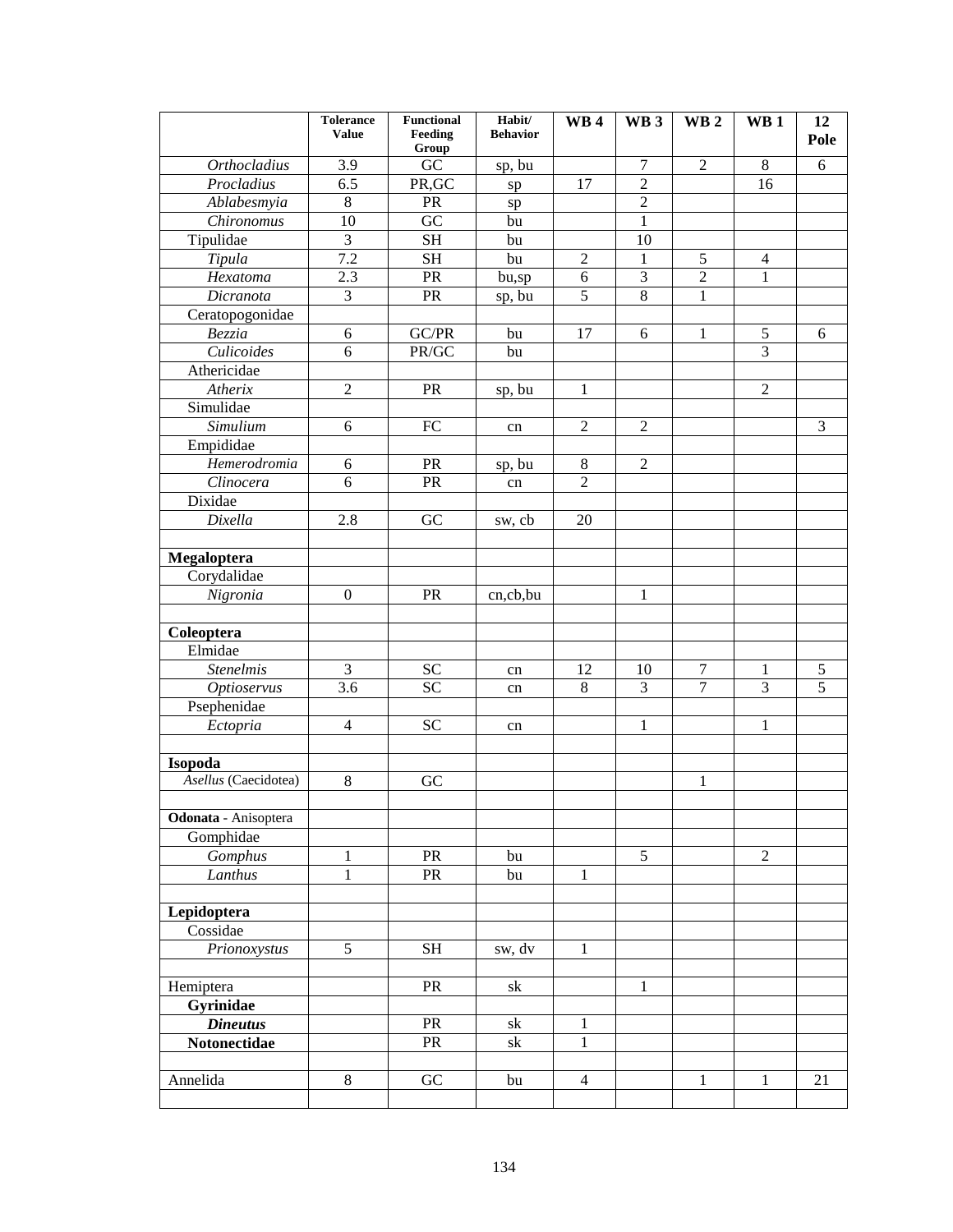|                        | <b>Tolerance</b><br><b>Value</b> | <b>Functional</b><br>Feeding | Habit/<br><b>Behavior</b> | <b>WB4</b> | WB <sub>3</sub> | WB <sub>2</sub>  | WB <sub>1</sub> | 12<br>Pole       |
|------------------------|----------------------------------|------------------------------|---------------------------|------------|-----------------|------------------|-----------------|------------------|
| <b>Decapoda</b>        |                                  | Group                        |                           |            |                 |                  |                 |                  |
|                        |                                  |                              |                           |            |                 |                  |                 |                  |
| Cambaridae             |                                  |                              |                           |            |                 |                  |                 |                  |
| Cambarus               | 8.1                              | <b>OM</b>                    | bu                        | 1          | $\mathbf{1}$    |                  |                 |                  |
|                        |                                  |                              |                           |            |                 |                  |                 |                  |
| <b>Mollusca</b>        |                                  |                              |                           |            |                 |                  |                 |                  |
| Bivalvia               |                                  |                              |                           |            |                 |                  |                 |                  |
| Sphaeracea             |                                  |                              |                           |            |                 |                  |                 |                  |
| Corbiculidae           |                                  |                              |                           |            |                 |                  |                 |                  |
| Corbicula fluminea     | 3.2                              | FC                           | bu                        |            |                 |                  |                 | 1                |
| Sphaeriidae            |                                  |                              |                           |            |                 |                  |                 |                  |
| Pisidium               | 4.6                              | FC                           | bu                        |            |                 |                  |                 | 9                |
| Gastropoda             |                                  |                              |                           |            |                 |                  |                 |                  |
| Physidae               |                                  |                              |                           |            |                 |                  |                 |                  |
| Physella               | 7.6                              | <b>SC</b>                    | bu                        |            |                 |                  |                 | 1                |
|                        |                                  |                              |                           |            |                 |                  |                 |                  |
| <b>Total Organisms</b> |                                  |                              |                           | 1695       | 300             | 150              | 547             | 262              |
| <b>Total EPT</b>       |                                  |                              |                           | 567        | 88              | 88               | 157             | 58               |
| <b>Total Taxa</b>      |                                  |                              |                           | 32         | 29              | 19               | 31              | 19               |
| <b>Total EPT Taxa</b>  |                                  |                              |                           | 13         | 11              | $\boldsymbol{9}$ | 17              | $\boldsymbol{9}$ |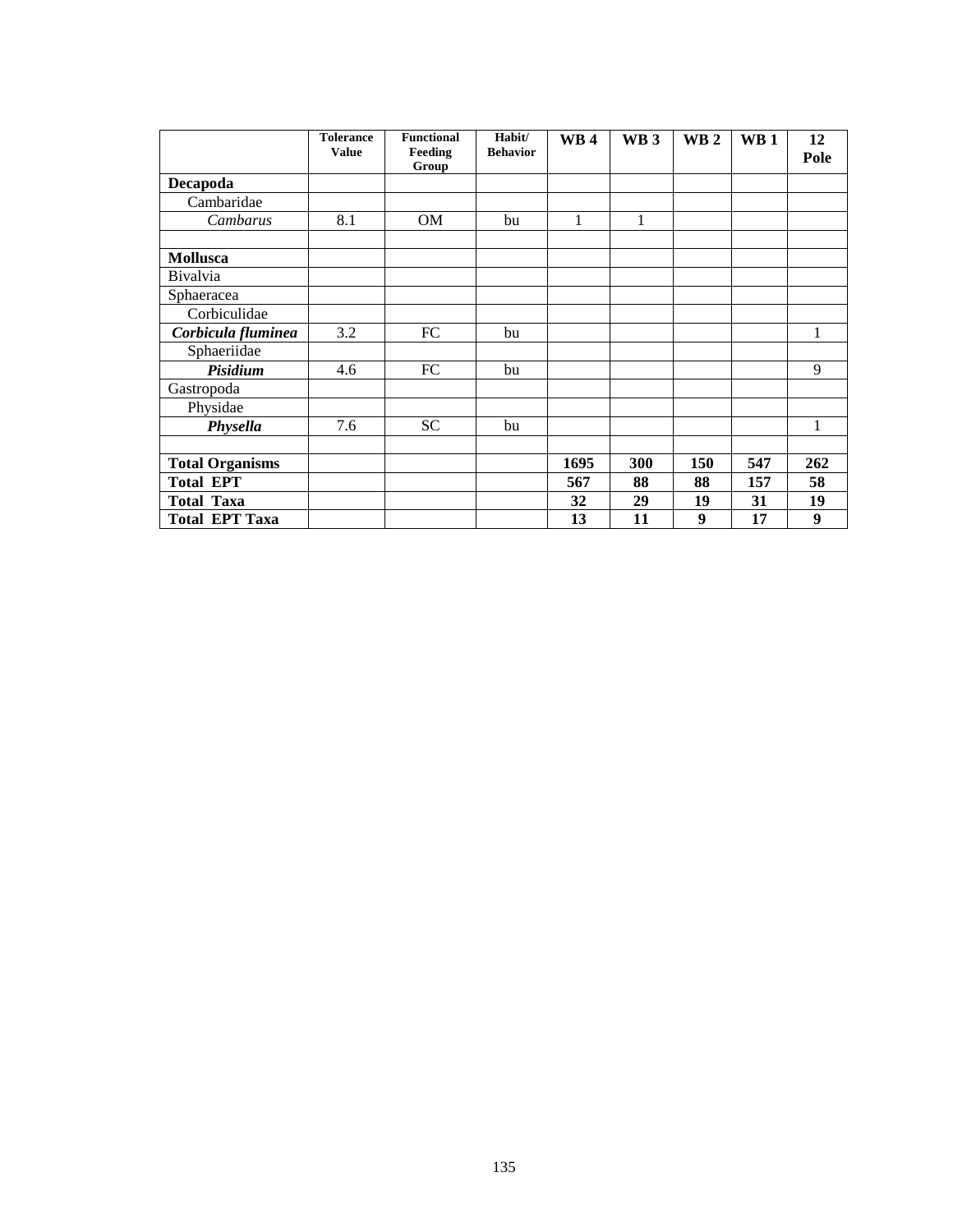**APPENDIX E** 

**Benthic Macroinvertebrate Metrics**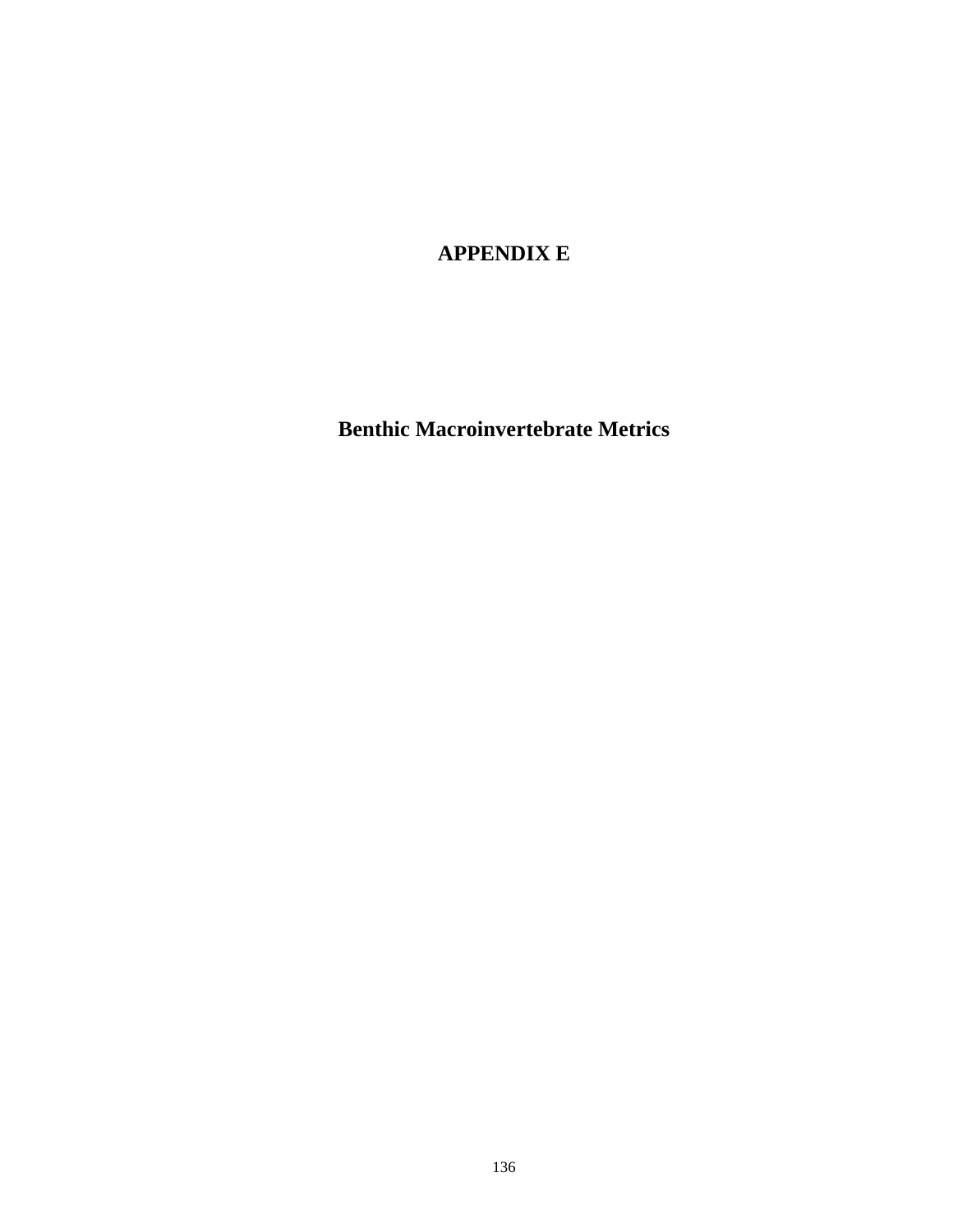### **APPENDIX E**

Appendix E contains nine different metric evaluations for each sampling date and station. A description of each metric can be found in the Materials and Methods section of this paper. The first six metrics are used to determine the West Virginia Stream Condition Index (Appendix F). The last three metrics are used to evaluate potential impacts to the riparian zone.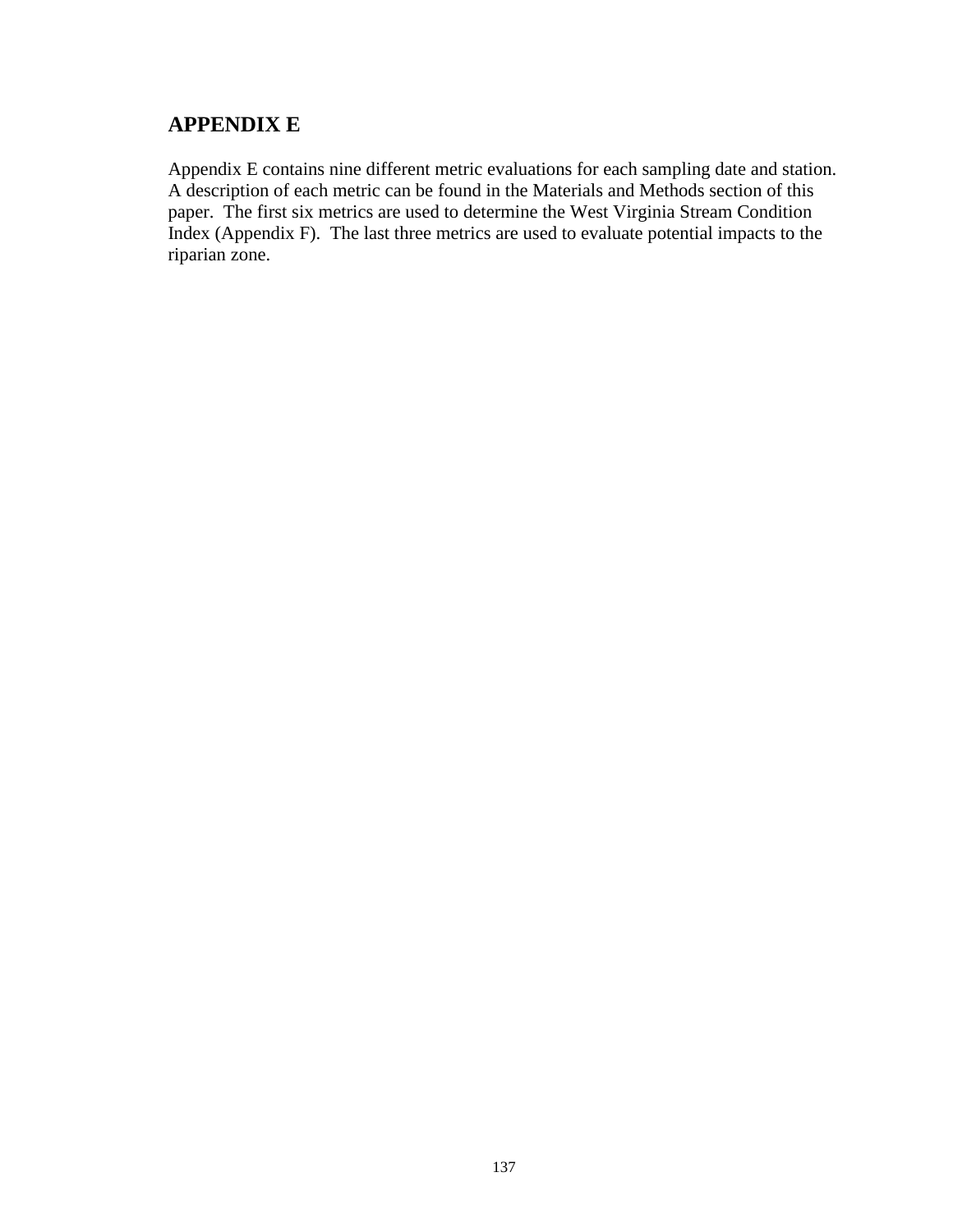## **February 10, 1999**

| <b>Metric</b>                                  | WB4                        | WB3                         | WB2                         | WB1                       | 12 Pole                  |
|------------------------------------------------|----------------------------|-----------------------------|-----------------------------|---------------------------|--------------------------|
| <b>Taxa Richness</b>                           | 16                         | 21                          | 29                          | 14                        | 15                       |
| EPT Index                                      | 15                         | 14                          | 18                          | 8                         | 12                       |
| Percent EPT                                    | 0.69                       | 0.84                        | 0.80                        | 0.62                      | 0.84                     |
| Percent Chironomidae                           | 0.31                       | 0.08                        | 0.06                        | 0.04                      | 0.12                     |
|                                                | 0.31                       | 0.46                        | 0.33                        | 0.30                      | 0.41                     |
| Percent Top Two Dominant Families              | Chironomidae<br>Nemouridae | Nemouridae<br>Heptageniidae | Heptageniidae<br>Nemouridae | Elmidae<br>Philopotamidae | Nemouridae<br>Ameletidae |
| Modified Hilsenhoff Biotic Index               | 3.78                       | 3.12                        | 3.23                        | 3.09                      | 3.21                     |
| Percent filterer-collectors to total organisms | 0.03                       | 0.04                        | 0.05                        | 0.41                      | 0.06                     |
| Percent grazer-scrapers to total organisms     | 0.06                       | 0.16                        | 0.35                        | 0.46                      | 0.08                     |
| Percent shredders to total organisms           | 0.3                        | 0.6                         | 0.3                         | 0.04                      | 0.5                      |

# **May 27, 1999**

| <b>Metric</b>                                  | <b>WB4</b>                | WB <sub>3</sub>                | <b>WB2</b>             | $\mathbf{W}\mathbf{B}$ 1       | 12 Pole                 |
|------------------------------------------------|---------------------------|--------------------------------|------------------------|--------------------------------|-------------------------|
| <b>Taxa Richness</b>                           | 10                        | 17                             | 34                     | 17                             | 13                      |
| EPT Index                                      | 4                         |                                | 20                     | 10                             | 6                       |
| Percent EPT                                    | 0.40                      | 0.55                           | 0.38                   | 0.38                           | 0.27                    |
| Percent Chironomidae                           | 0.13                      | 0.22                           | 0.20                   | 0.54                           | 0.42                    |
|                                                | 0.38                      | 0.22                           | 0.35                   | 0.54                           | 0.42                    |
| Percent Top Two Dominant Families              | Annelida<br>Heptageniidae | Chironomidae<br>Ephemerellidae | Tipulidae<br>Leutridae | Chironomidae<br>Hydropsychidae | Chironomidae<br>Elmidae |
| Modified Hilsenhoff Biotic Index               | 5.89                      | 4.04                           | 2.92                   | 4.36                           | 4.85                    |
| Percent filterer-collectors to total organisms | $\Omega$                  | 0.06                           | 0.004                  | 0.12                           | 0.22                    |
| Percent grazer-scrapers to total organisms     | 0.22                      | 0.16                           | 0.08                   | 0.06                           | 0.25                    |
| Percent shredders to total organisms           | 0.09                      | 0.12                           | 0.55                   | 0.14                           | 0.01                    |

#### **July 13, 1999**

| <b>Metric</b>                                  | <b>WB4</b>                             | <b>WB3</b>                       | $\mathbf{W}\mathbf{B}$ 2         | $\mathbf{W}\mathbf{B}$ 1               | 12 Pole                               |
|------------------------------------------------|----------------------------------------|----------------------------------|----------------------------------|----------------------------------------|---------------------------------------|
| <b>Taxa Richness</b>                           | 28                                     | 24                               | 17                               | 17                                     | 21                                    |
| <b>EPT</b> Index                               | 13                                     | 11                               | 5                                | 6                                      |                                       |
| Percent EPT                                    | 0.34                                   | 0.35                             | 0.23                             | 0.43                                   | 0.78                                  |
| Percent Chironomidae                           | 0.42                                   | 0.19                             | 0.11                             | 0.41                                   | 0.06                                  |
| Percent Top Two Dominant Families              | 0.42<br>Chironomidae<br>Hydropsychidae | 0.19<br>Chironomidae<br>Gerridae | 0.16<br>Leutridae<br>Psephenidae | 0.41<br>Chironomidae<br>Hydropsychidae | 0.28<br>Hydropsychidae<br>Isonychidae |
| Modified Hilsenhoff Biotic Index               | 3.8                                    | 3.7                              |                                  | 4.7                                    | 3.20                                  |
| Percent filterer-collectors to total organisms | 0.16                                   | 0.16                             |                                  | 0.35                                   | 0.58                                  |
| Percent grazer-scrapers to total organisms     | 0.08                                   | 0.23                             | 0.22                             | 0.07                                   | 0.30                                  |
| Percent shredders to total organisms           | 0.09                                   | 0.09                             | 0.20                             | 0.02                                   | 0.01                                  |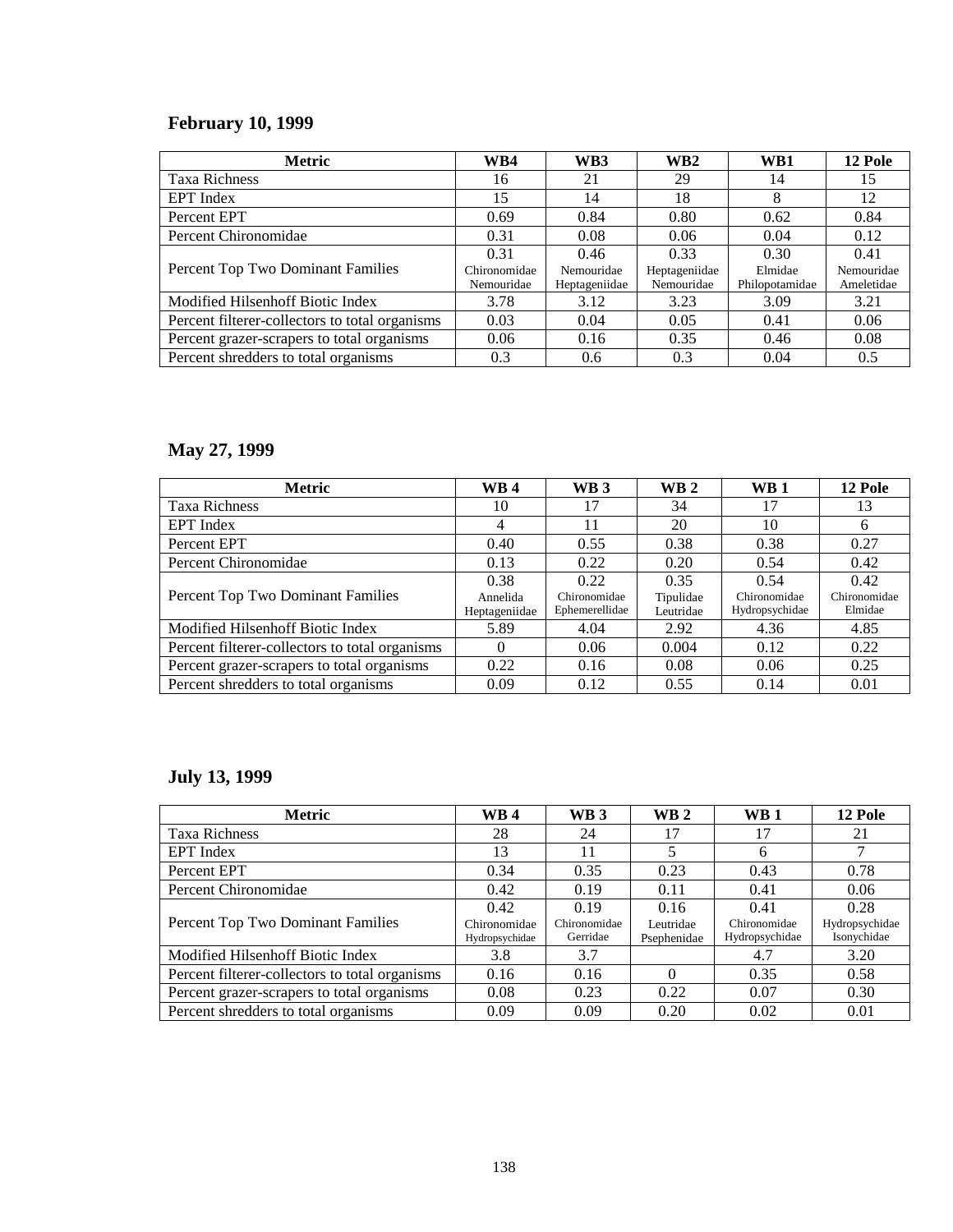## **September 13, 1999**

| <b>Metric</b>                                  | <b>WB4</b>                     | WB <sub>3</sub>                | <b>WB2</b>                 | <b>WB1</b>                     | <b>12 Pole</b>                 |
|------------------------------------------------|--------------------------------|--------------------------------|----------------------------|--------------------------------|--------------------------------|
| <b>Taxa Richness</b>                           | 20                             | 16                             | 16                         | 13                             | 17                             |
| <b>EPT</b> Index                               | 8                              |                                | 5                          |                                | 7                              |
| Percent EPT                                    | 0.16                           | 0.36                           | 0.12                       | 0.33                           | 0.57                           |
| Percent Chironomidae                           | 0.74                           | 0.48                           | 0.29                       | 0.61                           | 0.24                           |
|                                                | 0.74                           | 0.48                           | 0.29                       | 0.61                           | 0.32                           |
| Percent Top Two Dominant Families              | Chironomidae<br>Hydropsychidae | Chironomidae<br>Hydropsychidae | Chironomidae<br>Cambaridae | Chironomidae<br>Hydropsychidae | Hydropsychidae<br>Chironomidae |
| Modified Hilsenhoff Biotic Index               | 5.10                           | 4.57                           | 4.44                       | 4.90                           | 4.01                           |
| Percent filterer-collectors to total organisms | 0.12                           | 0.30                           | 0.25                       | 0.25                           | 0.57                           |
| Percent grazer-scrapers to total organisms     | 0.05                           | 0.04                           | 0.07                       | 0.07                           | 0.12                           |
| Percent shredders to total organisms           | 0.02                           | 0.01                           | 0.02                       | 0.01                           | 0.01                           |

## **November 1, 1999**

| <b>Metric</b>                                  | WB 4                           | <b>WB3</b>                     | $\mathbf{W}\mathbf{B}$ 2 | <b>WB1</b>                | 12 Pole                        |
|------------------------------------------------|--------------------------------|--------------------------------|--------------------------|---------------------------|--------------------------------|
| <b>Taxa Richness</b>                           | 20                             | 22                             | 27                       | 21                        | 20                             |
| EPT Index                                      | 10                             | 13                             | 13                       | 11                        | 12                             |
| Percent EPT                                    | 0.16                           | 0.32                           | 0.90                     | 0.50                      | 0.61                           |
| Percent Chironomidae                           | 0.74                           | 0.53                           | 0.06                     | 0.36                      | 0.16                           |
|                                                | 0.78                           | 0.62                           | 0.46                     | 0.44                      | 0.21                           |
| Percent Top Two Dominant Families              | Chironomidae<br>Hydropsychidae | Chironomidae<br>Hydropsychidae | Capnidae<br>Leutridae    | Chironomidae<br>Capniidae | Hydropsychidae<br>Chironomidae |
| Modified Hilsenhoff Biotic Index               | 5.24                           | 4.43                           | 1.25                     | 3.64                      | 4.10                           |
| Percent filterer-collectors to total organisms | 0.12                           | 0.11                           | 0.001                    | 0.10                      | 0.27                           |
| Percent grazer-scrapers to total organisms     | 0.02                           | 0.05                           | 0.03                     | 0.15                      | 0.17                           |
| Percent shredders to total organisms           | 0.05                           | 0.17                           | 0.86                     | 0.28                      | 0.10                           |

## **January 5, 2000**

| <b>Metric</b>                                  | <b>WB4</b>     | WB <sub>3</sub> | $\mathbf{W}\mathbf{B}$ 2 | $\mathbf{W}\mathbf{B}$ 1 | 12 Pole      |
|------------------------------------------------|----------------|-----------------|--------------------------|--------------------------|--------------|
| <b>Taxa Richness</b>                           | 29             | 26              | 17                       | 15                       | 21           |
| <b>EPT</b> Index                               | 16             | 18              | 11                       | 11                       | 12           |
| Percent EPT                                    | 0.15           | 0.18            | 0.57                     | 0.61                     | 0.63         |
| Percent Chironomidae                           | 0.81           | 0.79            | 0.28                     | 0.32                     | 0.25         |
|                                                | 0.81           | 0.79            | 0.27                     | 0.32                     | 0.31         |
| Percent Top Two Dominant Families              | Chironomidae   | Chironomidae    | Chironomidae             | Chironomidae             | Nemouridae   |
|                                                | Hydropsychidae | Nemouridae      | Uenoidae                 | Uenoidae                 | Chironomidae |
| Modified Hilsenhoff Biotic Index               | 5.54           | 5.34            | 4.15                     | 4.05                     | 3.71         |
| Percent filterer-collectors to total organisms | 0.07           | 0.05            | 0.09                     | 0.07                     | 0.08         |
| Percent grazer-scrapers to total organisms     | 0.06           | 0.05            | 0.30                     | 0.30                     | 0.15         |
| Percent shredders to total organisms           | 0.01           | 0.09            | 0.14                     | 0.27                     | 0.43         |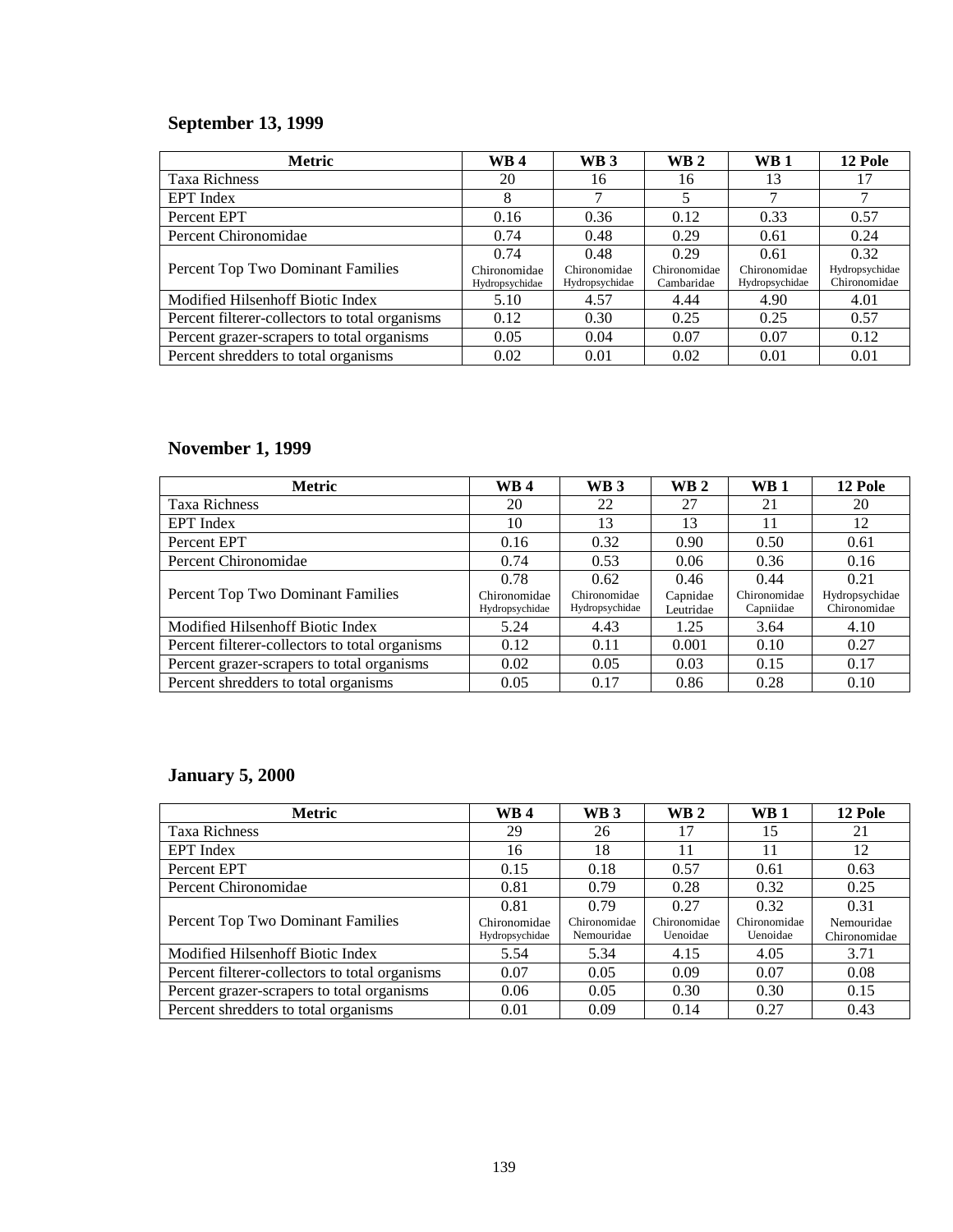## **March 10, 2000**

| <b>Metric</b>                                  | <b>WB4</b>                     | <b>WB3</b>              | <b>WB2</b>             | WB <sub>1</sub>            | 12 Pole                    |
|------------------------------------------------|--------------------------------|-------------------------|------------------------|----------------------------|----------------------------|
| <b>Taxa Richness</b>                           | 22                             | 21                      | 22                     | 24                         | 18                         |
| <b>EPT</b> Index                               | 12                             | 12                      | 11                     | 17                         | 9                          |
| Percent EPT                                    | 0.28                           | 0.25                    | 0.78                   | 0.60                       | 0.44                       |
| Percent Chironomidae                           | 0.67                           | 0.67                    | 0.06                   | 0.35                       | 0.35                       |
|                                                | 0.67                           | 0.67                    | 0.25                   | 0.35                       | 0.35                       |
| Percent Top Two Dominant Families              | Chironomidae<br>Hydropsychidae | Chironomidae<br>Uenoide | Uenoidae<br>Nemouridae | Chironomidae<br>Nemouridae | Chironomidae<br>Nemouridae |
| Modified Hilsenhoff Biotic Index               | 5.00                           | 5.01                    | 3.98                   | 3.93                       | 4.46                       |
| Percent filterer-collectors to total organisms | 0.23                           | 0.03                    | 0.01                   | 0.08                       | 0.07                       |
| Percent grazer-scrapers to total organisms     | 0.01                           | 0.14                    | 0.43                   | 0.23                       | 0.16                       |
| Percent shredders to total organisms           | 0.02                           | 0.06                    | 0.17                   | 0.22                       | 0.21                       |

# **May 10, 2000**

| <b>Metric</b>                                  | <b>WB4</b>                     | <b>WB3</b>                     | $\mathbf{W}\mathbf{B}$ 2       | <b>WB</b> 1                | 12 Pole                  |
|------------------------------------------------|--------------------------------|--------------------------------|--------------------------------|----------------------------|--------------------------|
| <b>Taxa Richness</b>                           | 32                             | 29                             | 19                             | 31                         | 19                       |
| <b>EPT</b> Index                               | 13                             | 11                             | 9                              | 17                         | 9                        |
| Percent EPT                                    | 0.34                           | 0.29                           | 0.59                           | 0.29                       | 0.22                     |
| Percent Chironomidae                           | 0.60                           | 0.53                           | 0.23                           | 0.63                       | 0.58                     |
|                                                | 0.60                           | 0.53                           | 0.23                           | 0.63                       | 0.58                     |
| Percent Top Two Dominant Families              | Chironomidae<br>Hydropsychidae | Chironomidae<br>Hydropsychidae | Chironomidae<br>Ephemerellidae | Chironomidae<br>Ameletidae | Chironomidae<br>Annelida |
| Modified Hilsenhoff Biotic Index               | 4.89                           | 4.71                           | 4.26                           | 5.63                       | 5.39                     |
| Percent filterer-collectors to total organisms | 0.29                           | 0.13                           | $\theta$                       | 0.02                       | 0.11                     |
| Percent grazer-scrapers to total organisms     | 0.02                           | 0.05                           | 0.21                           | 0.03                       | 0.09                     |
| Percent shredders to total organisms           | 0.01                           | 0.08                           | 0.15                           | 0.04                       | 0.01                     |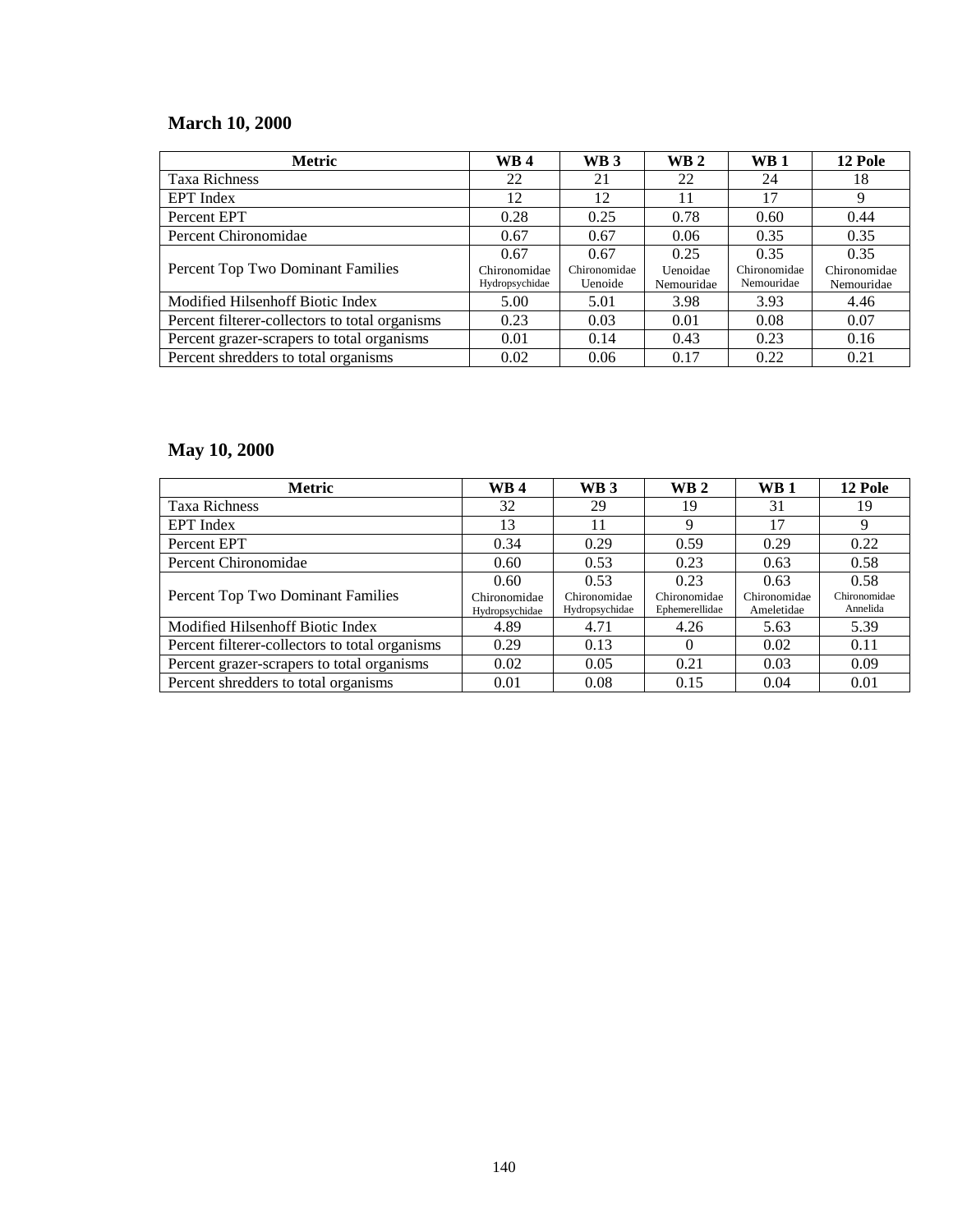### **APPENDIX F**

**West Virginia Stream Condition Index**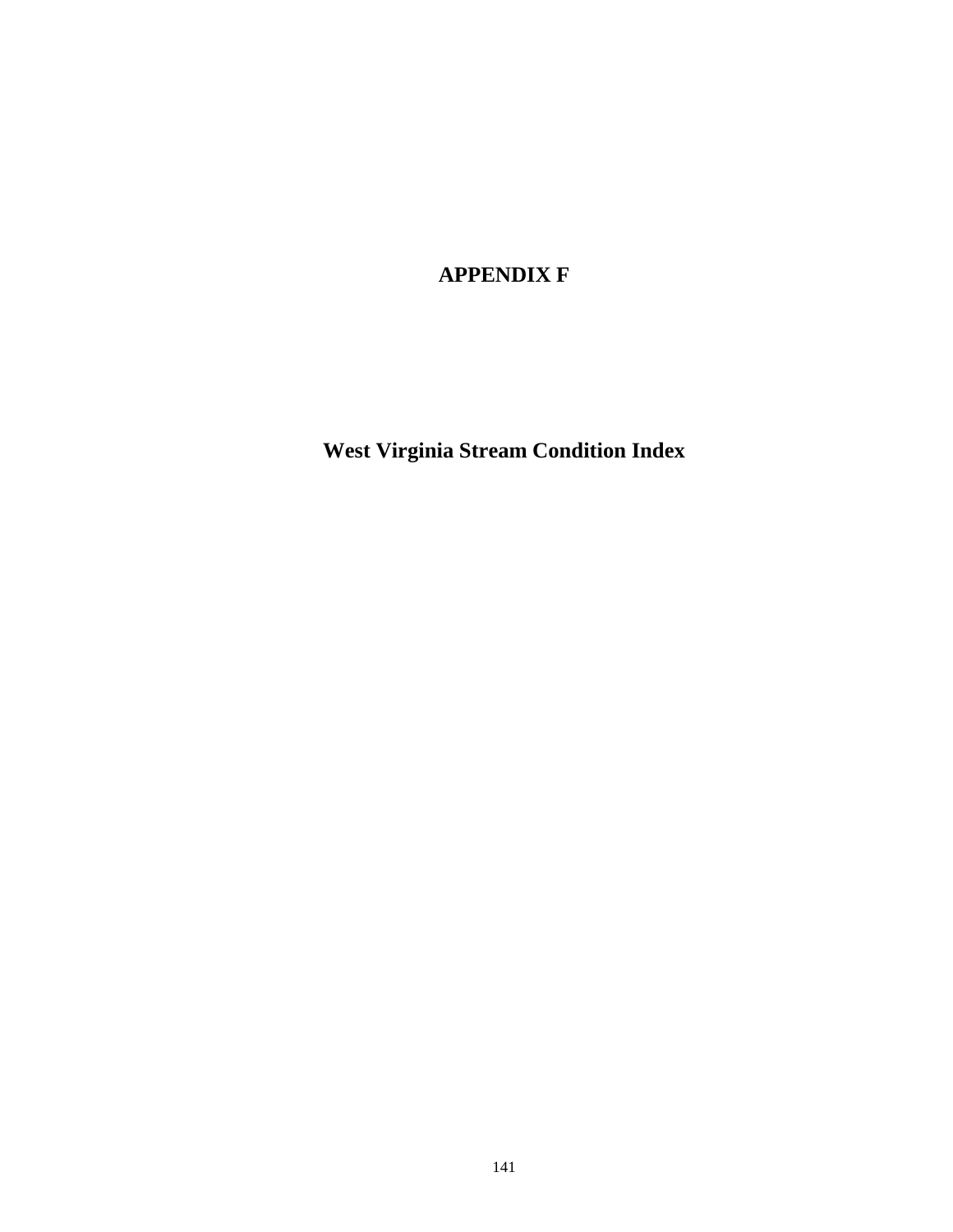#### **APPENDIX F**

Appendix F is the West Virginia Stream Condition Index (WV-SCI) evaluation for six metrics on all sampling dates and sites. There is also a table summarizing the index values for each site and date. The rating system for WV-SCI scores is given as well. Procedures for this evaluation were found in *A Stream Condition Index for West Virginia Wadeable Streams* (Gerritsen et al. 2000).

Standardization formulas were as follows:  $(X = \text{metric value})$ 

| Total taxa     | $score = 100 \times (X/21)$               |
|----------------|-------------------------------------------|
| EPT taxa       | $score = 100 \times (X/13)$               |
| $%$ EPT        | $score = 100 \times (X/91.9)$             |
| % Chironomidae | $score = 100 \times [(100-X)/(100-0.98)]$ |
| % 2 dominant   | $score = 100 \times [(100-X)/(100-36.0)]$ |
| IВI            | $score = 100 \times [(10-X)/(10-2.9)]$    |

#### **Reference Criteria**

| <b>Parameter</b>                                    | <b>Criterion</b>                 |
|-----------------------------------------------------|----------------------------------|
| Dissolved oxygen                                    | $> 6.0$ mg/l                     |
| pH                                                  | $> 6.0$ and $< 9.0$              |
| Conductivity                                        | $< 500$ umhos/cm                 |
| Fecal coliform                                      | $< 800$ colonies/100ml           |
| No obvious sources of non-point source pollution    |                                  |
| Epifaunal substrate score                           | $\geq$ 11                        |
| <b>Channel alteration score</b>                     | $\geq 11$                        |
| Sediment deposition score                           | >11                              |
| Bank disruptive pressure score                      | $\geq$ 11                        |
| Riparian vegetation zone width score                | $> 6$ (variable depending on     |
|                                                     | watershed)                       |
| Total habitat score                                 | 65% of maximum 240 (% is         |
|                                                     | variable depending on watershed) |
| Evaluation of anthropogenic activities/disturbances | Best professional judgment       |
| No known point source discharges upstream of        |                                  |
| assessment site                                     |                                  |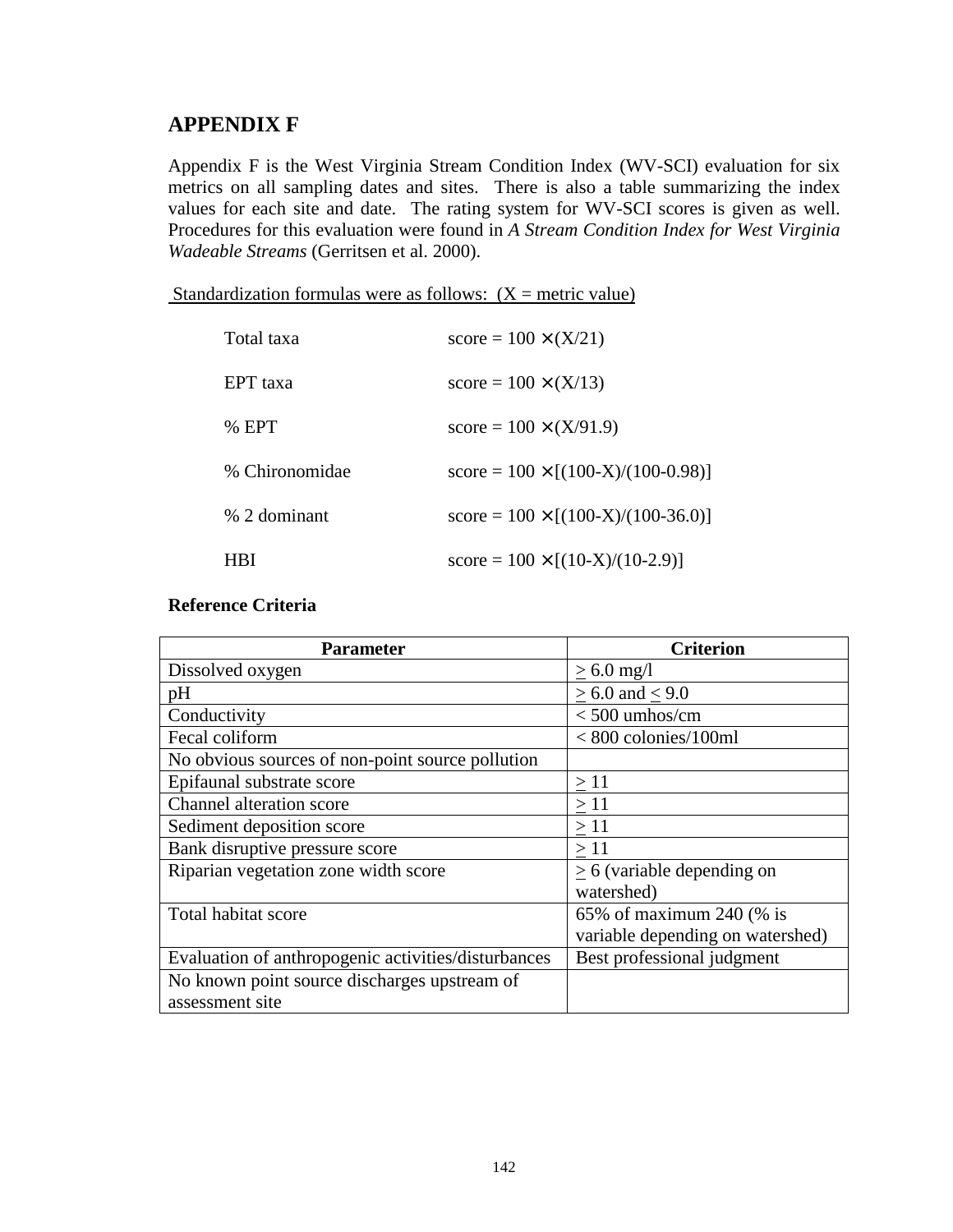## **February 10, 1999**

|                    | WB4      | WB3      | WB <sub>2</sub> | WB1 | 12P |
|--------------------|----------|----------|-----------------|-----|-----|
| <b>Total Taxa</b>  | 76       | 100      | 138(100)        | 67  | 71  |
| <b>EPT</b> Taxa    | 115(100) | 115(100) | 133(100)        | 62  | 92  |
| %EPT               | 75       | 91       | 87              | 68  | 91  |
| %Chironomidae      | 70       | 93       | 95              | 97  | 89  |
| % 2 dominant       | 73       | 66       | 83              | 67  | 70  |
| <b>HBI</b>         | 88       | 97       | 95              | 97  | 96  |
| <b>Final Index</b> |          |          |                 |     |     |
| <b>Score</b>       | 80       | 91       | 93              | 76  | 85  |

# **May 27, 1999**

|                    | WB4 | WB3      | WB <sub>2</sub> | WB1            | 12P |
|--------------------|-----|----------|-----------------|----------------|-----|
| <b>Total Taxa</b>  | 48  | 81       | 162(100)        | 81             | 62  |
| <b>EPT</b> Taxa    | 31  | 85       | 154(100)        | 77             | 46  |
| %EPT               | 44  | 60       | 41              | 4 <sub>1</sub> | 29  |
| %Chironomidae      | 88  | 79       | 81              | 47             | 59  |
| % 2 dominant       | 66  | 102(100) | 66              | 59             | 56  |
| <b>HBI</b>         | 58  | 84       | 100             | 79             | 73  |
| <b>Final Index</b> |     |          |                 |                |     |
| <b>Score</b>       | 56  | 82       | 81              | 64             | 54  |

## **July 13, 1999**

|                    | WB4      | WB3      | WB <sub>2</sub> | WB1 | 12P |
|--------------------|----------|----------|-----------------|-----|-----|
| <b>Total Taxa</b>  | 133(100) | 114(100) | 81              | 81  | 100 |
| <b>EPT</b> Taxa    | 100      | 85       | 39              | 46  | 54  |
| %EPT               | 37       | 38       | 25              | 47  | 85  |
| %Chironomidae      | 59       | 82       | 90              | 60  | 95  |
| % 2 dominant       | 70       | 106(100) | 109(100)        | 47  | 73  |
| <b>HBI</b>         | 87       | 89       | 97              |     | 96  |
| <b>Final Index</b> |          |          |                 |     |     |
| <b>Score</b>       | 76       | 82       | 72              | 59  | 84  |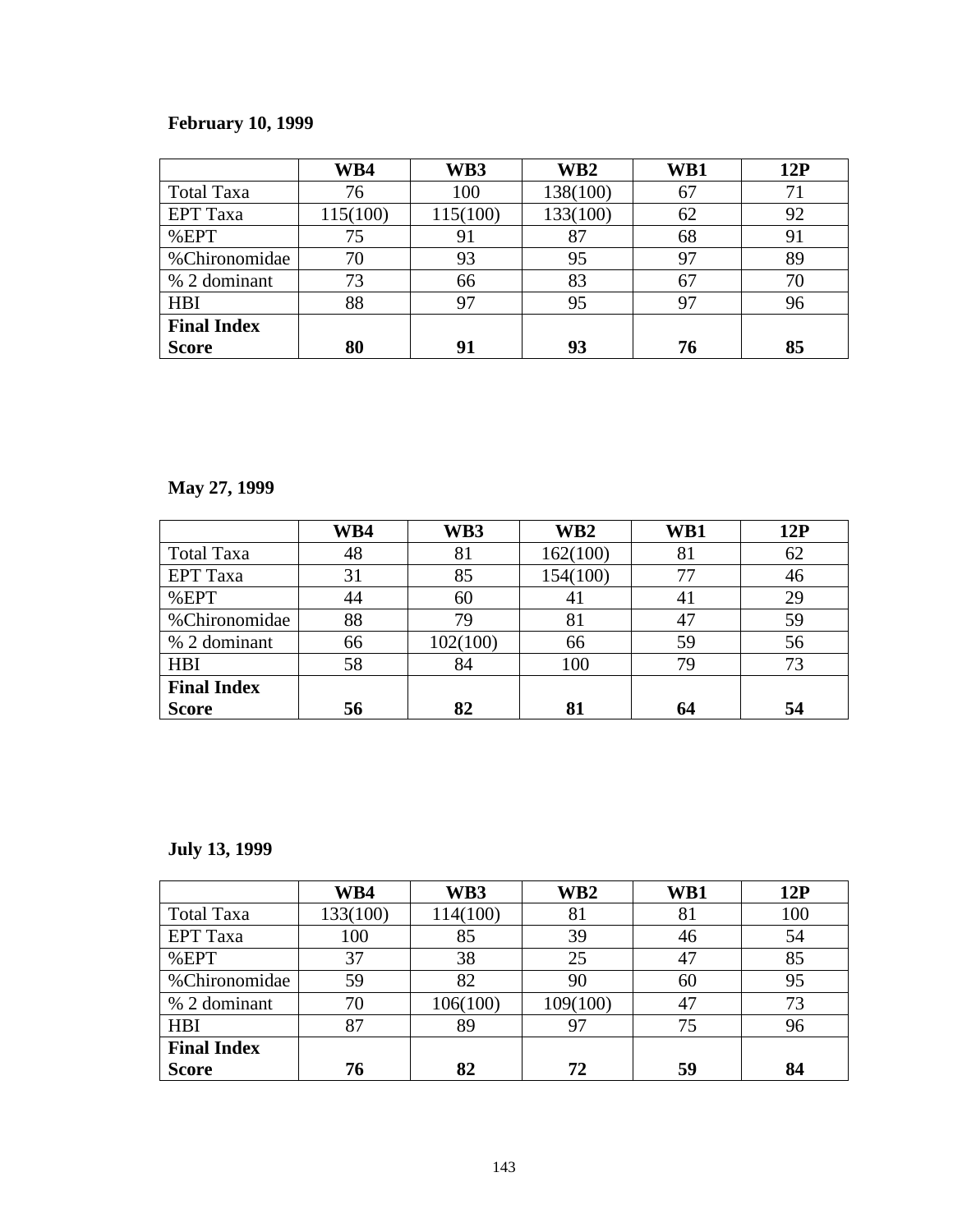## **September 13, 1999**

|                    | WB4        | WB3 | WB <sub>2</sub> | WB1 | 12P |
|--------------------|------------|-----|-----------------|-----|-----|
| <b>Total Taxa</b>  | 95         | 76  | 76              | 62  | 81  |
| <b>EPT</b> Taxa    | 62         | 54  | 39              | 54  | 54  |
| %EPT               | $\sqrt{7}$ | 39  | 13              | 36  | 62  |
| %Chironomidae      | 26         | 53  | 72              | 39  | 77  |
| % 2 dominant       | 31         | 36  | 92              | 22  | 69  |
| <b>HBI</b>         | 69         | 77  | 78              | 72  | 84  |
| <b>Final Index</b> |            |     |                 |     |     |
| <b>Score</b>       | 50         | 56  | 62              |     | 71  |

### **November 1, 1999**

|                    | WB4 | WB3      | WB <sub>2</sub> | WB1 | 12P |
|--------------------|-----|----------|-----------------|-----|-----|
| <b>Total Taxa</b>  | 95  | 105(100) | 129(100)        | 100 | 95  |
| <b>EPT</b> Taxa    |     | 100      | 100             | 85  | 92  |
| %EPT               | 17  | 35       | 98              | 54  | 66  |
| %Chironomidae      | 26  | 48       | 95              | 65  | 85  |
| % 2 dominant       | 16  | 42       | 36              | 67  | 98  |
| <b>HBI</b>         | 67  | 79       | 123(100)        | 90  | 83  |
| <b>Final Index</b> |     |          |                 |     |     |
| <b>Score</b>       | 50  | 67       | 88              | 77  | 87  |

#### **January 5, 2000**

|                    | WB4      | WB3      | WB <sub>2</sub> | WB1            | 12P |
|--------------------|----------|----------|-----------------|----------------|-----|
| <b>Total Taxa</b>  | 138(100) | 124(100) | 81              | 7 <sub>1</sub> | 100 |
| <b>EPT</b> Taxa    | 123(100) | 139(100) | 85              | 85             | 92  |
| %EPT               | 16       | 20       | 62              | 66             | 69  |
| %Chironomidae      | 19       | 21       | 73              | 69             | 76  |
| % 2 dominant       | 19       | 25       | 81              | 70             | 69  |
| <b>HBI</b>         | 63       | 66       | 83              | 84             | 89  |
| <b>Final Index</b> |          |          |                 |                |     |
| <b>Score</b>       | 53       | 55       | 78              | 74             | 83  |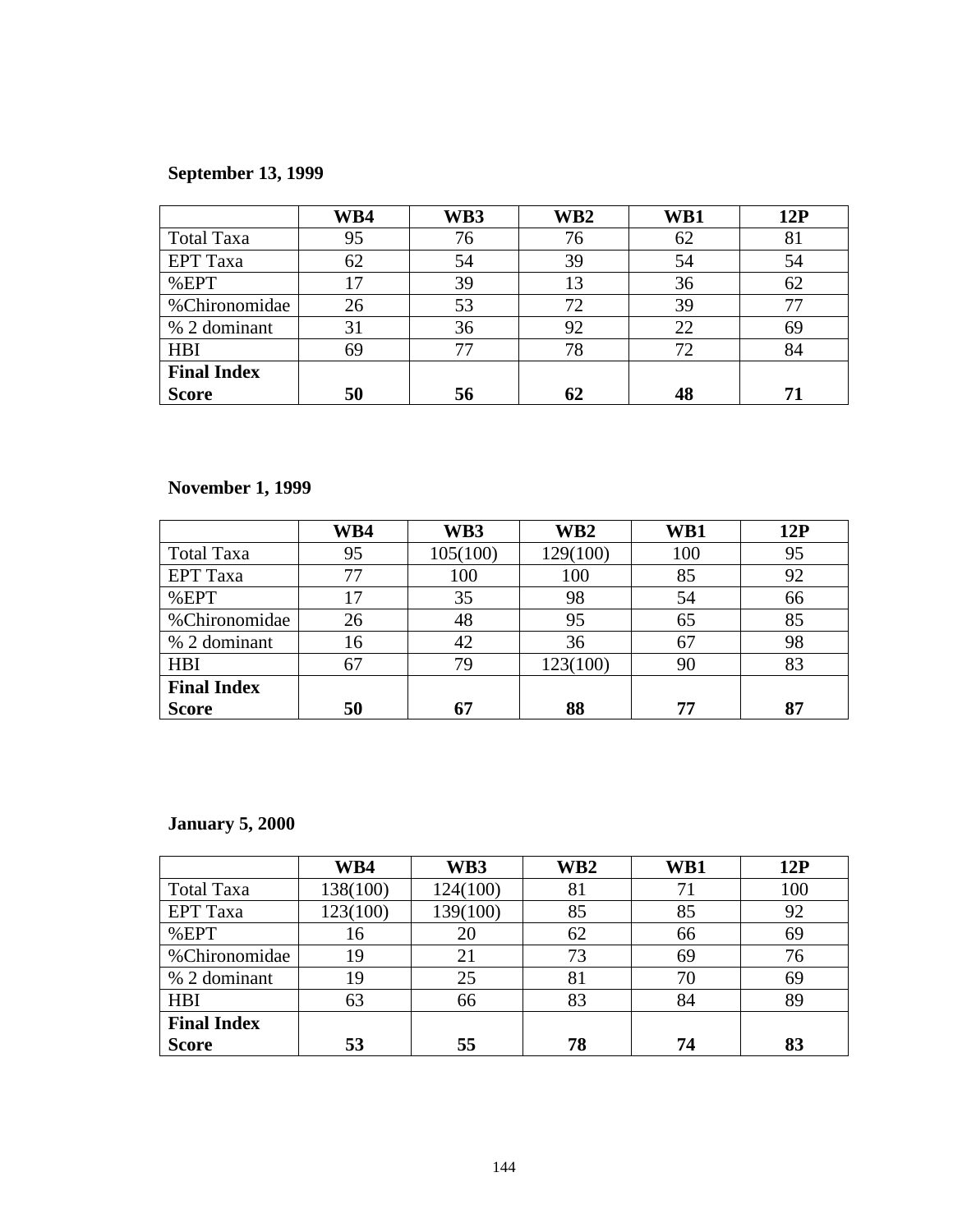#### **March 10, 2000**

|                    | WB4      | WB3 | WB <sub>2</sub> | WB1      | 12P |
|--------------------|----------|-----|-----------------|----------|-----|
| <b>Total Taxa</b>  | 105(100) | 100 | 105(100)        | 114(100) | 86  |
| <b>EPT</b> Taxa    | 92       | 92  | 85              | 131(100) | 69  |
| %EPT               | 31       | 27  | 85              | 65       | 48  |
| %Chironomidae      | 33       | 33  | 95              | 66       | 66  |
| % 2 dominant       | 19       | 34  | 94              | 70       | 75  |
| <b>HBI</b>         | 70       | 70  | 85              | 86       | 78  |
| <b>Final Index</b> |          |     |                 |          |     |
| <b>Score</b>       | 58       | 59  | 91              |          | 70  |

## **May 10, 2000**

|                    | WB4      | WB3      | WB <sub>2</sub> | WB1      | 12P |
|--------------------|----------|----------|-----------------|----------|-----|
| <b>Total Taxa</b>  | 152(100) | 138(100) | 91              | 148(100) | 91  |
| <b>EPT</b> Taxa    | 100      | 85       | 69              | 131(100) | 69  |
| %EPT               | 34       | 32       | 64              | 32       | 24  |
| %Chironomidae      | 40       | 48       | 78              | 37       | 42  |
| % 2 dominant       | 16       | 55       | 89              | 27       | 53  |
| <b>HBI</b>         | 72       | 75       | 81              | 62       | 65  |
| <b>Final Index</b> |          |          |                 |          |     |
| <b>Score</b>       | 60       | 66       | 79              | 60       | 57  |